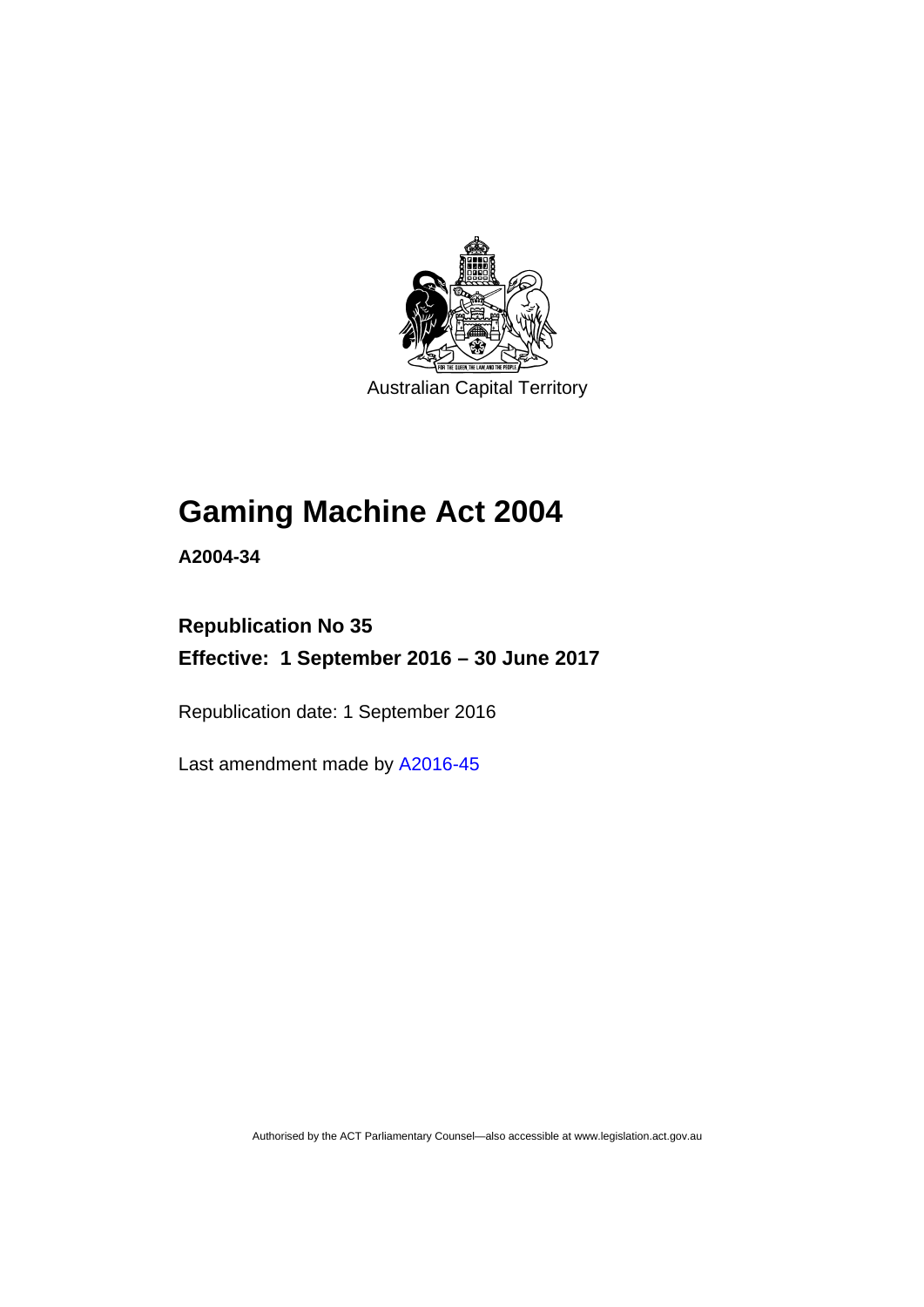### **About this republication**

### **The republished law**

This is a republication of the *Gaming Machine Act 2004* (including any amendment made under the *[Legislation Act 2001](http://www.legislation.act.gov.au/a/2001-14)*, part 11.3 (Editorial changes)) as in force on 1 September 2016*.* It also includes any commencement, amendment, repeal or expiry affecting this republished law to 1 September 2016.

The legislation history and amendment history of the republished law are set out in endnotes 3 and 4.

### **Kinds of republications**

The Parliamentary Counsel's Office prepares 2 kinds of republications of ACT laws (see the ACT legislation register at [www.legislation.act.gov.au](http://www.legislation.act.gov.au/)):

- authorised republications to which the *[Legislation Act 2001](http://www.legislation.act.gov.au/a/2001-14)* applies
- unauthorised republications.

The status of this republication appears on the bottom of each page.

#### **Editorial changes**

The *[Legislation Act 2001](http://www.legislation.act.gov.au/a/2001-14)*, part 11.3 authorises the Parliamentary Counsel to make editorial amendments and other changes of a formal nature when preparing a law for republication. Editorial changes do not change the effect of the law, but have effect as if they had been made by an Act commencing on the republication date (see *[Legislation Act 2001](http://www.legislation.act.gov.au/a/2001-14)*, s 115 and s 117). The changes are made if the Parliamentary Counsel considers they are desirable to bring the law into line, or more closely into line, with current legislative drafting practice.

This republication includes amendments made under part 11.3 (see endnote 1).

#### **Uncommenced provisions and amendments**

If a provision of the republished law has not commenced, the symbol  $\mathbf{U}$  appears immediately before the provision heading. Any uncommenced amendments that affect this republished law are accessible on the ACT legislation register [\(www.legislation.act.gov.au\)](http://www.legislation.act.gov.au/). For more information, see the home page for this law on the register.

#### **Modifications**

If a provision of the republished law is affected by a current modification, the symbol  $\mathbf{M}$ appears immediately before the provision heading. The text of the modifying provision appears in the endnotes. For the legal status of modifications, see the *[Legislation Act 2001](http://www.legislation.act.gov.au/a/2001-14)*, section 95.

#### **Penalties**

At the republication date, the value of a penalty unit for an offence against this law is \$150 for an individual and \$750 for a corporation (see *[Legislation Act 2001](http://www.legislation.act.gov.au/a/2001-14)*, s 133).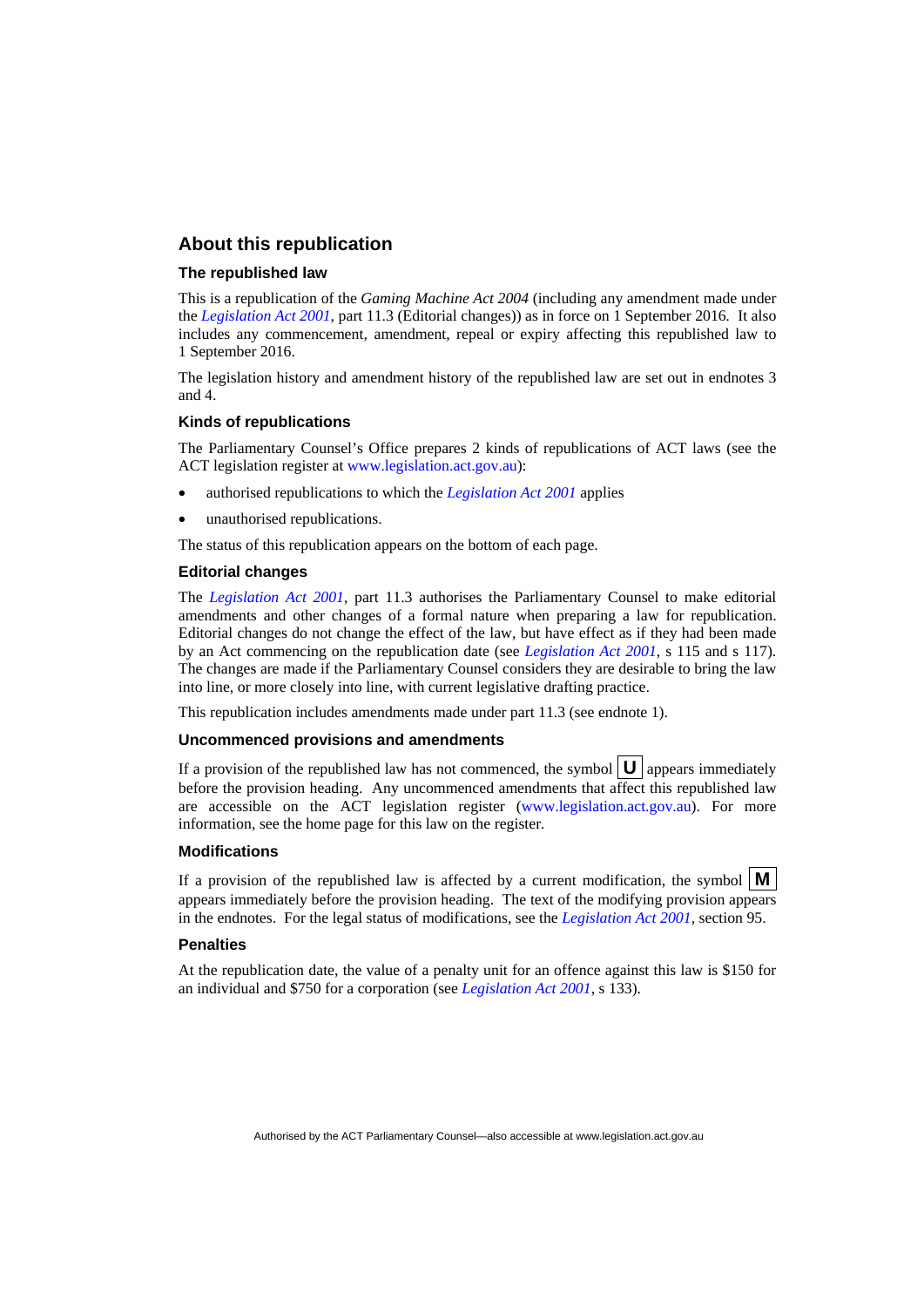

# **Gaming Machine Act 2004**

# **Contents**

|                 |                                                                               | Page       |
|-----------------|-------------------------------------------------------------------------------|------------|
| Part 1          | <b>Preliminary</b>                                                            |            |
| 1               | Name of Act                                                                   | 2          |
| 3               | Dictionary                                                                    | 2          |
| 4               | <b>Notes</b>                                                                  | 2          |
| 5               | Offences against Act—application of Criminal Code etc                         | 3          |
| Part 2          | <b>Important concepts</b>                                                     |            |
| 6               | Eligibility of individuals                                                    | 4          |
| $\overline{7}$  | Eligibility of corporations                                                   | 6          |
| 8               | Meaning of <i>influential</i> person                                          | 7          |
| 9               | Proper completion-applications under Act                                      | 8          |
| Part 2A         | <b>Gaming machine authorisation numbers</b>                                   |            |
| 10              | Maximum number of authorisations for gaming machines allowed in<br><b>ACT</b> | 10         |
| R <sub>35</sub> | Gaming Machine Act 2004                                                       | contents 1 |
| 01/09/16        | Effective: 01/09/16-30/06/17                                                  |            |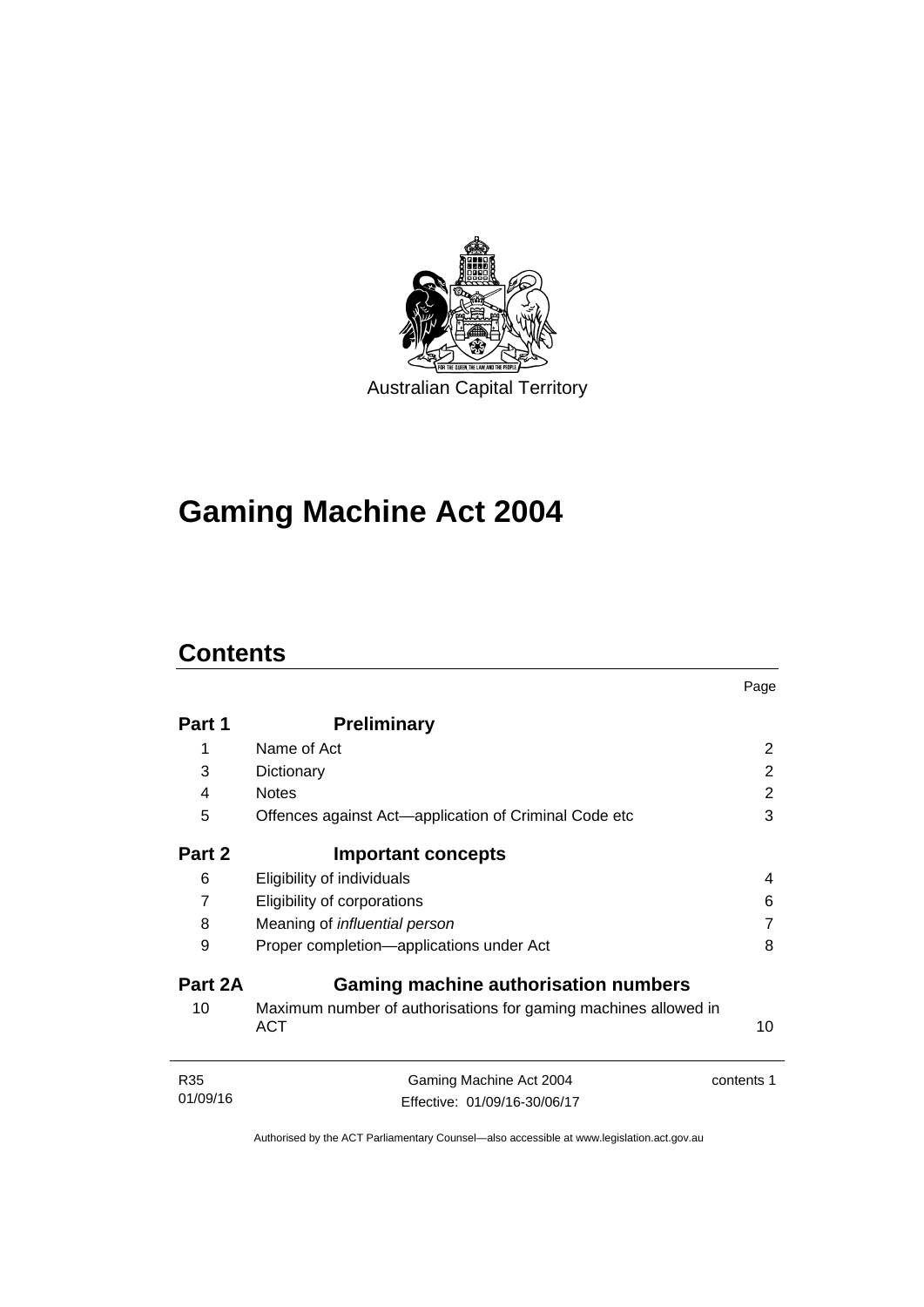### **Contents**

|                      |                                                                                                             | Page     |
|----------------------|-------------------------------------------------------------------------------------------------------------|----------|
| Part 2B              | <b>Licences and authorisations</b>                                                                          |          |
| <b>Division 2B.1</b> | Definitions and important concepts                                                                          |          |
| 11                   | Definitions-pt 2B                                                                                           | 13       |
| 12                   | Meaning of social impact assessment                                                                         | 13       |
| 13                   | Social impact assessment-publication                                                                        | 14       |
| 14                   | Applications to be dealt with in order of receipt etc                                                       | 16       |
| <b>Division 2B.2</b> | <b>Class C licences-application and issue</b>                                                               |          |
| 15                   | Licence for class C gaming machines—application                                                             | 17       |
| 16                   | Class C licence application-contents                                                                        | 17       |
| 17                   | Class C licence-decision on application                                                                     | 19       |
| 18                   | Class C licence application-grounds for refusal                                                             | 20       |
| 19                   | Class C licence-conditions                                                                                  | 21       |
| 20                   | Class C licence-form                                                                                        | 21       |
| Division 2B.3        | Authorisation certificates for class C gaming<br>machines-application and issue                             |          |
| 21                   | Authorisation certificate for class C gaming machines—application                                           | 22       |
| 22                   | Authorisation certificate for class C gaming machines—contents of<br>application                            | 23       |
| 23                   | Authorisation certificate for class C gaming machines—decision on<br>application                            | 25       |
| 24                   | Authorisation certificate application for class C gaming machines-<br>grounds for refusal                   | 27       |
| 25                   | Issue of authorisation certificate for class C gaming machines-<br>number of gaming machines to be operated | 27       |
| 26                   | Authorisation certificate for class C gaming machines—conditions                                            | 28       |
| 27                   | Authorisation certificate for class C gaming machines-form                                                  | 28       |
| <b>Division 2B.4</b> | Licences and authorisation certificates-class B<br>gaming machines                                          |          |
| 28                   | Licence and authorisation certificate for class B gaming machines-<br>restricted application                | 29       |
| 29                   | Class B licence and authorisation certificate-decision on application                                       | 31       |
| 30                   | Class B licence and authorisation certificate—conditions and form                                           | 32       |
| <b>Division 2B.5</b> | Licences and authorisation certificates-amendments                                                          |          |
| 31                   | Licence amendment-application                                                                               | 34       |
| 32                   | Licence amendment decision-minor amendment                                                                  | 35       |
| contents 2           | Gaming Machine Act 2004                                                                                     | R35      |
|                      | Effective: 01/09/16-30/06/17                                                                                | 01/09/16 |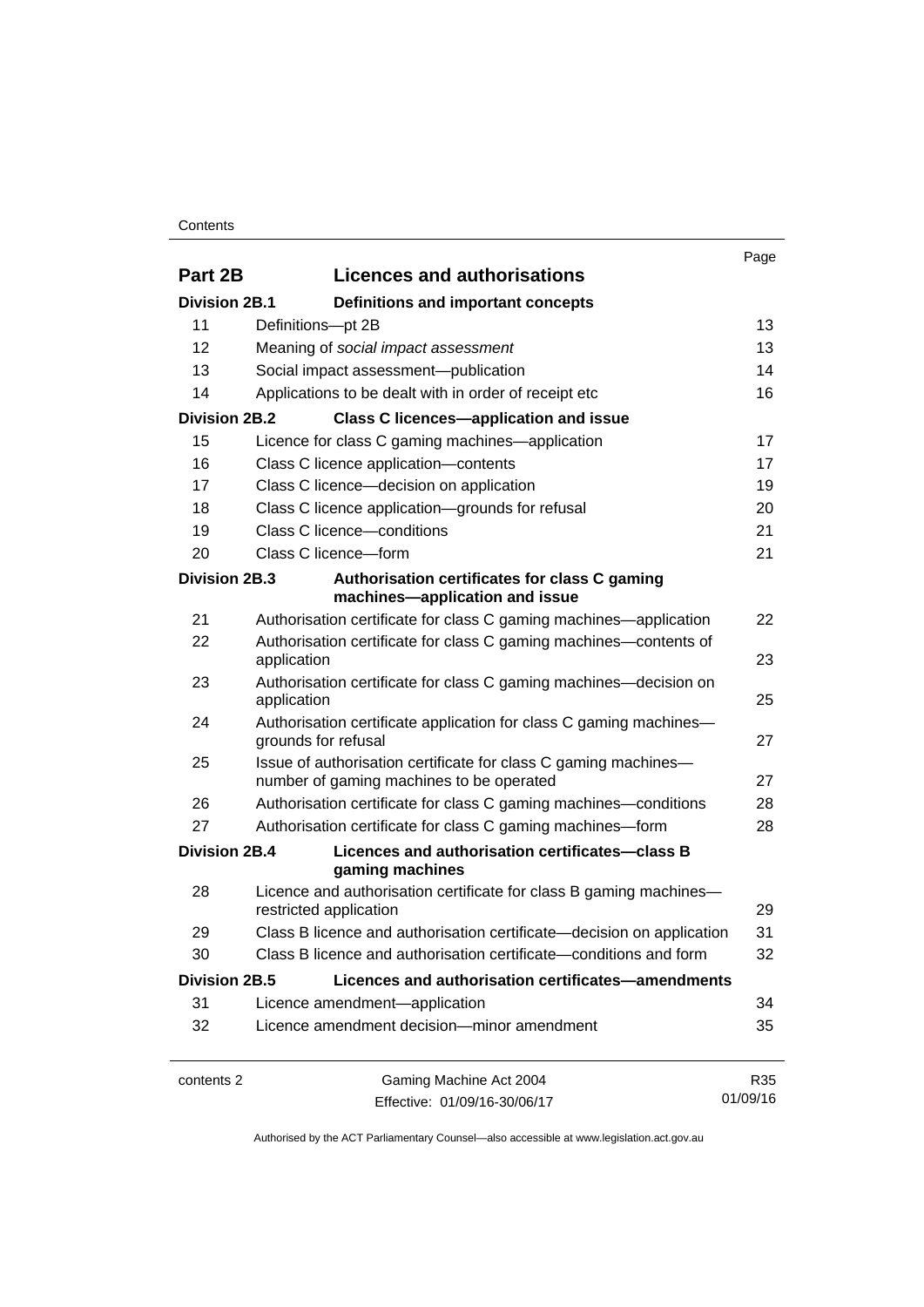|                      |                                                                                            | Contents   |
|----------------------|--------------------------------------------------------------------------------------------|------------|
|                      |                                                                                            | Page       |
| 33                   | Authorisation certificate amendment-application                                            | 36         |
| 34                   | Authorisation certificate amendment-contents of application                                | 37         |
| 35                   | Authorisation certificate amendment decision—gaming area<br>amendment                      | 38         |
| 36                   | Authorisation certificate amendment decision-premises relocation<br>amendment              | 39         |
| 37                   | Authorisation certificate amendment decision—increase maximum<br>amendment                 | 41         |
| 37A                  | Authorisation certificate amendment-increase maximum to not more<br>than relevant number   | 43         |
| 37B                  | Authorisation certificate amendment—technical amendment                                    | 44         |
| 37C                  | Amendment of licence, authorisation certificate etc-commission's<br>own initiative         | 45         |
| 37D                  | Re-issue of amended licence, authorisation certificate etc                                 | 46         |
| Division 2B.6        | Transfer and surrender of licences and authorisation<br>certificates                       |            |
| 37E                  | Transferring an authorisation certificate                                                  | 47         |
| 37F                  | Surrender of licences, authorisation certificates and authorisations                       | 48         |
| 37G                  | Offence-failure to dispose of gaming machines                                              | 50         |
| Division 2B.7        | Licences, authorisation certificates and<br>authorisations-register and replacement copies |            |
| 37H                  | Licences and authorisation certificates-register                                           | 51         |
| 371                  | Licences, authorisation certificates and authorisation schedules-<br>replacement copies    | 53         |
| Part 2C              | In-principle authorisation certificates                                                    |            |
| <b>Division 2C.1</b> | Preliminary                                                                                |            |
| 38                   | Object-pt 2C                                                                               | 54         |
| 38A                  | Definitions for Act                                                                        | 54         |
| Division 2C.2        | In-principle authorisation certificate-application                                         |            |
| 38B                  | In-principle authorisation certificate-application                                         | 55         |
| 38C                  | In-principle authorisation certificate application-contents                                | 55         |
| <b>Division 2C.3</b> | In-principle authorisation certificate-issue                                               |            |
| 38D                  | In-principle authorisation certificate-decision on application                             | 56         |
| 38E                  | In-principle authorisation certificate-form                                                | 57         |
| 38F                  | In-principle authorisation certificate-conditions                                          | 58         |
| R35                  | Gaming Machine Act 2004                                                                    | contents 3 |
| 01/09/16             | Effective: 01/09/16-30/06/17                                                               |            |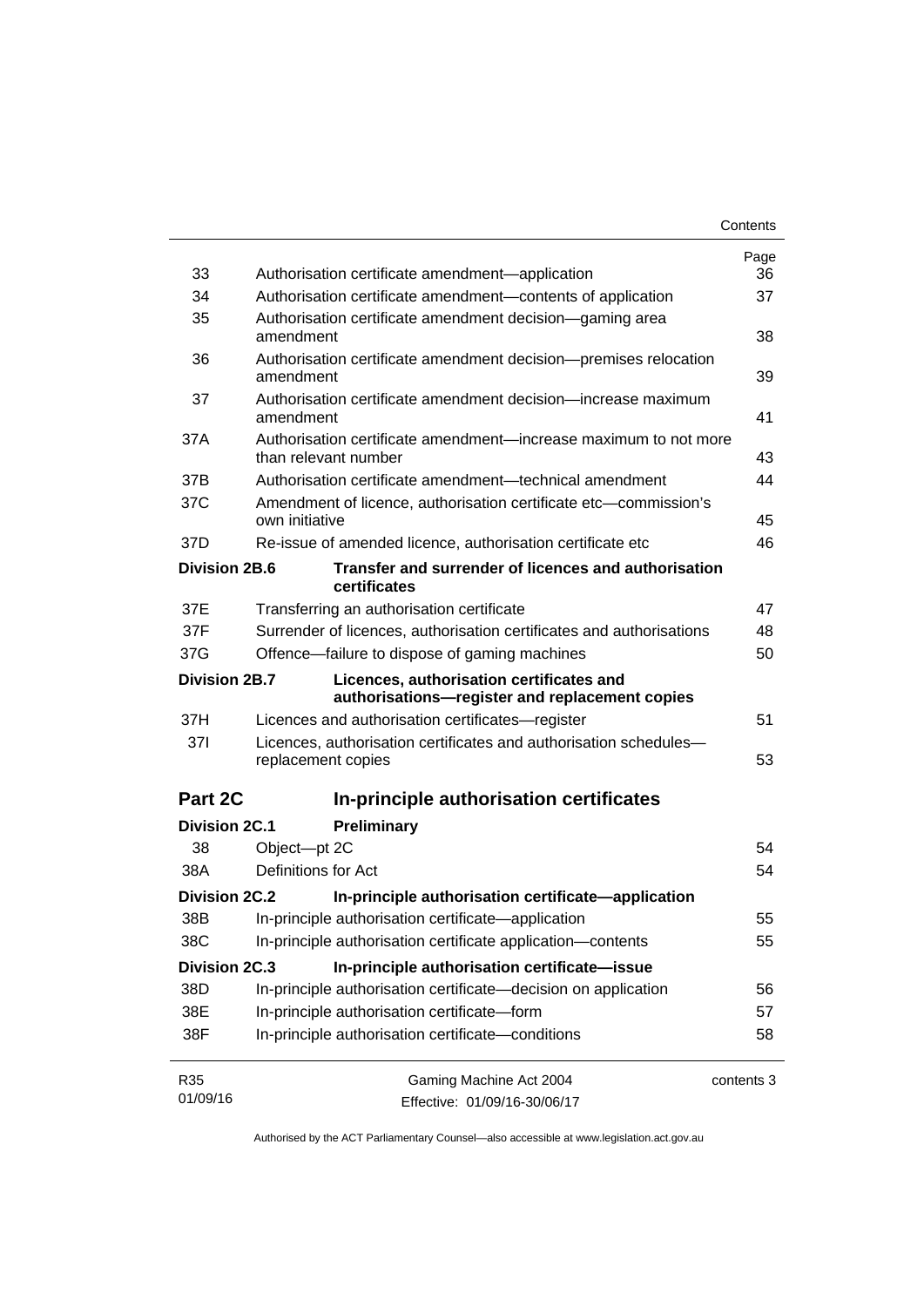## **Contents**

| 38G                  | In-principle authorisation certificate-term                                                                 | Page<br>58 |
|----------------------|-------------------------------------------------------------------------------------------------------------|------------|
| <b>Division 2C.4</b> | In-principle authorisation certificate-transfer                                                             |            |
| 38H                  | In-principle authorisation certificate-application to transfer                                              | 58         |
| 381                  | In-principle authorisation certificate—transfer decision                                                    | 59         |
| 38J                  | In-principle authorisation certificate—application for extension                                            | 60         |
| 38K                  | In-principle authorisation certificate-extension decision                                                   | 60         |
| 38L                  | In-principle authorisation certificate-surrender                                                            | 61         |
| Division 2C.5        | In-principle authorisation certificates-conversion                                                          |            |
| 38M                  | Conversion of in-principle authorisation certificate to authorisation<br>certificate-application            | 62         |
| 38N                  | Conversion of in-principle authorisation certificate to authorisation<br>certificate-decision               | 64         |
| 38O                  | Consequences of conversion-other in-principle authorisation<br>certificates for the land or premises expire | 66         |
| Part 3               | Licences and authorisation certificates-<br>conditions                                                      |            |
| <b>Division 3.1</b>  | <b>Compliance with licence conditions</b>                                                                   |            |
| 39                   | Offence-failure to comply with condition                                                                    | 67         |
| <b>Division 3.2</b>  | <b>General licence and authorisation certificate</b><br>conditions                                          |            |
| 39A                  | Compliance with requirements for issue of licence and authorisation<br>certificate                          | 68         |
| 40                   | Compliance with directions                                                                                  | 68         |
| 41                   | Licence and authorisation certificate to be kept at premises                                                | 69         |
| 42                   | Licence and authorisation certificate to be available on request                                            | 69         |
| 42A                  | Assistance with reviews                                                                                     | 70         |
| 43                   | Rules and control procedures for operation of gaming machines and<br>peripheral equipment                   | 70         |
| 44                   | Installation in accordance with Act                                                                         | 70         |
| 45                   | Installation certificate                                                                                    | 70         |
| 46                   | Operation after installation                                                                                | 71         |
| 47                   | Operation subject to correct percentage payout                                                              | 71         |
| 48                   | Approved statement to be displayed                                                                          | 72         |
| 49                   | Maximum stake amount                                                                                        | 72         |
|                      |                                                                                                             |            |

contents 4 Gaming Machine Act 2004 Effective: 01/09/16-30/06/17

R35 01/09/16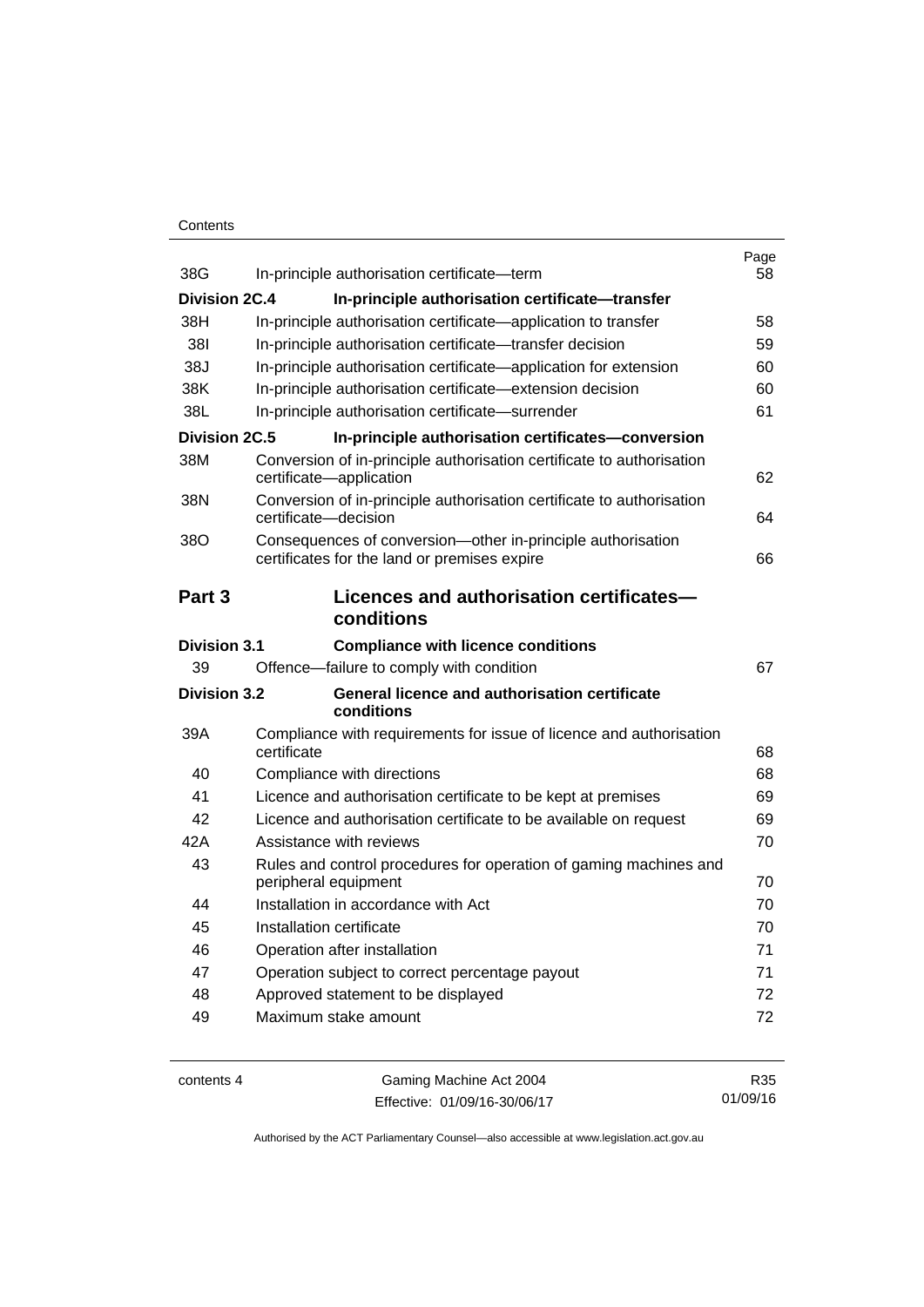|                     |                                                                                                         | Contents   |
|---------------------|---------------------------------------------------------------------------------------------------------|------------|
| 50                  | Licensee to comply with relevant codes of practice                                                      | Page<br>72 |
| 52                  | Accounts relating to gaming machines                                                                    | 72         |
|                     |                                                                                                         |            |
| <b>Division 3.3</b> | <b>Club licence conditions</b>                                                                          |            |
| 53                  | Conditions about inequitable benefits                                                                   | 72         |
| 53A                 | Condition about club's constitution—consistency with gaming laws                                        | 74         |
| 53B                 | Condition about club's constitution-amendment if inconsistent with<br>gaming laws                       | 74         |
| 54                  | Annual report of clubs                                                                                  | 75         |
| 54A                 | Conditions about guests and temporary membership                                                        | 76         |
| 55                  | Other conditions of club licences                                                                       | 77         |
| Part 4              | <b>Disciplinary action</b>                                                                              |            |
| 56                  | Definitions-pt 4                                                                                        | 78         |
| 57                  | Grounds for disciplinary action                                                                         | 79         |
| 58                  | Disciplinary action                                                                                     | 80         |
| 59                  | Criteria for disciplinary action                                                                        | 82         |
| 60                  | When disciplinary notice may be given                                                                   | 82         |
| 61                  | Disciplinary notices                                                                                    | 82         |
| 62                  | Commission may take disciplinary action against licensee                                                | 83         |
| 62A                 | Disciplinary action in relation to trading authorisations and gaming<br>machines-directions             | 83         |
| 63                  | Suspension of licence and authorisation certificate because of<br>suspension of general and on licences | 84         |
| 64                  | Cancellation of authorisation certificate because of cancellation etc of<br>general and on licences     | 85         |
| 65                  | Return of licence and authorisation certificate on cancellation                                         | 85         |
| 65A                 | Cancellation of licences and authorisation certificates-disposal of<br>gaming machines                  | 86         |
| Part 5              | <b>Centralised monitoring system</b>                                                                    |            |
| 66                  | Meaning of centralised monitoring system                                                                | 87         |
| 67                  | <b>Regulations about CMS</b>                                                                            | 87         |
|                     |                                                                                                         |            |

contents 5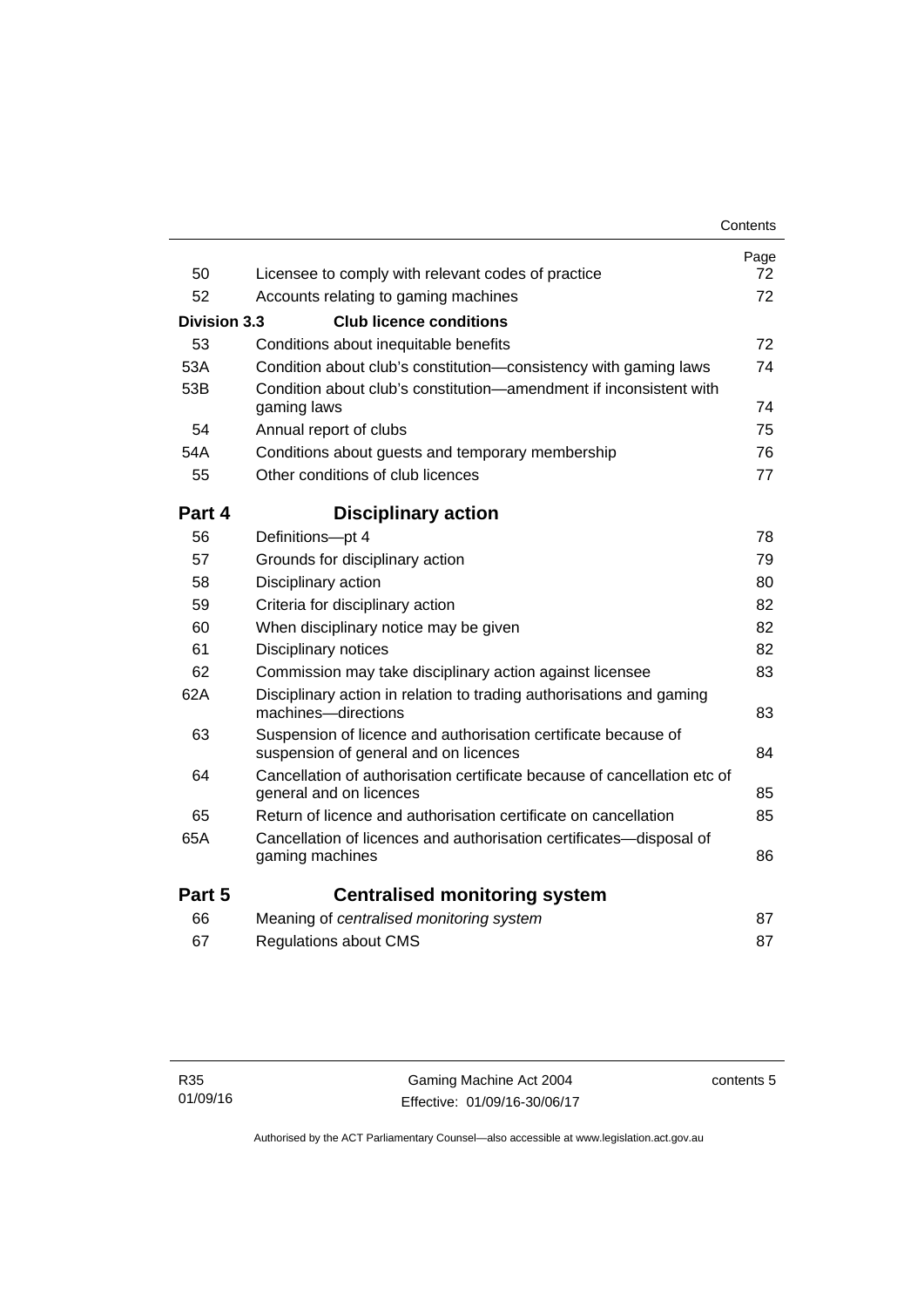| Part 6               | Approval of gaming machines, peripherals,<br>suppliers and technicians            | Page     |
|----------------------|-----------------------------------------------------------------------------------|----------|
| Division 6.1         | Approval of gaming machines and peripheral<br>equipment                           |          |
| 68                   | Meaning of peripheral equipment                                                   | 88       |
| 69                   | Approval of gaming machines and peripheral equipment                              | 88       |
| 70                   | Cancellation or suspension of gaming machine and peripheral<br>equipment approval | 89       |
| 71                   | Computer cabinet access register                                                  | 90       |
| Division 6.2         | <b>Approved suppliers</b>                                                         |          |
| 72                   | Application and approval as supplier                                              | 91       |
| 73                   | Giving copy of certificate about approved supplier                                | 92       |
| 73A                  | Cancellation etc of supplier's approval                                           | 92       |
| <b>Division 6.3</b>  | <b>Approved technicians</b>                                                       |          |
| 74                   | Application for approval as technician                                            | 93       |
| 75                   | Approval of technicians                                                           | 94       |
| 76                   | Short-term approval of technicians                                                | 95       |
| 77                   | Ending short-term approvals                                                       | 96       |
| 78                   | Transfer etc of technician's approval                                             | 96       |
| 79                   | Cancellation etc of technician's approval                                         | 97       |
| 80                   | Certificates and identity cards for approved technicians                          | 98       |
| 81                   | Giving copy of certificate about approved technician or identity card             | 99       |
| 82                   | Notice by supplier if technician no longer employed                               | 99       |
| 83                   | Return of approval certificates and identity cards for approved<br>technicians    | 99       |
| 84                   | Renewal of technician's approval                                                  | 100      |
| Part 6A              | <b>Gaming machine dealings</b>                                                    |          |
| <b>Division 6A.1</b> | <b>Gaming machine dealings</b>                                                    |          |
| 97                   | Control procedures                                                                | 102      |
| 98                   | Acquisition of gaming machines and peripheral equipment-general                   | 103      |
| 99                   | Acquisition of authorisations and gaming machines—notification                    | 104      |
| 100                  | Acquisition of gaming machines—amendment of authorisation<br>schedule etc         | 105      |
| 103                  | Possession and operation of gaming machines                                       | 106      |
| contents 6           | Gaming Machine Act 2004                                                           | R35      |
|                      | Effective: 01/09/16-30/06/17                                                      | 01/09/16 |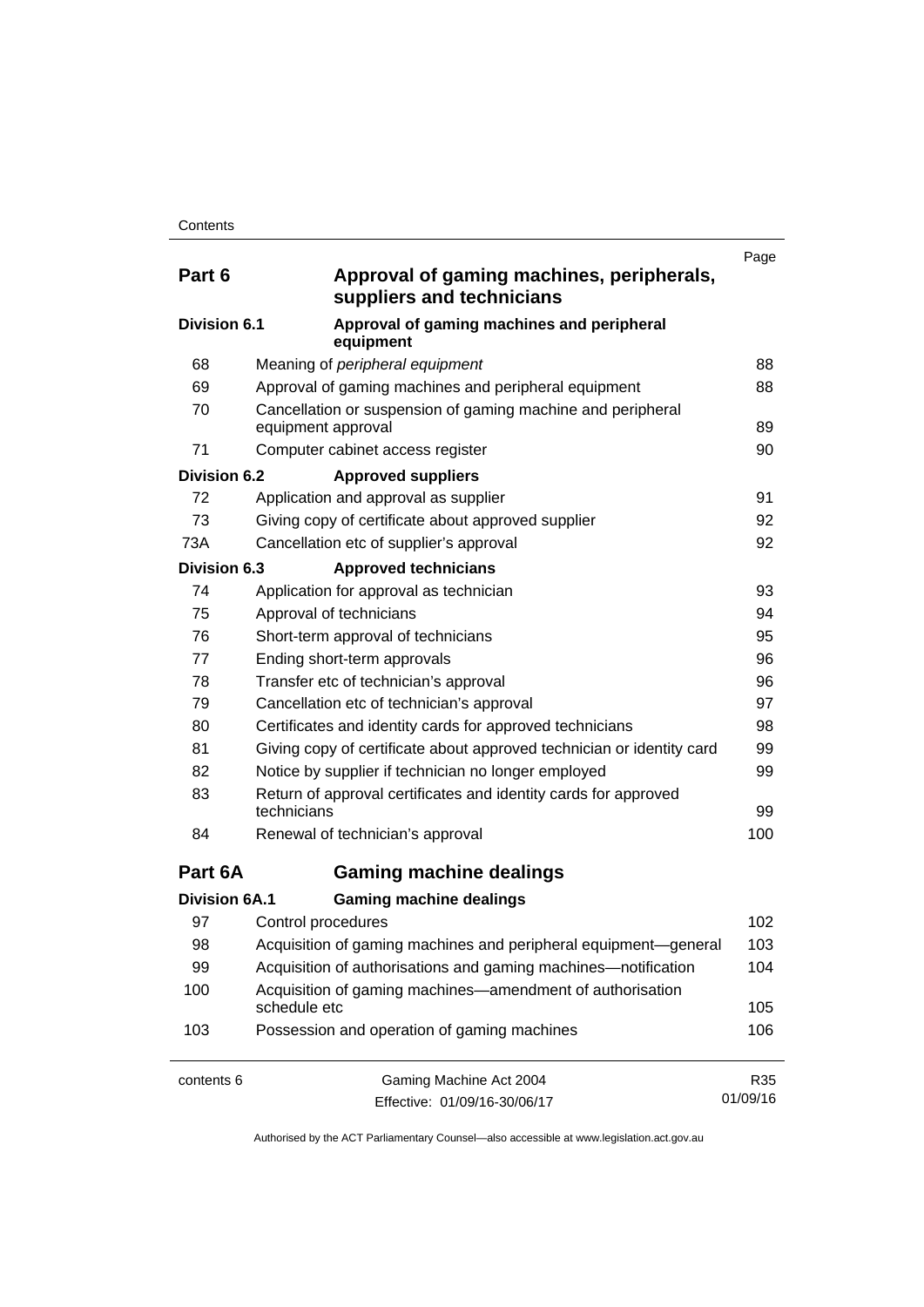|                      |                                                                              | Page |
|----------------------|------------------------------------------------------------------------------|------|
| 104                  | Offence—operating unauthorised, stored or quarantined gaming<br>machines     | 107  |
| 105                  | Operation of gaming machines other than in accordance with<br>authorisations | 107  |
| <b>Division 6A.2</b> | <b>Repossession of gaming machines</b>                                       |      |
| 105A                 | Definitions-div 6A.2                                                         | 108  |
| 106                  | Offences by people repossessing gaming machines                              | 109  |
| 107                  | Approval for repossession-application                                        | 109  |
| 108                  | Approval of repossession of gaming machines                                  | 110  |
| 109                  | Conditions on approval to repossess gaming machine                           | 110  |
| 109A                 | Repossessed gaming machines—amendment of authorisation<br>schedule           | 111  |
| 110                  | Contravention of repossession approval conditions                            | 111  |
| 110A                 | Appointment of external administrator                                        | 112  |
| <b>Division 6A.3</b> | <b>Disposal of gaming machines</b>                                           |      |
| 111                  | Unapproved disposal of gaming machines                                       | 112  |
| 112                  | Application for approval for disposal of gaming machines                     | 112  |
| 113                  | Approval of disposal of gaming machines                                      | 113  |
| 113A                 | Disposal of gaming machines-notifiable action                                | 114  |
| 113B                 | Destruction of gaming machines-commission's attendance                       | 115  |
| 113C                 | Disposal of gaming machines—direction about manner of disposal               | 116  |
| 113D                 | Offence—failure to dispose of gaming machine within required time            | 116  |
| <b>Division 6A.4</b> | Seizure of gaming machines                                                   |      |
| 114                  | Seizure of unlawful gaming machines                                          | 117  |
| 115                  | Receipt for gaming machines seized                                           | 117  |
| 116                  | Application for order disallowing seizure                                    | 117  |
| 117                  | Order for return of seized gaming machine                                    | 118  |
| 118                  | Adjournment pending hearing of other proceedings                             | 119  |
| 119                  | Forfeiture of seized gaming machines                                         | 119  |
| Division 6A.5        | Installation and operation of gaming machines                                |      |
| 120                  | Installation to be in accordance with approval of commission                 | 119  |
| 121                  | Offence to install gaming machines                                           | 120  |
| 122                  | Certificate about meter readings                                             | 120  |
| 123                  | Sealing computer cabinet                                                     | 120  |
|                      |                                                                              |      |
|                      |                                                                              |      |

| R35      | Gaming Machine Act 2004      | contents 7 |
|----------|------------------------------|------------|
| 01/09/16 | Effective: 01/09/16-30/06/17 |            |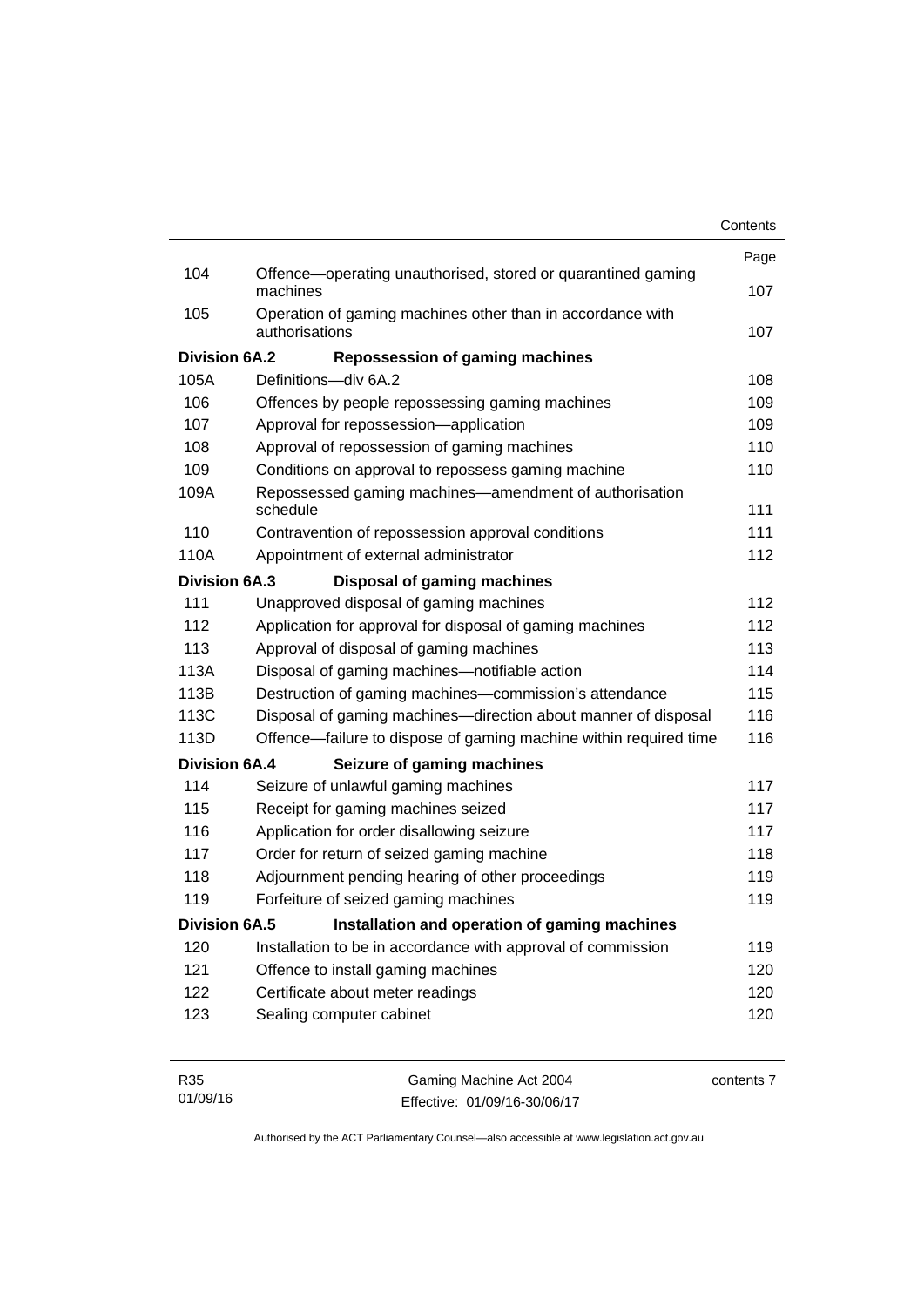## **Contents**

|                           |                                                                       | Page |
|---------------------------|-----------------------------------------------------------------------|------|
| 124                       | Commission may require information                                    | 121  |
| 125                       | Operation to be subject to correct percentage payout                  | 121  |
| 126                       | Approval of statement for display on gaming machines                  | 121  |
| 127                       | Maximum stake amount                                                  | 122  |
| <b>Division 6A.6</b>      | Trading of authorisations and gaming machines                         |      |
| <b>Subdivision 6A.6.1</b> | Preliminary                                                           |      |
| 127A                      | Objects-div 6A.6                                                      | 122  |
| 127B                      | Definitions-div 6A.6                                                  | 123  |
|                           | Subdivision 6A.6.2 Trading class B authorisations                     |      |
| 127C                      | Selling class B authorisations                                        | 123  |
| 127D                      | Offence—selling class B gaming machines                               | 125  |
|                           | Subdivision 6A.6.3 Trading class C authorisations and gaming machines |      |
| 127E                      | Trading class C authorisations and gaming machines                    | 125  |
| 127F                      | Trading authorisations——forfeiture requirement                        | 126  |
| 127G                      | Offence-acquiring authorisations and gaming machines                  | 128  |
| 127H                      | Selling class C gaming machines                                       | 128  |
| 1271                      | Selling class C authorisations                                        | 129  |
| <b>Subdivision 6A.6.4</b> | Trading authorisations and gaming machines-<br>miscellaneous          |      |
| 127J                      | Trading authorisations-disposal of gaming machines                    | 129  |
| 127K                      | Trading authorisations and gaming machines—regulations                | 130  |
| <b>Division 6A.7</b>      | Storage of authorisations and gaming machines                         |      |
| <b>Subdivision 6A.7.1</b> | Interpretation                                                        |      |
| 127L                      | Meaning of storage permit-Act                                         | 131  |
| 127M                      | Definitions-div 6A.7                                                  | 131  |
|                           | Subdivision 6A.7.2 Storage permits—application and decision           |      |
| 127N                      | Storage permits--purpose                                              | 132  |
| 1270                      | Storage permit-application                                            | 132  |
| 127P                      | Storage permit-decision on application                                | 133  |
|                           | <b>Subdivision 6A.7.3</b><br><b>Quarantine permits</b>                |      |
| 127Q                      | Quarantine permits-notification and issue                             | 135  |
| 127R                      | Quarantine permits-extension                                          | 136  |
|                           |                                                                       |      |

contents 8 Gaming Machine Act 2004 Effective: 01/09/16-30/06/17

R35 01/09/16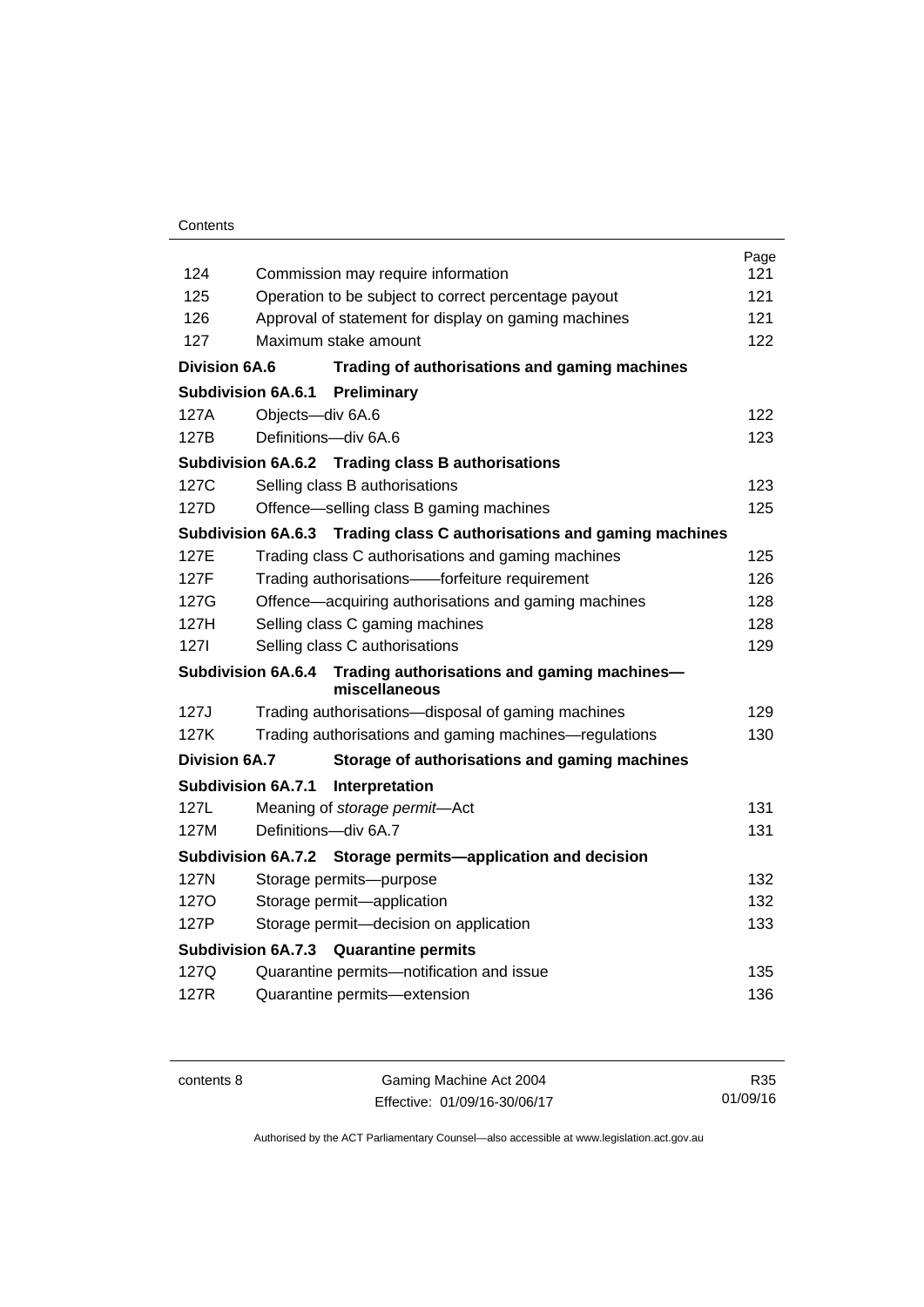|        |                                                                                          | Contents   |
|--------|------------------------------------------------------------------------------------------|------------|
|        |                                                                                          | Page       |
|        | Subdivision 6A.7.4 Permits-form                                                          |            |
| 127S   | Permit-form                                                                              | 136        |
|        | Subdivision 6A.7.5 Permits-conditions                                                    |            |
| 127T   | Permit-conditions                                                                        | 138        |
| 127U   | Permit-term                                                                              | 140        |
| 127V   | Storage permit-application for extension                                                 | 141        |
| 127W   | Storage permit-extension decision                                                        | 141        |
|        | Subdivision 6A.7.6<br>Permits-amendment                                                  |            |
| 127X   | Permit amendment-notification                                                            | 142        |
| 127Y   | Permit amendment-decision                                                                | 143        |
| 127Z   | Permit amendment-commission's own initiative                                             | 143        |
| 127ZA  | Permit amendment-reissue of permit                                                       | 143        |
|        | Subdivision 6A.7.7 Permits-trading authorisations under permits                          |            |
| 127ZB  | Trading authorisations under permits-procedure                                           | 143        |
| 127ZC  | Trading authorisations under permits-decision on application by<br>disposing licensee    | 144        |
| 127ZD  | Trading authorisations under permits-issue of quarantine permit to<br>acquiring licensee | 145        |
|        | Permits-miscellaneous<br><b>Subdivision 6A.7.8</b>                                       |            |
| 127ZE  | Gaming machines and authorisations under permits-inspection                              | 145        |
| 127ZF  | Storage of gaming machines and authorisations-rules                                      | 146        |
| Part 7 | Regulation of gaming machines generally                                                  |            |
| 128    | Machine access generally                                                                 | 148        |
| 129    | Interference with gaming machines                                                        | 148        |
| 130    | Opening computer cabinets                                                                | 149        |
| 131    | Rendering gaming machines inoperable on authorisation ceasing to be<br>in force          | 149        |
| 132    | Removal of gaming machines from premises                                                 | 150        |
| Part 8 | Linked-jackpot arrangements                                                              |            |
| 133    | Operation of linked-jackpot arrangements                                                 | 152        |
| 134    | Single-user approval for linked-jackpot arrangements                                     | 152        |
| 135    | Issue of multi-user permits                                                              | 153        |
| 136    | Conditions on multi-user permits                                                         | 155        |
| R35    | Gaming Machine Act 2004                                                                  | contents 9 |

Effective: 01/09/16-30/06/17

01/09/16

contents 9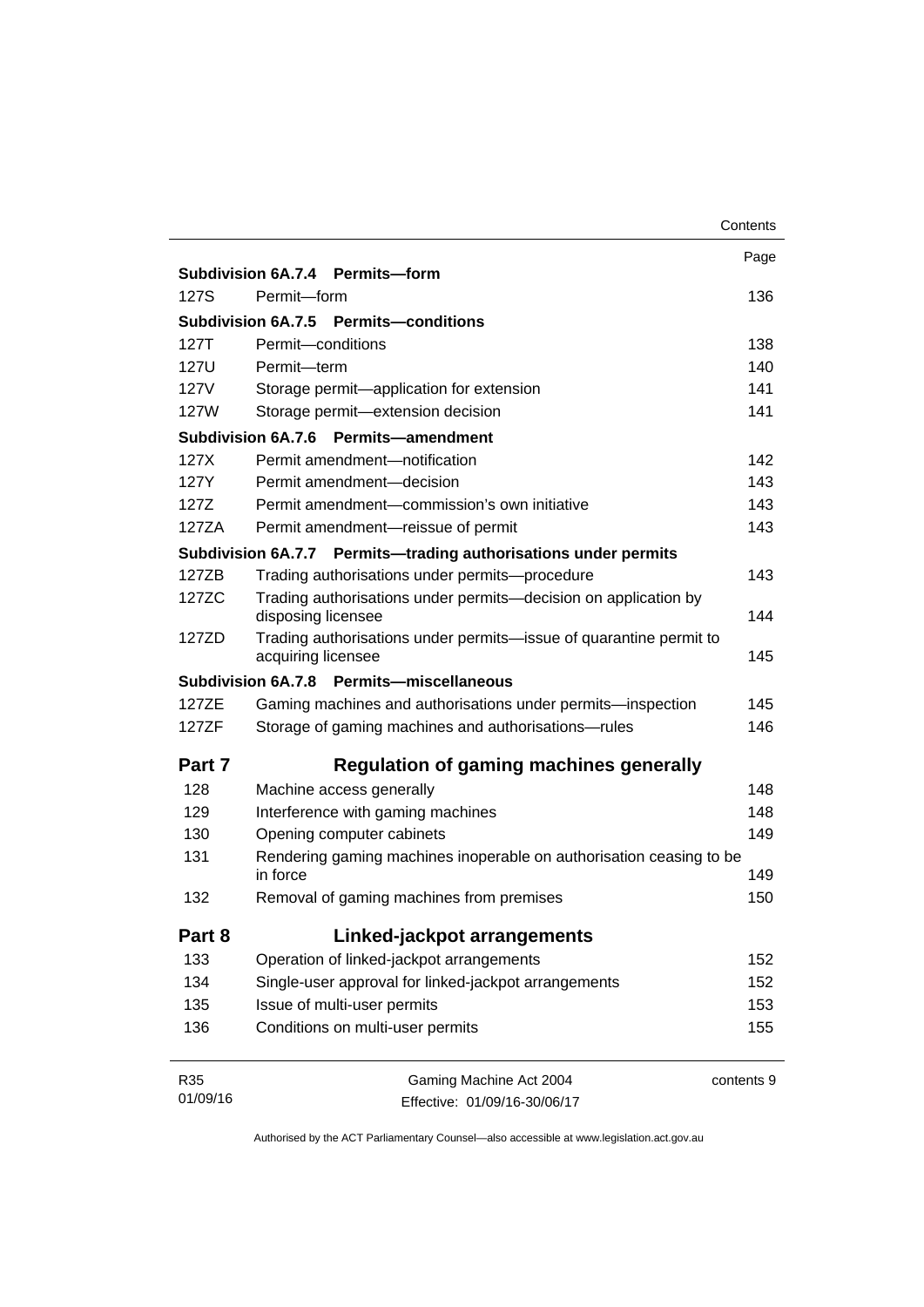| Contents |
|----------|
|----------|

|            |                                                                      | Page<br>156 |
|------------|----------------------------------------------------------------------|-------------|
| 137<br>138 | Term of multi-user permits                                           |             |
| 139        | Amendment of multi-user permits in interest of users                 |             |
| 140        | Amendment of multi-user permit on request                            |             |
| 141        | Amendment of financial and operational aspects of multi-user permits |             |
| 142        | Transfer of multi-user permits<br>Surrender of multi-user permits    |             |
| 143        | Unclaimed jackpots                                                   |             |
| 144        | Undisbursed jackpots                                                 |             |
|            |                                                                      | 160         |
| Part 9     | <b>Club administration</b>                                           |             |
| 144A       | Definitions-pt 9                                                     | 161         |
| 145        | Eligible objects                                                     | 161         |
| 146        | Eligible clubs                                                       | 161         |
| 147        | Associated organisations-declaration                                 | 162<br>163  |
| 147A       | Associated organisation declaration-condition                        |             |
| 147B       | Associated organisation-warning notice                               |             |
| 147C       | Associated organisation declaration-suspension or repeal             |             |
| 147D       | Club elections-election of board directors                           |             |
| 148        | Club elections-record-keeping                                        |             |
| 148A       | Club directors-acting in good faith                                  |             |
| 148B       | Club constitution-consistency with gaming laws                       |             |
| 149        | Power to require information about status of eligible clubs          |             |
| 150        | Disclosure of gifts by executive officer                             |             |
| Part 10    | Promoting responsible practices at                                   |             |
|            | authorised premises                                                  |             |
| 151        | <b>Warning notices</b>                                               | 168         |
| 152        | <b>External signs</b>                                                | 169         |
| 152A       | External visibility of gaming machines                               | 170         |
| 153        | Cash facilities                                                      | 171         |
| 153A       | Offence-ATM allowing withdrawals exceeding \$250                     | 172         |
| 154        | Lending or extending credit                                          | 173         |
| 155        | Children must not enter gaming area                                  | 173         |
| 156        | Children must not play gaming machines                               | 174         |
| 157        | Using false identification                                           | 174         |
|            |                                                                      |             |

contents 10 Gaming Machine Act 2004 Effective: 01/09/16-30/06/17

R35 01/09/16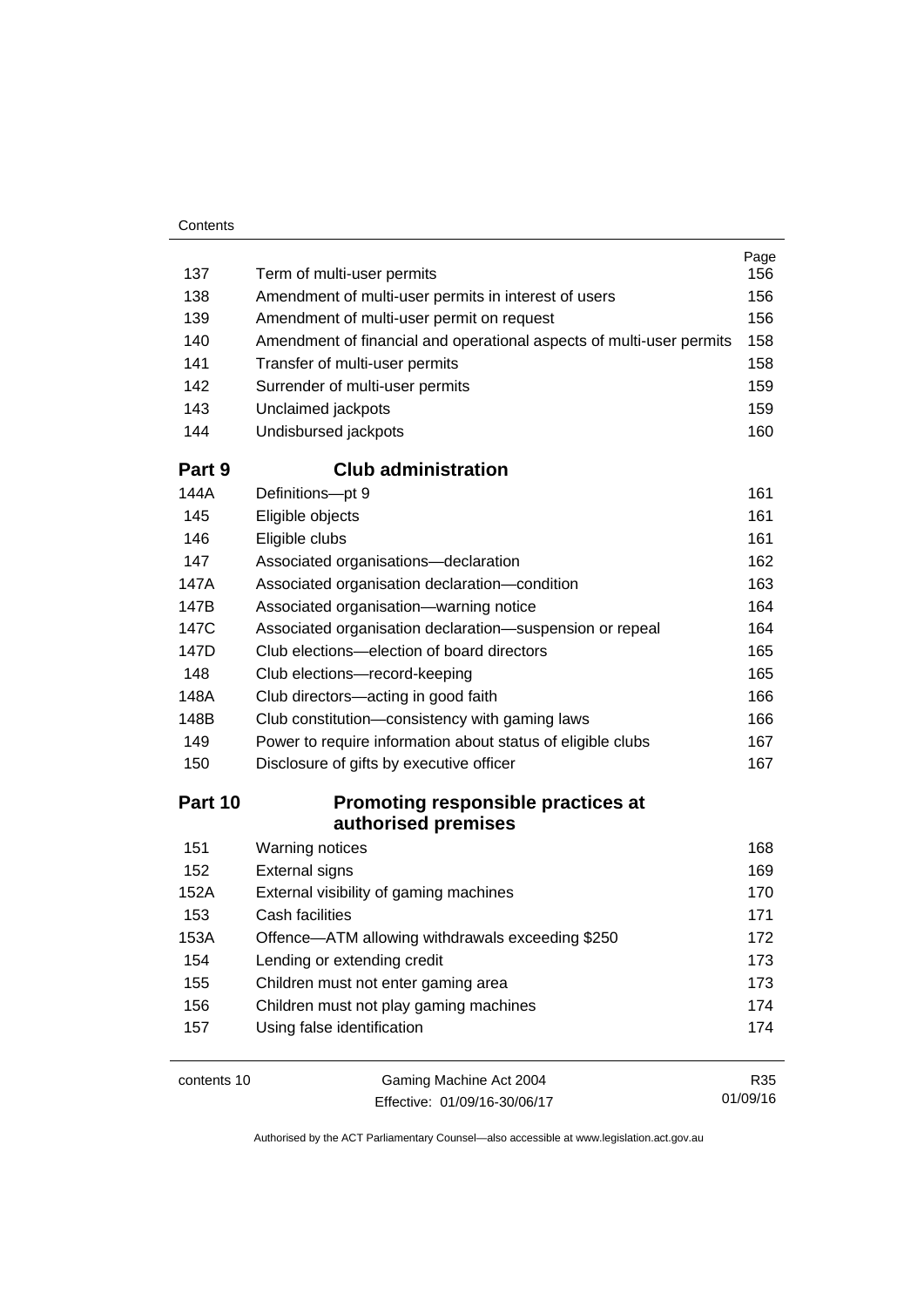|                      |                                                        | Contents    |
|----------------------|--------------------------------------------------------|-------------|
|                      |                                                        | Page        |
| Part 11              | <b>Finance</b>                                         |             |
| <b>Division 11.1</b> | General                                                |             |
| 158                  | Audit of financial statements etc                      | 175         |
| 159                  | Gaming machine tax                                     | 176         |
| 161                  | Payment of gaming machine tax                          | 177         |
| 162                  | Gaming machine tax returns                             | 178         |
| 163                  | Payment of gaming machine tax following transfer       | 178         |
| <b>Division 11.2</b> | Problem gambling assistance fund                       |             |
| 163A                 | Required payment to problem gambling assistance fund   | 178         |
| 163AA                | Problem gambling assistance fund—annual payment option | 179         |
| 163B                 | Problem gambling assistance fund                       | 180         |
| Part 12              | <b>Community contributions</b>                         |             |
| 164                  | Approval of community contributions                    | 182         |
| 165                  | Records of contributions                               | 184         |
| 166                  | Report about records and finances                      | 185         |
| 167                  | Commission must report to Minister                     | 185         |
| 168                  | Minister must present commission's report              | 185         |
| 169                  | Required community contributions                       | 186         |
| 170                  | Corporations with gaming machines at multiple clubs    | 186         |
| 171                  | Women's sport community contributions                  | 187         |
| 171A                 | Problem gambling community contributions               | 187         |
| 172                  | Community contribution shortfall tax                   | 188         |
| Part 13              | <b>Notification and review of decisions</b>            |             |
| 173                  | Meaning of reviewable decision-pt 13                   | 189         |
| 173A                 | Reviewable decision notices                            | 189         |
| 173B                 | Applications for review                                | 189         |
| Part 13A             | <b>Notifiable actions</b>                              |             |
| 173C                 | Meaning of notifiable action                           | 190         |
| 173D                 | Notifiable actions                                     | 190         |
| 173E                 | Notifiable actions-date of effect                      | 192         |
| 173F                 | Notifiable actions-amendment or cancellation           | 192         |
| 173G                 | Notifiable actions under s 37F                         | 193         |
|                      |                                                        |             |
| R35                  | Gaming Machine Act 2004                                | contents 11 |
| 01/09/16             | Effective: 01/09/16-30/06/17                           |             |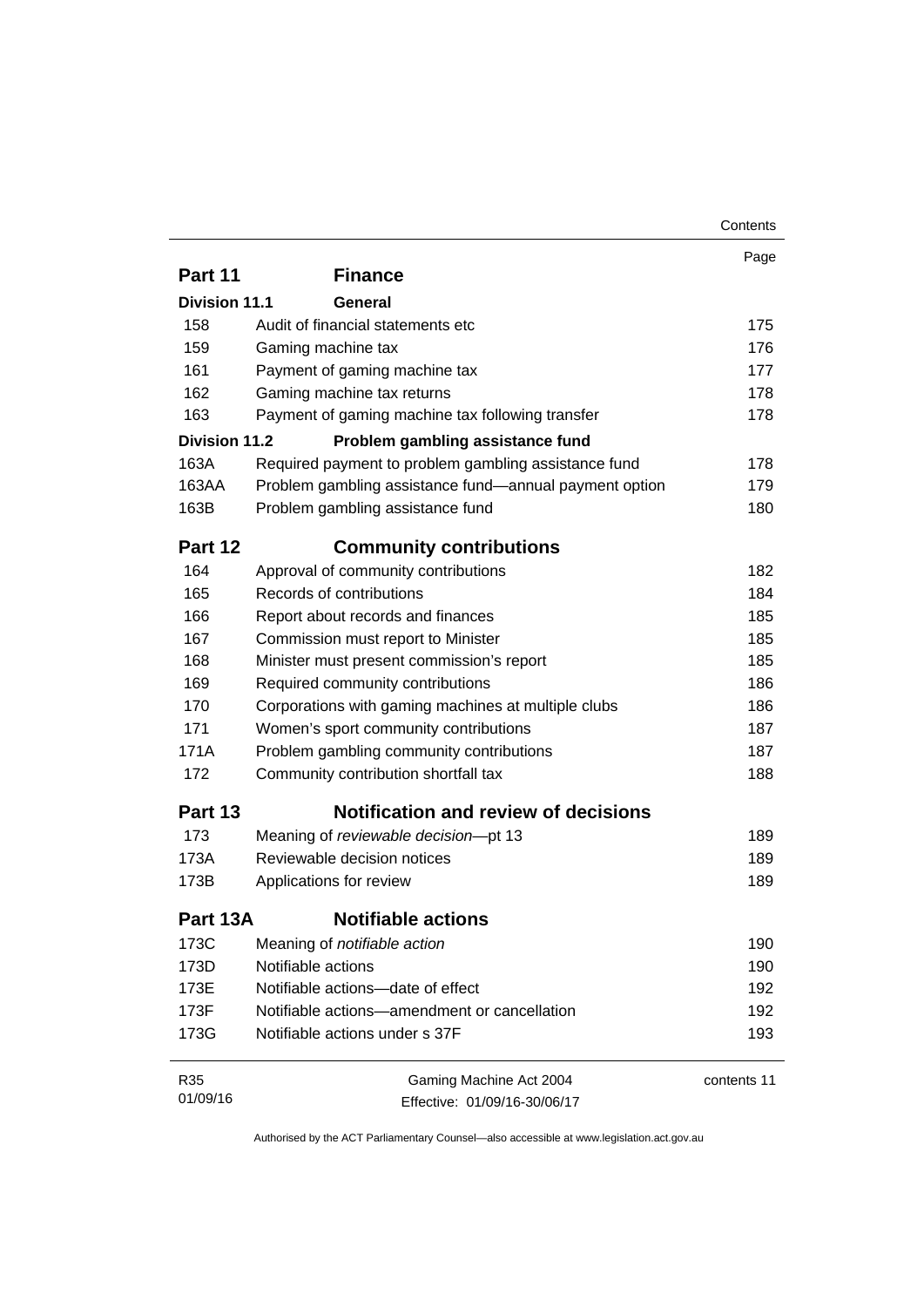| 173H        | Notifiable actions under div 6A.6—disposal of gaming machines              | Page<br>193 |
|-------------|----------------------------------------------------------------------------|-------------|
| <b>1731</b> | Notifiable actions under div 6A.6—trading of class B authorisations        |             |
| Part 14     | <b>Miscellaneous</b>                                                       |             |
| 174         | Acts and omissions of representatives                                      | 196         |
| 174A        | Licences and authorisations not personal property-PPS Act                  | 197         |
| 175         | Canberra Airport                                                           |             |
| 176         | Evidentiary certificates                                                   |             |
| 177         | Determination of fees                                                      |             |
| 178         | Regulation-making power                                                    |             |
| 179         | Review of amendments made by Gaming Machine (Reform)<br>Amendment Act 2015 | 199         |
| Part 20     | <b>Transitional-Gaming Machine (Reform)</b>                                |             |
|             | <b>Amendment Act 2015</b>                                                  |             |
| 300         | Definitions-pt 20                                                          | 200         |
| 301         | Old licences-class B gaming machines                                       | 200         |
| 302         | Old licences—class C gaming machines                                       | 201         |
| 303         | Class B gaming machines—application                                        | 202         |
| 304         | Class C gaming machines—application                                        | 202         |
| 305         | Large-scale machine relocation amendment application                       | 203         |
| 306         | In-principle approval application                                          | 203         |
| 307         | Application to transfer in-principle approval                              | 204         |
| 308         | Application for extension of in-principle approval                         | 204         |
| 309         | Application to convert in-principle approval to licence                    | 204         |
| 309A        | Application to convert in-principle approval to new venue amendment        | 205         |
| 309B        | Temporary storage amendment application                                    | 206         |
| 310         | <b>Transitional regulations</b>                                            | 206         |
| 311         | Expiry-pt 20                                                               | 206         |

contents 12 Gaming Machine Act 2004 Effective: 01/09/16-30/06/17

R35 01/09/16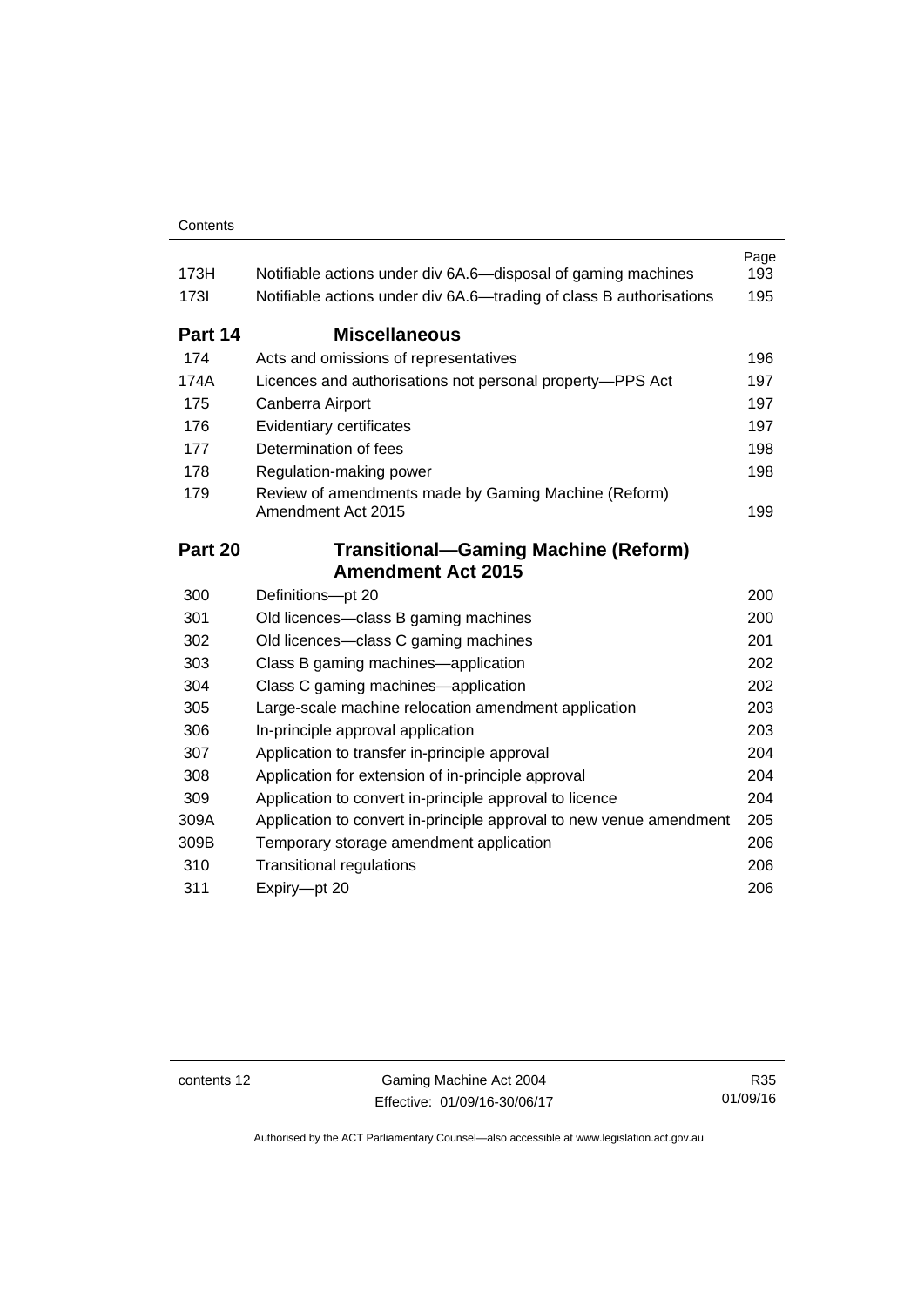|                   |                             | Contents    |  |  |  |
|-------------------|-----------------------------|-------------|--|--|--|
| <b>Schedule 1</b> | <b>Reviewable decisions</b> | Page<br>207 |  |  |  |
| <b>Schedule 2</b> | <b>Notifiable actions</b>   | 211         |  |  |  |
| <b>Dictionary</b> |                             |             |  |  |  |
| <b>Endnotes</b>   |                             |             |  |  |  |
| 1                 | About the endnotes          | 225         |  |  |  |
| $\overline{2}$    | Abbreviation key            | 225         |  |  |  |
| 3                 | Legislation history         | 226         |  |  |  |
| 4                 | Amendment history           | 232         |  |  |  |
| 5                 | Earlier republications      | 262         |  |  |  |

R35 01/09/16

Gaming Machine Act 2004 Effective: 01/09/16-30/06/17 contents 13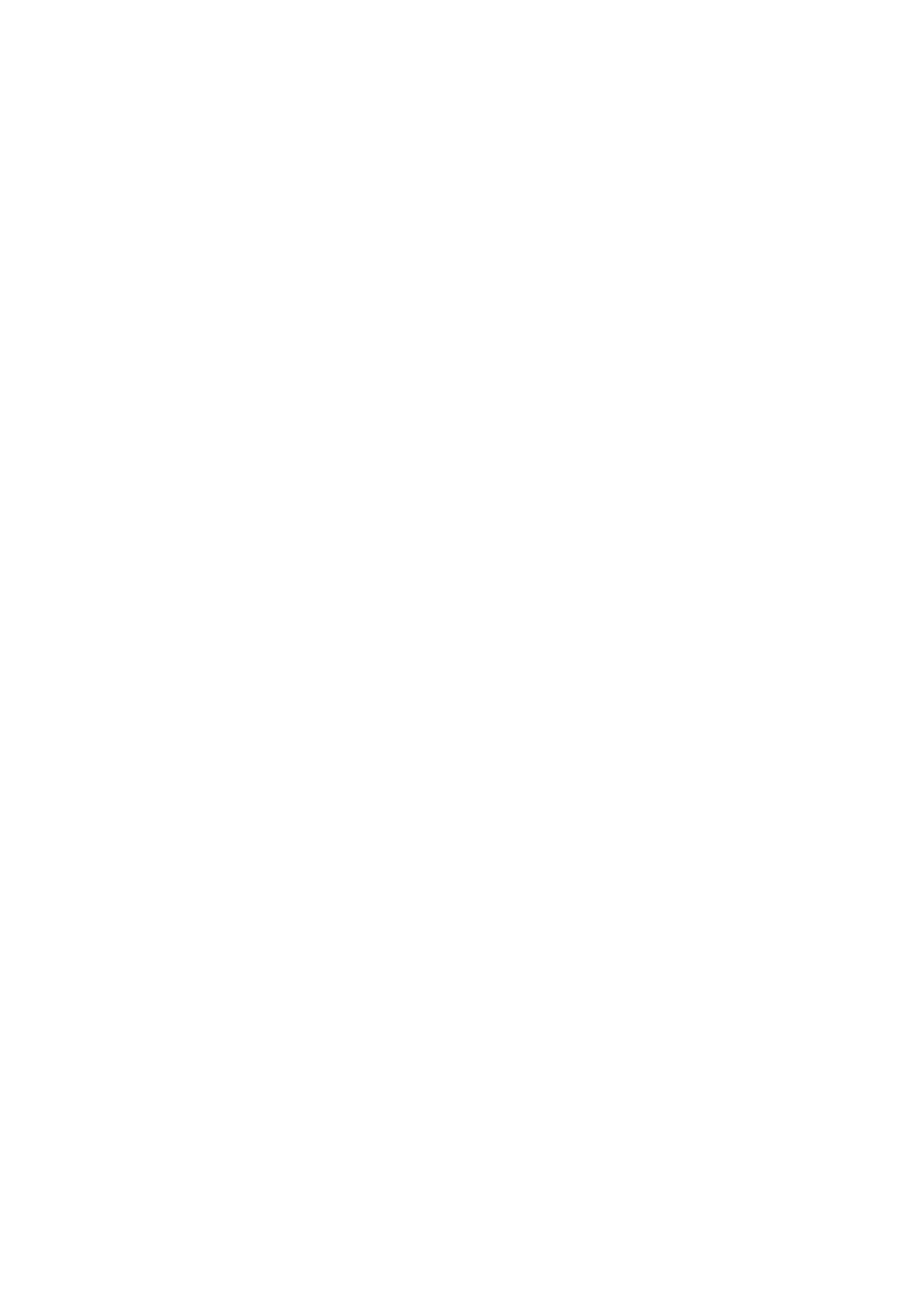

# **Gaming Machine Act 2004**

An Act in relation to gaming machines, and for other purposes

R35 01/09/16

l

Gaming Machine Act 2004 Effective: 01/09/16-30/06/17 page 1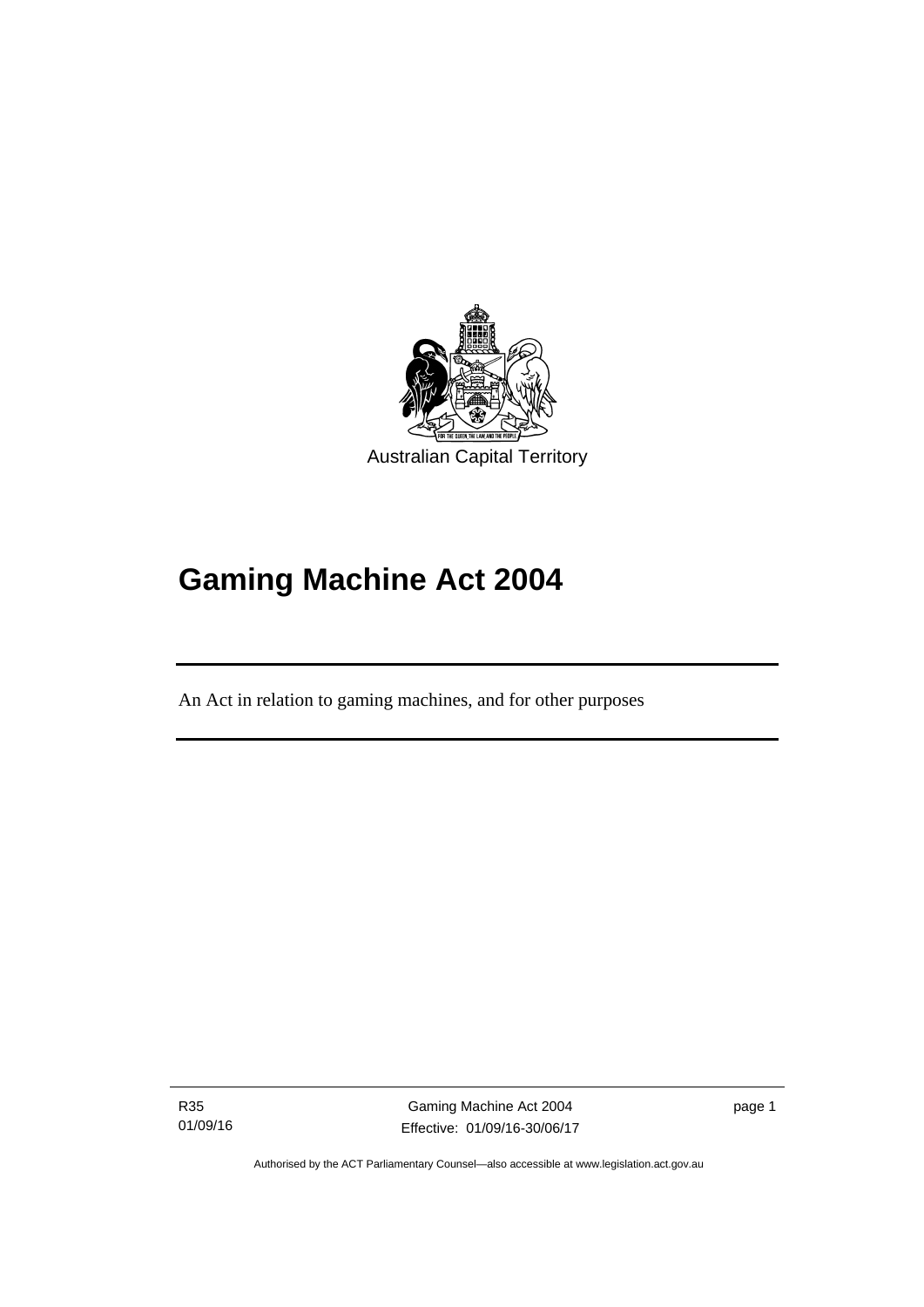### Part 1 **Preliminary**

Section 1

# <span id="page-17-0"></span>**Part 1** Preliminary

### <span id="page-17-1"></span>**1 Name of Act**

This Act is the *Gaming Machine Act 2004*.

### <span id="page-17-2"></span>**3 Dictionary**

The dictionary at the end of this Act is part of this Act.

*Note 1* The dictionary at the end of this Act defines certain terms used in this Act, and includes references (*signpost definitions*) to other terms defined elsewhere.

> For example, the signpost definition '*general licence*—see the *[Liquor](http://www.legislation.act.gov.au/a/2010-35)  [Act 2010](http://www.legislation.act.gov.au/a/2010-35)*, section 17.' means that the term 'general licence' is defined in that section and the definition applies to this Act.

*Note 2* A definition in the dictionary (including a signpost definition) applies to the entire Act unless the definition, or another provision of the Act, provides otherwise or the contrary intention otherwise appears (see [Legislation Act,](http://www.legislation.act.gov.au/a/2001-14) s 155 and s 156 (1)).

# <span id="page-17-3"></span>**4 Notes**

A note included in this Act is explanatory and is not part of this Act.

*Note* See the [Legislation Act,](http://www.legislation.act.gov.au/a/2001-14) s 127 (1), (4) and (5) for the legal status of notes.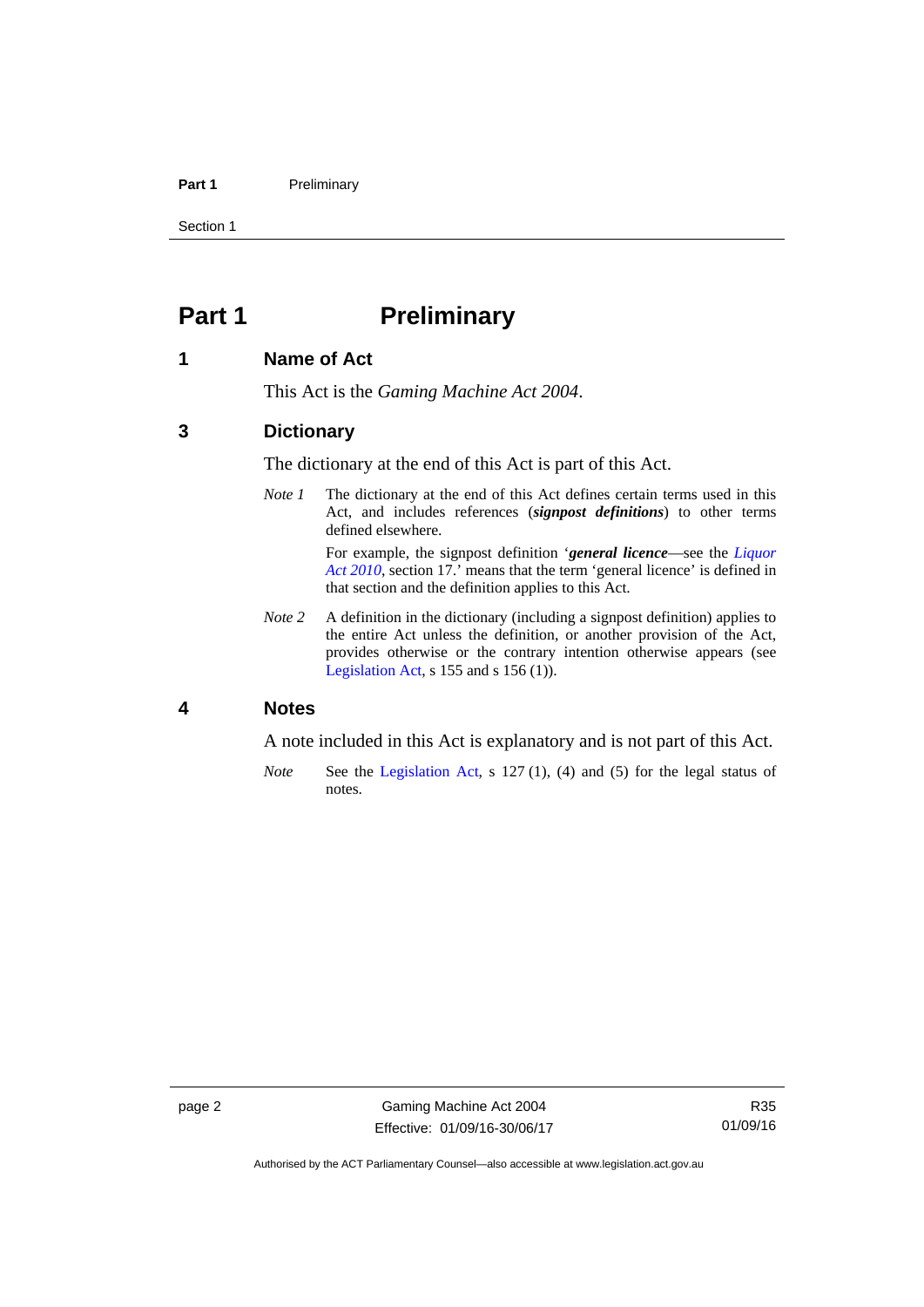# <span id="page-18-0"></span>**5 Offences against Act—application of Criminal Code etc**

Other legislation applies in relation to offences against this Act.

### *Note 1 Criminal Code* The [Criminal Code,](http://www.legislation.act.gov.au/a/2002-51) ch 2 applies to all offences against this Act (see Code, pt 2.1). The chapter sets out the general principles of criminal responsibility (including burdens of proof and general defences), and defines terms used for offences to which the Code applies (eg *conduct*, *intention*, *recklessness* and *strict liability*).

*Note 2 Penalty units* 

The [Legislation Act](http://www.legislation.act.gov.au/a/2001-14), s 133 deals with the meaning of offence penalties that are expressed in penalty units.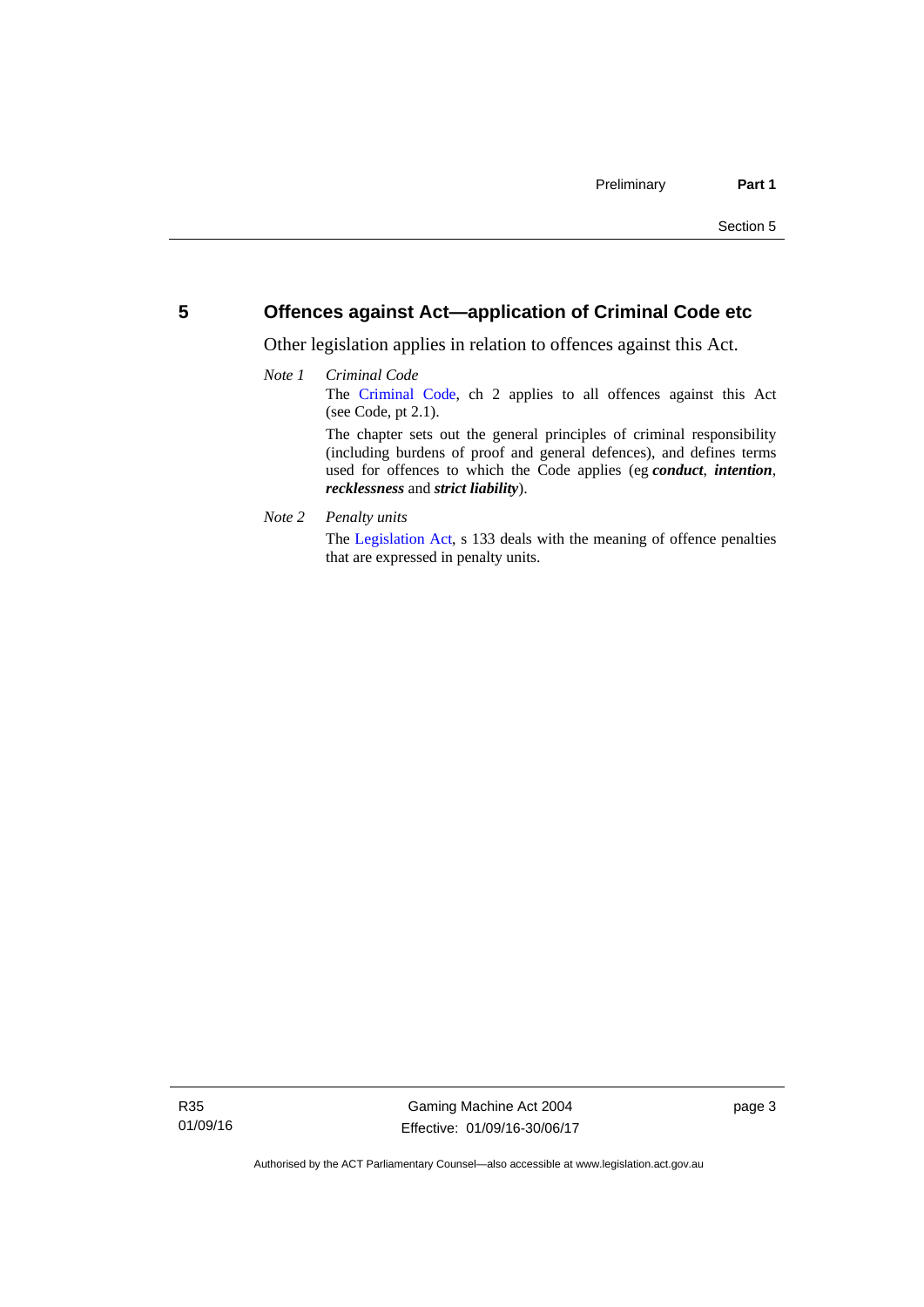### **Part 2 Important concepts**

Section 6

# <span id="page-19-0"></span>**Part 2 Important concepts**

## <span id="page-19-1"></span>**6 Eligibility of individuals**

- (1) For this Act, an individual is an *eligible person* if—
	- (a) the individual is an adult; and
	- (b) there is not a disqualifying ground in relation to the individual.
- (2) Each of the following is a *disqualifying ground* for an individual:
	- (a) the individual has been convicted, or found guilty, in the last 5 years, whether in the ACT or elsewhere, of an offence—
		- (i) involving fraud or dishonesty; or
		- (ii) punishable by imprisonment for at least 1 year; or
		- (iii) against a law about gaming;
	- (b) the individual is, or at any time in the last 5 years has been, bankrupt or personally insolvent;

*Note Bankrupt or personally insolvent*—see the [Legislation Act,](http://www.legislation.act.gov.au/a/2001-14) dictionary, pt 1.

- (c) at any time in the last 5 years the individual was involved in the management of a corporation when—
	- (i) the corporation became the subject of a winding-up order; or
	- (ii) a controller or administrator was appointed for the corporation;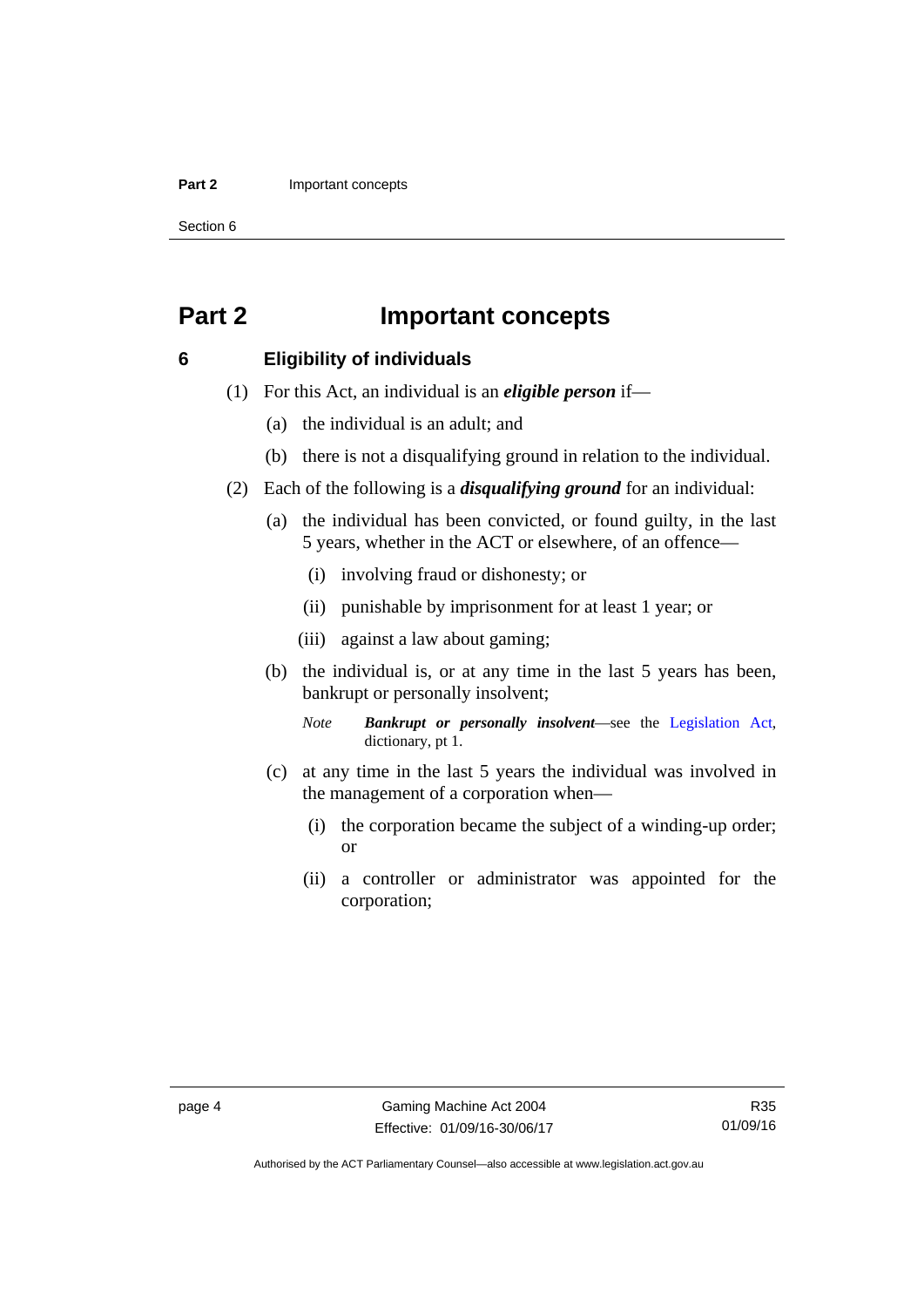- (d) at any time in the last 12 months the individual had—
	- (i) a licence cancelled under section 58 (Disciplinary action); or

*Note Licence* is defined in s 56 and includes—

- (a) approval to operate a linked-jackpot arrangement; and
- (b) in-principle authorisation certificate; and
- (c) multi-user permit.
- (ii) an authorisation cancelled under section 64 (Cancellation of authorisation certificate because of cancellation etc of general and on licences); or
- (iii) an application for approval as a supplier refused, on the basis that the person provided false or misleading information, under section 72 (Application and approval as supplier); or
- (iv) approval as a supplier cancelled under section 73A (Cancellation etc of supplier's approval); or
- (v) an application for approval as a technician refused, on the basis that the person provided false or misleading information, under section 75 (Approval of technicians); or
- (vi) approval as a technician cancelled under section 79 (1) (a) or (c) (Cancellation etc of technician's approval).
- (3) Despite subsection (2), the commission may decide that the individual is an *eligible person* even though there is a disqualifying ground in relation to the individual if satisfied that—
	- (a) if the individual is an applicant for a licence—the operation of gaming machines by the individual would not adversely affect the public; and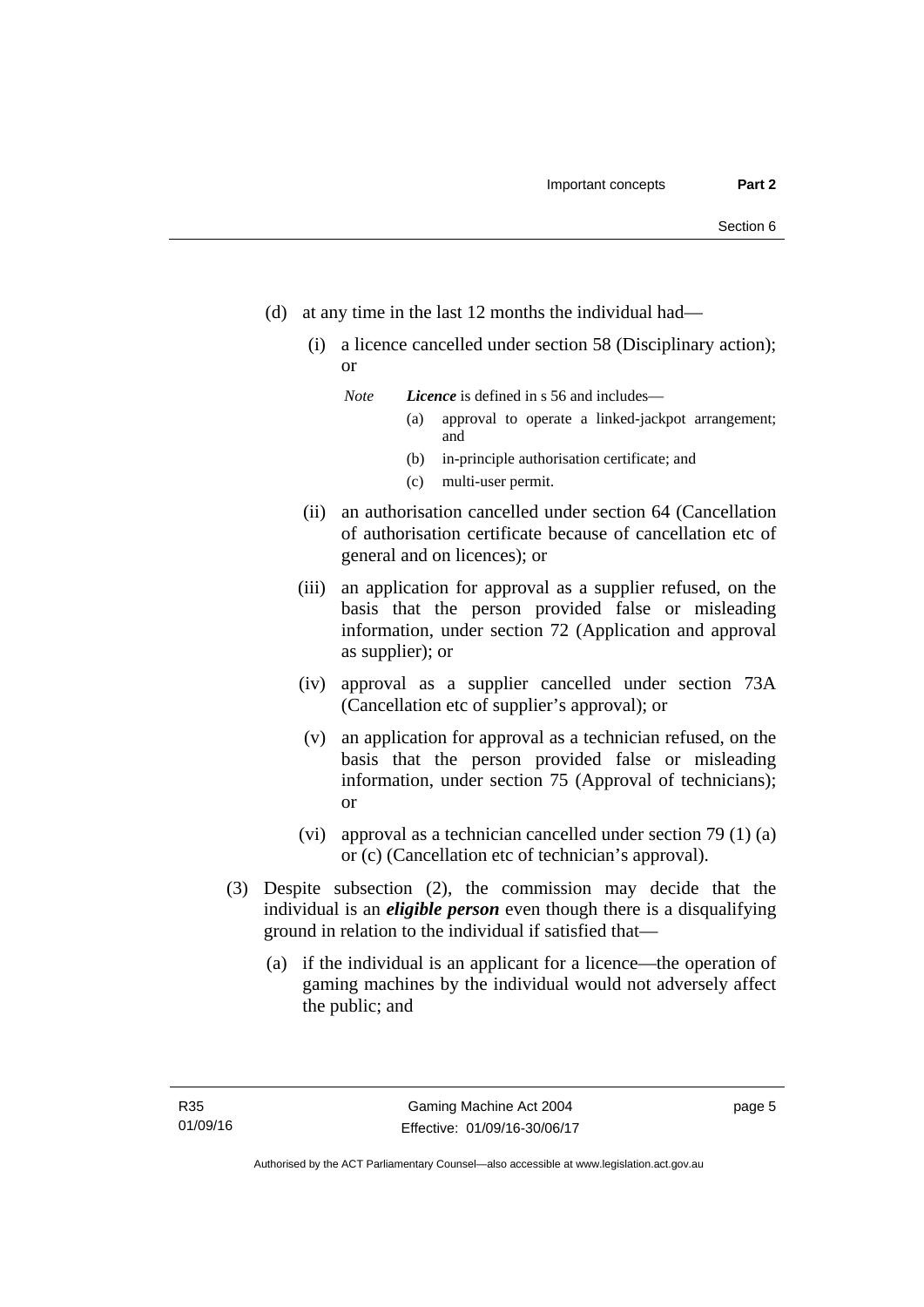Section 7

 (b) it is otherwise in the public interest that the individual be treated as an eligible person.

### <span id="page-21-0"></span>**7 Eligibility of corporations**

- (1) For this Act, a corporation is an *eligible person* if—
	- (a) each influential person of the corporation is an eligible person; and
	- (b) if the corporation is a club—it is an eligible club; and
	- (c) the corporation is not the subject of a winding-up order, and has not been the subject of a winding-up order in the last 3 years; and
	- (d) a controller or administrator has not been appointed for the corporation in the last 3 years; and
	- (e) the corporation is not the subject of an auditor's opinion that it is not able to pay all of its debts as and when they become due and payable; and
	- (f) the corporation is not the subject of an auditor's adverse opinion or disclaimer of opinion, within the meaning of Auditing Standard ASA 705.
- (2) Despite subsection (1), the commission may decide that the corporation is an eligible person even though a provision of that subsection does not apply in relation to the corporation if satisfied that—
	- (a) the operation of gaming machines by the corporation would not adversely affect the public; and
	- (b) it is otherwise in the public interest that the corporation be treated as an eligible person.

Authorised by the ACT Parliamentary Counsel—also accessible at www.legislation.act.gov.au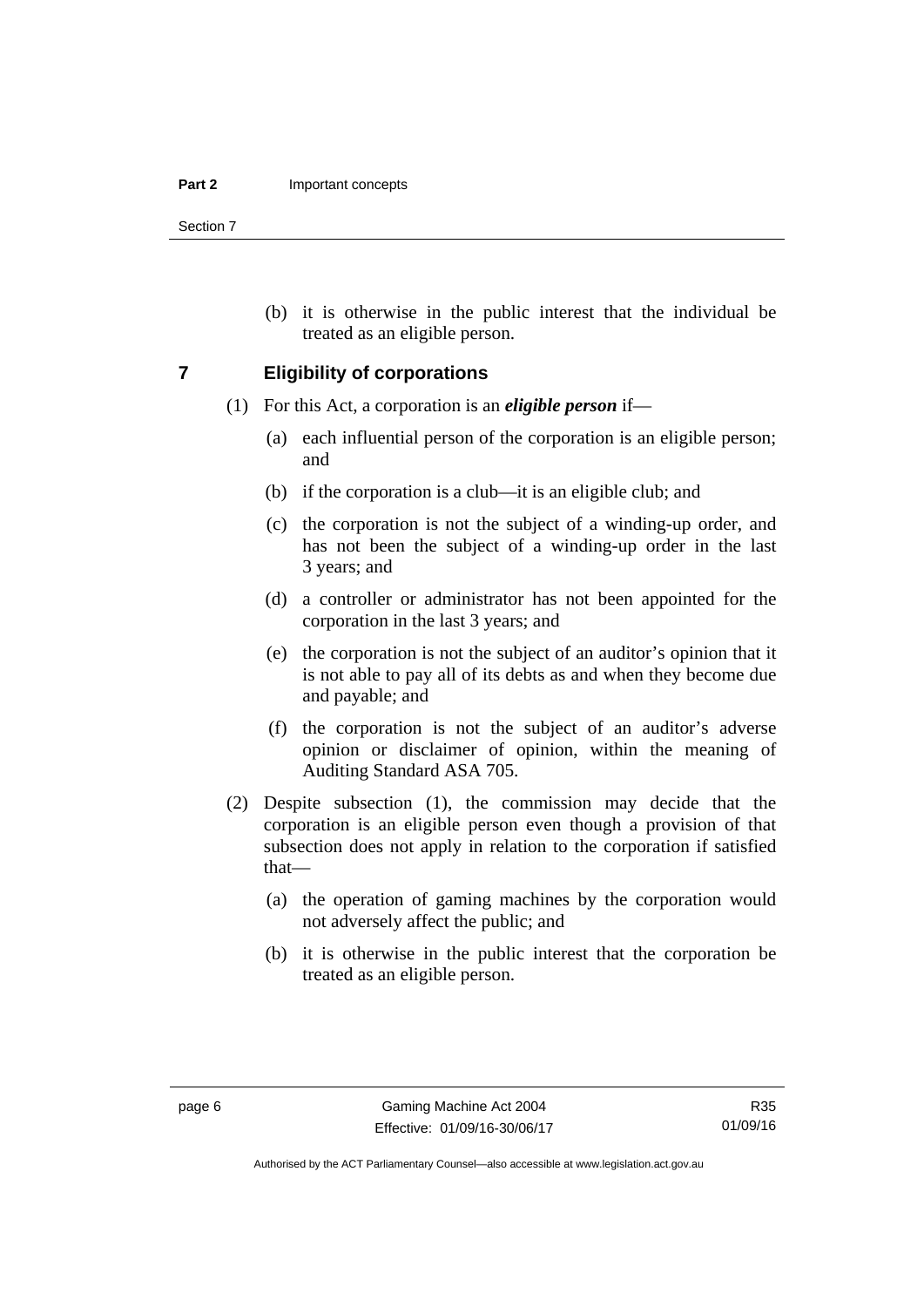(3) In this section:

*AUASB* means the Auditing and Assurance Standards Board established under the *[Australian Securities and Investments](http://www.comlaw.gov.au/Series/C2004A00819)  [Commission Act 2001](http://www.comlaw.gov.au/Series/C2004A00819)* (Cwlth), section 227AA (1).

*Auditing Standard ASA 705* means Auditing Standard ASA 705 *Modifications to the Opinion in the Independent Auditor's Report* made by the AUASB on 27 October 2009 under the [Corporations](http://www.comlaw.gov.au/Series/C2004A00818)  [Act](http://www.comlaw.gov.au/Series/C2004A00818), section 336 (1) (Auditing standards).

*Note* The standard is accessible at [www.comlaw.gov.au.](http://www.comlaw.gov.au/)

# <span id="page-22-0"></span>**8 Meaning of** *influential person*

(1) In this Act:

*influential person*, for a corporation—

- (a) means any of the following:
	- (i) an executive officer of the corporation;
	- (ii) a related corporation;
	- (iii) an executive officer of a related corporation;
	- (iv) an influential owner; and
- (b) includes a person who, though not mentioned in paragraph (a), can exercise as much influence over the actions of the corporation as someone mentioned in that paragraph.

*Note Corporation* includes a club (see dict).

(2) In this section:

*influential owner*, of a corporation, means a person who, whether directly or through intermediary corporate ownership or nominees—

- (a) can control 5% of the votes at an annual general meeting of the corporation; or
- (b) can control the appointment of a director of the corporation.

page 7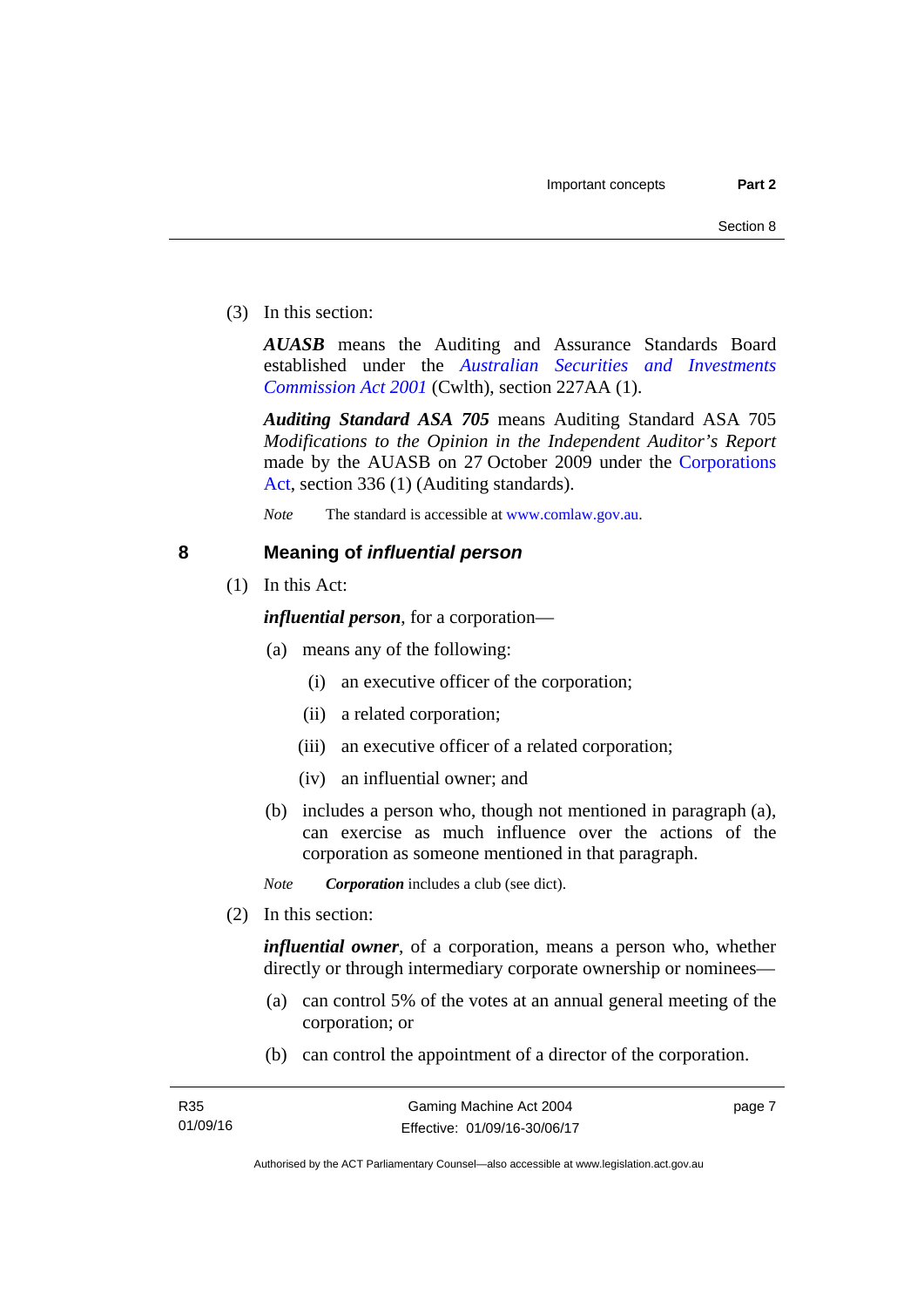Section 9

*related corporation* means a related body corporate under the [Corporations Act](http://www.comlaw.gov.au/Series/C2004A00818).

### <span id="page-23-0"></span>**9 Proper completion—applications under Act**

- (1) An application under a provision of this Act is *properly completed* only if the following requirements are met:
	- (a) if a form is approved under the [Control Act,](http://www.legislation.act.gov.au/a/1999-46/default.asp) section 53D for the application—the form is used;
	- (b) the application includes all information and documents required under the provision to be included;
	- (c) a document required to be included with the application includes all information required under the provision to be included in the document and is substantially complete;
	- (d) the application, and any document or information included in the application, is verified in the way required by the provision;
	- (e) if a fee is determined under section 177 for the application the fee is paid.
	- *Note 1* Under the [Legislation Act,](http://www.legislation.act.gov.au/a/2001-14) s 255 (5), if a form requires any of the following, substantial compliance with the form is not sufficient and the form is properly completed only if the requirement is complied with:
		- (a) the form to be signed;
		- (b) the form to be prepared in a particular way (for example, on paper of a particular size or quality or in a particular electronic form);
		- (c) the form to be completed in a particular way;
		- (d) particular information to be included in the form, or a particular document to be attached to or given with the form;
		- (e) the form, information in the form, or a document attached to or given with the form, to be verified in a particular way (for example, by statutory declaration).
	- *Note* 2 It is an offence to make a false or misleading statement, give false or misleading information or produce a false or misleading document (see [Criminal Code](http://www.legislation.act.gov.au/a/2002-51), pt 3.4).

R35 01/09/16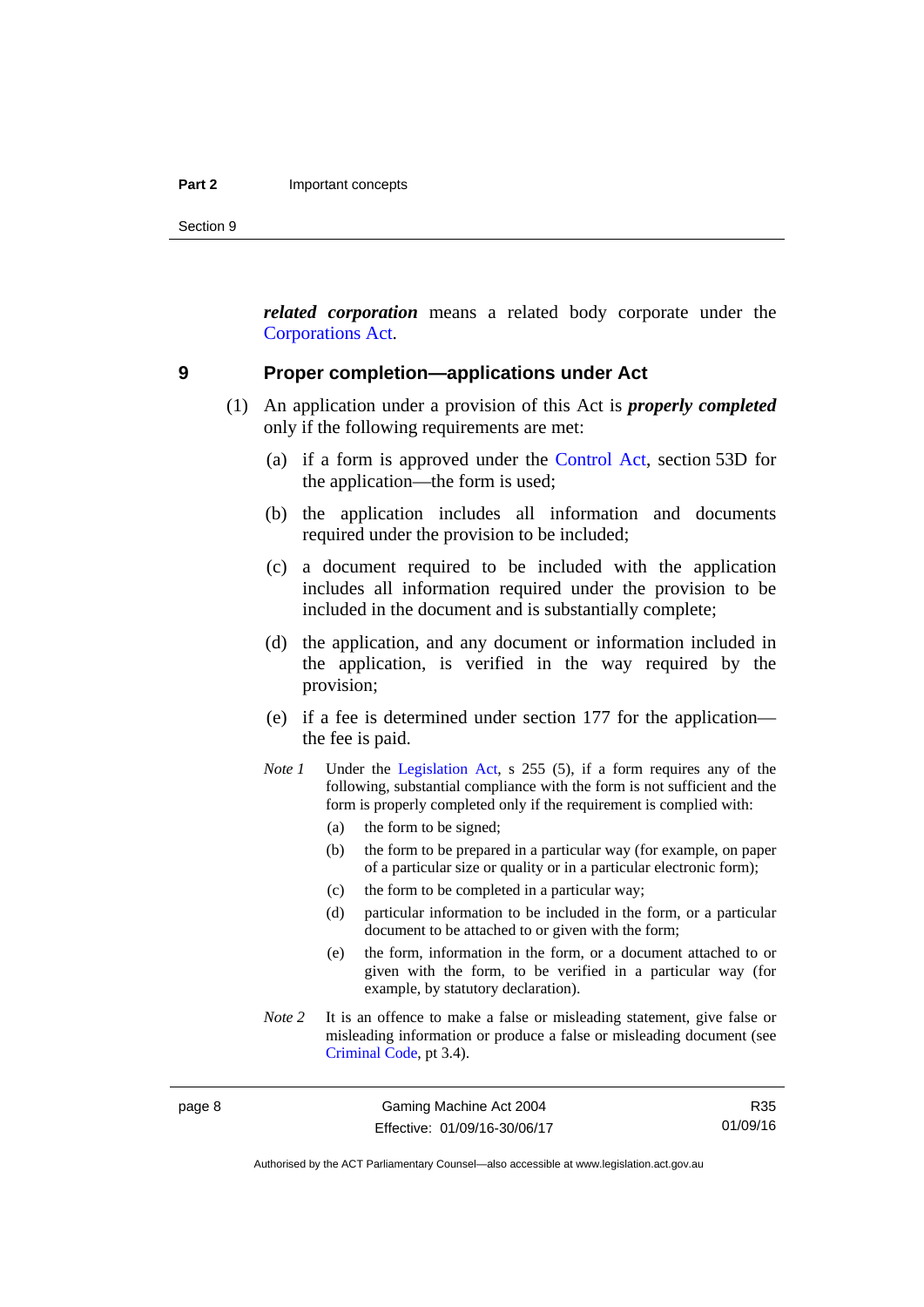- (2) If an application under this Act is not properly completed—
	- (a) the commission may refuse to consider the application; and
	- (b) if the commission refuses to consider the application—the application lapses.
	- *Note* A reference to an Act includes a reference to the statutory instruments made or in force under the Act, including any regulation (see [Legislation Act,](http://www.legislation.act.gov.au/a/2001-14) s 104).
- (3) The commission may, in writing, require an applicant to give the commission additional information, within the time stated by the commission, that the commission reasonably needs to decide the application.
- (4) If the applicant does not comply with a requirement under subsection (3) within the time stated by the commission—
	- (a) the commission may refuse to consider the application; and
	- (b) if the commission refuses to consider the application—the application lapses.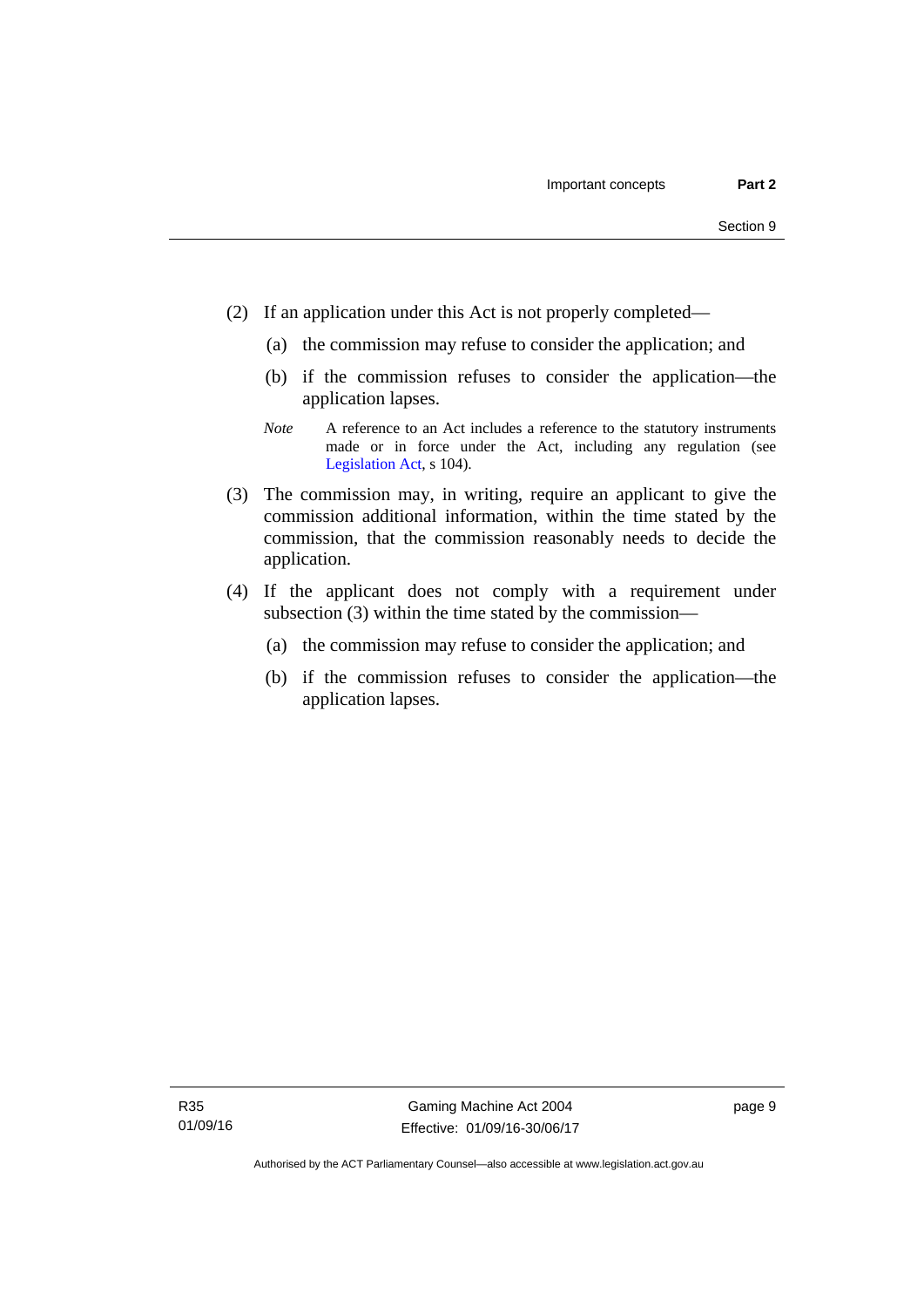# <span id="page-25-0"></span>**Part 2A Gaming machine authorisation numbers**

# <span id="page-25-1"></span>**10 Maximum number of authorisations for gaming machines allowed in ACT**

 (1) The maximum number of authorisations for gaming machines for all authorised premises in the ACT is worked out as follows:

$$
SN - (NS + NC + NF)
$$

*NC* means the total number of authorisations cancelled after the relevant day.

*NF* means the total number of authorisations forfeited to the Territory after the relevant day.

*NS* means the total number of authorisations surrendered after the relevant day.

*SN* means the number notified by the commission on the relevant day.

- (2) The total number of authorisations for gaming machines allowed under all authorisation schedules issued under this Act must not exceed the maximum number worked out under subsection (1).
	- *Note* An authorisation schedule is included in an authorisation certificate (see s 27 (1) (h) and s 30 (3) (j)).
- (3) As soon as practicable after each time the maximum number of authorisations for gaming machines changes, the commission must prepare a notice stating the new maximum number and the date of the change.

R35 01/09/16

Authorised by the ACT Parliamentary Counsel—also accessible at www.legislation.act.gov.au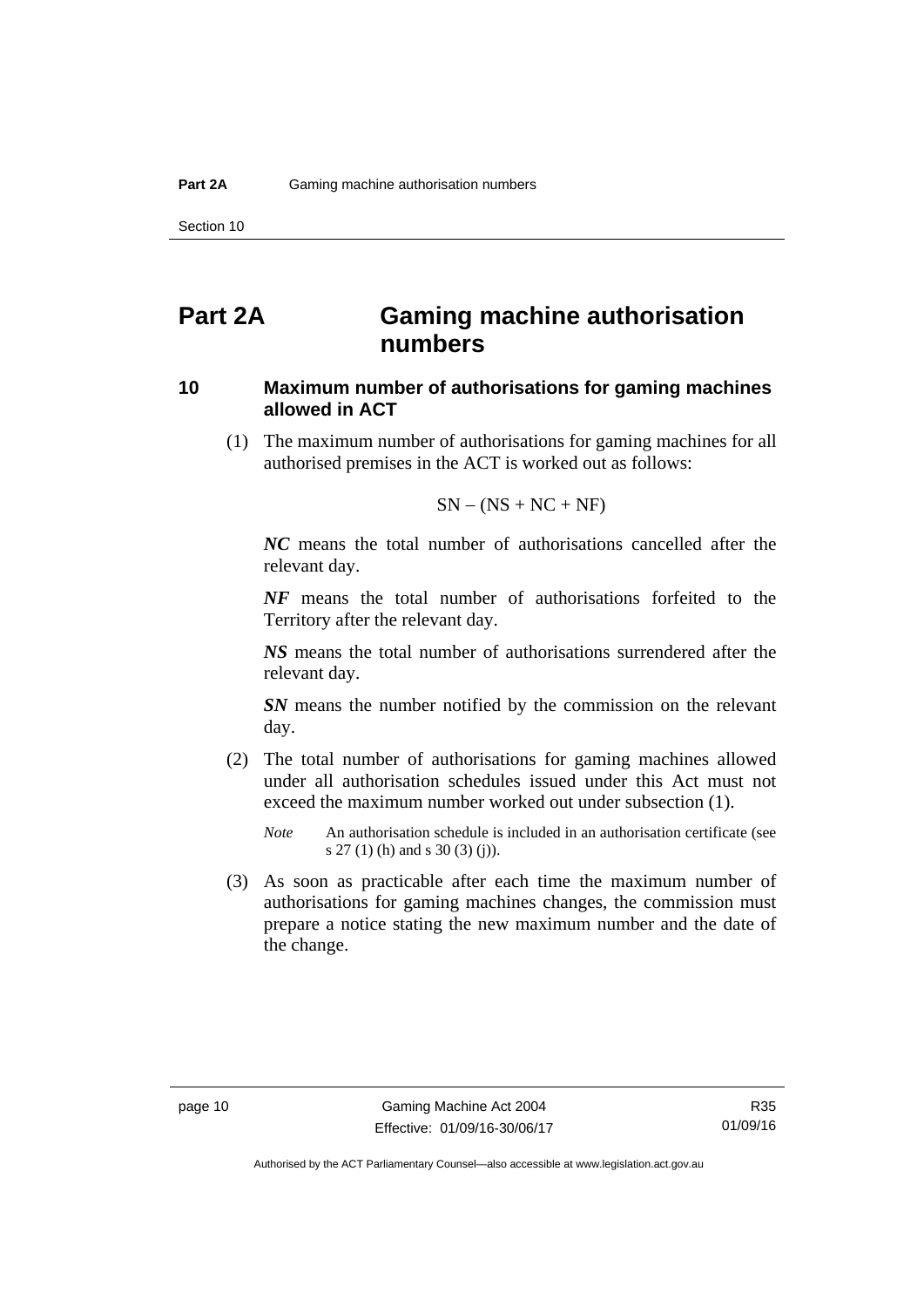- (4) Each of the following is a notifiable instrument:
	- (a) a notification under subsection (1), definition of *SN*;
	- (b) a notice under subsection (3).
	- *Note* A notifiable instrument must be notified under the [Legislation Act](http://www.legislation.act.gov.au/a/2001-14).
- (5) In this section:

*cancelled*—an authorisation for a gaming machine is *cancelled* if—

- (a) the authorisation is cancelled under—
	- (i) section 62 (Commission may take disciplinary action against licensee); or
	- (ii) section 64 (Cancellation of authorisation certificate because of cancellation etc of general and on licences); and
- (b) the cancellation has become final.

*final*—a cancellation of an authorisation becomes *final* when—

- (a) the time for any appeal or review in relation to the decision has ended; or
- (b) any appeal or review in relation to the decision has been decided or withdrawn.

*relevant day* means the day the *[Gaming Machine \(Reform\)](http://www.legislation.act.gov.au/a/2015-21/default.asp)  [Amendment Act 2015](http://www.legislation.act.gov.au/a/2015-21/default.asp)*, section 4 commences.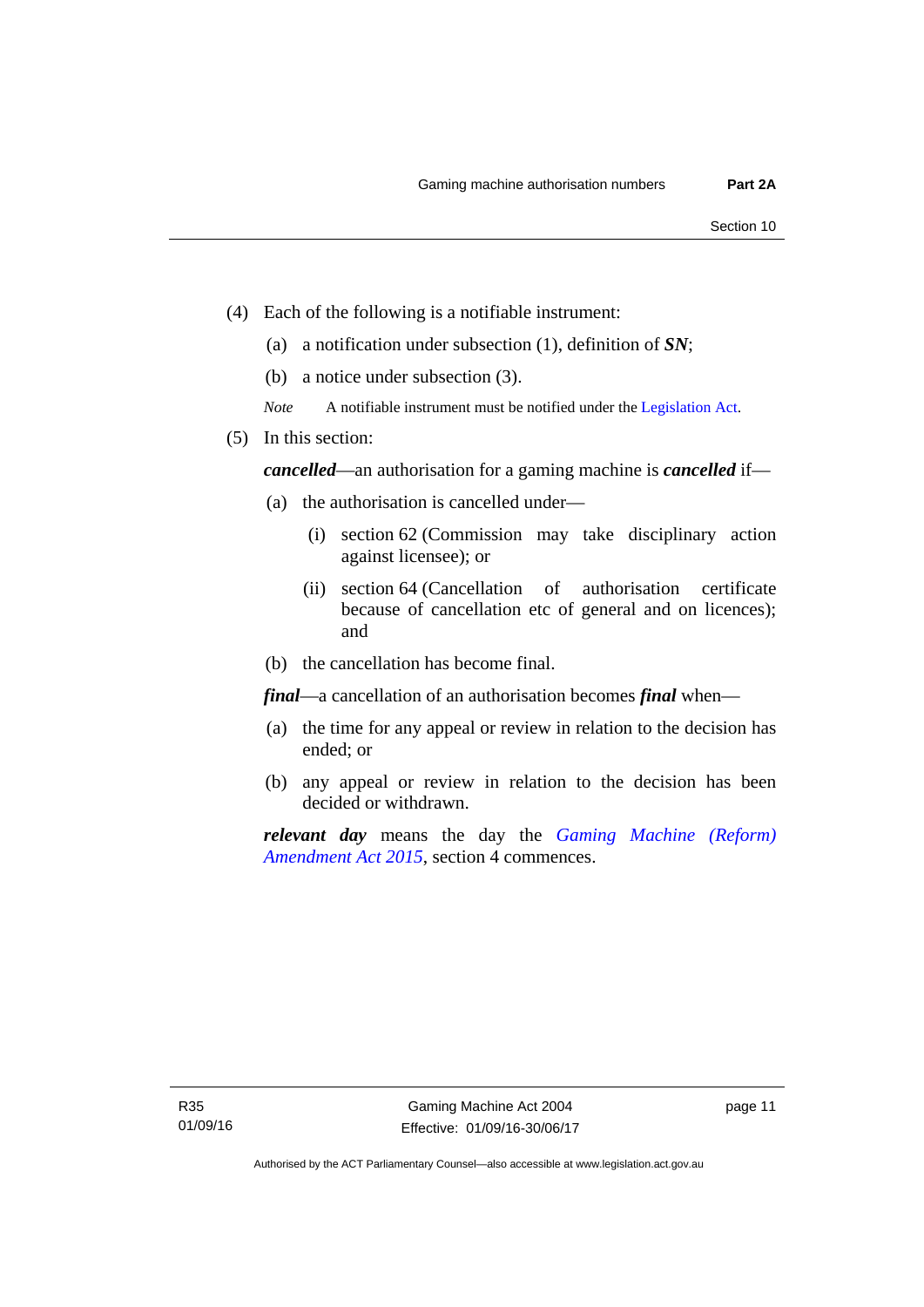Section 10

*surrendered*—an authorisation for a gaming machine is *surrendered* if the licensee, under section 37F (1) (c) (Surrender of licences, authorisation certificates and authorisations), surrenders the authorisation and the surrender takes effect under section 173E (Notifiable actions—date of effect).

- *Note 1* The surrender of an authorisation is a notifiable action (see pt 13A and sch 2).
- *Note* 2 A notifiable action takes place—
	- (a) the prescribed number of days after the day the commission receives the notification (see s 173E (a)); or
	- (b) if the commission allows the notifiable action to take place on an earlier day—that day (see s 173E (b)); or
	- (c) if the commission asks for additional information under s 173E (c)—when the commission has notified the licensee that it is satisfied in relation to the additional information (see s 173E (c)).

page 12 Gaming Machine Act 2004 Effective: 01/09/16-30/06/17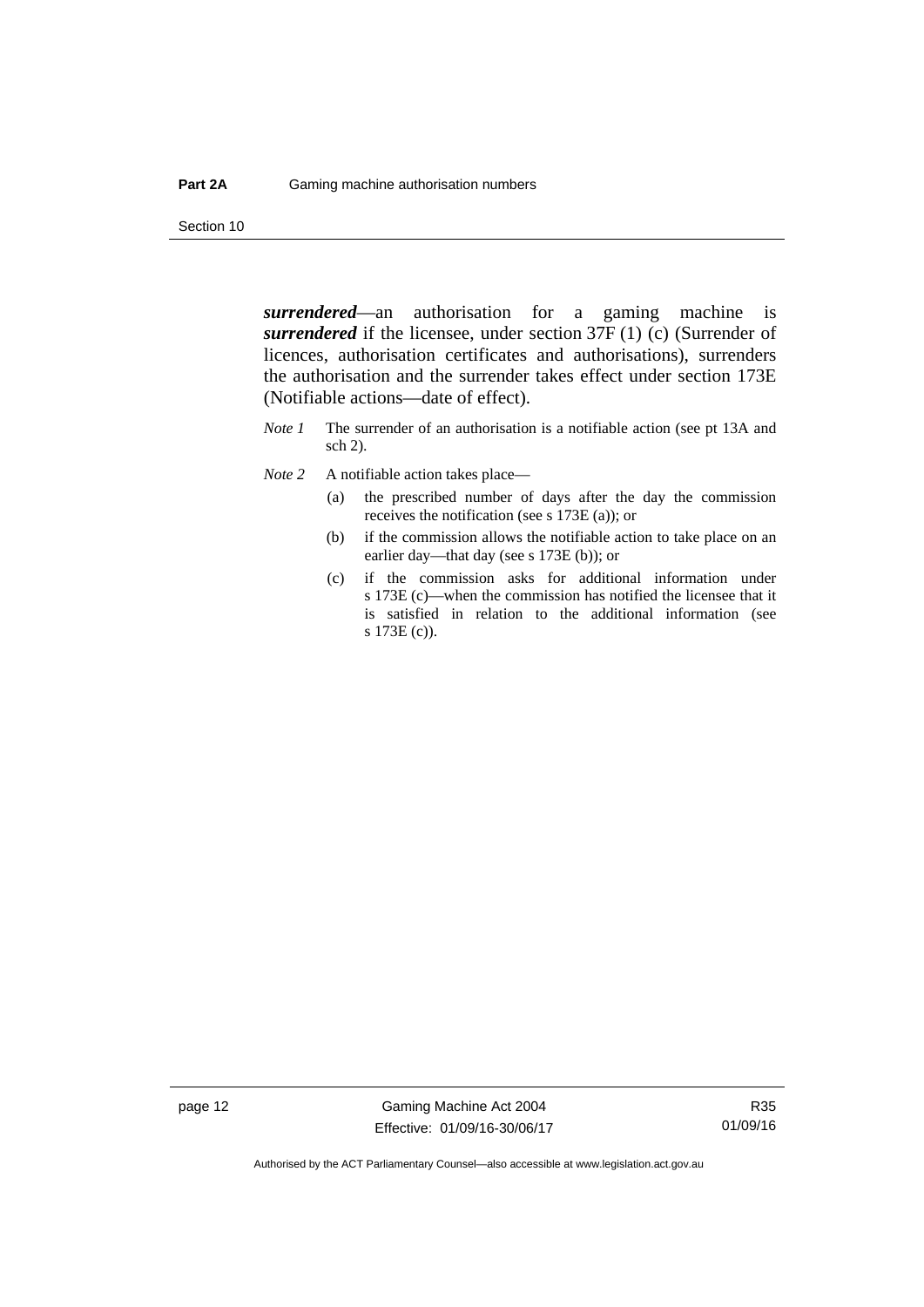# <span id="page-28-0"></span>**Part 2B Licences and authorisations**

# <span id="page-28-1"></span>**Division 2B.1 Definitions and important concepts**

# <span id="page-28-2"></span>**11 Definitions—pt 2B**

In this part:

*authorisation certificate amendment application*—see section 33 (1).

*authorisation certificate application*, for class C gaming machines—see section 21 (1).

*class B licence* means a licence to operate class B gaming machines.

*class B licence and authorisation certificate application*—see section 28 (1).

*class C licence* means a licence to operate class C gaming machines.

*Note* An applicant who the commission is satisfied on reasonable grounds is an eligible person must be issued with a class C licence (see s 17 (3)).

*class C licence application*—see section 15.

*gaming area amendment*—see section 33 (1) (a).

*increase maximum amendment*—see section 33 (1) (c).

*minor licence amendment application*—see section 31 (1).

*premises relocation amendment*—see section 33 (1) (b).

# <span id="page-28-3"></span>**12 Meaning of** *social impact assessment*

- (1) For this Act, a *social impact assessment* for an application is a written assessment of the likely economic and social impact of the operation of gaming machines—
	- (a) for an authorisation certificate application—under the proposed authorisation certificate; or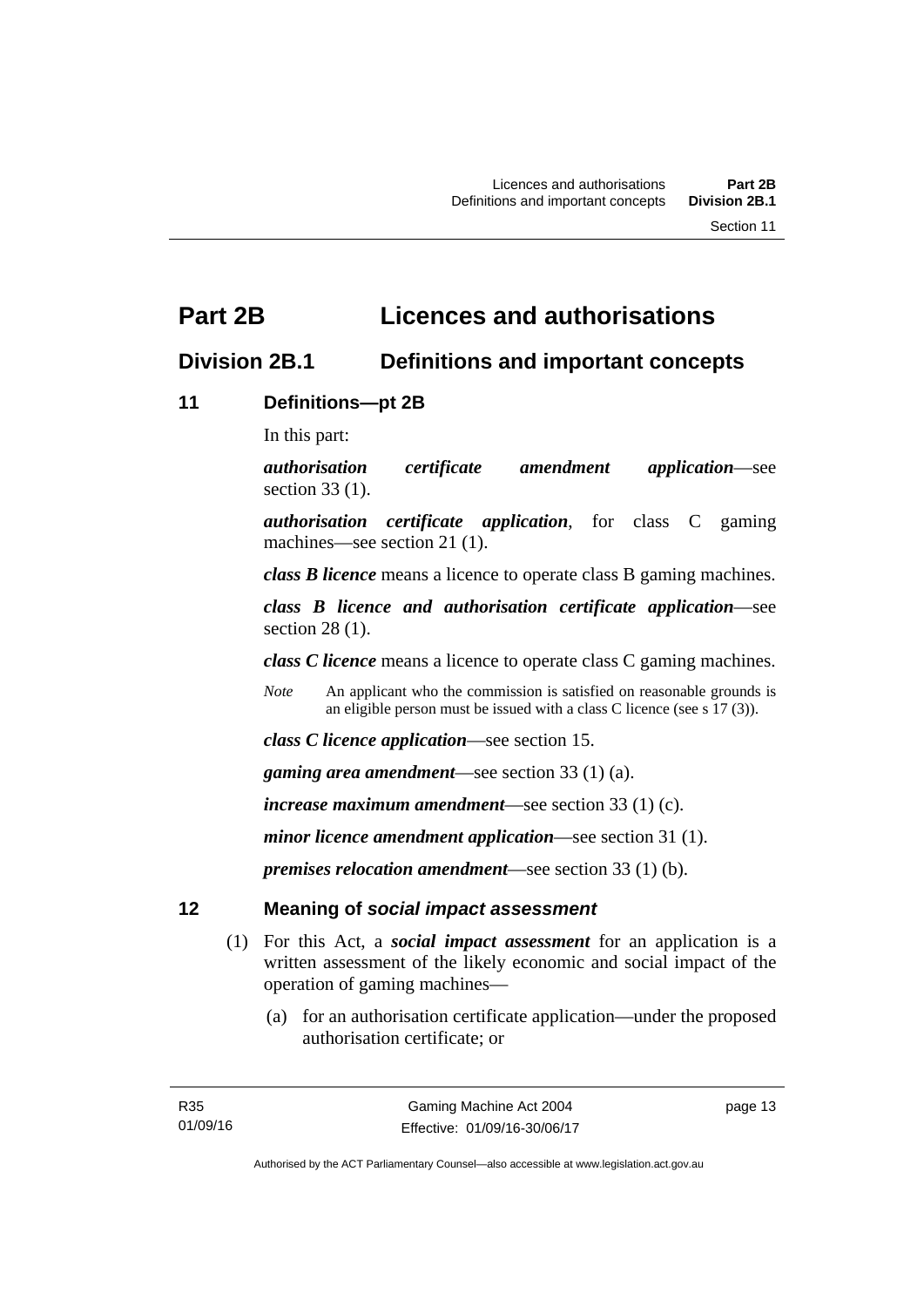- (b) for an authorisation certificate amendment application—under the authorisation certificate as proposed to be amended; or
- (c) for an application for an in-principle authorisation certificate under the proposed in-principle authorisation certificate.

### *Note* A social impact assessment is required for—

- (a) an authorisation certificate application (see s 22 (2) (a)); and
- (b) some authorisation certificate amendment applications (see s 34 (f) (ii) (A) and s 37 (4) (a)); and
- (c) an application for an in-principle authorisation certificate (see s 38C, which requires applications to comply with s 22 (1)).
- (2) A regulation may make provision in relation to social impact assessments, including the following:
	- (a) the requirements that must be satisfied by a social impact assessment;
	- (b) the matters to be addressed by a social impact assessment;
	- (c) the information to be given in a social impact assessment.

## <span id="page-29-0"></span>**13 Social impact assessment—publication**

- (1) This section applies if an applicant for any of the following is required to provide a social impact assessment with the application:
	- (a) an authorisation certificate;
	- (b) an amendment of an authorisation certificate;
	- (c) an in-principle authorisation certificate.
- (2) The applicant must give public notice of the application, stating that—
	- (a) the social impact assessment for the application will be available for inspection by members of the public at the commission's office during ordinary business hours for 6 weeks after a day stated in the public notice (the *comment period*); and

R35 01/09/16

Authorised by the ACT Parliamentary Counsel—also accessible at www.legislation.act.gov.au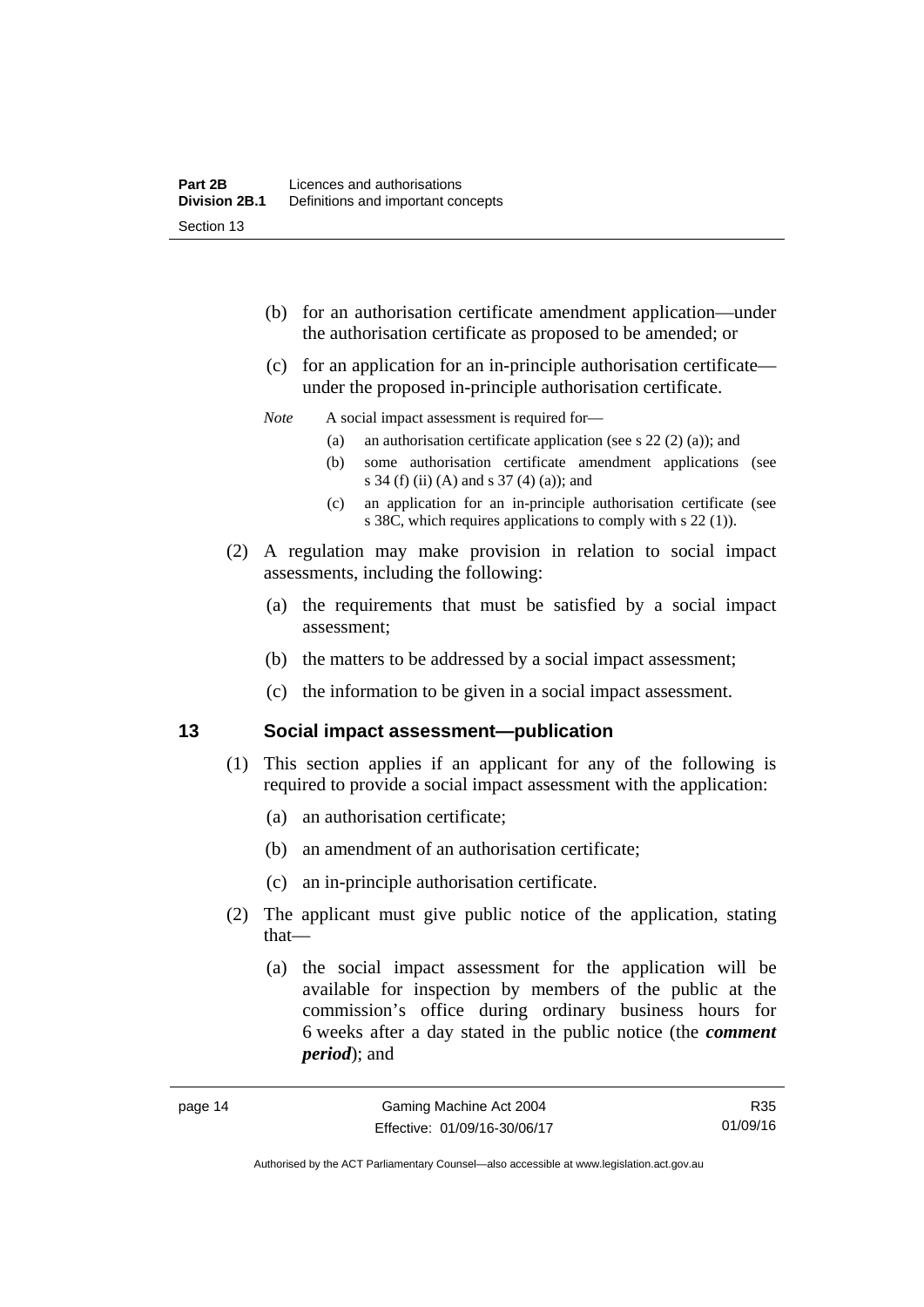- (b) any written submissions about the social impact assessment may be made to the commission within the comment period.
- *Note 1 Public notice* means notice on an ACT government website or in a daily newspaper circulating in the ACT (see [Legislation Act,](http://www.legislation.act.gov.au/a/2001-14) dict, pt 1).
- *Note 2* If a form is approved under the [Control Act](http://www.legislation.act.gov.au/a/1999-46), s 53D for a public notice, the form must be used.
- (3) Before the comment period begins, the applicant must give the commission—
	- (a) the social impact assessment for the application; and
	- (b) a copy of the public notice.
- (4) The applicant must—
	- (a) on or before the day the public notice is given, place a sign (the *information sign*) containing information about the application in a prominent position—
		- (i) for an authorisation certificate application or authorisation certificate amendment application—outside each public entrance to the premises to which the application relates; or
		- (ii) for an application for an in-principle authorisation certificate—on the land at the address to which the approval applies; and
	- (b) ensure that the sign stays there for the comment period.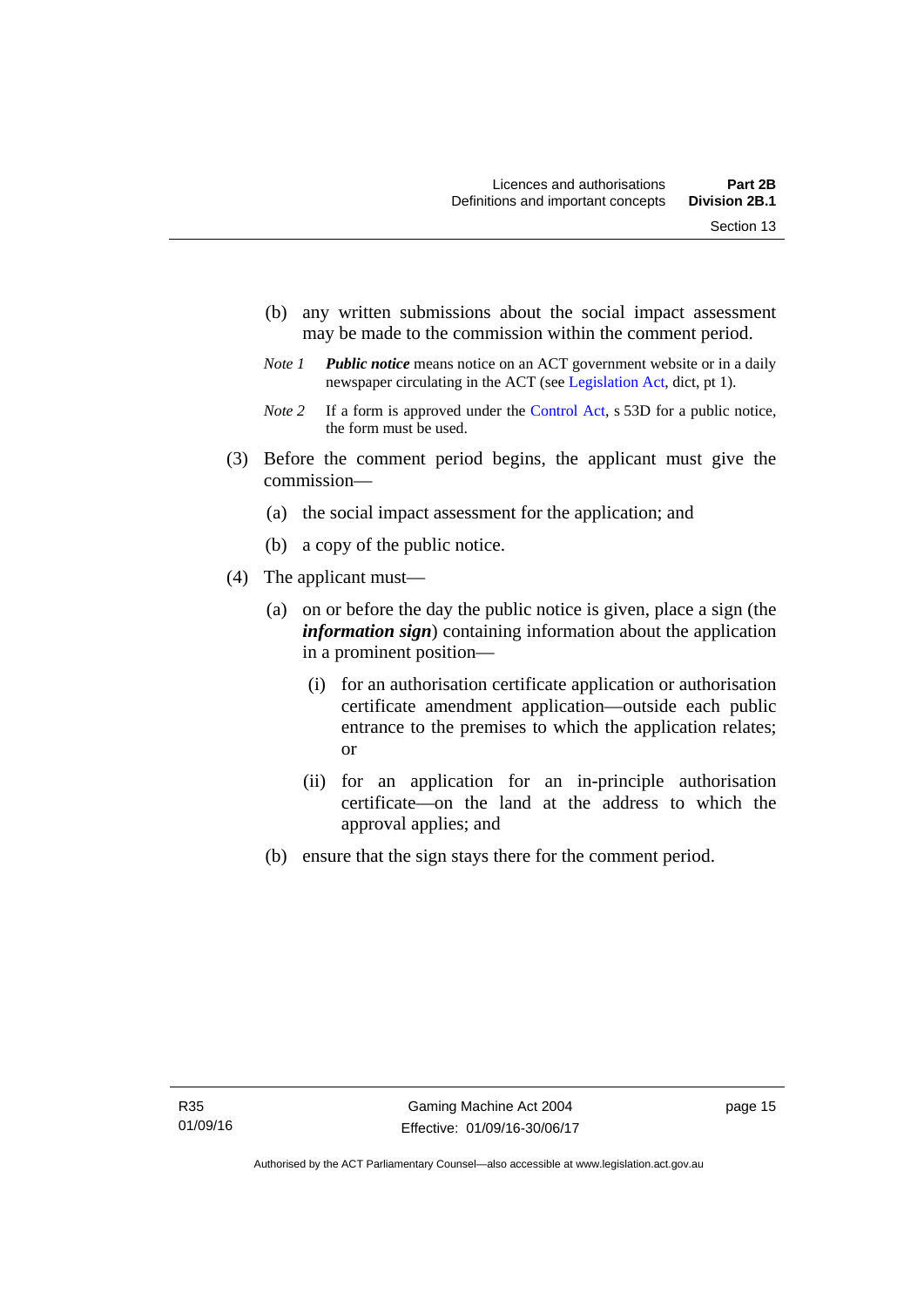(5) However, an applicant for an in-principle authorisation certificate need not comply with subsection (4) if it would be impractical to do so.

### **Examples—impractical to place sign at address**

- 1 there is no road access to the address
- 2 building work is being carried out at the address
- *Note* An example is part of the Act, is not exhaustive and may extend, but does not limit, the meaning of the provision in which it appears (see [Legislation Act,](http://www.legislation.act.gov.au/a/2001-14) s 126 and s 132).
- (6) The information sign must include the following:
	- (a) a description of the application;
	- (b) a statement of when and where the social impact assessment for the application will be available;
	- (c) an invitation to make written submissions to the commission about the social impact assessment within the comment period;
	- (d) when the comment period ends;
	- (e) details of where to get more information about the application.
- (7) The commission must make the social impact assessment available for inspection by members of the public at the commission's office during ordinary business hours during the comment period.
- (8) The commission must not decide the application until the comment period has ended.

# <span id="page-31-0"></span>**14 Applications to be dealt with in order of receipt etc**

(1) A person may make an authorisation certificate application when the person makes a licence application for a class B or class C licence.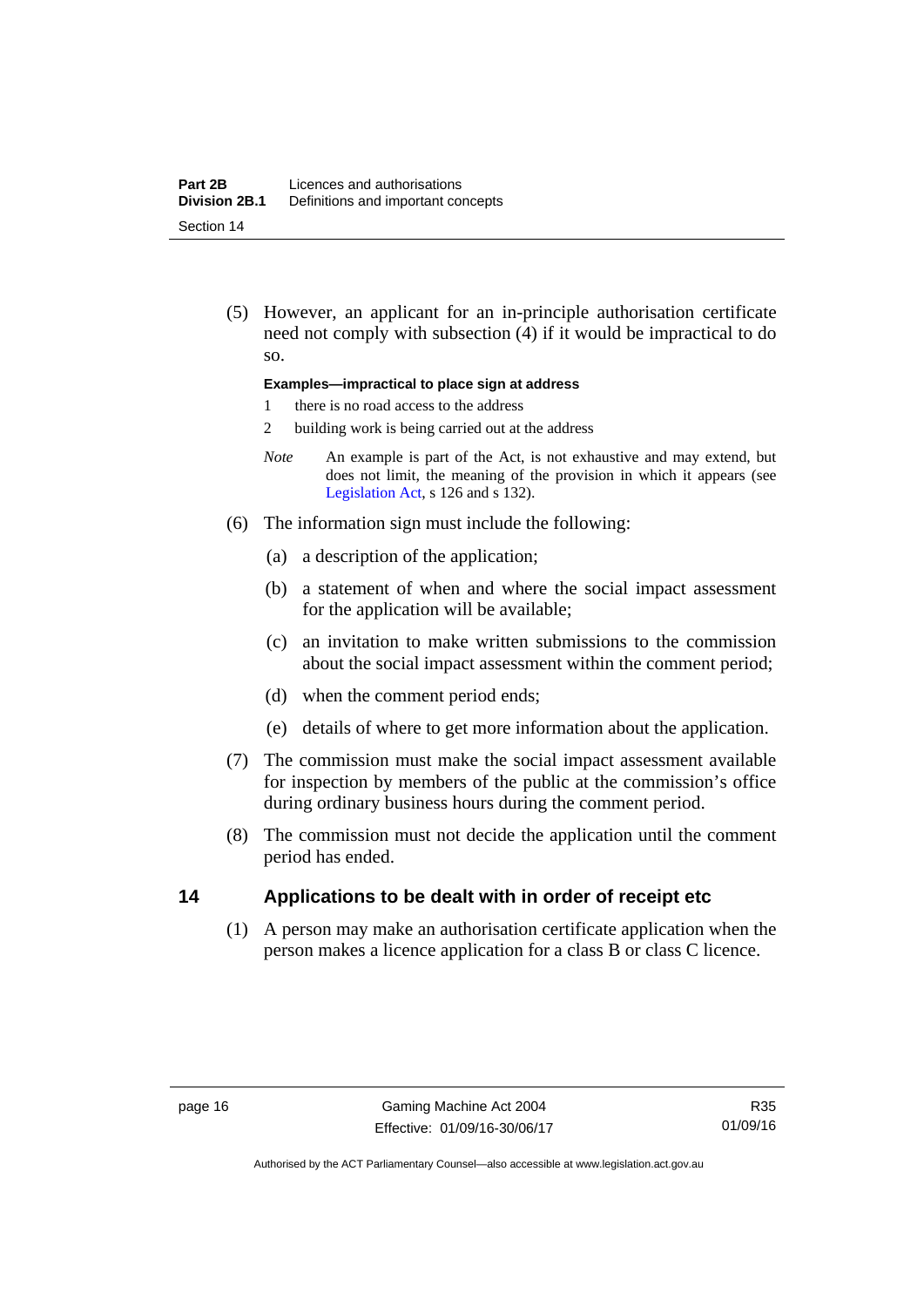- (2) The commission must deal with properly completed licence applications and properly completed authorisation certificate applications in the order in which the commission receives the applications.
	- *Note 1* The commission may refuse to consider an application that is not properly completed. If the commission refuses to consider the application, it lapses (see s 9 (2)).
	- *Note* 2 If additional information in relation to an application is not given to the commission within the time required by the commission, the commission may refuse to consider the application. If the commission refuses to consider the application, it lapses (see s 9 (4)).
	- *Note* 3 It is an offence to make a false or misleading statement, give false or misleading information or produce a false or misleading document (see [Criminal Code](http://www.legislation.act.gov.au/a/2002-51), pt 3.4).

# <span id="page-32-0"></span>**Division 2B.2 Class C licences—application and issue**

# <span id="page-32-1"></span>**15 Licence for class C gaming machines—application**

A club may apply to the commission for a licence for class C gaming machines (a *class C licence application*).

- *Note 1* If a form is approved under the [Control Act,](http://www.legislation.act.gov.au/a/1999-46/default.asp) s 53D for an application, the form must be used.
- *Note* 2 A fee may be determined under s 177 for an application.

# <span id="page-32-2"></span>**16 Class C licence application—contents**

A class C licence application must—

- (a) be in writing and signed by the applicant; and
- (b) state the name of the applicant's legal entity and the applicant's address; and
- (c) state the applicant's ABN; and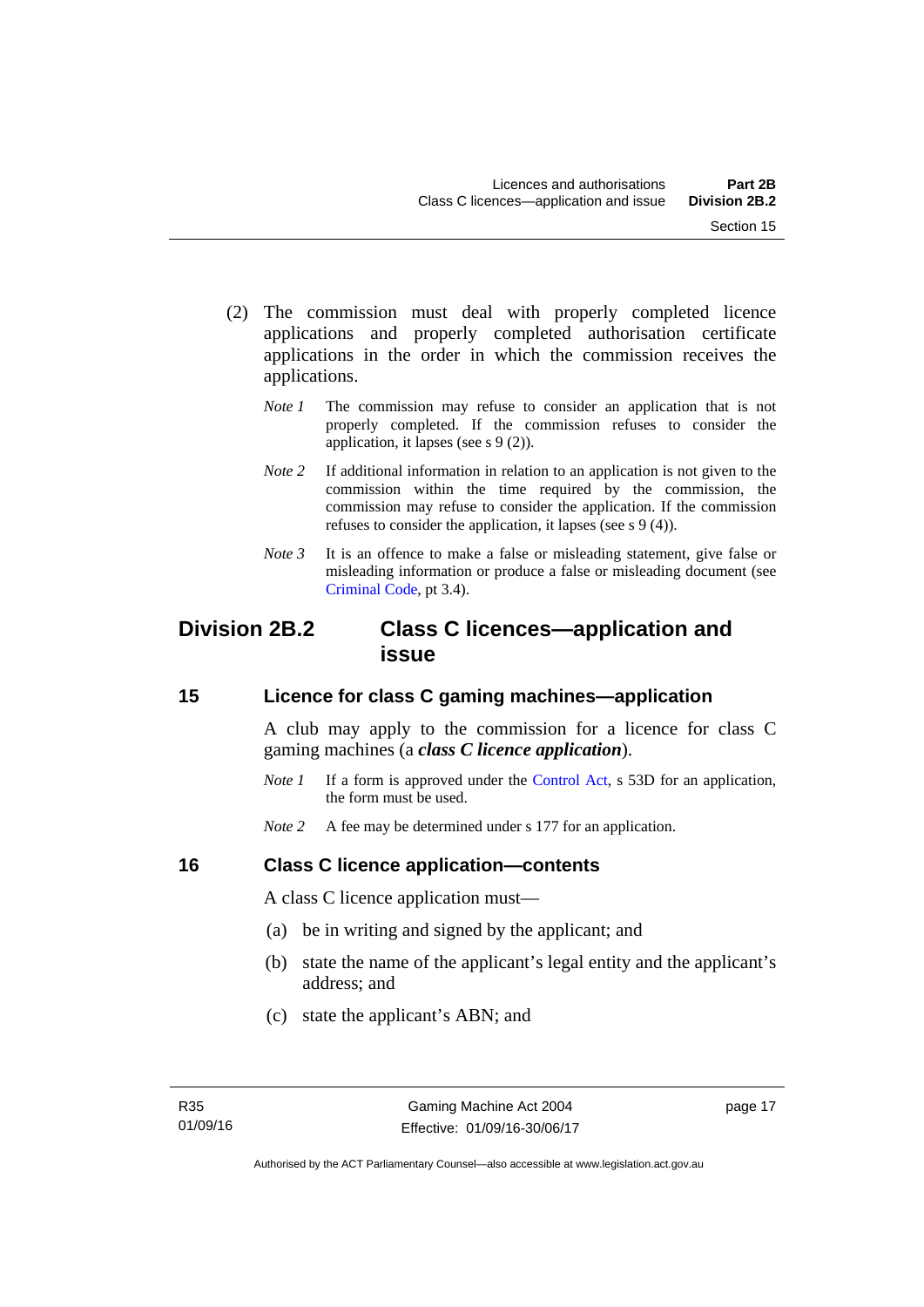- (d) state the applicant's—
	- (i) ACN; or
	- (ii) if the applicant is an incorporated association association number; and

*Note Association number*—see the dictionary.

- (e) state that the application is for a class C licence; and
- (f) state the name and address of each director of the applicant; and
- (g) state the name of each influential person for the applicant and the person's relationship with the applicant; and
- (h) include the following:
	- (i) a copy of the applicant's constitution;
	- (ii) an alphabetical list of names and addresses of all current members of the applicant, certified correct by the applicant's secretary;
		- *Note Member*, of a club, does not include a temporary member (see dict).
	- (iii) a statement, signed by the applicant's secretary, stating the grounds on which the applicant claims to be an eligible club;

*Note* A *club* is a corporation (see dict, def *corporation*).

(iv) evidence that a majority of the applicant's voting members who voted in a ballot conducted under a regulation voted for the applicant having gaming machines; and

Authorised by the ACT Parliamentary Counsel—also accessible at www.legislation.act.gov.au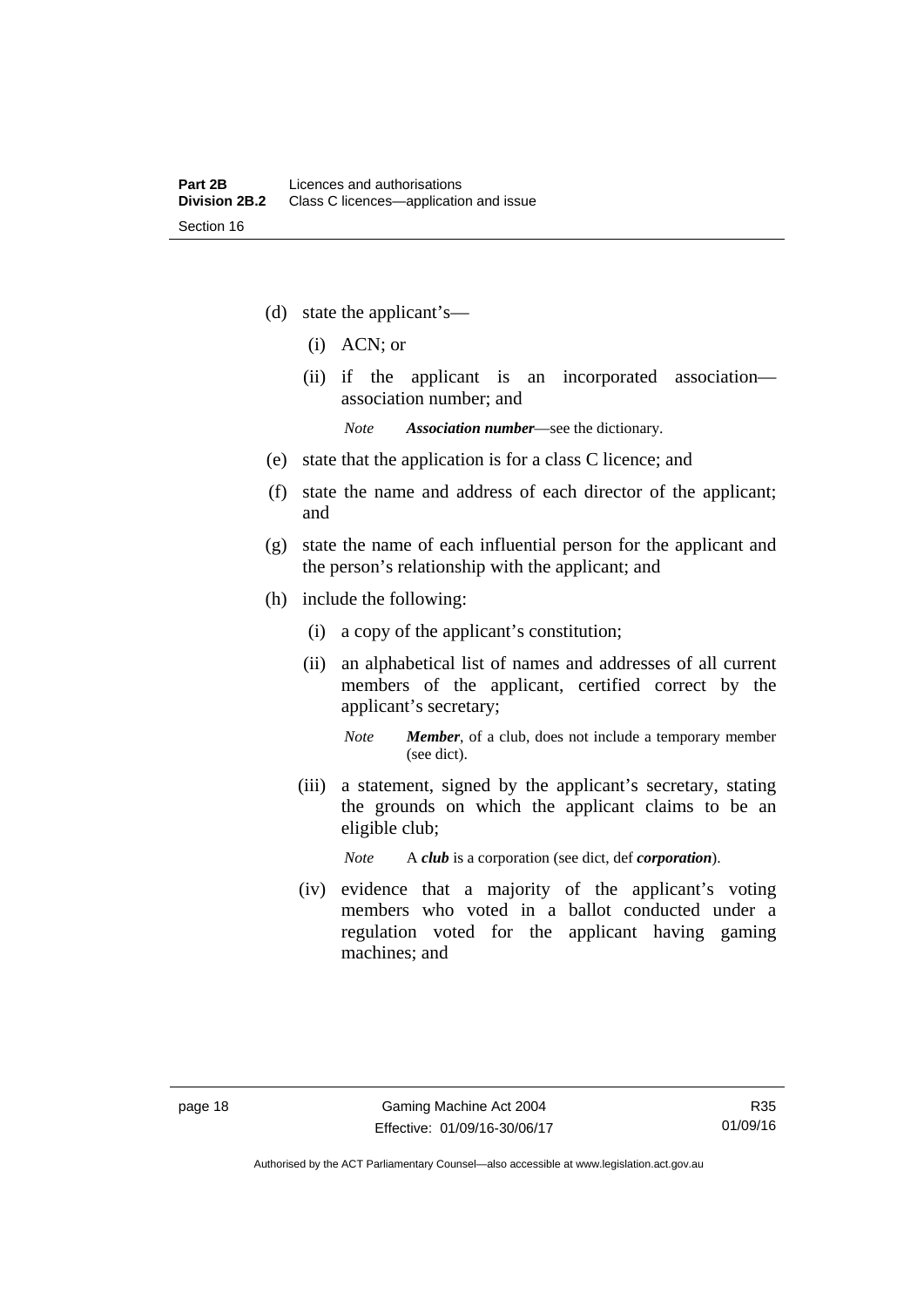- (i) include anything else prescribed by regulation.
- *Note 1* The commission may refuse to consider an application that is not properly completed. If the commission refuses to consider the application, it lapses (see s 9 (2)).
- *Note 2* If additional information in relation to an application is not given to the commission within the time required by the commission, the commission may refuse to consider the application. If the commission refuses to consider the application, it lapses (see s 9 (4)).

# <span id="page-34-0"></span>**17 Class C licence—decision on application**

- (1) This section applies if the commission receives a licence application under section 15 (Licence for class C gaming machines application).
- (2) In deciding whether to issue a class C licence, the commission may consider any matter prescribed by regulation.
- (3) The commission must issue a class C licence to the applicant if satisfied on reasonable grounds that—
	- (a) the applicant is an eligible person; and
	- (b) a majority of the applicant's voting members who voted in a ballot conducted under a regulation voted for the applicant having gaming machines.
	- *Note 1* If a corporation is a club, the corporation is an eligible person if it is an eligible club (see s 7 (1) (b)).
	- *Note* 2 The commission may refuse to issue a class C licence to a club if a ground for refusing the licence exists (see s 18).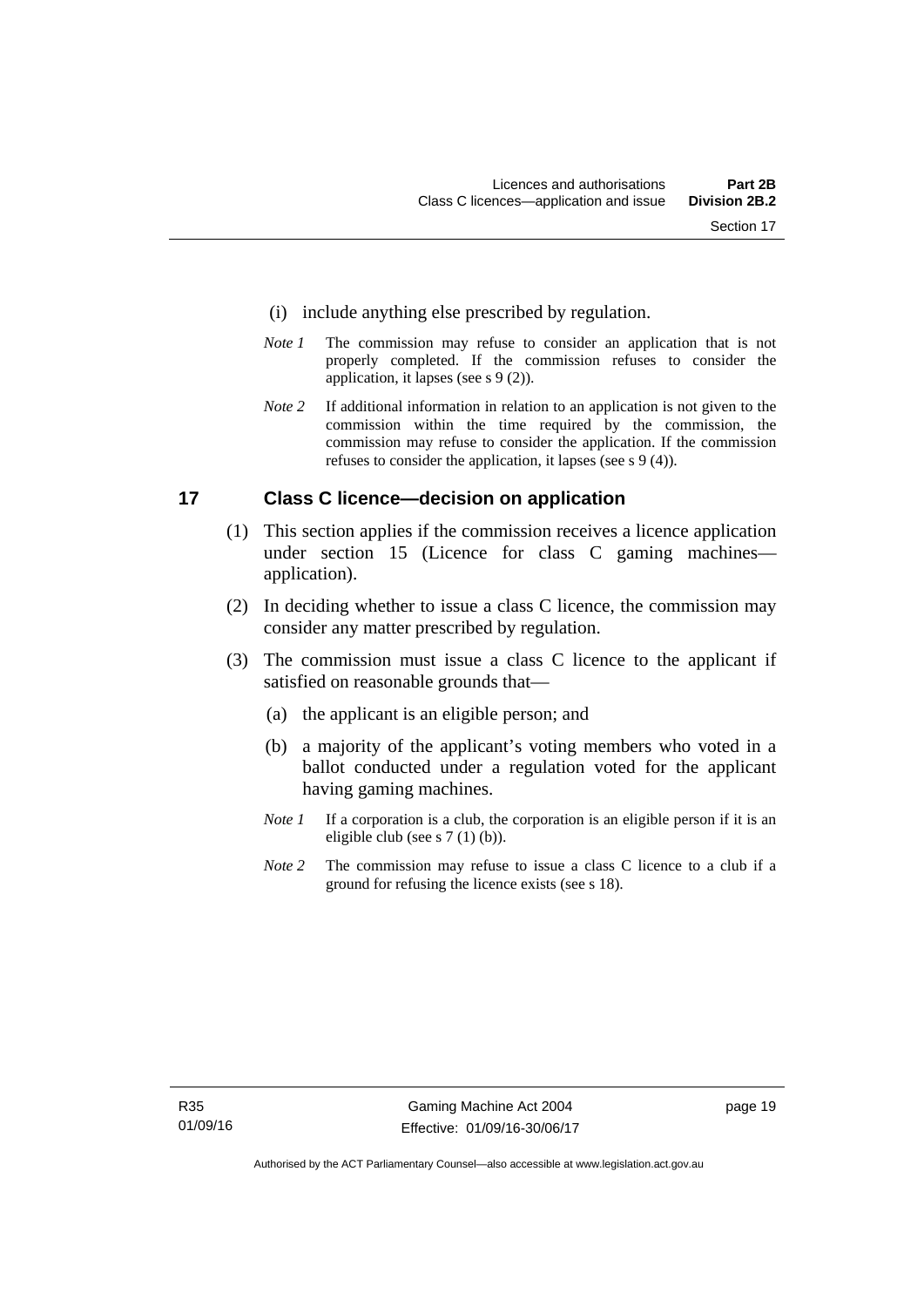# <span id="page-35-0"></span>**18 Class C licence application—grounds for refusal**

- (1) The commission may refuse to issue a class C licence to a club if satisfied that—
	- (a) the election of a member of the club's management committee or board has been decided, controlled or influenced in a significant way, or to a significant degree, by—
		- (i) people who are not voting members of the club; or
		- (ii) only some voting members of the club; or
	- (b) the voting members of the club, taken as a group, do not have complete control over the election of all members of the club's management committee or board; or
	- (c) each voting member of the club does not have an equal right to elect people, or to nominate or otherwise choose people for election, to the club's management committee or board; or
	- (d) if the club does not own its premises—an executive officer or employee of the club is also the club's lessor, or an associate of the club's lessor; or
	- (e) an executive officer or employee of the club is a creditor, or an associate of a creditor, of the club; or
	- (f) the club's management committee or board does not, for any reason, have complete control over the club's business or operations, or a significant aspect of the club's business or operations; or
	- (g) the club is being, or may be, used as a device for individual gain or commercial gain by someone other than the club.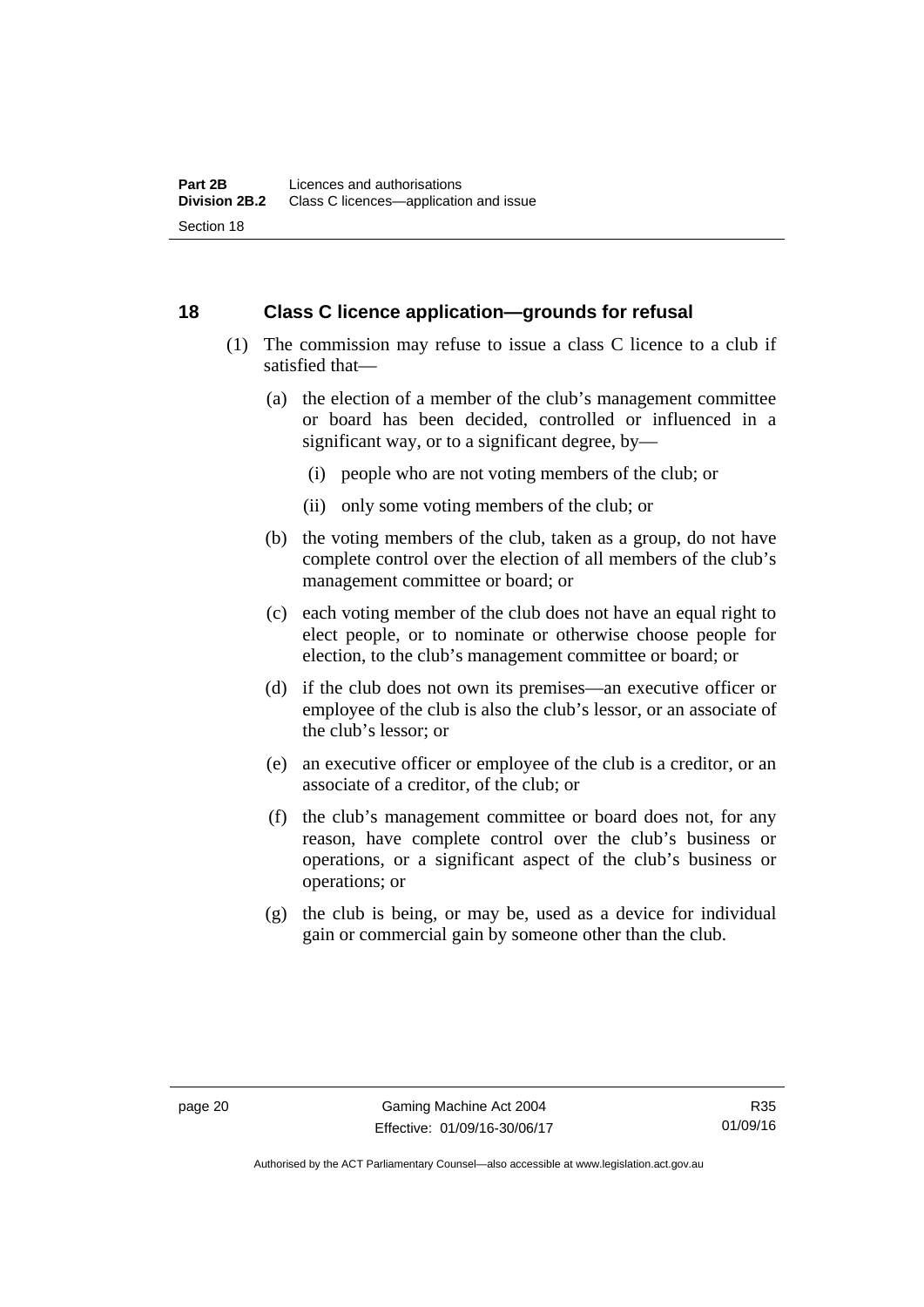- (2) However, the commission must not refuse to issue a class C licence under subsection  $(1)$   $(a)$ ,  $(b)$  or  $(c)$  only because—
	- (a) the commission is satisfied that the election of a member of the club's management committee or board has been decided, controlled or influenced in a significant way, or to a significant degree, by an associated organisation; or
	- (b) the voting members of the club, taken as a group, do not have complete control over the election of all members of the club's management committee or board because an associated organisation has some control; or
	- (c) each voting member of the club does not have an equal right to elect people, or to nominate or otherwise choose people for election, to the club's management committee or board because an associated organisation has a right to elect, nominate or otherwise choose people for election.
	- *Note Associated organisation*, for a club—see the dictionary.

# **19 Class C licence—conditions**

A class C licence is subject to—

- (a) a condition mentioned in part 3 (Licences and authorisation certificates—conditions) that applies to a licence; and
- (b) any other condition imposed by the commission.

# **20 Class C licence—form**

- (1) A class C licence must—
	- (a) be in writing; and
	- (b) include the following:
		- (i) the licensee's name;

*Note Licensee's name*—see the dictionary.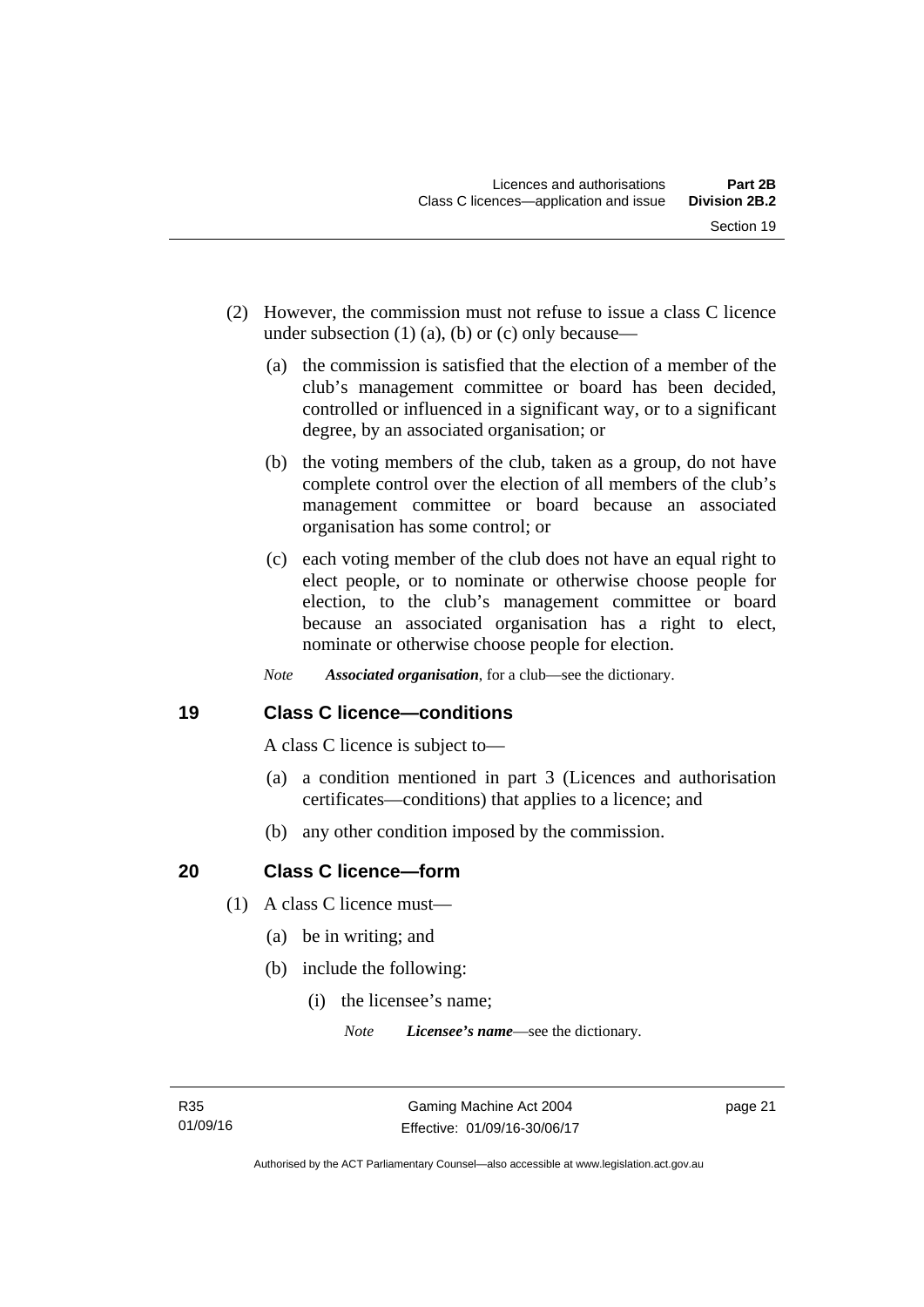- (ii) if the licensee carries on business under a name other than the licensee's name—the name under which the licensee carries on business;
- (iii) the licensee's ABN;
- (iv) the licensee's—
	- (A) ACN; or
	- (B) if the licensee is an incorporated association association number;

*Note Association number*—see the dictionary.

- (v) the date the licence comes into force;
- (vi) a unique identifying number (a *licence number*);
- (vii) a statement that the licensee is entitled to operate class C gaming machines;
- (viii) the conditions on the licence.
- (2) A regulation may prescribe other requirements in relation to the form of a licence.

# **Division 2B.3 Authorisation certificates for class C gaming machines—application and issue**

## **21 Authorisation certificate for class C gaming machines application**

 (1) A club may apply to the commission for an authorisation certificate (an *authorisation certificate application*) to have the maximum number of authorisations for class C gaming machines at the premises stated in the application.

Authorised by the ACT Parliamentary Counsel—also accessible at www.legislation.act.gov.au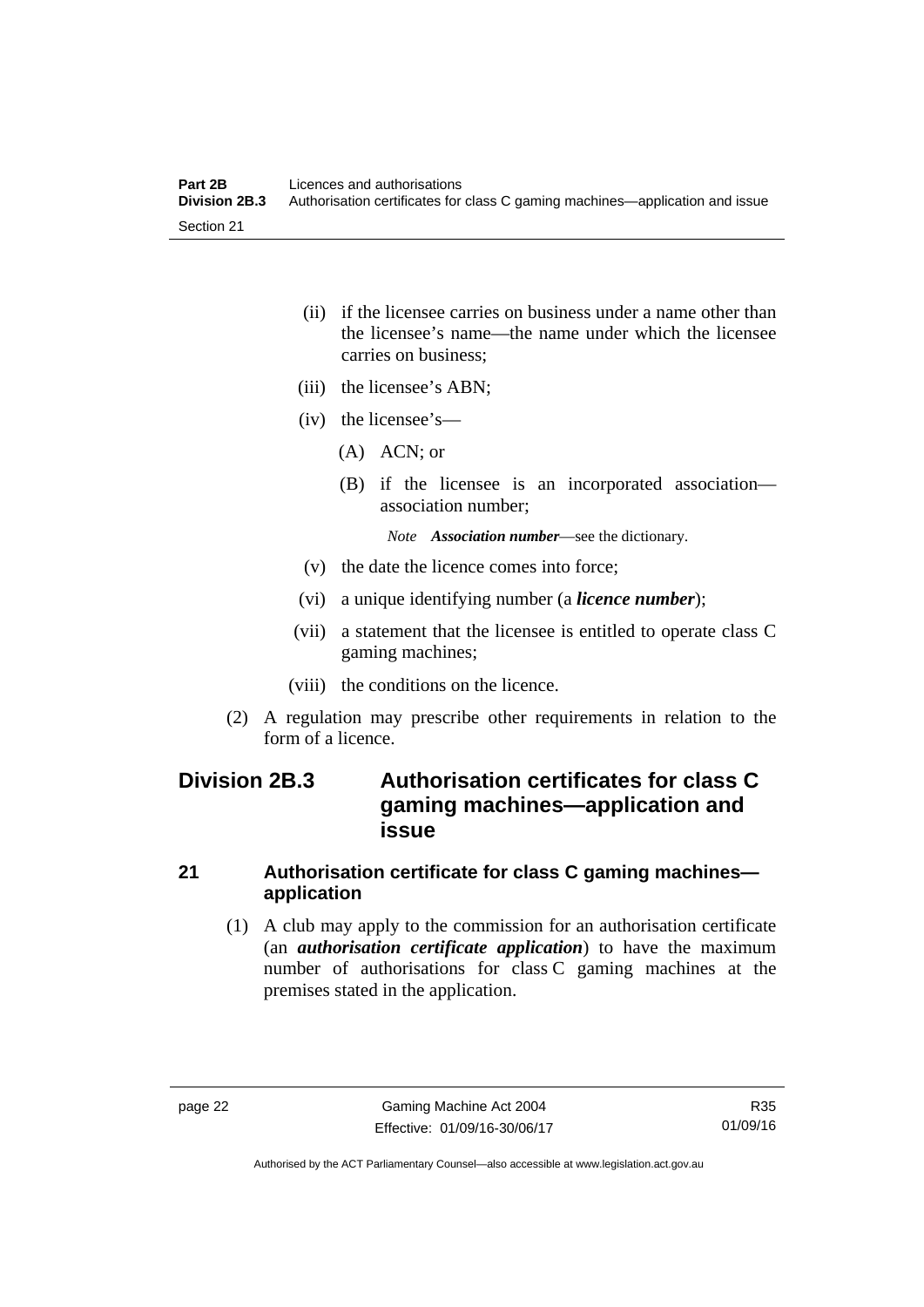- *Note 1* If a form is approved under the [Control Act,](http://www.legislation.act.gov.au/a/1999-46/default.asp) s 53D for an application, the form must be used.
- *Note 2* A fee may be determined under s 177 for an application.
- *Note 3* For the issue of authorisations in relation to a class B licence, see div 2B.4.
- (2) However, a club may make an authorisation certificate application only if the club—
	- (a) holds a current licence for class C gaming machines; or
	- (b) has made a class C licence application.

# **22 Authorisation certificate for class C gaming machines contents of application**

- (1) An authorisation certificate application for class C gaming machines must—
	- (a) be in writing signed by the applicant; and
	- (b) include the following:
		- (i) the name of the applicant's legal entity (the *applicant's name*);
		- (ii) if the applicant carries on business under a name other than the applicant's name—the name under which the applicant carries on business;
		- (iii) the applicant's ABN;
		- (iv) the applicant's—
			- (A) ACN; or
			- (B) if the applicant is an incorporated association association number; and
				- *Note Association number*—see the dictionary.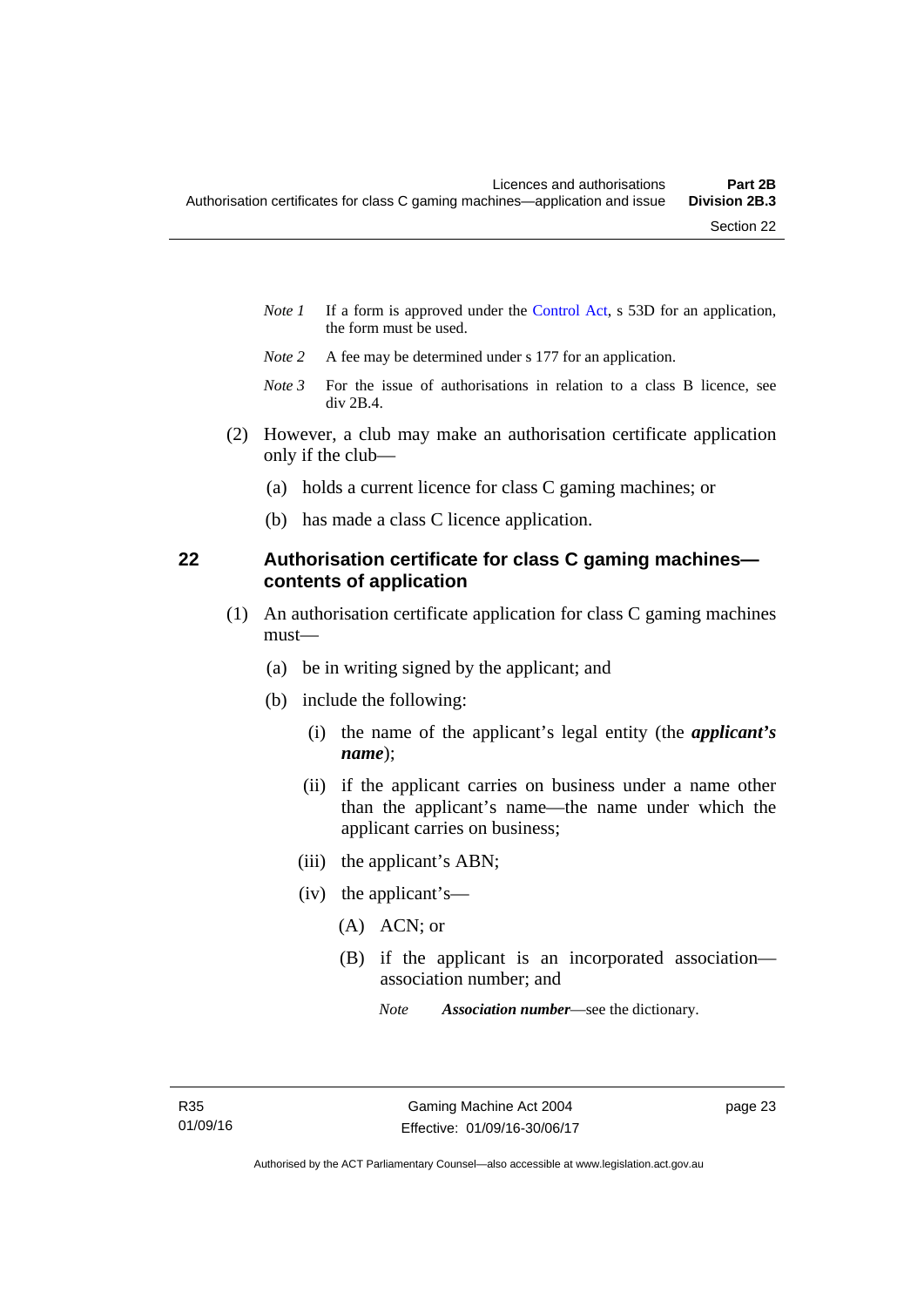- (c) state the address, and block and section number, of the premises for which the authorisation certificate is sought; and
- (d) state the maximum number of authorisations for gaming machines for which the authorisation certificate is sought; and
- (e) be accompanied by each of the required documents for the application.
- (2) For subsection (1) (e), the *required documents* are the following:
	- (a) a social impact assessment for the application;
	- (b) a plan of the premises that—
		- (i) is drawn to scale; and
		- (ii) clearly shows the location, boundaries and dimensions of the area in the premises where gaming machines are to be installed (the *proposed gaming area*);
	- (c) a copy of the current gaming rules the applicant has adopted in relation to the premises for which the authorisation certificate is sought;

#### **Examples—what gaming rules may cover**

- 1 how long a gaming machine may be reserved for
- 2 who may play the gaming machines
- 3 banning of extension of credit to players
- 4 cash payment limits
- *Note* An example is part of the Act, is not exhaustive and may extend, but does not limit, the meaning of the provision in which it appears (see [Legislation Act,](http://www.legislation.act.gov.au/a/2001-14) s 126 and s 132).
- (d) a copy of the current control procedures the applicant has adopted to control the operation of gaming machines on the premises for which the authorisation certificate is sought;
	- *Note* Section 97 sets out the requirements for control procedures.

R35 01/09/16

Authorised by the ACT Parliamentary Counsel—also accessible at www.legislation.act.gov.au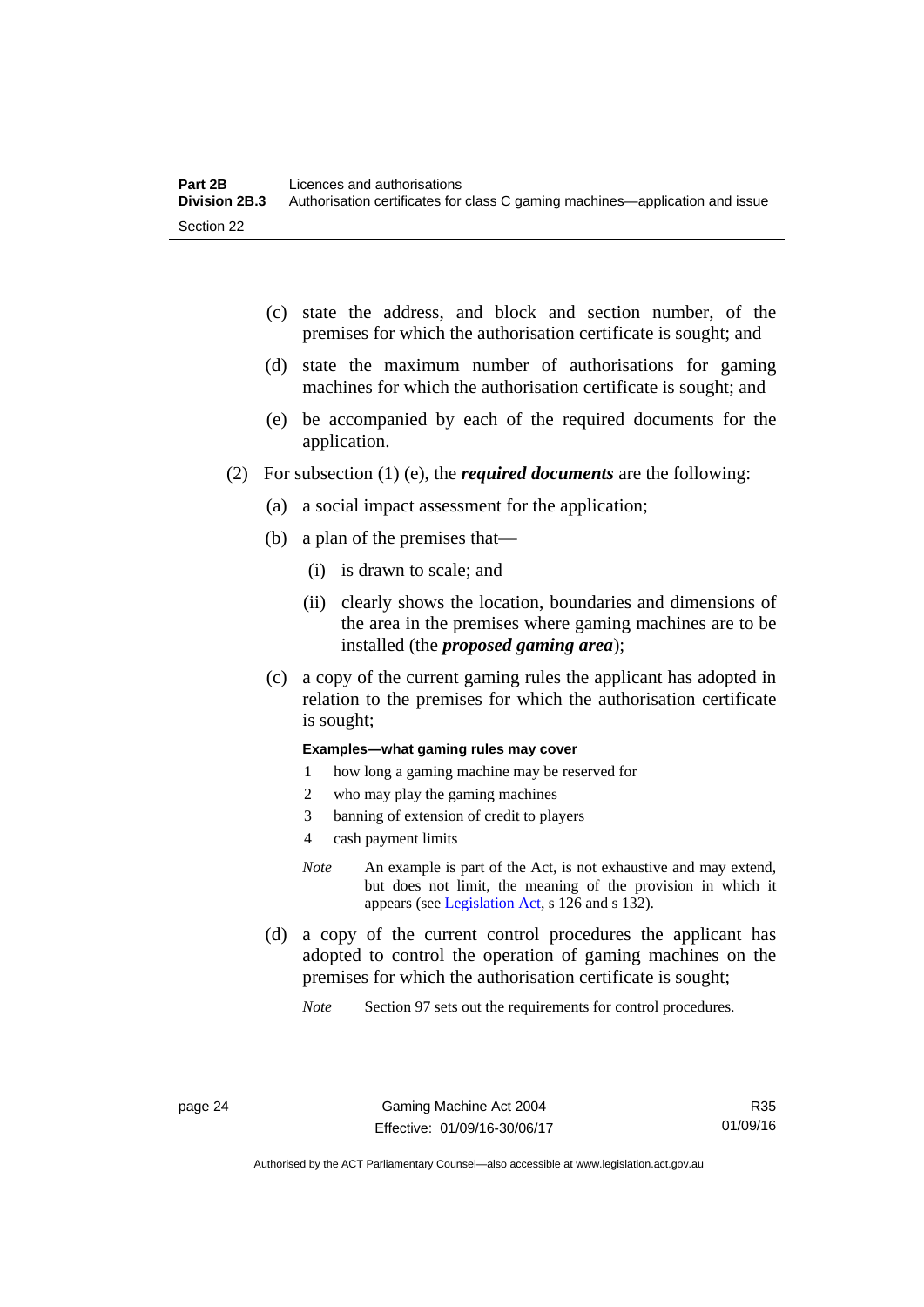- (e) any other documents required by regulation.
- *Note 1* The commission may refuse to consider an application that is not properly completed. If the commission refuses to consider the application, it lapses (see s 9 (2)).
- *Note 2* If additional information in relation to an application is not given to the commission within the time required by the commission, the commission may refuse to consider the application. If the commission refuses to consider the application, it lapses (see s 9 (4)).

## **23 Authorisation certificate for class C gaming machines decision on application**

- (1) This section applies if the commission receives an authorisation certificate application for class C gaming machines.
- (2) The commission must issue an authorisation certificate to the applicant if satisfied on reasonable grounds—
	- (a) that the applicant holds a class C licence; and
	- (b) the gaming rules and control procedures the applicant has adopted for the purpose of controlling the operation of gaming machines are adequate for that purpose; and
	- (c) taking into consideration the social impact assessment for the application and any submission made on the assessment within the comment period under section 13 (Social impact assessment—publication), the issue of the authorisation certificate is appropriate.
- (3) The commission must issue the authorisation certificate for the number of authorisations for gaming machines stated in the application if satisfied on reasonable grounds that the size and layout of the proposed gaming area are suitable for the installation of the number of gaming machines for which the authorisation certificate is sought.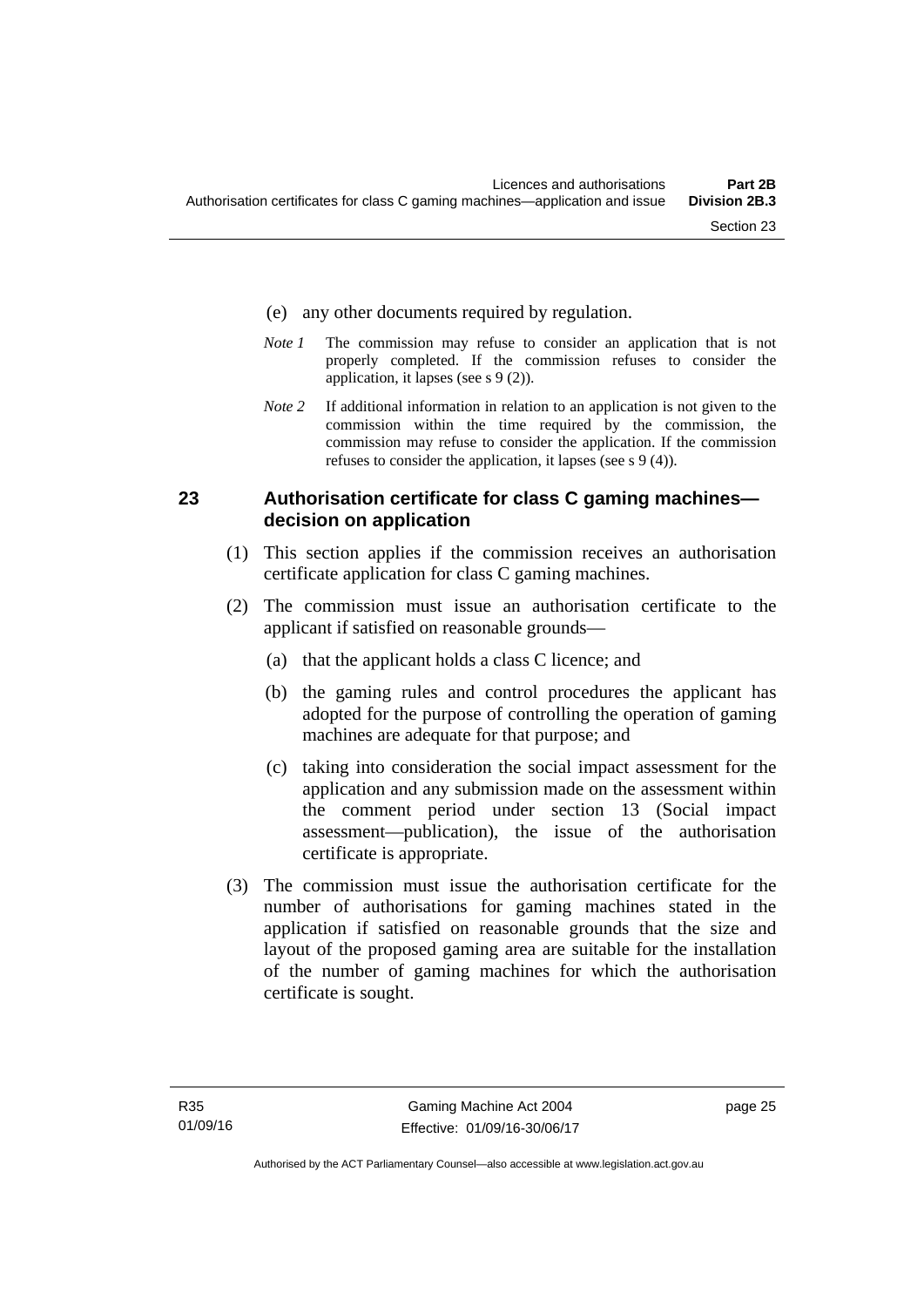- (4) The commission may issue the authorisation certificate for a lower number of authorisations for gaming machines than the number stated in the application if satisfied that the size and layout of the proposed gaming area are suitable for the installation of the lower number of gaming machines.
	- *Note* The commission may refuse to issue an authorisation certificate to a club if a ground for refusing to issue the certificate exists (see s 24).
- (5) In deciding the maximum number of authorisations for gaming machines under an authorisation certificate, the commission must consider the following:
	- (a) the size and layout of the premises the application relates to;
	- (b) the size and layout of the proposed gaming area;
	- (c) the number of club members worked out under a regulation;

*Note Member*, of a club, does not include a temporary member (see dict).

- (d) the ratio of club members to the maximum number of authorisations for gaming machines sought by the licensee;
- (e) the extent to which the club has contributed to, or is likely to contribute to, the community and supported and benefited the community;
- (f) the social impact assessment for the application for the authorisation certificate and any submission made on the assessment within the comment period under section 13.
- *Note Maximum number*, of authorisations—see the dictionary.
- (6) In deciding whether a proposed gaming area is suitable for the installation of the number of gaming machines the licensee may have under an authorisation certificate, the commission must consider harm minimisation strategies for patrons.
- (7) The commission may consider anything else prescribed by regulation.

R35 01/09/16

Authorised by the ACT Parliamentary Counsel—also accessible at www.legislation.act.gov.au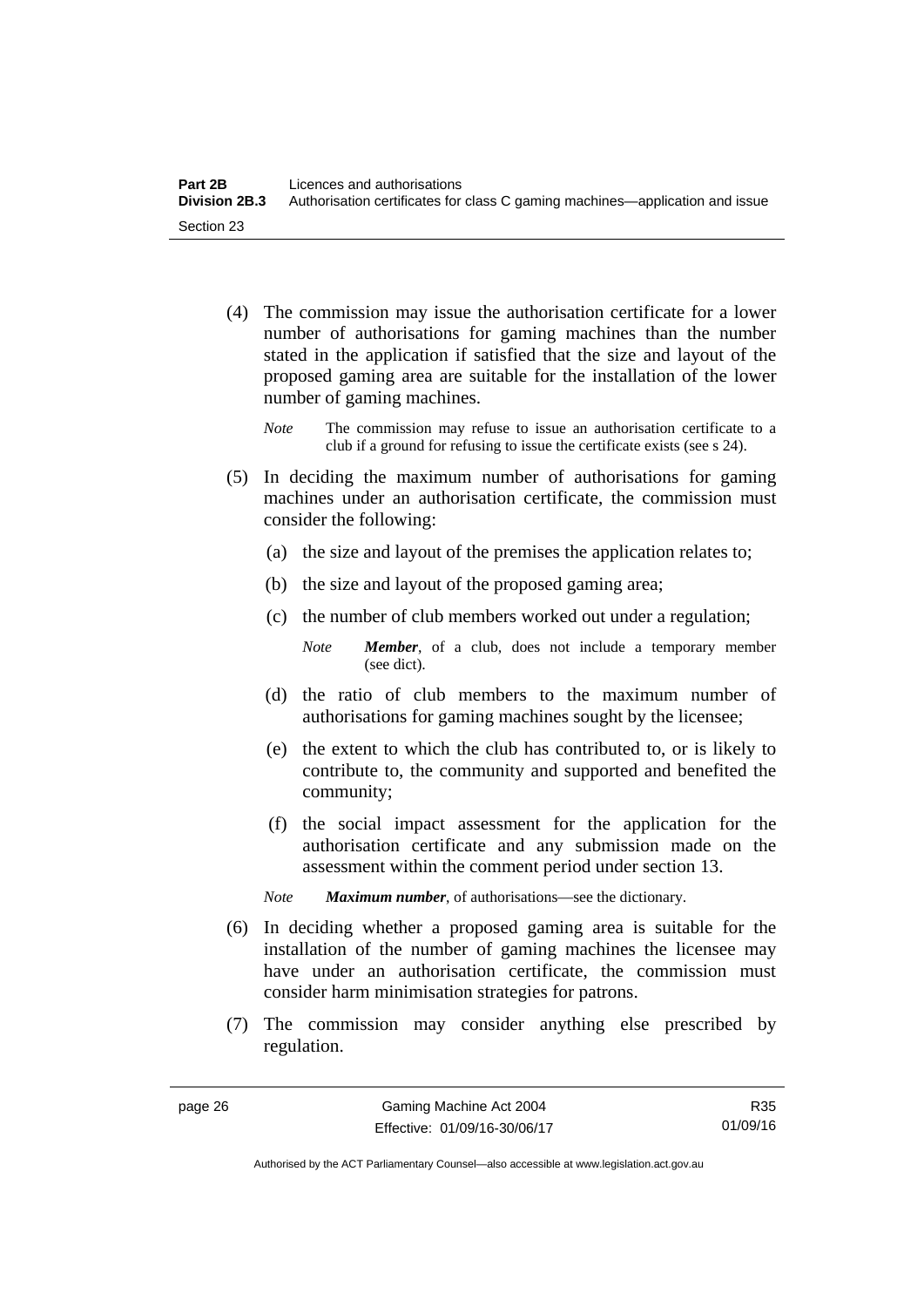# **24 Authorisation certificate application for class C gaming machines—grounds for refusal**

The commission may refuse to issue an authorisation certificate to a club if satisfied that—

 (a) payments for goods and services supplied to the club, including the rental or lease payments for the club's premises, are related to the level of gaming machine performance; or

#### **Examples—goods and services**

- food and beverages
- cleaning services
- gaming machines
- *Note* An example is part of the Act, is not exhaustive and may extend, but does not limit, the meaning of the provision in which it appears (see [Legislation Act,](http://www.legislation.act.gov.au/a/2001-14) s 126 and s 132).
- (b) someone, other than the lessor or leasing agent, will receive a payment or benefit during or at the end of a lease, agreement or arrangement entered into by the club for its premises.

## **25 Issue of authorisation certificate for class C gaming machines—number of gaming machines to be operated**

To remove any doubt, a licensee issued with an authorisation certificate for a maximum number of authorisations for class C gaming machines at the premises stated in the certificate may, at any time, operate the maximum number, or less than the maximum number, of gaming machines allowed under the authorisation certificate.

- *Note 1* The licensee must not acquire a gaming machine for premises authorised under an authorisation certificate if the licensee does not hold an authorisation for the gaming machine (see s 98 (4)).
- *Note* 2 The licensee must not operate a gaming machine if the operation of the gaming machine is not allowed under an authorisation certificate (see s 104).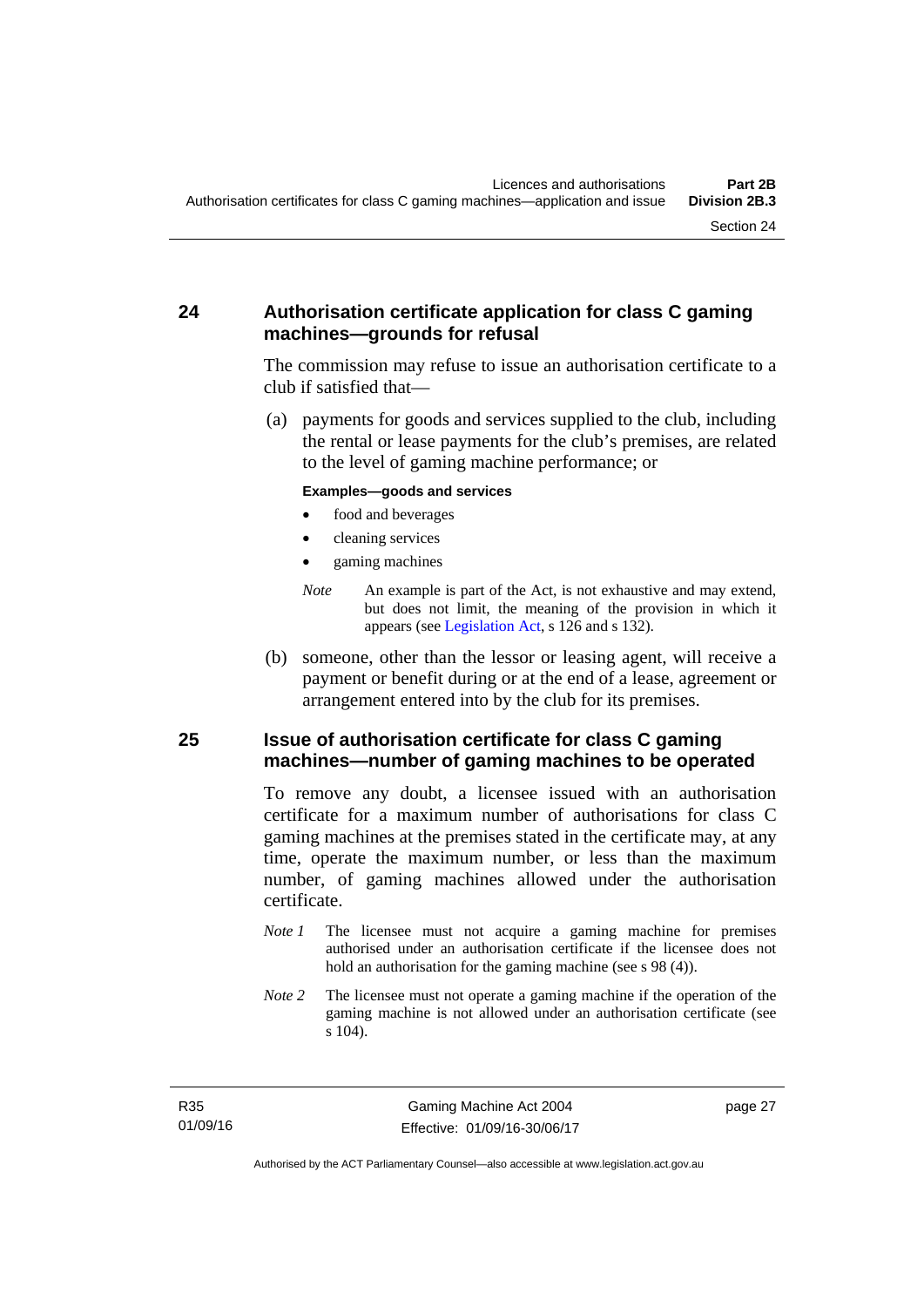# **26 Authorisation certificate for class C gaming machines conditions**

An authorisation certificate for a maximum number of authorisations for class C gaming machines is subject to—

- (a) a condition mentioned in part 3 (Licences and authorisation certificates—conditions) that applies to an authorisation certificate; and
- (b) any other condition imposed by the commission.

## **27 Authorisation certificate for class C gaming machines form**

- (1) An authorisation certificate for a class C licence must—
	- (a) include the following:
		- (i) the licensee's name;

*Note Licensee's name*—see the dictionary.

- (ii) if the licensee carries on business under a name other than the licensee's name—the name under which the licensee carries on business;
- (iii) the licensee's ABN;
- (iv) the licensee's—
	- (A) ACN; or
	- (B) if the licensee is an incorporated association association number; and

*Note Association number*—see the dictionary.

- (b) state the licensee's licence number; and
- (c) include a unique identifying number (an *authorisation certificate number*); and

R35 01/09/16

Authorised by the ACT Parliamentary Counsel—also accessible at www.legislation.act.gov.au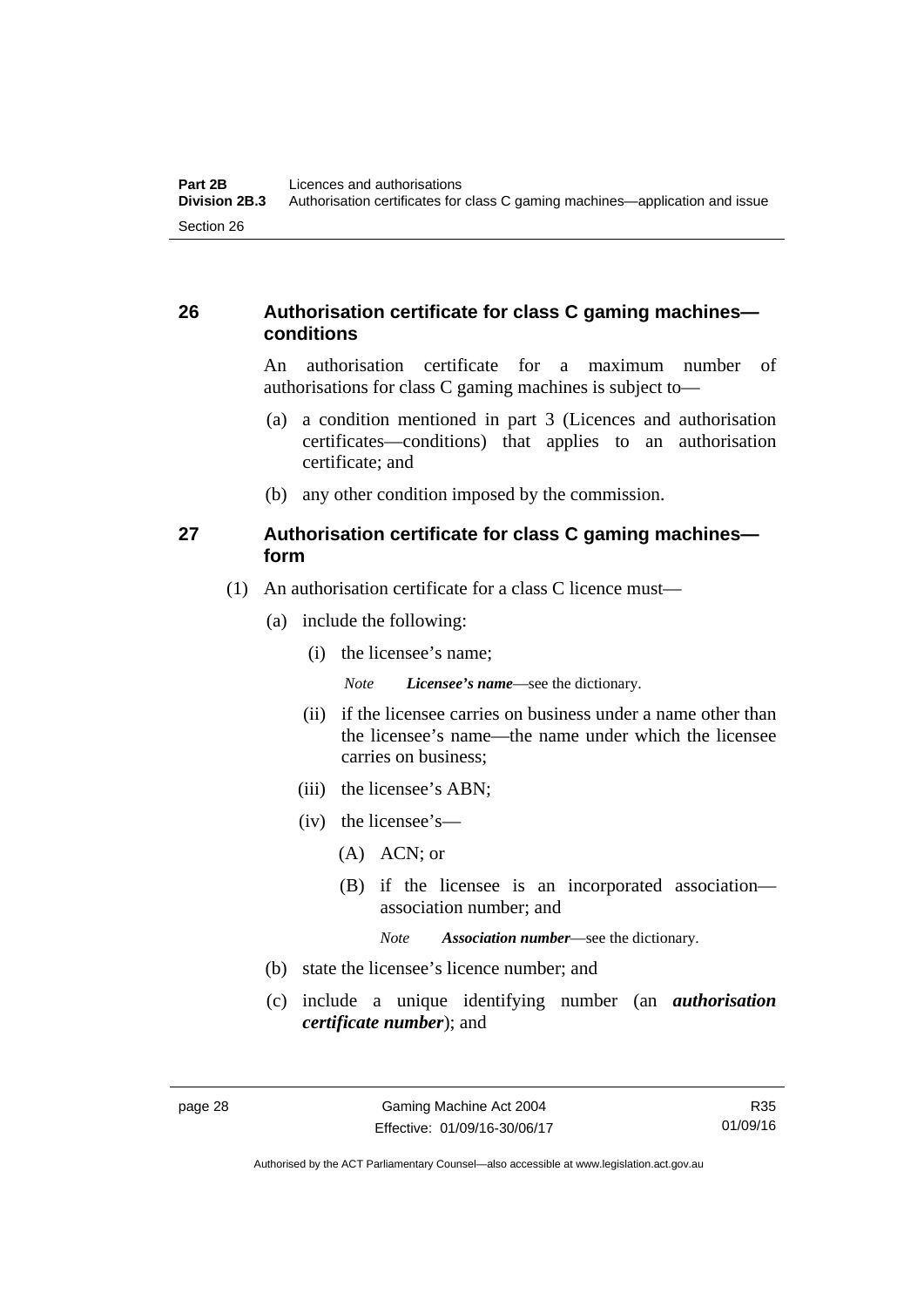- (d) state that class C gaming machines only are allowed under the authorisation certificate; and
- (e) state the details of the premises where the licensee is authorised to have the gaming machines; and
- (f) state the details of the part of the premises (the *gaming areas*) where the licensee is allowed to operate the gaming machines; and
- (g) state the maximum number of authorisations for gaming machines under the authorisation certificate; and
	- *Note Maximum number*, of authorisations—see the dictionary.
- (h) include a schedule (an *authorisation schedule*) that contains—
	- (i) the serial number of each gaming machine the licensee has under the authorisation certificate; and
	- (ii) a unique identifying number for each authorisation (an *authorisation number*) under the authorisation certificate.
	- *Note* A licensee may also store gaming machines the licensee has under an authorisation (see div 6A.7).
- (2) A regulation may prescribe other requirements in relation to the form of an authorisation certificate or authorisation schedule.

# **Division 2B.4 Licences and authorisation certificates—class B gaming machines**

# **28 Licence and authorisation certificate for class B gaming machines—restricted application**

 (1) A person may apply to the commission for a licence and authorisation certificate for class B gaming machines (a *class B licence and authorisation certificate application*) only if—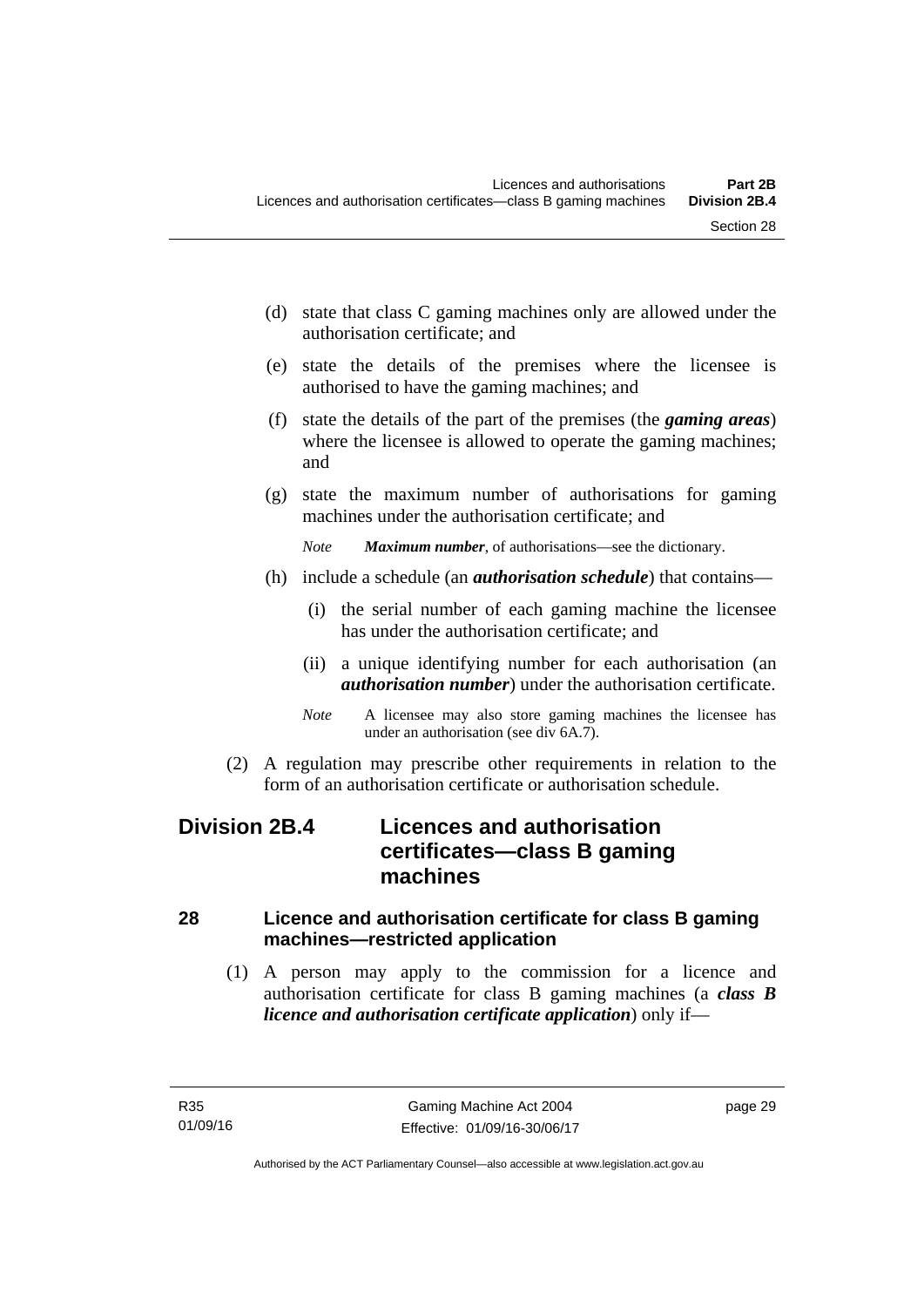|         | the application relates to a business being purchased from the<br>(a)<br>holder of a class B licence; and                                                                 |
|---------|---------------------------------------------------------------------------------------------------------------------------------------------------------------------------|
|         | (b) the business is operated under a general licence or on licence.                                                                                                       |
|         | If a form is approved under the Control Act, s 53D for an application,<br>Note 1<br>the form must be used.                                                                |
|         | Note 2<br>A fee may be determined under s 177 for an application.                                                                                                         |
| (2)     | A class B licence and authorisation certificate application must—                                                                                                         |
|         | be in writing signed by the applicant; and<br>(a)                                                                                                                         |
|         | (b) include the following:                                                                                                                                                |
|         | (i) if the applicant is an individual—the applicant's full<br>name;                                                                                                       |
|         | (ii) the name of the applicant's legal entity;                                                                                                                            |
|         | (iii) if the applicant carries on business under a name other<br>than the name of the applicant's legal entity—the name<br>under which the applicant carries on business; |
|         | (iv) the applicant's ABN and ACN (if any); and                                                                                                                            |
|         | (c) state that the application is for a class B licence and<br>authorisation certificate; and                                                                             |
|         | state the address, and block and section number, of the<br>(d)<br>premises where the business is operated; and                                                            |
|         | state the number of gaming machines at the premises; and<br>(e)                                                                                                           |
|         | (f)<br>state the serial number for each gaming machine at the<br>premises; and                                                                                            |
|         | if the applicant is a corporation—<br>(g)                                                                                                                                 |
|         | (i) state the name and address of each director of the<br>corporation; and                                                                                                |
| page 30 | Gaming Machine Act 2004<br>R35                                                                                                                                            |

01/09/16

Authorised by the ACT Parliamentary Counsel—also accessible at www.legislation.act.gov.au

Effective: 01/09/16-30/06/17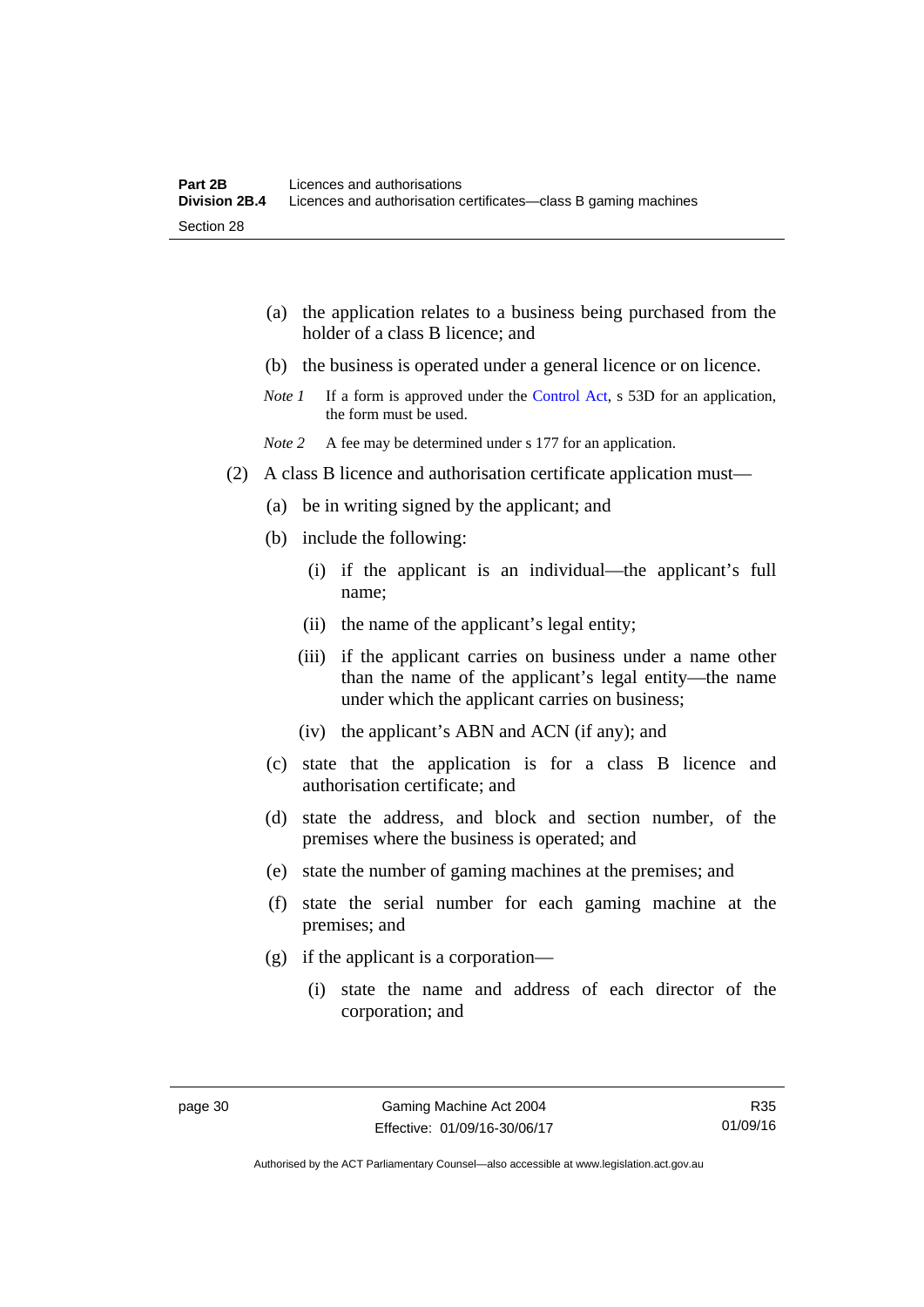- (ii) state the name of each influential person for the corporation and the person's relationship with the corporation; and
- (h) include anything else prescribed by regulation.
- *Note 1* The commission may refuse to consider an application that is not properly completed. If the commission refuses to consider the application, it lapses (see s 9 (2)).
- *Note 2* If additional information in relation to an application is not given to the commission within the time required by the commission, the commission may refuse to consider the application. If the commission refuses to consider the application, it lapses (see s 9 (4)).

## **29 Class B licence and authorisation certificate—decision on application**

- (1) This section applies if the commission receives a class B licence and authorisation certificate application as a consequence of the sale of a business to the applicant.
- (2) In deciding whether to issue a class B licence and authorisation certificate, the commission may consider any matter prescribed by regulation.
- (3) The commission must issue a class B licence and authorisation certificate to the applicant if satisfied on reasonable grounds that the applicant is an eligible person.

*Note 1* For eligibility of individuals, see s 6.

*Note 2* For eligibility of corporations, see s 7.

- (4) The commission must issue an authorisation certificate for each premises of the business for the number of authorisations for class B gaming machines the licensee who sold the business was authorised to have at the time of the sale, if satisfied on reasonable grounds—
	- (a) the size and layout of the proposed gaming area are suitable for the installation of the number of gaming machines for which the authorisation certificate is sought; and

page 31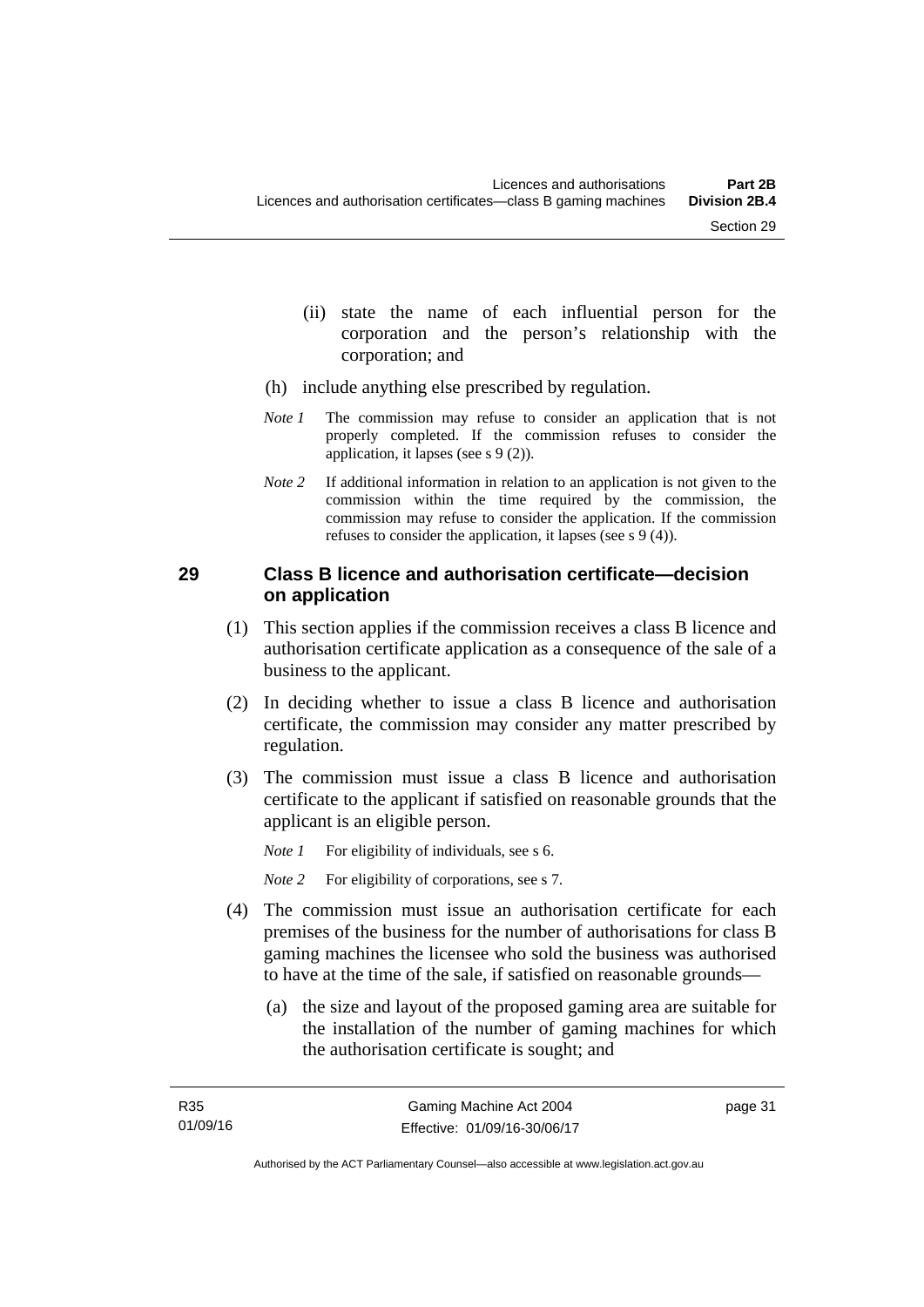- (b) that the applicant holds the appropriate licence under the *[Liquor Act 2010](http://www.legislation.act.gov.au/a/2010-35)* for the premises for which the authorisation is to be issued; and
- (c) if an on licence applies to the premises to which the application relates—the premises are used by people mainly for drinking alcohol; and
- (d) the gaming rules and control procedures the applicant has adopted for the purpose of controlling the operation of gaming machines are adequate for that purpose.

## **30 Class B licence and authorisation certificate—conditions and form**

- (1) A class B licence is subject to—
	- (a) a condition mentioned in part 3 (Licences and authorisation certificates—conditions) that applies to a licence; and
	- (b) any other condition imposed by the commission.
- (2) A class B licence must—
	- (a) be in writing; and
	- (b) include the following:
		- (i) if the licensee is an individual—the individual's full name;
		- (ii) if the licensee is not an individual—the licensee's name;

*Note Licensee's name*—see the dictionary.

- (iii) if the licensee carries on business under a name other than the licensee's name—the name under which the licensee carries on business;
- (iv) the licensee's ABN (if any);
- (v) if the licensee is a corporation—the corporation's ACN;

R35 01/09/16

Authorised by the ACT Parliamentary Counsel—also accessible at www.legislation.act.gov.au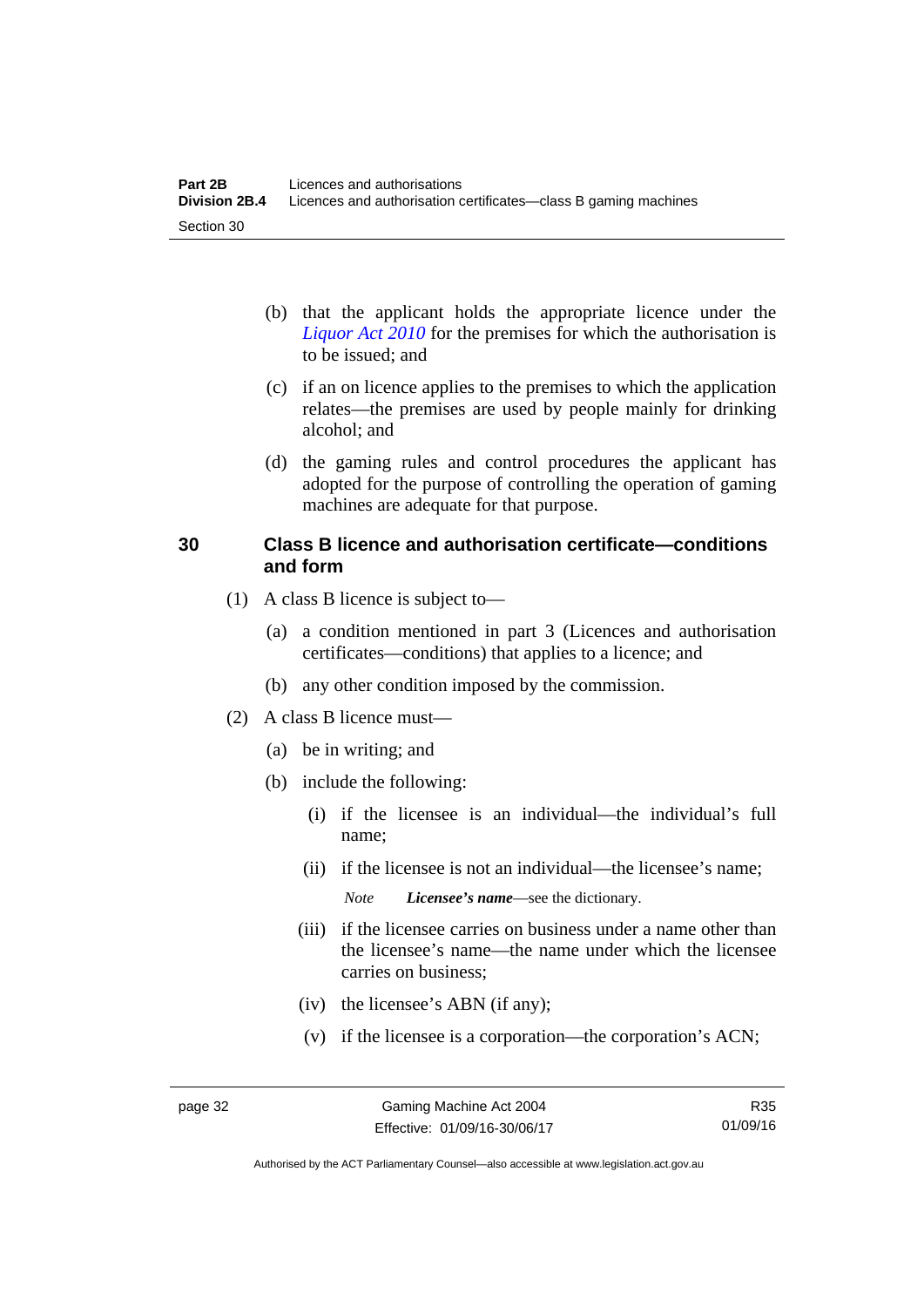- (vi) the date the licence comes into force;
- (vii) a unique identifying number (a *licence number*);
- (viii) a statement that the licensee is entitled to operate class B gaming machines;
	- (ix) the conditions on the licence.
- (3) An authorisation certificate for a class B licence must—
	- (a) state the licensee's name, address, ABN and ACN (if any); and
	- (b) if the licensee is not an individual—state the name of the licensee's legal entity; and
	- (c) if the licensee carries on business under a name other than the licensee's name—state the name under which the licensee carries on business; and
	- (d) state the licensee's licence number; and
	- (e) include a unique identifying number (an *authorisation certificate number*); and
	- (f) state that class B gaming machines only are allowed under the authorisation certificate; and
	- (g) include details of the premises where the licensee is authorised to have the gaming machines; and
	- (h) include details of the part of the premises (the *gaming areas*) where the licensee is allowed to operate the gaming machines; and
	- (i) state the number of authorisations for gaming machines under the authorisation certificate; and
	- (j) include a schedule (an *authorisation schedule*) that contains—
		- (i) the serial number of each gaming machine the licensee has under the authorisation certificate; and

page 33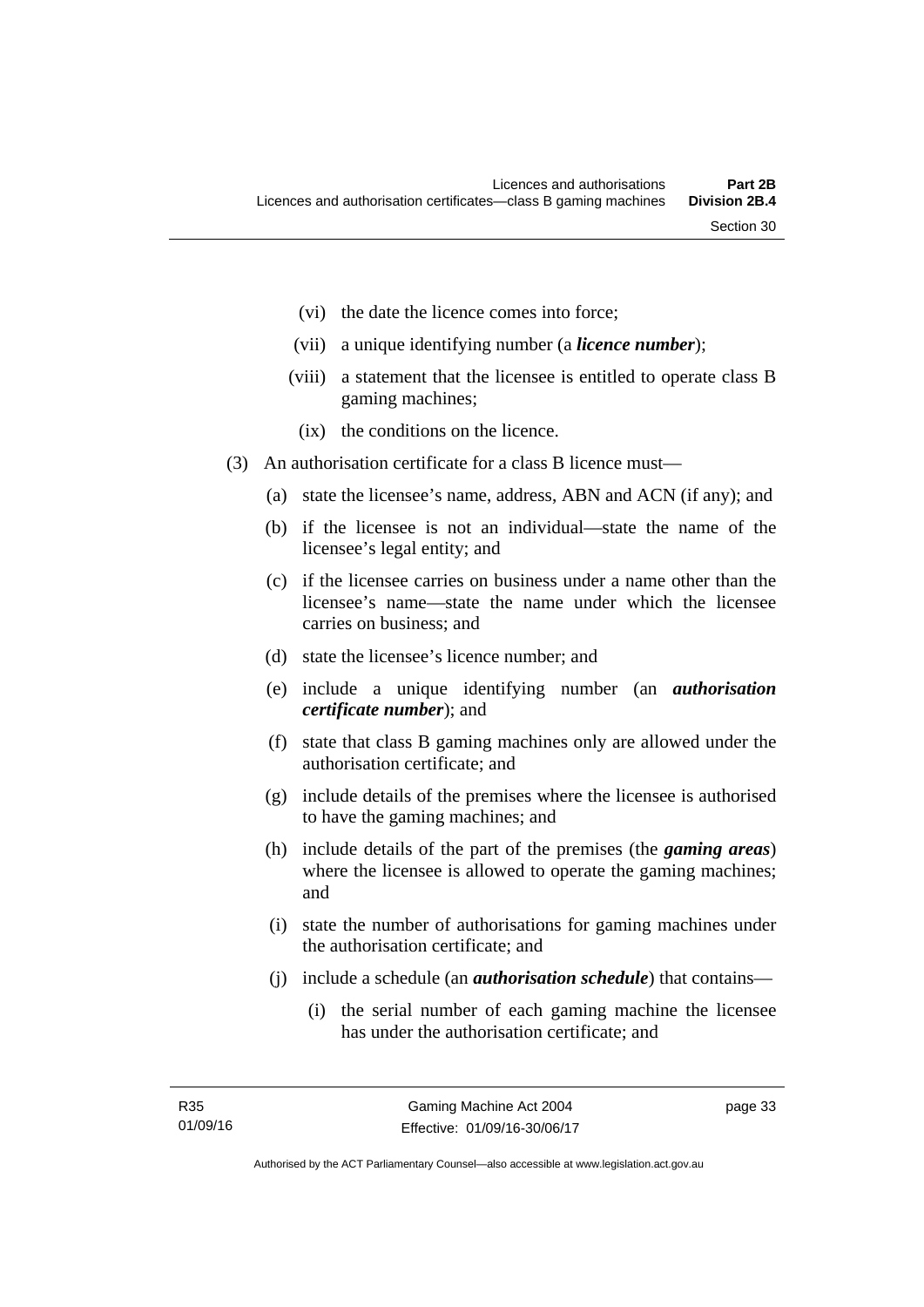- (ii) a unique identifying number for each authorisation (an *authorisation number*) under the authorisation certificate.
- *Note* A licensee may also store gaming machines the licensee has under an authorisation certificate (see div 6A.7).
- (4) A regulation may prescribe other requirements in relation to the form of a class B licence or authorisation certificate for a class B licence.

# **Division 2B.5 Licences and authorisation certificates—amendments**

#### **31 Licence amendment—application**

 (1) A licensee may apply, in writing, to the commission for an amendment of a licence only to change a minor detail in the licence (a *minor licence amendment application*).

#### **Example**

to change the licensee's trading name

- *Note 1* If a form is approved under the [Control Act,](http://www.legislation.act.gov.au/a/1999-46/default.asp) s 53D for an application, the form must be used.
- *Note* 2 A fee may be determined under s 177 for an application.
- *Note 3* An example is part of the Act, is not exhaustive and may extend, but does not limit, the meaning of the provision in which it appears (see [Legislation Act,](http://www.legislation.act.gov.au/a/2001-14) s 126 and s 132).
- (2) The application must—
	- (a) be in writing signed by the applicant; and
	- (b) set out the proposed amendment of the licence; and
	- (c) explain why the applicant is seeking the amendment; and
	- (d) include anything else required by regulation.
	- *Note* It is an offence to make a false or misleading statement, give false or misleading information or produce a false or misleading document (see [Criminal Code](http://www.legislation.act.gov.au/a/2002-51), pt 3.4).

R35 01/09/16

Authorised by the ACT Parliamentary Counsel—also accessible at www.legislation.act.gov.au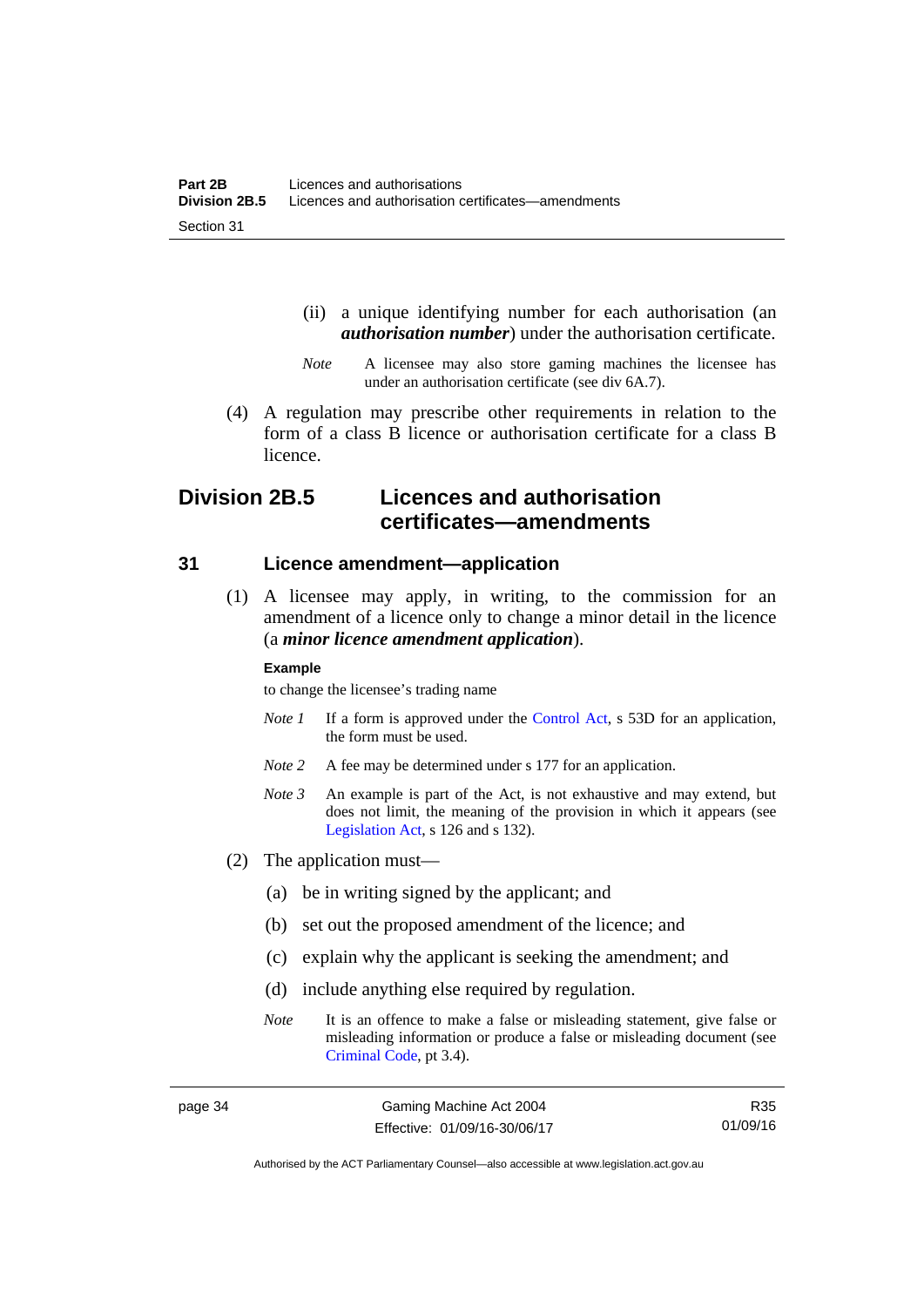- (3) A regulation may require a minor licence amendment application to—
	- (a) include stated information; or
	- (b) be accompanied by stated documents.

#### **32 Licence amendment decision—minor amendment**

- (1) This section applies if a licensee makes a minor licence amendment application.
- (2) The commission may—
	- (a) amend the licence in accordance with the application; or
	- (b) refuse to amend the licence.
	- *Note 1* The commission may refuse to consider an application that is not properly completed. If the commission refuses to consider the application, it lapses (see s 9 (2)).
	- *Note 2* If additional information in relation to an application is not given to the commission within the time required by the commission, the commission may refuse to consider the application. If the commission refuses to consider the application, it lapses (see s 9 (4)).
- (3) The commission must—
	- (a) tell the licensee, in writing, of a decision under subsection (2); and
	- (b) if the commission refuses to amend the licence—give the reasons for the decision.
	- *Note* For what must be included in a statement of reasons, see the Legislation [Act](http://www.legislation.act.gov.au/a/2001-14), s 179.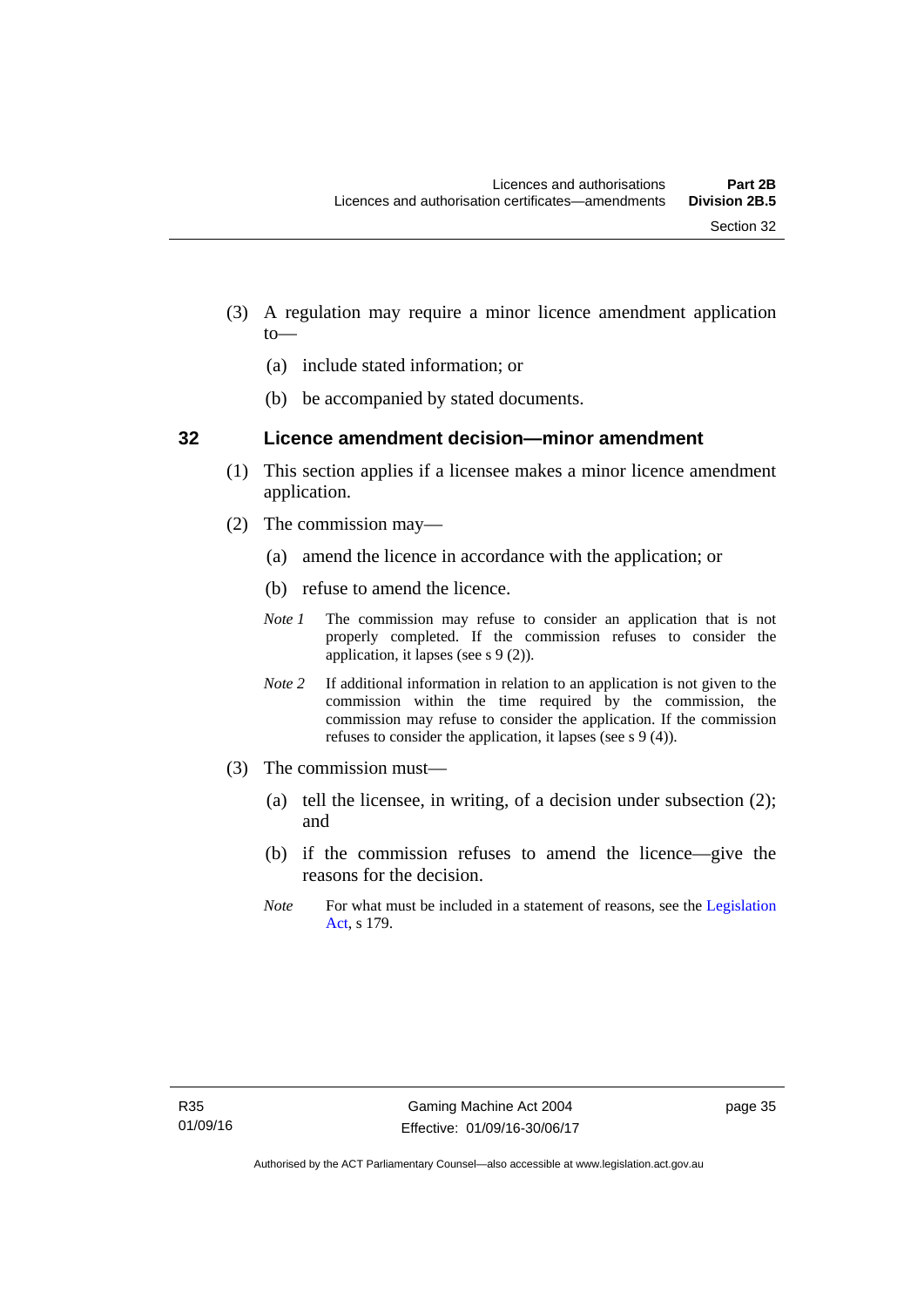#### **33 Authorisation certificate amendment—application**

- (1) A licensee may apply, in writing, to the commission for an amendment of an authorisation certificate (an *authorisation certificate amendment application*) only to—
	- (a) do any of the following at the authorised premises (a *gaming area amendment*):
		- (i) change the size or shape of a gaming area, or part of a gaming area;
		- (ii) change the location of a gaming area;
		- (iii) add another gaming area; or

*Note Gaming area*—see s 27 (1) (f) and s 30 (3) (h).

- (b) enable the licensee to relocate all gaming machine operations allowed under the authorisation certificate to new premises (a *premises relocation amendment*); or
- (c) increase the maximum number of authorisations for class C gaming machines under the authorisation certificate (an *increase maximum amendment*).
- *Note 1* If a form is approved under the [Control Act](http://www.legislation.act.gov.au/a/1999-46/default.asp), s 53D for an application, the form must be used.
- *Note* 2 A fee may be determined under s 177 for an application.
- *Note 3* Section 34 sets out what must be included in an authorisation certificate amendment application.
- *Note 4* An authorisation certificate may also be amended under the following sections:
	- s 37A (a one-off increase maximum amendment)
	- s 37B (a technical amendment)
	- s 37C (an amendment of a licence, authorisation certificate or authorisation schedule on the commission's own initiative).

page 36 Gaming Machine Act 2004 Effective: 01/09/16-30/06/17

Authorised by the ACT Parliamentary Counsel—also accessible at www.legislation.act.gov.au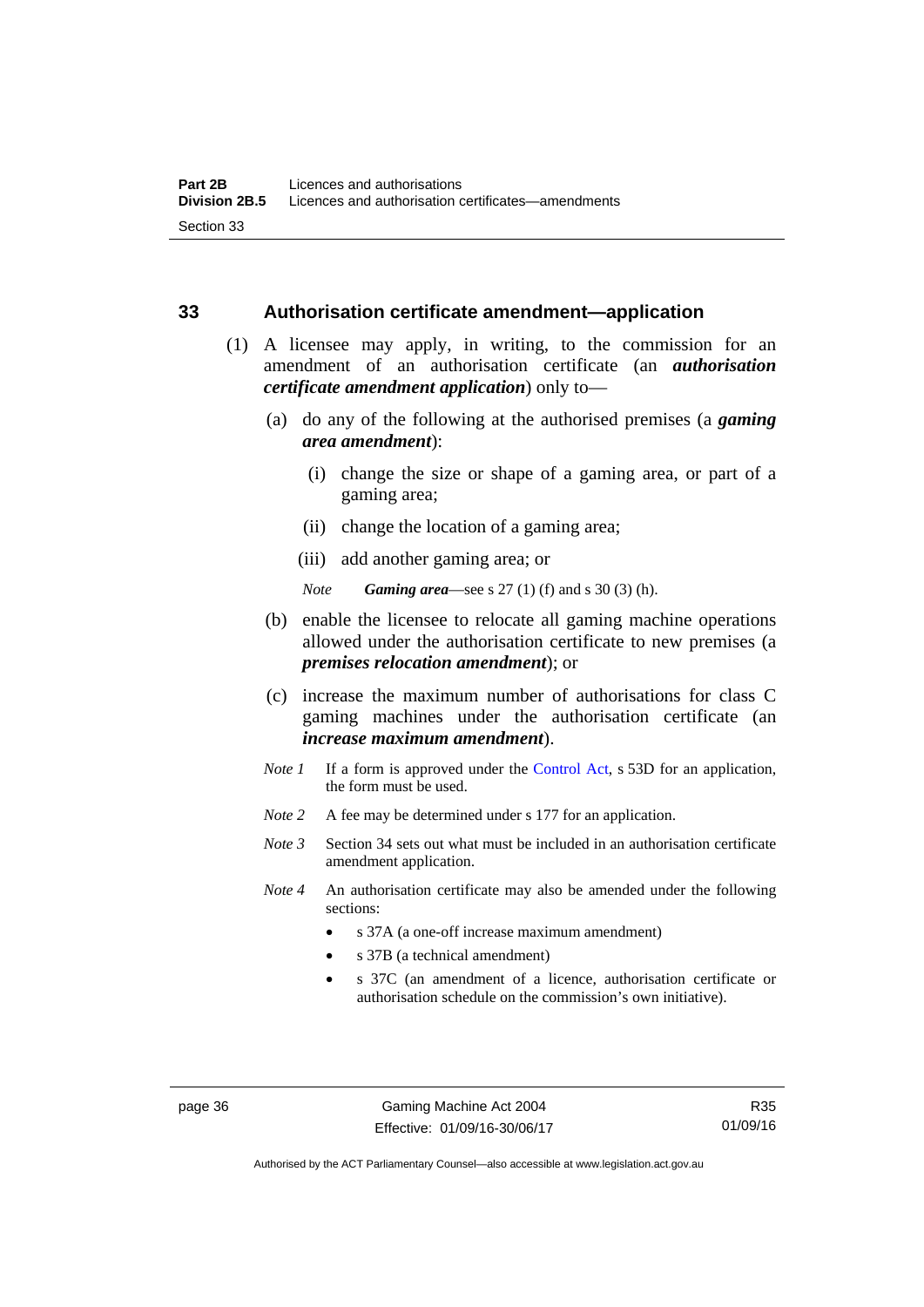(2) To remove any doubt, a licensee does not need to apply for a gaming area amendment, or any other authorisation amendment, to move a gaming machine from one part of a gaming area to another part of the gaming area.

# **34 Authorisation certificate amendment—contents of application**

An authorisation certificate amendment application must—

- (a) be in writing signed by the applicant; and
- (b) set out the proposed amendment of the authorisation certificate; and
- (c) explain why the applicant is seeking the amendment; and
- (d) for a gaming area amendment—be accompanied by a plan of the premises, drawn to scale, that clearly shows the proposed changes to the gaming area; and
- (e) for a premises relocation amendment in relation to relocating all gaming machine operations to new premises within the same suburb—
	- (i) state the address, and block and section number, of the new premises; and
	- (ii) be accompanied by a plan of the new premises, drawn to scale, that clearly shows the location, boundaries and dimensions of the proposed gaming area; and
- (f) for a premises relocation amendment in relation to relocating all gaming machine operations to new premises in another suburb—
	- (i) state the address, and block and section number, of the new premises; and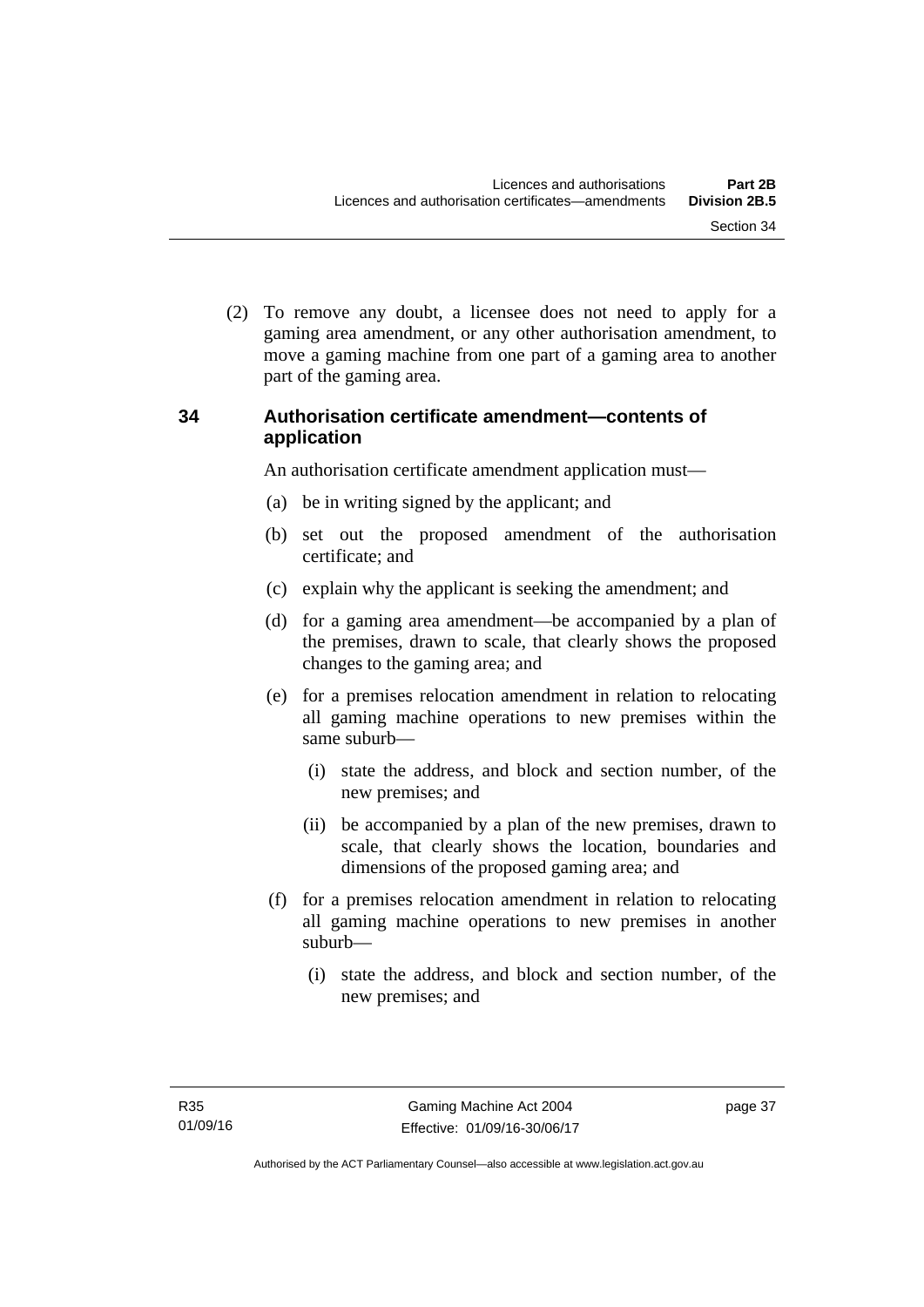- (ii) be accompanied by—
	- (A) a social impact assessment; and
	- (B) a plan of the new premises, drawn to scale, that clearly shows the location, boundaries and dimensions of the proposed gaming area; and
	- (C) if the applicant is a club—evidence that a majority of the voting members of the club who voted in a ballot conducted under a regulation voted for the club relocating to the new premises.

## **35 Authorisation certificate amendment decision—gaming area amendment**

 (1) This section applies if a licensee applies for a gaming area amendment of an authorisation certificate.

*Note Gaming area amendment*—see s 33 (1) (a).

- (2) The commission may—
	- (a) amend the authorisation certificate; or
	- (b) refuse to amend the authorisation certificate.
	- *Note 1* The commission may refuse to consider an application that is not properly completed. If the commission refuses to consider the application, it lapses (see s 9 (2)).
	- *Note 2* If additional information in relation to an application is not given to the commission within the time required by the commission, the commission may refuse to consider the application. If the commission refuses to consider the application, it lapses (see s 9 (4)).
- (3) If the commission refuses to amend the authorisation certificate, the commission must tell the applicant, in writing, the reasons for the decision.
	- *Note* For what must be included in a statement of reasons, see the Legislation [Act](http://www.legislation.act.gov.au/a/2001-14), s 179.

R35 01/09/16

Authorised by the ACT Parliamentary Counsel—also accessible at www.legislation.act.gov.au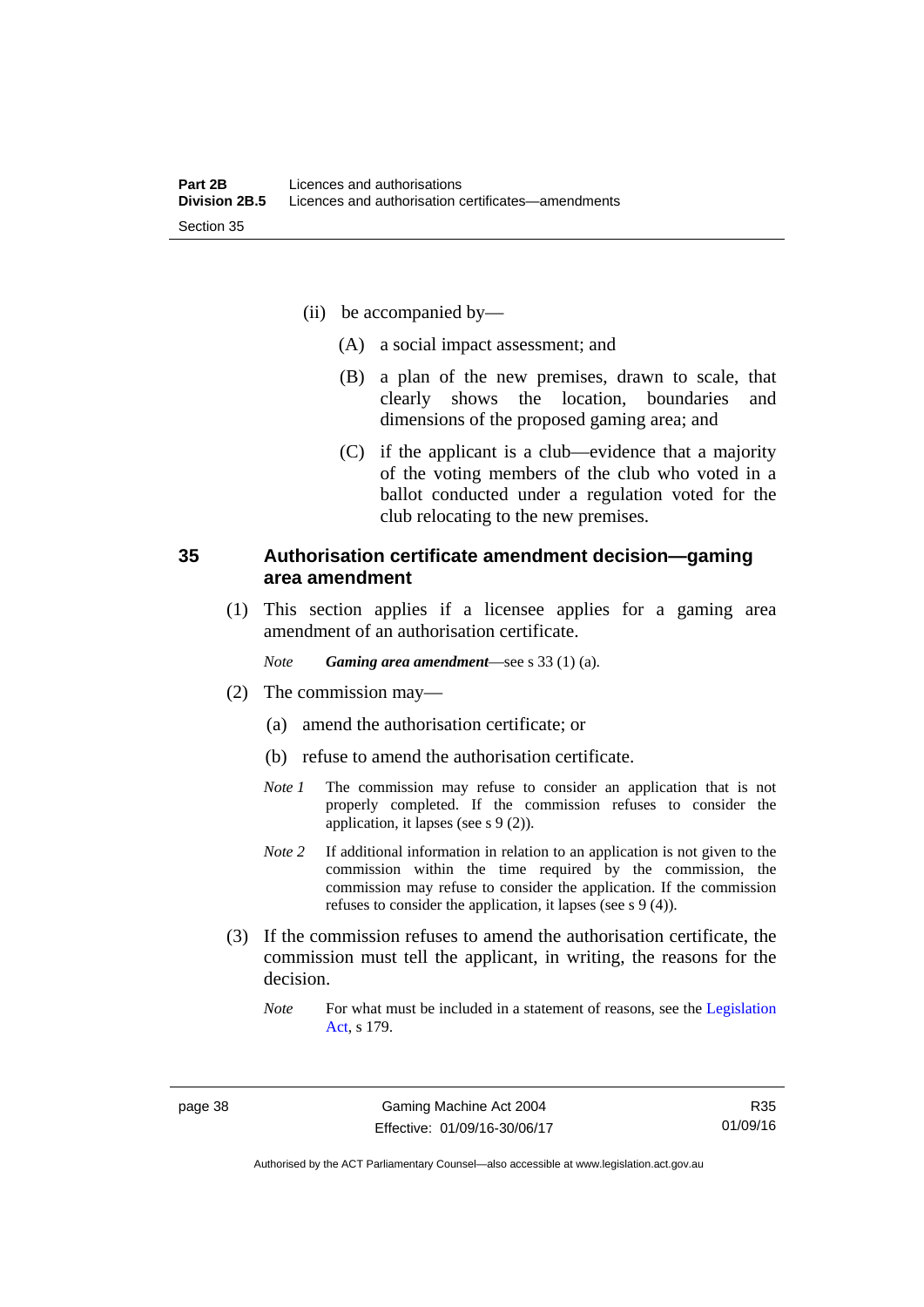- (4) The commission must amend the authorisation certificate in accordance with the application if it is satisfied that the gaming area proposed to be changed will be suitable for the operation of the number of gaming machines the licensee may have under the authorisation certificate.
- (5) In deciding whether a gaming area will be suitable for the operation of the number of gaming machines the licensee may have under the authorisation certificate, the commission must consider harm minimisation strategies for patrons.

# **36 Authorisation certificate amendment decision—premises relocation amendment**

(1) This section applies if a licensee applies for a premises relocation amendment of an authorisation certificate.

*Note Premises relocation amendment*—see s 33 (1) (b).

- (2) The commission may—
	- (a) amend the authorisation certificate; or
	- (b) refuse to amend the authorisation certificate.
	- *Note 1* The commission may refuse to consider an application that is not properly completed. If the commission refuses to consider the application, it lapses (see s 9 (2)).
	- *Note* 2 If additional information in relation to an application is not given to the commission within the time required by the commission, the commission may refuse to consider the application. If the commission refuses to consider the application, it lapses (see s 9 (4)).
- (3) If the commission refuses to amend the authorisation certificate, the commission must tell the applicant, in writing, the reasons for the decision.
	- *Note* For what must be included in a statement of reasons, see the Legislation [Act](http://www.legislation.act.gov.au/a/2001-14), s 179.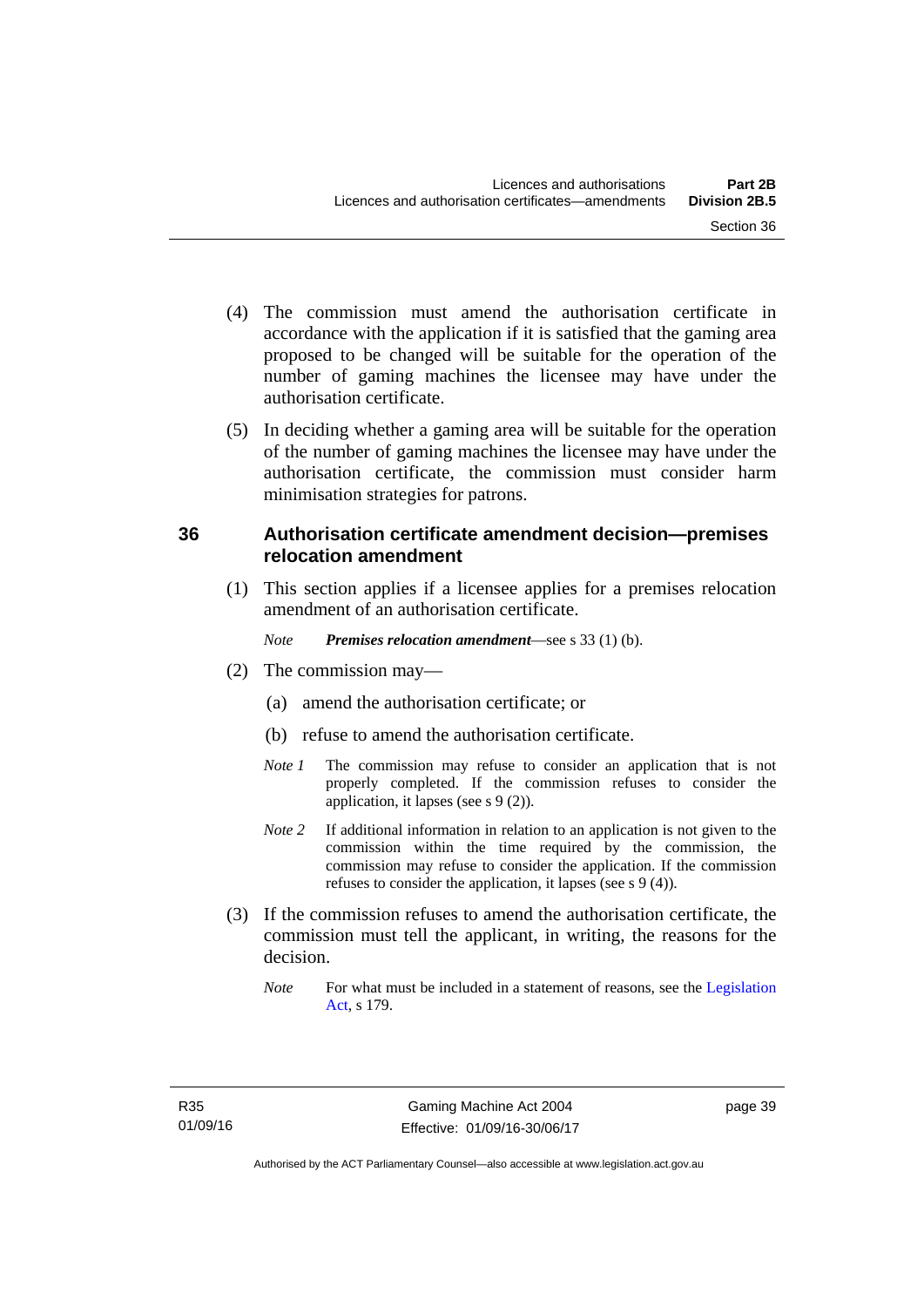- (4) In deciding whether to amend the authorisation certificate, the commission must consider the following:
	- (a) the application for the amendment;
	- (b) if the new premises are in another suburb—
		- (i) the social impact assessment for the application; and
		- (ii) each submission made about the social impact assessment within the comment period mentioned in section 13 (2) (Social impact assessment—publication).
- (5) If the application is for a premises relocation amendment in relation to premises in another suburb, the commission must amend the authorisation certificate in accordance with the application if satisfied that—
	- (a) the size and layout of the new premises and the proposed gaming area are suitable for the operation of the number of gaming machines that would be allowed under the authorisation certificate; and
	- (b) a majority of the voting members of the applicant who voted in a ballot conducted under a regulation voted for the club relocating to the new premises; and
	- (c) taking into consideration the social impact assessment for the application and any submission made on the assessment within the comment period under section 13 (2), the amendment of the authorisation certificate is appropriate.
- (6) However, if the commission is not satisfied under subsection (5) in relation to the maximum number of authorisations for gaming machines stated in the application, but would be satisfied under subsection  $(5)$  (a) or (c) in relation to a lower maximum, the commission may amend the authorisation certificate to allow a lower maximum number of authorisations for gaming machines at the new premises.

Authorised by the ACT Parliamentary Counsel—also accessible at www.legislation.act.gov.au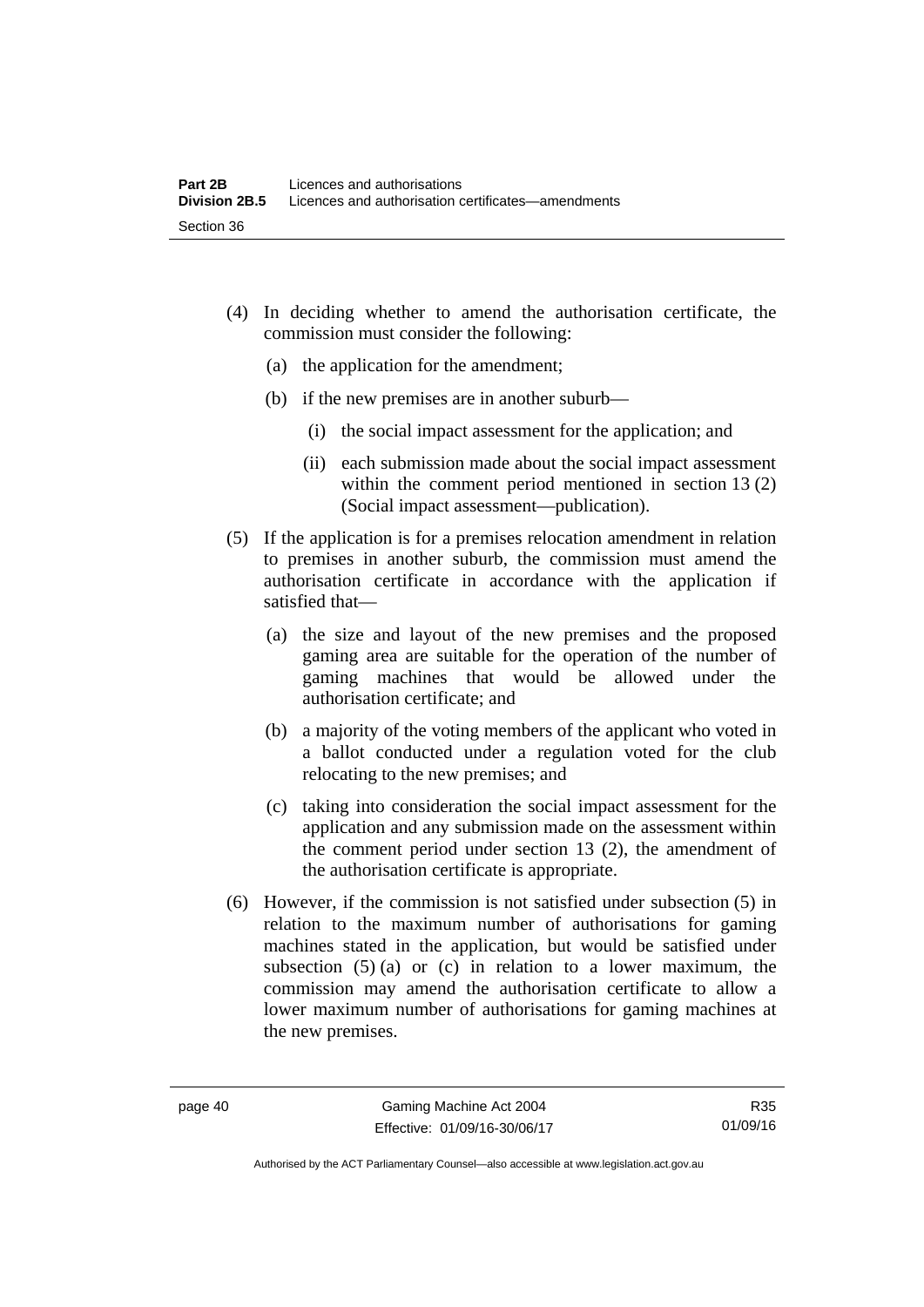- (7) If the application is for a premises relocation amendment in relation to premises in the same suburb, the commission must amend the authorisation certificate in accordance with the application if satisfied that the size and layout of the new premises and the proposed gaming area are suitable for the operation of the number of gaming machines that would be allowed under the authorisation certificate.
- (8) However, if the commission is not satisfied under subsection (7) in relation to the maximum number of authorisations for gaming machines stated in the application, but would be satisfied in relation to a lower maximum, the commission may amend the authorisation certificate to allow a lower maximum number of authorisations for gaming machines at the new premises.

# **37 Authorisation certificate amendment decision—increase maximum amendment**

(1) This section applies if a licensee applies for an increase maximum amendment of an authorisation certificate.

*Note Increase maximum amendment*—see s 33 (1) (c).

- (2) The commission may—
	- (a) amend the authorisation certificate; or
	- (b) refuse to amend the authorisation certificate.
	- *Note 1* The commission may refuse to consider an application that is not properly completed. If the commission refuses to consider the application, it lapses (see s 9 (2)).
	- *Note* 2 If additional information in relation to an application is not given to the commission within the time required by the commission, the commission may refuse to consider the application. If the commission refuses to consider the application, it lapses (see s 9 (4)).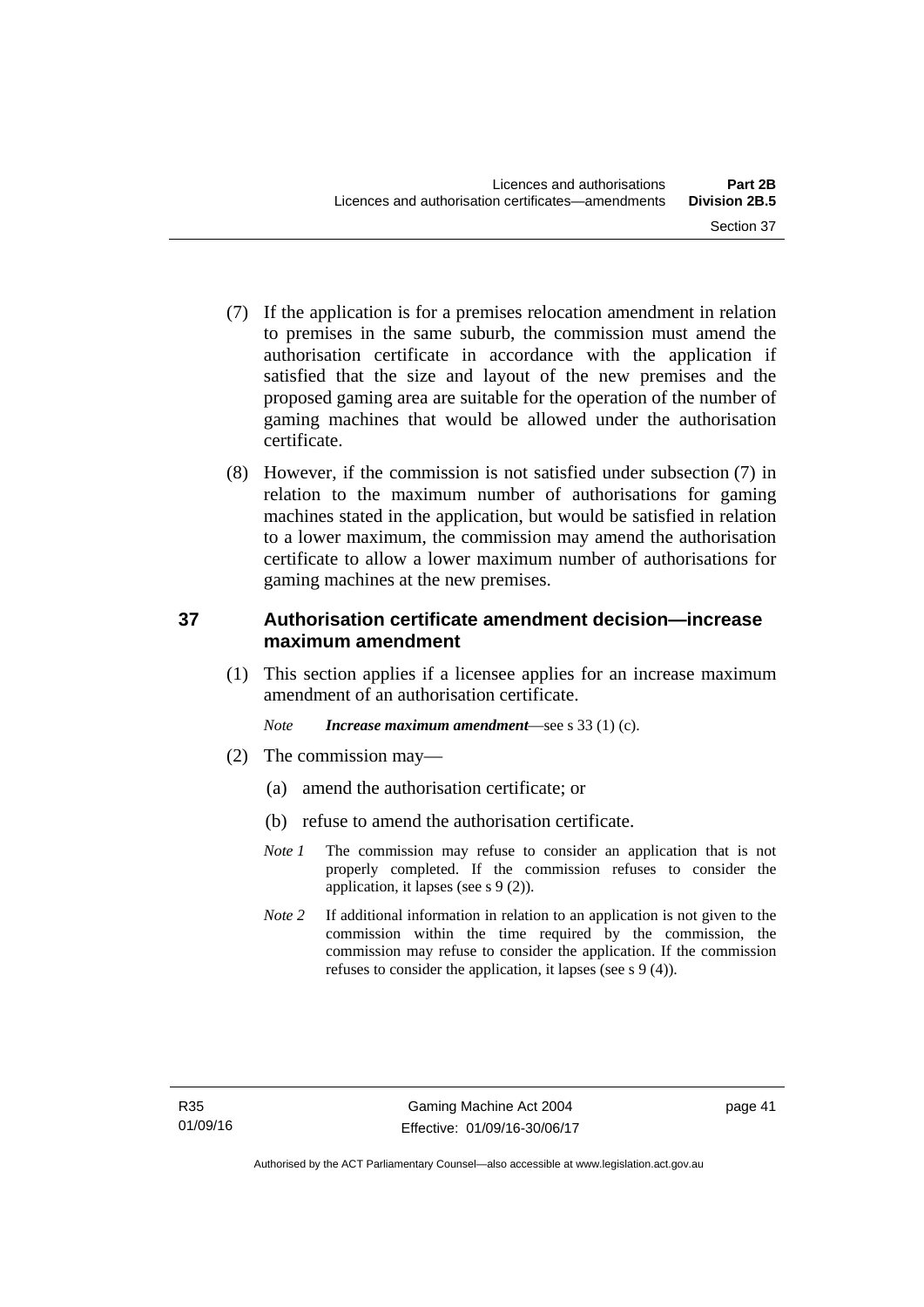- (3) If the commission refuses to amend the authorisation certificate, the commission must tell the applicant, in writing, the reasons for the decision.
	- *Note* For what must be included in a statement of reasons, see the Legislation [Act](http://www.legislation.act.gov.au/a/2001-14), s 179.
- (4) The commission must amend the authorisation in accordance with the application if satisfied that—
	- (a) the application is accompanied by a social impact assessment that supports an increase in the maximum number of authorisations for gaming machines allowed at the authorised premises; and
	- (b) the size and layout of the premises mentioned in the authorisation certificate is suitable for the operation of the number of gaming machines that would be allowed under the authorisation certificate.
- (5) In deciding the maximum number of authorisations for gaming machines under the amended authorisation certificate, the commission must consider the following:
	- (a) the number of club members worked out under a regulation;
		- *Note Member*, of a club, does not include a temporary member (see dict).
	- (b) the ratio of club members to the maximum number of authorisations for gaming machines sought by the licensee;
	- (c) the extent to which the club has contributed to, or is likely to contribute to, the community and supported and benefited the community.

Authorised by the ACT Parliamentary Counsel—also accessible at www.legislation.act.gov.au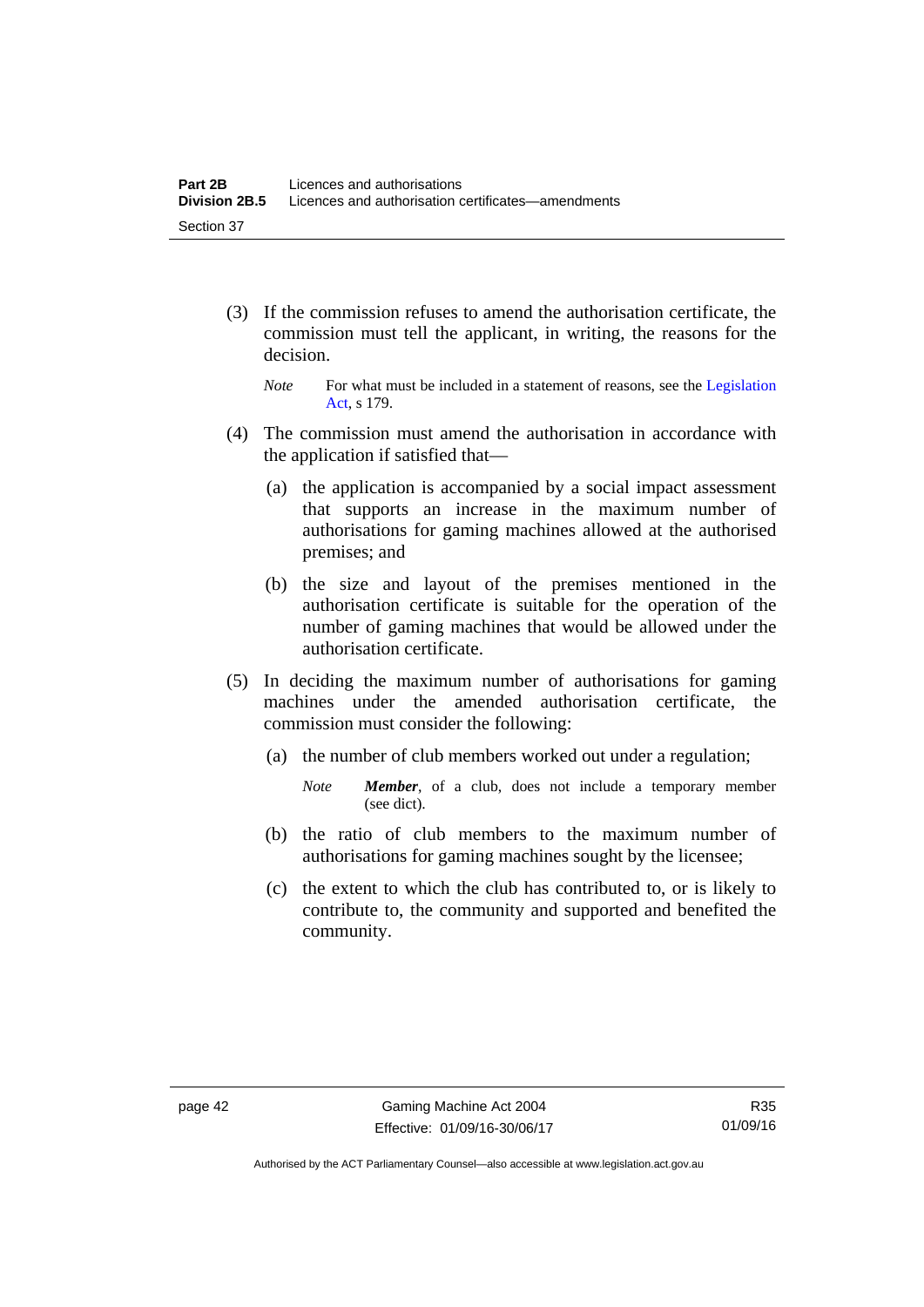## **37A Authorisation certificate amendment—increase maximum to not more than relevant number**

- (1) This section applies if, during the trading period, a licensee wants to increase the maximum number of authorisations for class C gaming machines the licensee may have under an authorisation certificate (a *one-off increase maximum amendment*).
	- *Note Trading period*—see s (4).
- (2) The licensee must notify the commission about the proposed one-off increase maximum amendment.
	- *Note 1* Making a one-off increase maximum amendment of an authorisation certificate during the trading period is a notifiable action (see pt 13A and sch 2).
	- *Note* 2 A notifiable action takes place—
		- (a) the prescribed number of days after the day the commission receives the notification (see s 173E (a)); or
		- (b) if the commission allows the notifiable action to take place on an earlier day—that day (see s 173E (b)); or
		- (c) if the commission asks for additional information under s 173E (c)—when the commission has notified the licensee that it is satisfied in relation to the additional information (see s 173E (c)).
- (3) The commission must amend the authorisation certificate in accordance with the notification if satisfied that—
	- (a) the number of authorisations by which the licensee proposes to increase the maximum number the licensee may have under the authorisation certificate is not more than the relevant number; and

*Note Relevant number*—see s (4).

 (b) the size and layout of the premises mentioned in the authorisation certificate are suitable for the operation of the number of gaming machines the licensee may have under the authorisation certificate, as amended; and

page 43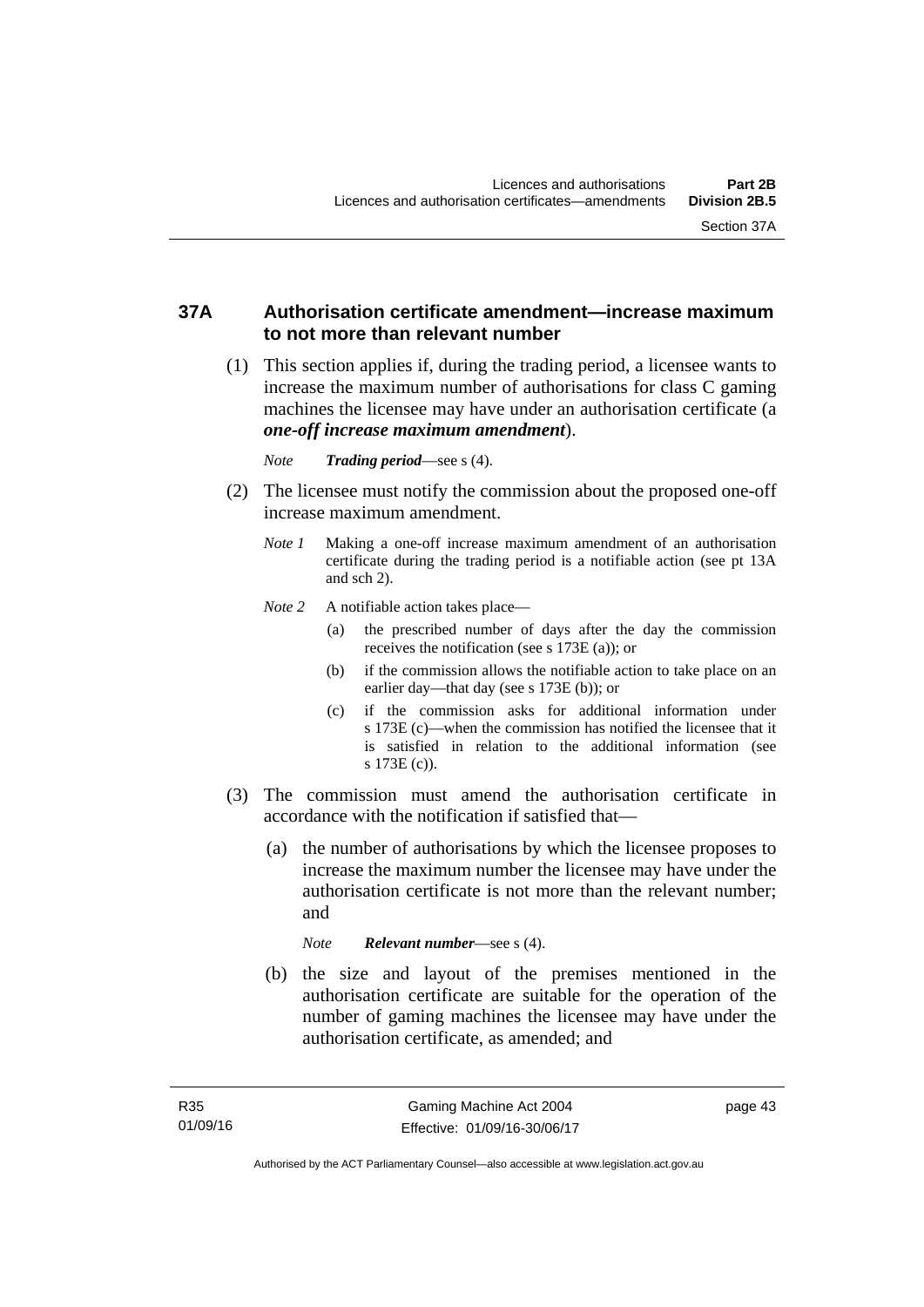(c) the applicant has not previously notified the commission about a one-off increase maximum amendment during the trading period.

*Note Trading period*—see s (4).

(4) In this section:

*relevant number*, for a one-off increase maximum amendment of an authorisation certificate, means—

- (a) if the licensee's authorisation certificate is for less than 120 authorisations when the application is made—12; or
- (b) in any other case—10% of the total number of authorisations allowed under the authorisation certificate, up to a maximum of 20.

*trading period* means the period commencing on the commencement of the *[Gaming Machine \(Reform\) Amendment Act](http://www.legislation.act.gov.au/a/2015-21/default.asp)  [2015](http://www.legislation.act.gov.au/a/2015-21/default.asp)*, section 4 and ending on the commencement of that Act, schedule 1 (Other amendments—compulsory surrender).

 (5) This section expires on the commencement of the *[Gaming Machine](http://www.legislation.act.gov.au/a/2015-21/default.asp)  [\(Reform\) Amendment Act 2015](http://www.legislation.act.gov.au/a/2015-21/default.asp)*, schedule 1 (Other amendments compulsory surrender).

# **37B Authorisation certificate amendment—technical amendment**

- (1) This section applies if a licensee wants to make 1 or more of the following changes to a gaming machine operated under an authorisation certificate (a *technical amendment*):
	- (a) change the percentage payout of the gaming machine;
	- (b) change the basic stake denomination of the gaming machine;
	- (c) change the game installed on the gaming machine;

Authorised by the ACT Parliamentary Counsel—also accessible at www.legislation.act.gov.au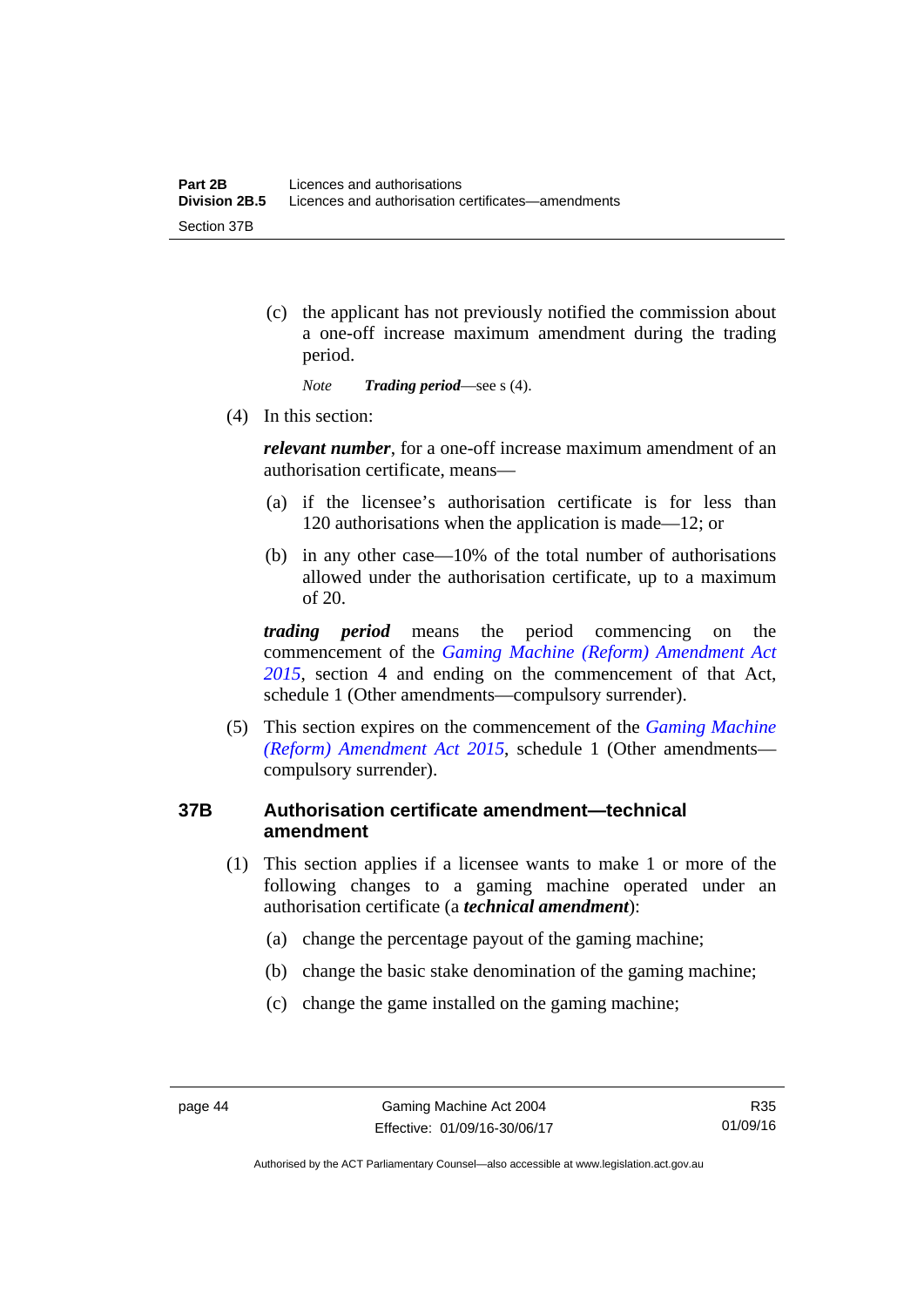- (d) change any other technical detail mentioned in the authorisation schedule.
- (2) The licensee must notify the commission about the proposed technical amendment.
	- *Note 1* Making a technical amendment to a gaming machine is a notifiable action (see pt 13A and sch 2).
	- *Note* 2 A notifiable action takes place—
		- (a) the prescribed number of days after the day the commission receives the notification (see s 173E (a)); or
		- (b) if the commission allows the notifiable action to take place on an earlier day—that day (see s 173E (b)); or
		- (c) if the commission asks for additional information under s 173E (c)—when the commission has notified the licensee that it is satisfied in relation to the additional information (see s 173E (c)).

## **37C Amendment of licence, authorisation certificate etc commission's own initiative**

- (1) The commission may amend a licence, authorisation certificate or authorisation schedule on its own initiative to correct a mistake, error or omission on the licence or authorisation certificate or authorisation schedule.
- (2) If the maximum number of authorisations for gaming machines allowed under an authorisation certificate has changed, the commission may amend the authorisation certificate to record the correct maximum number.
- (3) If a licensee notifies the commission about the acquisition or disposal of an authorisation under division 6A.6 (Trading of authorisations and gaming machines), the commission must amend the licensee's authorisation schedule to—
	- (a) for an acquisition—include the authorisation number of the acquired authorisation; or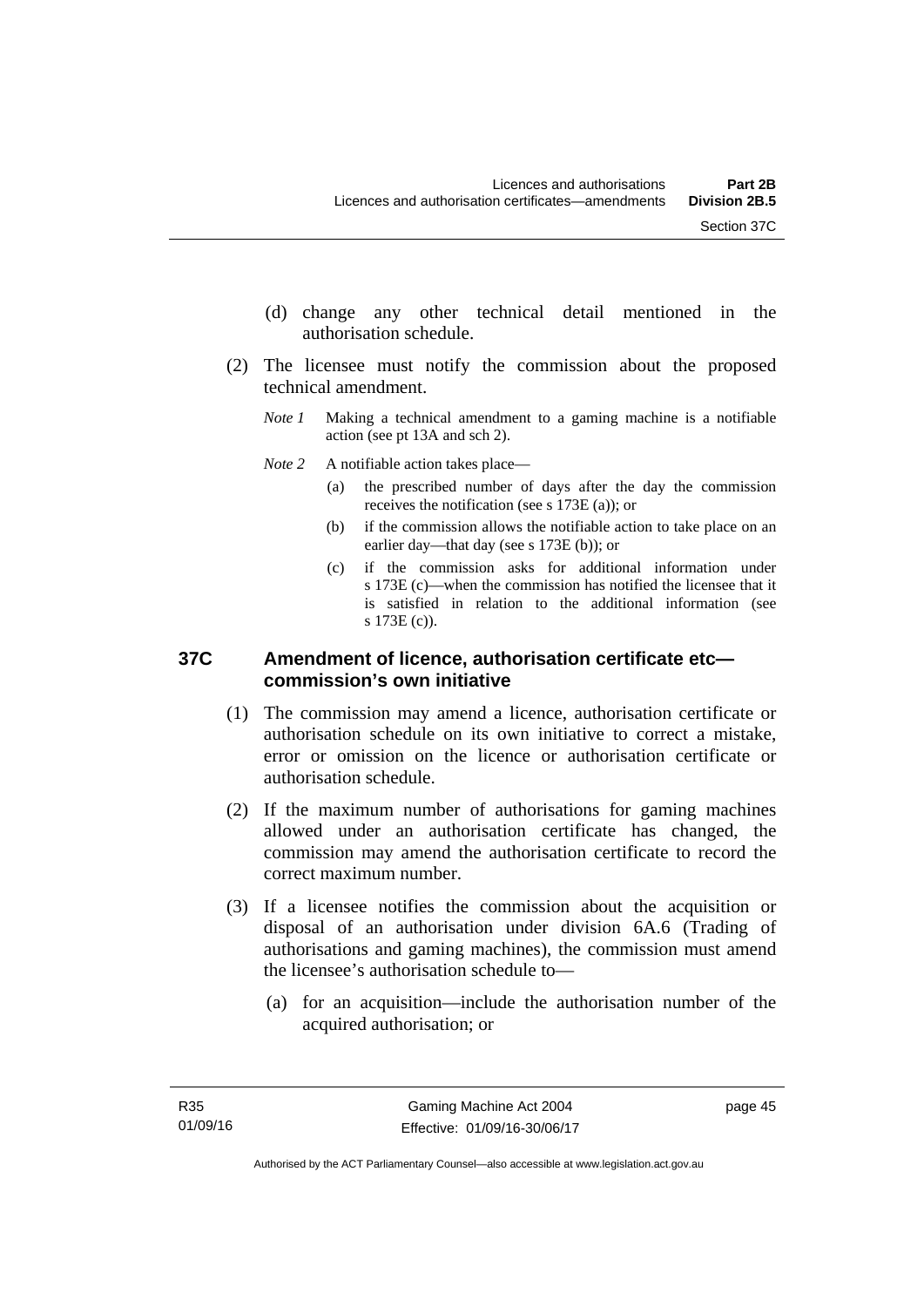(b) for a disposal—remove the authorisation number of the disposed authorisation.

#### **37D Re-issue of amended licence, authorisation certificate etc**

- (1) If the commission amends a licence under this Act, the commission must issue the licensee with a licence that includes the amendment (a *replacement licence*).
- (2) The replacement licence must state—
	- (a) that the licence is a replacement licence; and
	- (b) the date the replacement licence was issued; and
	- (c) the date the amendment commences.

#### **Example—commencement of amendment**

the day a new trading name for the licensee is registered

*Note* An example is part of the Act, is not exhaustive and may extend, but does not limit, the meaning of the provision in which it appears (see [Legislation Act,](http://www.legislation.act.gov.au/a/2001-14) s 126 and s 132).

- (3) If the commission amends an authorisation certificate (other than the schedule to the certificate) under this Act, the commission must issue the licensee with an authorisation certificate that includes the amendment (a *replacement authorisation certificate*).
- (4) The replacement authorisation certificate must state—
	- (a) that the certificate is a replacement authorisation certificate; and
	- (b) the date the replacement authorisation certificate was issued; and
	- (c) the date the amendment commences.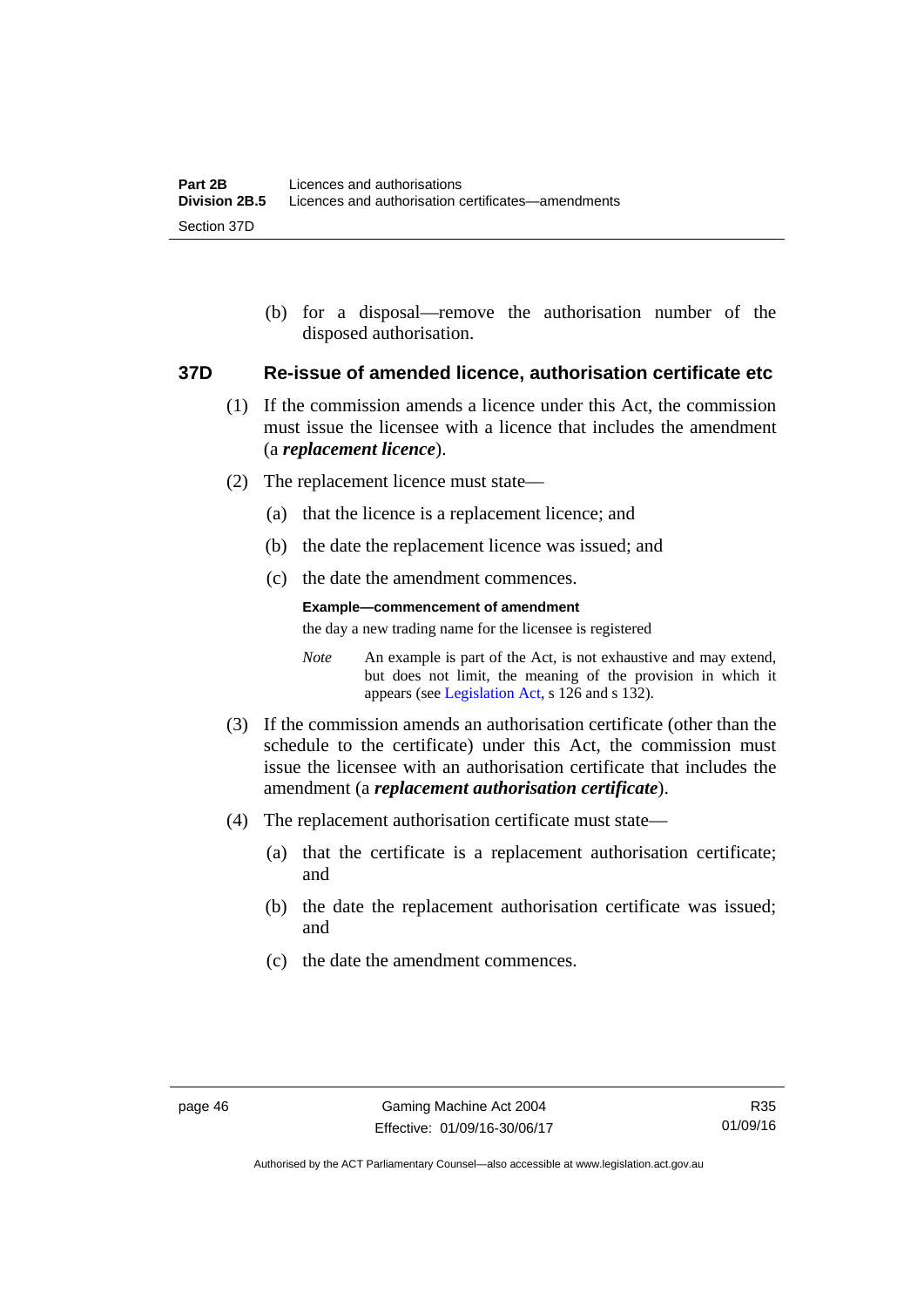- (5) If an authorisation schedule to an authorisation certificate is amended under this Act, the commission must issue the licensee with an authorisation schedule that includes the amendment (a *replacement authorisation schedule*).
- (6) The replacement authorisation schedule must state—
	- (a) that the authorisation schedule is a replacement authorisation schedule; and
	- (b) the date the replacement authorisation schedule was issued; and
	- (c) the date the amendment commences.

**Example—commencement of amendment** 

the day the commission receives an installation certificate for a new gaming machine

# **Division 2B.6 Transfer and surrender of licences and authorisation certificates**

## **37E Transferring an authorisation certificate**

- (1) If a licensee (the *outgoing licensee*) transfers an authorisation certificate to another licensee (the *incoming licensee*), the incoming licensee must tell the commission about the transfer.
	- *Note 1* The transfer of an authorisation certificate is a notifiable action (see pt 13A and sch 2).

*Note* 2 A notifiable action takes place—

- (a) the prescribed number of days after the day the commission receives the notification (see s 173E (a)); or
- (b) if the commission allows the notifiable action to take place on an earlier day—that day (see s 173E (b)); or
- (c) if the commission asks for additional information under s 173E (c)—when the commission has notified the licensee that it is satisfied in relation to the additional information (see s 173E (c)).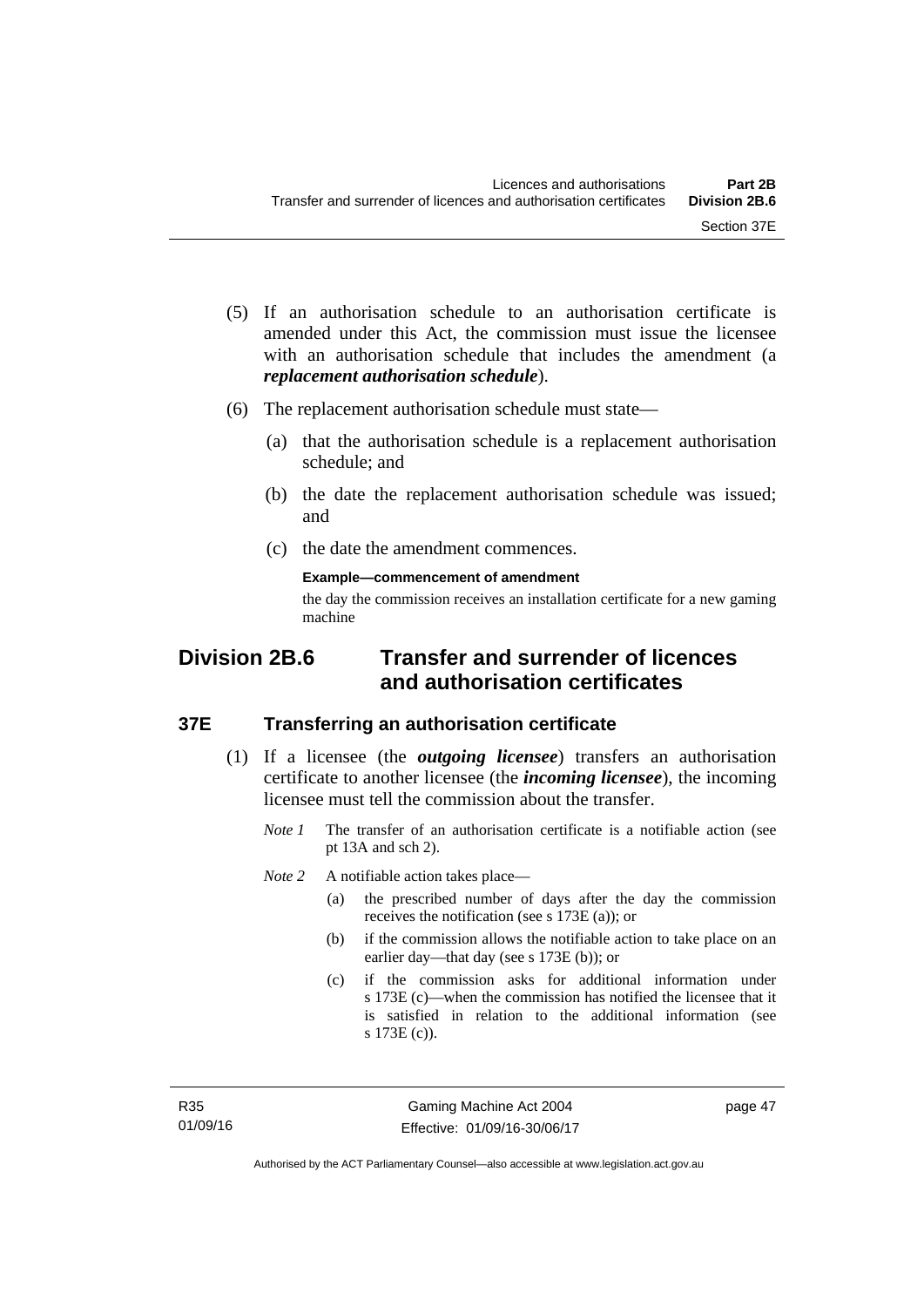- (2) If an authorisation certificate is transferred under subsection (1), the outgoing licensee must give the commission the following:
	- (a) the outgoing licensee's computer cabinet access register;
	- (b) the accounts kept by the outgoing licensee under section 52 (Accounts relating to gaming machines) that relate to amounts taken during the month when the transfer is made;
	- (c) any other accounts kept in connection with the licence under section 52 that the commission requires;
	- (d) any outstanding amount payable by the outgoing licensee under this Act.
	- *Note* Amounts are payable by licensees under provisions including s 143, s 159 and s 172.

## **37F Surrender of licences, authorisation certificates and authorisations**

- (1) A licensee may surrender—
	- (a) the licensee's licence; or
	- (b) 1 or more authorisation certificates under the licence; or
	- (c) an authorisation.
	- *Note* If a licensee surrenders a licence, all authorisation certificates under the licence are cancelled (see s 3 (a)).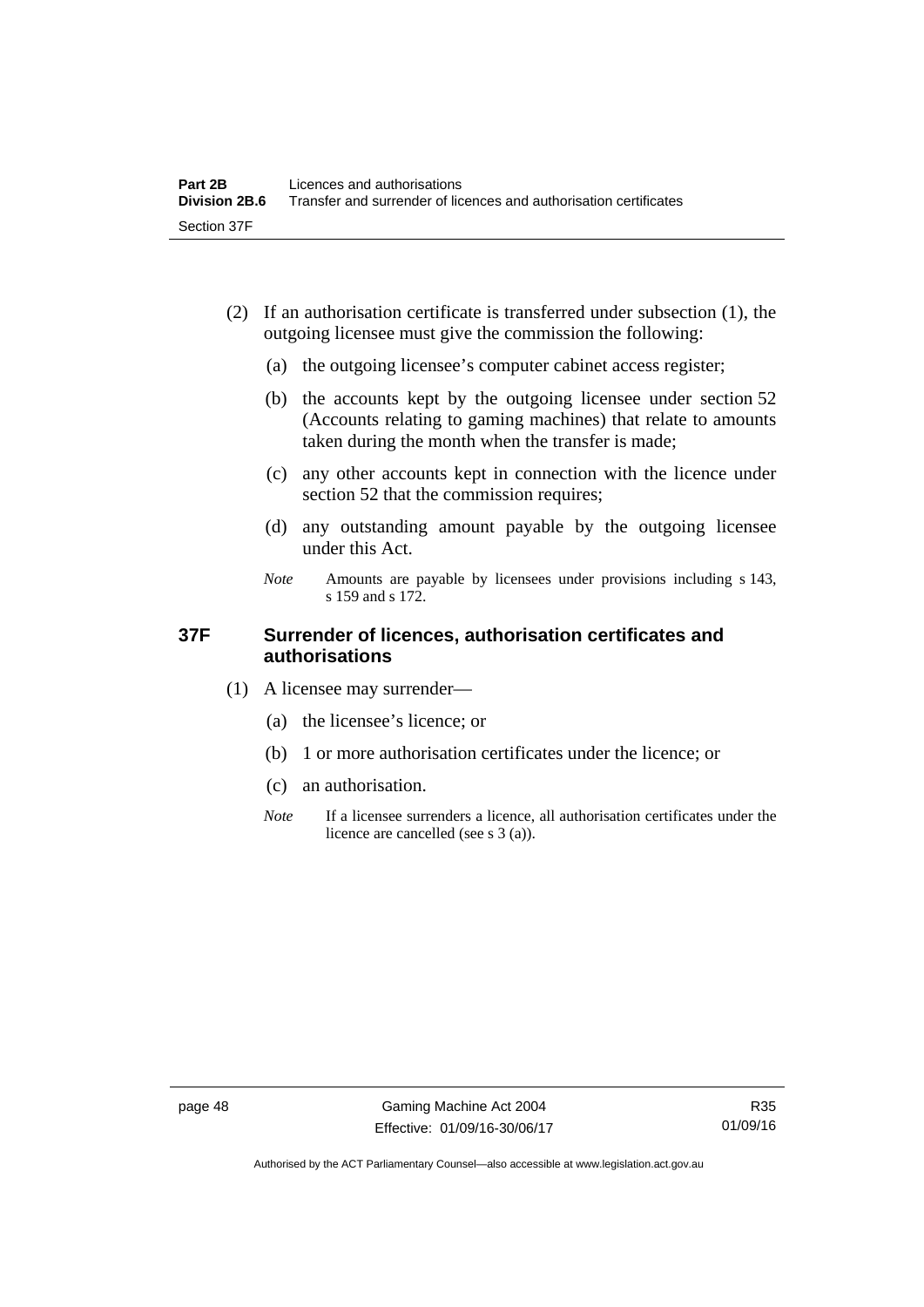- (2) A licensee may surrender a licence, authorisation certificate or authorisation by—
	- (a) notifying the commission that the licensee surrenders the licence, authorisation certificate or authorisation; and
		- *Note 1* The surrender of a licence, authorisation certificate or authorisation is a notifiable action (see pt 13A and sch 2).
		- *Note* 2 A notifiable action takes place—
			- (a) the prescribed number of days after the day the commission receives the notification (see s 173E (a)); or
			- (b) if the commission allows the notifiable action to take place on an earlier day—that day (see s 173E (b)); or
			- (c) if the commission asks for additional information under s 173E (c)—when the commission has notified the licensee that it is satisfied in relation to the additional information (see s 173E (c)).
	- (b) if the licensee surrendering an authorisation certificate or authorisation is a club—giving the commission evidence—
		- (i) that a majority of the voting members of the club who voted in a ballot conducted under a regulation voted for the club surrendering the authorisation certificate or authorisation; or
		- (ii) that a vote under subparagraph (i) would not be practical; and
	- (c) returning the licence, certificate or authorisation to the commission.

#### **Example—par (b) (ii)**

all memberships have expired and the club does not propose to continue operating

*Note* An example is part of the Act, is not exhaustive and may extend, but does not limit, the meaning of the provision in which it appears (see [Legislation Act,](http://www.legislation.act.gov.au/a/2001-14) s 126 and s 132).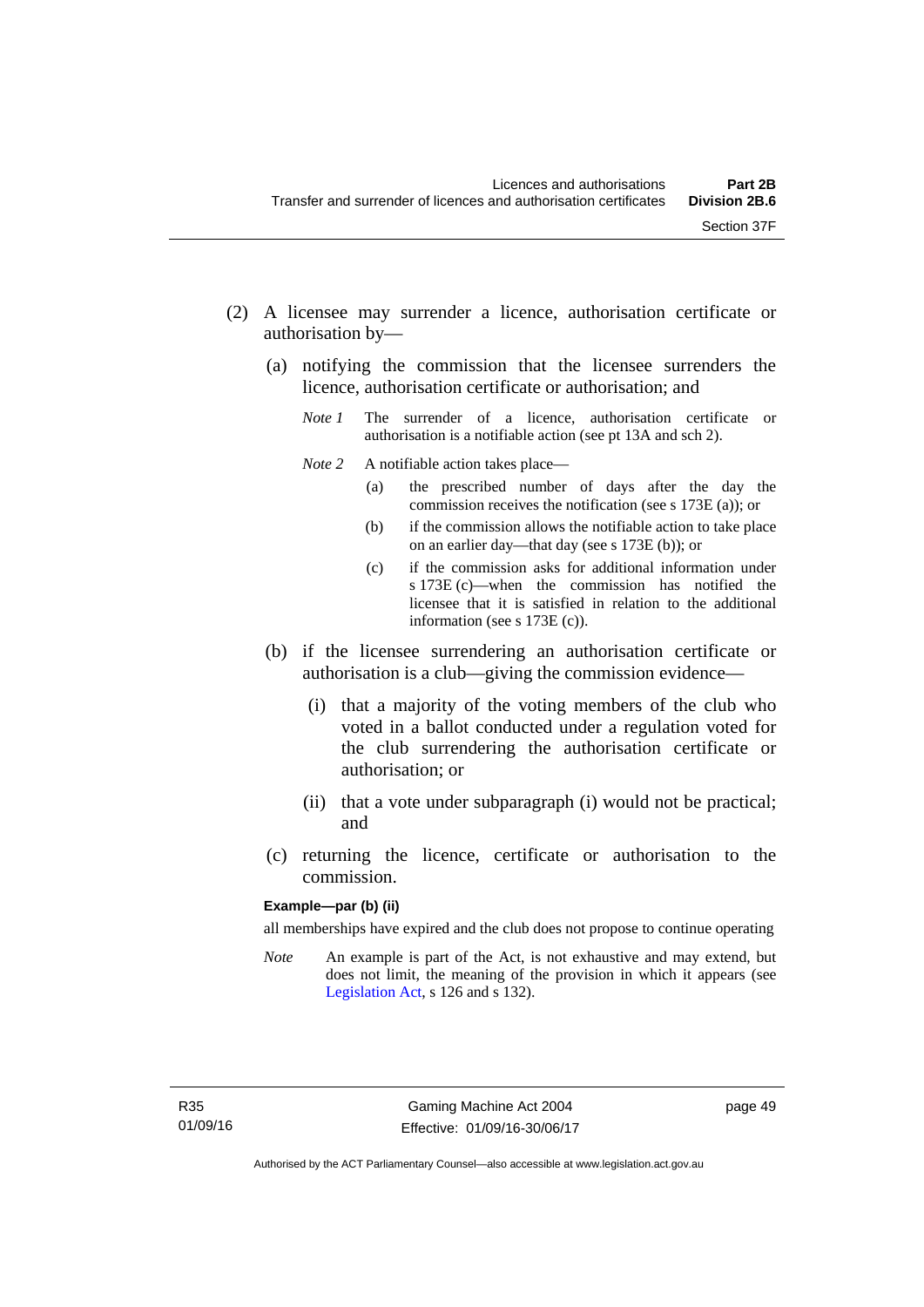- (3) If a licensee notifies the commission about the surrender of the licensee's licence, the commission must—
	- (a) cancel all authorisation certificates held by the licensee; and
	- (b) give the licensee a storage permit for an interim purpose for each gaming machine under the cancelled authorisation certificates.
- (4) If a licensee surrenders an authorisation certificate or an authorisation under this section, the commission must give the licensee a storage permit for an interim purpose for each gaming machine under the surrendered certificate or authorisation.
- (5) If an authorisation certificate or authorisation is surrendered or cancelled under this section, the licensee must—
	- (a) take meter readings from each gaming machine under the certificate or authorisation; and
	- (b) render the gaming machine inoperable; and
	- (c) within the prescribed number of days after the day the certificate or authorisation is surrendered or cancelled, give the commission—
		- (i) details of the meter readings taken under paragraph (a); and
		- (ii) any outstanding amount payable by the licensee in relation to the operation of the gaming machine under the surrendered or cancelled authorisation certificate.
		- *Note Prescribed number of days*—see s 173D (5).

## **37G Offence—failure to dispose of gaming machines**

A person commits an offence if—

 (a) an authorisation held by the person was surrendered or cancelled under section 37F; and

R35 01/09/16

Authorised by the ACT Parliamentary Counsel—also accessible at www.legislation.act.gov.au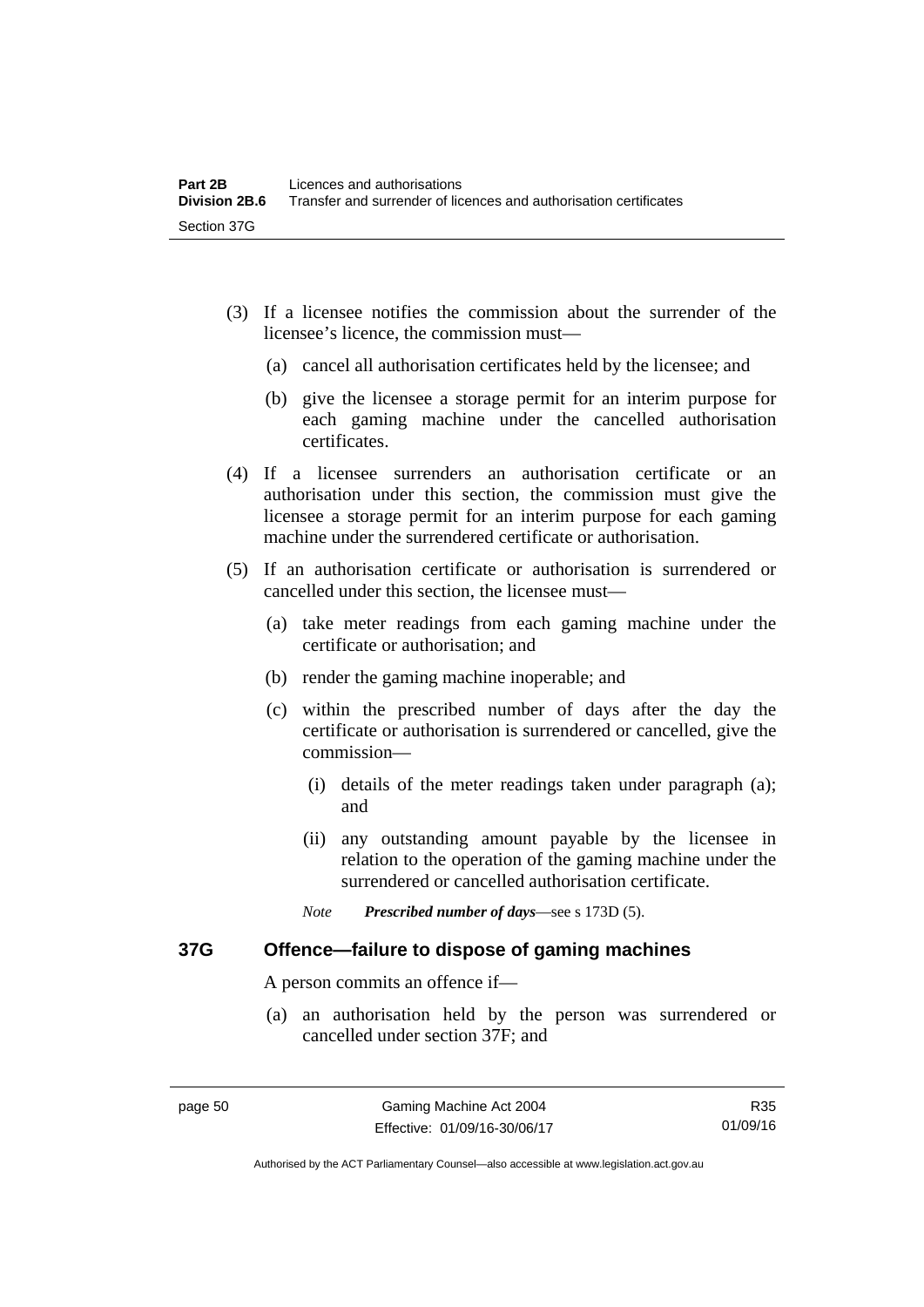- (b) the commission gave the person a storage permit for a gaming machine to which the authorisation related; and
- (c) the person fails to dispose of the gaming machine mentioned in the permit—
	- (i) in the way the commission directs; or
	- (ii) within the period stated in the storage permit.

Maximum penalty: 50 penalty units.

*Note* Div 6A.3 deals with disposal of gaming machines.

# **Division 2B.7 Licences, authorisation certificates and authorisations—register and replacement copies**

#### **37H Licences and authorisation certificates—register**

- (1) The commission must keep a register of licences, authorisation certificates and authorisations.
- (2) The register must include the following details:
	- (a) the date of the issue, amendment or transfer of a licence or authorisation certificate;
	- (b) the date of the suspension or cancellation of a licence or authorisation certificate;
	- (c) for each authorisation certificate included in the register—
		- (i) the maximum number of authorisations for gaming machines the licensee may have under the authorisation certificate; and

*Note Maximum number* of authorisations—see the dictionary.

- (ii) the authorisation number for each authorisation; and
- (iii) details of any gaming machine under each authorisation;

page 51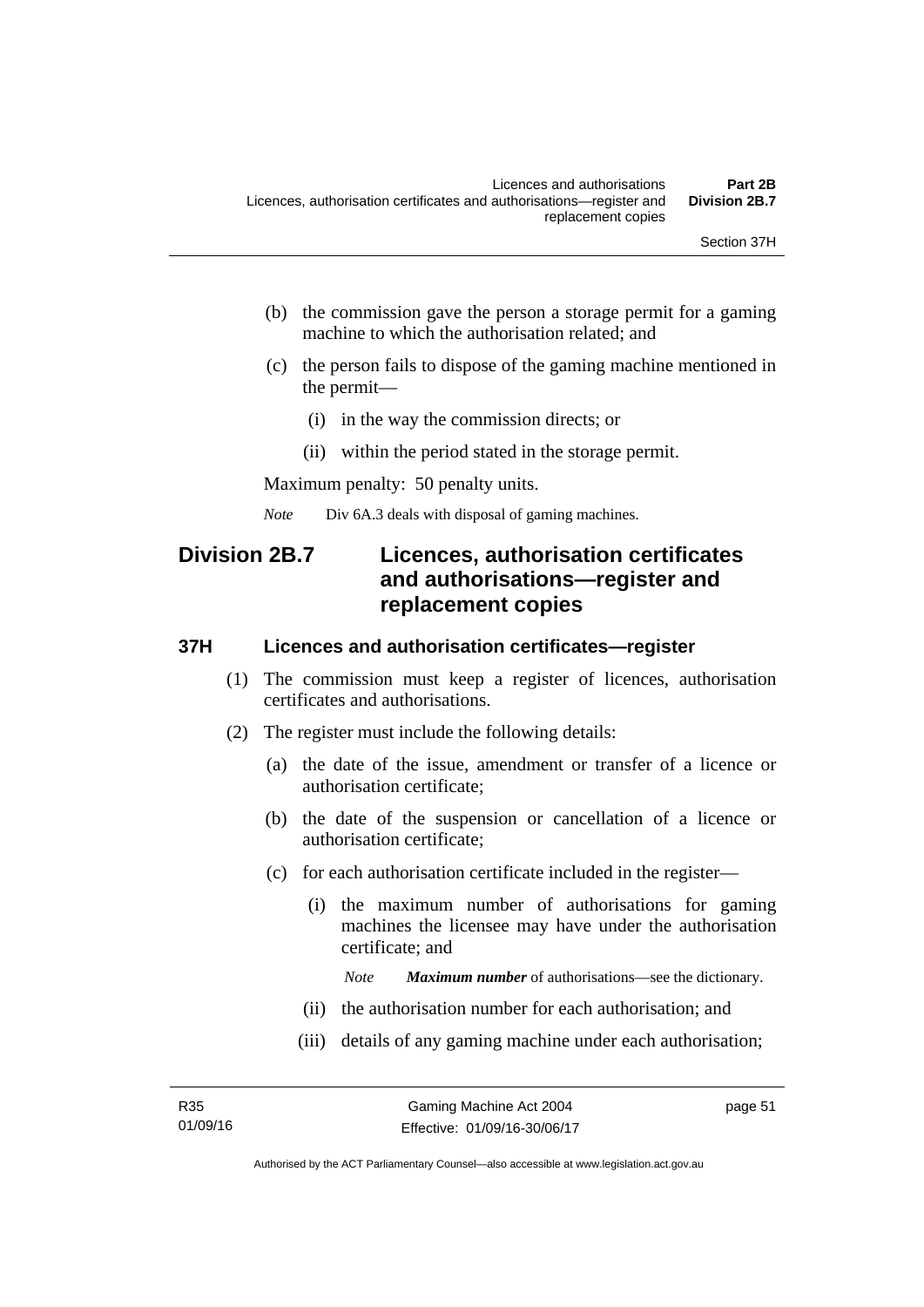Section 37H

- (d) if a licensee holds a permit—
	- (i) whether the permit is—
		- (A) a storage permit for a general purpose; or
		- (B) a storage permit for an interim purpose; or
		- (C) a quarantine permit; and
	- (ii) for a storage permit for a general purpose—
		- (A) the serial number of each gaming machine to be stored under the permit; and
		- (B) the authorisation number for each machine's associated authorisation; and
	- (iii) for a storage permit for an interim purpose—the serial number of each gaming machine to be stored under the permit; and
	- (iv) for a quarantine permit—
		- (A) the authorisation number for each authorisation to be stored under the permit; and
		- (B) for each authorisation stored with its associated gaming machine—the serial number of the associated gaming machine;
- (e) anything else prescribed by regulation.
- (3) The register may be kept in any form, including electronically, that the commission decides.
- (4) The commission may correct a mistake, error or omission in the register.
- (5) A licensee may ask the commission, in writing, to correct a mistake, error or omission in the register.

R35 01/09/16

Authorised by the ACT Parliamentary Counsel—also accessible at www.legislation.act.gov.au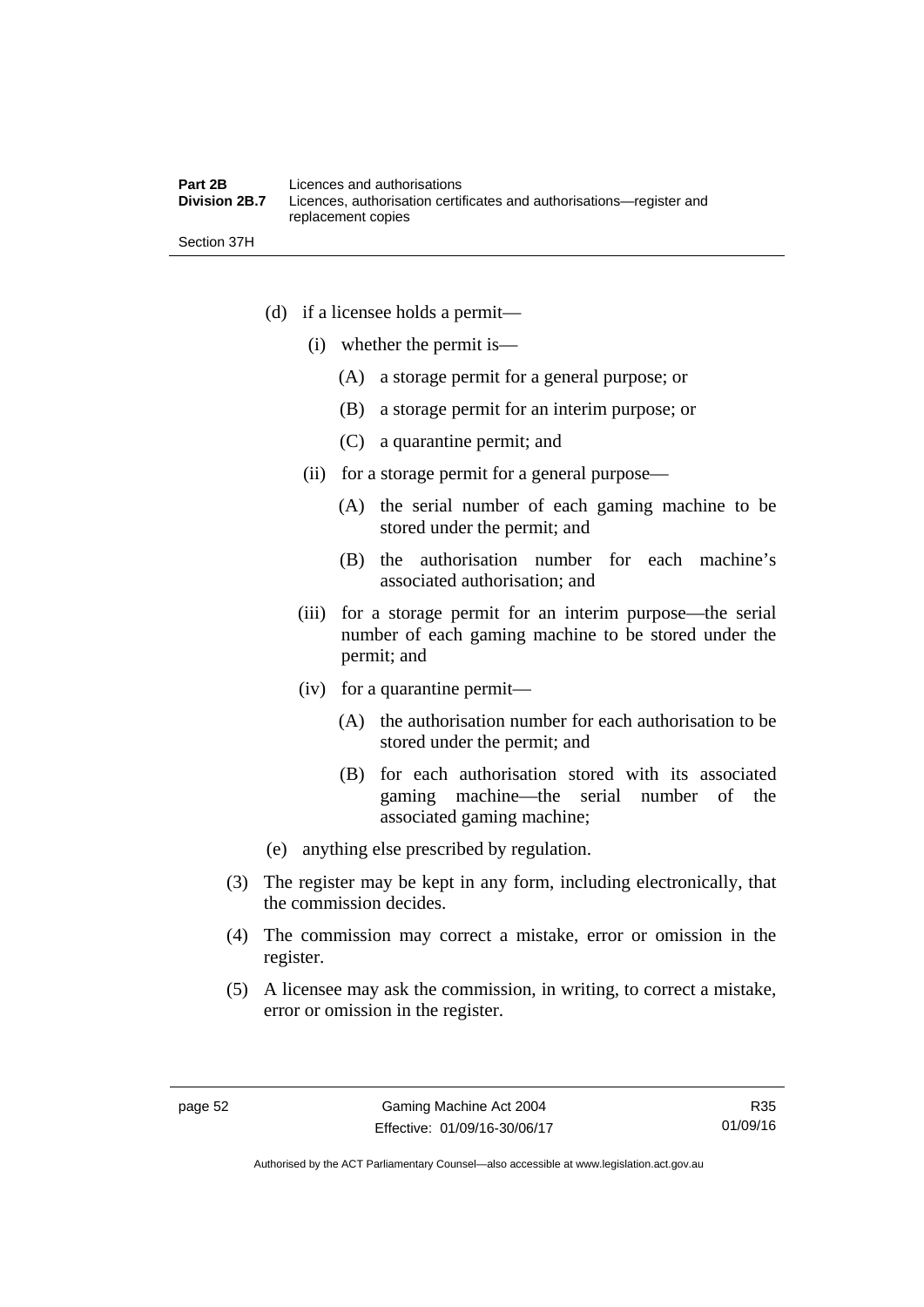(6) The commission may change a detail included in the register to keep the register up-to-date.

#### **Example**

A detail in the register may be changed as a consequence of receiving notification under s 173D about a notifiable action.

*Note* An example is part of the Act, is not exhaustive and may extend, but does not limit, the meaning of the provision in which it appears (see [Legislation Act,](http://www.legislation.act.gov.au/a/2001-14) s 126 and s 132).

## **37I Licences, authorisation certificates and authorisation schedules—replacement copies**

- (1) This section applies if a licensee's licence, authorisation certificate or authorisation schedule is lost, stolen or destroyed.
- (2) The licensee must give the commission a statement verifying the loss, theft or destruction of the licence, authorisation certificate or authorisation schedule as soon as practicable after becoming aware of the loss, theft or destruction.
	- *Note* It is an offence to make a false or misleading statement, give false or misleading information or produce a false or misleading document (see [Criminal Code](http://www.legislation.act.gov.au/a/2002-51), pt 3.4).
- (3) If the commission receives a statement under subsection (2), the commission must give the licensee a replacement licence, replacement authorisation certificate or replacement authorisation schedule.
	- *Note* A fee may be determined under s 177 for this provision.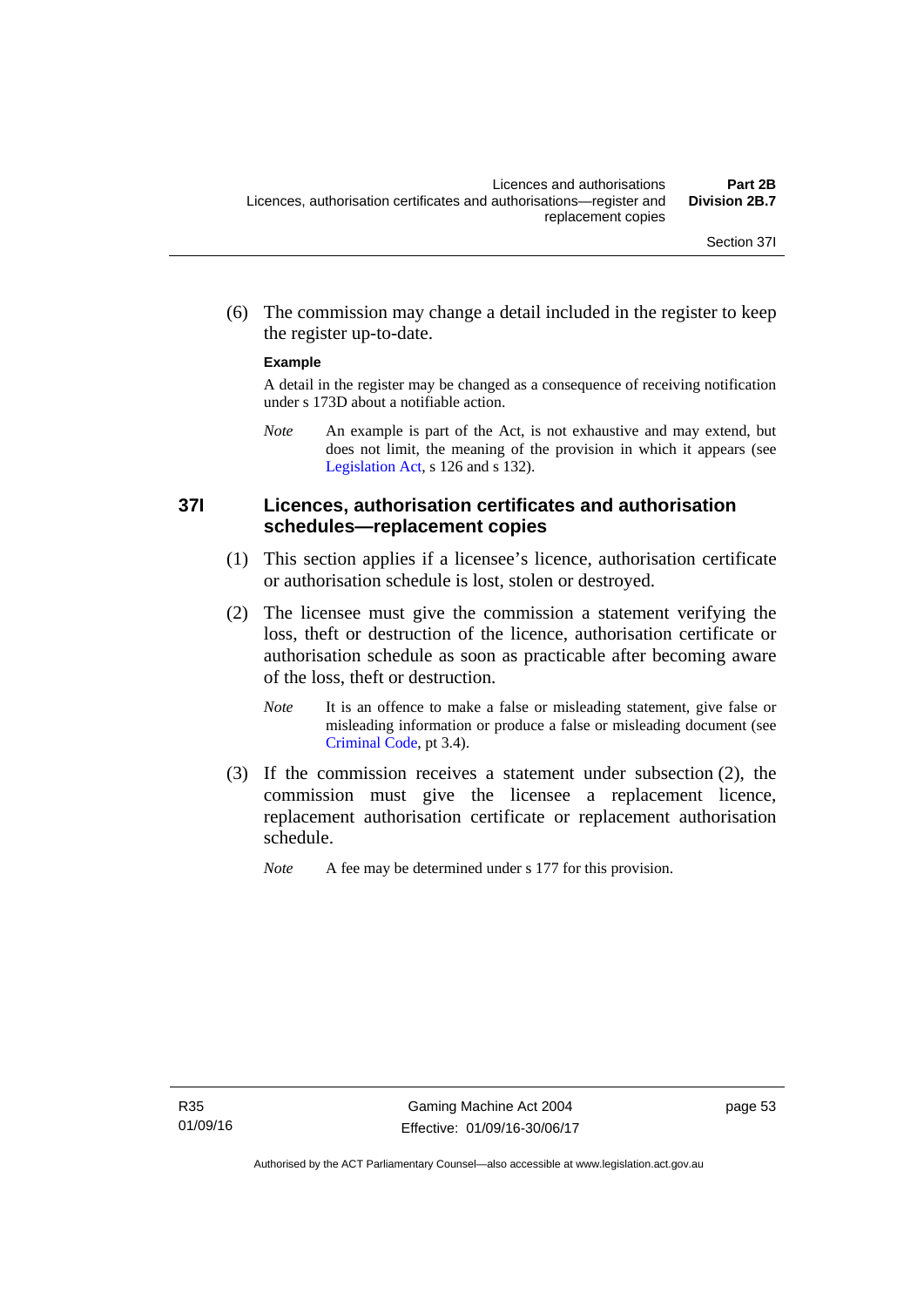# **Part 2C In-principle authorisation certificates**

# **Division 2C.1 Preliminary**

# **38 Object—pt 2C**

The object of this part is to allow a person to obtain in-principle approval to have a maximum number of authorisations for gaming machines under an authorisation certificate at an address at unleased land before—

- (a) the person acquires an interest in the land or premises at the address; or
- (b) plans are prepared for the premises proposed to be licensed at the address; or
- (c) for a club—the voting members of the club vote in a ballot conducted under the regulation for the club having gaming machines at the address.
- *Note Maximum number*, of authorisations—see the dictionary.

# **38A Definitions for Act**

In this Act:

*approval-holder* means a person who holds an in-principle approval for an authorisation certificate under this part.

*in-principle authorisation certificate* means an in-principle approval for an authorisation certificate.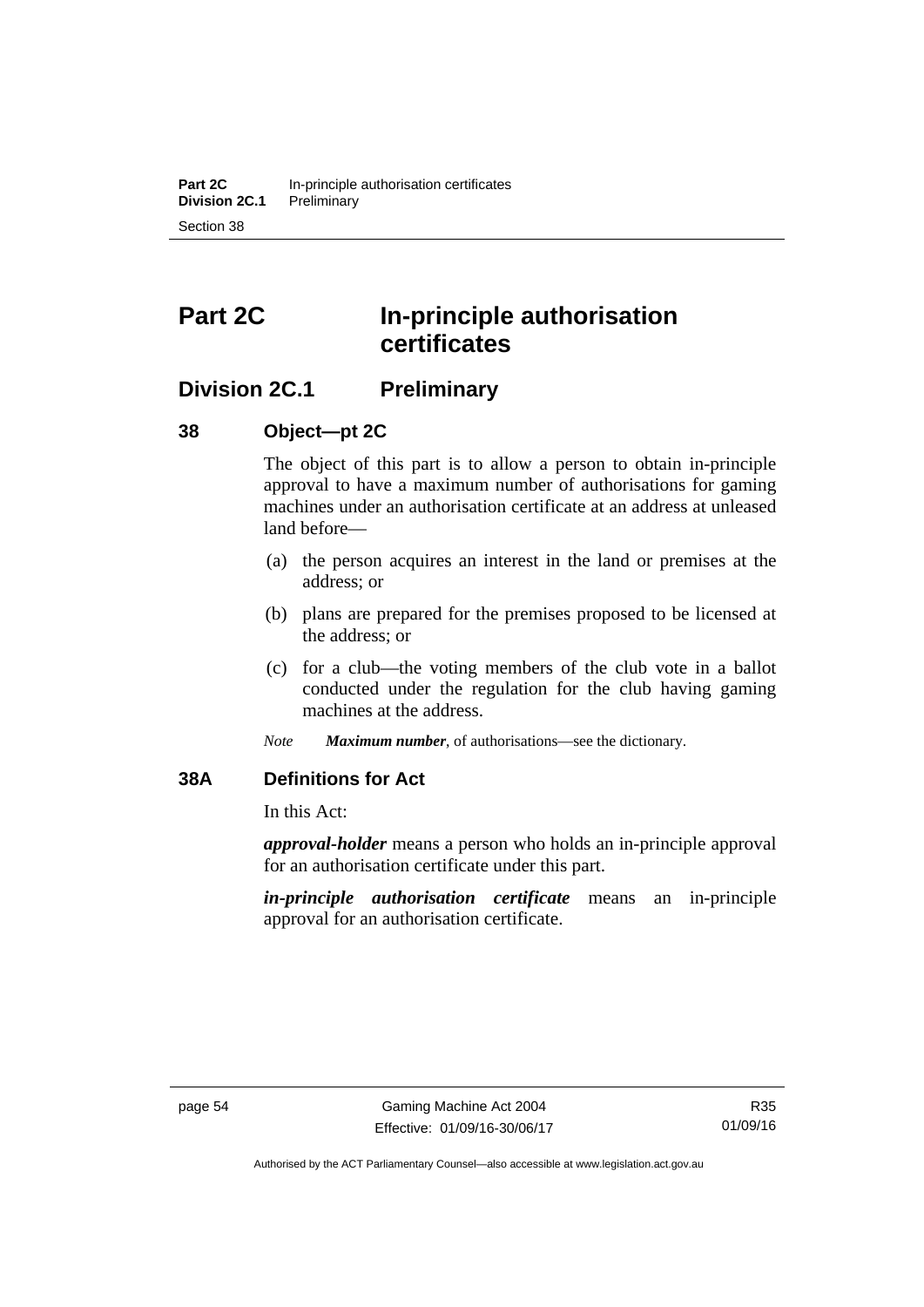# **Division 2C.2 In-principle authorisation certificate application**

#### **38B In-principle authorisation certificate—application**

- (1) A person may apply for an in-principle approval for an authorisation certificate only if—
	- (a) the person—
		- (i) holds a class C licence; or
		- (ii) has applied for a class C licence; and
	- (b) the land at the address for which the in-principle authorisation certificate is sought is suitable land.
	- *Note 1* If a form is approved under the [Control Act](http://www.legislation.act.gov.au/a/1999-46/default.asp), s 53D for an application, the form must be used.

*Note* 2 A fee may be determined under s 177 for an application.

(2) In this section:

*suitable land* means land that is—

- (a) unleased land; and
- (b) to be leased with a purpose clause permitting use of the land for a club.

## **38C In-principle authorisation certificate application contents**

An application for in-principle approval for an authorisation certificate—

- (a) must comply with the requirements for an authorisation certificate application under section 22 (1) (Authorisation certificate for class C gaming machines—contents of application); but
- (b) need not comply with section  $22(2)$  (b) to (d).

page 55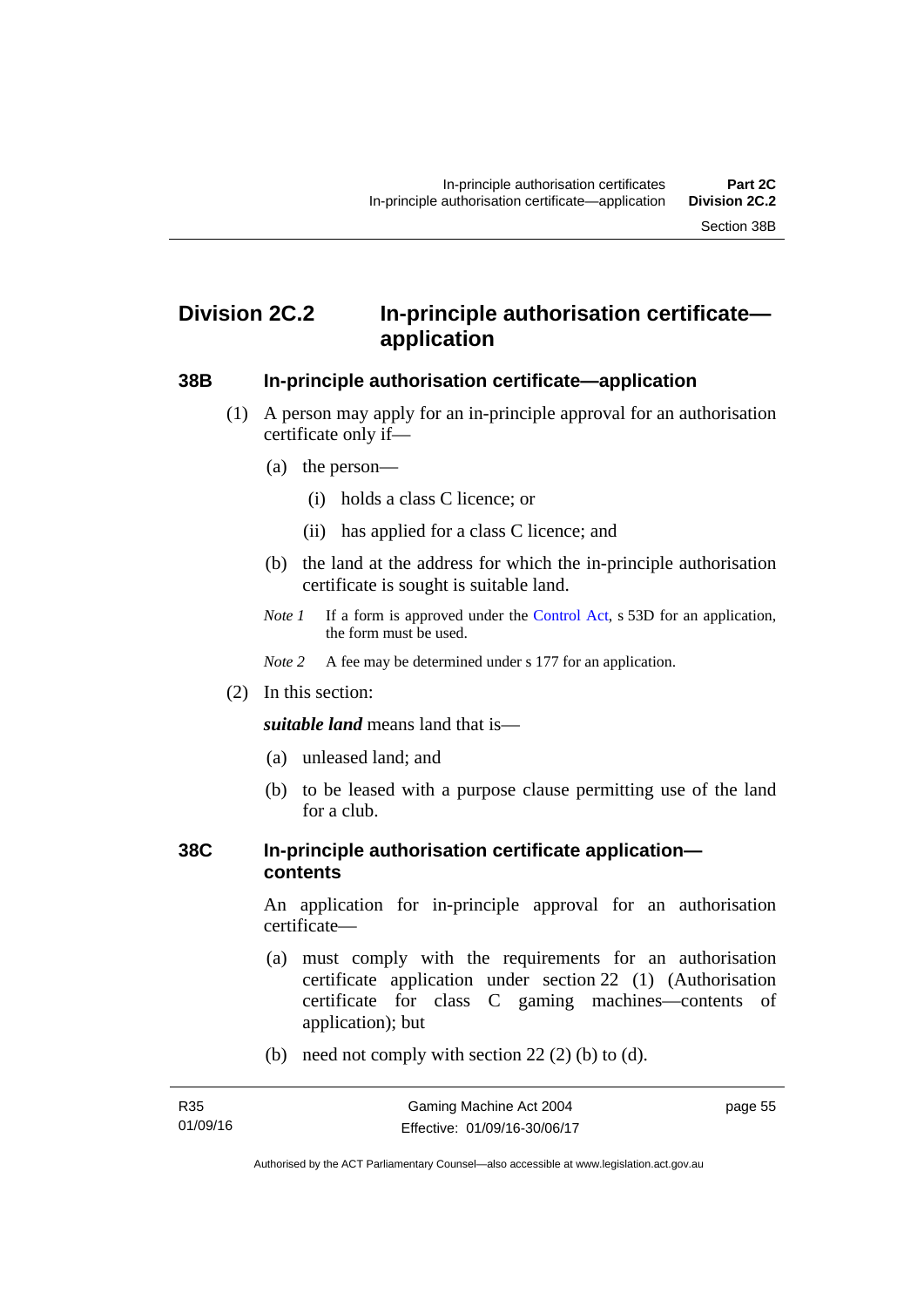# **Division 2C.3 In-principle authorisation certificate issue**

## **38D In-principle authorisation certificate—decision on application**

- (1) This section applies if the commission receives an application for an in-principle authorisation certificate under section 38B (1) (In-principle authorisation certificate—application).
- (2) The commission may—
	- (a) issue the in-principle authorisation certificate; or
	- (b) refuse to issue the in-principle authorisation certificate.
	- *Note 1* The commission may refuse to consider an application that is not properly completed. If the commission refuses to consider the application, it lapses (see s 9 (2)).
	- *Note 2* If additional information in relation to an application is not given to the commission within the time required by the commission, the commission may refuse to consider the application. If the commission refuses to consider the application, it lapses (see s 9 (4)).
- (3) If the commission refuses to issue the in-principle authorisation certificate, the commission must tell the applicant, in writing, the reasons for the decision.
	- *Note* For what must be included in a statement of reasons, see the Legislation [Act](http://www.legislation.act.gov.au/a/2001-14), s 179.
- (4) The commission must issue the in-principle authorisation certificate if satisfied that, taking into consideration the social impact assessment for the application and any submission made on the assessment within the comment period under section 13 (2) (Social impact assessment—publication), issuing the in-principle authorisation certificate is appropriate.

Authorised by the ACT Parliamentary Counsel—also accessible at www.legislation.act.gov.au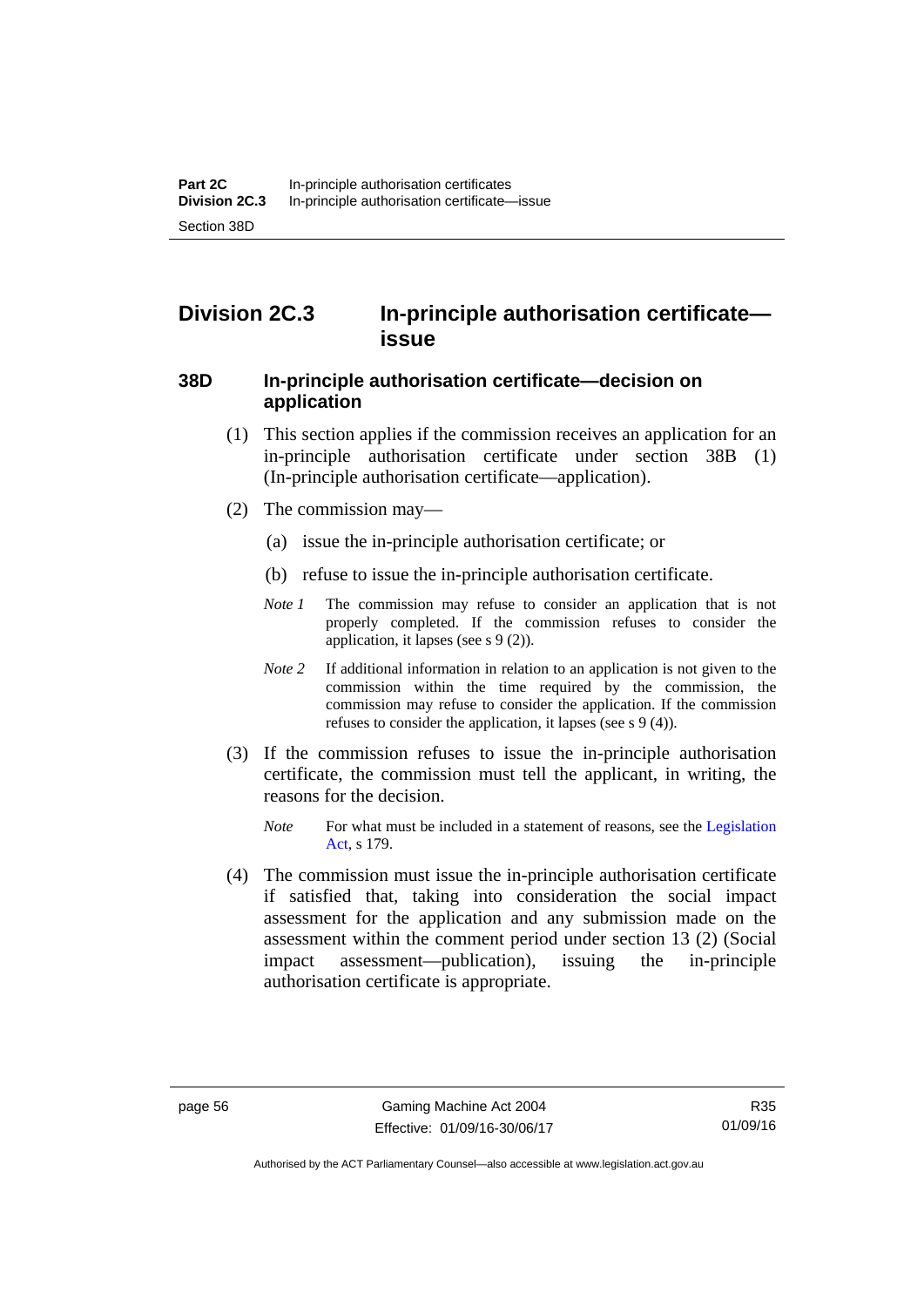### **38E In-principle authorisation certificate—form**

- (1) An in-principle authorisation certificate must—
	- (a) be in writing; and
	- (b) state the following:
		- (i) the name of the approval-holder's legal entity (the *approval-holder's name*);
		- (ii) if the approval-holder carries on business under a name other than the approval-holder's name—the name under which the approval-holder carries on business:
		- (iii) the approval-holder's ABN;
		- (iv) the approval-holder's—
			- (A) ACN; or
			- (B) if the approval-holder is an incorporated association—association number;

*Note Association number*—see the dictionary.

- (v) the address, and block and section number, to which the in-principle authorisation certificate applies;
- (vi) the maximum number of authorisations allowed under the in-principle authorisation certificate;
- (vii) the class of gaming machines;
- (viii) the conditions (if any) of the in-principle authorisation certificate.
- (2) A regulation may prescribe other requirements about the form of an in-principle authorisation certificate.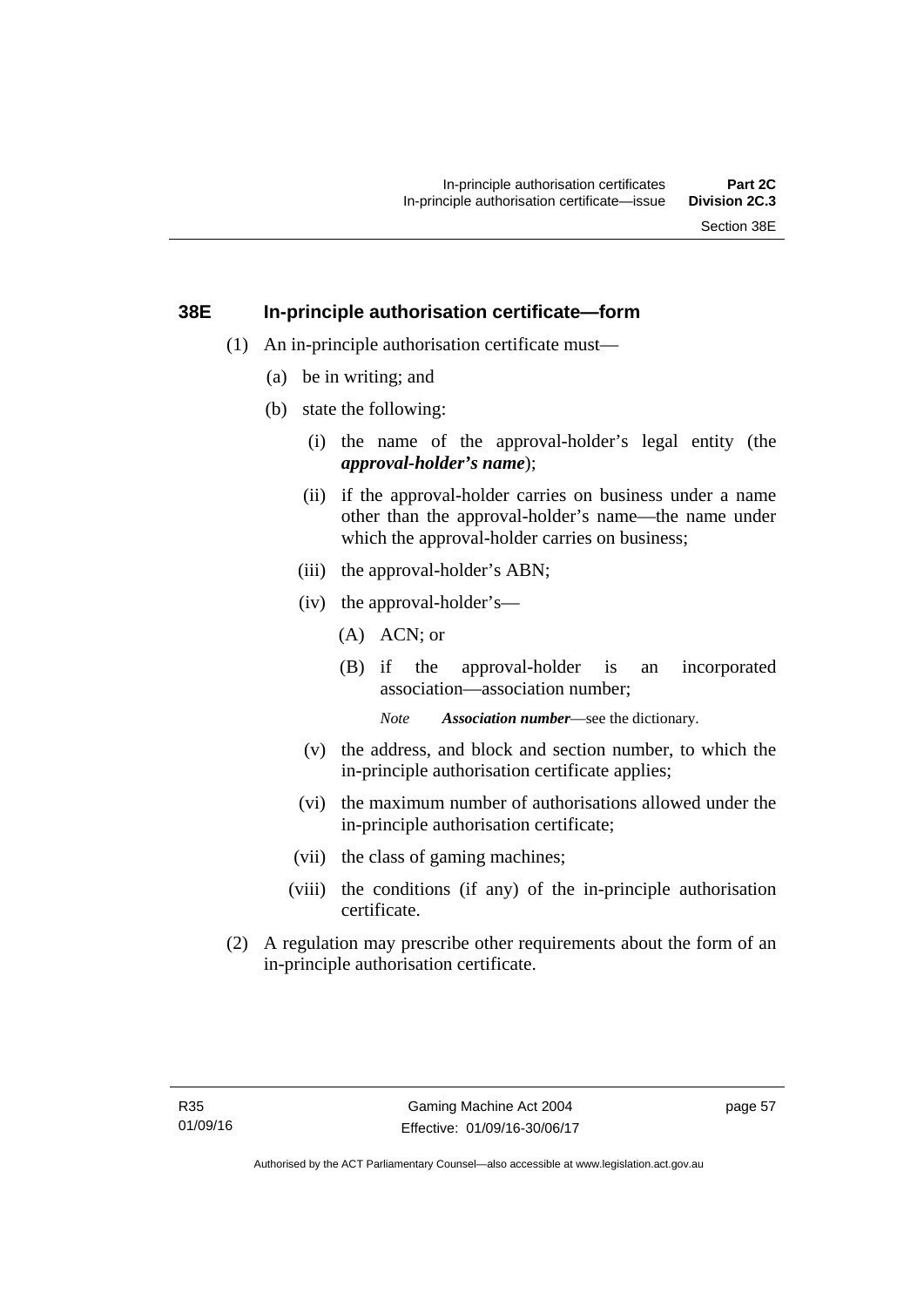### **38F In-principle authorisation certificate—conditions**

An in-principle authorisation certificate is subject to any condition—

- (a) prescribed by regulation; or
- (b) imposed by the commission when the in-principle authorisation certificate is issued or extended.

#### **38G In-principle authorisation certificate—term**

An in-principle authorisation certificate—

- (a) commences on the day it is issued; and
- (b) expires—
	- (i) 3 years after the day it is issued; or
	- (ii) if the term of the in-principle authorisation certificate is extended under section 38K (In-principle authorisation certificate—extension decision)—on the date to which the in-principle authorisation certificate is extended.

## **Division 2C.4 In-principle authorisation certificate transfer**

### **38H In-principle authorisation certificate—application to transfer**

- (1) An approval-holder may apply to the commission to transfer the in-principle authorisation certificate to someone else (the *proposed new approval-holder*).
	- *Note* An approval-holder must hold a class C licence or must have applied for a class C licence (see s 38B (1) (a)).
- (2) The application must—
	- (a) be in writing, signed by the approval-holder and the proposed new approval-holder; and

R35 01/09/16

Authorised by the ACT Parliamentary Counsel—also accessible at www.legislation.act.gov.au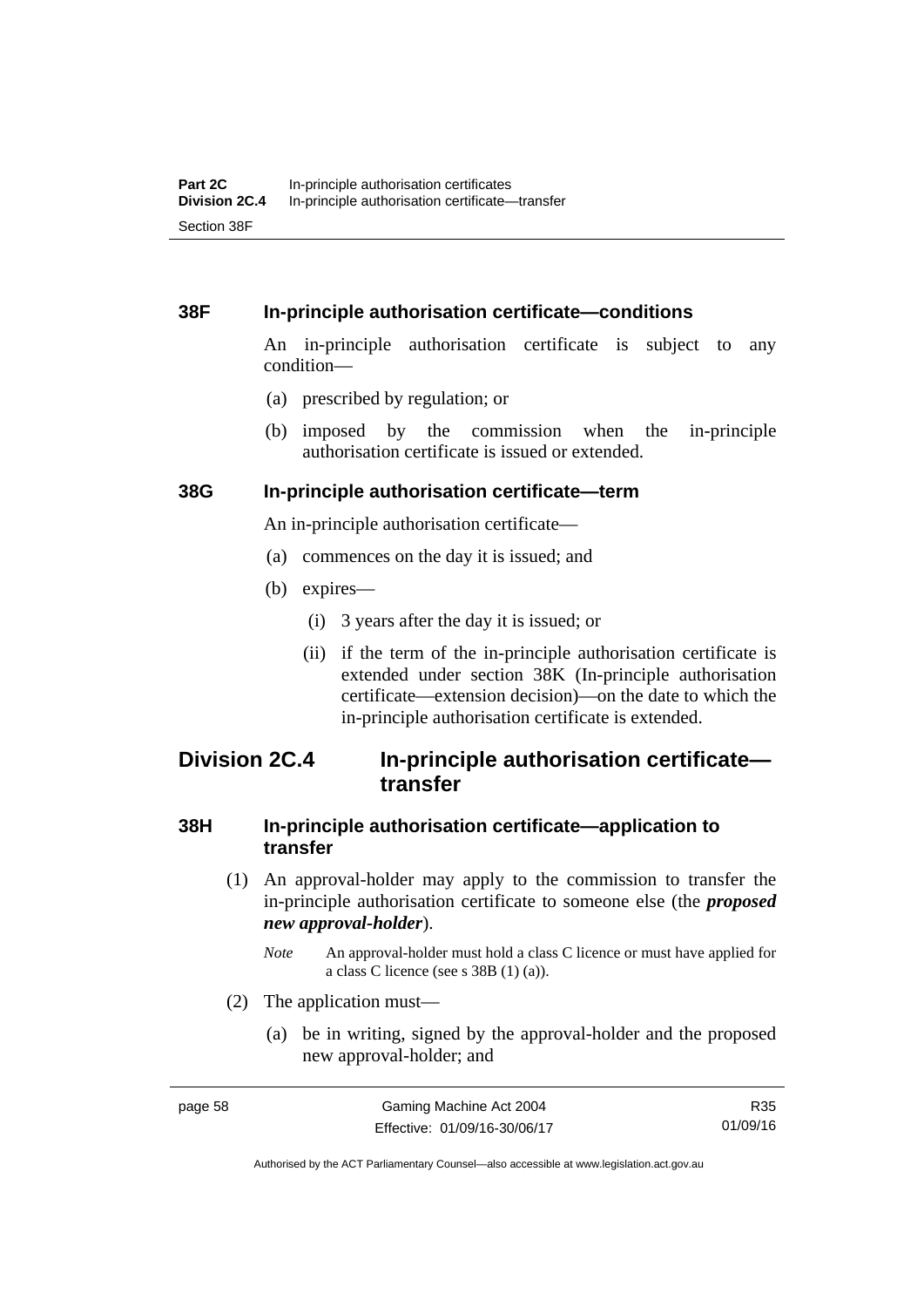- (b) state the full name and address of—
	- (i) the proposed new approval-holder; and
	- (ii) each director of the proposed new approval-holder; and
- (c) state the name of each influential person for the applicant and the person's relationship with the applicant.
- (3) A regulation may require an application to—
	- (a) include stated information; or
	- (b) be accompanied by stated documents.
	- *Note 1* If a form is approved under the [Control Act](http://www.legislation.act.gov.au/a/1999-46/default.asp), s 53D for an application, the form must be used.
	- *Note* 2 A fee may be determined under s 177 for an application.

**38I In-principle authorisation certificate—transfer decision** 

- (1) This section applies if the commission receives an application to transfer an in-principle authorisation certificate under section 38H.
	- *Note* An approval-holder who makes an application under s 38H must hold a class C licence or must have applied for a class C licence (see s 38B (1) (a)).
- (2) The commission may—
	- (a) transfer the in-principle authorisation certificate to the proposed new approval-holder; or
	- (b) refuse to transfer the in-principle authorisation certificate to the proposed new approval-holder.
	- *Note 1* The commission may refuse to consider an application that is not properly completed. If the commission refuses to consider the application, it lapses (see s 9 (2)).
	- *Note 2* If additional information in relation to an application is not given to the commission within the time required by the commission, the commission may refuse to consider the application. If the commission refuses to consider the application, it lapses (see s 9 (4)).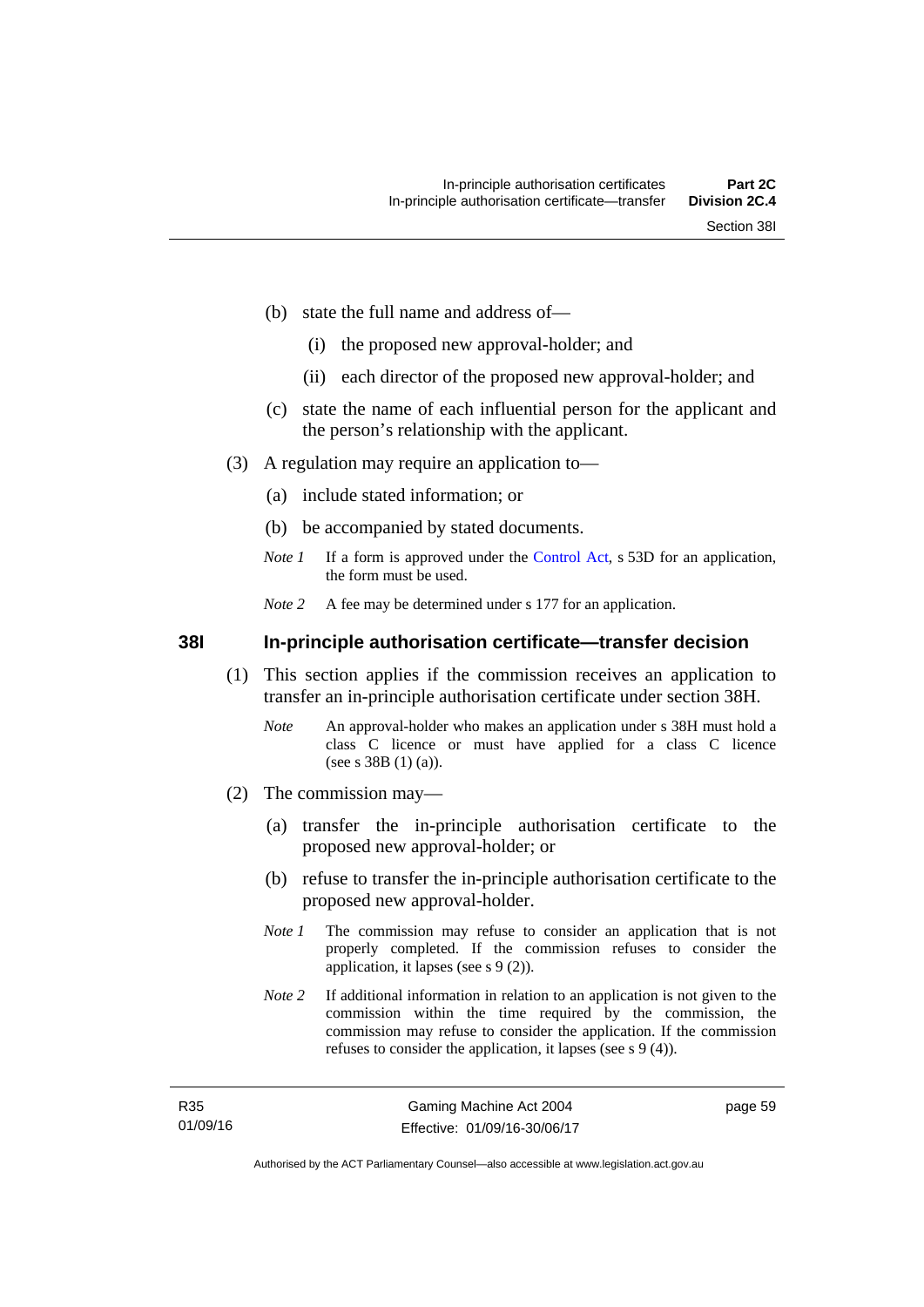- (3) If the commission refuses to transfer the in-principle authorisation certificate to the proposed new approval-holder, the commission must tell the applicant, in writing, the reasons for the decision.
	- *Note* For what must be included in a statement of reasons, see the Legislation [Act](http://www.legislation.act.gov.au/a/2001-14), s 179.
- (4) The commission must transfer the in-principle authorisation certificate to the proposed new approval-holder if satisfied that the proposed new approval-holder—
	- (a) holds a licence; or
	- (b) has applied for a licence.

### **38J In-principle authorisation certificate—application for extension**

 (1) An approval-holder may apply to the commission to extend the term of an in-principle authorisation certificate.

*Note* Section 38G sets out the term of an in-principle authorisation certificate.

- (2) The application must—
	- (a) be in writing signed by the approval-holder; and
	- (b) state why the approval-holder is seeking the extension.
	- *Note 1* If a form is approved under the [Control Act](http://www.legislation.act.gov.au/a/1999-46/default.asp), s 53D for an application, the form must be used.
	- *Note 2* A fee may be determined under s 177 for an application.
- (3) If an approval-holder applies to extend the term of an in-principle authorisation certificate, the in-principle authorisation certificate remains in force until the application is decided.

### **38K In-principle authorisation certificate—extension decision**

(1) This section applies if the commission receives an application under section 38J to extend the term of an in-principle authorisation certificate.

R35 01/09/16

Authorised by the ACT Parliamentary Counsel—also accessible at www.legislation.act.gov.au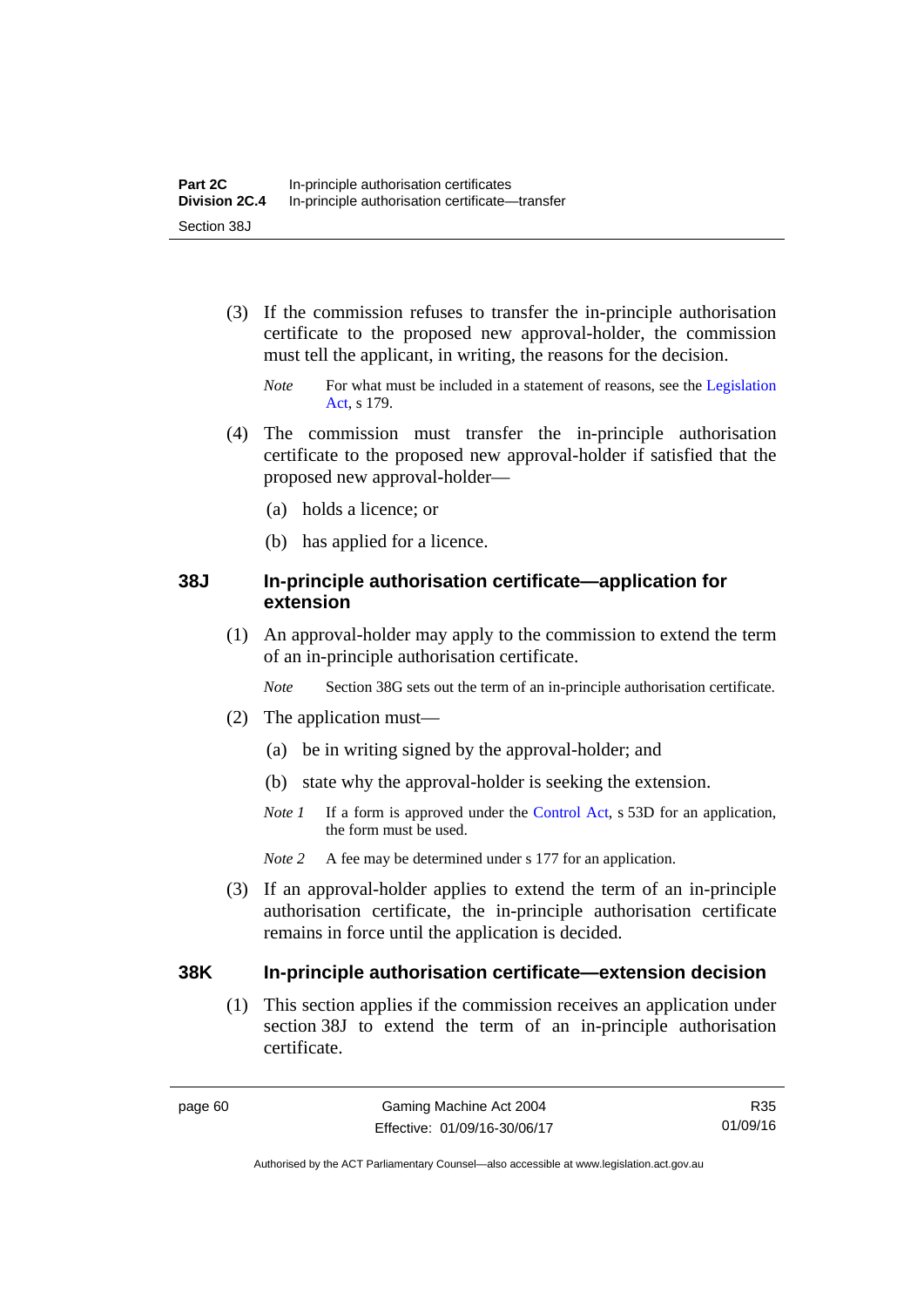- (2) The commission may—
	- (a) extend the term of the in-principle authorisation certificate; or
	- (b) refuse to extend the term of the in-principle authorisation certificate.
	- *Note 1* The commission may refuse to consider an application that is not properly completed. If the commission refuses to consider the application, it lapses (see s 9 (2)).
	- *Note 2* If additional information in relation to an application is not given to the commission within the time required by the commission, the commission may refuse to consider the application. If the commission refuses to consider the application, it lapses (see s 9 (4)).
- (3) If the commission refuses to extend the term of the in-principle authorisation certificate, the commission must tell the applicant, in writing, the reasons for the decision.
	- *Note* For what must be included in a statement of reasons, see the Legislation [Act](http://www.legislation.act.gov.au/a/2001-14), s 179.
- (4) The commission may extend the term of the in-principle authorisation certificate for a period not longer than 12 months.

### **38L In-principle authorisation certificate—surrender**

An approval-holder may surrender an in-principle authorisation certificate by giving the commission—

- (a) written notice of the surrender; and
- (b) the in-principle authorisation certificate.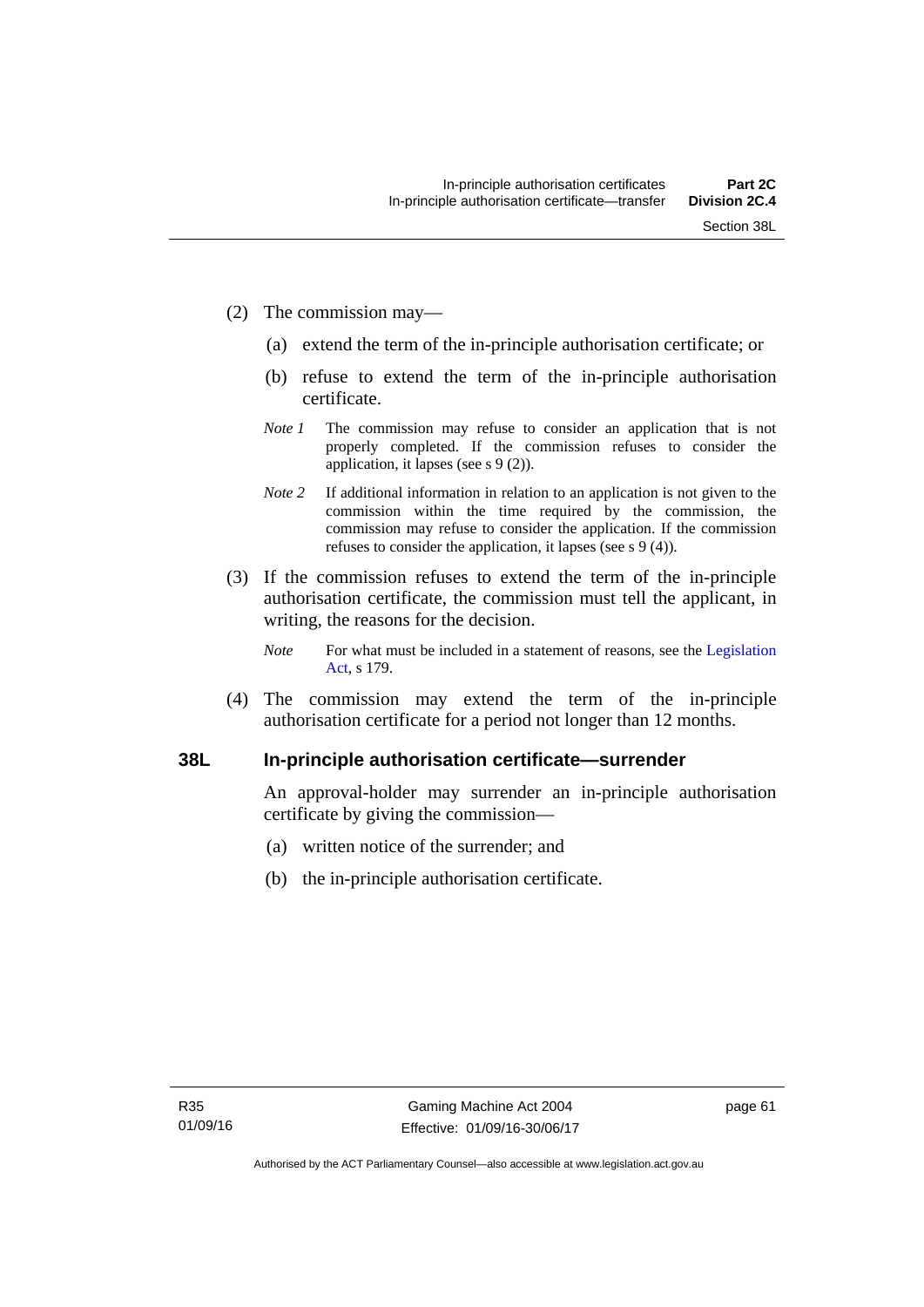# **Division 2C.5 In-principle authorisation certificates—conversion**

### **38M Conversion of in-principle authorisation certificate to authorisation certificate—application**

- (1) An approval-holder may apply to the commission to have an in-principle authorisation certificate converted to an authorisation certificate.
- (2) The application must—
	- (a) be in writing signed by the applicant; and
	- (b) be accompanied by evidence that the approval-holder has acquired an interest in the land, or premises, at the address to which the in-principle authorisation certificate applies; and
	- (c) include the following:
		- (i) the name of the applicant's legal entity (the *applicant's name*);
		- (ii) if the applicant carries on business under a name other than the applicant's name—the name under which the applicant carries on business;
		- (iii) the applicant's ABN;
		- (iv) the applicant's—
			- (A) ACN; or
			- (B) if the applicant is an incorporated association association number; and

*Note Association number*—see the dictionary.

 (d) state the address, and block and section number, of the premises for which the authorisation certificate is sought; and

Authorised by the ACT Parliamentary Counsel—also accessible at www.legislation.act.gov.au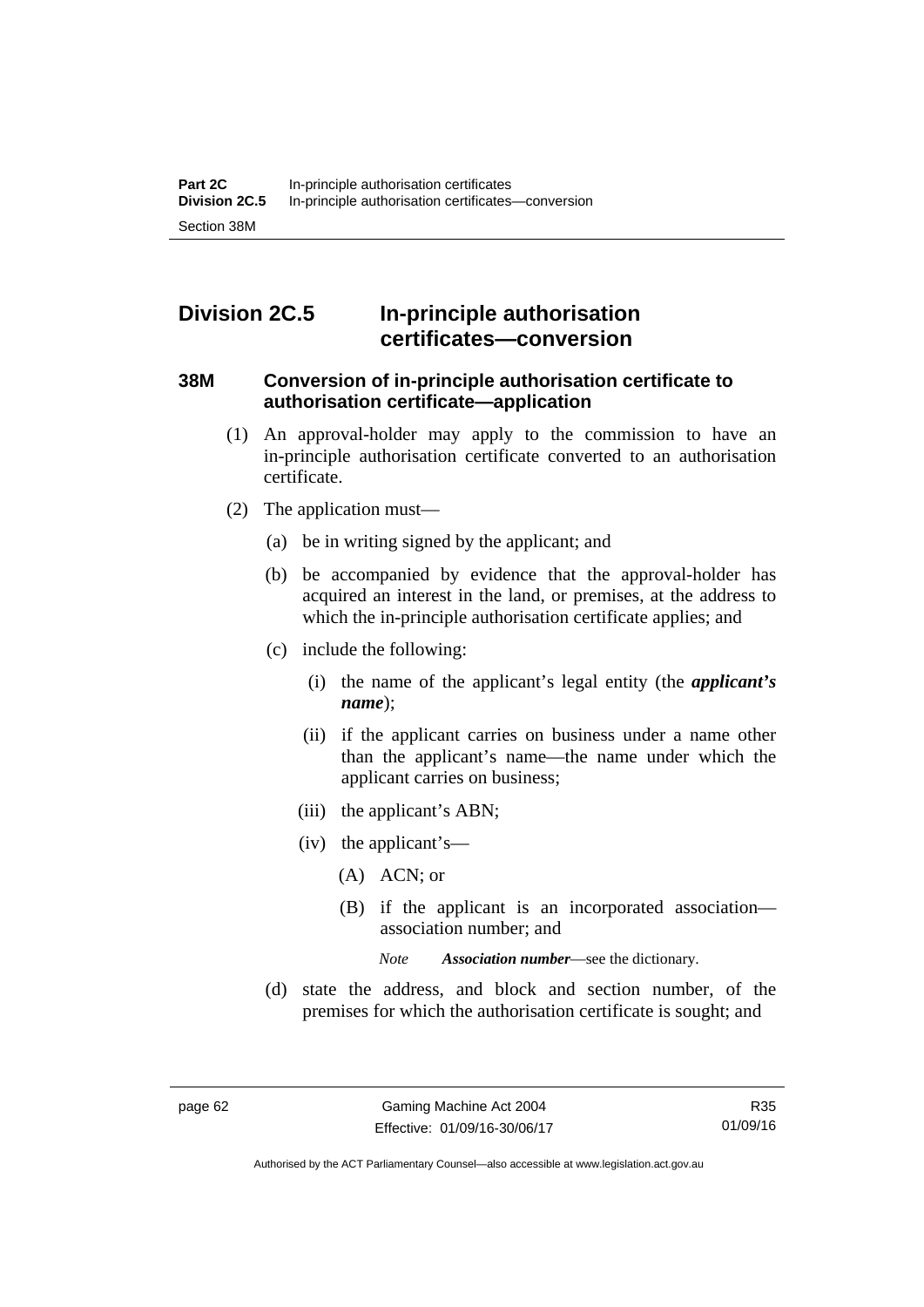- (e) state the maximum number of authorisations for gaming machines for which the authorisation certificate is sought; and
- (f) be accompanied by each of the required documents for the application.
- (3) For subsection (2) (f), the *required documents* are the following:
	- (a) a plan of the premises that—
		- (i) is drawn to scale; and
		- (ii) clearly shows the location, boundaries and dimensions of the area in the premises where gaming machines are to be installed (the *proposed gaming area*);
	- (b) a copy of the current gaming rules the applicant has adopted in relation to the premises for which the authorisation certificate is sought;

#### **Examples—what gaming rules may cover**

- 1 how long a gaming machine may be reserved for
- 2 who may play the gaming machines
- 3 banning of extension of credit to players
- 4 cash payment limits
- *Note* An example is part of the Act, is not exhaustive and may extend, but does not limit, the meaning of the provision in which it appears (see [Legislation Act,](http://www.legislation.act.gov.au/a/2001-14) s 126 and s 132).
- (c) a copy of the current control procedures the applicant has adopted to control the operation of gaming machines on the premises for which the authorisation certificate is sought;
	- *Note* Section 97 sets out the requirements for control procedures.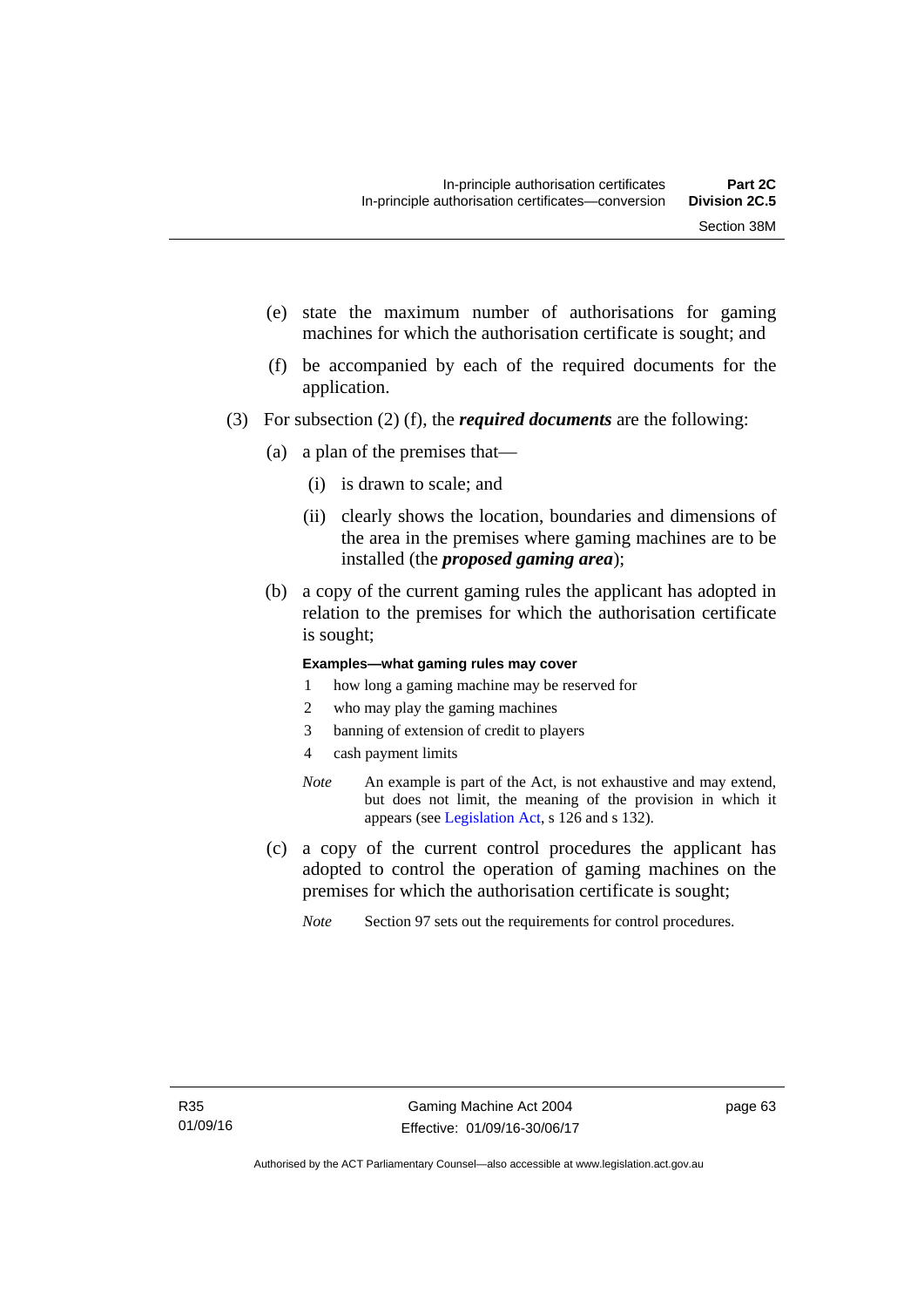- (d) any other documents required by regulation.
- *Note 1* If a form is approved under the [Control Act](http://www.legislation.act.gov.au/a/1999-46/default.asp), s 53D for an application, the form must be used.
- *Note* 2 A fee may be determined under s 177 for an application.
- *Note 3* The commission may refuse to consider an application that is not properly completed. If the commission refuses to consider the application, it lapses (see s 9 (2)).
- *Note 4* If additional information in relation to an application is not given to the commission within the time required by the commission, the commission may refuse to consider the application. If the commission refuses to consider the application, it lapses (see s 9 (4)).

### **38N Conversion of in-principle authorisation certificate to authorisation certificate—decision**

- (1) This section applies if the commission receives an application under section 38M to convert an in-principle authorisation certificate to an authorisation certificate.
- (2) The commission may—
	- (a) convert the in-principle authorisation certificate to an authorisation certificate; or
	- (b) refuse to convert the in-principle authorisation certificate to an authorisation certificate.
	- *Note 1* The commission may refuse to consider an application that is not properly completed. If the commission refuses to consider the application, it lapses (see s 9 (2)).
	- *Note 2* If additional information in relation to an application is not given to the commission within the time required by the commission, the commission may refuse to consider the application. If the commission refuses to consider the application, it lapses (see s 9 (4)).

R35 01/09/16

Authorised by the ACT Parliamentary Counsel—also accessible at www.legislation.act.gov.au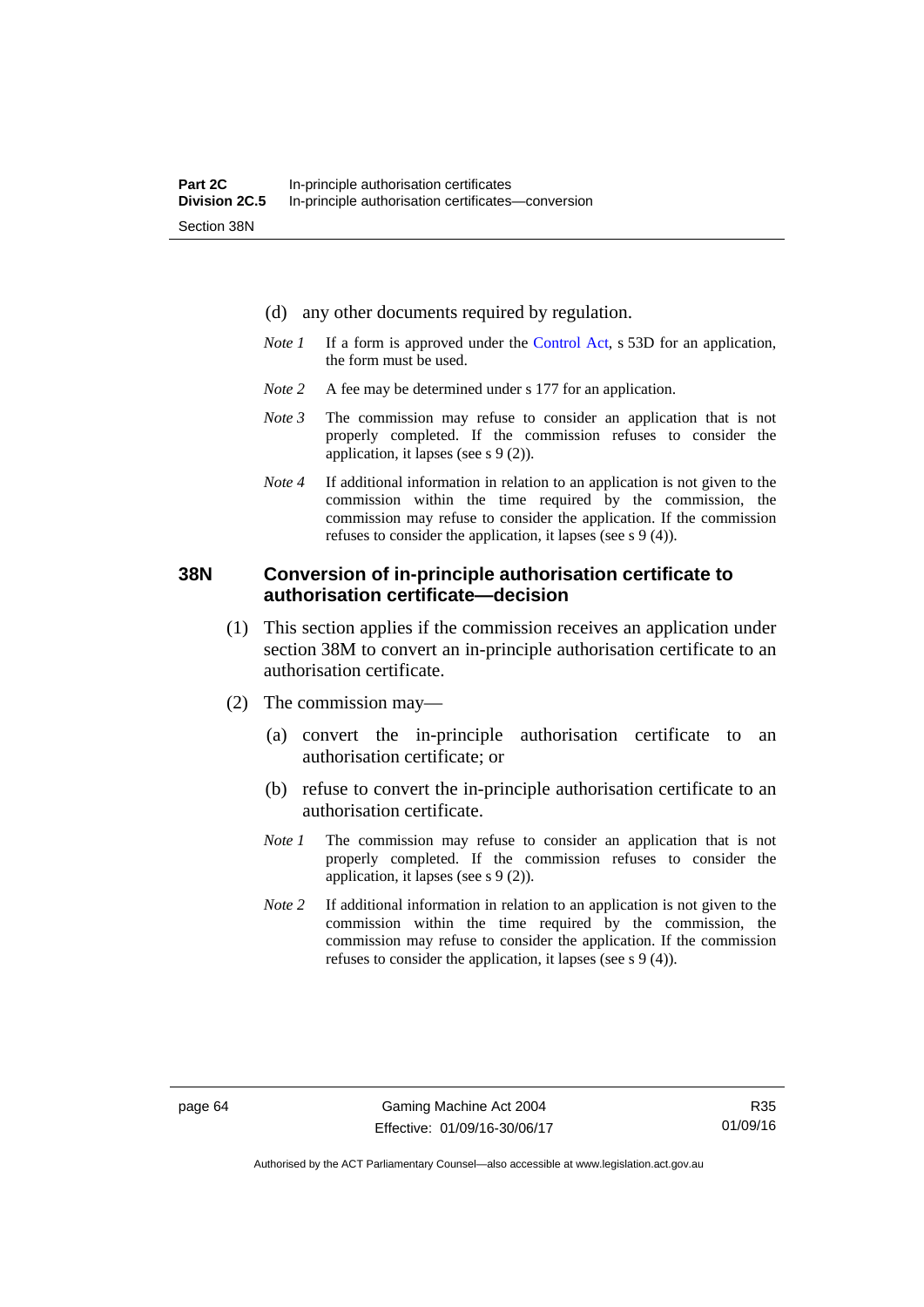(3) If the commission refuses to convert the in-principle authorisation certificate to an authorisation certificate, the commission must tell the applicant, in writing, the reasons for the decision.

- (4) The commission must convert the in-principle authorisation certificate to an authorisation certificate for the number of authorisations stated in the in-principle certificate if satisfied that—
	- (a) the approval-holder has acquired an interest in the land, or premises, at the address to which the in-principle authorisation certificate applies; and
	- (b) were the application an application for an authorisation certificate under section 21 (Authorisation certificate for class C gaming machines—application), the commission would issue the authorisation certificate under section 23 (Authorisation certificate for class C gaming machines decision on application).
- (5) The commission may convert the in-principle authorisation certificate to an authorisation certificate for a lower number of authorisations for gaming machines than the number stated in the in-principle certificate if satisfied that the size and layout of the proposed gaming area are suitable for the installation of the lower number of gaming machines.
	- *Note* The commission may refuse to issue an authorisation certificate to a club if a ground for refusing to issue the certificate exists (see s 24).
- (6) If the commission converts an in-principle authorisation certificate to an authorisation certificate, the commission must issue an authorisation certificate to the applicant in the same terms, and subject to the same conditions, as the in-principle authorisation certificate.

*Note* For what must be included in a statement of reasons, see the Legislation [Act](http://www.legislation.act.gov.au/a/2001-14), s 179.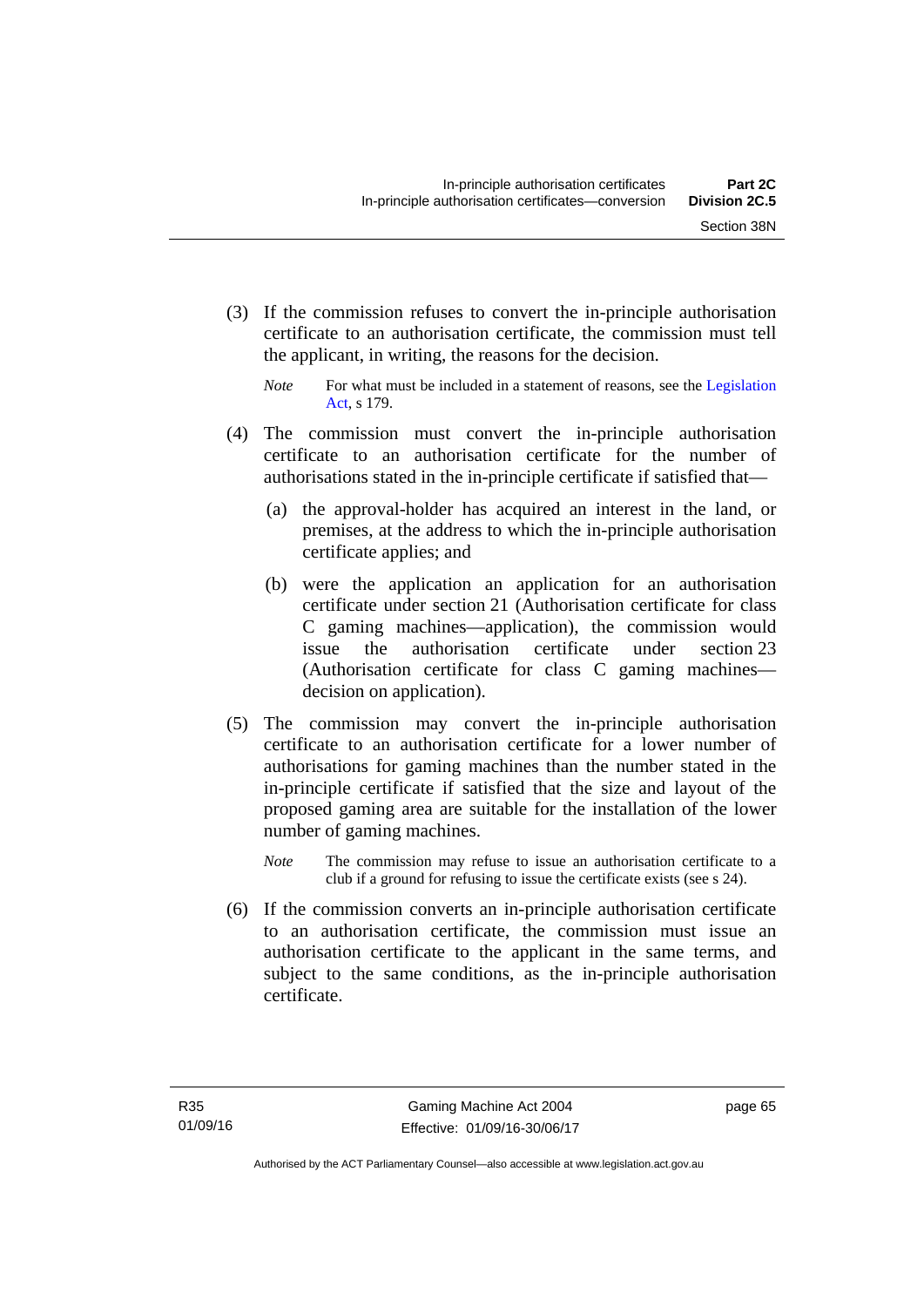### **38O Consequences of conversion—other in-principle authorisation certificates for the land or premises expire**

- (1) This section applies if the commission converts an in-principle authorisation certificate under section 38N.
- (2) All other in-principle authorisation certificates in relation to the land, or premises, to which the in-principle authorisation certificate applied, expire.
- (3) The commission must tell each approval-holder whose in-principle authorisation certificate expires under subsection (2) that the in-principle authorisation certificate has expired.

page 66 Gaming Machine Act 2004 Effective: 01/09/16-30/06/17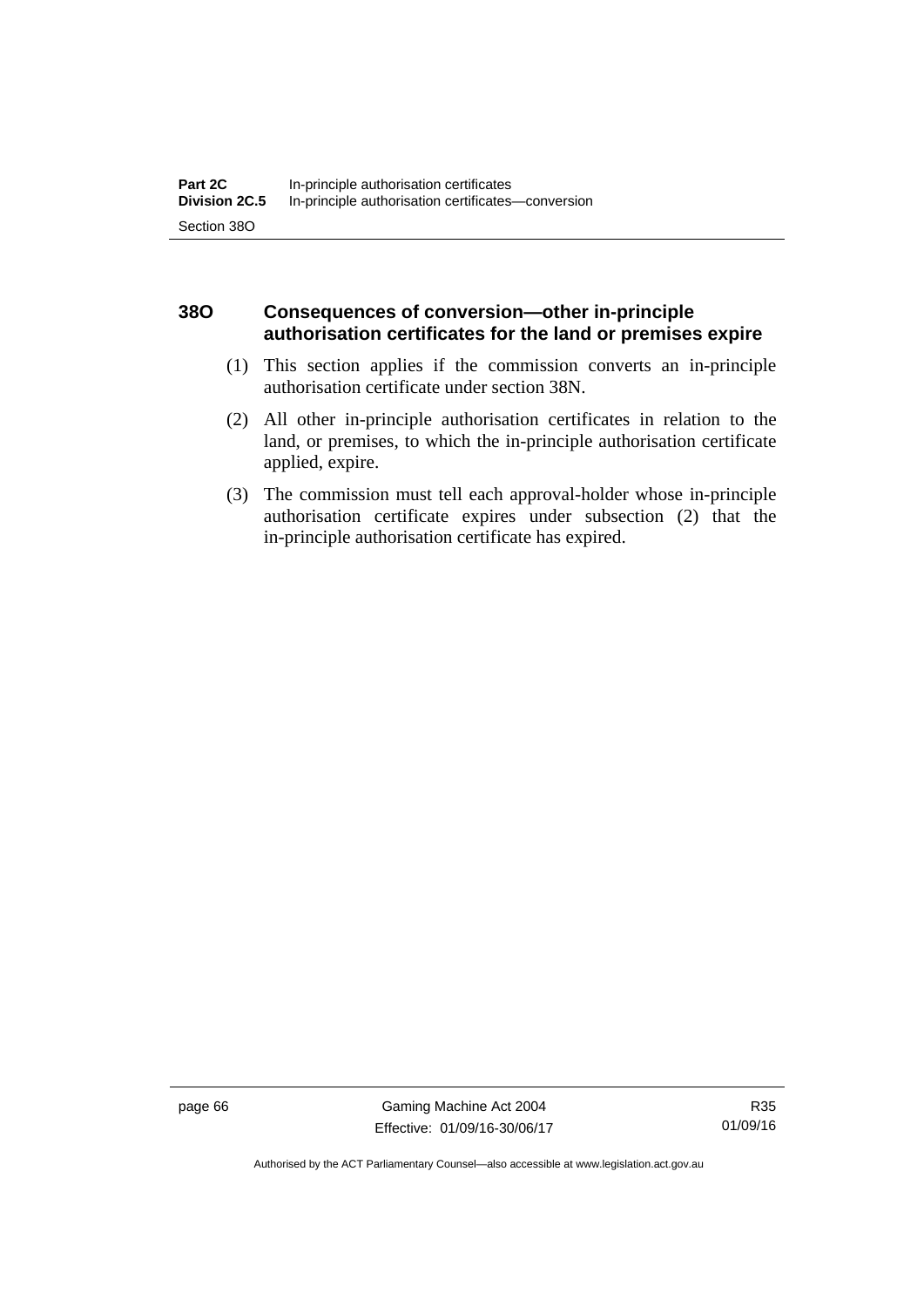# **Part 3 Licences and authorisation certificates—conditions**

### **Division 3.1 Compliance with licence conditions**

### **39 Offence—failure to comply with condition**

- (1) A licensee commits an offence if—
	- (a) the licensee's licence is subject to a condition; and
	- (b) the licensee fails to comply with a requirement of the condition.

Maximum penalty: 100 penalty units.

- (2) A licensee commits an offence if—
	- (a) an authorisation certificate held by the licensee is subject to a condition; and
	- (b) the licensee fails to comply with a requirement of the condition.

Maximum penalty: 100 penalty units.

- (3) An offence against this section is a strict liability offence.
	- *Note* Conditions on licences and authorisation certificates are imposed by the commission and by other parts of the Act, as well as by this part.
- (4) Subsections (1) and (2) do not apply if the licensee took all reasonable steps to comply with a requirement of the condition.
	- *Note* The defendant has an evidential burden in relation to the matters mentioned in s (4) (see Criminal Code, s 58).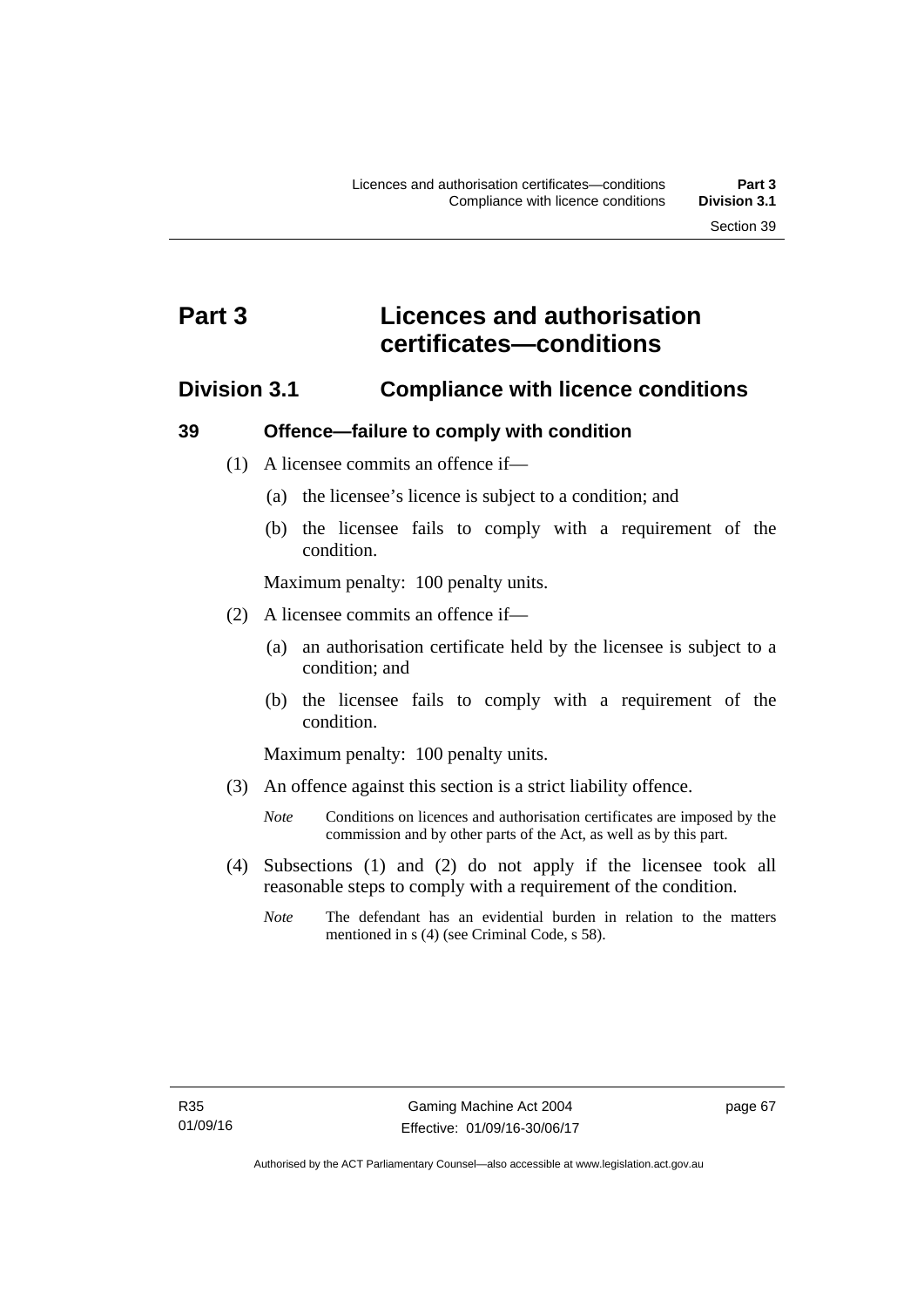# **Division 3.2 General licence and authorisation certificate conditions**

### **39A Compliance with requirements for issue of licence and authorisation certificate**

- (1) It is a condition of a licence that the licensee—
	- (a) continually meets each requirement for the issue of a licence; and
		- *Note* For the requirements for the issue of a licence, see s 17, in relation to class C gaming machines, and s 29 in relation to class B gaming machines.
	- (b) continues not to do anything that would, if the licensee were applying for a licence, cause the licensee to be refused the licence.

*Note* For the grounds for refusing to issue a class C licence, see s 18.

- (2) It is a condition of an authorisation certificate that the licensee—
	- (a) continually meets each requirement for the issue of an authorisation certificate; and
		- *Note* For the requirements for the issue of an authorisation certificate, see s 23, in relation to class C gaming machines, and s 29, in relation to class B gaming machines.
	- (b) continues not to do anything that would, if the licensee were applying for an authorisation certificate, cause the licensee to be refused the authorisation certificate.
		- *Note* For the grounds for refusing to issue an authorisation certificate for a class C licence, see s 24.

### **40 Compliance with directions**

It is a condition of a licence that the licensee complies with a written direction given to the licensee by the commission.

R35 01/09/16

Authorised by the ACT Parliamentary Counsel—also accessible at www.legislation.act.gov.au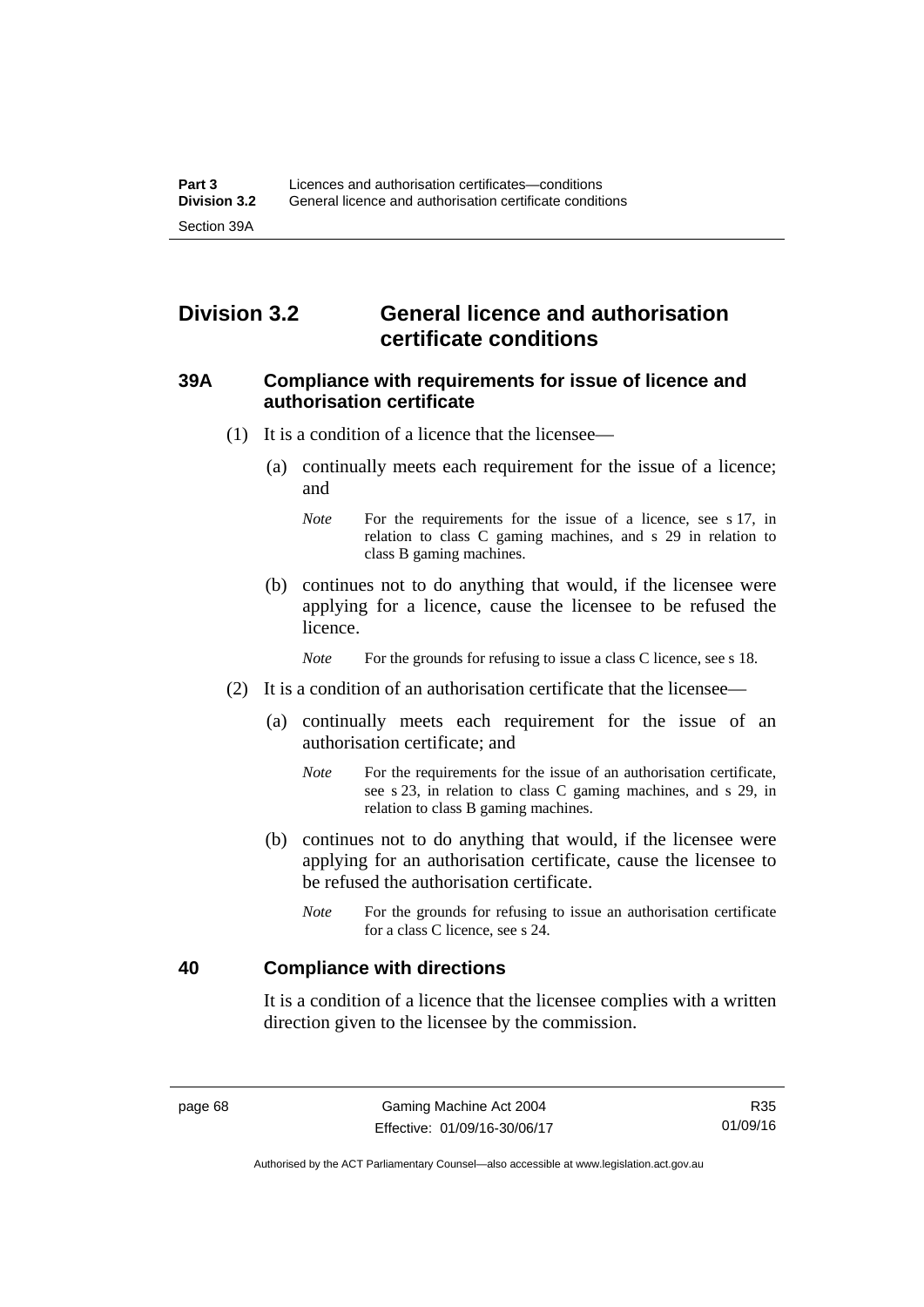### **41 Licence and authorisation certificate to be kept at premises**

- (1) It is a condition of a licence that the licensee keeps a copy of the licence and authorisation certificate (including the authorisation schedule) at the authorised premises to which the certificate relates.
- (2) However, subsection (1) does not apply if—
	- (a) the licence or authorisation certificate is lost, stolen or destroyed; and
	- (b) the licensee has given the commission a statement under section 37I (Licences, authorisation certificates and authorisation schedules—replacement copies); and
	- (c) the commission has not given the licensee a replacement.

### **42 Licence and authorisation certificate to be available on request**

- (1) It is a condition of a licence that the licensee allows a person, on request, to view a copy of the licence and authorisation certificate at the authorised premises to which the certificate relates.
- (2) However, the licensee need not allow a person to view the authorisation schedule for the authorisation certificate if the person is not an authorised officer exercising a function under the [Control](http://www.legislation.act.gov.au/a/1999-46)  [Act](http://www.legislation.act.gov.au/a/1999-46).
- (3) Subsection (1) does not apply if—
	- (a) the licence or authorisation certificate is lost, stolen or destroyed; and
	- (b) the licensee has given the commission a statement under section 37I (Licences, authorisation certificates and authorisation schedules—replacement copies); and
	- (c) the commission has not given the licensee a replacement.

page 69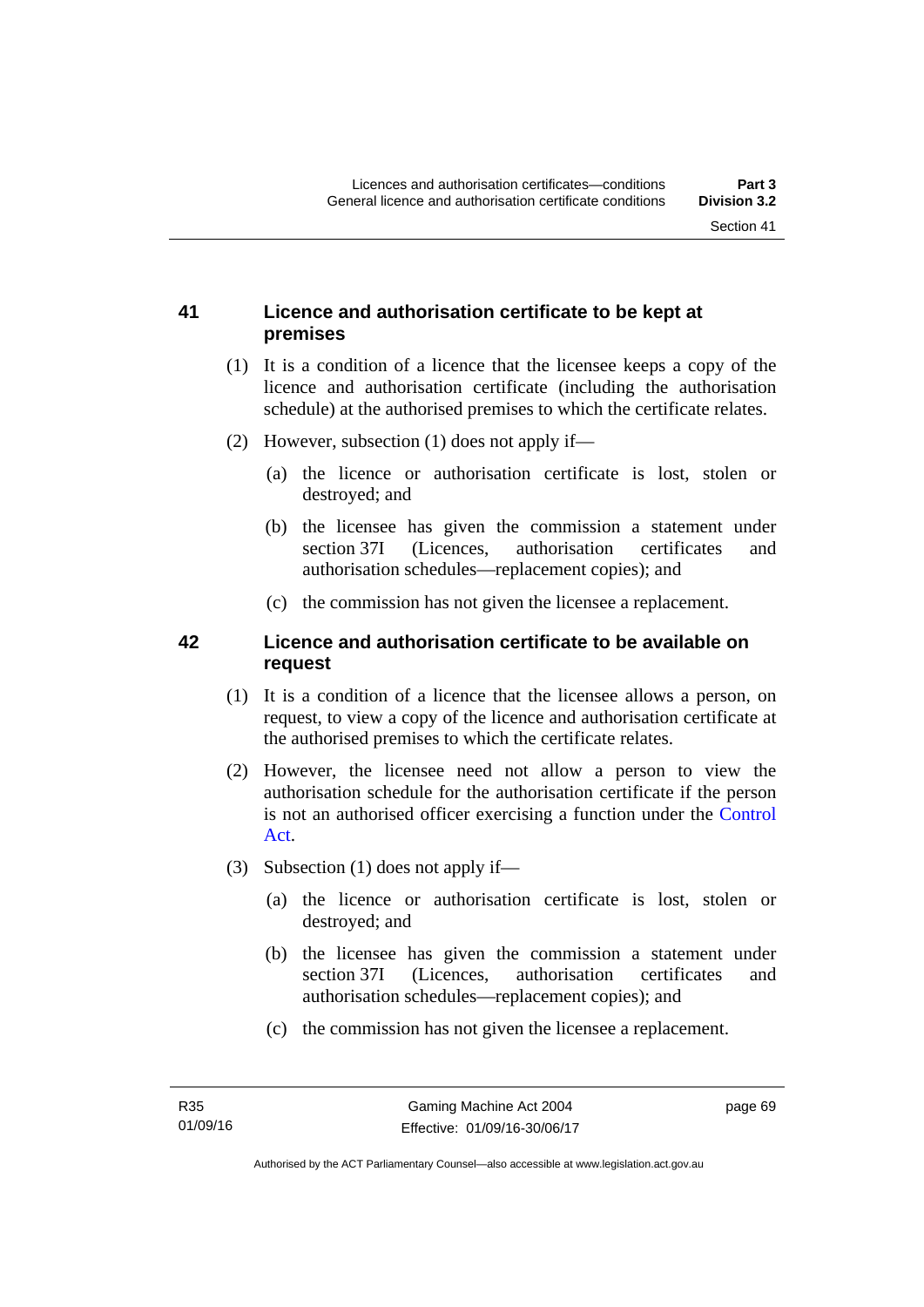### **42A Assistance with reviews**

It is a condition of a licence that the licensee gives reasonable assistance to the commission in the conduct of any review the commission undertakes.

*Note* A failure to comply with this section is a ground for disciplinary action (see s  $57(1)(c)$ ).

### **43 Rules and control procedures for operation of gaming machines and peripheral equipment**

It is a condition of a licence that the licensee must not operate a gaming machine or peripheral equipment on its authorised premises otherwise than in accordance with licensee's rules and control procedures.

### **44 Installation in accordance with Act**

It is a condition of a licence that the licensee must not allow the installation of a gaming machine on the licensee's authorised premises otherwise than in accordance with this Act.

### **45 Installation certificate**

- (1) It is a condition of a licence that the licensee gives the commission an installation certificate for a gaming machine if—
	- (a) a gaming machine is installed on authorised premises; or
	- (b) a technical amendment is made to a gaming machine operated under an authorisation.
	- *Note* If a form is approved under the [Control Act,](http://www.legislation.act.gov.au/a/1999-46) s 53D for the certificate, the form must be used.
- (2) An installation certificate must—
	- (a) be in writing; and
	- (b) state the licensee's name and licence number; and

Authorised by the ACT Parliamentary Counsel—also accessible at www.legislation.act.gov.au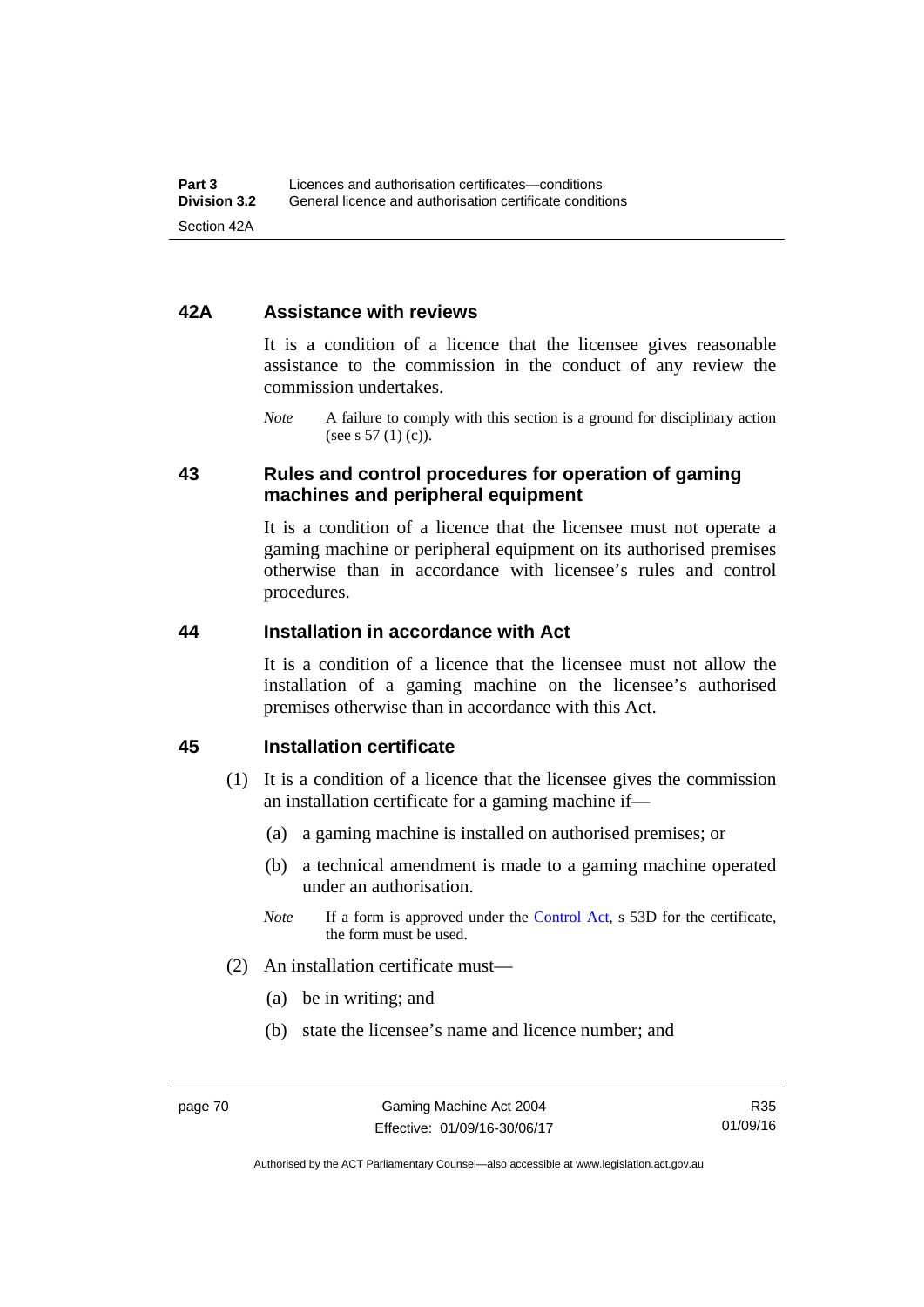- (c) if a gaming machine is installed—identify the authorised premises where the gaming machine is installed; and
- (d) if the commission has given the licensee a notice under section 124 (Commission may require information) about the installation—include the details required by the notice; and
- (e) be given to the commission not more than 3 days after—
	- (i) the day the gaming machine is installed or the technical amendment made; or
	- (ii) if the commission has given the licensee a notice under section 124 about the installation—the day the commission gave the notice.

### **46 Operation after installation**

- (1) This section applies if a gaming machine is operated on authorised premises.
- (2) It is a condition of the licence that the licensee not allow the gaming machine to be operated on the authorised premises unless the licensee has given the commission a notice under section 45 (2) for the machine.
- (3) However, subsection (2) does not prevent the operation of the gaming machine for maintenance.

### **47 Operation subject to correct percentage payout**

- (1) It is a condition of a licence that the licensee not operate a gaming machine on authorised premises if the percentage payout on the gaming machine is not the percentage payout under the authorisation schedule for the gaming machine.
- (2) Subsection (1) does not prevent the operation of the gaming machine to correct the percentage payout.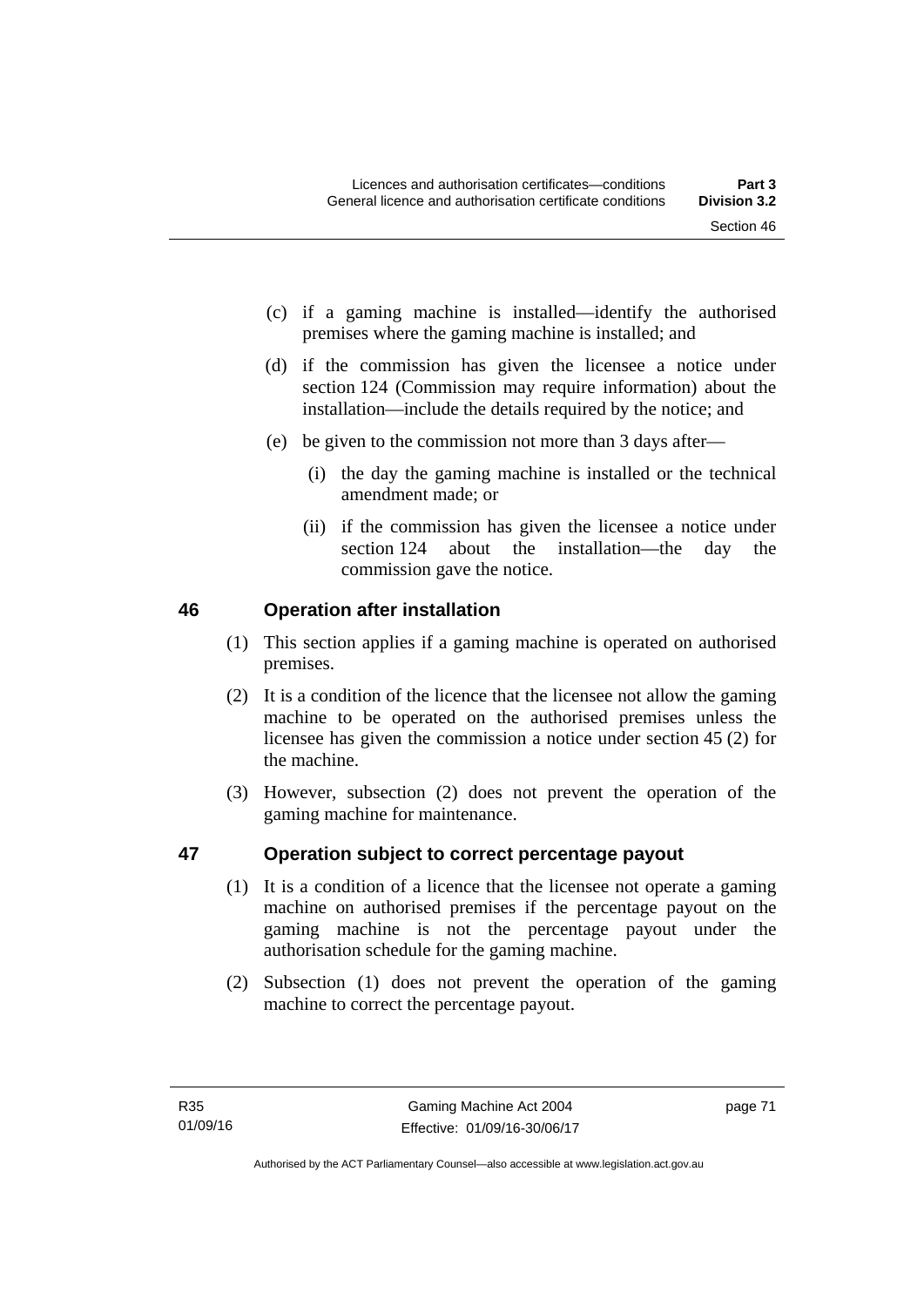### **48 Approved statement to be displayed**

It is a condition of a licence that, if the Minister approves a statement under section 126, the statement is clearly displayed on each gaming machine at authorised premises.

### **49 Maximum stake amount**

It is a condition of the licence that the licensee not operate a gaming machine with a stake amount that is more than the amount prescribed by regulation.

### **50 Licensee to comply with relevant codes of practice**

It is a condition of a licence that the licensee comply with the relevant code of practice (if any) prescribed under the [Control Act.](http://www.legislation.act.gov.au/a/1999-46)

### **52 Accounts relating to gaming machines**

It is a condition of a licence that the licensee must—

- (a) keep full and separate accounts of all amounts taken from each gaming machine on the licensee's authorised premises; and
- (b) keep the accounts in a way that allows them to be conveniently and properly audited; and
- (c) correctly balance the accounts at the end of each month.

### **Division 3.3 Club licence conditions**

### **53 Conditions about inequitable benefits**

- (1) It is a condition of a licence for a club that nobody, whether or not a member of a club, directly or indirectly derives a benefit from the club other than a benefit that—
	- (a) is available equally to all voting members of the club; or
	- (b) arises under an agreement in which the parties are dealing with each other at arm's length; or

Authorised by the ACT Parliamentary Counsel—also accessible at www.legislation.act.gov.au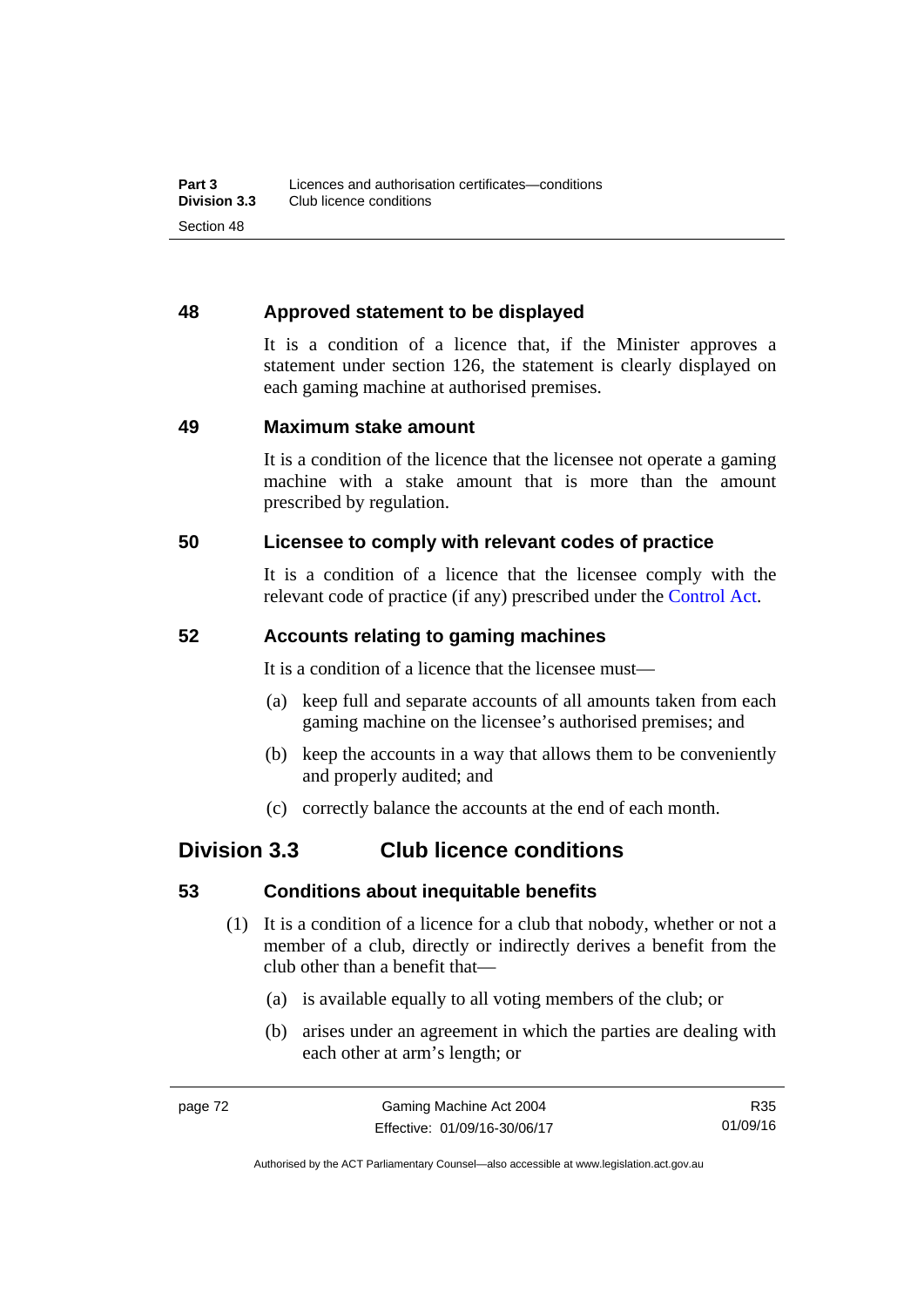- (c) is given to a member under a resolution passed at a general meeting of voting members.
- (2) It is a condition of a licence for a club that nobody, whether or not a member of a club, directly or indirectly derives a benefit that is not available equally to all voting members of the club from—
	- (a) the club having applied for a licence; or
	- (b) a licence being issued to the club; or
	- (c) any added value that may accrue to the premises of the club because of a licence being issued to the club.
- (3) For this section, a person is not taken to be not dealing with the club at arm's length only because—
	- (a) the person and the club are corporations that are related under the [Corporations Act,](http://www.comlaw.gov.au/Series/C2004A00818) section 50; or
	- (b) the person, or an individual representing the person in dealings with the club, is an influential person for the club.
- (4) This section does not prevent a person taking a benefit if—
	- (a) the person is offered the benefit (whether or not under the rules of the club) in the course of acting on behalf of the club while performing the person's normal duties as an employee or director of the club; and
	- (b) the benefit consists only of—
		- (i) reasonable food or refreshment; or
		- (ii) out-of-pocket expenses reasonably incurred and authorised by a resolution of the club's management committee or board; or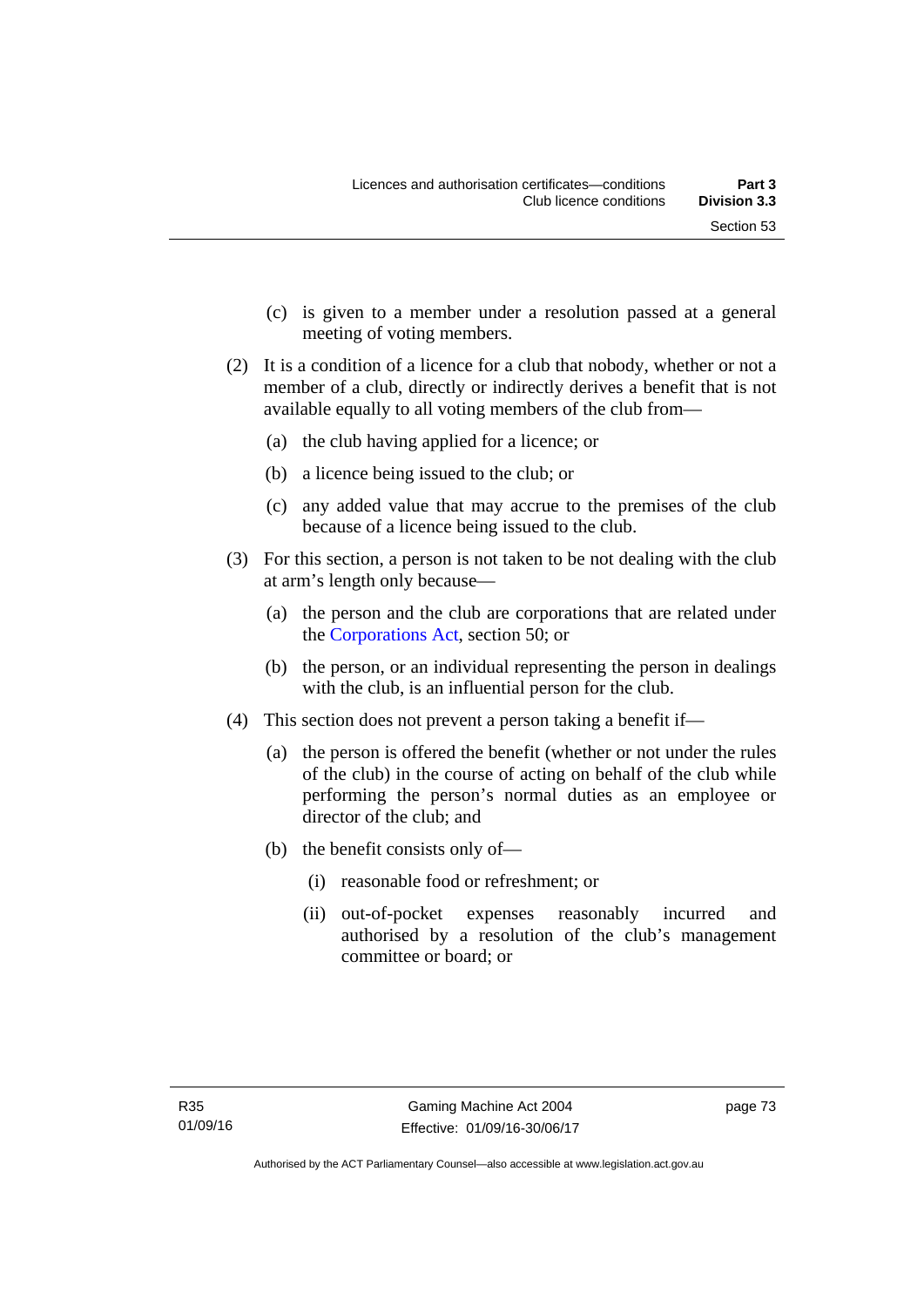(iii) an expense relating to the person's duties paid by someone else and authorised by a resolution of the club's management committee or board.

**Example—expense paid by someone else** 

conference fees

*Note* An example is part of the Act, is not exhaustive and may extend, but does not limit, the meaning of the provision in which it appears (see [Legislation Act,](http://www.legislation.act.gov.au/a/2001-14) s 126 and s 132).

### **53A Condition about club's constitution—consistency with gaming laws**

It is a condition of a licence for a club that the club's constitution is consistent with the gaming laws.

### **53B Condition about club's constitution—amendment if inconsistent with gaming laws**

- (1) It is a condition of a licence for a club that the club's constitution provides that, if the commission directs the club, under section 148B (Club constitution—consistency with gaming laws), to amend its constitution to remove an inconsistency with a gaming law, the club must amend its constitution, with or without an election of its voting members.
- (2) This section is declared to be a corporations legislation displacement provision for the [Corporations Act](http://www.comlaw.gov.au/Series/C2004A00818), section 5G (Avoiding direct inconsistency arising between the Corporations legislation and State and Territory laws).
	- *Note* Subsection (2) ensures that any provision of the [Corporations Act](http://www.comlaw.gov.au/Series/C2004A00818) or the *[Australian Securities and Investment Commission Act 2001](http://www.comlaw.gov.au/Series/C2004A00819)* (Cwlth) with which this section would otherwise be inconsistent does not apply to the extent necessary to avoid the inconsistency.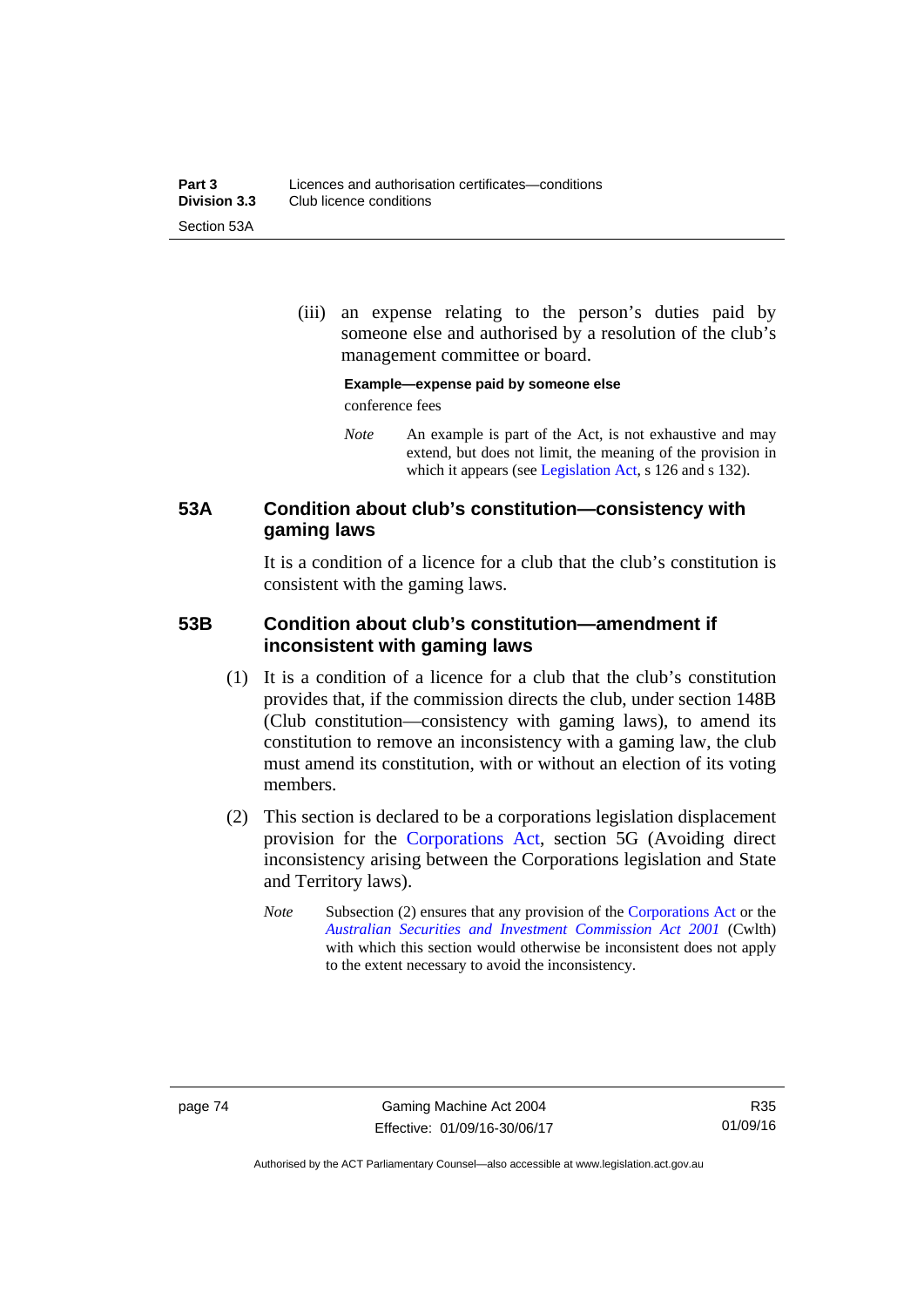### **54 Annual report of clubs**

It is a condition of a licence for a club that the club's annual report for a financial year of the club include information about the following for the financial year:

- (a) any contractual arrangement or consultancy entered into with an influential person during the year, including—
	- (i) the position the influential person occupies in the club; and
	- (ii) the purpose of the arrangement or consultancy; and
	- (iii) the total amount of the arrangement or consultancy for the year;
- (b) any contractual arrangement or consultancy entered into during the year for more than the amount prescribed by regulation, including—
	- (i) the purpose of the arrangement or consultancy; and
	- (ii) the total amount of the arrangement or consultancy for the year;
- (c) any remuneration given to a person the value of which is equal to or more than the amount prescribed by regulation;

#### **Example for par (c)**

A person may be remunerated by salary plus the use of a car.

- *Note* An example is part of the Act, is not exhaustive and may extend, but does not limit, the meaning of the provision in which it appears (see [Legislation Act,](http://www.legislation.act.gov.au/a/2001-14) s 126 and s 132).
- (d) if any benefits have been taken by a person during the financial year—
	- (i) the person's position in the club; and
	- (ii) a description of the benefit taken by the person; and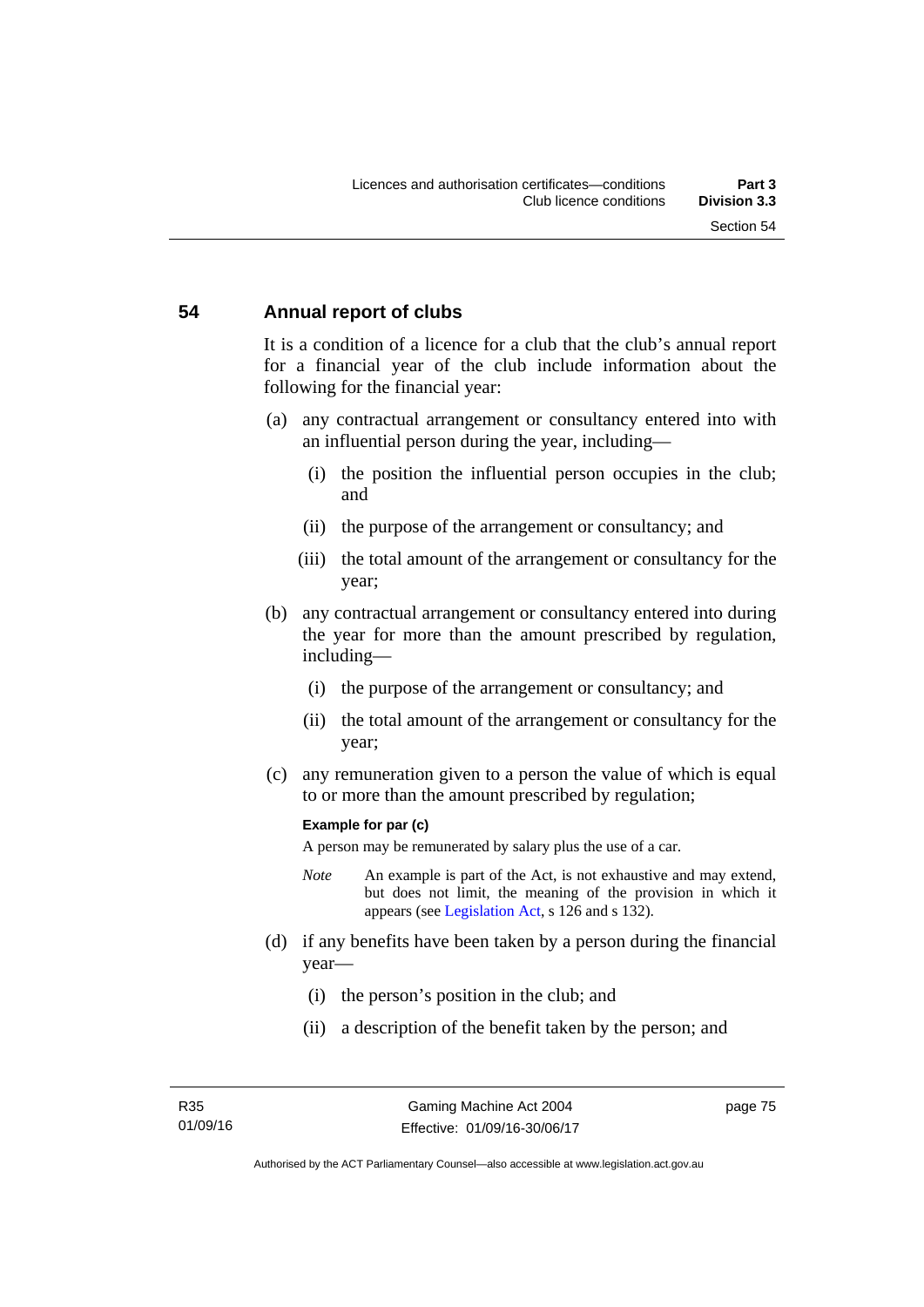- (iii) the purpose for which the benefit was taken; and
- (iv) the monetary value of the benefit; and
- (v) the name of the person who offered the benefit.

### **54A Conditions about guests and temporary membership**

- (1) It is a condition of a licence for a club that—
	- (a) a local guest may attend the club only if—
		- (i) a club member signs in the guest; and
		- (ii) the guest is accompanied by the member who signed the guest in (a *signed-in guest*); and
	- (b) an interstate guest may attend the club only if the guest—
		- (i) signs in to the club; and
		- (ii) is issued with temporary membership by the club (a *temporary member*).
- (2) It is a condition of a licence for a club that the club must not—
	- (a) require an interstate guest to pay a fee for temporary membership of the club; or
	- (b) allow a temporary member to be a voting member of the club.
- (3) In this section:

*interstate guest*, for a club, means a person who—

- (a) is not a member of the club; and
- (b) is not a resident of the ACT.

*local guest*, for a club, means a person who—

- (a) is not a member of the club; but
- (b) is a resident of the ACT.

Authorised by the ACT Parliamentary Counsel—also accessible at www.legislation.act.gov.au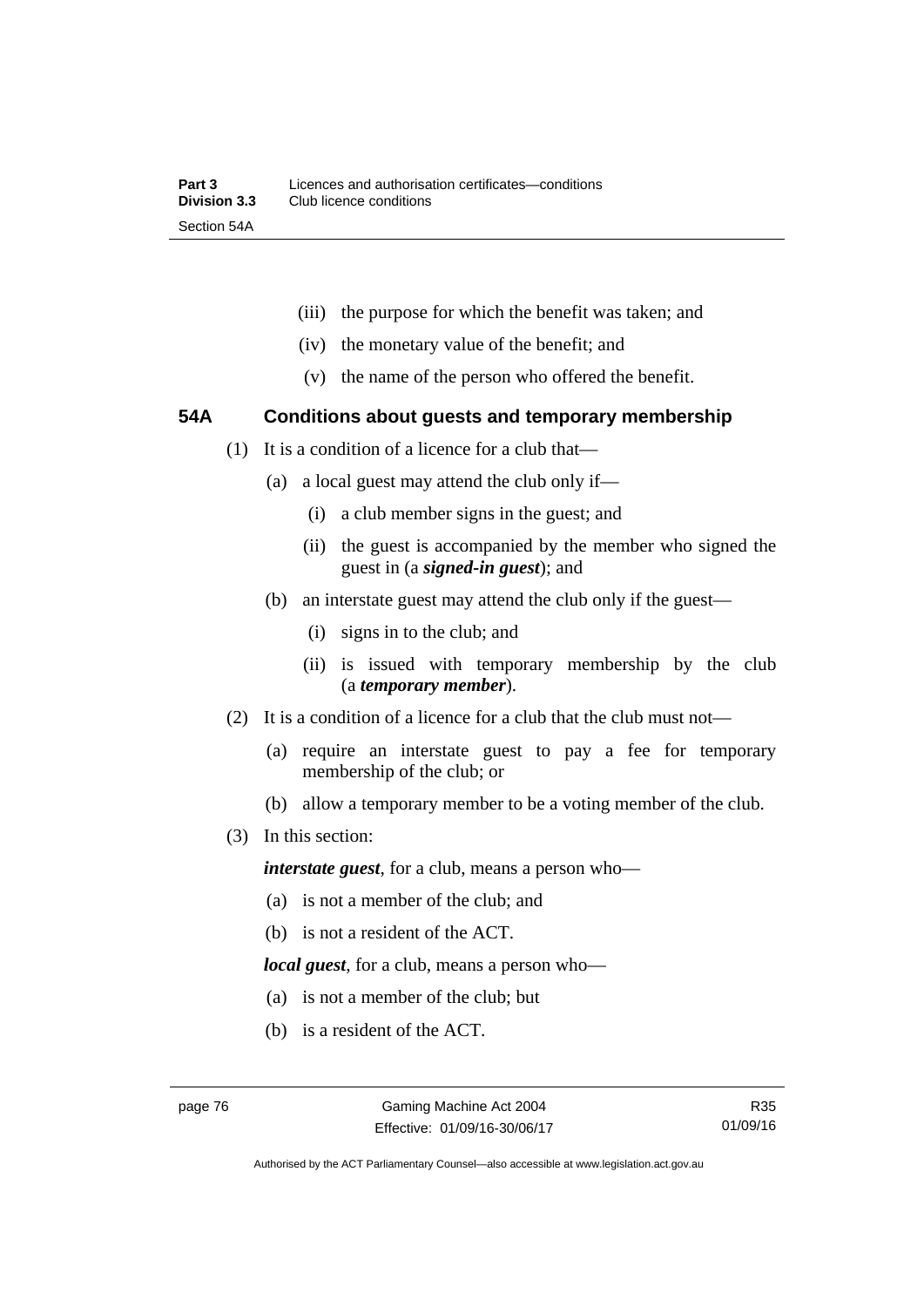### **55 Other conditions of club licences**

Each of the following is a condition of a licence for a club:

- (a) the proceeds from the conduct of gaming are used in a way that promotes the objects of the licensee;
- (b) the licensee follows its objects or purposes honestly and seriously;
- (c) payments made under the licensee's objects are in the best interests of the licensee's members;
- (d) salaries, wages, allowances or benefits paid or payable by the licensee to the licensee's executive officers and employees are reasonable;
- (e) payments for services provided to the licensee are reasonable and necessary, particularly in relation to the scale of the licensee's licensed business;

#### **Example**

The licensee has 4 gaming machines and pays \$150 000 a year for gaming machine advice. This payment is not reasonable because the payment is disproportionately large given the revenues from the 4 machines in relation to which the advice is being given.

- *Note* An example is part of the Act, is not exhaustive and may extend, but does not limit, the meaning of the provision in which it appears (see [Legislation Act,](http://www.legislation.act.gov.au/a/2001-14) s 126 and s 132).
- (f) only members, temporary members and signed-in guests can play gaming machines in the club.
	- *Note Signed-in guest*—see s 54A. *Temporary member*—see s 54A.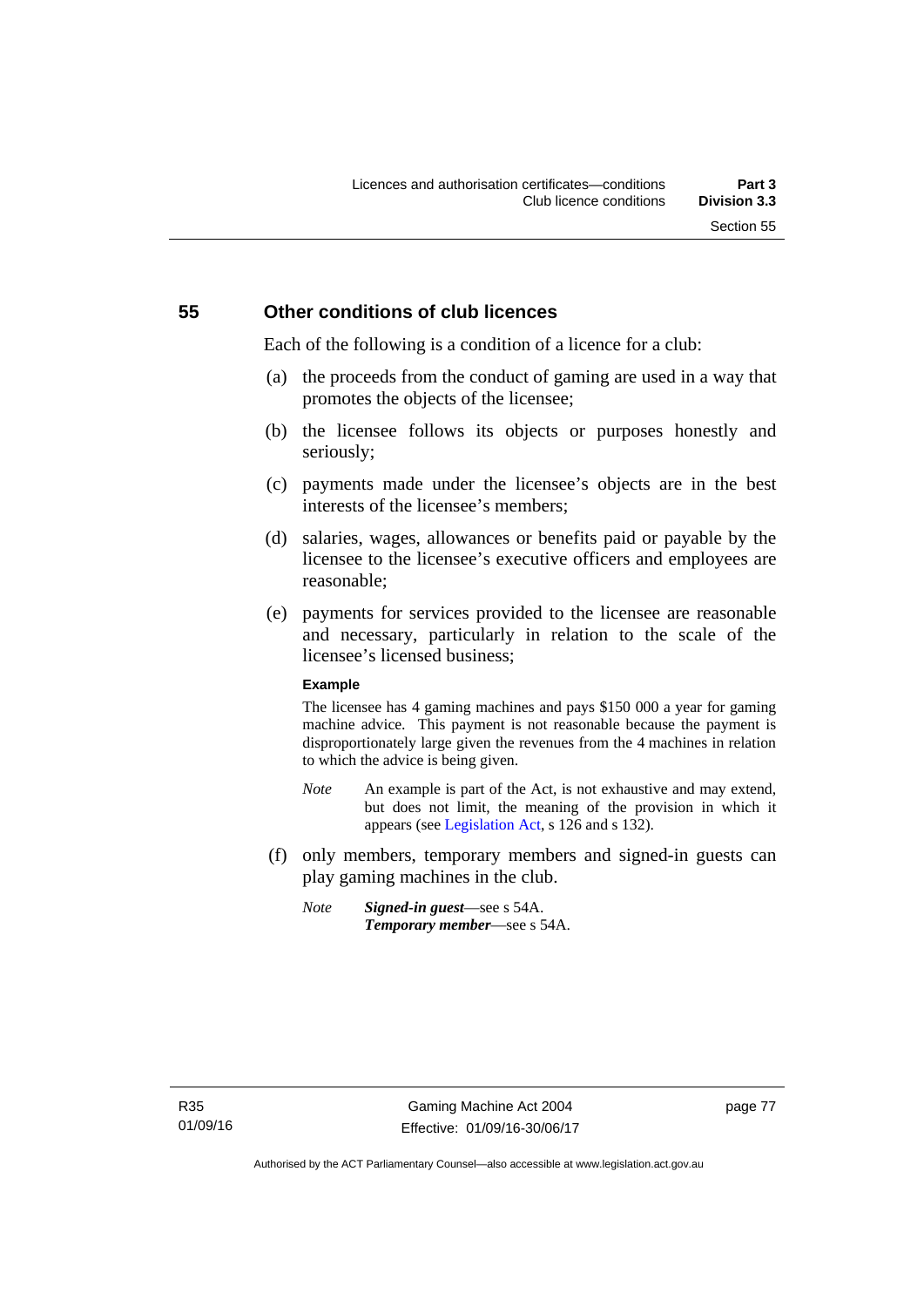#### **Part 4 Disciplinary action**

Section 56

# **Part 4 Disciplinary action**

### **56 Definitions—pt 4**

In this part:

*cancelled*—a licence, and each authorisation certificate under the licence, is *cancelled* under this part if—

- (a) the licence, and each certificate, is cancelled under—
	- (i) section 62 (Commission may take disciplinary action against licensee); or
	- (ii) section 64 (Cancellation of authorisation certificate because of cancellation etc of general and on licences); and
- (b) the cancellation has become final.

*disciplinary action*—see section 58.

*disciplinary notice*—see section 61.

*final*—a cancellation of a licence becomes *final* when—

- (a) the time for any appeal or review in relation to the decision has ended; or
- (b) any appeal or review in relation to the decision has been decided or withdrawn.

*ground for disciplinary action* against a licensee—see section 57.

*licence* includes an in-principle authorisation certificate.

- *Note 1 In-principle authorisation certificate*—see s 38A.
- *Note 2 Licence*—see the dictionary.
- *Note 3 Licensee* has a meaning corresponding to the meaning of *licence* (see [Legislation Act,](http://www.legislation.act.gov.au/a/2001-14) s 157).

Authorised by the ACT Parliamentary Counsel—also accessible at www.legislation.act.gov.au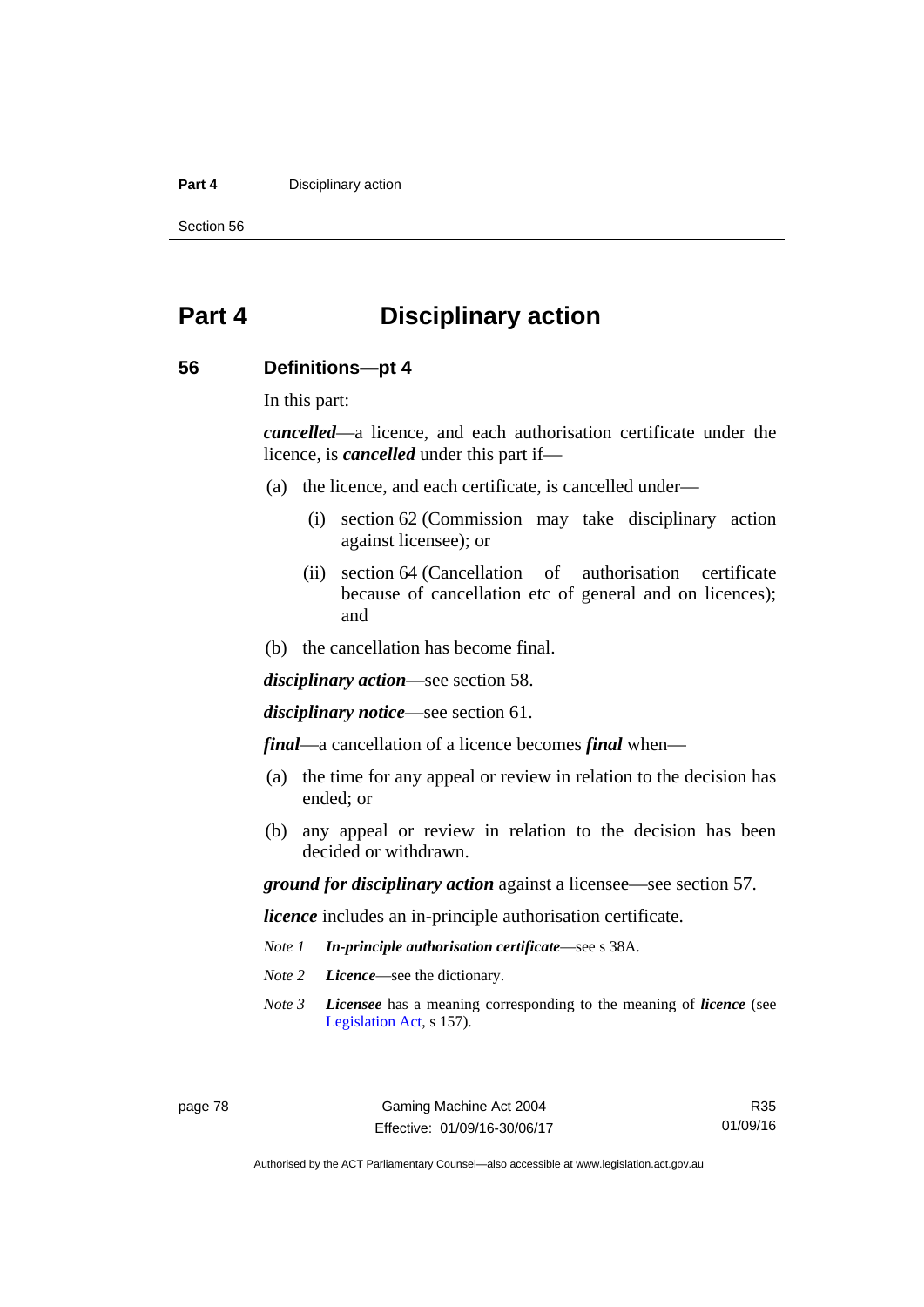### **57 Grounds for disciplinary action**

- (1) Each of the following is a *ground for disciplinary action* against a licensee:
	- (a) the licensee has given information to the commission that was false or misleading;
	- (b) the licensee has failed to give information required to be given under this Act or the [Control Act;](http://www.legislation.act.gov.au/a/1999-46)
	- (c) the licensee, or an agent or employee of the licensee, has contravened this Act;
	- (d) the licensee is not, or is no longer, an eligible person;
	- (e) for a corporation—an influential person is not an eligible person;
	- (f) for a licence issued to a club—
		- (i) the club has been or is about to be wound up; or
		- (ii) the club has not operated for 3 months or, if the commission approves a longer period, that longer period; or
		- (iii) the club has ceased to be an eligible club;
	- (g) for a licence issued in relation to premises to which an on licence applies—the premises are not being used by people mainly for drinking alcohol;
	- (h) the licensee has been given a reprimand that included a direction and has not complied with the direction;
	- (i) the licensee has failed to pay to the Territory a financial penalty imposed under section 62.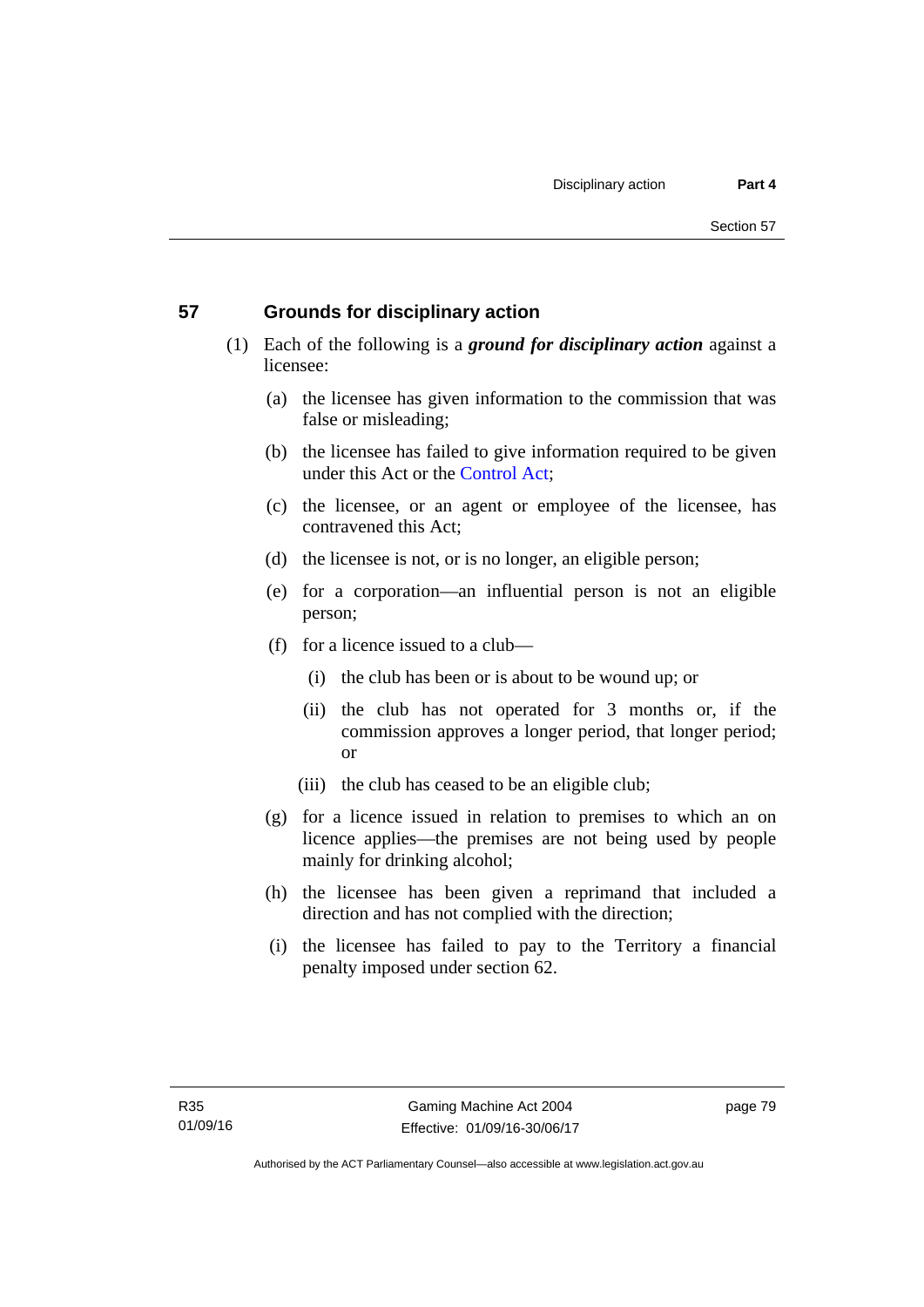Section 58

- (2) In subsection (1) (c), a reference to a *contravention* of this Act includes a reference to the following:
	- (a) a contravention of the [Criminal Code](http://www.legislation.act.gov.au/a/2002-51), part 2.4 (Extensions of criminal responsibility) in relation to an offence against this Act or otherwise in relation to this Act;
	- (b) a contravention of the [Criminal Code](http://www.legislation.act.gov.au/a/2002-51) in relation to a document completed, kept or given, or required to be completed, kept or given, under or in relation to this Act;
	- (c) a contravention of the [Criminal Code](http://www.legislation.act.gov.au/a/2002-51) in relation to anything done, or not done, under or in relation to this Act.
- (3) Subsection (1) (f) (ii) does not apply to an approval-holder.
- (4) The commission may, in writing, approve a period longer than 3 months for subsection (1) (f) (ii) if satisfied that—
	- (a) there is a good reason why the club is not operating; and
	- (b) the club will operate again after the end of the longer period.

### **58 Disciplinary action**

- (1) Each of the following is a *disciplinary action* when taken against a person:
	- (a) reprimanding the person;
	- (b) imposing conditions on, or amending the conditions of, the person's licence or authorisation certificate;
	- (c) ordering the person to pay to the Territory a financial penalty of not more than \$100 000;
	- (d) suspending the person's licence or authorisation certificate for a stated period or until a stated thing happens;
	- (e) cancelling the person's licence;

R35 01/09/16

Authorised by the ACT Parliamentary Counsel—also accessible at www.legislation.act.gov.au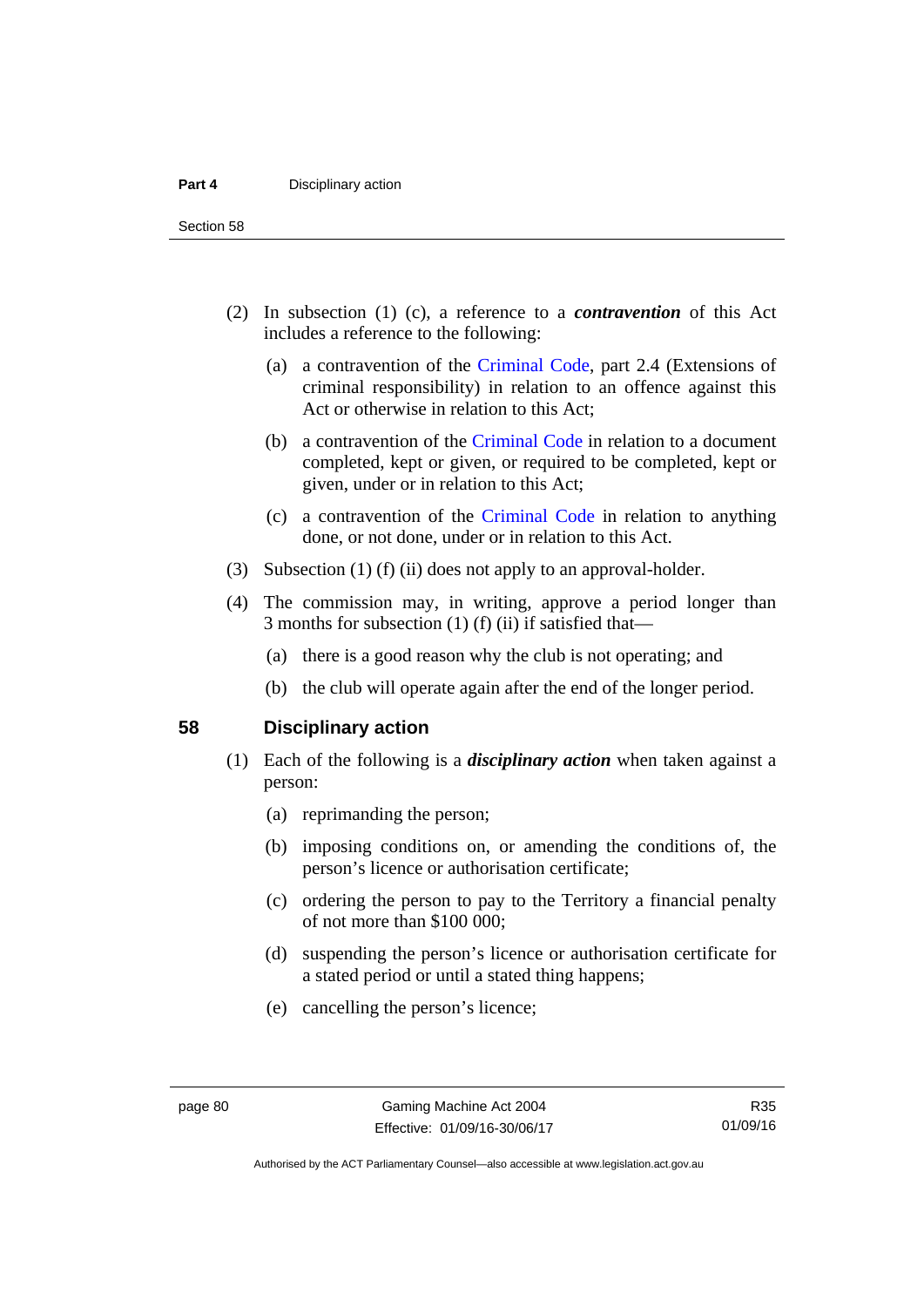- (f) suspending the person's authorisation certificate in relation to stated premises;
- (g) if the person is operating more gaming machines at authorised premises than is allowed under the person's authorisation certificate for the premises—
	- (i) ordering the person to forfeit to the Territory 100% of the gross revenue from the operation of each gaming machine that exceeds the number allowed under the authorisation certificate; and
	- (ii) directing the person about how to dispose of the excess gaming machines.
- (2) For subsection (1) (d) and (e), if a licence is suspended or cancelled, all authorisation certificates under the licence are suspended or cancelled.
- (3) A reprimand may include a direction by the commission that the licensee, within a stated time—
	- (a) cease contravening this Act; or
	- (b) rectify something that contributes to the ground for disciplinary action.
	- *Note 1* A reference to an Act includes a reference to the statutory instruments made or in force under the Act, including any regulation (see [Legislation Act,](http://www.legislation.act.gov.au/a/2001-14) s 104).
	- *Note 2* The power to make an instrument includes the power to amend or repeal the instrument. The power to amend or repeal the instrument is exercisable in the same way, and subject to the same conditions, as the power to make the instrument (see [Legislation Act,](http://www.legislation.act.gov.au/a/2001-14) s 46).
- (4) A financial penalty imposed under this section may be recovered as a debt payable to the Territory.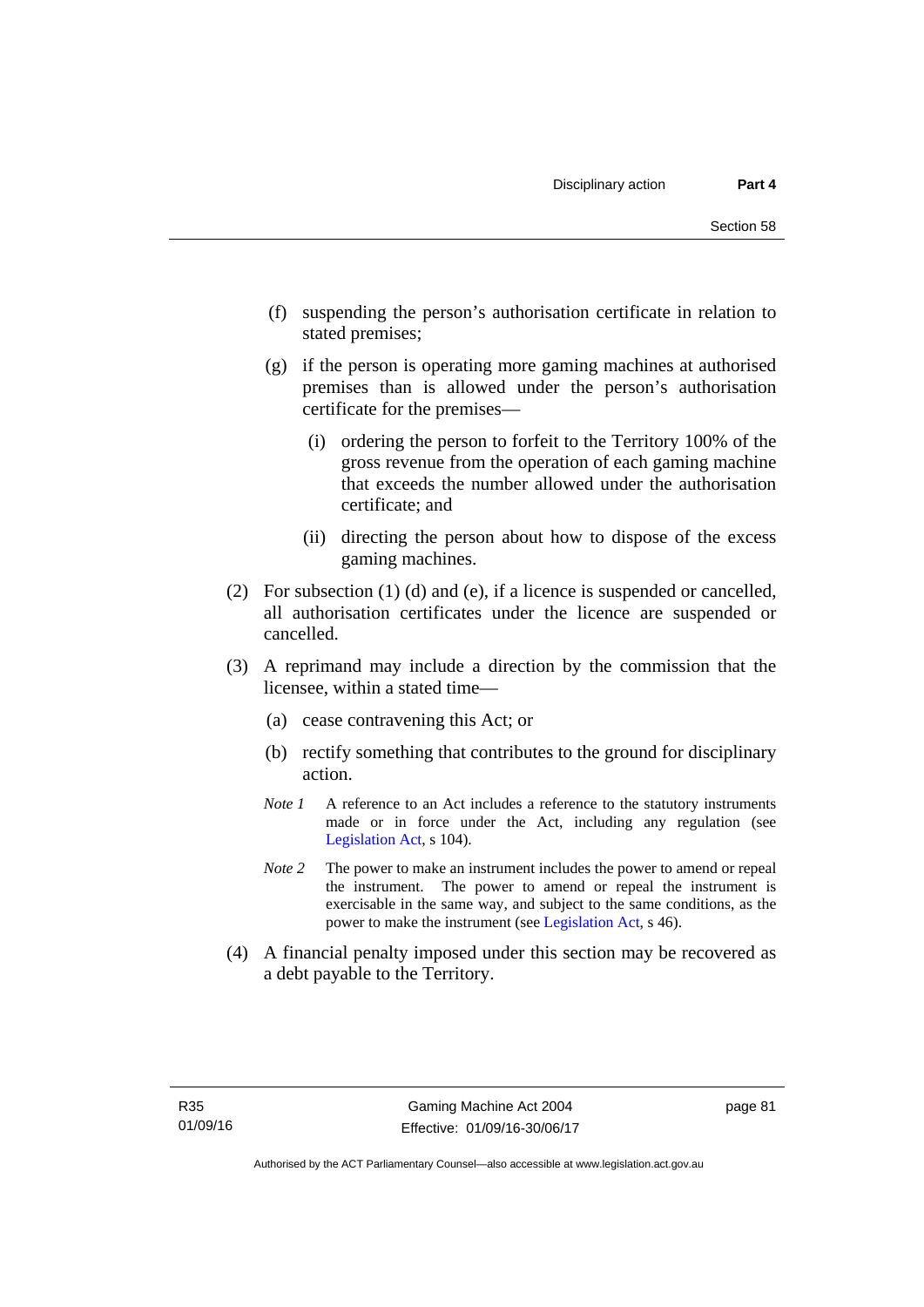#### **Part 4 Disciplinary action**

Section 59

### **59 Criteria for disciplinary action**

- (1) In deciding what disciplinary action to take under section 58, the commission must consider the following:
	- (a) whether disciplinary action has been taken against the licensee before;
	- (b) whether the disciplinary ground on which the disciplinary action is to be taken endangered the public or the public interest;
	- (c) the seriousness of the disciplinary ground;
	- (d) the likelihood of further disciplinary action needing to be taken.
- (2) The commission may also consider any other relevant matter.

#### **60 When disciplinary notice may be given**

If the commission is satisfied that a ground for disciplinary action exists, or may exist, in relation to a licensee, the commission may give the licensee a disciplinary notice.

*Note* The commission need not give a disciplinary notice if the grounds for disciplinary action are the contravention of a direction in a reprimand (see s 62).

### **61 Disciplinary notices**

A notice (a *disciplinary notice*) given to the licensee must—

- (a) state the ground for disciplinary action that caused the notice to be given; and
- (b) tell the licensee that the licensee may, within 3 weeks after the day the licensee is given the notice, give a written response to the commission about the notice.

R35 01/09/16

Authorised by the ACT Parliamentary Counsel—also accessible at www.legislation.act.gov.au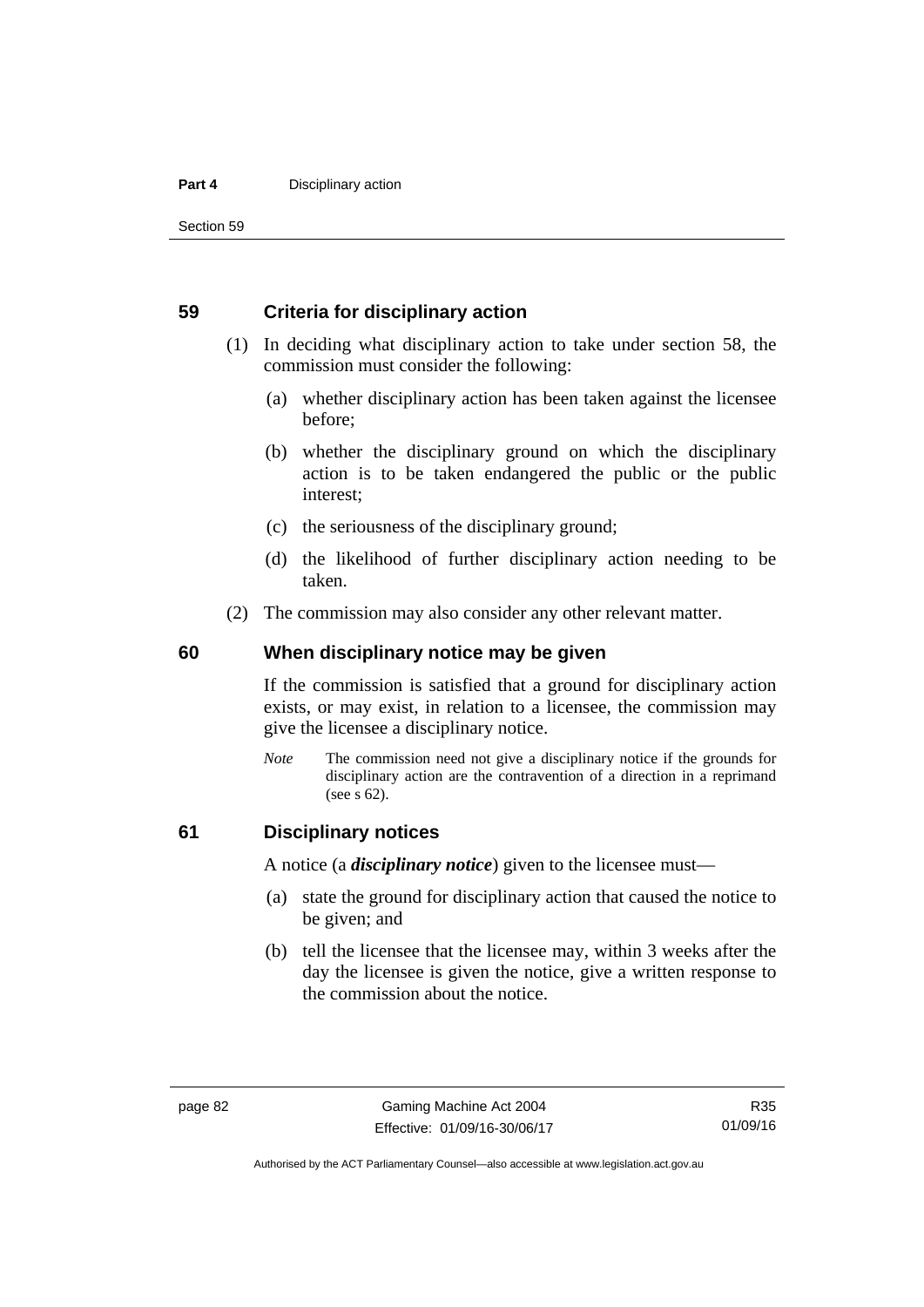### **62 Commission may take disciplinary action against licensee**

- (1) This section applies if the commission is satisfied that a licensee has contravened a direction in a reprimand.
- (2) This section also applies if—
	- (a) a licensee has been given a disciplinary notice; and
	- (b) after considering any responses given within the 3-week period in relation to the notice under section 61, the commission is satisfied that a ground for disciplinary action exists in relation to a licensee.
- (3) The commission may take disciplinary action against the licensee.
- (4) To remove any doubt, the disciplinary action may consist of 2 or more of the actions mentioned in section 58.
- (5) If the disciplinary action consists of an action mentioned in section 58 (1) (g) (i), the commission must include in the written notice of the action the amount to be forfeited under that section.
- (6) Disciplinary action takes effect when the licensee receives written notice of the action, or on a later stated date.

### **62A Disciplinary action in relation to trading authorisations and gaming machines—directions**

(1) This section applies if the commission takes disciplinary action against a licensee in relation to acquiring or disposing of an authorisation or gaming machine under division 6A.6 (Trading of authorisations and gaming machines).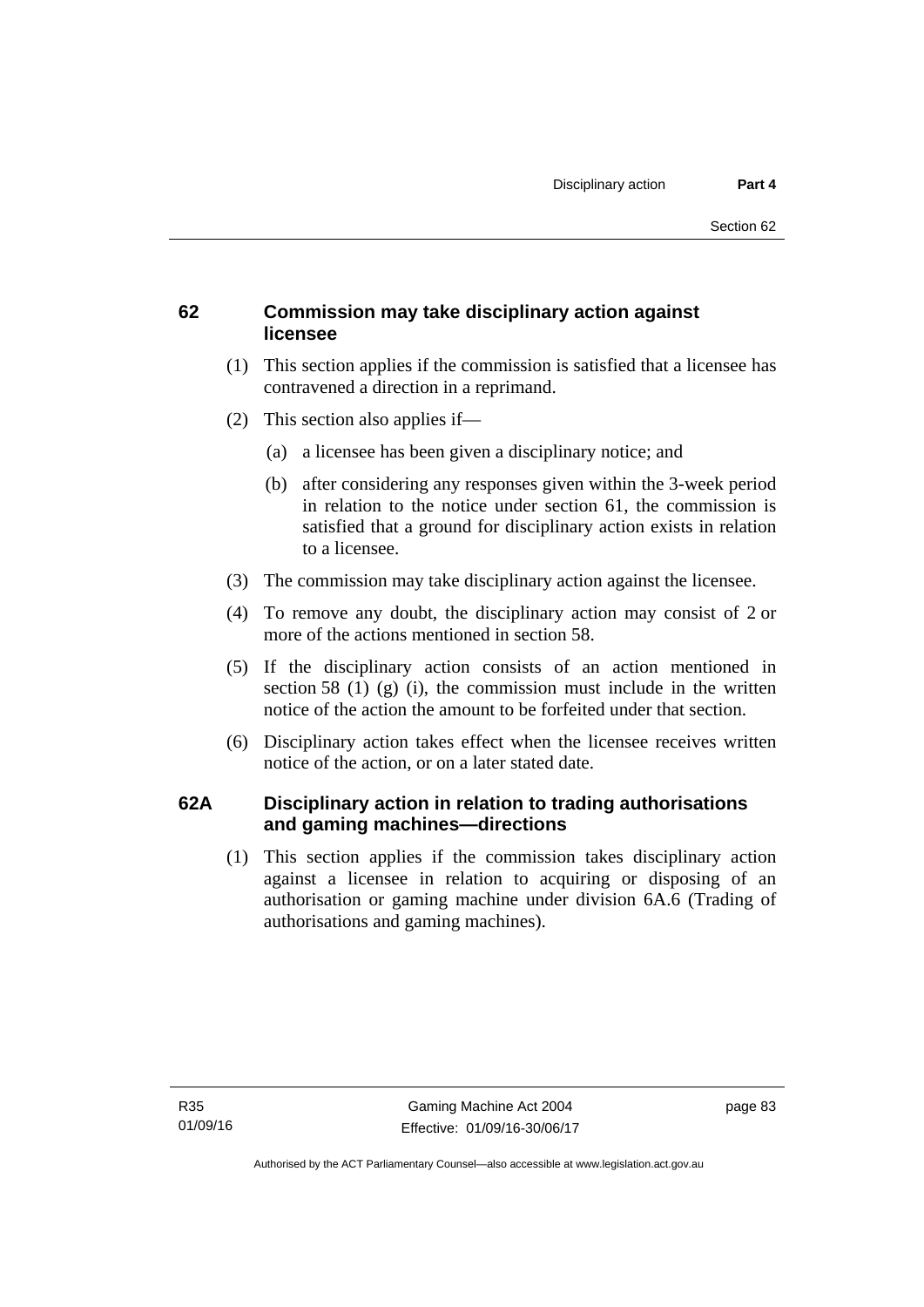Section 63

- (2) The commission may give the licensee written directions about how the licensee is to conduct the acquisition or disposal.
	- *Note 1* The power to make an instrument includes the power to amend or repeal the instrument. The power to amend or repeal the instrument is exercisable in the same way, and subject to the same conditions, as the power to make the instrument (see [Legislation Act,](http://www.legislation.act.gov.au/a/2001-14) s 46).
	- *Note 2* See div 6A.3 about the disposal of gaming machines.
- (3) The directions must not be inconsistent with—
	- (a) this Act or any other territory law; or
	- (b) a condition of the licensee's licence.
	- *Note* A reference to an Act includes a reference to the statutory instruments made or in force under the Act, including any regulation (see [Legislation Act,](http://www.legislation.act.gov.au/a/2001-14) s 104).
- (4) The licensee must comply with the directions.

### **63 Suspension of licence and authorisation certificate because of suspension of general and on licences**

- (1) This section applies if—
	- (a) a gaming machine licence is in force for premises; and
	- (b) a general licence or on licence is also in force for the premises.
- (2) If the general licence or on licence is suspended, the licence, and each authorisation certificate under the licence, is also suspended for the period of suspension of the general licence or on licence.
	- *Note* A general licence or on licence may be suspended under the *[Liquor](http://www.legislation.act.gov.au/a/2010-35)  [Act 2010](http://www.legislation.act.gov.au/a/2010-35)* or the *[ACT Civil and Administrative Tribunal Act 2008.](http://www.legislation.act.gov.au/a/2008-35)*

Authorised by the ACT Parliamentary Counsel—also accessible at www.legislation.act.gov.au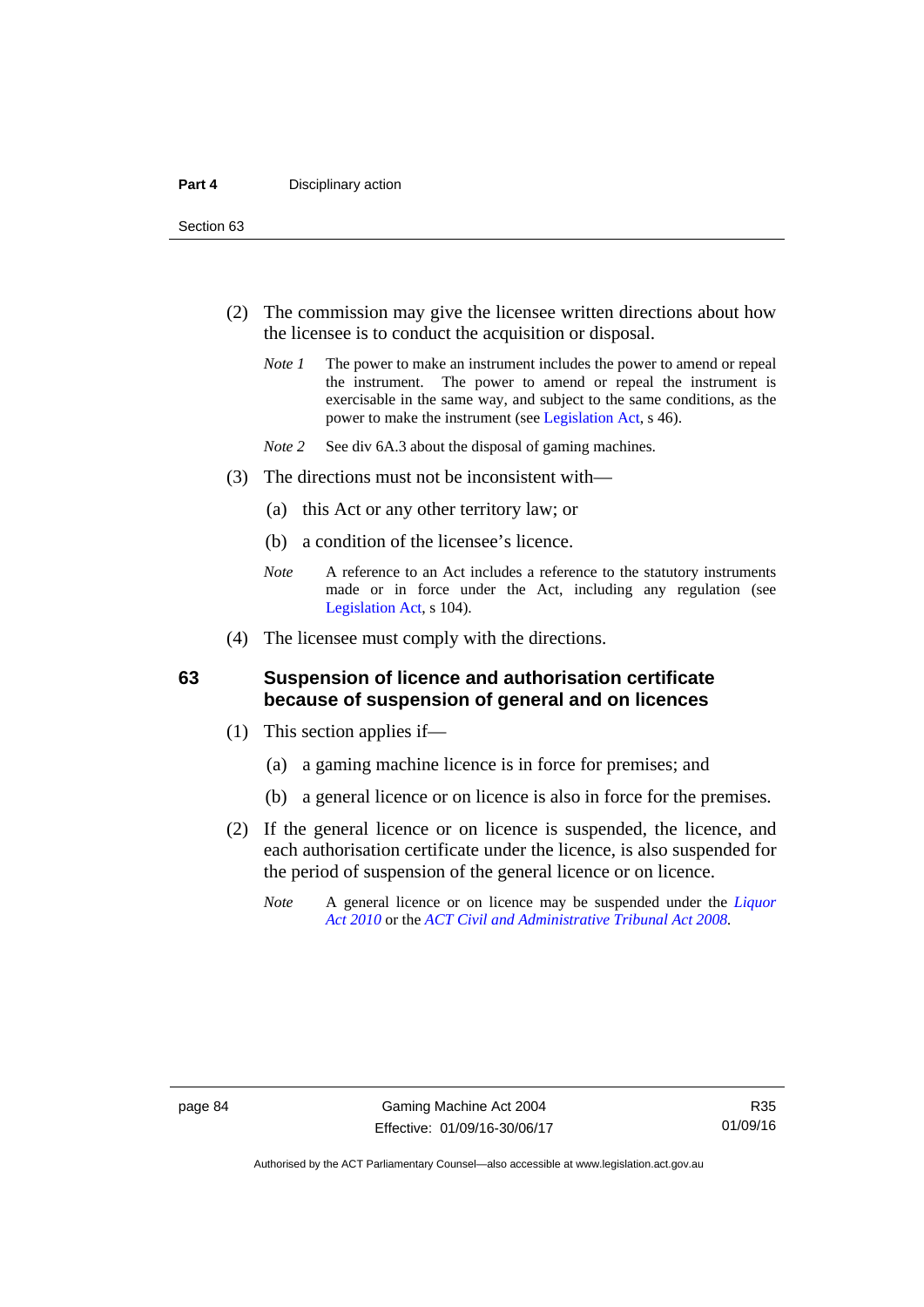### **64 Cancellation of authorisation certificate because of cancellation etc of general and on licences**

- (1) This section applies if—
	- (a) an authorisation certificate is in force for premises; and
	- (b) a general licence or on licence is also in force for the premises.
- (2) If the general licence or on licence is not renewed under the *[Liquor Act 2010](http://www.legislation.act.gov.au/a/2010-35)*, the authorisation certificate is cancelled.
- (3) If the general licence or on licence is cancelled, the authorisation certificate is also cancelled.

 (4) However, an authorisation certificate cancelled under this section is taken to be in force again if the decision to cancel the general licence or on licence is reversed on appeal.

### **65 Return of licence and authorisation certificate on cancellation**

- (1) This section applies if—
	- (a) the commission cancels a person's licence or authorisation certificate under this part; and
	- (b) the person is given notice of the cancellation.
- (2) This section also applies if—
	- (a) a person's authorisation certificate is cancelled under section  $64$  (2); or
	- (b) a person's authorisation certificate is cancelled under section 64 (3) and the person has notice of the cancellation of the person's general or on licence.

*Note* A general licence or on licence may be cancelled under the *[ACT Civil](http://www.legislation.act.gov.au/a/2008-35)  [and Administrative Tribunal Act 2008](http://www.legislation.act.gov.au/a/2008-35).*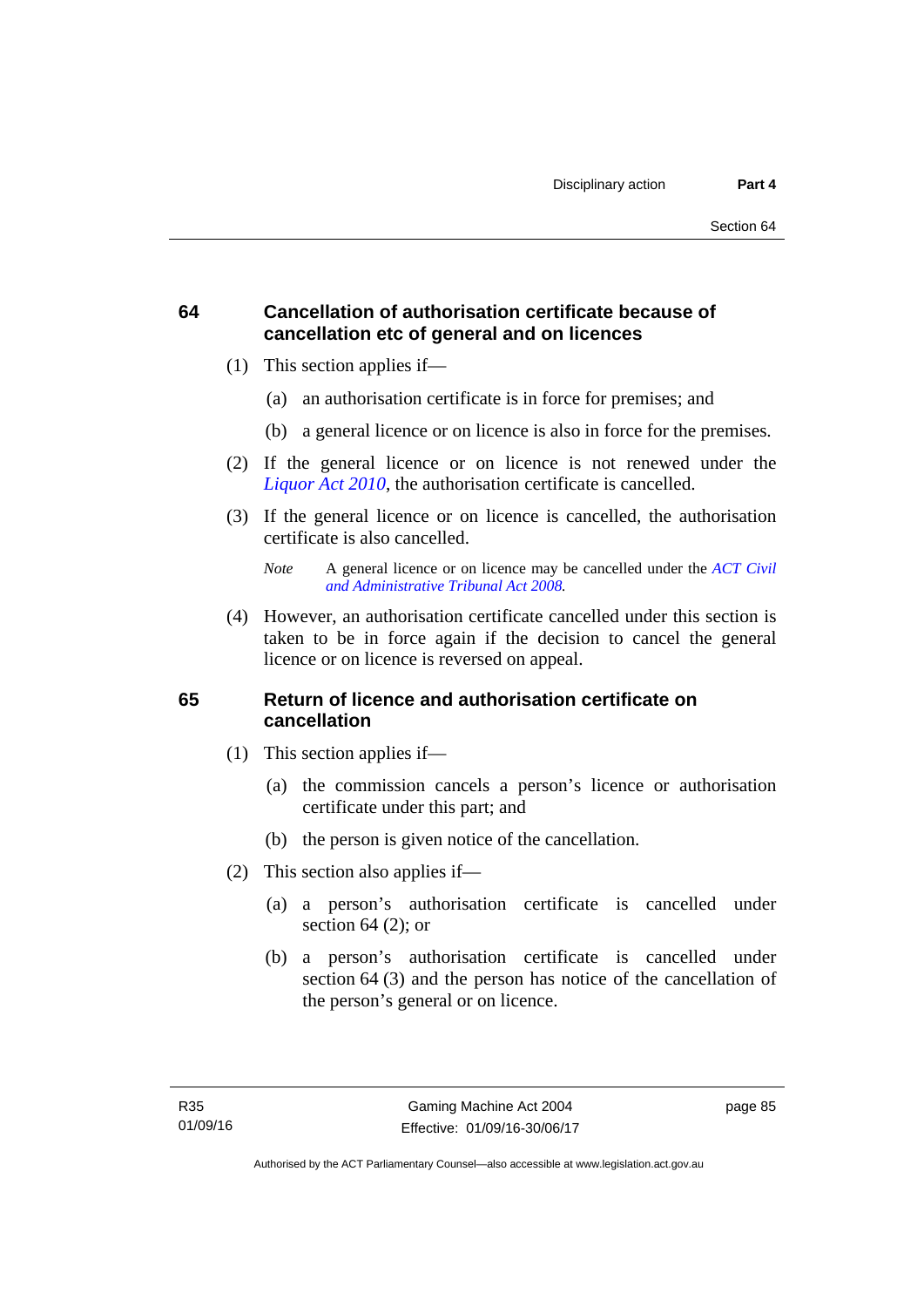#### **Part 4 Disciplinary action**

Section 65A

 (3) The person must return the licence or authorisation certificate (including the authorisation schedule) to the commission as soon as practicable, but in any case not later than 1 week after the day the cancellation under this part takes effect.

Maximum penalty: 50 penalty units.

(4) An offence against this section is a strict liability offence.

### **65A Cancellation of licences and authorisation certificates disposal of gaming machines**

- (1) This section applies if a person's licence, and each authorisation certificate under the licence, is cancelled under this part.
- (2) The number of authorisations for gaming machines under the cancelled authorisation certificate is forfeited to the Territory.
- (3) The person must dispose of a gaming machine operated under the cancelled authorisation certificate as the commission directs.

Maximum penalty: 50 penalty units.

*Note* The [Control Act](http://www.legislation.act.gov.au/a/1999-46/default.asp), s 23 provides that an authorised officer may enter and inspect any premises at any reasonable time to do the things mentioned in that section, including inspecting and removing any gaming equipment the officer believes on reasonable grounds to be connected with an offence against a gaming law.

page 86 Gaming Machine Act 2004 Effective: 01/09/16-30/06/17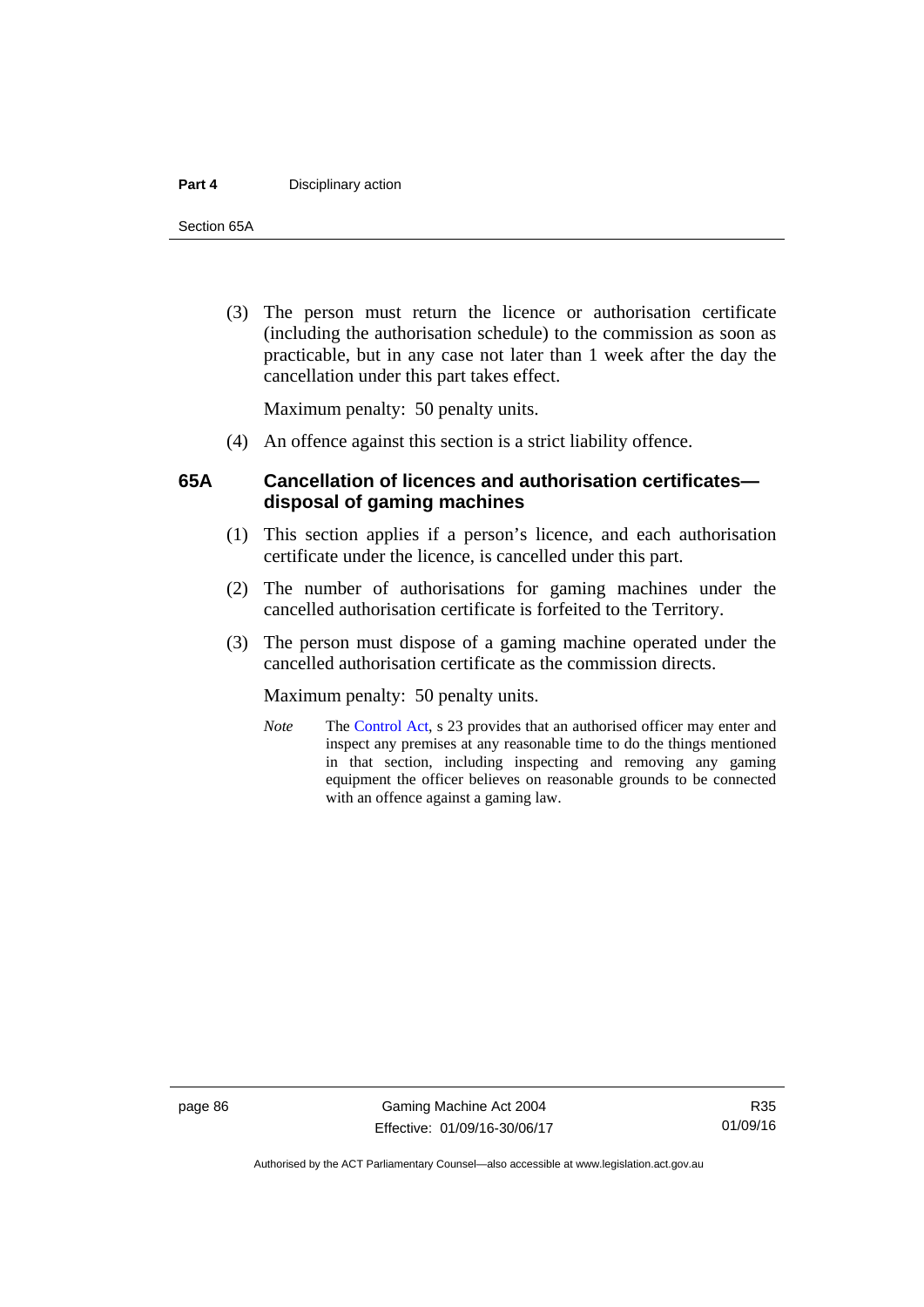# **Part 5 Centralised monitoring system**

### **66 Meaning of** *centralised monitoring system*

(1) In this Act:

*centralised monitoring system* (or *CMS*) means a system approved by the commission that—

- (a) monitors the operation and performance of gaming machines approved under section 69; and
- (b) facilitates the working out and checking for accuracy of tax liability, and the collection of tax, under this Act; and
- (c) can perform other related functions.
- (2) An approval is a notifiable instrument.

*Note* A notifiable instrument must be notified under the [Legislation Act](http://www.legislation.act.gov.au/a/2001-14).

### **67 Regulations about CMS**

- (1) A regulation may provide for the approval and operation of a CMS.
- (2) In particular, a regulation may fix a date, or allow the commission to fix a date, by which stated gaming machines must be connected to the CMS.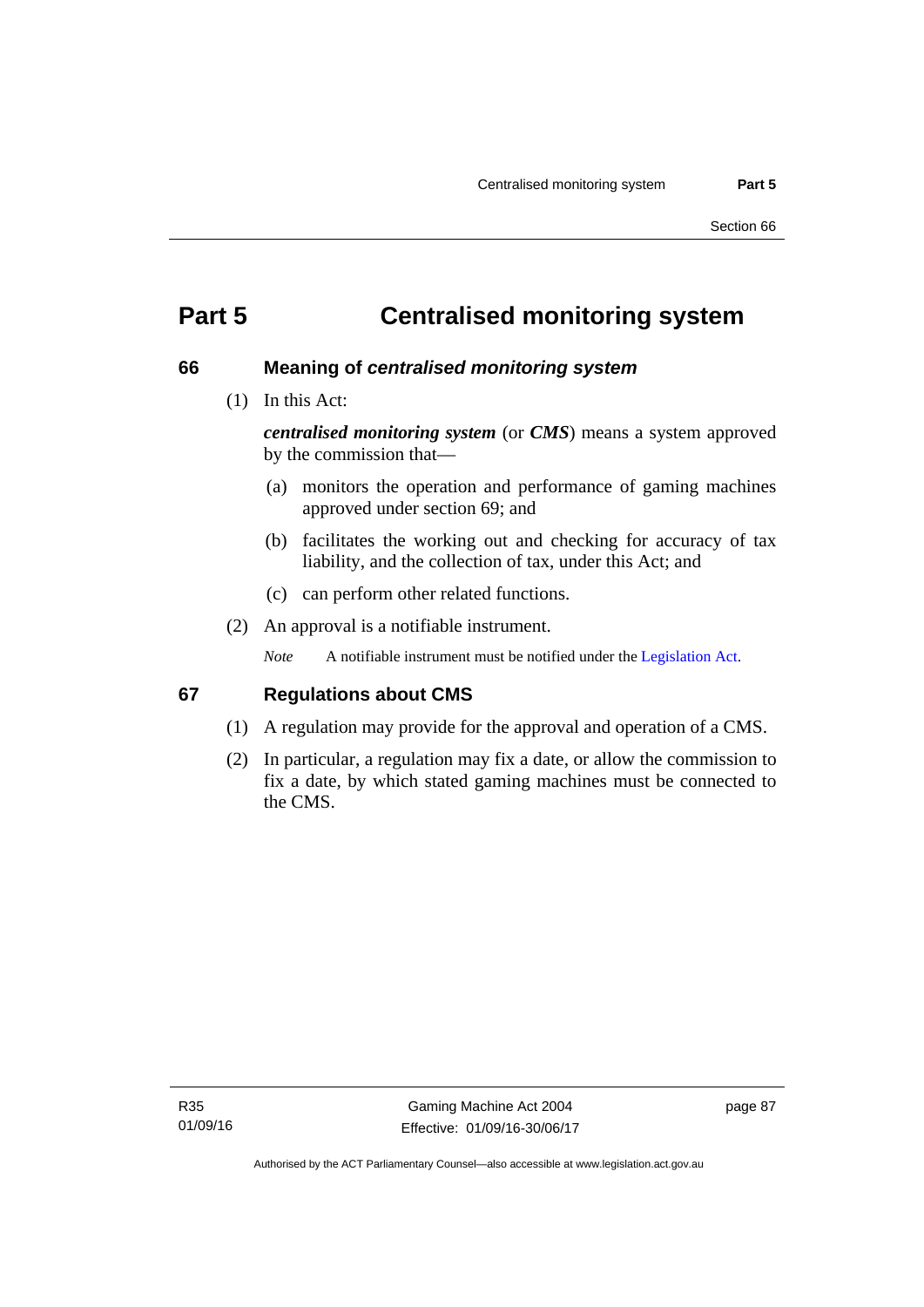# Part 6 **Approval of gaming machines, peripherals, suppliers and technicians**

# **Division 6.1 Approval of gaming machines and peripheral equipment**

### **68 Meaning of** *peripheral equipment*

In this Act:

*peripheral equipment*, for a gaming machine, means equipment, or a device, that is incidental to the basic operation of the gaming machine.

#### **Examples**

- 1 note acceptors
- 2 links
- 3 card readers
- 4 ticket readers
- *Note* An example is part of the Act, is not exhaustive and may extend, but does not limit, the meaning of the provision in which it appears (see [Legislation Act,](http://www.legislation.act.gov.au/a/2001-14) s 126 and s 132).

### **69 Approval of gaming machines and peripheral equipment**

- (1) The commission may approve—
	- (a) a gaming machine; and
	- (b) any peripheral equipment for the gaming machine.
- (2) However, the commission must not approve something under subsection (1) unless the commission has considered—
	- (a) the results of a technical evaluation of the gaming machine and any peripheral equipment by an approved entity; and

R35 01/09/16

Authorised by the ACT Parliamentary Counsel—also accessible at www.legislation.act.gov.au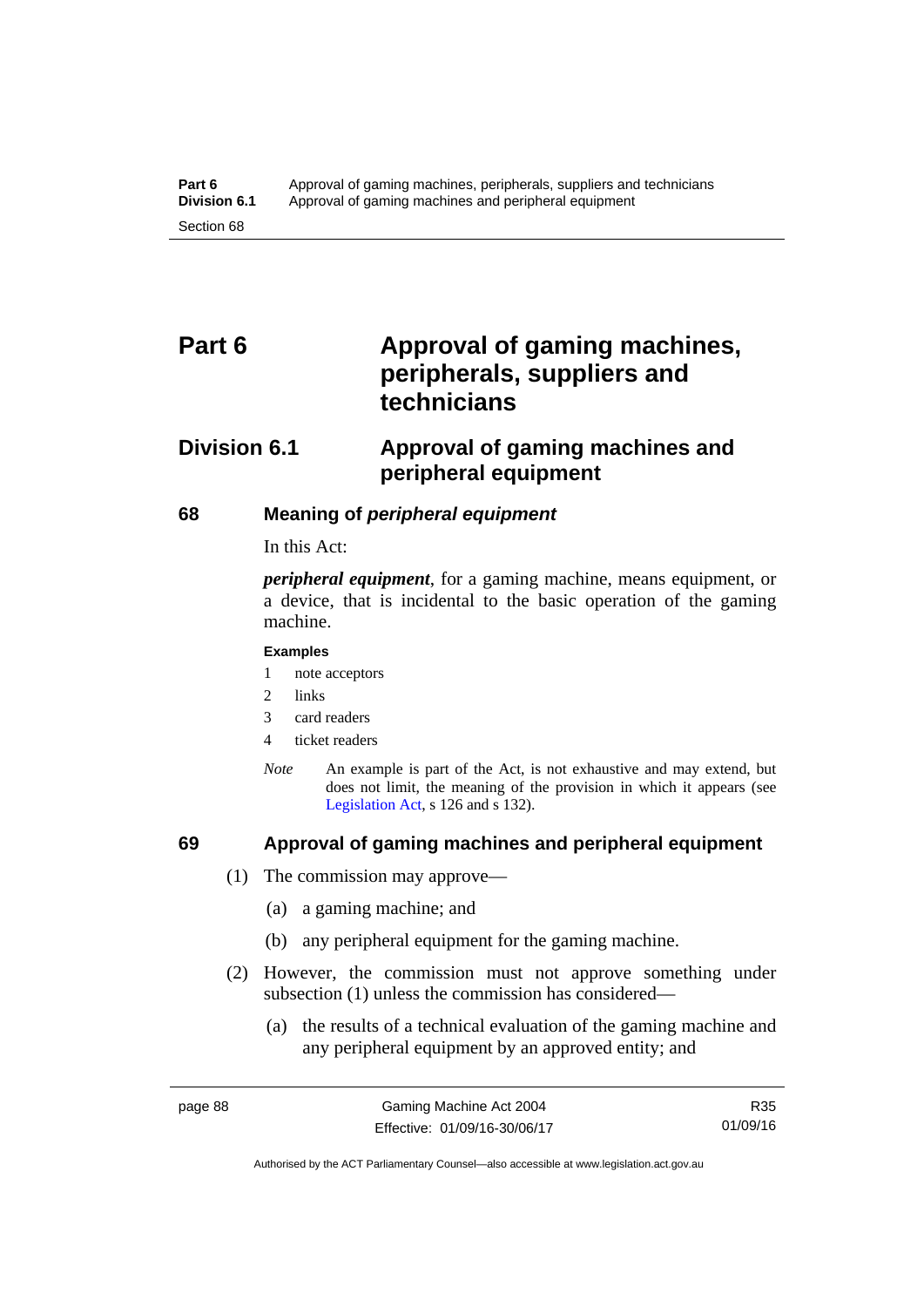- (b) any available research on the consumer protection and harm minimisation implications of the gaming machine or peripheral equipment proposed to be approved.
- (3) Also, the commission must not approve a gaming machine or peripheral equipment for a gaming machine under subsection (1) that allows the use of an audio device if the use of the device is not designed or intended primarily to assist a person with a hearing impairment.
- (4) The approval of a gaming machine or any peripheral equipment for a gaming machine is a notifiable instrument.

*Note* A notifiable instrument must be notified under the [Legislation Act](http://www.legislation.act.gov.au/a/2001-14).

(5) In this section:

*approved entity* means an entity approved (however described) under a law of a local jurisdiction about gaming machines to undertake technical evaluations for the law.

*audio device* means an earphone, earpiece, headphone, headset or any other device to convert signals from a gaming machine to audible sound delivered to the ear of a person playing the machine to the exclusion of everyone else.

### **70 Cancellation or suspension of gaming machine and peripheral equipment approval**

- (1) The commission may cancel or suspend the approval of a gaming machine or peripheral equipment if—
	- (a) the gaming machine no longer operates as designed; or
	- (b) the gaming machine no longer operates as intended.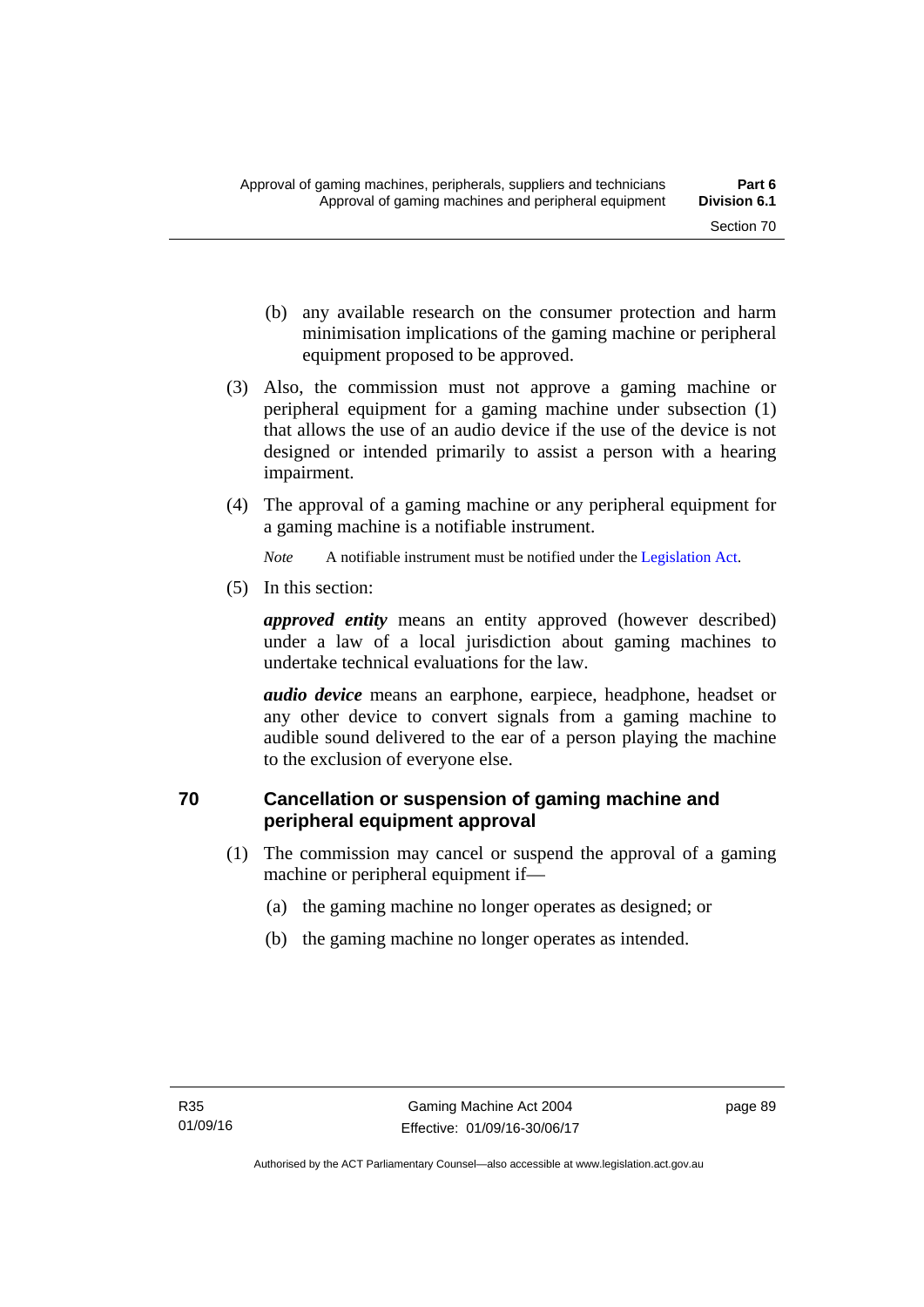(2) To remove any doubt, if the approval of a gaming machine is cancelled or suspended under this section, it applies to all gaming machines of that kind, whether or not a particular gaming machine is operating as designed or intended.

#### **Example**

A King of the Thames gaming machine stops operating in accordance with its design. The commission suspends the approval of King of the Thames gaming machines, even though not all King of the Thames gaming machines have stopped operating in accordance with their design.

- *Note* An example is part of the Act, is not exhaustive and may extend, but does not limit, the meaning of the provision in which it appears (see [Legislation Act,](http://www.legislation.act.gov.au/a/2001-14) s 126 and s 132).
- (3) A cancellation or suspension under subsection (1) is a notifiable instrument.

*Note* A notifiable instrument must be notified under the [Legislation Act](http://www.legislation.act.gov.au/a/2001-14).

### **71 Computer cabinet access register**

- (1) A licensee must keep a register for gaming machines on authorised premises (the *computer cabinet access register*).
	- *Note* If a form is approved under the [Control Act,](http://www.legislation.act.gov.au/a/1999-46/) s 53D for a register, the form must be used.
- (2) If an approved supplier, approved technician or authorised officer opens or replaces the computer cabinet in a gaming machine on the licensed premises, the person must enter the following details in the computer cabinet access register:
	- (a) information that clearly identifies the gaming machine, including the machine's serial number;
	- (b) the date when the computer cabinet was opened or replaced;
	- (c) a description of why the computer cabinet was opened or replaced;
	- (d) the new computer cabinet seal number that was applied;

R35 01/09/16

Authorised by the ACT Parliamentary Counsel—also accessible at www.legislation.act.gov.au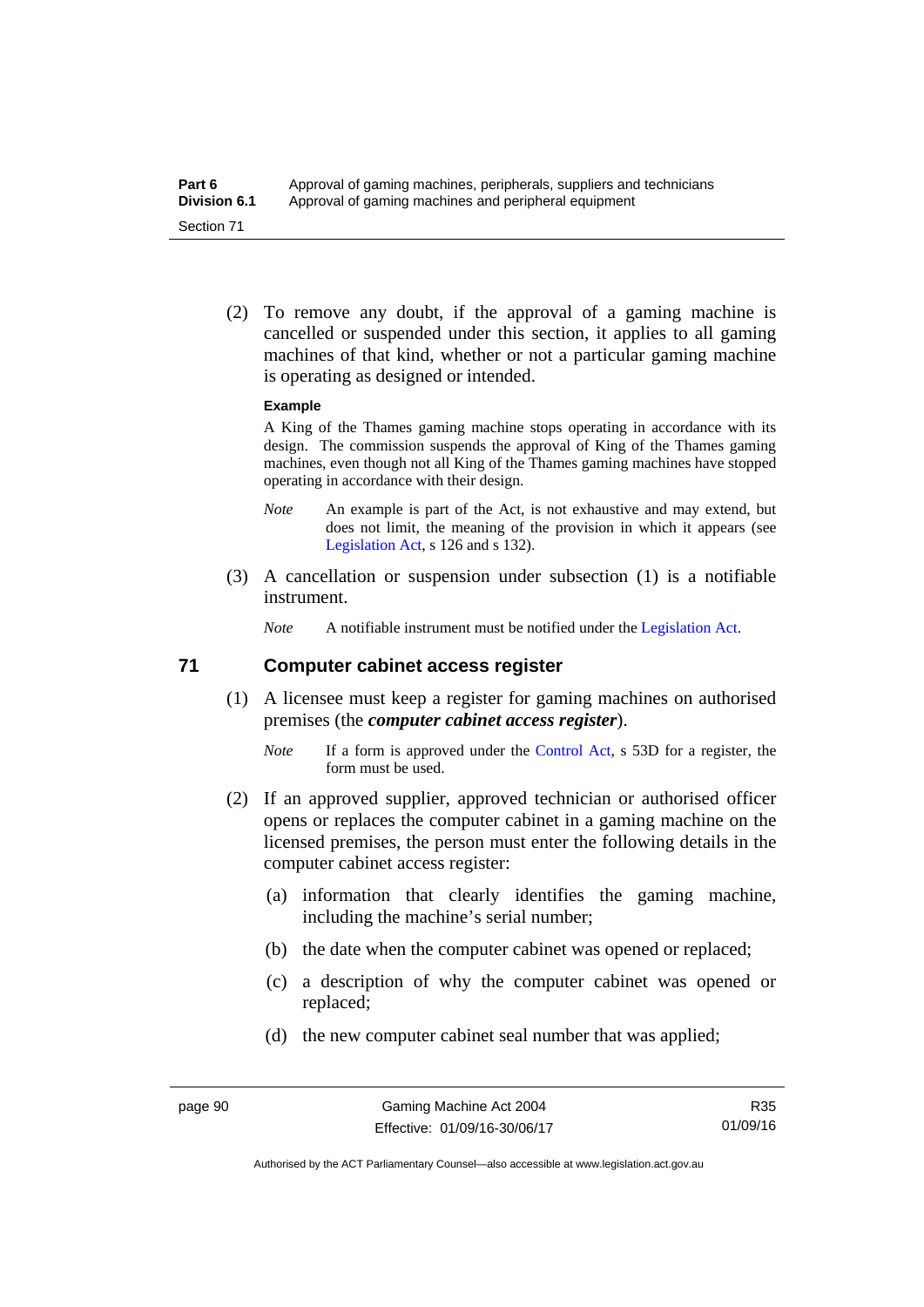- (e) if the person who opens the computer cabinet is an approved supplier or approved technician—the person's name and signature;
- (f) if the person who opens the computer cabinet is an authorised officer—the person's name and signature;
- (g) the licensee's name and signature;
- (h) any other information prescribed by regulation.

# **Division 6.2 Approved suppliers**

### **72 Application and approval as supplier**

- (1) A person may apply in writing for approval as a supplier.
	- *Note 1* If a form is approved under the [Control Act,](http://www.legislation.act.gov.au/a/1999-46) s 53D for an application, the form must be used.
	- *Note* 2 A fee may be determined under s 177 for this provision.
- (2) The commission may approve the person as a supplier if satisfied that—
	- (a) the person sells, installs or maintains gaming machines, peripheral equipment for gaming machines or systems (including a CMS) designed for use with gaming machines; and
	- (b) for an individual—the individual is an eligible person; and
	- (c) for a corporation—each influential person for the corporation is an eligible person; and
	- (d) the person has not, in the last 12 months, provided false or misleading information in an application under subsection (1); and
	- (e) the person satisfies any other requirement prescribed by regulation.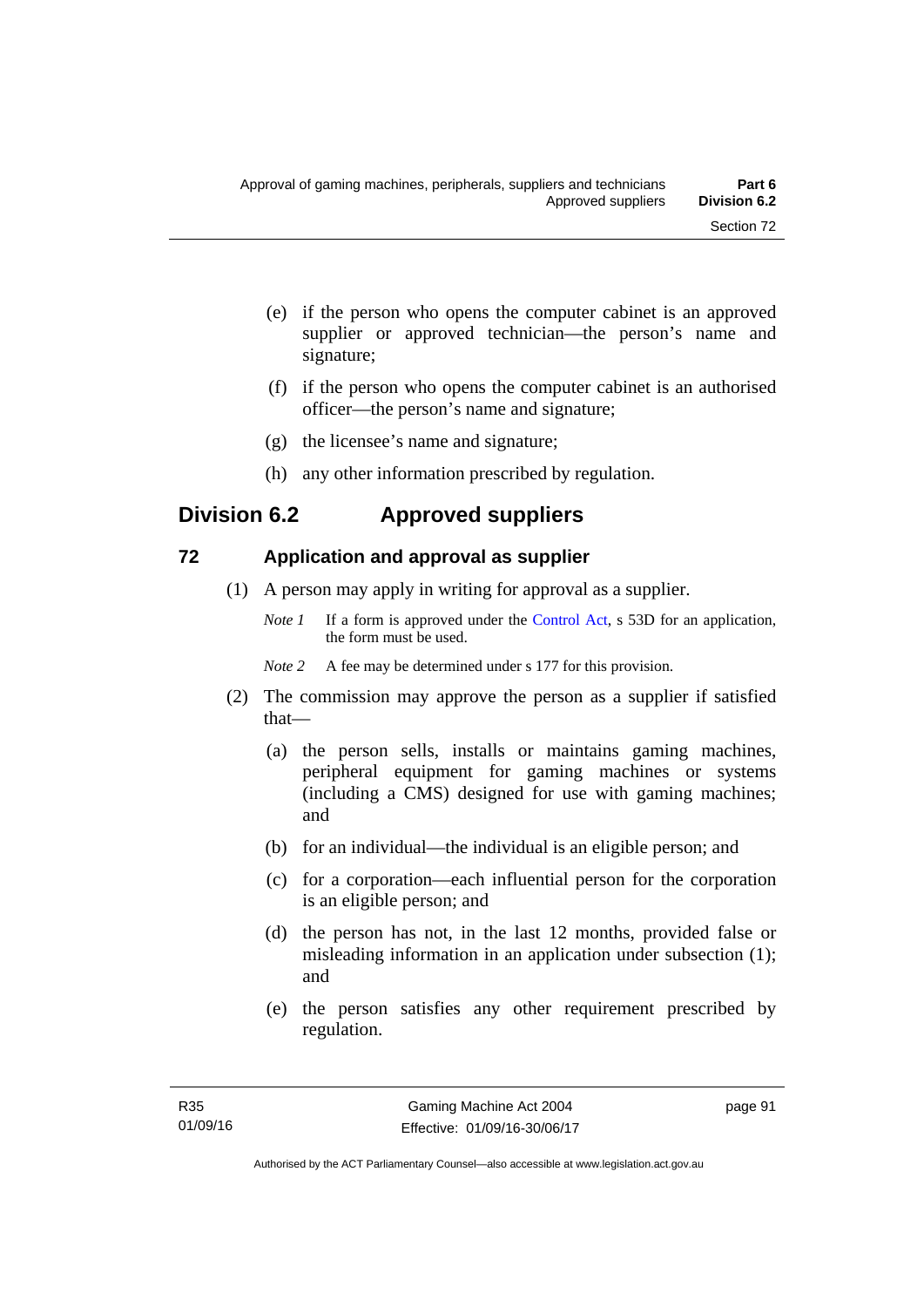(3) If the commission approves a person as a supplier, the commission must give the person a certificate stating that the person is an approved supplier.

### **73 Giving copy of certificate about approved supplier**

- (1) This section applies if an approved supplier tells the commission, in writing, about the loss, theft or destruction of a certificate given to the person under section 72 (3).
- (2) The commission may, by written notice given to the supplier, require the supplier to give the commission, within a stated period and in a stated form, a statement confirming, and explaining the circumstances of, the loss, theft or destruction.
- (3) If the commission is satisfied that the certificate has been lost, stolen or destroyed, the commission may give a replacement to supplier.

*Note* A fee may be determined under s 177 for this provision.

### **73A Cancellation etc of supplier's approval**

- (1) This section applies if—
	- (a) the commission stops being satisfied that the supplier meets the conditions for approval stated in section 72 (2); or
	- (b) the commission is satisfied that the supplier has contravened this Act.
- (2) In subsection (1) (b), a reference to a *contravention* of this Act includes a reference to the following:
	- (a) a contravention of the [Criminal Code](http://www.legislation.act.gov.au/a/2002-51), part 2.4 (Extensions of criminal responsibility) in relation to an offence against this Act or otherwise in relation to this Act;
	- (b) a contravention of the [Criminal Code](http://www.legislation.act.gov.au/a/2002-51) in relation to a document completed, kept or given, or required to be completed, kept or given, under or in relation to this Act;

R35 01/09/16

Authorised by the ACT Parliamentary Counsel—also accessible at www.legislation.act.gov.au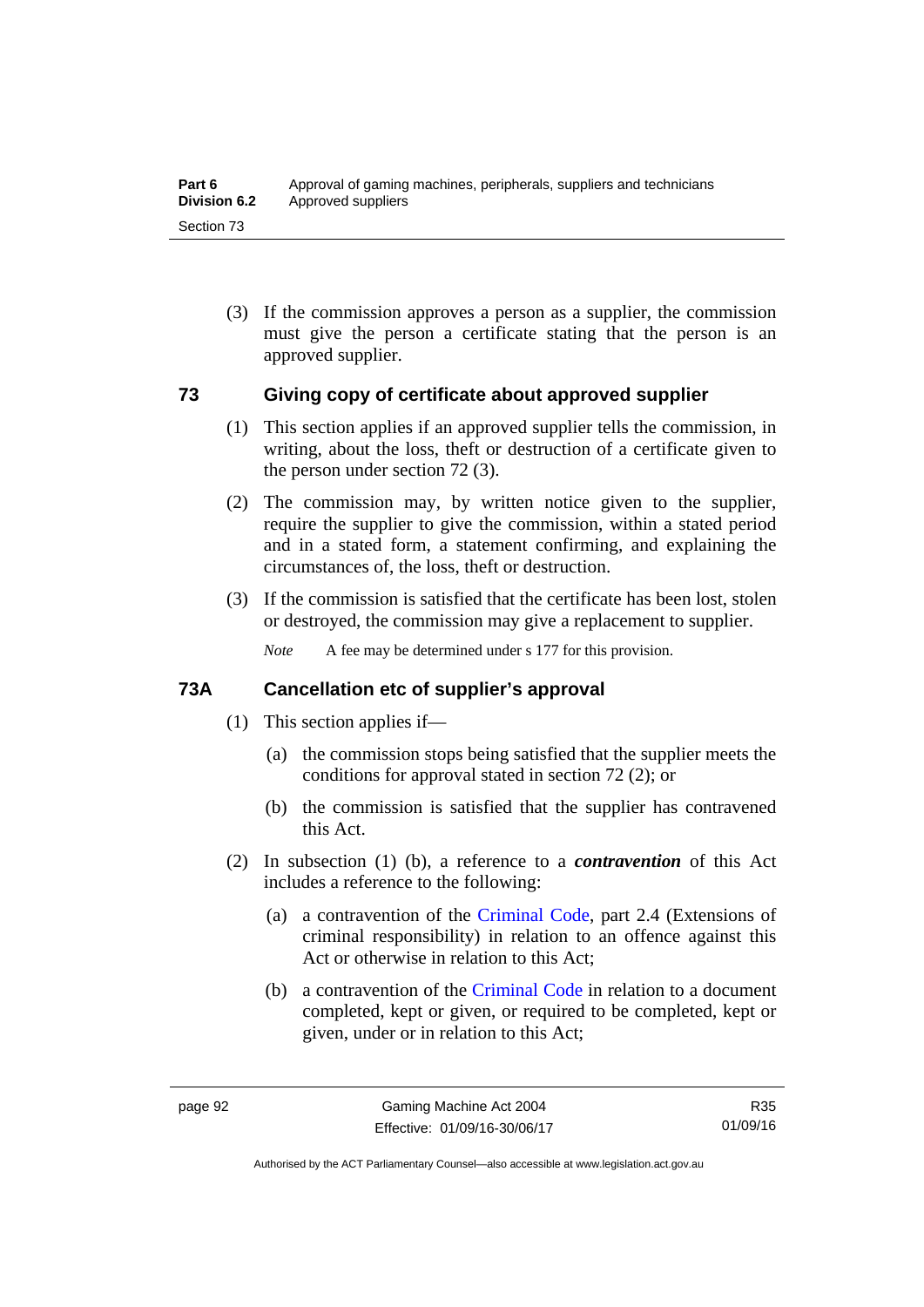- (c) a contravention of the [Criminal Code](http://www.legislation.act.gov.au/a/2002-51) in relation to anything done, or not done, under or in relation to this Act.
- (3) The commission may, by written notice given to the approved supplier—
	- (a) cancel the supplier's approval; or
	- (b) suspend the supplier's approval; or
	- (c) reprimand the supplier.
- (4) In considering whether to take action under this section, the commission must consider the following:
	- (a) whether action has been taken against the approved supplier under this section before;
	- (b) the seriousness of any contravention of this Act;
	- (c) the likelihood of further action needing to be taken against the supplier;
	- (d) the public benefit of suppliers being regulated under this Act.
- (5) The commission may also consider any other relevant matter.

# **Division 6.3 Approved technicians**

# **74 Application for approval as technician**

- (1) An individual may apply in writing for approval as a technician for 1 or more suppliers.
	- *Note 1* If a form is approved under the [Control Act,](http://www.legislation.act.gov.au/a/1999-46) s 53D for an application, the form must be used.
	- *Note* 2 A fee may be determined under s 177 for this provision.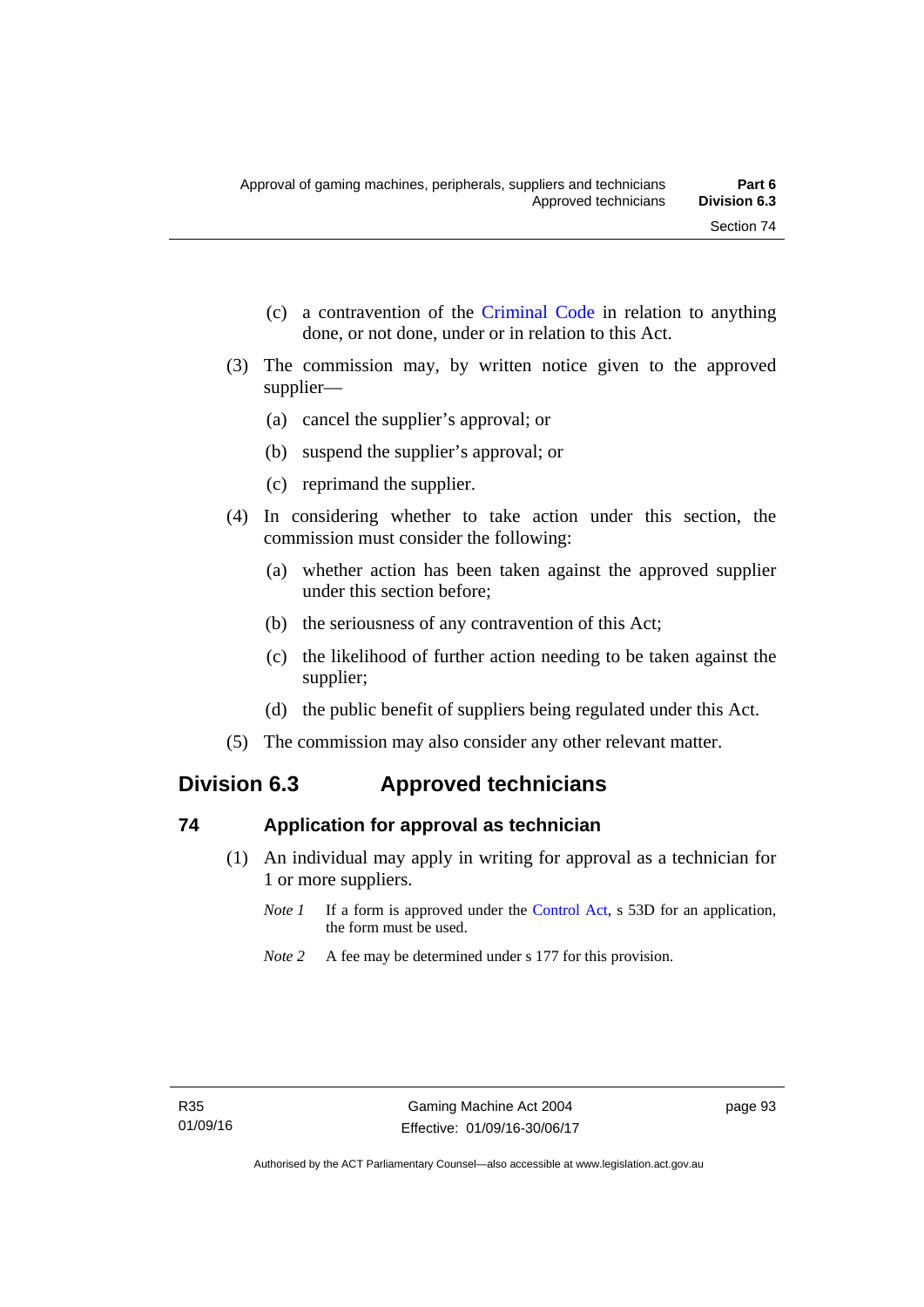- (2) The application must be accompanied by—
	- (a) a statement by each approved supplier for which the applicant is applying for approval that—
		- (i) the supplier is satisfied that the applicant is competent to exercise the functions of an approved technician; and
		- (ii) the supplier employs, or has offered to employ, the applicant as a technician; and
	- (b) if the applicant is an approved supplier and is applying for approval to be a technician for his or her own business—a statement to that effect; and
	- (c) an undertaking by the applicant to—
		- (i) ask the police to check the applicant's criminal record using the applicant's fingerprints; and
		- (ii) authorise the police to report the results of the check to the commission; and
	- (d) 4 recent passport-size photographs of the applicant.

#### **75 Approval of technicians**

- (1) The commission may, on application under section 74, approve the applicant as a technician for 1 or more suppliers if satisfied that—
	- (a) the applicant is qualified to exercise the functions of an approved technician; and
	- (b) the applicant has not, in the last 12 months, provided false or misleading information in an application under section 74; and
	- (c) either—
		- (i) the applicant is employed, or will be employed, by each supplier; or
		- (ii) the applicant is an approved supplier; or

R35 01/09/16

Authorised by the ACT Parliamentary Counsel—also accessible at www.legislation.act.gov.au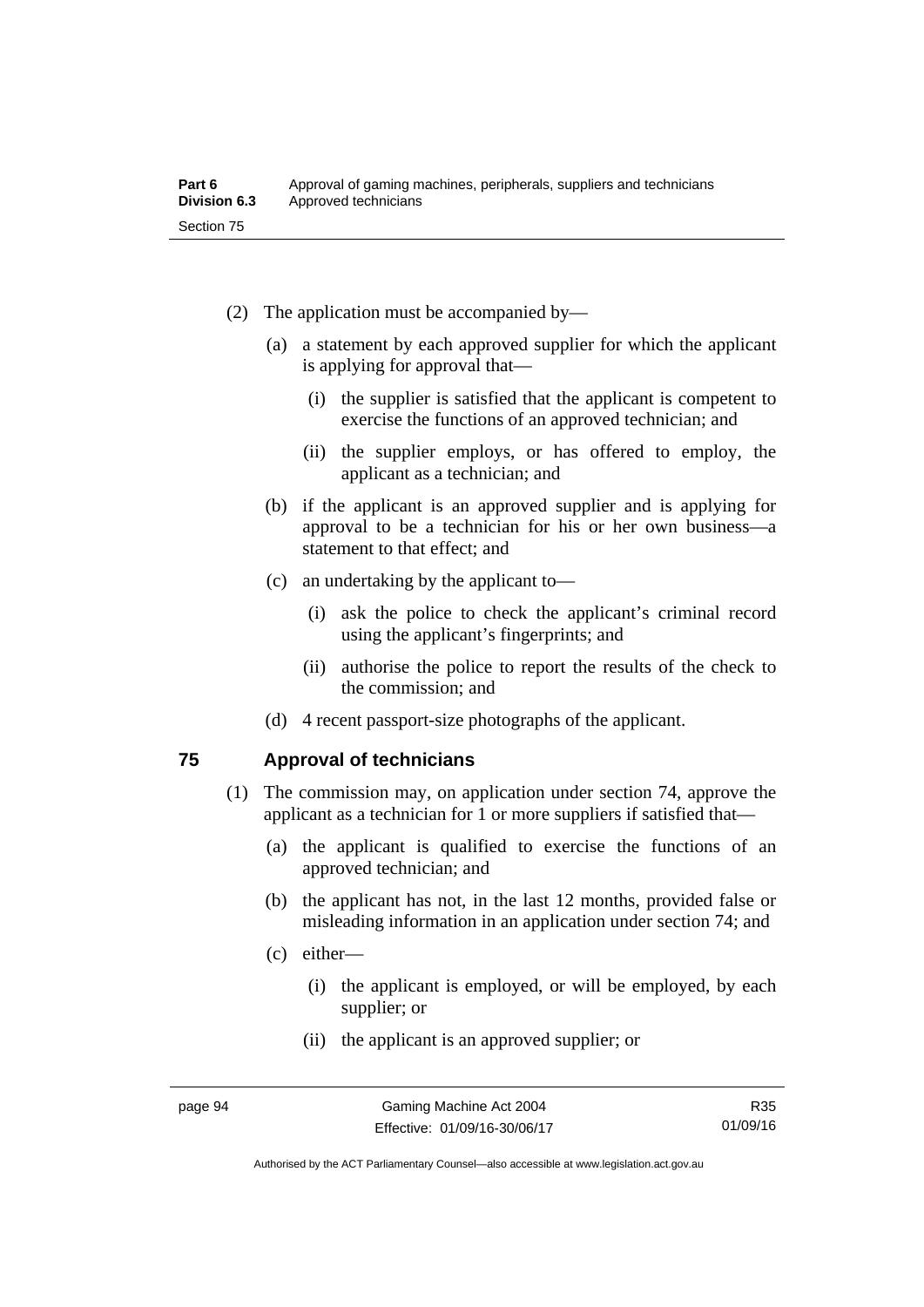- (iii) the applicant is employed, or will be employed, by each supplier and is an approved supplier.
- (2) An approval is for 3 years.
- (3) If a short-term approval is in force in relation to the applicant, the approval under this section starts when the short-term approval under section 76 began.

#### **Example**

Jo was given a short-term approval as a technician on 1 January 2005 before the results of her police check came through. Her results were satisfactory and she was approved as a technician on 25 February 2005. Her approval ends on 1 January 2007.

- (4) A person is *qualified* to exercise the functions of an approved technician for a supplier if the person—
	- (a) is an individual; and
	- (b) is competent to maintain gaming machines supplied by the supplier; and
	- (c) is an eligible person; and
	- (d) satisfies any requirement prescribed by regulation.
- (5) To remove any doubt, an approved supplier may be approved as a technician under this section for themselves as supplier, another supplier or both.

# **76 Short-term approval of technicians**

- (1) This section applies to a person who has applied for approval as a technician if—
	- (a) the commission has not received the results of the police check of the person's criminal record; but
	- (b) the commission would approve the person if the results of the police check did not show that the person was not an eligible person.

page 95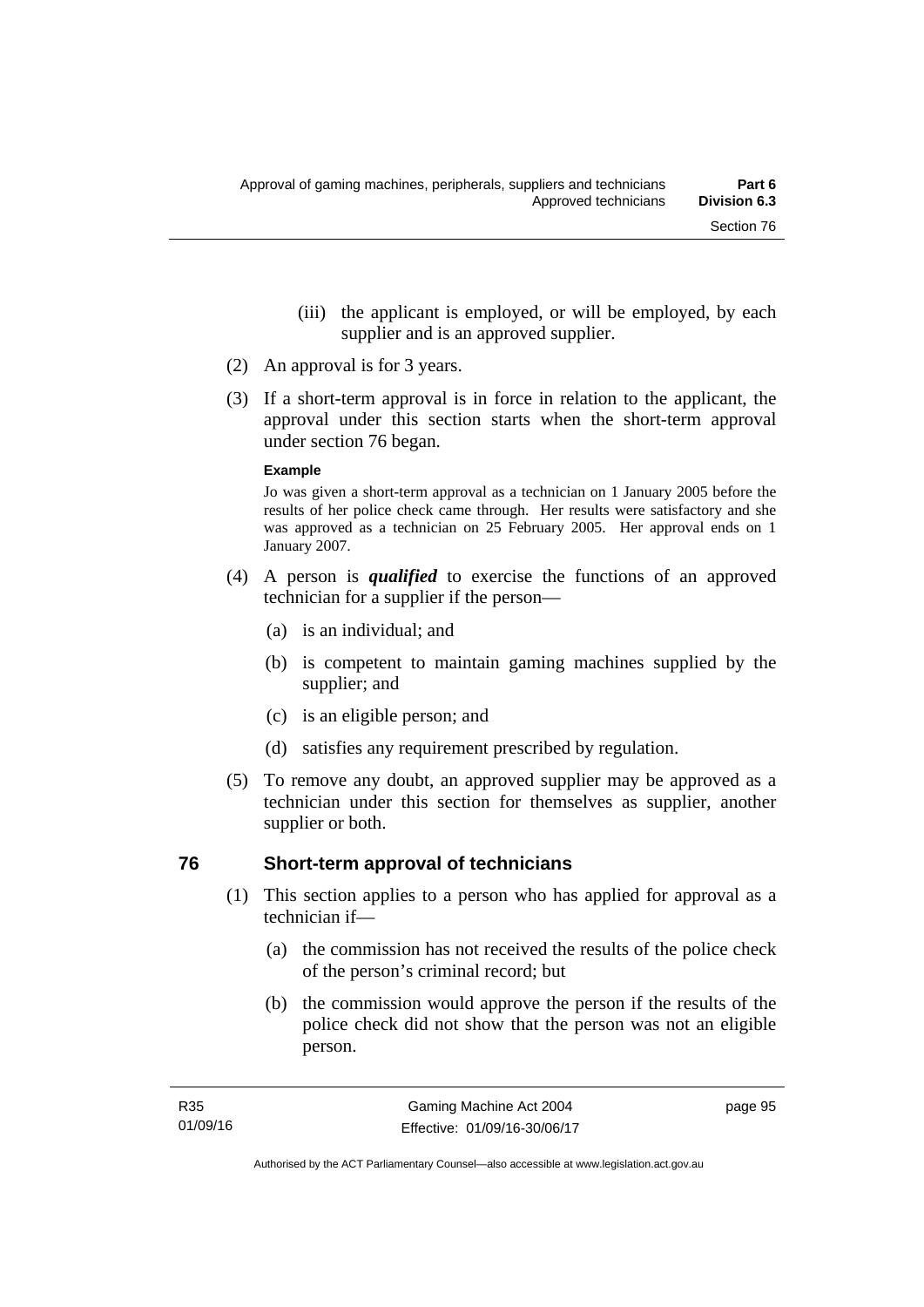- (2) The commission may approve the applicant as a technician.
- (3) An approval under this section (a *short-term approval*) is for 6 months, and cannot be renewed.

# **77 Ending short-term approvals**

- (1) This section applies to a person if—
	- (a) the person has a short-term approval as a technician; and
	- (b) the commission receives the results of the police check of the person's criminal record; and
	- (c) after considering the results of the police check, the commission is satisfied that the person is not an eligible person.
- (2) The commission must, by written notice given to the technician—
	- (a) refuse the person's application for approval as a technician; and
	- (b) cancel the person's short-term approval as a technician.

## **78 Transfer etc of technician's approval**

- (1) On written application by an approved technician, the commission may—
	- (a) approve the technician for another supplier (the *new supplier*); or
	- (b) transfer the approval of the technician from 1 supplier to another (the *new supplier*).
	- *Note 1* If a form is approved under the [Control Act,](http://www.legislation.act.gov.au/a/1999-46) s 53D for an application, the form must be used.
	- *Note 2* A fee may be determined under s 177 for this provision.

R35 01/09/16

Authorised by the ACT Parliamentary Counsel—also accessible at www.legislation.act.gov.au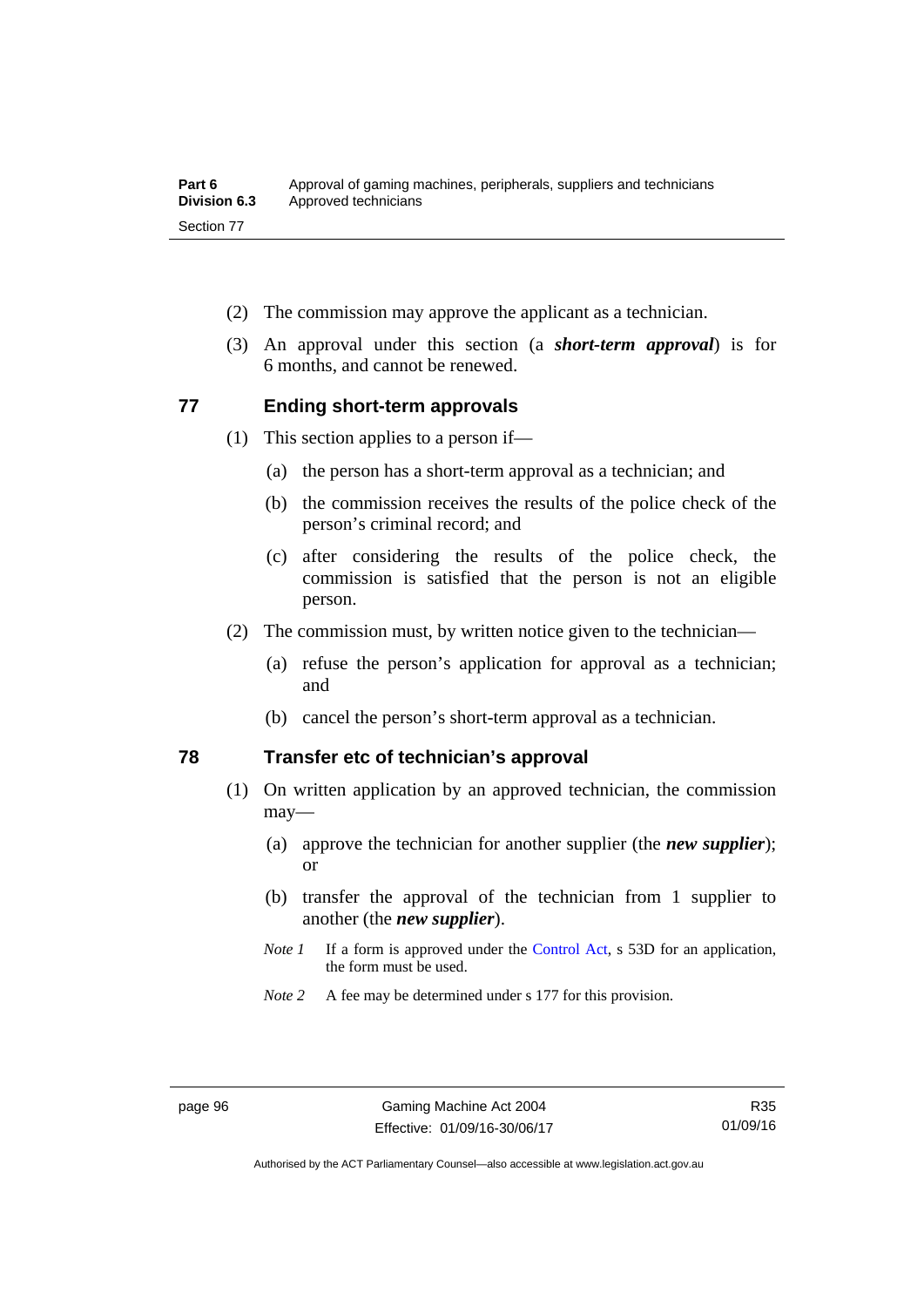(2) The application must be accompanied by a written statement by the new supplier stating that the supplier employs, or has offered to employ, the applicant as a technician.

## **79 Cancellation etc of technician's approval**

- (1) This section applies if—
	- (a) the commission stops being satisfied that an approved technician is qualified to exercise the functions of an approved technician for each supplier for whom the technician is approved; or
	- (b) the approved technician is not an approved supplier and is not employed by an approved supplier; or
	- (c) the commission is satisfied that the technician has contravened this Act.
- (2) In subsection (1) (c), a reference to a *contravention* of this Act includes a reference to the following:
	- (a) a contravention of the [Criminal Code](http://www.legislation.act.gov.au/a/2002-51), part 2.4 (Extensions of criminal responsibility) in relation to an offence against this Act or otherwise in relation to this Act:
	- (b) a contravention of the [Criminal Code](http://www.legislation.act.gov.au/a/2002-51) in relation to a document completed, kept or given, or required to be completed, kept or given, under or in relation to this Act;
	- (c) a contravention of the [Criminal Code](http://www.legislation.act.gov.au/a/2002-51) in relation to anything done, or not done, under or in relation to this Act.
- (3) The commission may, by written notice given to the approved technician—
	- (a) cancel the technician's approval; or
	- (b) suspend the technician's approval; or
	- (c) reprimand the technician.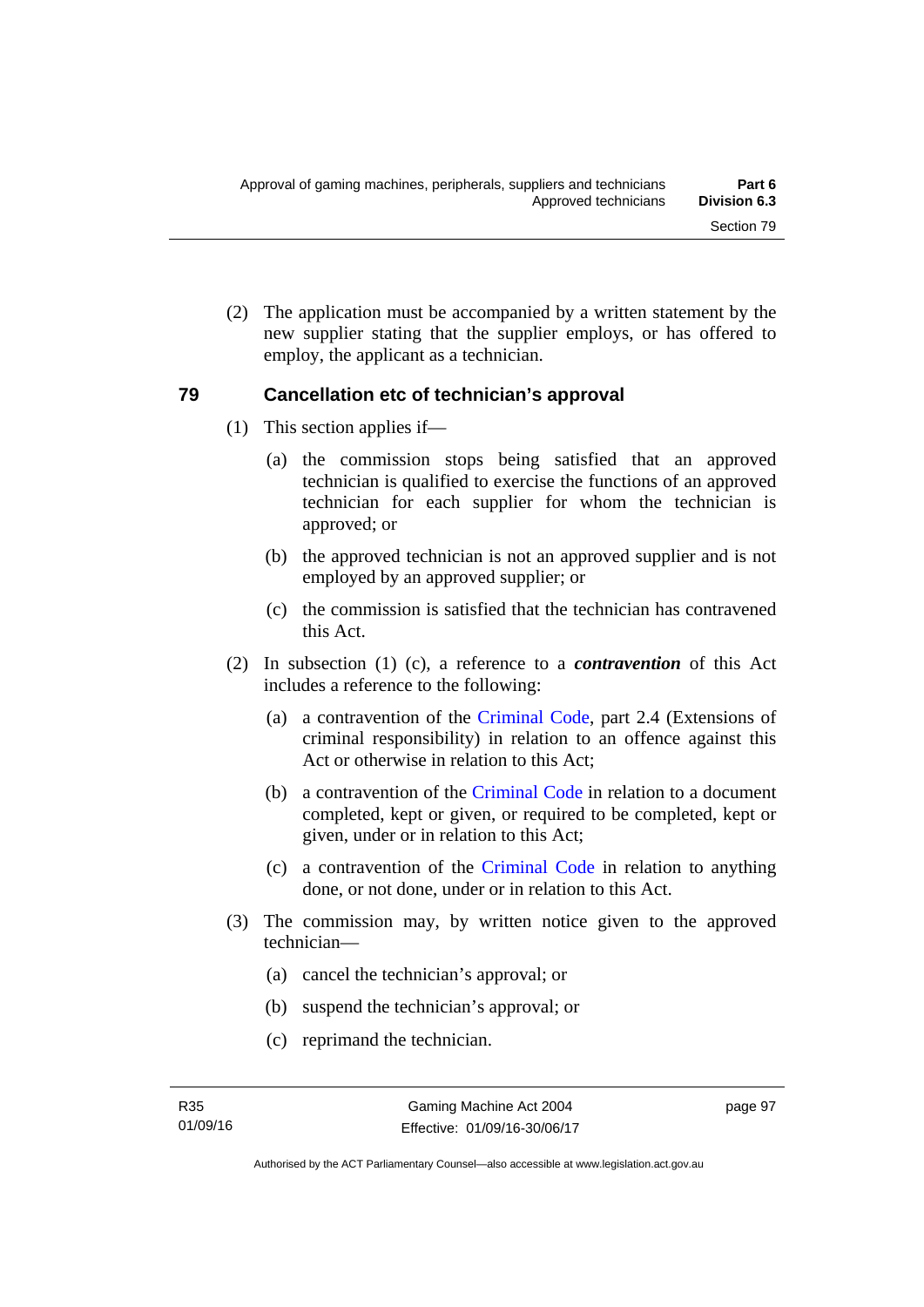- (4) In considering whether to take action under this section, the commission must consider the following:
	- (a) whether action has been taken against the approved technician under this section before;
	- (b) the seriousness of any contravention of this Act;
	- (c) the likelihood of further action needing to be taken against the technician;
	- (d) the public benefit of technicians being regulated under this Act.
- (5) The commission may also consider any other relevant matter.
- (6) In this section:

*approved supplier*—a person is not an *approved supplier* if the person's approval as a supplier is suspended.

*qualified*, to exercise the functions of an approved technician—see section 75 (4).

#### **80 Certificates and identity cards for approved technicians**

- (1) This section applies if the commission approves a technician under section 75 (Approval of technicians) or section 76 (Short-term approval of technicians).
- (2) The commission must give—
	- (a) a certificate (the technician's *approval certificate*) to each approved supplier for the technician containing details of the approval; and
	- (b) an identity card to the approved technician containing details of the approval.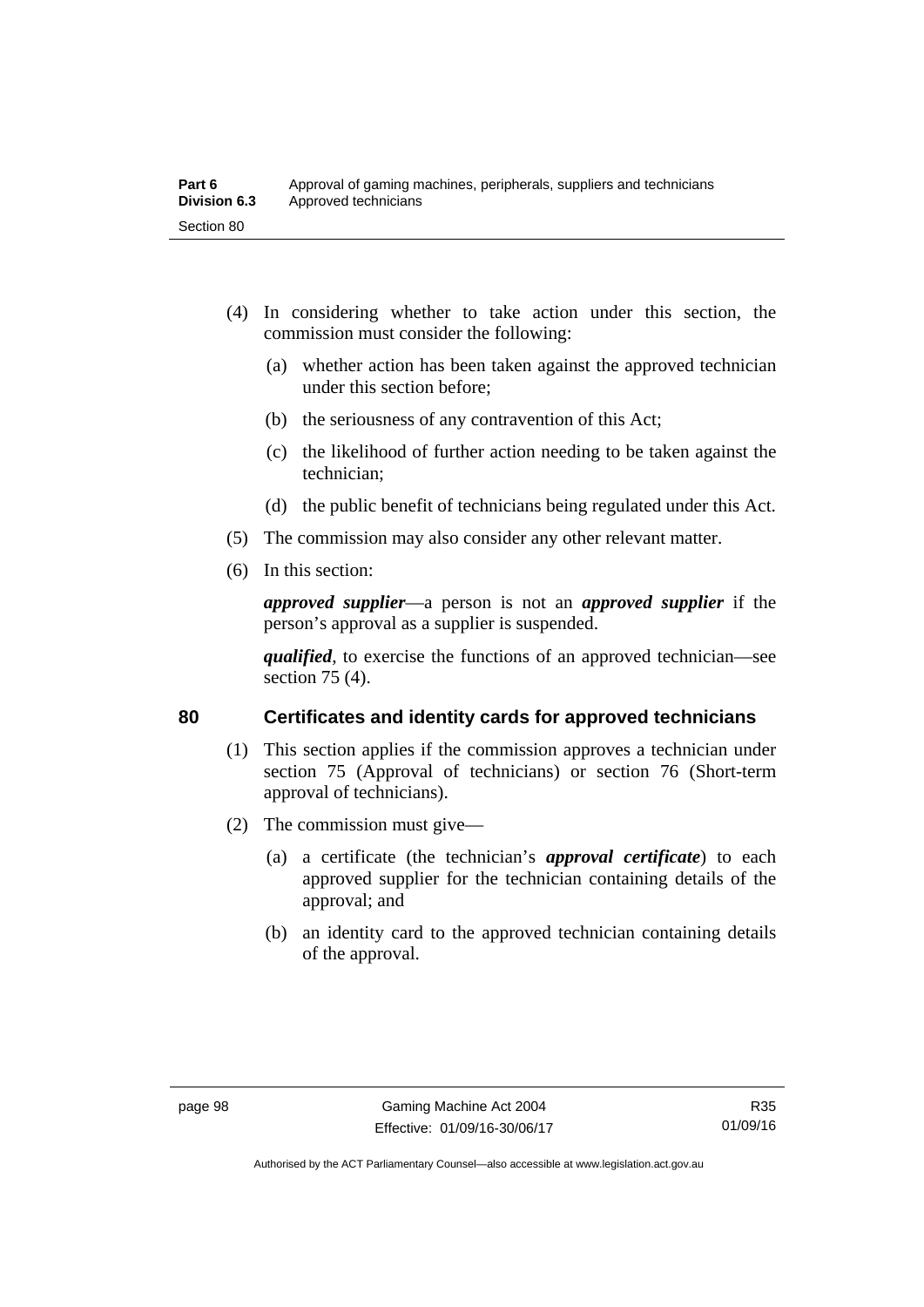# **81 Giving copy of certificate about approved technician or identity card**

- (1) This section applies if an approved supplier or approved technician tells the commission, in writing, about the loss, theft or destruction of a certificate or identity card given to the person under section 80.
- (2) The commission may, by written notice given to the person, require the person to give the commission, within a stated period and in a stated form, a statement confirming, and explaining the circumstances of, the loss, theft or destruction.
- (3) If the commission is satisfied that the certificate or identity card has been lost, stolen or destroyed, the commission may give a replacement to the person.

*Note* A fee may be determined under s 177 for this provision.

## **82 Notice by supplier if technician no longer employed**

- (1) This section applies if—
	- (a) a supplier is the supplier for an approved technician; and
	- (b) the supplier stops employing the technician.
- (2) The supplier must tell the commission in writing that the supplier no longer employs the technician within 1 week after the day the supplier stops employing the technician.

Maximum penalty: 5 penalty units.

(3) An offence against this section is a strict liability offence.

## **83 Return of approval certificates and identity cards for approved technicians**

- (1) This section applies if—
	- (a) a technician's approval expires or is cancelled or suspended; or
	- (b) a technician stops working for an approved supplier.

page 99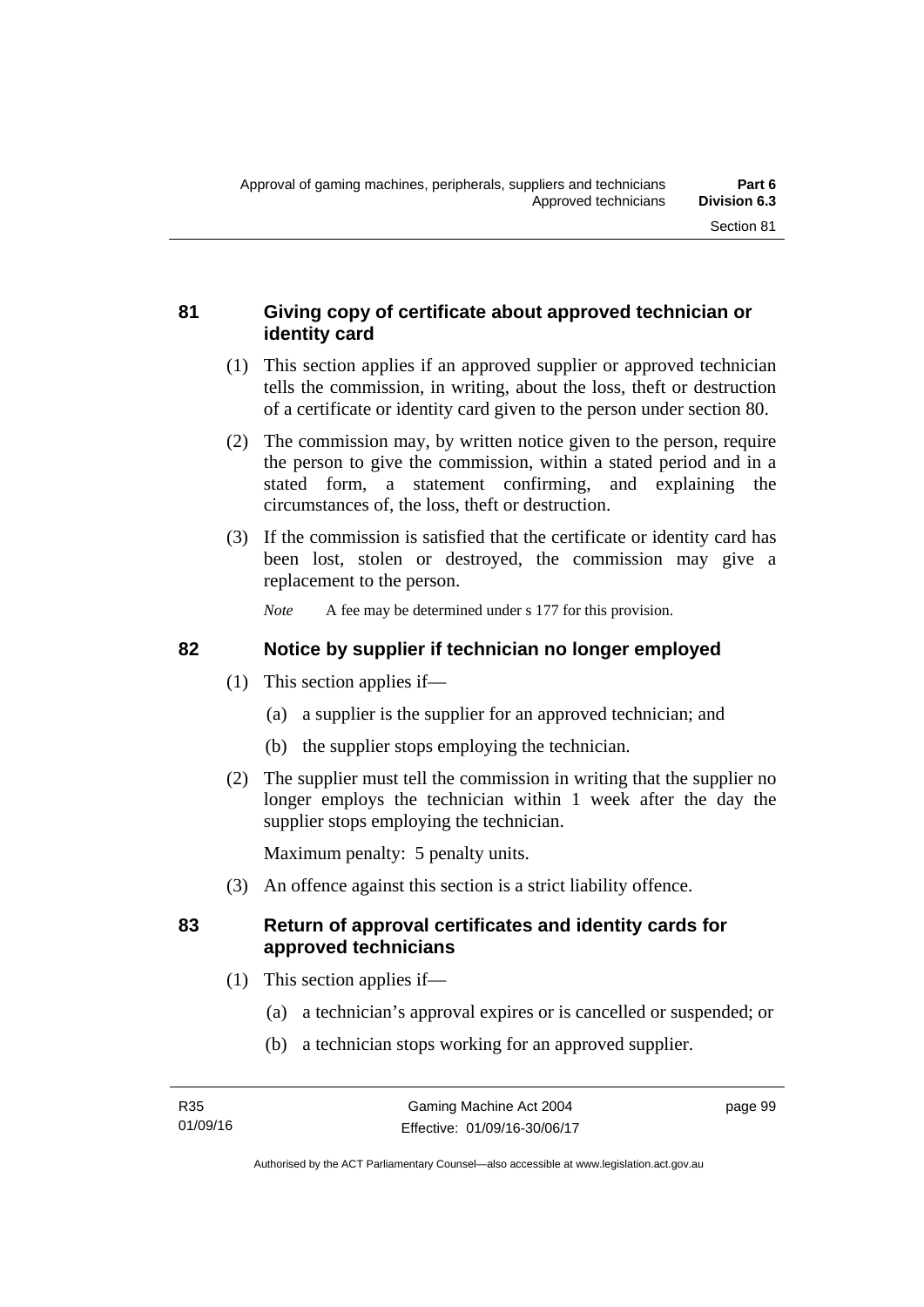- (2) The supplier must return the technician's approval certificate to the commission within 1 week after—
	- (a) the day the technician's approval expires; or
	- (b) the day the technician is given notice of the cancellation or suspension; or
	- (c) the day the approved technician stops working for the supplier.

Maximum penalty: 5 penalty units.

- (3) The technician must return the technician's identity card to the commission within 1 week after—
	- (a) the day the technician's approval expires; or
	- (b) the day the technician is given notice of the cancellation or suspension; or
	- (c) the day the technician no longer works for at least 1 supplier.

Maximum penalty: 5 penalty units.

(4) Strict liability applies to an offence against this section.

# **84 Renewal of technician's approval**

- (1) An approved technician may apply to the commission for renewal of his or her approval no later than 1 month, and no earlier than 3 months, before the approval expires.
	- *Note* If a form is approved under the [Control Act,](http://www.legislation.act.gov.au/a/1999-46) s 53D for an application, the form must be used.
- (2) The application must be accompanied by an undertaking by the applicant to—
	- (a) ask the police to check the applicant's criminal record using the applicant's fingerprints; and
	- (b) authorise the police to report the results of the check to the commission.

R35 01/09/16

Authorised by the ACT Parliamentary Counsel—also accessible at www.legislation.act.gov.au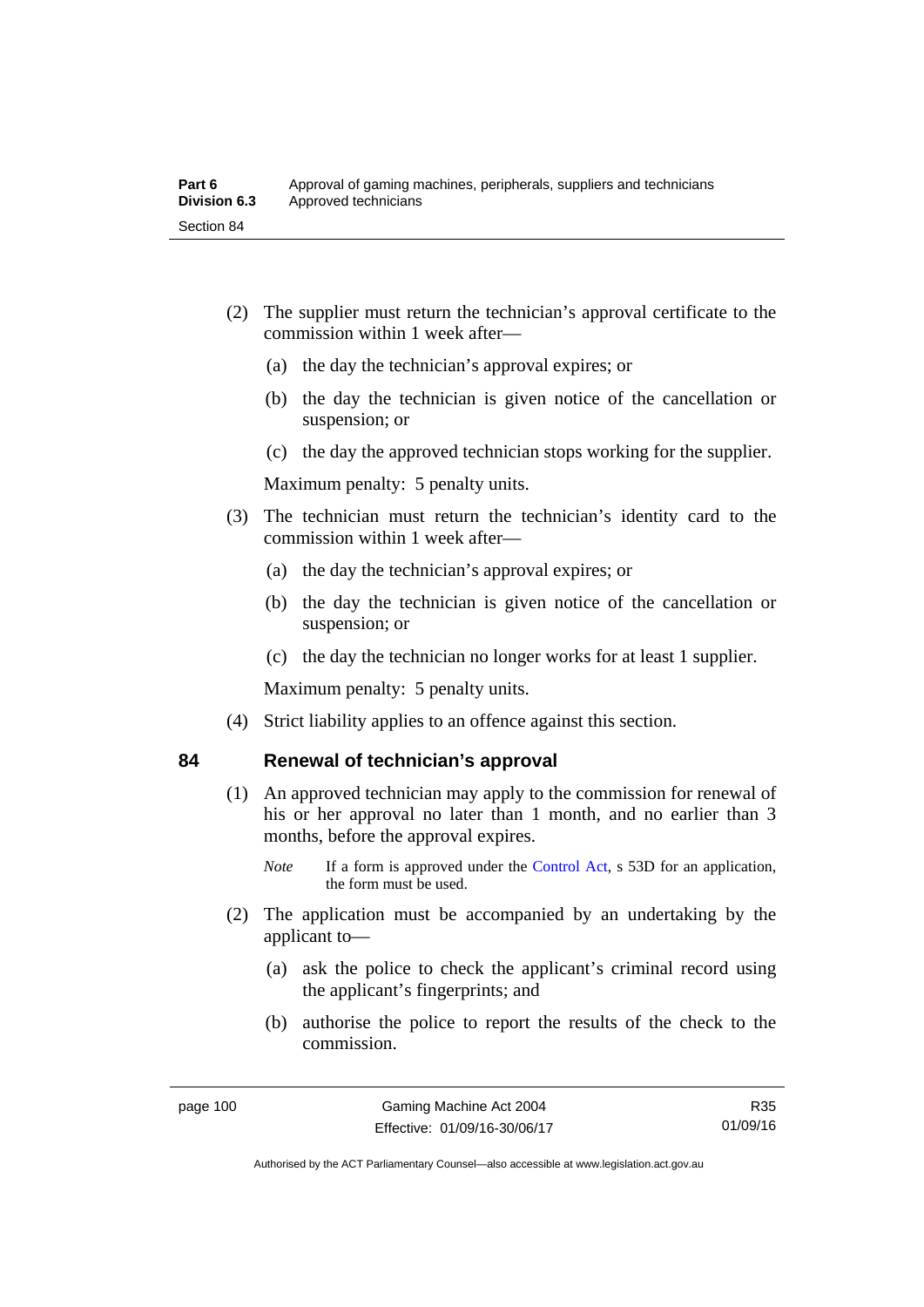- (3) On application under this section, the commission must renew the approval if satisfied that it would approve the applicant if the application were an application for initial approval.
- (4) The renewal of the approval begins on the day after the approval being renewed expires.
- (5) An approval that is suspended may be renewed, but the renewed approval is suspended until the end of the suspension.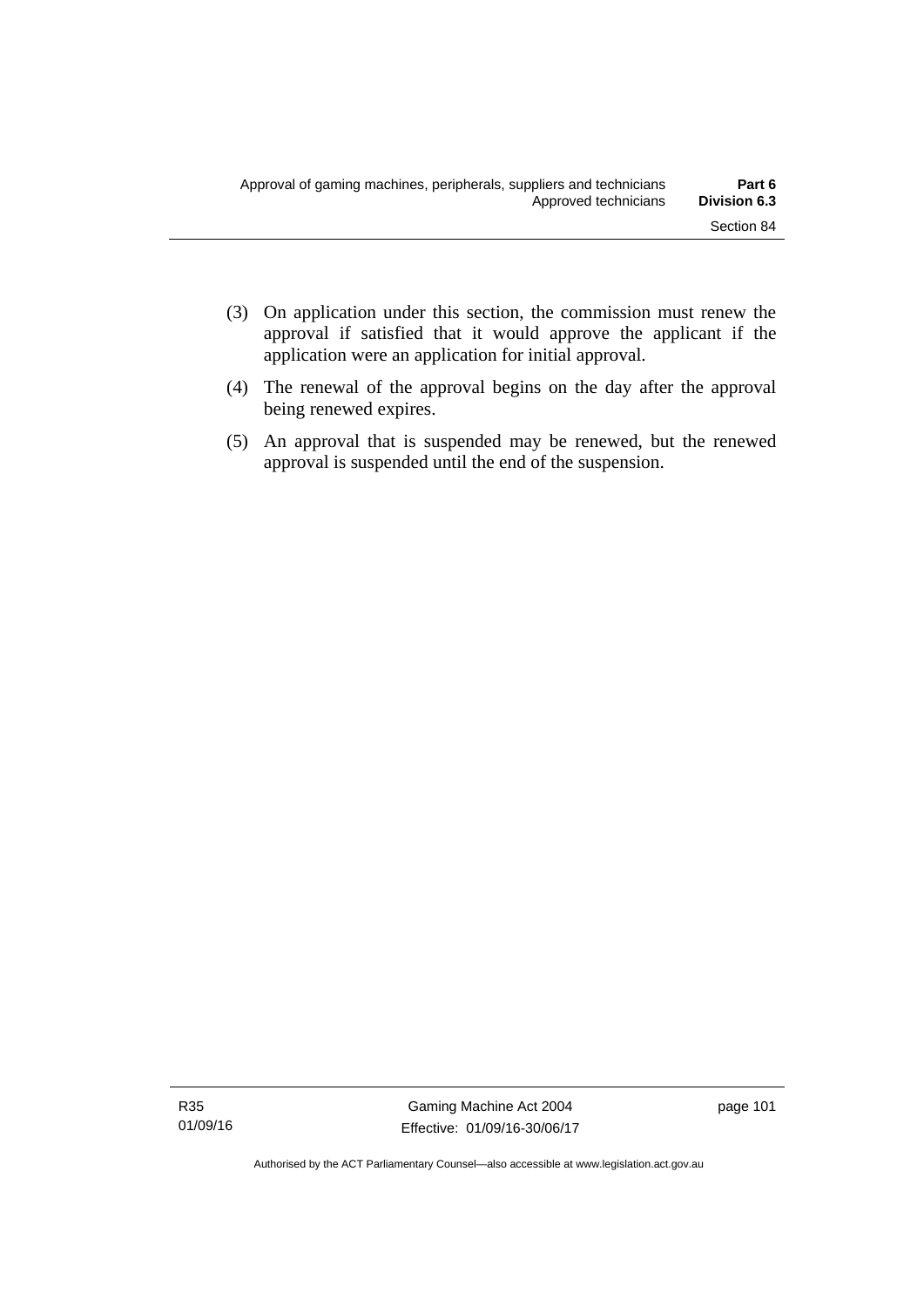**Part 6A** Gaming machine dealings<br>**Division 6A.1** Gaming machine dealings Gaming machine dealings Section 97

# **Part 6A Gaming machine dealings**

# **Division 6A.1 Gaming machine dealings**

#### **97 Control procedures**

- (1) A person's control procedures for gaming machines and peripheral equipment must include operational details (including who is responsible) for each of the following:
	- (a) accounting and record keeping in relation to the gaming machines and peripheral equipment;
	- (b) access to and handling of cash in relation to the gaming machines;
	- (c) payment of winnings;
	- (d) access control to the gaming machines and peripheral equipment;
	- (e) security of the gaming machines and peripheral equipment;
	- (f) security of cash, records and keys in relation to the gaming machines;
	- (g) job descriptions (including responsibilities) of people operating and doing accounting and record keeping in relation to the gaming machines and peripheral equipment;
	- (h) any marketing and promotion of the gaming machines.
- (2) A person may change the person's control procedures by written notice given to the commission.
- (3) A regulation may make provision in relation to control procedures.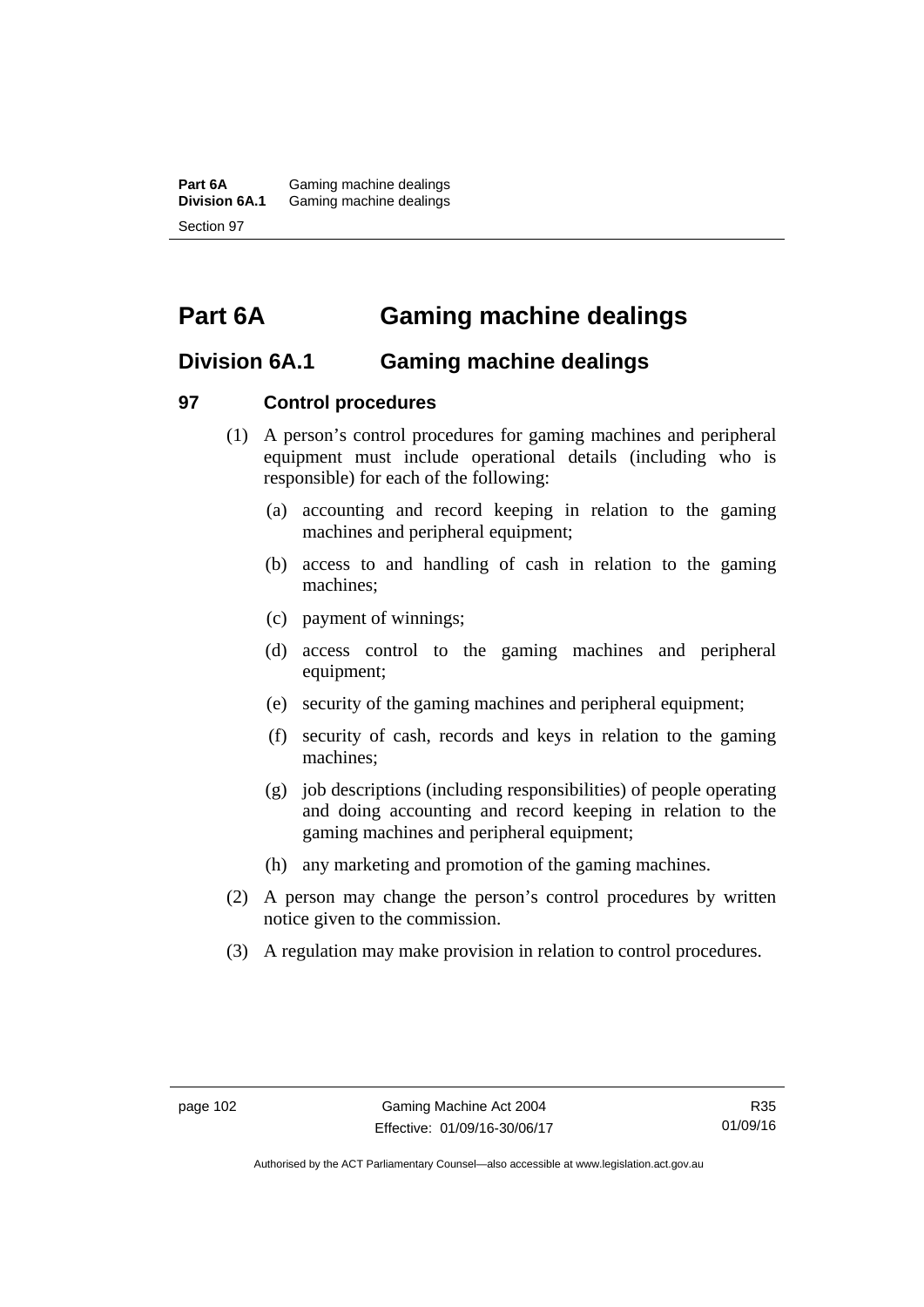# **98 Acquisition of gaming machines and peripheral equipment—general**

- (1) A person commits an offence if—
	- (a) the person intentionally acquires a gaming machine; and

*Note Acquire*—see the dictionary.

 (b) the person does not have a licence and an authorisation certificate allowing the operation of the gaming machine at the person's premises.

Maximum penalty: 100 penalty units, imprisonment for 1 year or both.

- (2) However, a person does not commit an offence against subsection (1) if—
	- (a) the person has been appointed as an external administrator for a licensee; and
	- (b) the commission has received written notice of the person's appointment, and any additional information requested by the commission, under section 110A (Appointment of external administrator).
- (3) A licensee commits an offence if—
	- (a) the licensee intentionally acquires a gaming machine or peripheral equipment for a gaming machine; and
	- (b) the gaming machine or peripheral equipment is not approved under section 69 (Approval of gaming machines and peripheral equipment).

Maximum penalty: 100 penalty units, imprisonment for 1 year or both.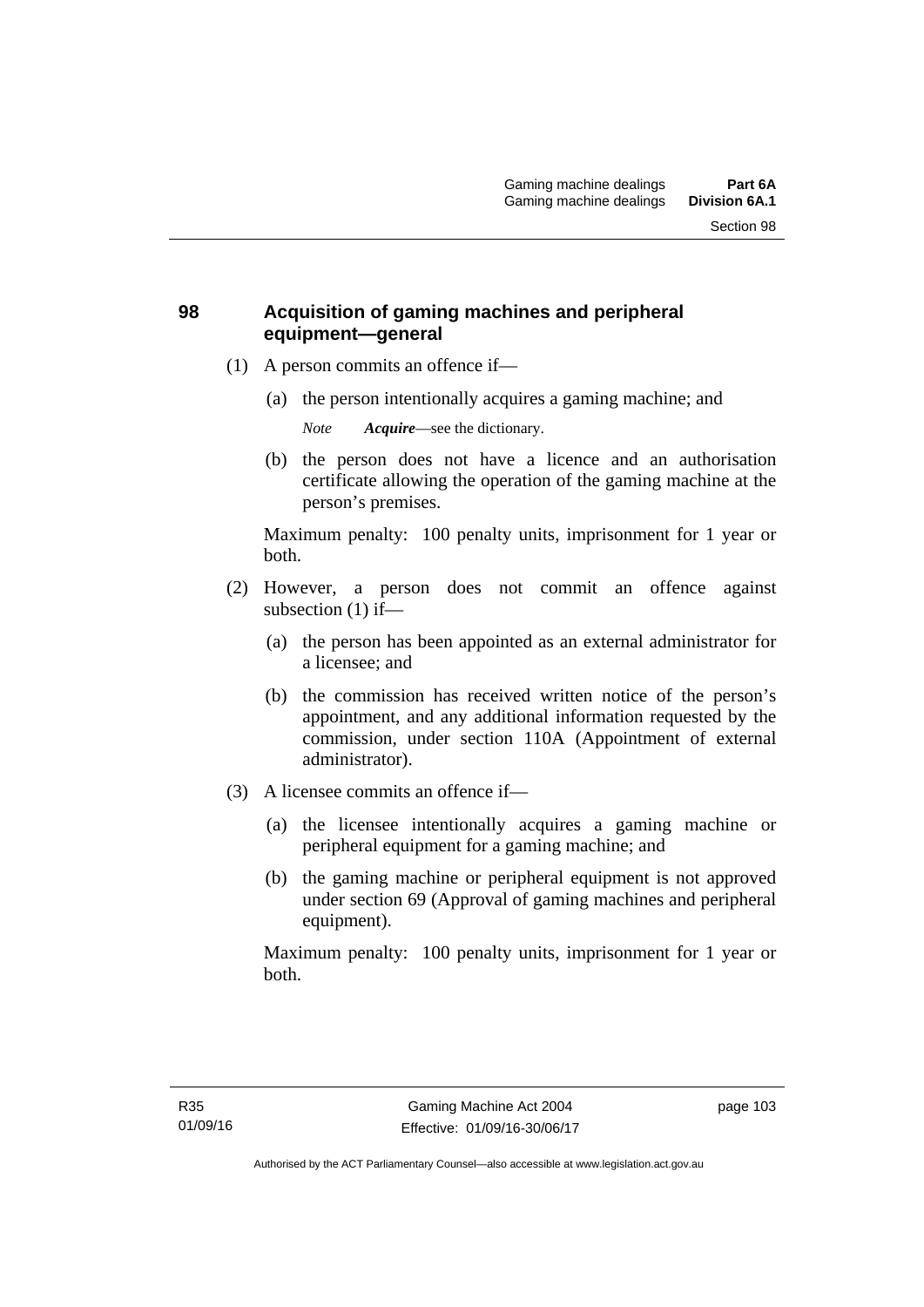- (4) A licensee commits an offence if the licensee—
	- (a) intentionally acquires a gaming machine for authorised premises; and
	- (b) does not hold an authorisation for the gaming machine.

Maximum penalty: 100 penalty units, imprisonment for 1 year or both.

(5) In this section:

*external administrator*—see section 105A.

#### **99 Acquisition of authorisations and gaming machines notification**

- (1) This section applies if a licensee intends to acquire—
	- (a) an authorisation for a gaming machine for authorised premises; or
	- (b) a gaming machine for authorised premises.
- (2) The licensee must notify the commission about the proposed acquisition.
	- *Note 1* The acquisition of an authorisation or gaming machine is a notifiable action (see pt 13A and sch 2).
	- *Note* 2 It is a condition of a licence that the licensee give the commission written notice of the details of a gaming machine installed on authorised premises within 3 days after the day the gaming machine is installed or the commission gives the licensee a notice under s 124 (see s 45). It is also a condition of a licence that the licensee not allow the gaming machine to be operated on the authorised premises until the notice under s 45 has been given to the commission (see s 46).

Authorised by the ACT Parliamentary Counsel—also accessible at www.legislation.act.gov.au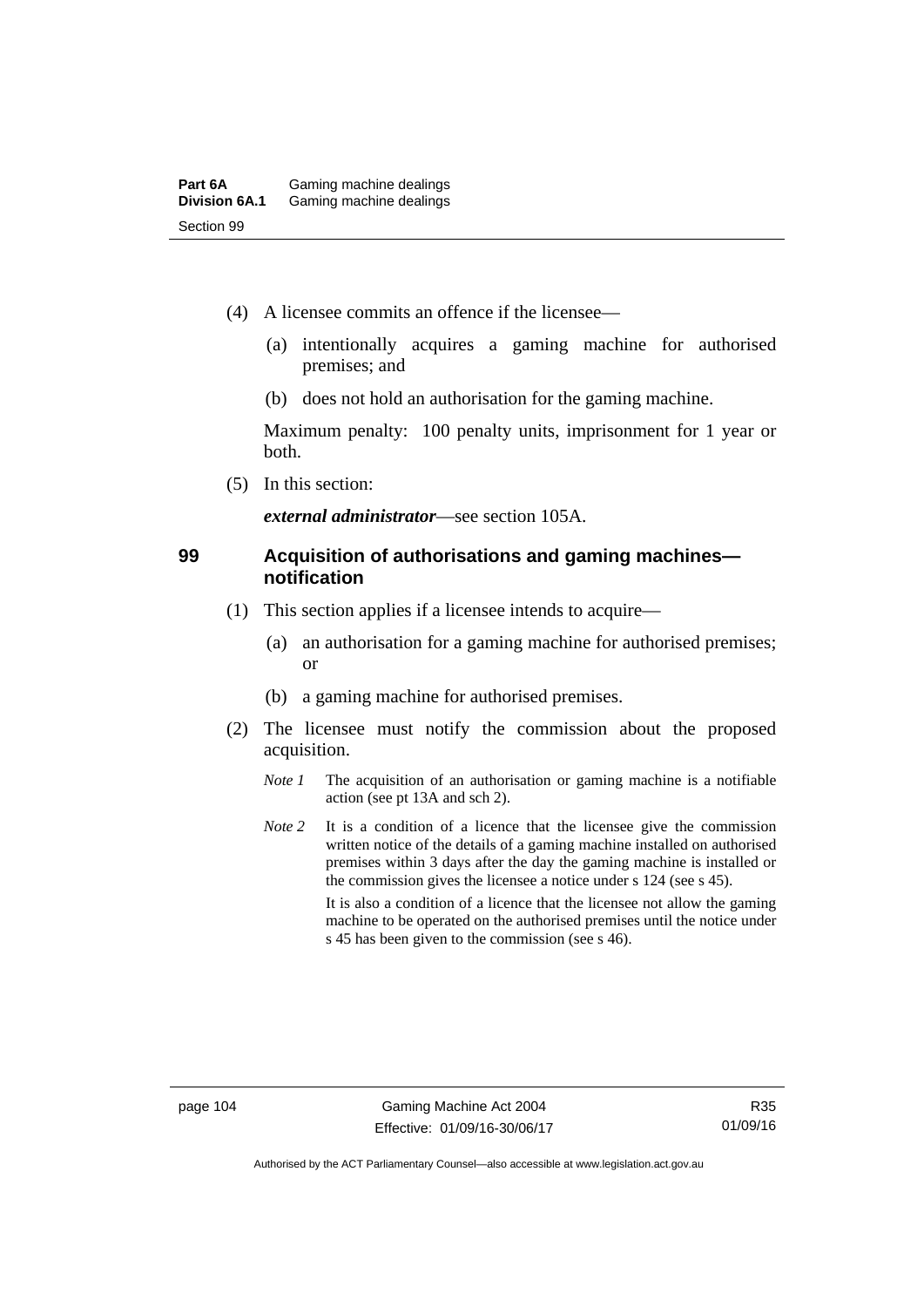#### **100 Acquisition of gaming machines—amendment of authorisation schedule etc**

- (1) This section applies if a licensee notifies the commission under section 99 about the proposed acquisition of a gaming machine for authorised premises.
- (2) The commission must amend the licensee's authorisation schedule for the authorised premises to record the gaming machine's serial number and anything else required by this Act to be included.
	- *Note 1* A reference to an Act includes a reference to the statutory instruments made or in force under the Act, including any regulation (see [Legislation Act,](http://www.legislation.act.gov.au/a/2001-14) s 104).
	- *Note* 2 The licensee must not acquire a gaming machine for premises authorised under an authorisation certificate if the licensee does not hold an authorisation for the gaming machine (see s 98 (4)).
- (3) However, if the licensee acquires the gaming machine under division 6A.6 (Trading of authorisations and gaming machines), the commission must amend the licensee's authorisation schedule to remove 1 authorisation for a gaming machine for every 4 authorisations for gaming machines the licensee acquires.
	- *Note 1* On receiving a notice under this section, the commission must also amend the register of licences and authorisations to include details about the maximum number of authorisations for gaming machines to be held by the licensee after acquiring the gaming machines mentioned in the notice (see s 37H (2)).
	- *Note 2 Maximum number* of authorisations—see the dictionary.
- (4) The commission may amend any other record the commission holds to include the information contained in the notice.
- (5) Subsection (3) and this subsection expire on the commencement of the *[Gaming Machine \(Reform\) Amendment Act 2015](http://www.legislation.act.gov.au/a/2015-21/default.asp)*, schedule 1 (Other amendments—compulsory surrender).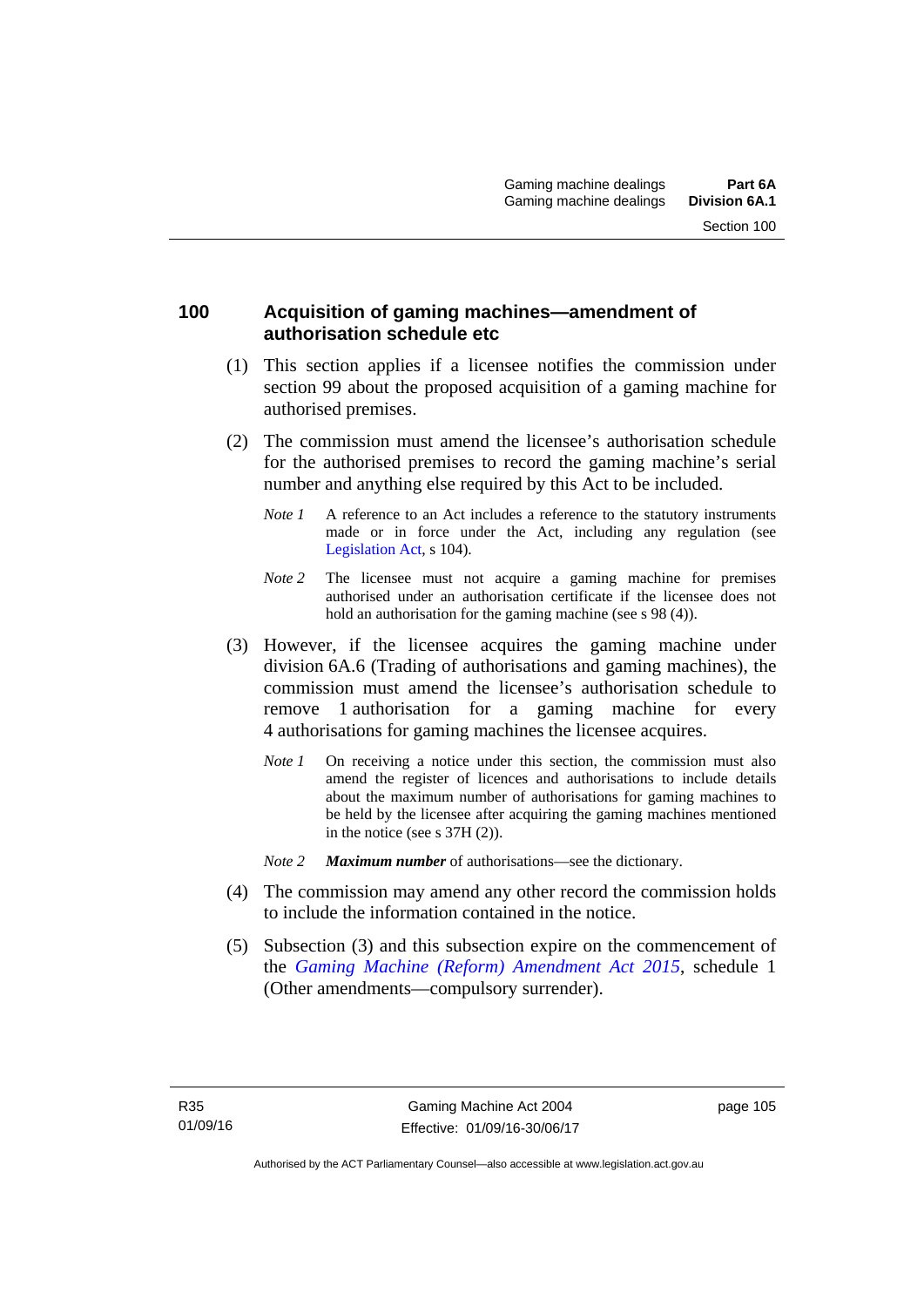#### **103 Possession and operation of gaming machines**

- (1) A person commits an offence if—
	- (a) the person possesses or operates a gaming machine; and
	- (b) the person is not authorised to possess or operate the gaming machine under this Act; and
	- (c) the person is reckless about whether the person is authorised to possess or operate the gaming machine under this Act.

Maximum penalty: 100 penalty units, imprisonment for 1 year or both.

- *Note* Under this Act, a person may be authorised to possess or operate a gaming machine by a licence, an approval to repossess the machine or under  $\overline{s}$  (2).
- (2) The commission may, in writing, authorise a person to possess or operate a gaming machine on stated conditions if—
	- (a) the person is a licensee's external administrator and the licensee is authorised under this Act to possess or operate the gaming machine; or
	- (b) the gaming machine is used only for training purposes; or
	- (c) the gaming machine is being stored; or
	- (d) the gaming machine is being displayed for sale or as a promotion; or
	- (e) the gaming machine is being repaired, tested or evaluated.
- (3) In this section:

*external administrator*, for a licensee—see section 105A.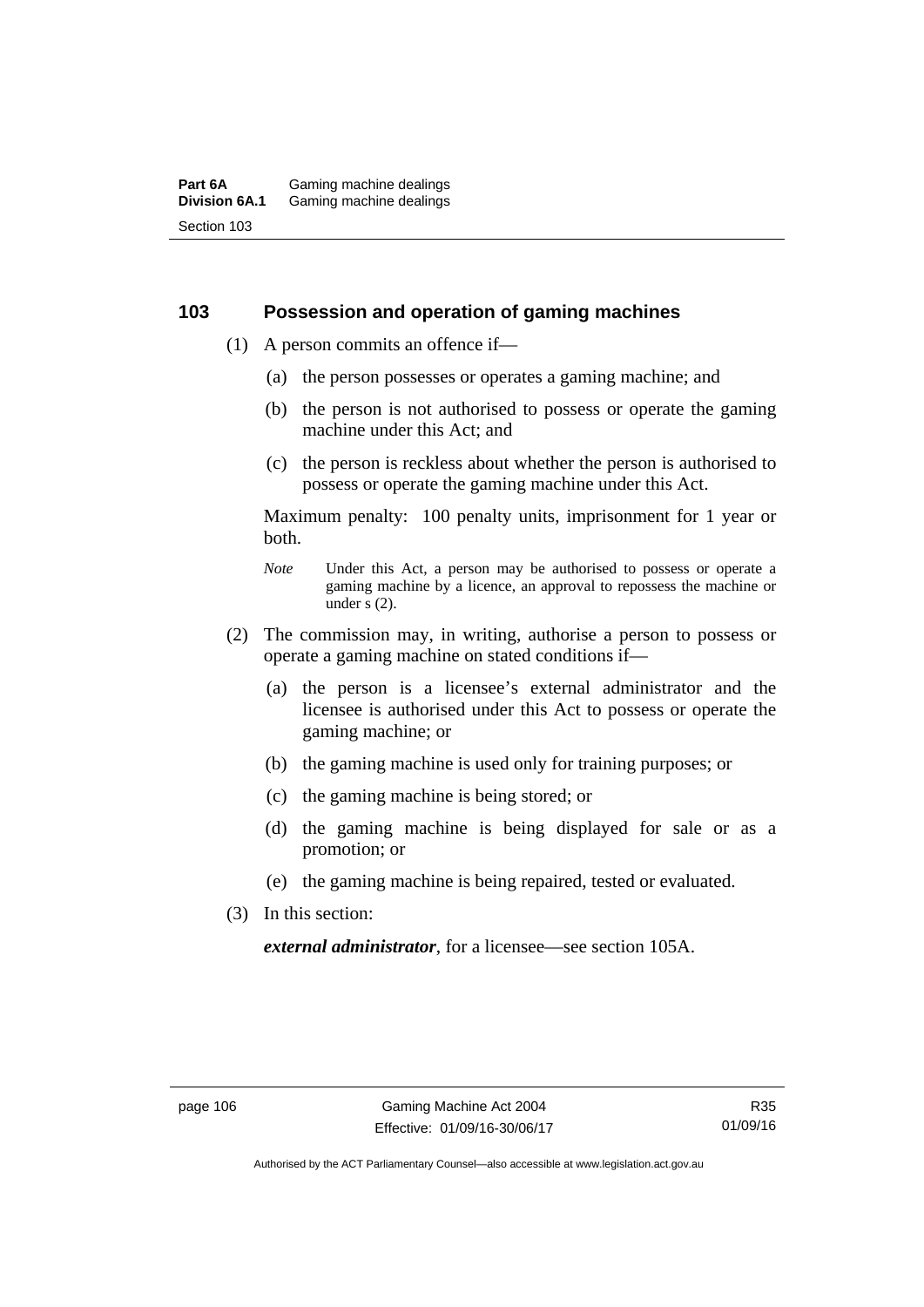## **104 Offence—operating unauthorised, stored or quarantined gaming machines**

- (1) A person commits an offence if—
	- (a) the person operates a gaming machine; and
	- (b) operation of the gaming machine is not allowed under an authorisation certificate; and
	- (c) the person is reckless about whether the operation of the gaming machine is allowed under an authorisation certificate.

Maximum penalty: 100 penalty units.

- (2) A person commits an offence if—
	- (a) the person operates a gaming machine; and
	- (b) a permit applies to the gaming machine; and
	- (c) the person is reckless about whether a permit applies to the gaming machine.

Maximum penalty: 100 penalty units.

## **105 Operation of gaming machines other than in accordance with authorisations**

- (1) A person commits an offence if—
	- (a) the person owns, occupies or manages authorised premises; and
	- (b) the person fails to take all reasonable steps to stop a gaming machine on the premises being used otherwise than in accordance with the authorisation certificate; and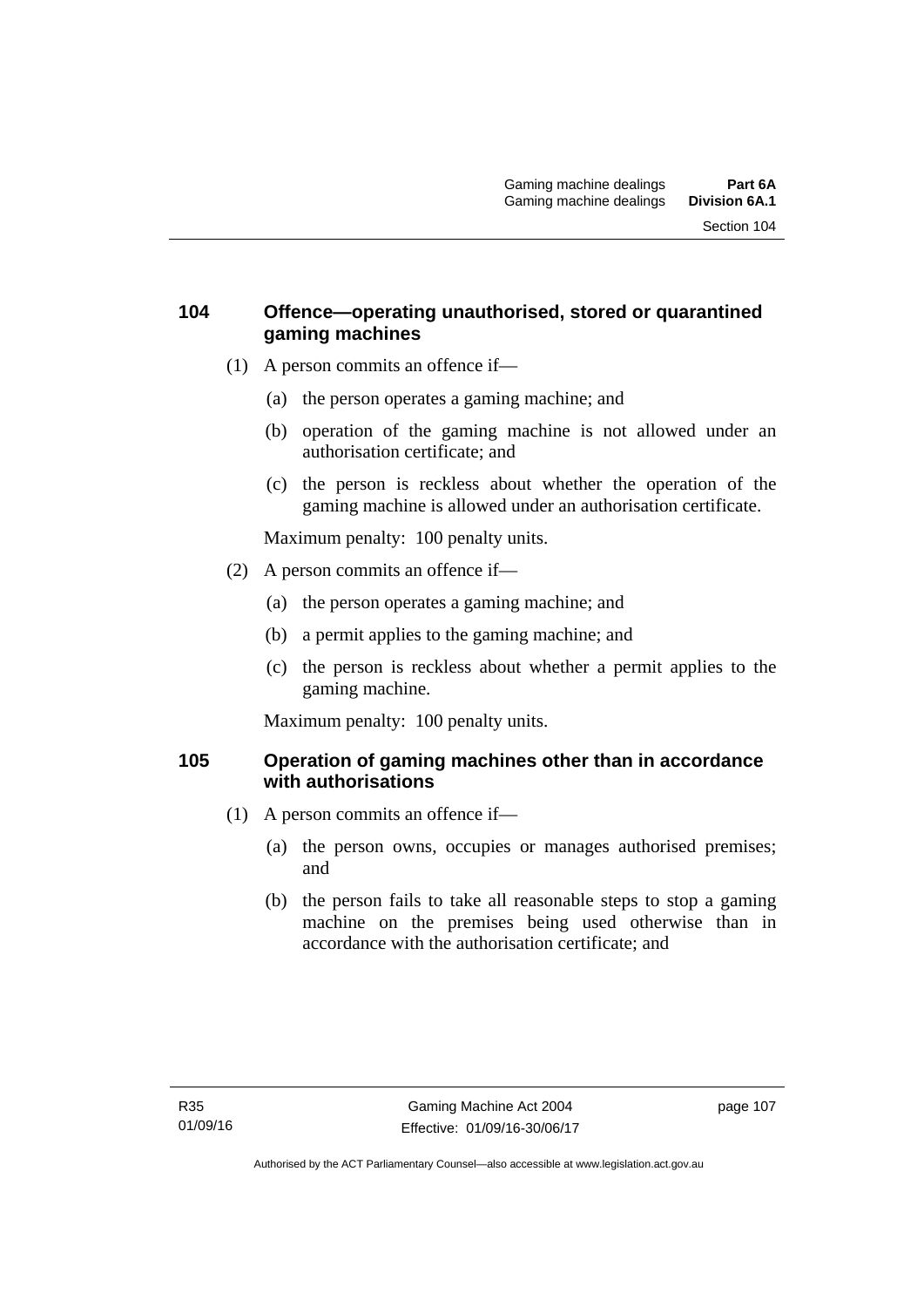(c) someone uses the gaming machine otherwise than in accordance with the authorisation certificate.

Maximum penalty: 100 penalty units.

- (2) A person commits an offence if—
	- (a) the person owns, occupies or manages premises other than authorised premises; and
	- (b) the person fails to take all reasonable steps to stop a gaming machine on the premises being used; and
	- (c) someone uses the gaming machine.

Maximum penalty: 100 penalty units.

(3) An offence against this section is a strict liability offence.

# **Division 6A.2 Repossession of gaming machines**

# **105A Definitions—div 6A.2**

In this division:

*approval* means an approval under section 108 to repossess a gaming machine.

*external administrator*, for a licensee, means any of the following appointed to manage the licensee's affairs:

- (a) an administrator of the licensee;
- (b) a liquidator of the licensee;
- (c) a receiver of the licensee;
- (d) a receiver and manager of the licensee.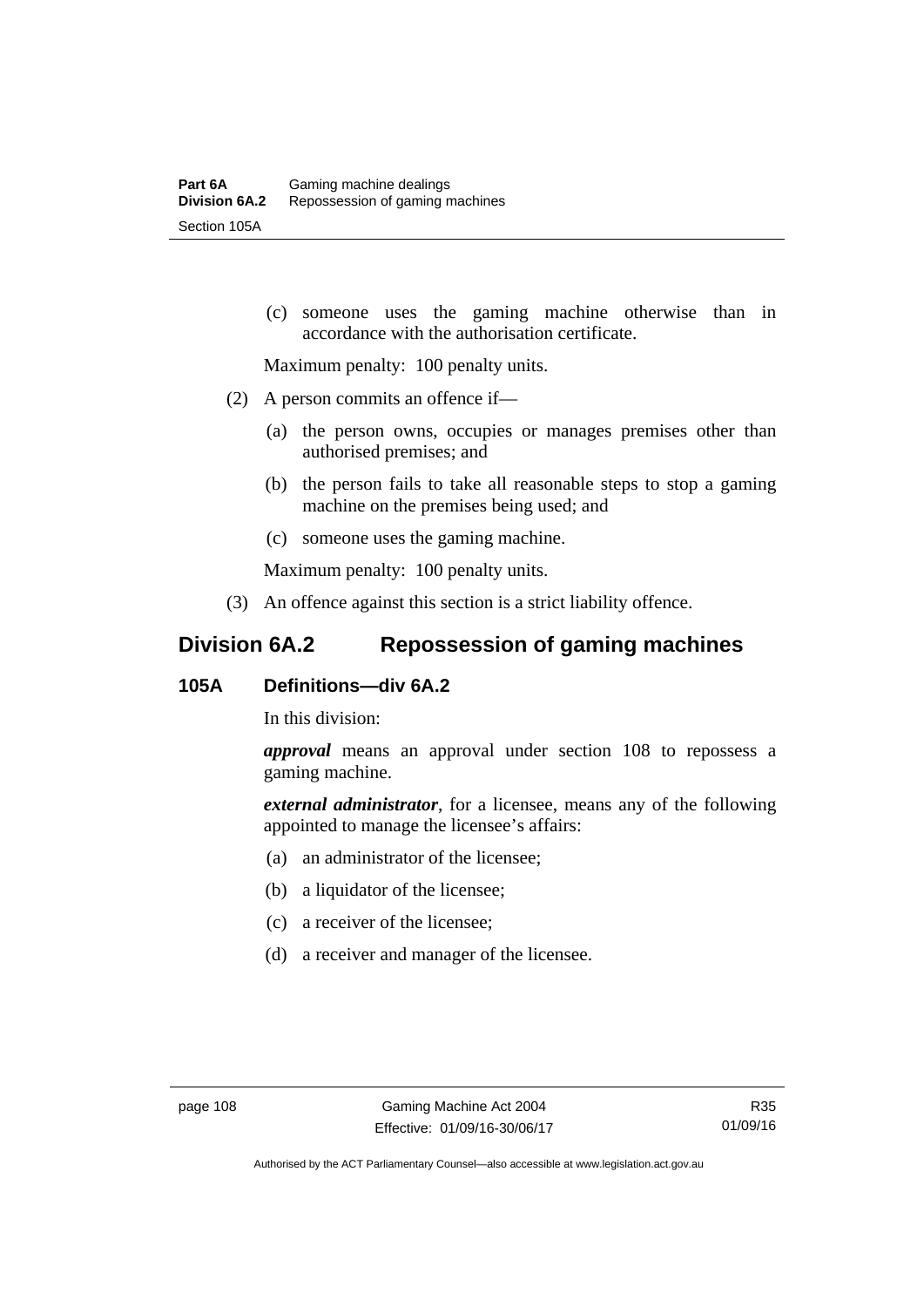#### **106 Offences by people repossessing gaming machines**

 (1) A person commits an offence if the person repossesses a gaming machine otherwise than in accordance with an approval under section 108.

Maximum penalty: 100 penalty units.

- (2) A person commits an offence if—
	- (a) the person repossesses a gaming machine; and
	- (b) the person fails to take all reasonable steps to stop the gaming machine being used; and
	- (c) after repossession of the gaming machine but before its disposal, someone else uses the machine.

Maximum penalty: 100 penalty units

(3) An offence against this section is a strict liability offence.

#### **107 Approval for repossession—application**

- (1) A person enforcing a financial agreement or a supplier may apply to the commission for approval to repossess a gaming machine.
	- *Note 1* If a form is approved under the [Control Act](http://www.legislation.act.gov.au/a/1999-46/default.asp), s 53D for an application, the form must be used.

*Note* 2 A fee may be determined under s 177 for an application.

- (2) The application must be accompanied by information identifying—
	- (a) the person from whom the gaming machine is to be repossessed; and
	- (b) the premises where the gaming machine is currently held; and
	- (c) the details of the gaming machine.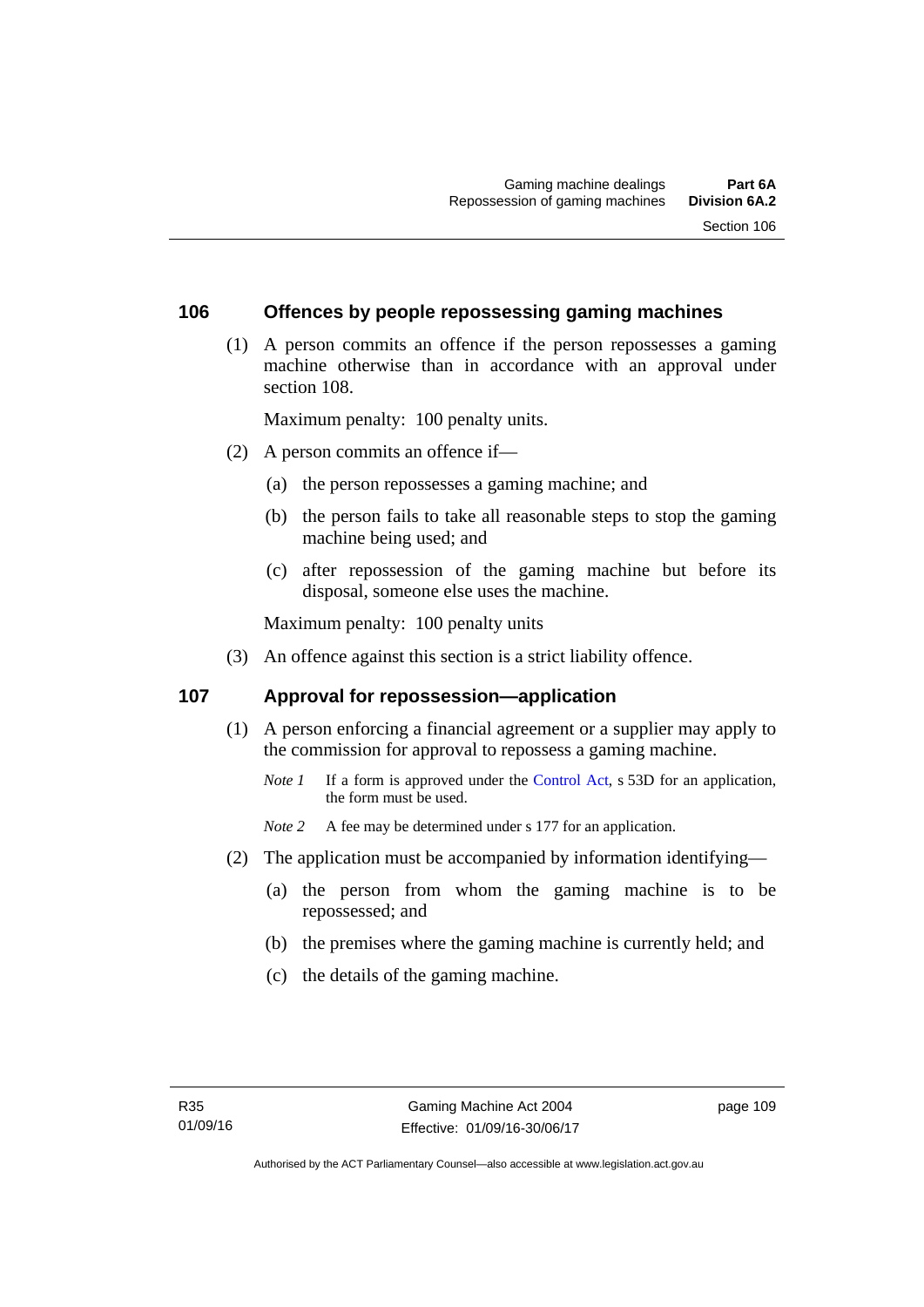## **108 Approval of repossession of gaming machines**

- (1) On application under section 107, the commission must approve, or refuse to approve, the repossession of a gaming machine.
- (2) The commission must approve the repossession unless the commission believes on reasonable grounds that the applicant would be likely to contravene a requirement of a condition on the approval.

*Note* For conditions, see s 109.

- (3) If an approval is given to repossess a gaming machine, after the machine is repossessed but before it is disposed of, an authorised officer must—
	- (a) take meter readings from the gaming machine; and
	- (b) seal the computer cabinet on the gaming machine; and
	- (c) render the gaming machine inoperable.
- (4) This section does not entitle a person to repossess a gaming machine if the person is not otherwise entitled to repossess it.

#### **109 Conditions on approval to repossess gaming machine**

- (1) An approval to repossess a gaming machine under section 108 is subject to the following conditions:
	- (a) that the person given the approval take all reasonable steps necessary to prevent the repossessed gaming machine being played before its disposal;
	- (b) that the person given the approval allow an authorised officer to exercise the commission's functions under section 108 (3).
- (2) The commission may impose any other condition on the approval in relation to the storage of the gaming machine before its disposal that the commission considers appropriate.

R35 01/09/16

Authorised by the ACT Parliamentary Counsel—also accessible at www.legislation.act.gov.au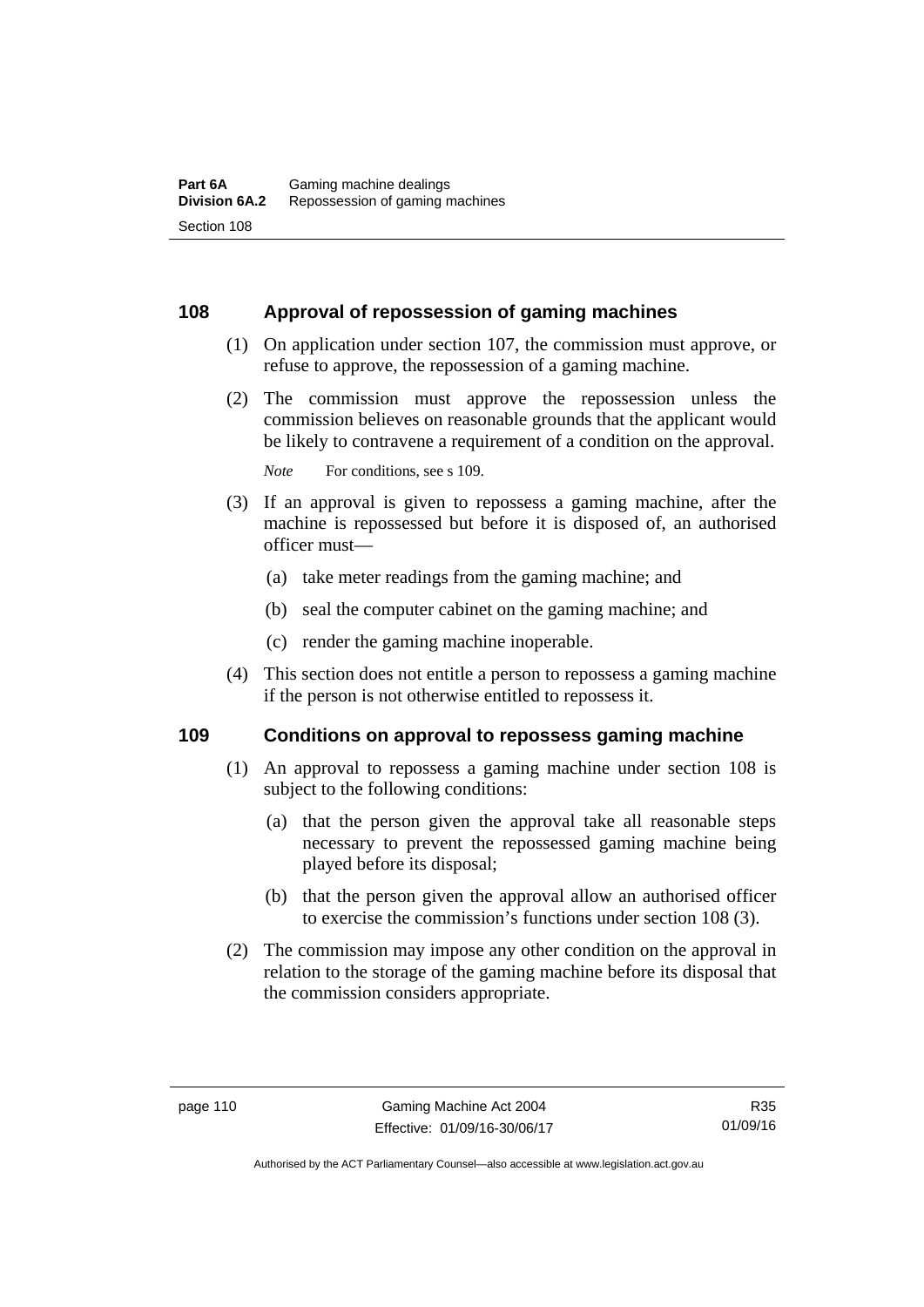## **109A Repossessed gaming machines—amendment of authorisation schedule**

- (1) This section applies if a person enforcing a financial agreement or a supplier repossesses a gaming machine from a licensee under this division.
- (2) The person who repossesses the gaming machine must give the commission written notice that the gaming machine has been repossessed.
- (3) On receiving a notice under subsection (2), the commission must—
	- (a) amend the authorisation schedule for the gaming machine to remove the gaming machine's details; and
	- (b) give the licensee a replacement authorisation schedule that includes the amendment.

# **110 Contravention of repossession approval conditions**

- (1) A person commits an offence if the person—
	- (a) is approved under section 108 to repossess a gaming machine; and
	- (b) contravenes a requirement of a condition on the approval.

Maximum penalty: 50 penalty units.

- (2) Subsection (1) does not apply if the person took all reasonable steps to avoid a contravention of the requirements of the approval conditions.
- (3) An offence against this section is a strict liability offence.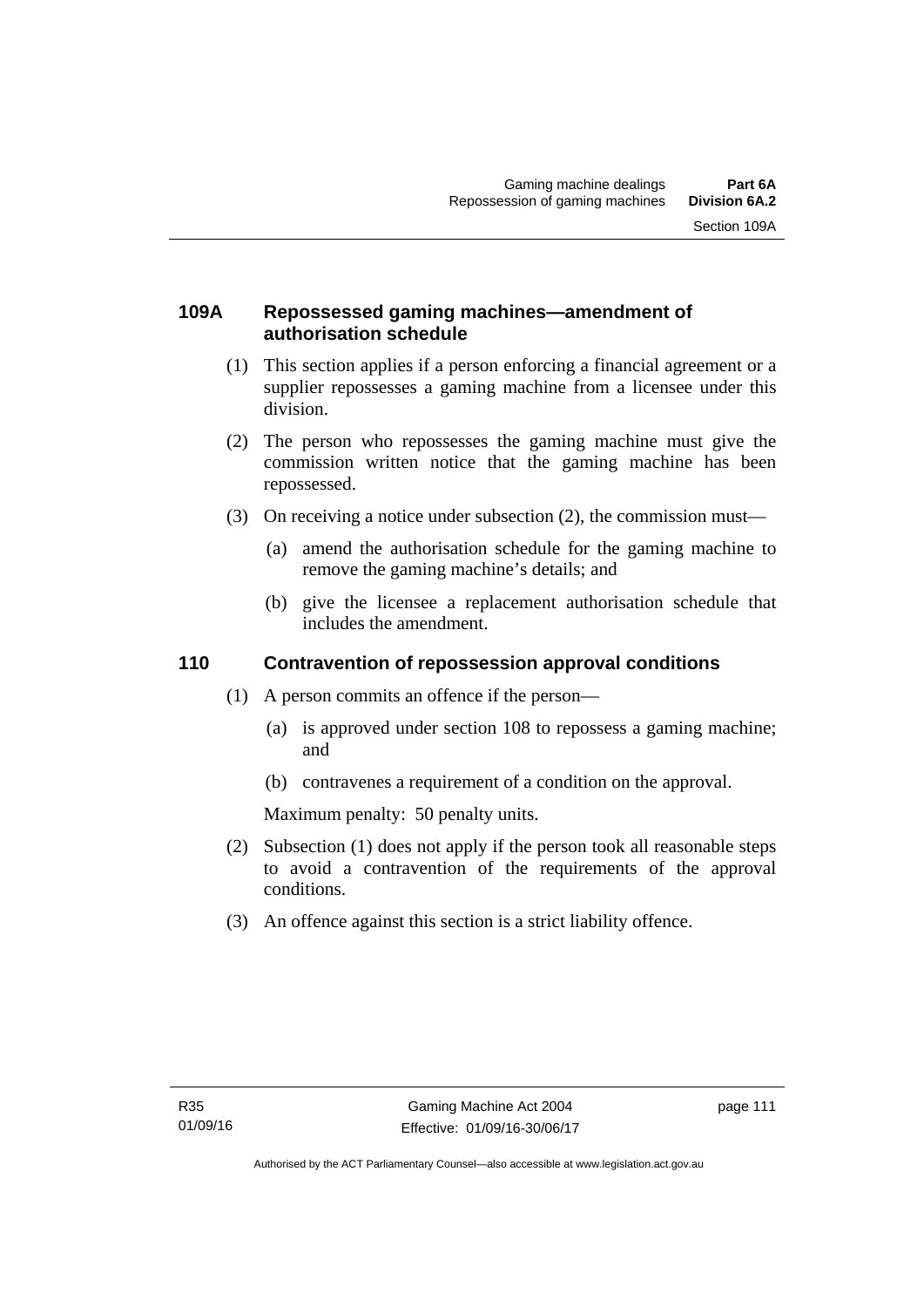## **110A Appointment of external administrator**

 (1) If an external administrator is appointed to manage a licensee's affairs, the external administrator must give the commission written notice of the appointment.

*Note External administrator*—see s 105A.

 (2) The commission may, in writing, ask the external administrator for additional information about the appointment.

# **Division 6A.3 Disposal of gaming machines**

#### **111 Unapproved disposal of gaming machines**

- (1) A person commits an offence if—
	- (a) the person disposes of a gaming machine; and
	- (b) the disposal is not in accordance with an approval under section 113 (Approval of disposal of gaming machines).

Maximum penalty: 100 penalty units.

- (2) Subsection (1) does not apply if the person disposes of the gaming machine under a notification under section 113A (Disposal of gaming machines—notifiable action).
	- *Note* The defendant has an evidential burden in relation to the matters mentioned in s (2) (see [Criminal Code](http://www.legislation.act.gov.au/a/2002-51), s 58).
- (3) An offence against this section is a strict liability offence.

#### **112 Application for approval for disposal of gaming machines**

- (1) A person may apply in writing to the commission for approval to dispose of a gaming machine.
	- *Note 1* If a form is approved under the [Control Act,](http://www.legislation.act.gov.au/a/1999-46) s 53D for an application, the form must be used.
	- *Note 2* A fee may be determined under s 177 for this provision.

Authorised by the ACT Parliamentary Counsel—also accessible at www.legislation.act.gov.au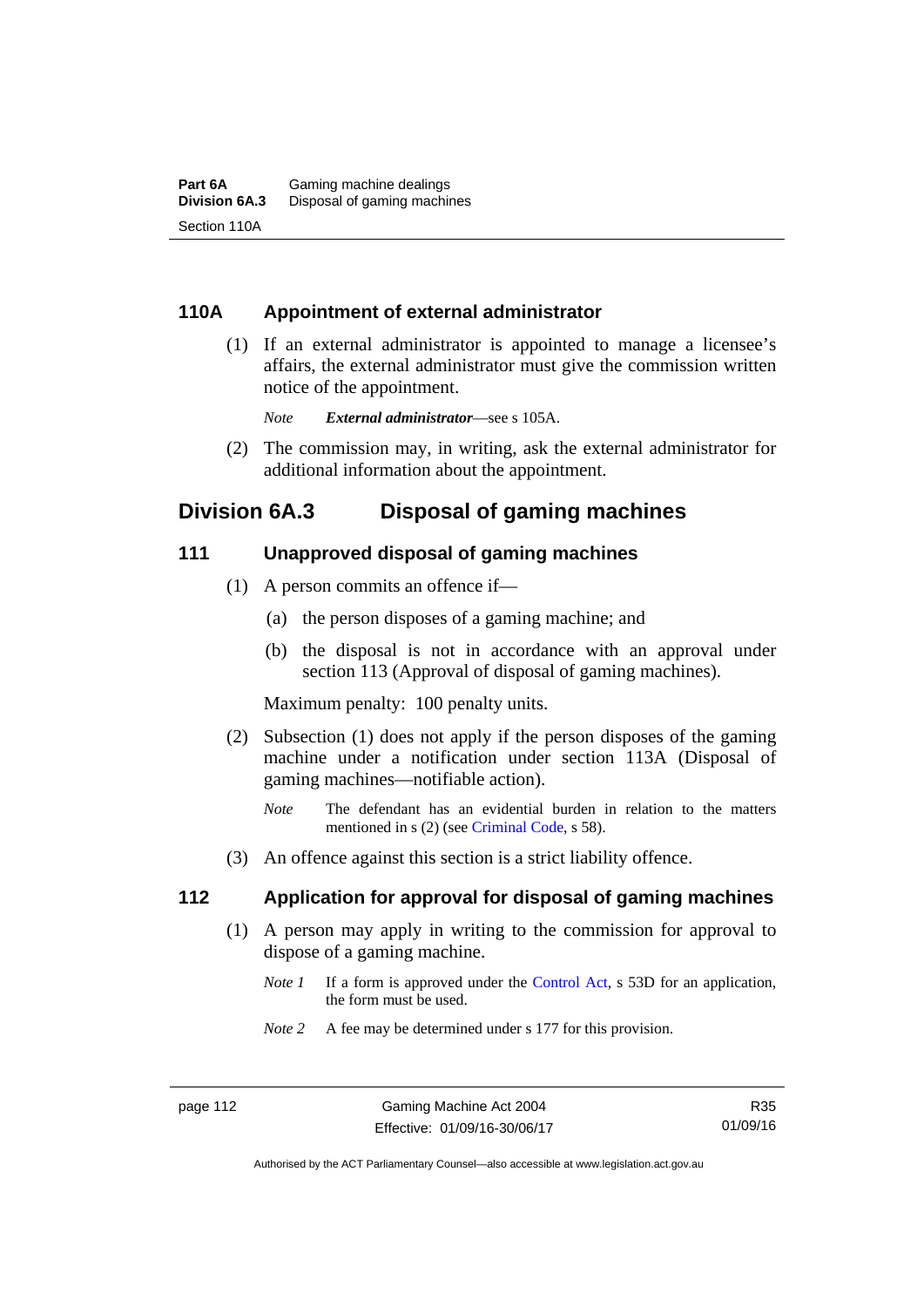- (2) The application must be accompanied by information identifying—
	- (a) the person (if any) who is to acquire the gaming machine; and
	- (b) the premises where the gaming machine is currently held; and
	- (c) the details of the gaming machine.
- (3) However, this section does not apply to a person who disposes of a gaming machine under a notification under section 113A (Disposal of gaming machines—notifiable action).

# **113 Approval of disposal of gaming machines**

- (1) On application under section 112, the commission must approve, or refuse to approve, the disposal of a gaming machine.
- (2) The commission must approve the disposal if—
	- (a) the person (if any) who is to acquire the gaming machine is authorised—
		- (i) to operate the gaming machine under an authorisation certificate; or
		- (ii) if the gaming machine is to be sold or operated in a local jurisdiction—under a law of the local jurisdiction; or
		- (iii) to destroy the gaming machine; and
	- (b) for an applicant who has repossessed the gaming machine—the repossession is approved under section 108 (Approval of repossession of gaming machines) and the commission has no reason to believe that the approval has been contravened.
- (3) However, the commission must not approve the lease or hire of a gaming machine by 1 licensee to another.
- (4) This section does not entitle a person to dispose of a gaming machine if the person is not otherwise entitled to dispose of the machine.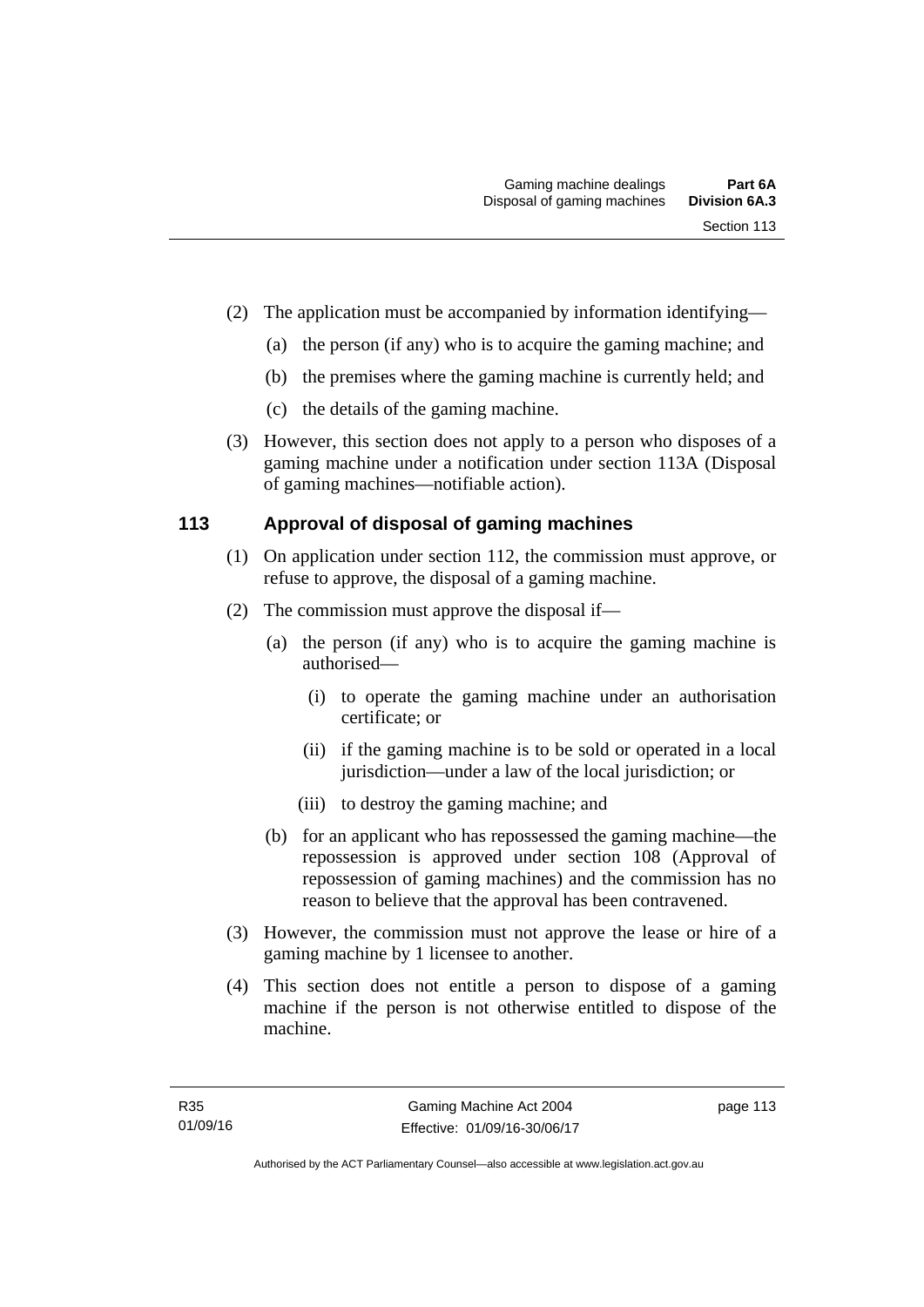## **113A Disposal of gaming machines—notifiable action**

- (1) This section applies if a licensee authorised to operate a gaming machine proposes to dispose of the gaming machine for any of the following reasons:
	- (a) the authorisation for the gaming machine under division 6A.6 (Trading of authorisations and gaming machines) is to be traded without the gaming machine;
		- *Note* The licensee must apply for a storage permit for the gaming machines that are not being traded with the authorisation (see div 6A.7).
	- (b) the gaming machine is to be sold to another licensee in the ACT or a local jurisdiction;
	- (c) the gaming machine is to be replaced with a new gaming machine;
	- (d) the gaming machine is to be returned to the approved supplier who sold the gaming machine;
	- (e) the gaming machine is to be sold to an approved supplier;
	- (f) the authorisation for the gaming machine is to be surrendered under section 37F (Surrender of licences, authorisation certificates and authorisations);
	- (g) the licensee's licence is to be cancelled under section 58 (Disciplinary action).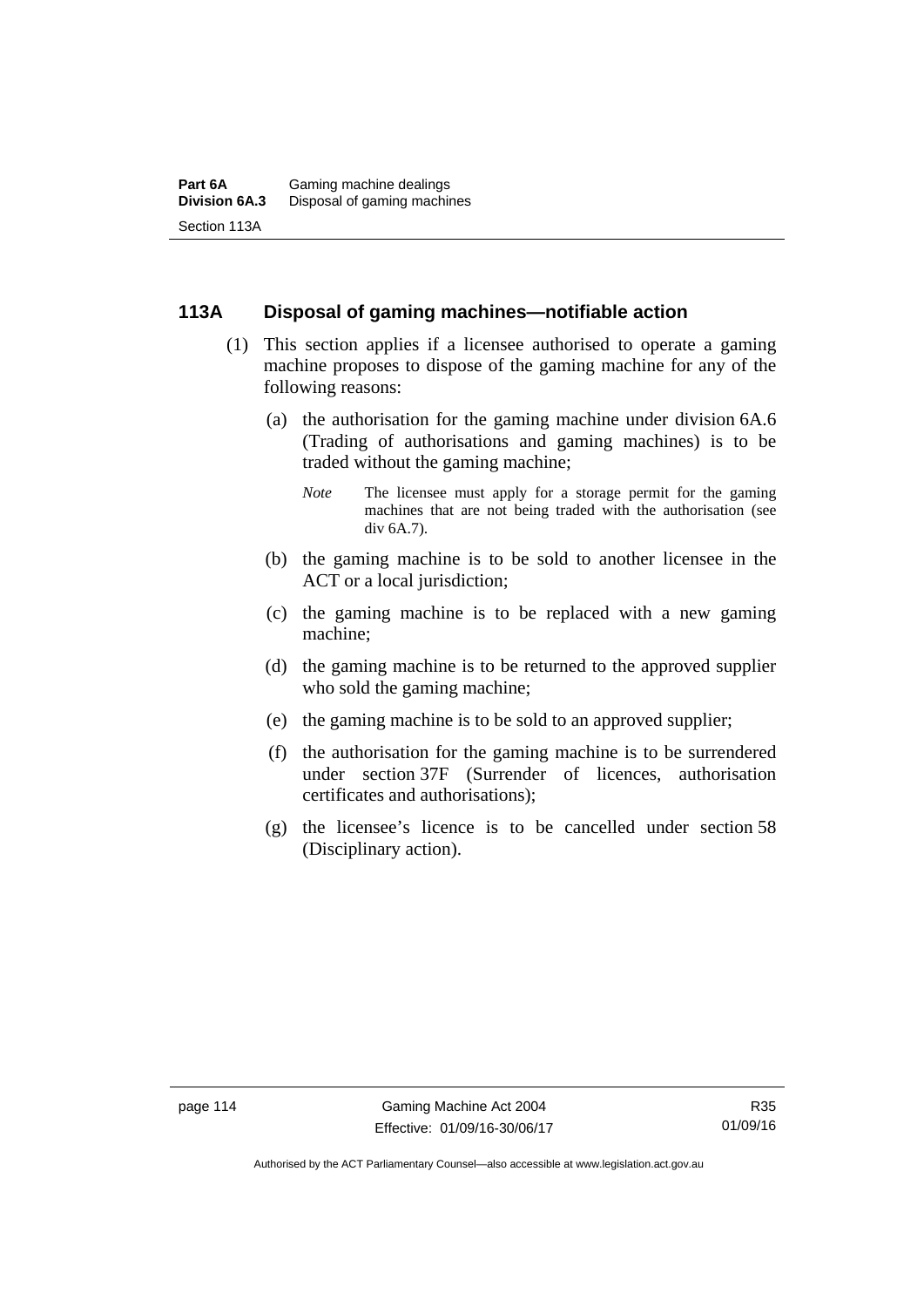- (2) The licensee must notify the commission about the proposed disposal of the gaming machine.
	- *Note 1* The disposal of a gaming machine is a notifiable action (see pt 13A and sch 2).
	- *Note* 2 A notifiable action takes place—
		- (a) the prescribed number of days after the day the commission receives the notification (see s 173E (a)); or
		- (b) if the commission allows the notifiable action to take place on an earlier day—that day (see s 173E (b)); or
		- (c) if the commission asks for additional information under s 173E (c)—when the commission has notified the licensee that it is satisfied in relation to the additional information (see s 173E (c)).
- (3) The commission may approve a means of disposing of a gaming machine under this section.
- (4) An approval is a notifiable instrument.

*Note* A notifiable instrument must be notified under the [Legislation Act](http://www.legislation.act.gov.au/a/2001-14).

## **113B Destruction of gaming machines—commission's attendance**

- (1) This section applies if a licensee proposes to dispose of a gaming machine by destroying it under—
	- (a) an approval under section 113 (Approval of disposal of gaming machines); or
	- (b) section 113A.
- (2) The commission may, but need not, attend the gaming machine's destruction.
- (3) If the commission decides to attend the gaming machine's destruction, the commission must give the licensee written notice to that effect.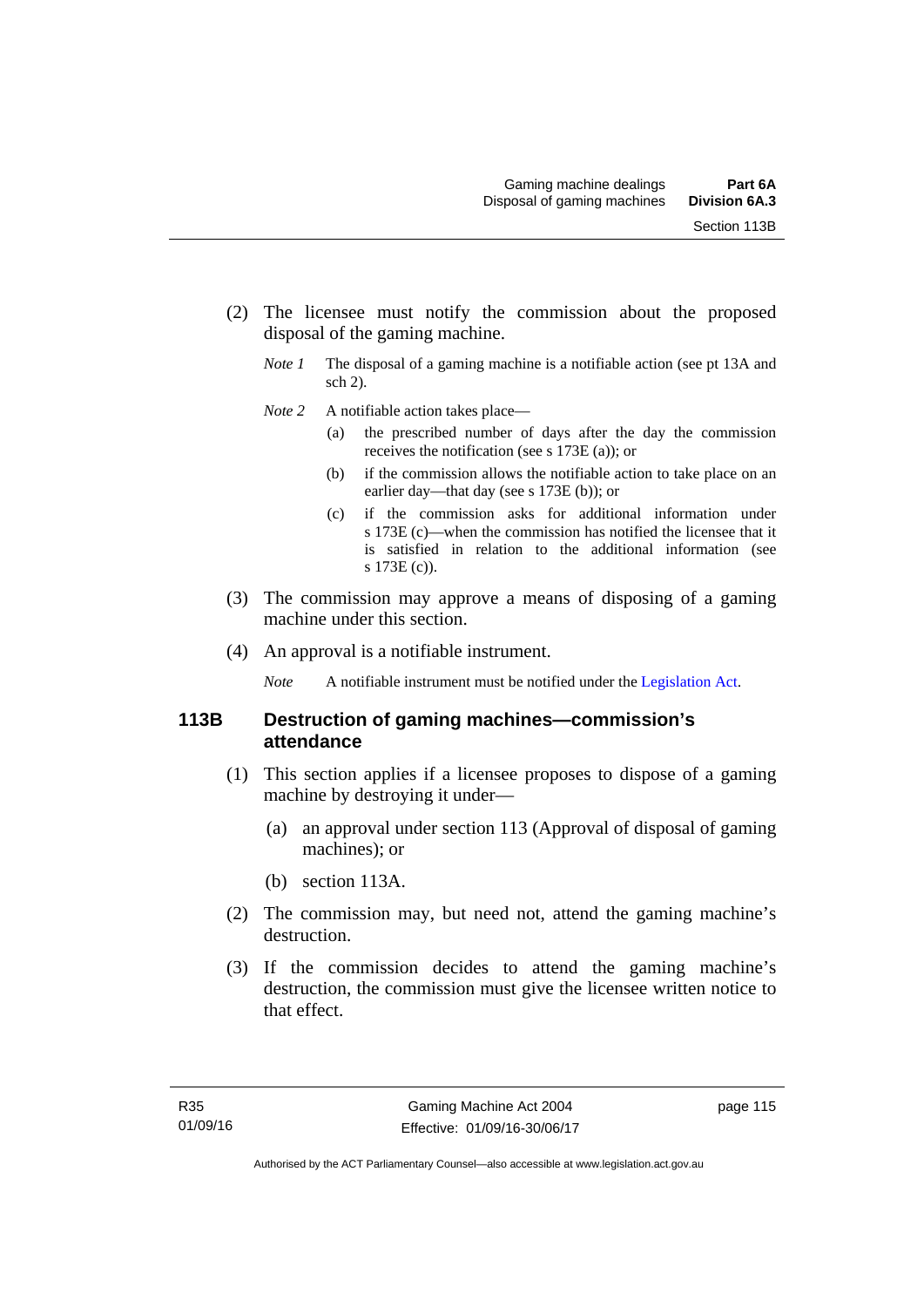(4) The notice must be given to the licensee within a reasonable time before the gaming machine is destroyed.

*Note* For how documents may be served, see the [Legislation Act,](http://www.legislation.act.gov.au/a/2001-14) pt 19.5.

## **113C Disposal of gaming machines—direction about manner of disposal**

- (1) The commission may, in writing, direct a licensee to dispose of a gaming machine under this Act in the manner stated in the direction.
- (2) The licensee must comply with the direction within the reasonable time stated in the direction.

#### **113D Offence—failure to dispose of gaming machine within required time**

- (1) This section applies if—
	- (a) the commission issues a storage permit for an interim purpose to a licensee; and
	- (b) the licensee fails to dispose of a gaming machine to which the permit applies within the time stated in the permit.
- (2) The commission must, in writing, direct the licensee to destroy the gaming machine in the way, and within the time, stated in the direction.
- (3) A licensee commits an offence if the licensee fails to comply with a direction under subsection (2).

Maximum penalty: 100 penalty units.

 (4) Subsection (3) does not apply if the licensee has a reasonable excuse.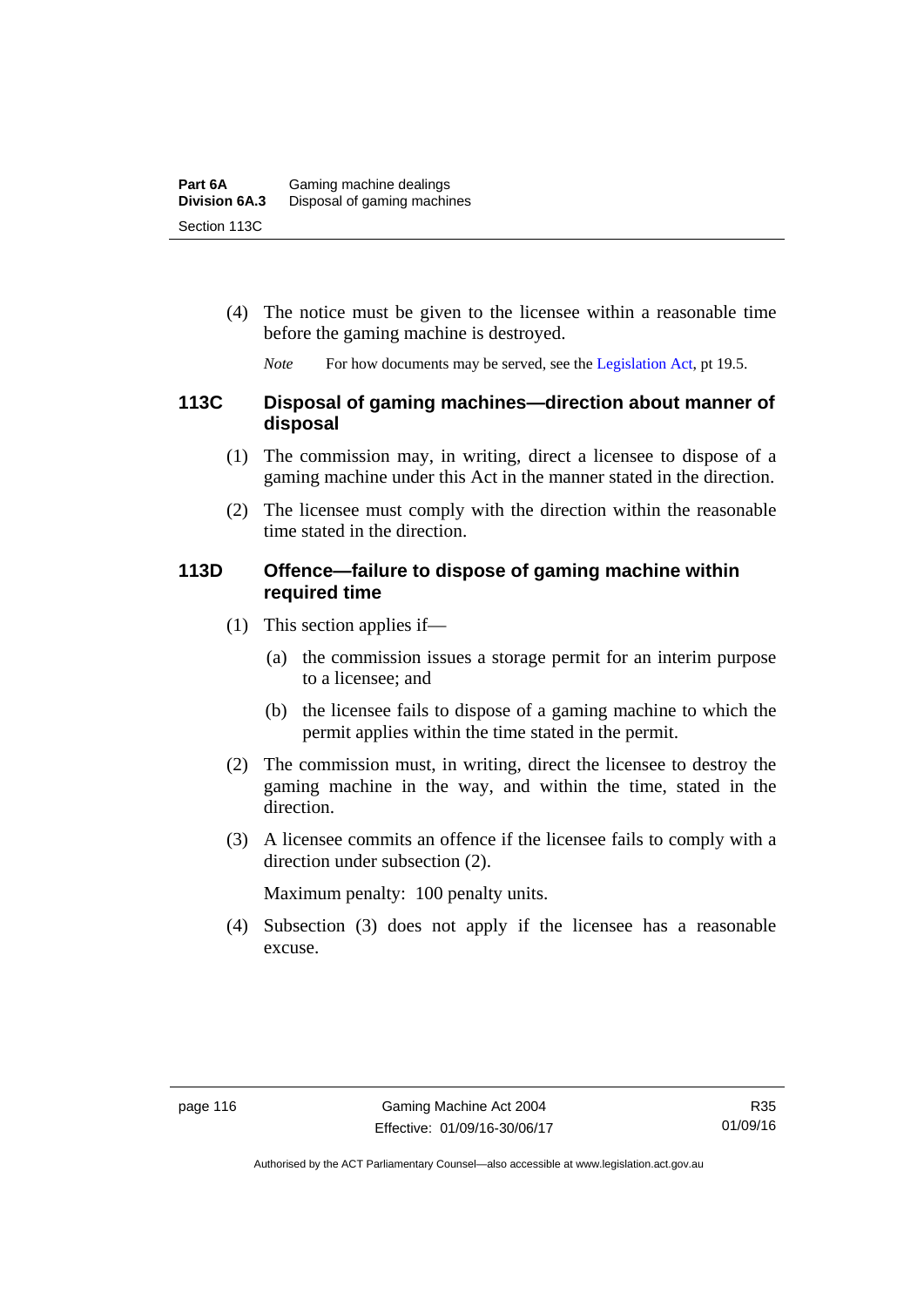# **Division 6A.4 Seizure of gaming machines**

# **114 Seizure of unlawful gaming machines**

- (1) This section applies if an authorised officer believes on reasonable grounds that—
	- (a) a person possesses or operates a gaming machine; and
	- (b) the person is not authorised to possess or operate the gaming machine under this Act.
- (2) The authorised officer may seize the gaming machine.

# **115 Receipt for gaming machines seized**

- (1) As soon as practical after the gaming machine is seized, the authorised officer must give a receipt for it to the person from whom it was seized.
- (2) If, for any reason, it is not practicable to comply with subsection (1), the authorised officer must leave the receipt, secured conspicuously, at the place where the gaming machine was seized.
- (3) A receipt under this section must include the following:
	- (a) a description of the gaming machine;
	- (b) an explanation of why the gaming machine was seized;
	- (c) an explanation of the person's right to apply to a court under section 116 for an order disallowing the seizure;
	- (d) where the gaming machine is to be taken;
	- (e) the authorised officer's name, and how to contact the officer.

# **116 Application for order disallowing seizure**

(1) A person claiming to be entitled to a gaming machine seized under this division may apply to the Magistrates Court within 10 days after the day of the seizure for an order disallowing the seizure.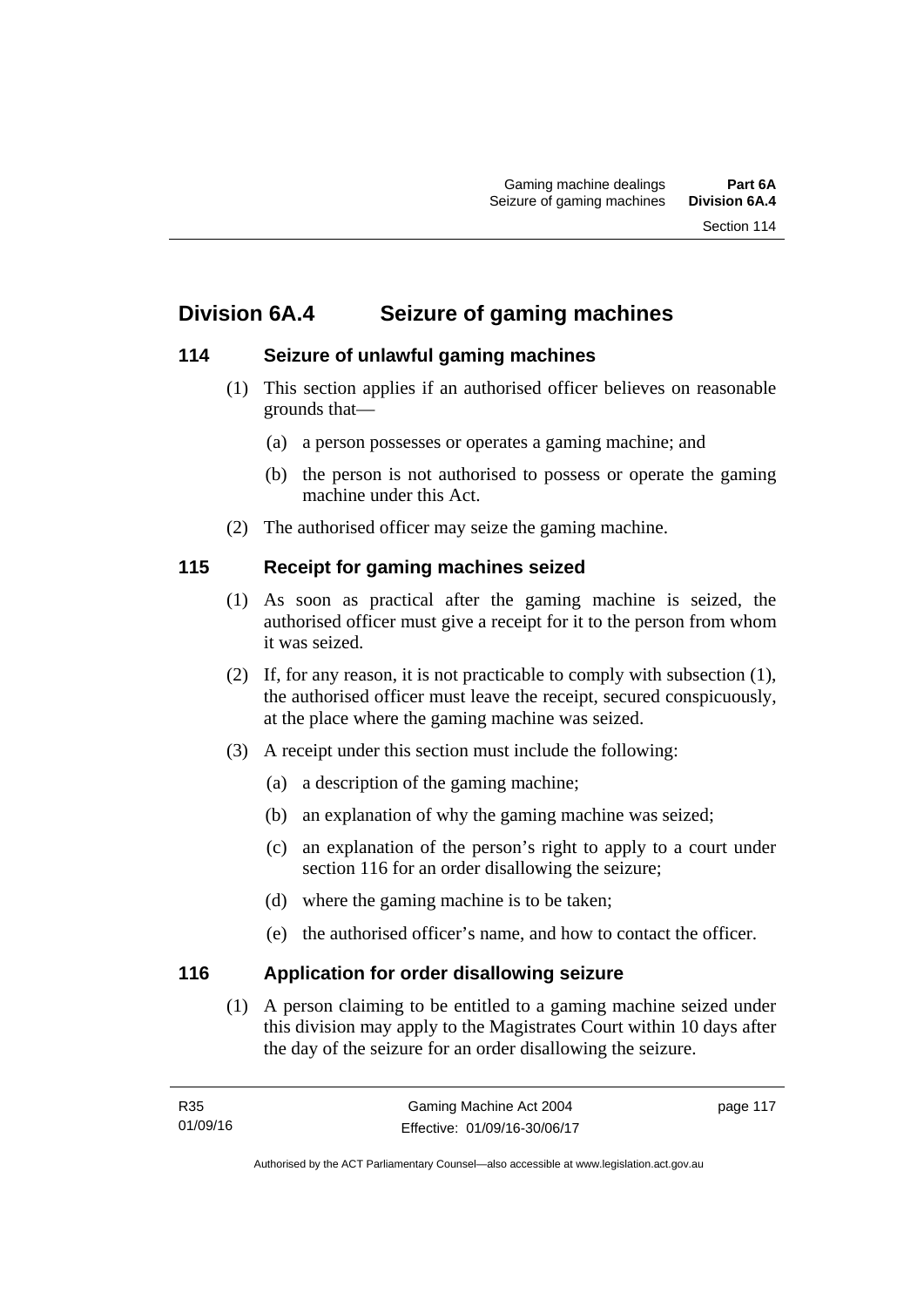- (2) The application may be heard only if the applicant has served a copy of the application on the commission.
- (3) The commission is entitled to appear as respondent at the hearing of the application.

## **117 Order for return of seized gaming machine**

- (1) This section applies if a person claiming to be entitled to a gaming machine seized under this division applies to the Magistrates Court under section 116 for an order disallowing the seizure.
- (2) The Magistrates Court must make an order disallowing the seizure if satisfied that—
	- (a) the applicant would, apart from the seizure, be entitled to the return of the seized gaming machine; and
	- (b) the gaming machine is not connected with an offence against this Act; and
	- (c) possession of the gaming machine by the person would not be an offence.
- (3) The Magistrates Court may also make an order disallowing the seizure if satisfied there are exceptional circumstances justifying the making of the order.
- (4) If the Magistrates Court makes an order disallowing the seizure, the court may make 1 or more of the following ancillary orders:
	- (a) an order directing the commission to return the gaming machine to the applicant or to someone else that appears to be entitled to it;
	- (b) if the gaming machine cannot be returned or has depreciated in value because of the seizure—an order directing the Territory to pay reasonable compensation;
	- (c) an order about the payment of costs in relation to the application.

R35 01/09/16

Authorised by the ACT Parliamentary Counsel—also accessible at www.legislation.act.gov.au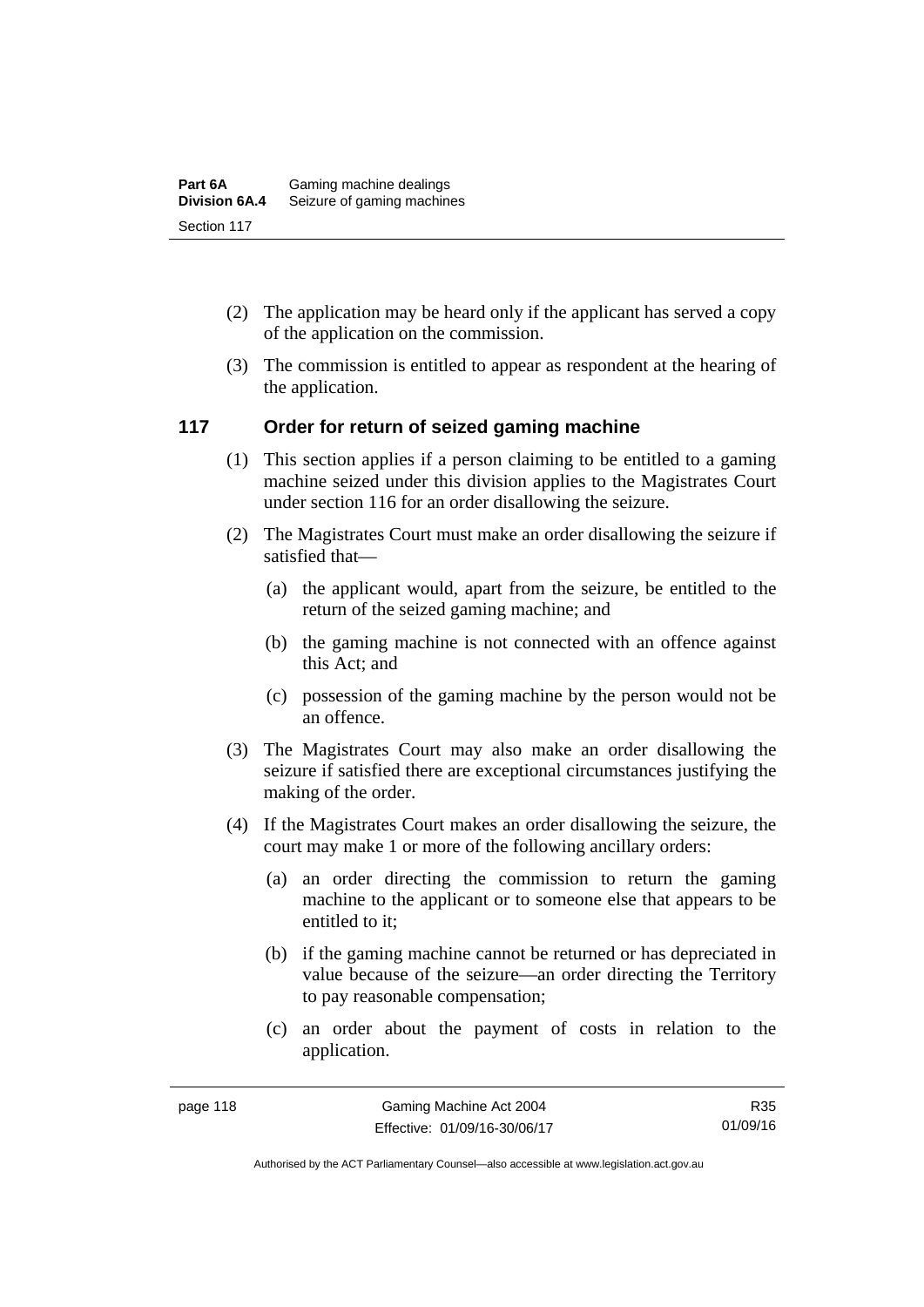## **118 Adjournment pending hearing of other proceedings**

- (1) This section applies to the hearing of an application under section 116 (Application for order disallowing seizure).
- (2) If it appears to the Magistrates Court that the seized gaming machine is required to be produced in evidence in a pending proceeding in relation to an offence against a Territory law, the court may, on the application of the commission or its own initiative, adjourn the hearing until the end of that proceeding.

## **119 Forfeiture of seized gaming machines**

- (1) This section applies if an application under section 116 for an order disallowing the seizure of a gaming machine—
	- (a) has not been made within 10 days after the day of the seizure; or
	- (b) has been made within that period, but the application has been refused or has been withdrawn before a decision on the application had been made.
- (2) The seized gaming machine—
	- (a) is forfeited to the Territory; and
	- (b) may be sold, destroyed or otherwise disposed of as the commission directs.

# **Division 6A.5 Installation and operation of gaming machines**

# **120 Installation to be in accordance with approval of commission**

- (1) A licensee commits an offence if—
	- (a) the licensee allows the installation of a gaming machine on the authorised premises; and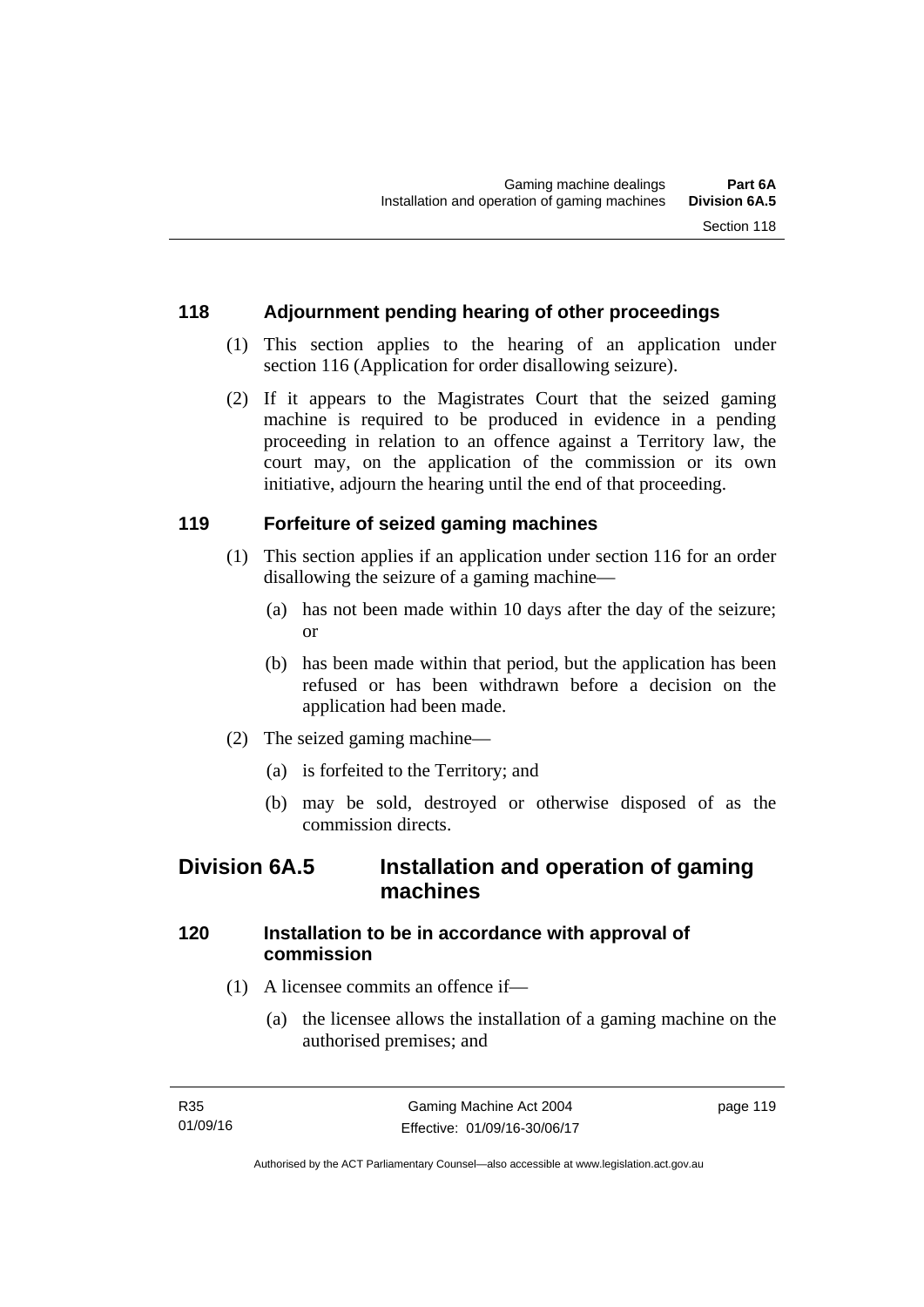(b) the gaming machine is installed otherwise than in a gaming area.

Maximum penalty: 50 penalty units.

(2) An offence against this section is a strict liability offence.

## **121 Offence to install gaming machines**

- (1) A person commits an offence if—
	- (a) the person installs a gaming machine on authorised premises; and
	- (b) the person is not an approved supplier or approved technician.

Maximum penalty: 50 penalty units

(2) An offence against this section is a strict liability offence.

#### **122 Certificate about meter readings**

- (1) A person commits an offence if the person—
	- (a) installs a gaming machine on authorised premises; and
	- (b) as soon as practicable, but no later than 3 days, after installing the machine, does not give the licensee a certificate signed by the person stating the meter readings on the machine immediately after installation.

Maximum penalty: 20 penalty units.

(2) An offence against this section is a strict liability offence.

# **123 Sealing computer cabinet**

- (1) A licensee commits an offence if—
	- (a) the licensee allows the installation or operation of a gaming machine on the authorised premises; and

R35 01/09/16

Authorised by the ACT Parliamentary Counsel—also accessible at www.legislation.act.gov.au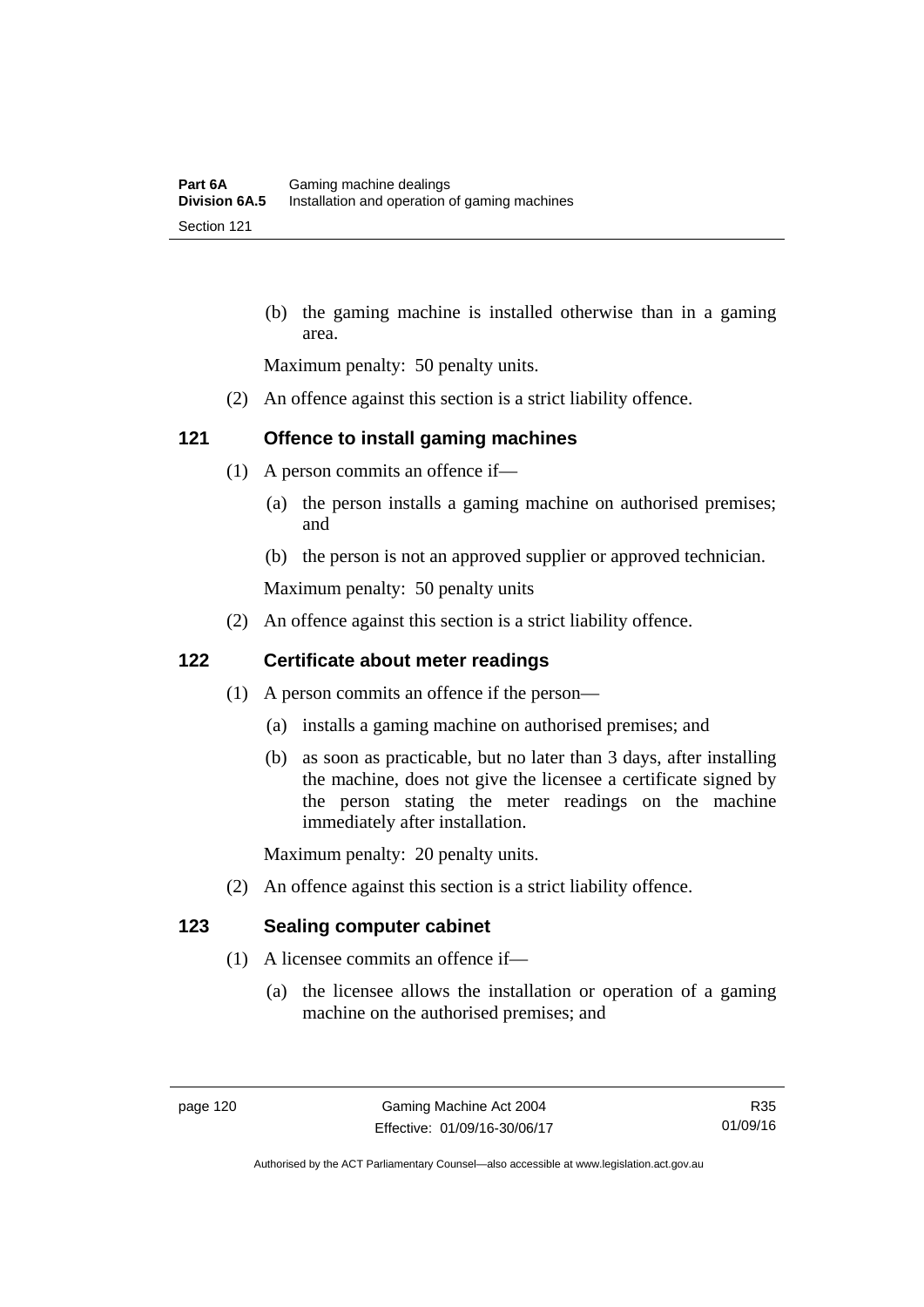(b) the computer cabinet is not sealed in a way that prevents unauthorised access.

Maximum penalty: 50 penalty units.

(2) An offence against this section is a strict liability offence.

## **124 Commission may require information**

- (1) This section applies if a gaming machine is installed on authorised premises.
- (2) The commission may give the licensee a written notice stating the details the commission needs to be told about the gaming machine.

## **125 Operation to be subject to correct percentage payout**

- (1) A person commits an offence if—
	- (a) the person is an approved supplier or approved technician; and
	- (b) the person opens a gaming machine on authorised premises and makes an adjustment that will, or is likely to, affect the percentage payout of the machine; and
	- (c) the percentage payout on the gaming machine is not the percentage payout authorised by the licence for the machine.

Maximum penalty: 50 penalty units.

(2) An offence against this section is a strict liability offence.

#### **126 Approval of statement for display on gaming machines**

- (1) The Minister may approve a statement for display on each gaming machine at authorised premises.
- (2) An approval is a notifiable instrument.

*Note* A notifiable instrument must be notified under the [Legislation Act](http://www.legislation.act.gov.au/a/2001-14).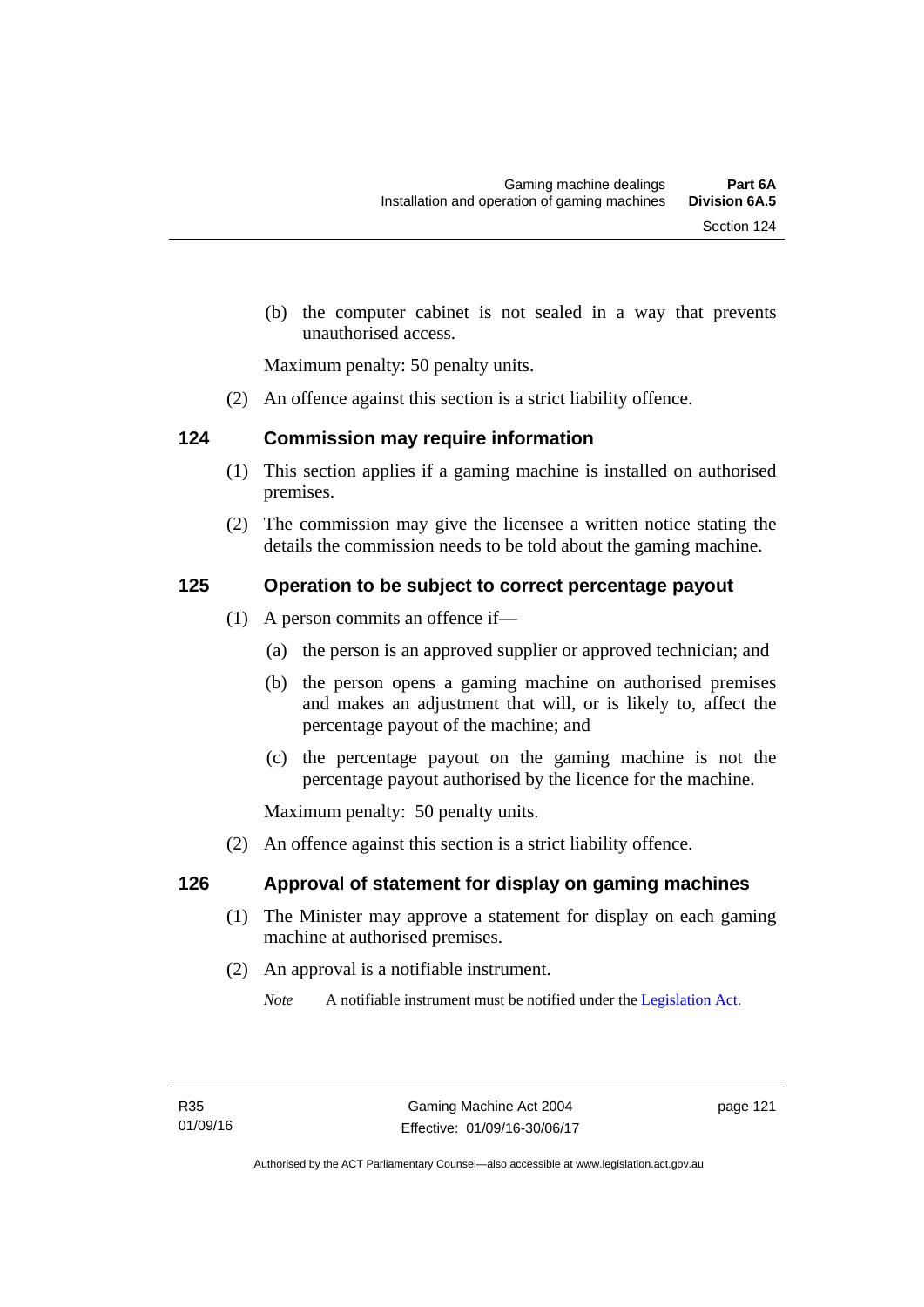#### **127 Maximum stake amount**

A person commits an offence if—

- (a) the person is an approved supplier or approved technician; and
- (b) the person supplies or installs a gaming machine; and
- (c) the person intentionally sets the stake amount for the gaming machine higher than the amount prescribed by regulation.

Maximum penalty: 50 penalty units.

# **Division 6A.6 Trading of authorisations and gaming machines**

# **Subdivision 6A.6.1 Preliminary**

#### **127A Objects—div 6A.6**

The objects of this division are to facilitate—

- (a) the trading of class C authorisations, with or without the related gaming machines, between class C licensees; and
- (b) the reduction of the number of class B authorisations in the Territory by—
	- (i) allowing the trading of class B authorisations, without the related gaming machines, to class C licensees; and
	- (ii) the conversion of traded class B authorisations to class C authorisations.
- *Note 1* The acquisition of an authorisation or gaming machine under this division is a notifiable action (see s 99).
- *Note* 2 If a class C licensee acquires a class B authorisation, on receiving notification of the trade, the commission will amend the class C licensee's authorisation schedule to record the authorisation as a class C authorisation.

Authorised by the ACT Parliamentary Counsel—also accessible at www.legislation.act.gov.au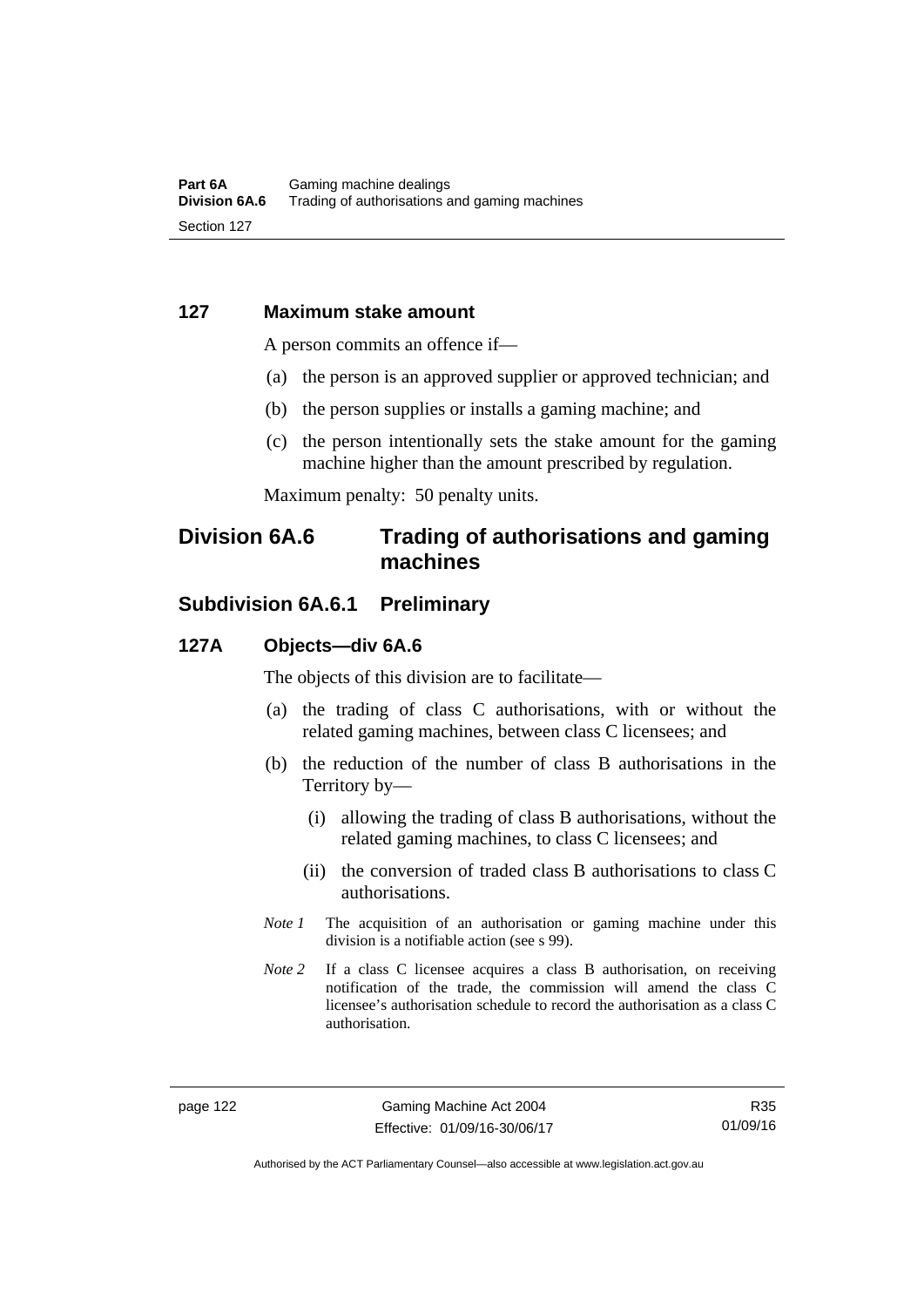# **127B Definitions—div 6A.6**

In this division:

*class B licensee* means a licensee who is licensed to operate class B gaming machines in the ACT.

*class C licensee* means a licensee who is licensed to operate class C gaming machines in the ACT.

# **Subdivision 6A.6.2 Trading class B authorisations**

#### **127C Selling class B authorisations**

- (1) A class B licensee (the *disposing licensee*) may dispose of 1 or more authorisations for class B gaming machines (a *class B authorisation*) to—
	- (a) a class C licensee; or
	- (b) a class B licensee, or an applicant for a class B licence, who is purchasing the disposing licensee's business.
- (2) The disposing licensee must notify the commission about the disposal of a class B authorisation to a class C licensee.
	- *Note 1* The disposal of a class B authorisation is a notifiable action (see pt 13A) and sch 2).
	- *Note* 2 A notifiable action takes place—
		- (a) the prescribed number of days after the day the commission receives the notification (see s 173E (a)); or
		- (b) if the commission allows the notifiable action to take place on an earlier day—that day (see s 173E (b)); or
		- (c) if the commission asks for additional information under s 173E (c)—when the commission has notified the licensee that it is satisfied in relation to the additional information (see s 173E (c)).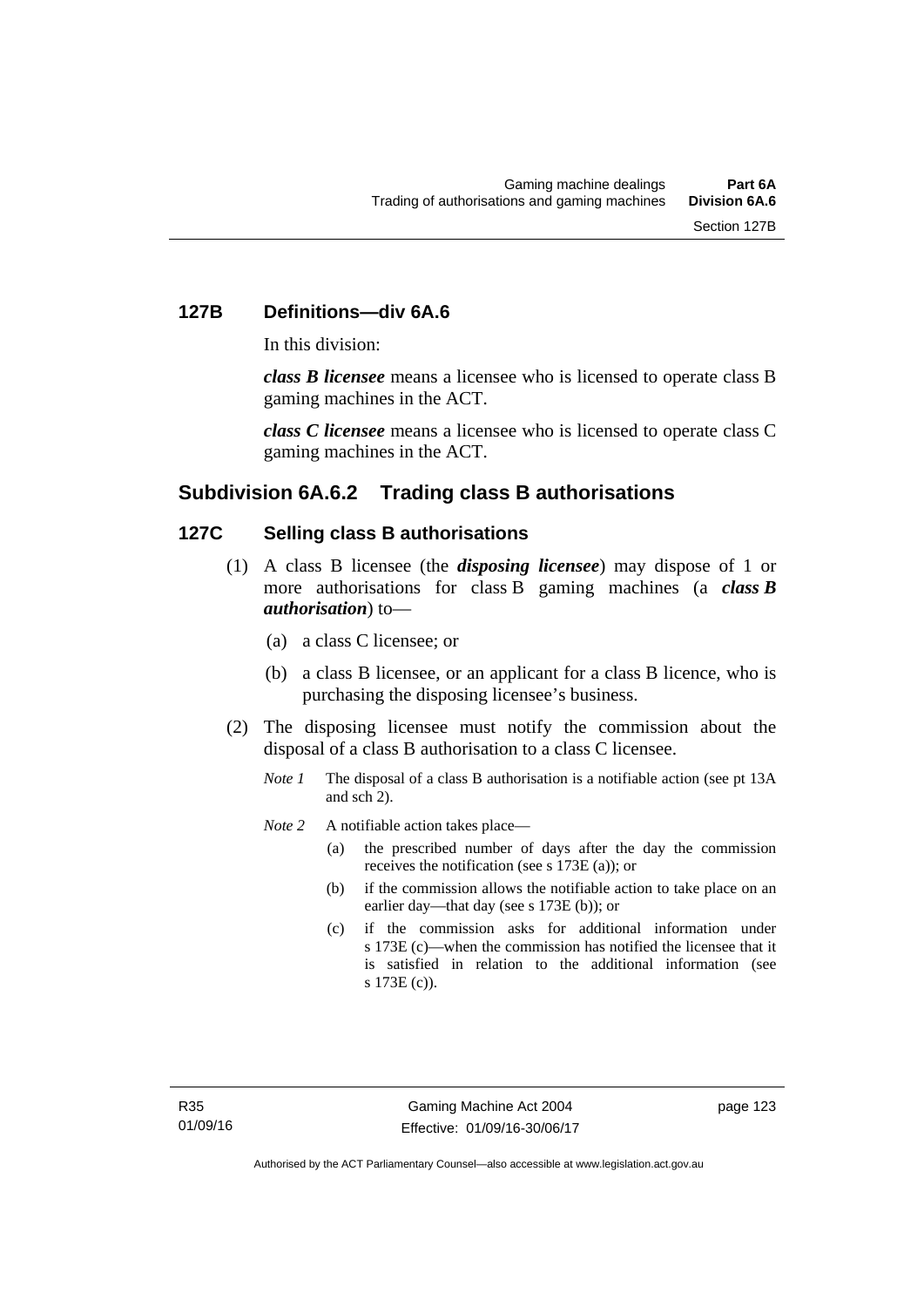- (3) The disposing licensee commits an offence if—
	- (a) the disposing licensee sells a business to another person (the *purchaser*); and
	- (b) the purchaser is not—
		- (i) a class B licensee; or
		- (ii) an applicant for a class B licence and authorisation certificate under section 28 (Licence and authorisation certificate for class B gaming machines—restricted application).

Maximum penalty: 100 penalty units.

- (4) An offence against subsection (3) is a strict liability offence.
- (5) Subsection (3) does not apply if the class B licensee took all reasonable steps to ascertain whether the purchaser was a person mentioned in subsection (3) (b).
	- *Note 1* The defendant has an evidential burden in relation to the matters mentioned in s (5) (see [Criminal Code](http://www.legislation.act.gov.au/a/2002-51), s 58).
	- *Note* 2 A licensee who intends to acquire an authorisation from a class B licensee under this subdivision must tell the commission about the acquisition (see s 99).
- (6) In this section:

*disposing licensee's business* means a business operated by the disposing licensee at authorised premises under a general or on licence.

- (7) This section is subject to section 127F (Trading authorisations forfeiture requirements).
- (8) Subsection (7) and this subsection expire on the commencement of the *[Gaming Machine \(Reform\) Amendment Act 2015](http://www.legislation.act.gov.au/a/2015-21/default.asp)*, schedule 1 (Other amendments—compulsory surrender).

Authorised by the ACT Parliamentary Counsel—also accessible at www.legislation.act.gov.au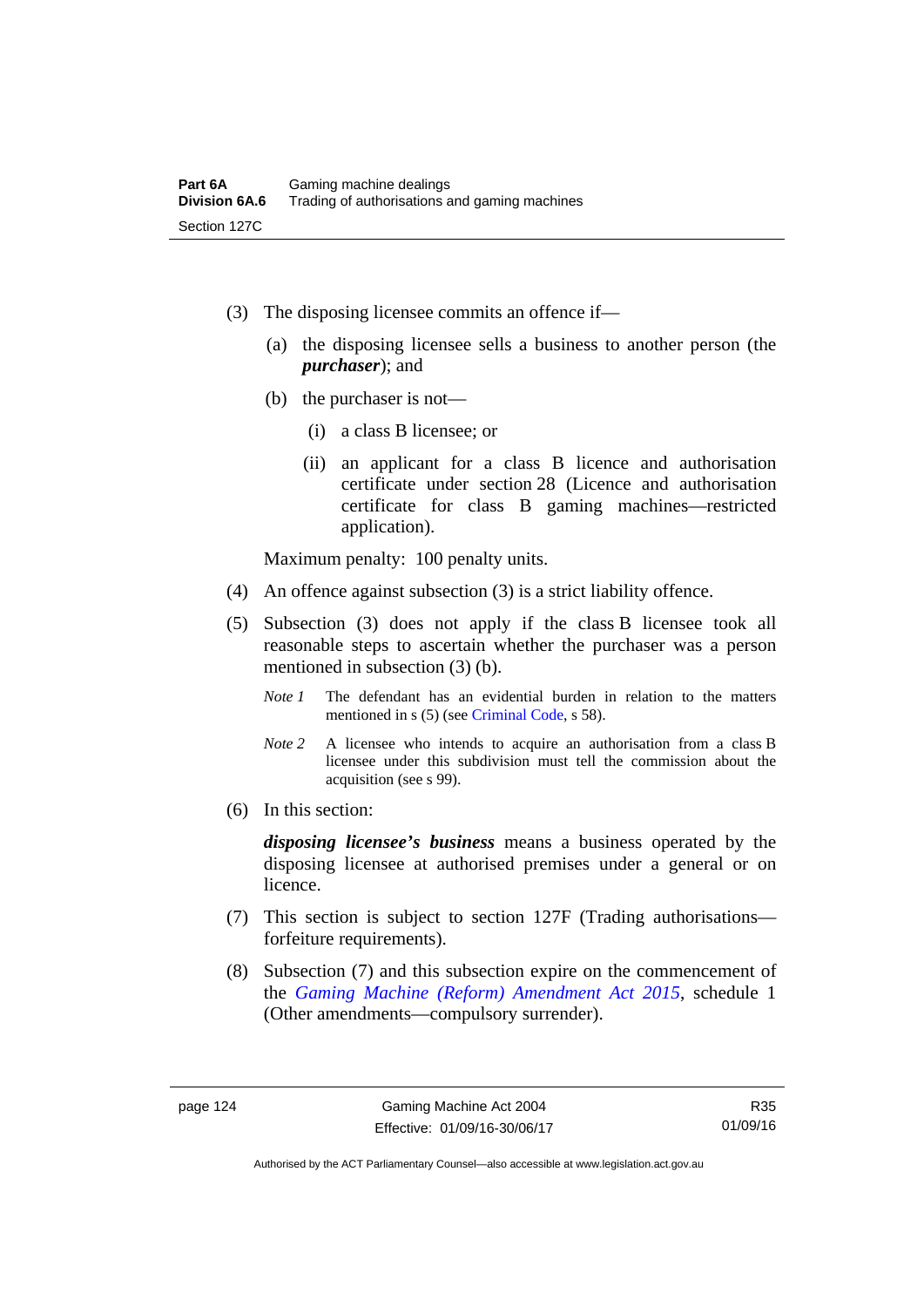#### **127D Offence—selling class B gaming machines**

- (1) A class B licensee commits an offence if—
	- (a) the class B licensee sells a class B gaming machine to another person; and
	- (b) the sale of the class B gaming machine is not—
		- (i) part of the sale of a business operated by the class B licensee at authorised premises under a general or on licence; or
		- (ii) approved by the commission under section 113 (Approval of disposal of gaming machines); or
		- (iii) part of a method of disposal approved by the commission under section 113A (Disposal of gaming machines notifiable action).

Maximum penalty: 100 penalty units.

(2) An offence against this section is a strict liability offence.

# **Subdivision 6A.6.3 Trading class C authorisations and gaming machines**

#### **127E Trading class C authorisations and gaming machines**

- (1) This section applies if a class C licensee (an *acquiring licensee*)—
	- (a) is allowed to operate class C gaming machines at authorised premises under an authorisation certificate; and
	- (b) has less than the maximum number of authorisations for class C gaming machines allowed under the authorisation certificate.
		- *Note Maximum number*, of authorisations—see the dictionary.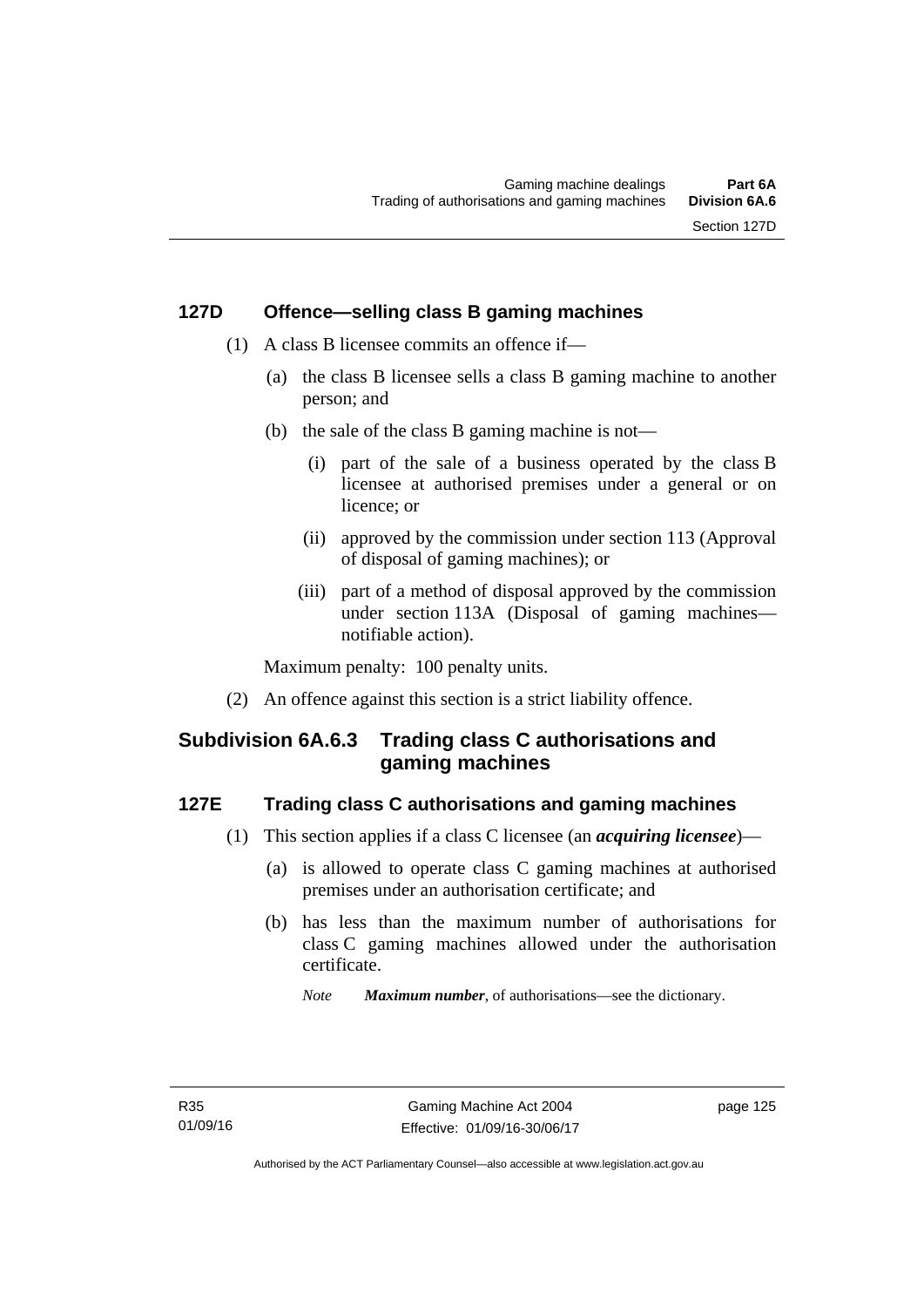- (2) The acquiring licensee may acquire authorisations for the authorised premises (with or without the related gaming machines) from 1 or more class B or class C licensees (a *disposing licensee*).
	- *Note 1* A class C licensee who intends to acquire an authorisation under this subdivision must tell the commission about the acquisition (see s 99). The acquisition is a notifiable action (see s 99, s 173D and sch 2).
	- *Note 2* If the class C licensee notifies the commission about the acquisition of a gaming machine for authorised premises, the class C licensee's authorisation schedule for the authorised premises will be amended to record the gaming machine's serial number (see s 100 (2)).
- (3) The disposing licensee may dispose of 1 or more authorisations to the acquiring licensee.
- (4) This section is subject to section 127F.
- (5) Subsection (4) and this subsection expire on the commencement of the *[Gaming Machine \(Reform\) Amendment Act 2015](http://www.legislation.act.gov.au/a/2015-21/default.asp)*, schedule 1 (Other amendments—compulsory surrender).

#### **127F Trading authorisations——forfeiture requirement**

- (1) This section applies to the acquisition, by a licensee (the *acquiring licensee*), of an authorisation from another licensee (the *disposing licensee*), with or without the related gaming machine.
- (2) The acquiring licensee—
	- (a) must acquire the authorisations in groups of 4 authorisations; and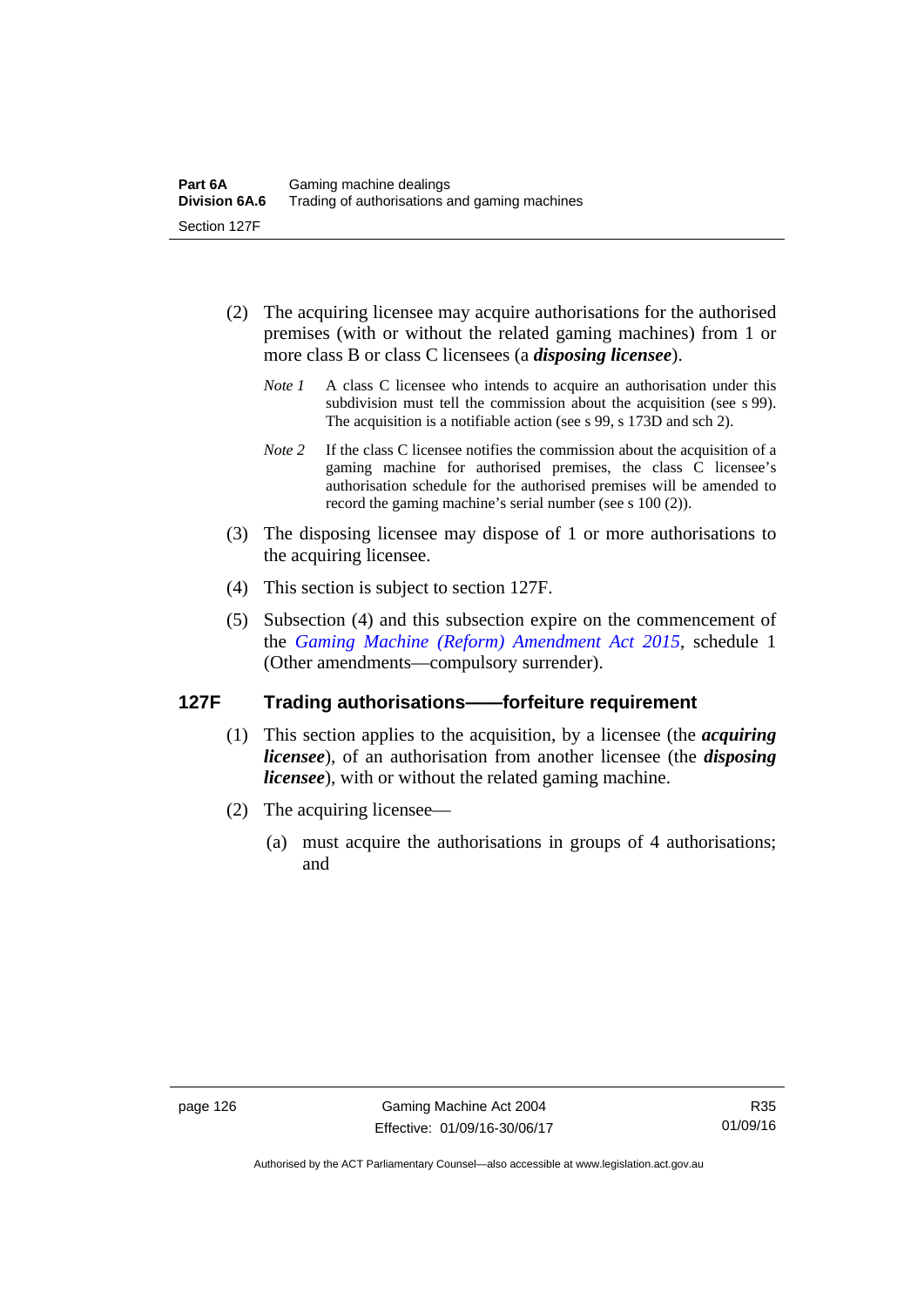(b) may acquire the 4 authorisations from more than 1 class B or class C licensee.

#### **Example—par (b)**

Lili (an acquiring licensee) wants to acquire authorisations. Lili must acquire the authorisations in groups of 4. Brigitta (a class C licensee) has 2 class C authorisations to sell. Antoni (also a class C licensee) also has 2 class C authorisations to sell. Lili may acquire the 4 authorisations from Brigitta and Antoni. Under s (4), Lili must forfeit 1 of the acquired authorisations to the Territory.

- *Note 1* A failure to comply with s (2) (a) is a ground for disciplinary action (see s  $57(1)(c)$ ).
- *Note 2* An example is part of the Act, is not exhaustive and may extend, but does not limit, the meaning of the provision in which it appears (see [Legislation Act,](http://www.legislation.act.gov.au/a/2001-14) s 126 and s 132).
- (3) However, the acquiring licensee may acquire less than 4 authorisations if the acquiring licensee acquires the authorisations from a disposing licensee who—
	- (a) intends to surrender an authorisation certificate under section 37F (Surrender of licences, authorisation certificates and authorisations); and
	- (b) has less than 4 authorisations to dispose of under the authorisation certificate.
- (4) The acquiring licensee must forfeit 1 authorisation to the Territory for every 4 authorisations the licensee acquires under this section.
- (5) The acquiring licensee is not entitled to claim compensation from the Territory for an authorisation forfeited to the Territory under subsection  $(4)$ .
- (6) This section expires on the commencement of the *[Gaming Machine](http://www.legislation.act.gov.au/a/2015-21/default.asp)  [\(Reform\) Amendment Act 2015](http://www.legislation.act.gov.au/a/2015-21/default.asp)*, schedule 1 (Other amendments compulsory surrender).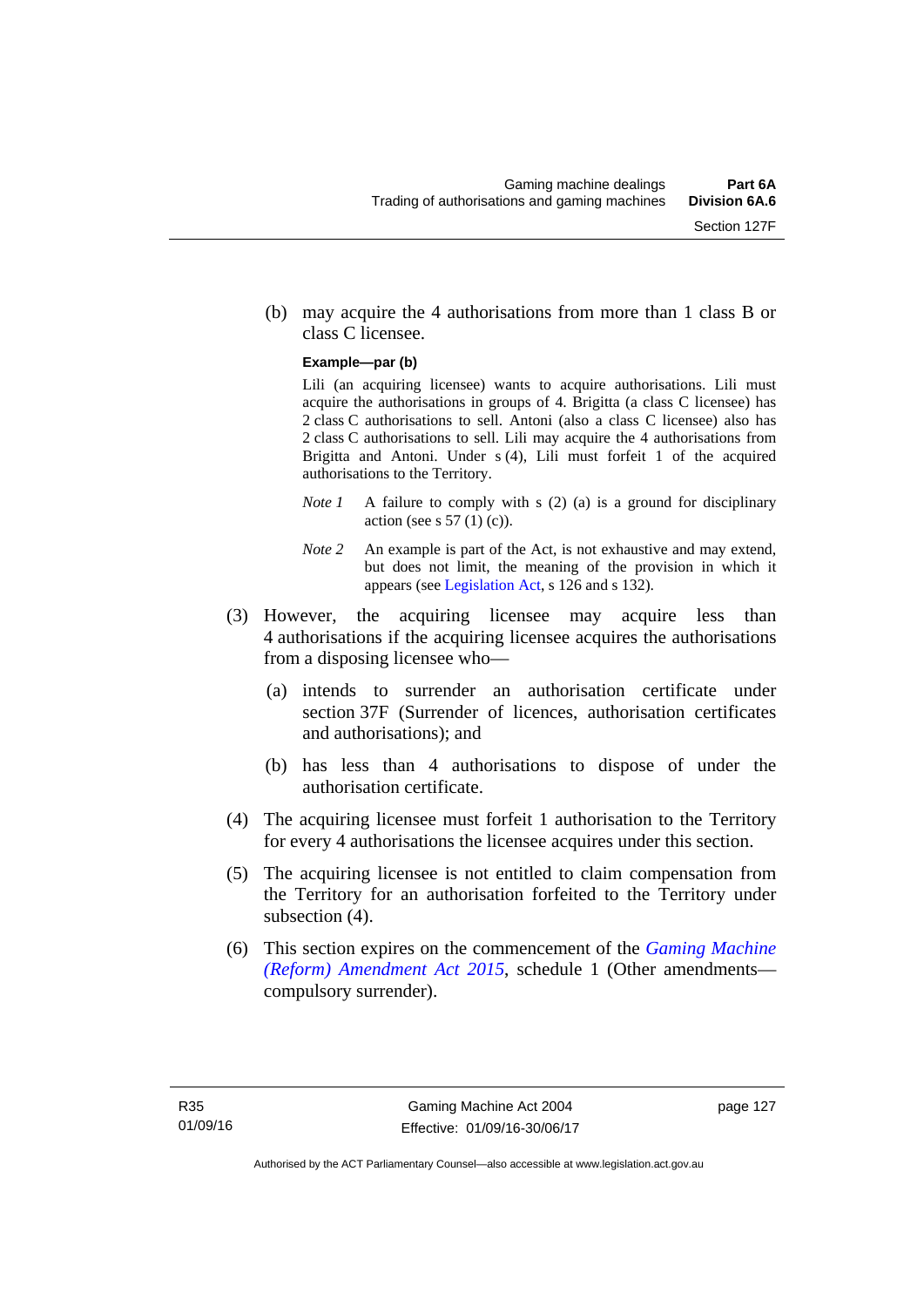#### **127G Offence—acquiring authorisations and gaming machines**

- (1) A licensee commits an offence if—
	- (a) the licensee acquires an authorisation or gaming machine for authorised premises; and
	- (b) the acquisition is not in accordance with this Act.

Maximum penalty: 100 penalty units.

- *Note* A reference to an Act includes a reference to the statutory instruments made or in force under the Act, including any regulation (see [Legislation Act,](http://www.legislation.act.gov.au/a/2001-14) s 104).
- (2) An offence against this section is a strict liability offence.

#### **127H Selling class C gaming machines**

- (1) A class C licensee commits an offence if—
	- (a) the class C licensee sells a class C gaming machine to another person (the *purchaser*); and
	- (b) the sale of the class C gaming machine is not—
		- (i) to another class C licensee; or
		- (ii) approved by the commission under section 113 (Approval of disposal of gaming machines); or
		- (iii) part of a method of disposal approved by the commission under section 113A (Disposal of gaming machines notifiable action).

Maximum penalty: 100 penalty units.

- (2) An offence against this section is a strict liability offence.
- (3) Subsection (1) does not apply if the class C licensee took all reasonable steps to ascertain whether the purchaser was a class C licensee.

R35 01/09/16

Authorised by the ACT Parliamentary Counsel—also accessible at www.legislation.act.gov.au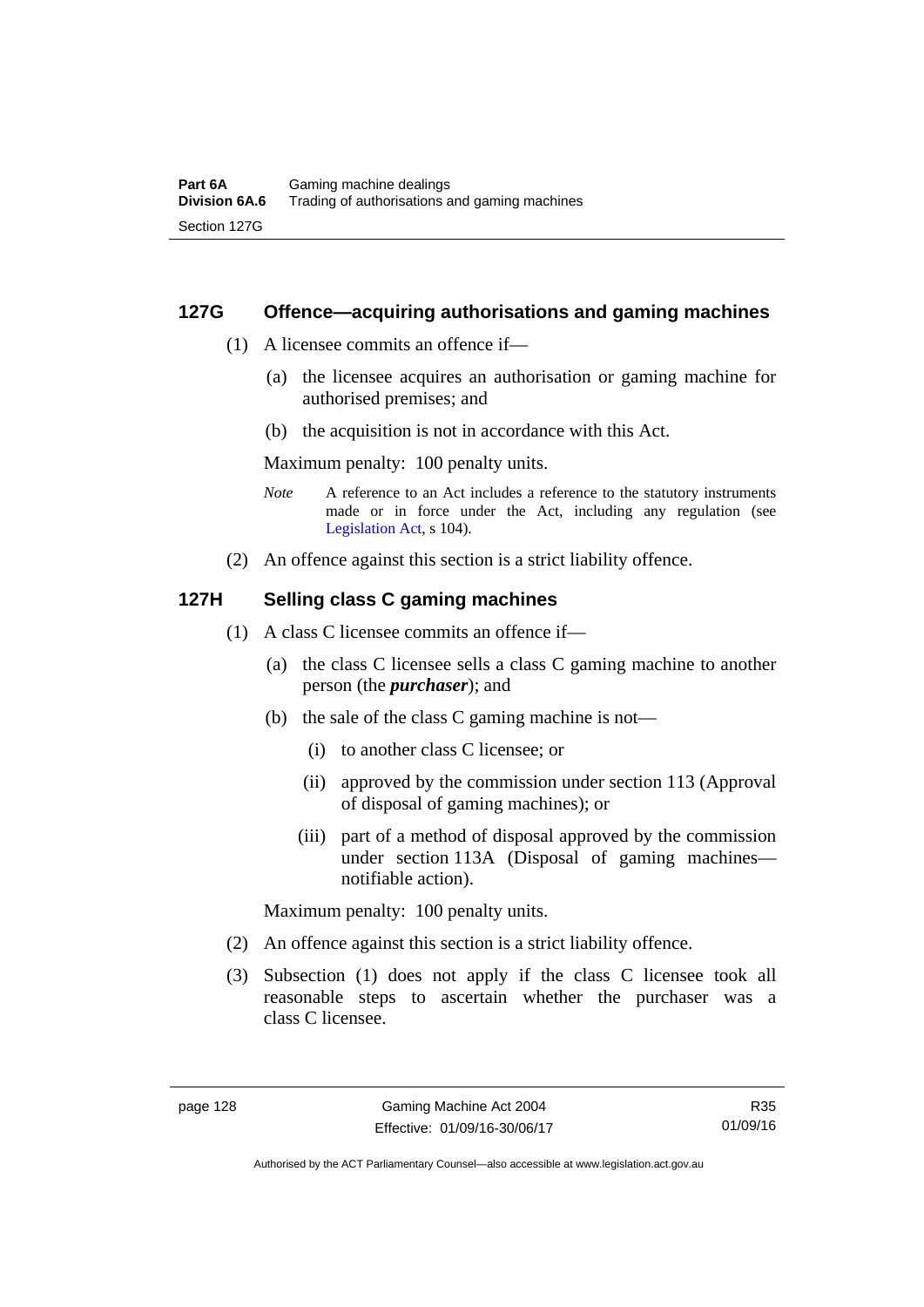- (1) A class C licensee commits an offence if—
	- (a) the class C licensee sells an authorisation for a class C gaming machine to another person (the *purchaser*); and
	- (b) the purchaser is not a class C licensee.

Maximum penalty: 100 penalty units.

- (2) An offence against this section is a strict liability offence.
- (3) Subsection (1) does not apply if the class C licensee took all reasonable steps to ascertain that the purchaser was a class C licensee.

## **Subdivision 6A.6.4 Trading authorisations and gaming machines—miscellaneous**

## **127J Trading authorisations—disposal of gaming machines**

- (1) This section applies if a licensee (a *disposing licensee*)—
	- (a) disposes of an authorisation under this division; but
	- (b) does not dispose of the related gaming machine.
- (2) The disposing licensee must—
	- (a) apply for a storage permit for an interim purpose under section 127O (Storage permit—application) for the gaming machine; and
	- (b) dispose of the gaming machine in accordance with section 113A (Disposal of gaming machines—notifiable action).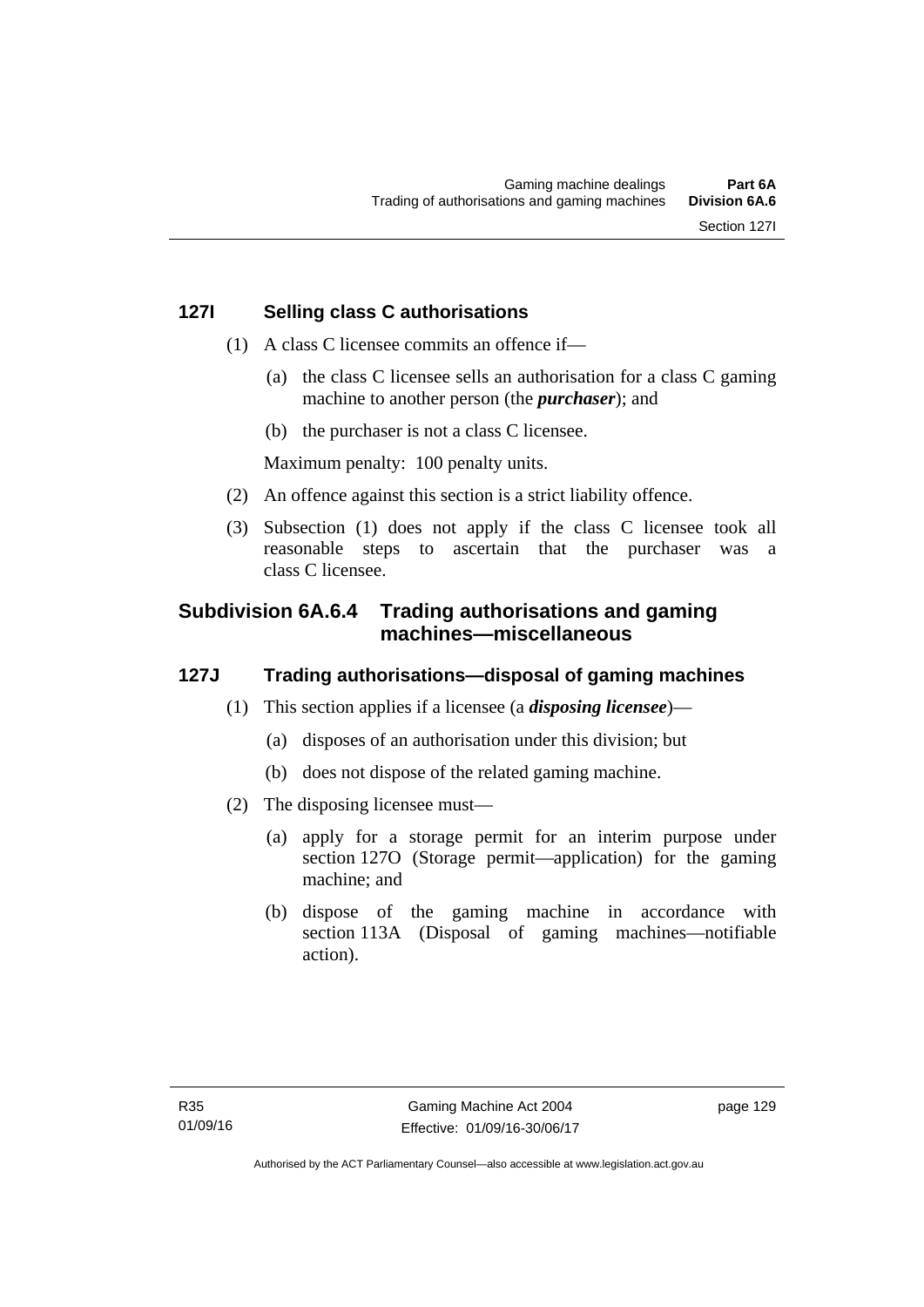## **127K Trading authorisations and gaming machines regulations**

- (1) A regulation may prescribe—
	- (a) conditions relating to the trading of authorisations and gaming machines under this division, including restricting or suspending the trading of authorisations or gaming machines—
		- (i) in a stated location; or
		- (ii) for a stated period, or until a stated event occurs; and
	- (b) any other requirements in relation to the trading of authorisations (with or without gaming machines) under this division, including in relation to arrangements for acquiring or disposing of gaming machines.
- (2) The commission may make recommendations to the Minister for appropriate regulations under subsection (1), including in relation to the following:
	- (a) whether the increase of trading in authorisations (with or without gaming machines) in a particular location will have an adverse effect on problem gamblers;
	- (b) whether it is in the public interest to restrict or suspend the trading of authorisations (with or without gaming machines) under this division, either generally or in relation to a stated location.
- (3) If the commission makes recommendations to the Minister under subsection (2), the Minister must consider the recommendations.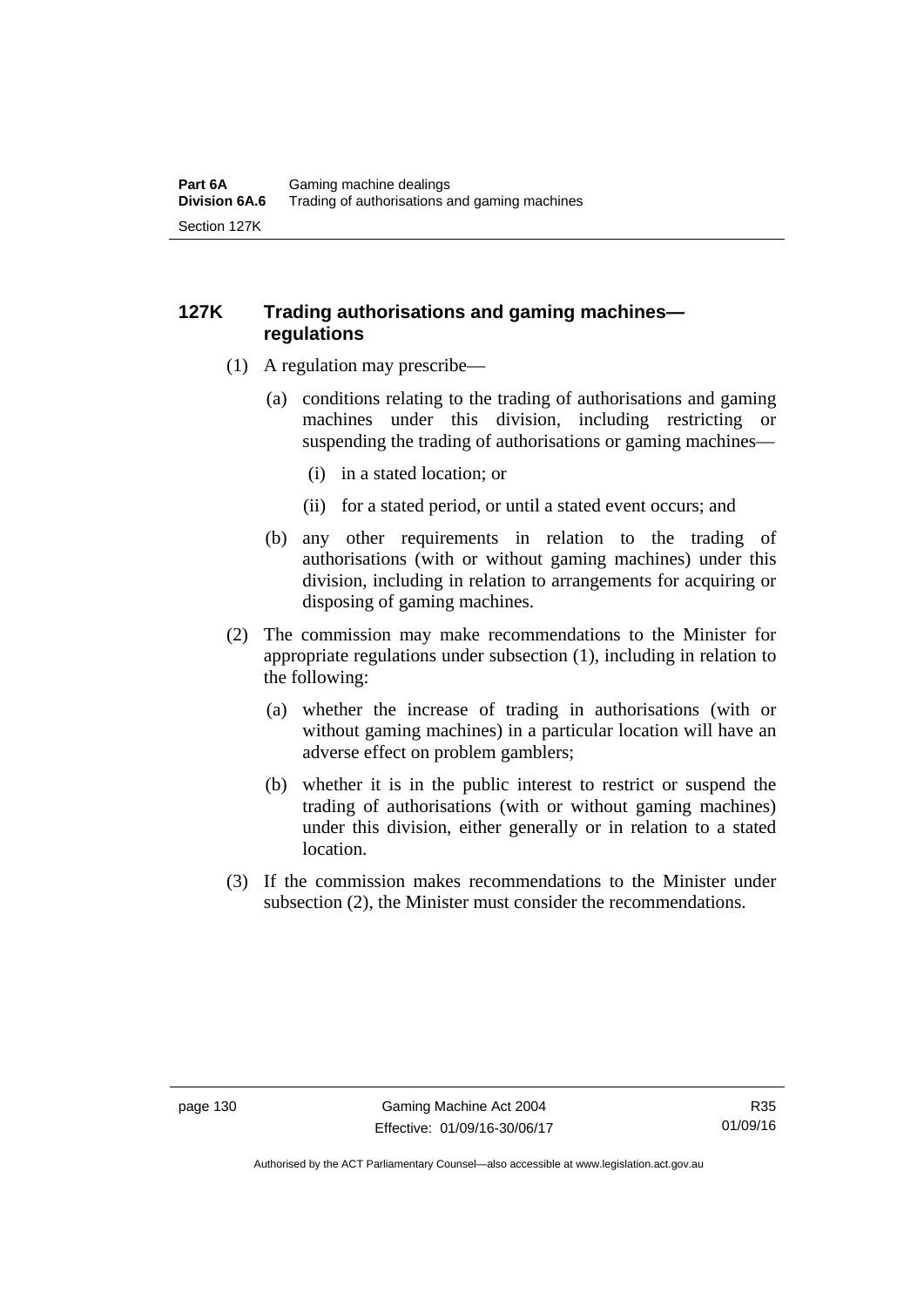# **Division 6A.7 Storage of authorisations and gaming machines**

## **Subdivision 6A.7.1 Interpretation**

## **127L Meaning of** *storage permit***—Act**

In this Act:

*storage permit* means a permit that authorises a licensee to store 1 or more gaming machines, with or without the authorisations for the gaming machines—

- (a) for the purpose stated in the permit; and
- (b) at the place stated in the permit; and
- (c) for the period stated in the permit.

### **127M Definitions—div 6A.7**

In this division:

*general purpose*, for a storage permit—see section 127N (a).

*inspection notice*—see section 127ZE (1).

*interim purpose*, for a storage permit—see section 127N (b).

*permit* means a quarantine permit or a storage permit.

*quarantined authorisation* means an authorisation stored under a quarantine permit.

*quarantined gaming machine* means a gaming machine stored under a quarantine permit.

*quarantine period*, for a gaming machine and authorisation to which a quarantine permit applies, means the period for which the gaming machine and authorisation are to be stored under the permit.

*quarantine permit*—see section 127Q.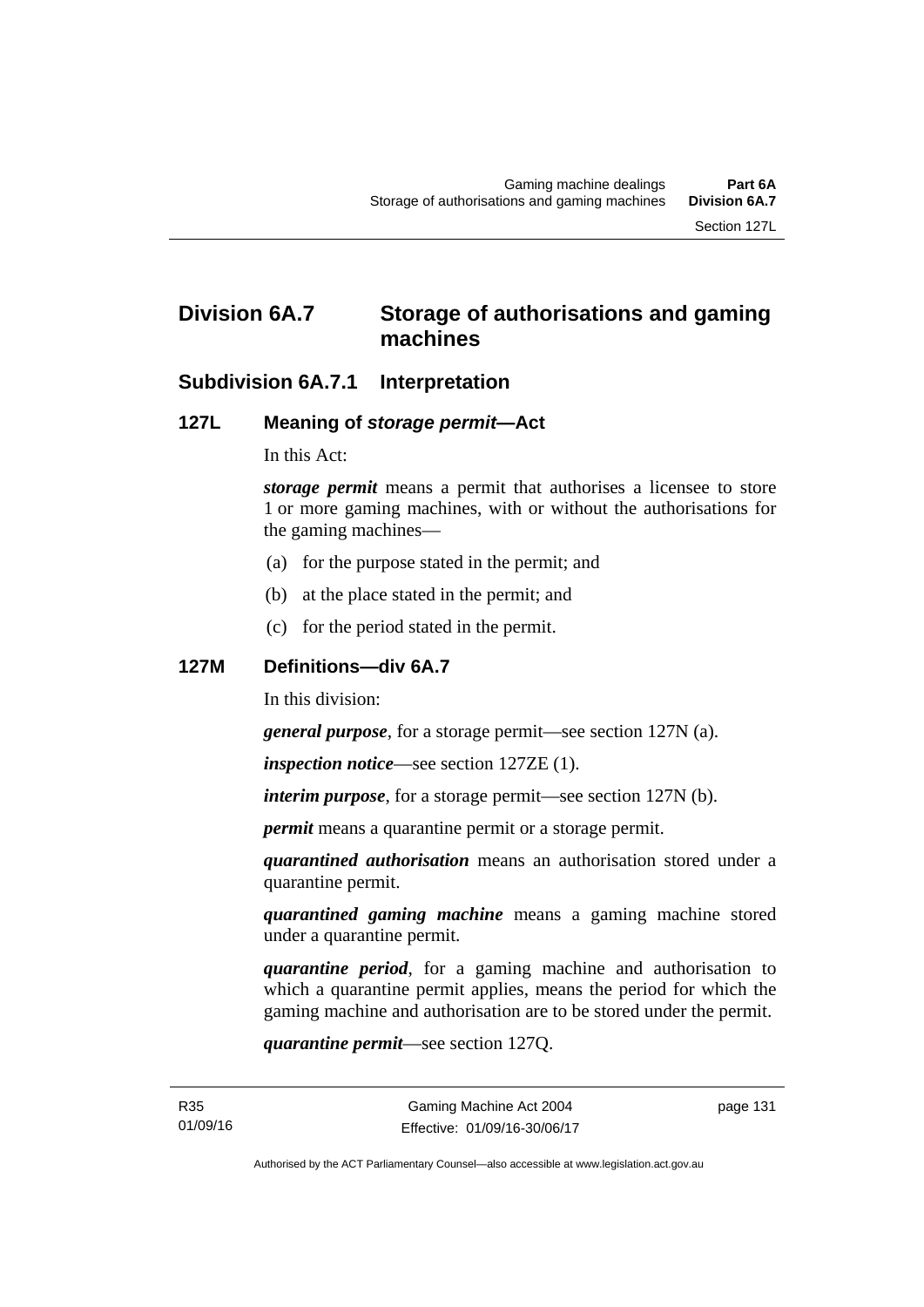*storage period*, for a gaming machine or authorisation to which a storage permit applies, means the period for which the gaming machine or authorisation is to be stored under the permit.

*storage rules* means the rules determined by the commission under section 127ZF.

*stored authorisation* means an authorisation stored under a storage permit.

*stored gaming machine* means a gaming machine stored under a storage permit.

## **Subdivision 6A.7.2 Storage permits—application and decision**

## **127N Storage permits—purpose**

The commission may issue a licensee with a storage permit for 1 of the following purposes:

- (a) to store 1 or more gaming machines, and the authorisations for the gaming machines, for a stated period of not longer than 12 months (a *general purpose*);
- (b) to store 1 or more gaming machines to be disposed of or destroyed for a period of not longer than 3 months (an *interim purpose*).
- *Note* The commission can, on application, extend the term of a storage permit for a general purpose (see s 127W).

## **127O Storage permit—application**

- (1) A licensee may apply to the commission for a storage permit to store 1 or more gaming machines and the authorisations for the gaming machines (if any).
- (2) The application must—
	- (a) be in writing; and

Authorised by the ACT Parliamentary Counsel—also accessible at www.legislation.act.gov.au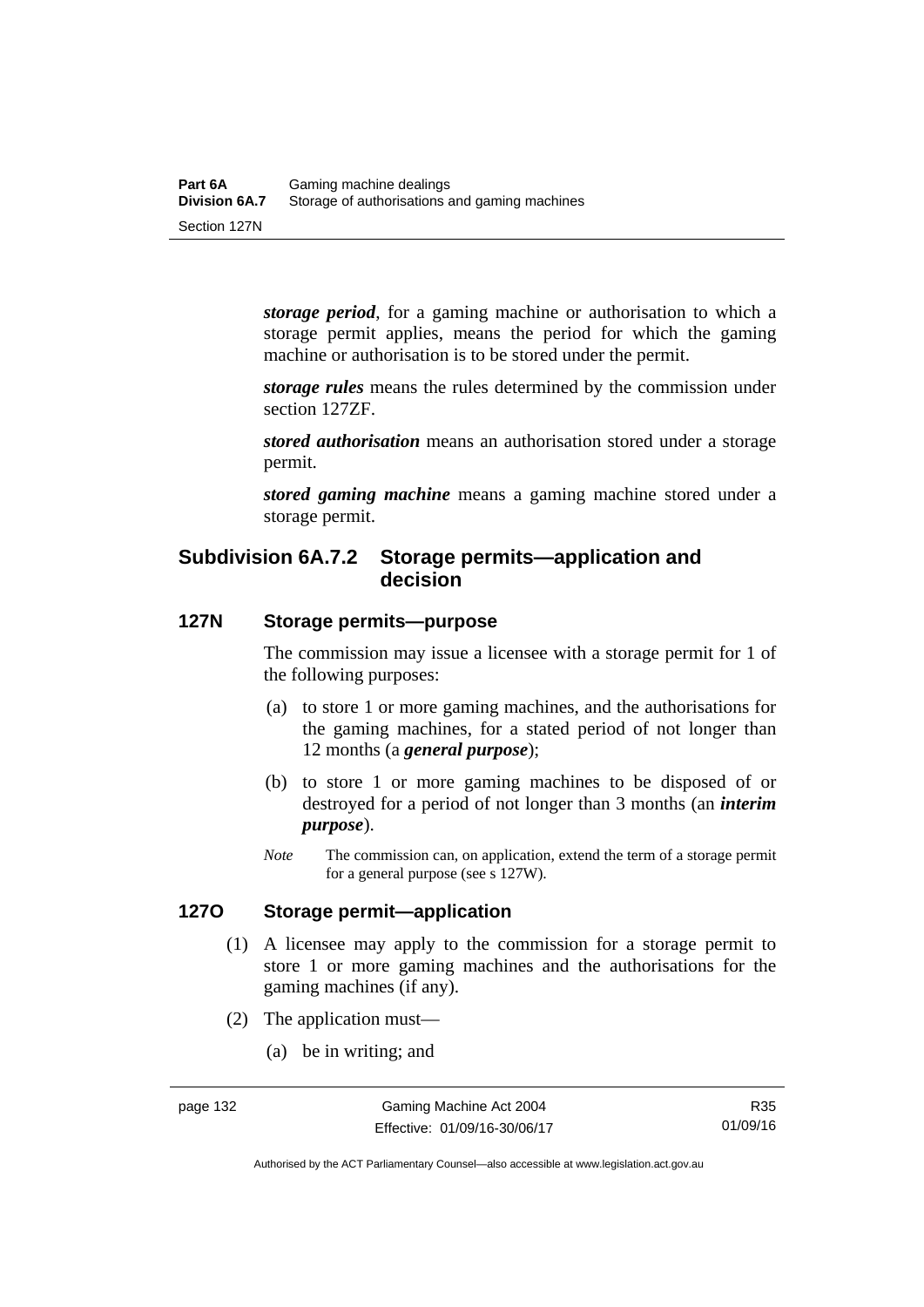- (b) state the purpose and the period for which the storage permit is required; and
- (c) if the application is by a class B licensee for a storage permit for a general purpose—state why the storage permit is needed; and

- (d) state the class of gaming machine to be stored under the storage permit; and
- (e) state the place where each gaming machine to be stored is located; and
- (f) state the type of premises where each gaming machine is to be stored; and
- (g) state whether the premises will be used to store gaming machines for 2 or more licensees; and
- (h) state the serial number for each gaming machine to be stored under the storage permit;
- (i) state the authorisation number for each authorisation to be stored under the storage permit.
- *Note 1* It is an offence to make a false or misleading statement, give false or misleading information or produce a false or misleading document (see [Criminal Code](http://www.legislation.act.gov.au/a/2002-51), pt 3.4).
- *Note 2* If a form is approved under the [Control Act,](http://www.legislation.act.gov.au/a/1999-46/default.asp) s 53D for an application, the form must be used.
- *Note 3* A fee may be determined under s 177 for an application.

## **127P Storage permit—decision on application**

 (1) This section applies if the commission receives an application for a storage permit under section 127O.

*Note* A class B licensee will not be issued with a storage permit for a general purpose unless the commission is satisfied that the storage permit is needed for a good reason (see s 127P (2) (c)).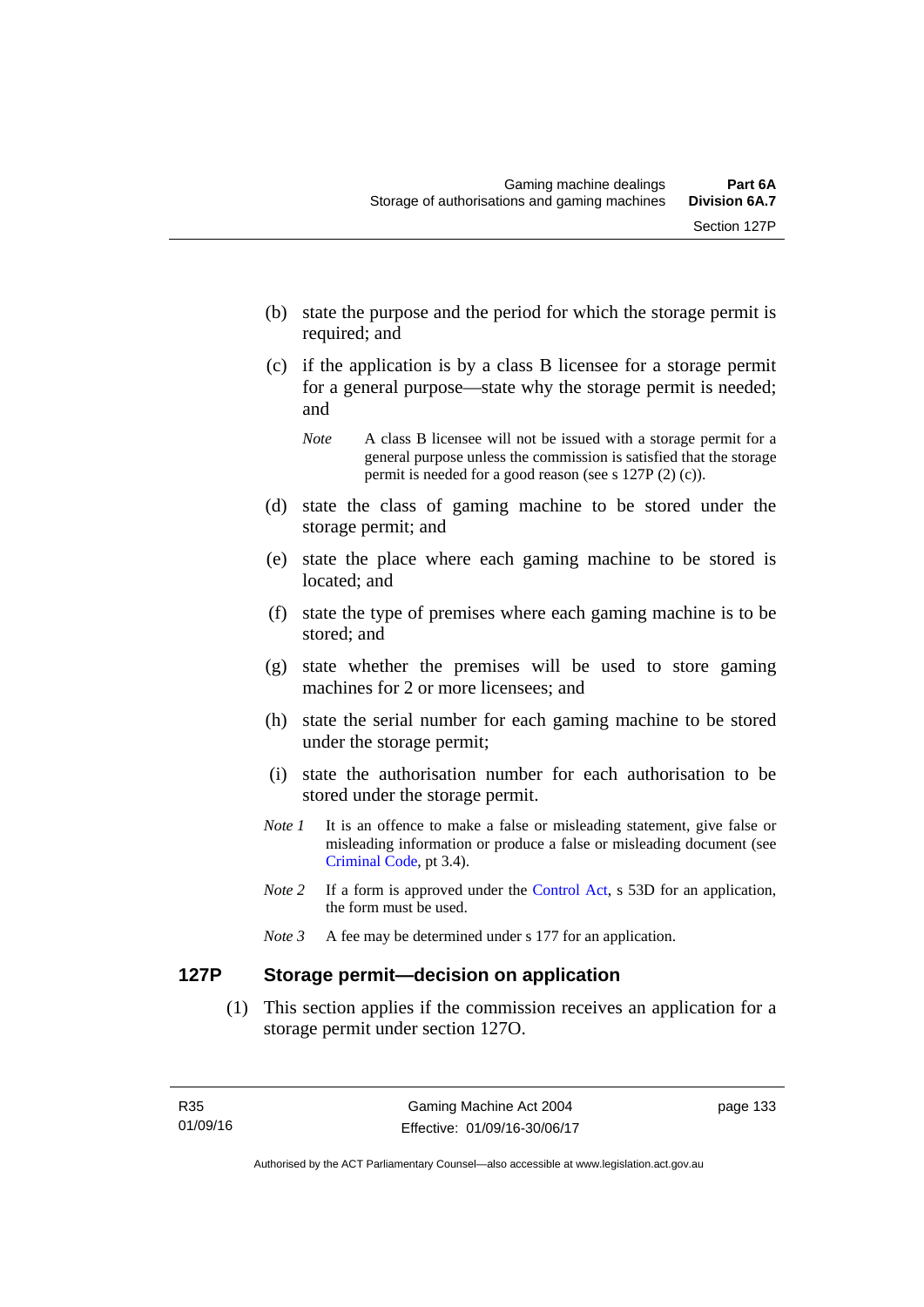- (2) The commission must issue the storage permit to the licensee if satisfied—
	- (a) that the gaming machine and authorisation (if any) to be stored under the permit are from the same authorised premises; and
	- (b) that the type of premises where the gaming machines are to be stored are suitable for the storage of gaming machines; and
	- (c) if the application is by a class B licensee for a storage permit for a general purpose—that the storage permit is needed for a good reason; and

#### **Examples**

- 1 renovations are being carried out at the authorised premises where the gaming machines to be stored under the permit are located
- 2 the authorised premises where the gaming machines to be stored under the permit are located have been damaged
- *Note* An example is part of the Act, is not exhaustive and may extend, but does not limit, the meaning of the provision in which it appears (see [Legislation Act,](http://www.legislation.act.gov.au/a/2001-14/default.asp) s 126 and s 132).
- (d) if 2 or more licensees are to store gaming machines at the premises—
	- (i) that the premises where the gaming machines are to be stored are suitable for the storage of gaming machines by that number of licensees; and
	- (ii) that each licensee has applied for a storage permit under section 127O.
- *Note 1* The commission must include in the register the serial number of, and authorisation number for, a gaming machine stored under a storage permit for a general purpose (see s 37H (2) (d)).
- *Note 2* The commission may refuse to consider an application that is not properly completed. If the commission refuses to consider the application, it lapses (see s 9 (2)).

Authorised by the ACT Parliamentary Counsel—also accessible at www.legislation.act.gov.au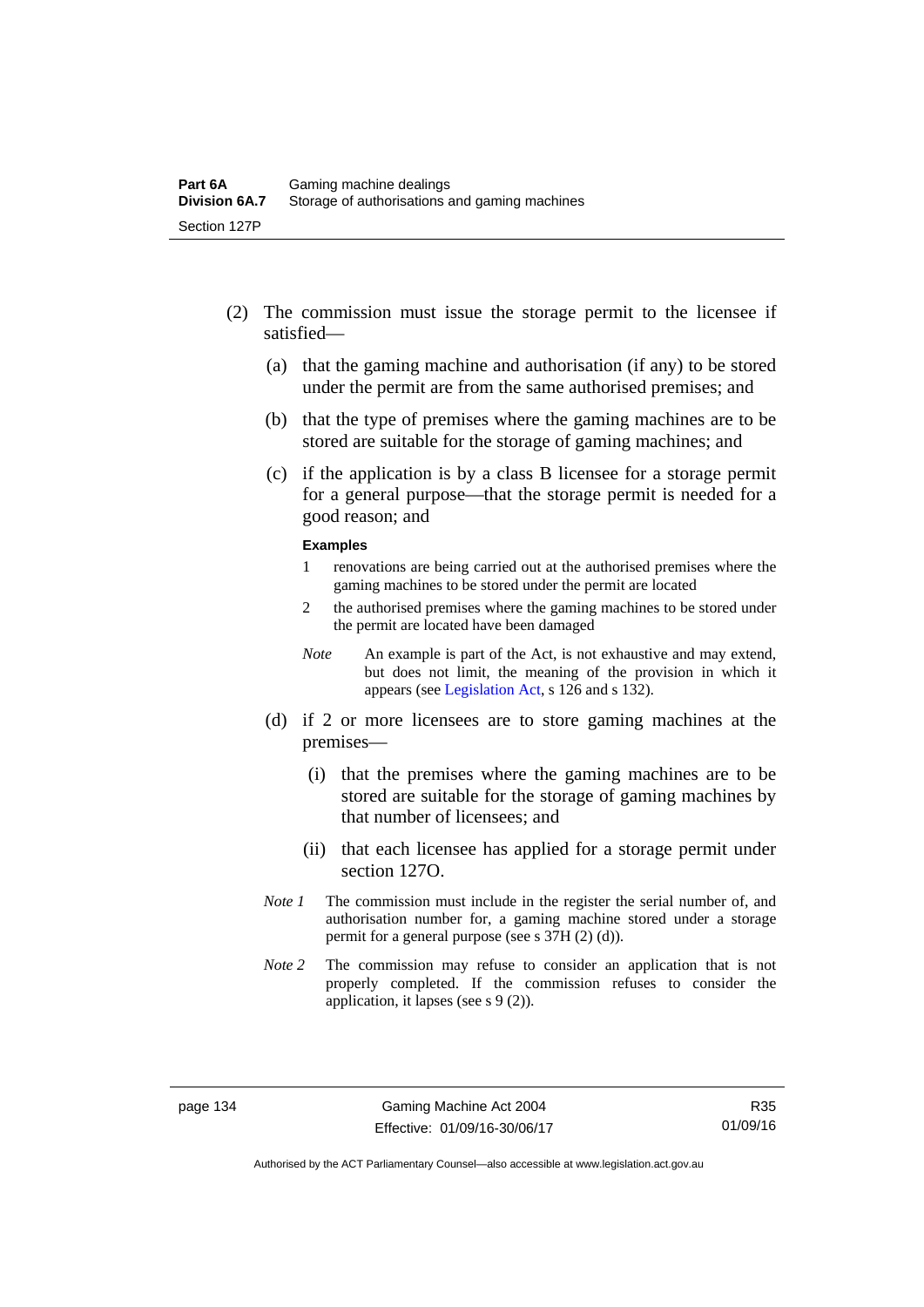*Note 3* If additional information in relation to an application is not given to the commission within the time required by the commission, the commission may refuse to consider the application. If the commission refuses to consider the application, it lapses (see s 9 (4)).

## **Subdivision 6A.7.3 Quarantine permits**

### **127Q Quarantine permits—notification and issue**

- (1) This section applies if a licensee wants to—
	- (a) remove 1 or more gaming machines, and the authorisations for the gaming machines, from the authorised premises where the gaming machines are operated and store the gaming machines and authorisations for a period to be agreed with the commission; or
	- (b) store 1 or more authorisations for a period to be agreed with the commission.
- (2) The licensee must notify the commission that the licensee needs a permit (a *quarantine permit*) for storing—
	- (a) the gaming machines and authorisations; or
	- (b) the authorisations.
	- *Note 1* It is an offence to make a false or misleading statement, give false or misleading information or produce a false or misleading document (see [Criminal Code](http://www.legislation.act.gov.au/a/2002-51), pt 3.4).
	- *Note* 2 If a form is approved under the [Control Act,](http://www.legislation.act.gov.au/a/1999-46) s 53D for this provision, the form must be used.
	- *Note 3* A fee may be determined under s 177 for this provision.
- (3) On receiving a notification under subsection (2), the commission must issue a quarantine permit to the licensee for the period agreed between the commission and the licensee.
	- *Note* The commission must include in the register the serial number of, and authorisation number for, a gaming machine stored under a quarantine permit (see s 37H (2) (d)).

page 135

Authorised by the ACT Parliamentary Counsel—also accessible at www.legislation.act.gov.au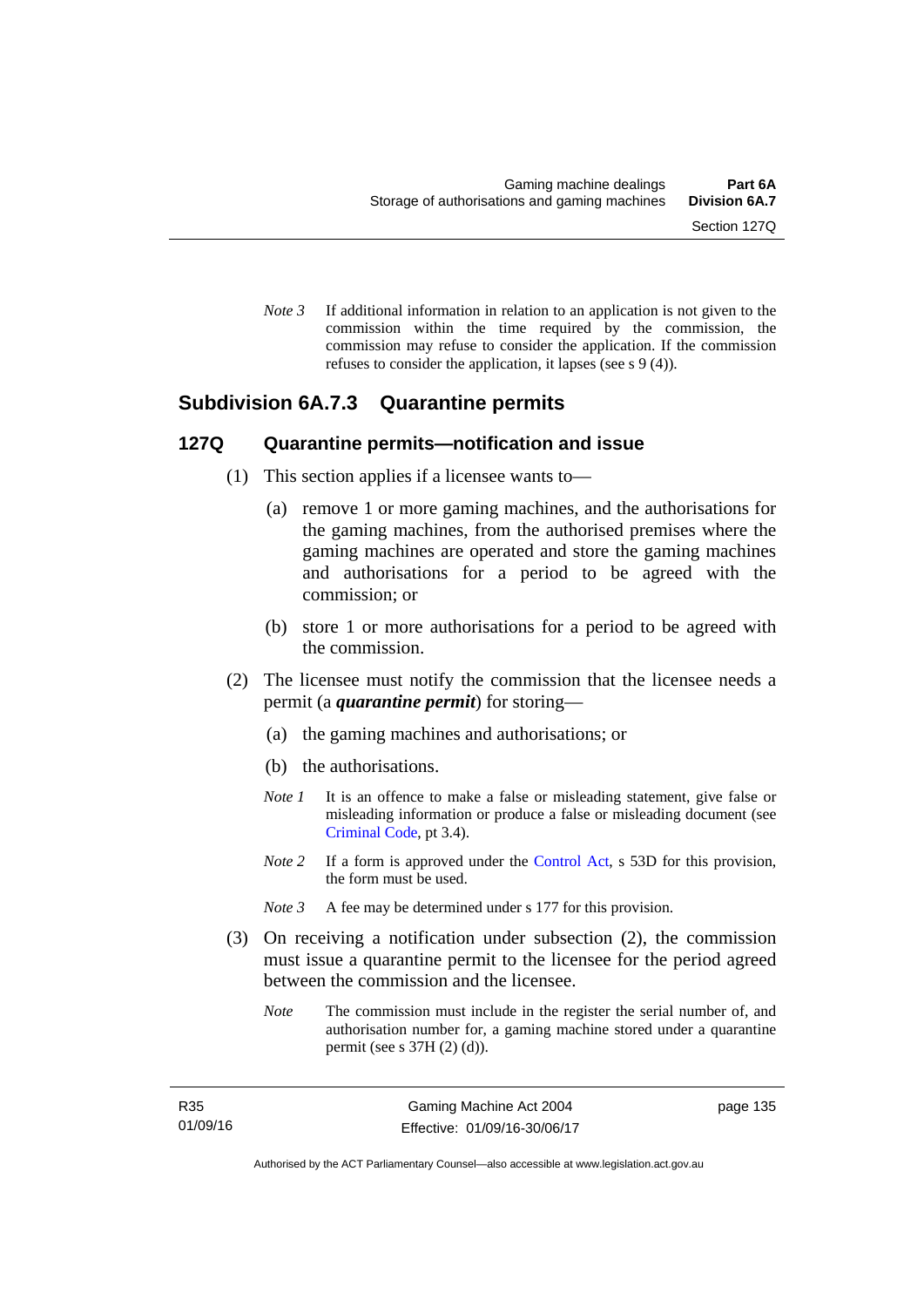(4) The period of the quarantine permit that is agreed between the commission and the licensee must be at least 1 year and not more than 3 years.

### **127R Quarantine permits—extension**

- (1) A licensee who wants to extend the period of a quarantine permit issued to the licensee under section 127Q must notify the commission, stating the period of the extension sought (the *extended period*).
- (2) On receiving a notification under subsection (1), the commission must issue a new quarantine permit to the licensee for the extended period.
- (3) However, the commission must not issue a new quarantine permit under subsection (2) if, when the notification is made, the quarantine permit has been in force for 3 years.

## **Subdivision 6A.7.4 Permits—form**

## **127S Permit—form**

A permit must—

- (a) be in writing; and
- (b) state the following:
	- (i) the name of the licensee;
	- (ii) whether the permit is—
		- (A) a storage permit for a general purpose; or
		- (B) a storage permit for an interim purpose; or
		- (C) a quarantine permit;
	- (iii) the day the permit comes into force and the day it expires;
	- (iv) the authorised premises—

R35 01/09/16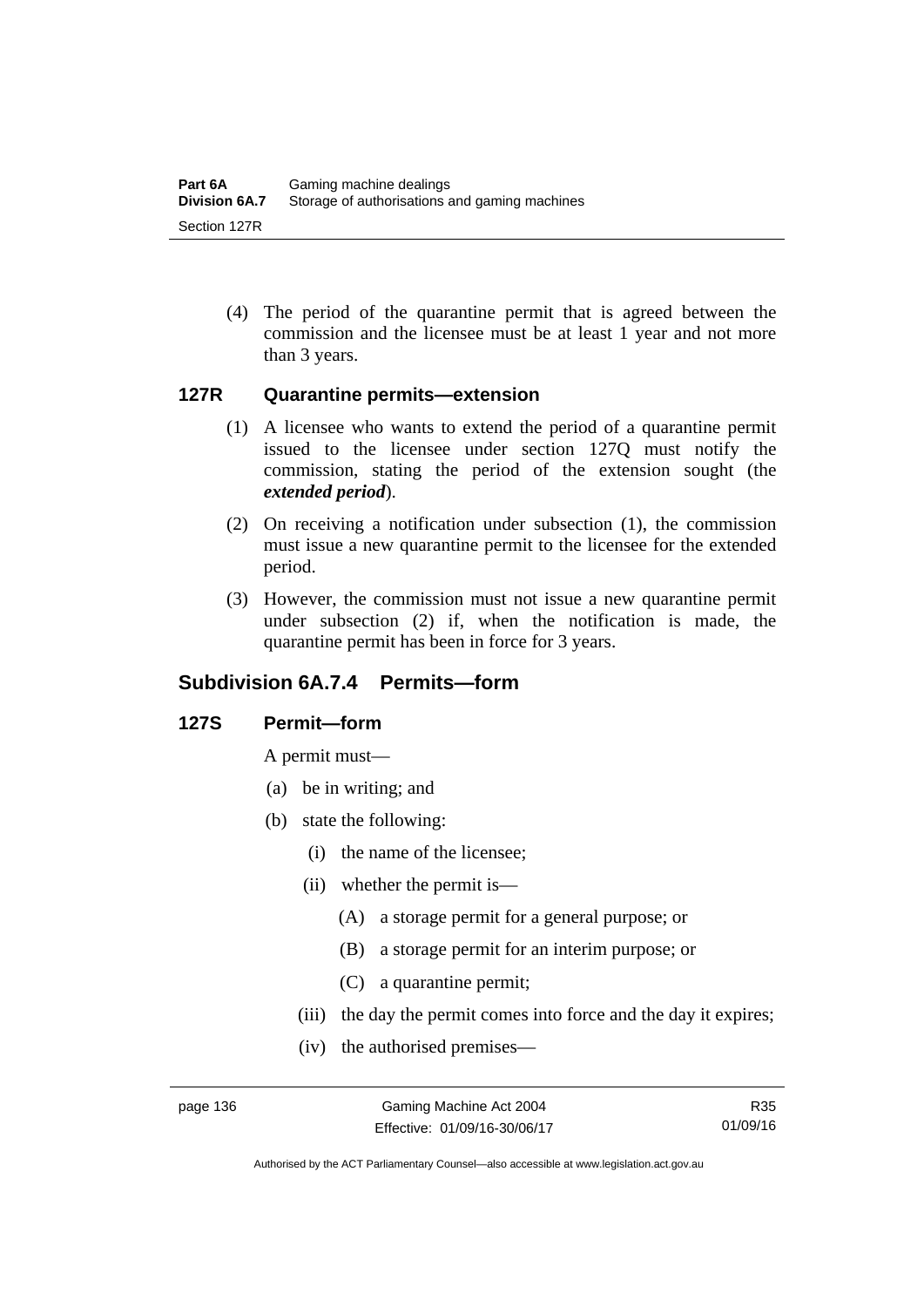- (A) for a storage permit for a general purpose—for each gaming machine with its associated authorisation to be stored under the permit; or
- (B) for a storage permit for an interim purpose—where each gaming machine to be stored under the permit was operated; or
- (C) for a quarantine permit—for each authorisation, and gaming machine with its associated authorisation, to be stored under the permit;
- (v) the number of each of the following to be stored under the permit:
	- (A) for a storage permit for a general purpose—gaming machines with their associated authorisations;
	- (B) for a storage permit for an interim purpose—gaming machines;
	- (C) for a quarantine permit—authorisations, and gaming machines with their associated authorisations;
- (vi) the conditions on the permit; and
- (c) include a statement that—
	- (i) a breach of a condition of the permit may be a ground for disciplinary action; and
	- (ii) it is an offence under section 104 (Offence—operating unauthorised, stored or quarantined gaming machines) to operate a stored or quarantined gaming machine during the period of the permit; and
- (d) include a schedule of the following information:
	- (i) for a storage permit for a general purpose—
		- (A) the serial number of each gaming machine to be stored under the permit; and

page 137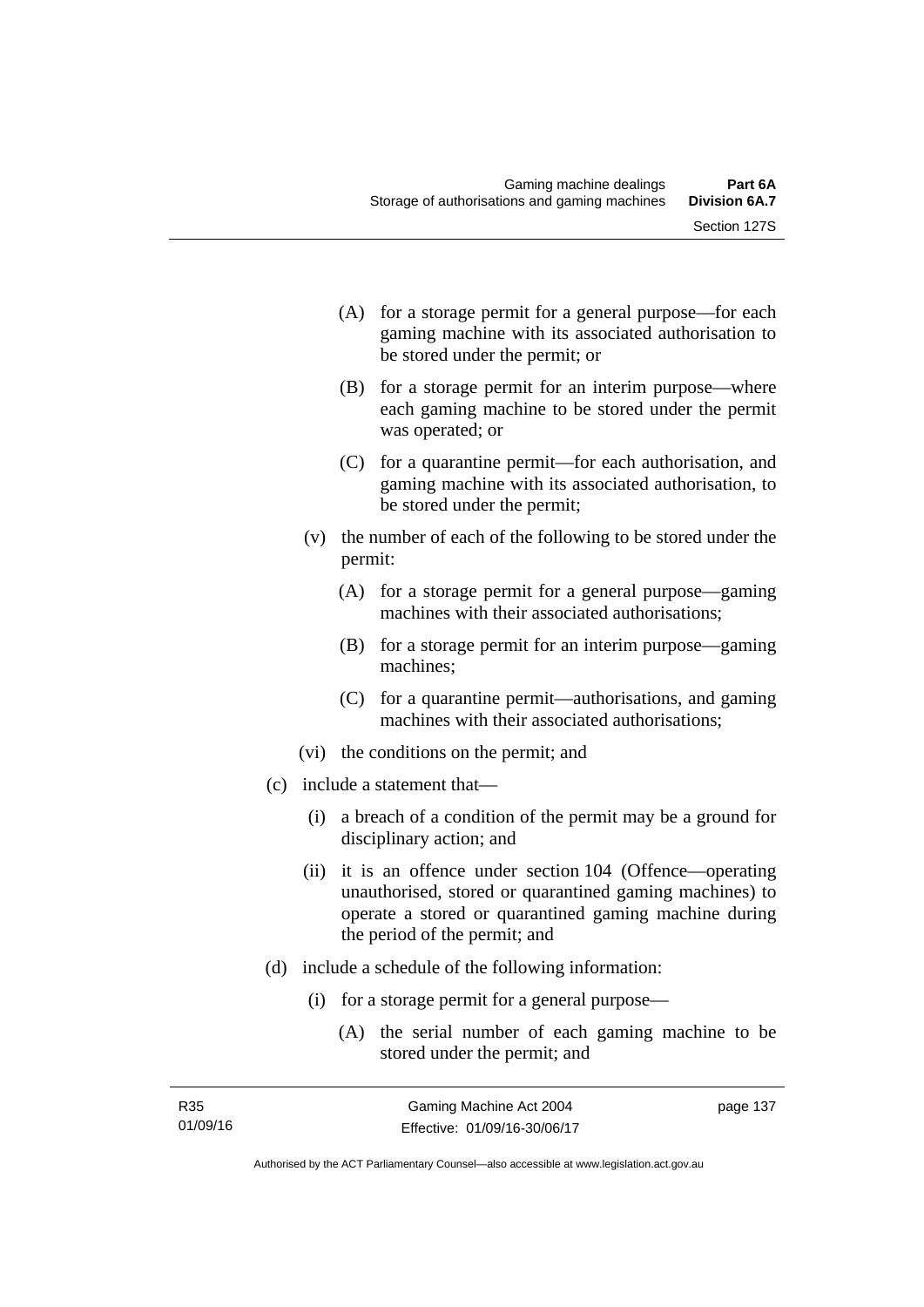- (B) the authorisation number for each machine's associated authorisation;
- (ii) for a storage permit for an interim purpose—the serial number of each gaming machine to be stored under the permit;
- (iii) for a quarantine permit—
	- (A) the authorisation number for each authorisation to be stored under the permit; and
	- (B) for each authorisation stored with its associated gaming machine—the serial number of the associated gaming machine; and
- (e) include anything else prescribed by regulation.

## **Subdivision 6A.7.5 Permits—conditions**

### **127T Permit—conditions**

- (1) A permit is subject to the following conditions:
	- (a) the licensee must comply with this Act;
	- (b) the licensee must not exchange a stored or quarantined gaming machine with another gaming machine that the licensee may operate under an authorisation certificate;
		- *Note* The licensee must apply for—
			- (a) an amendment of the permit to remove the details of the stored or quarantined gaming machine; and
			- (b) if a new gaming machine is to be stored in place of the stored or quarantined gaming machine—a new permit for the new gaming machine.
	- (c) the licensee must—
		- (i) take meter readings from each gaming machine to be stored or quarantined under the permit; and

R35 01/09/16

Authorised by the ACT Parliamentary Counsel—also accessible at www.legislation.act.gov.au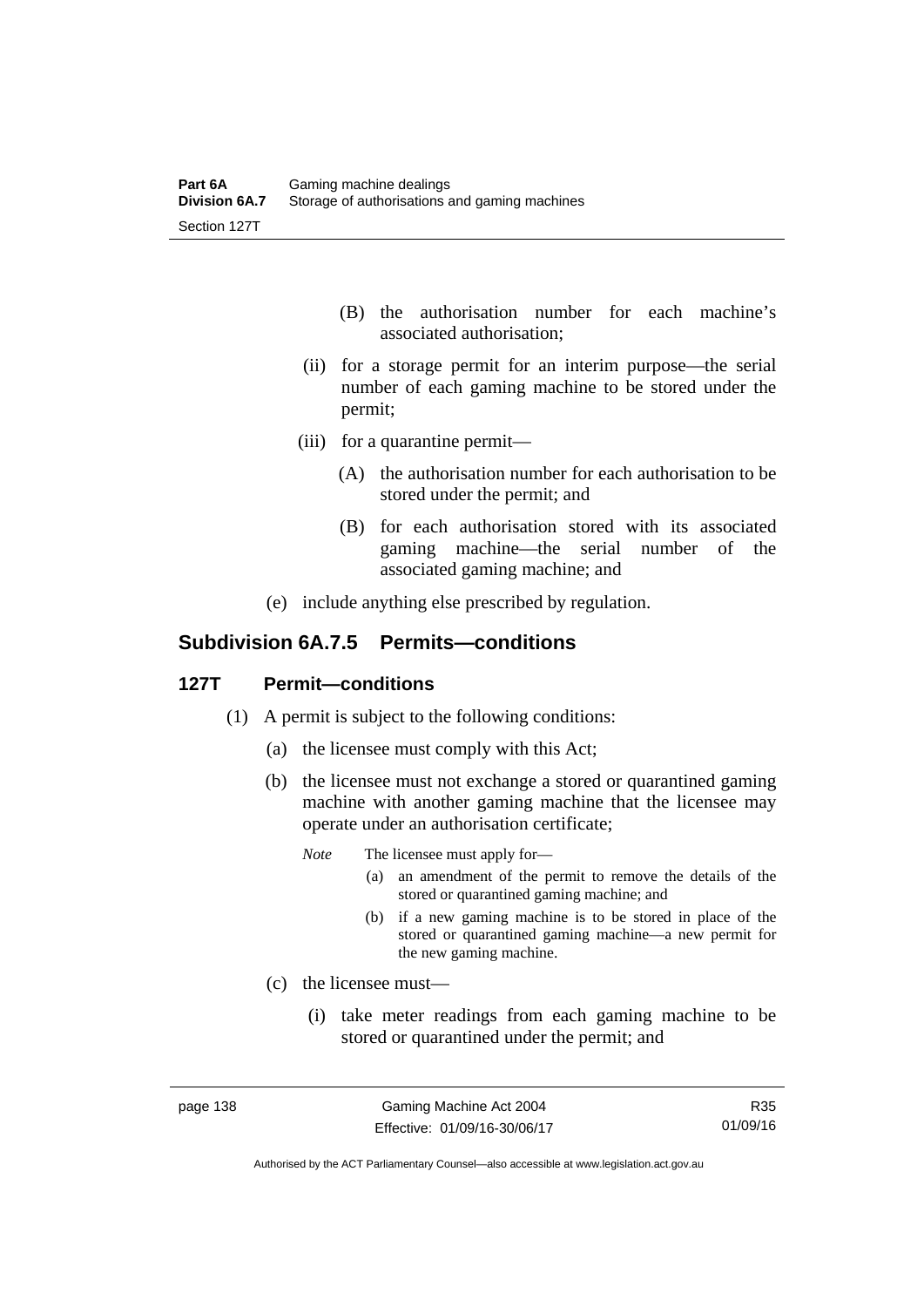- (ii) immediately after taking the meter readings, render the gaming machine inoperable; and
- (iii) give the commission details of the meter readings taken under subparagraph (i);
- (d) the licensee may dispose of a stored or quarantined gaming machine if—
	- (i) the disposal is in accordance with division 6A.6 (Trading of authorisations and gaming machines), an approval under section 113 (Approval of disposal of gaming machines) or section 113A (Disposal of gaming machines—notifiable action); and
	- (ii) the licensee gives the commission a notification under section 127X (Permit amendment—notification) to amend the permit;
- (e) a stored or quarantined gaming machine must not be operated during the period of the permit;
- (f) the licensee must not operate another gaming machine under the authorisation for a stored or quarantined gaming machine;
- (g) the licensee may trade a stored or quarantined authorisation with another licensee if—
	- (i) the trade is in accordance with division 6A.6 (Trading of authorisations and gaming machines); and
	- (ii) the licensee applies for an amendment of the permit under section 127ZB (Trading authorisations under permits procedure);
- (h) if the licensee receives an inspection notice, the licensee must allow an authorised officer to inspect the stored or quarantined gaming machines and the premises where the gaming machines are stored;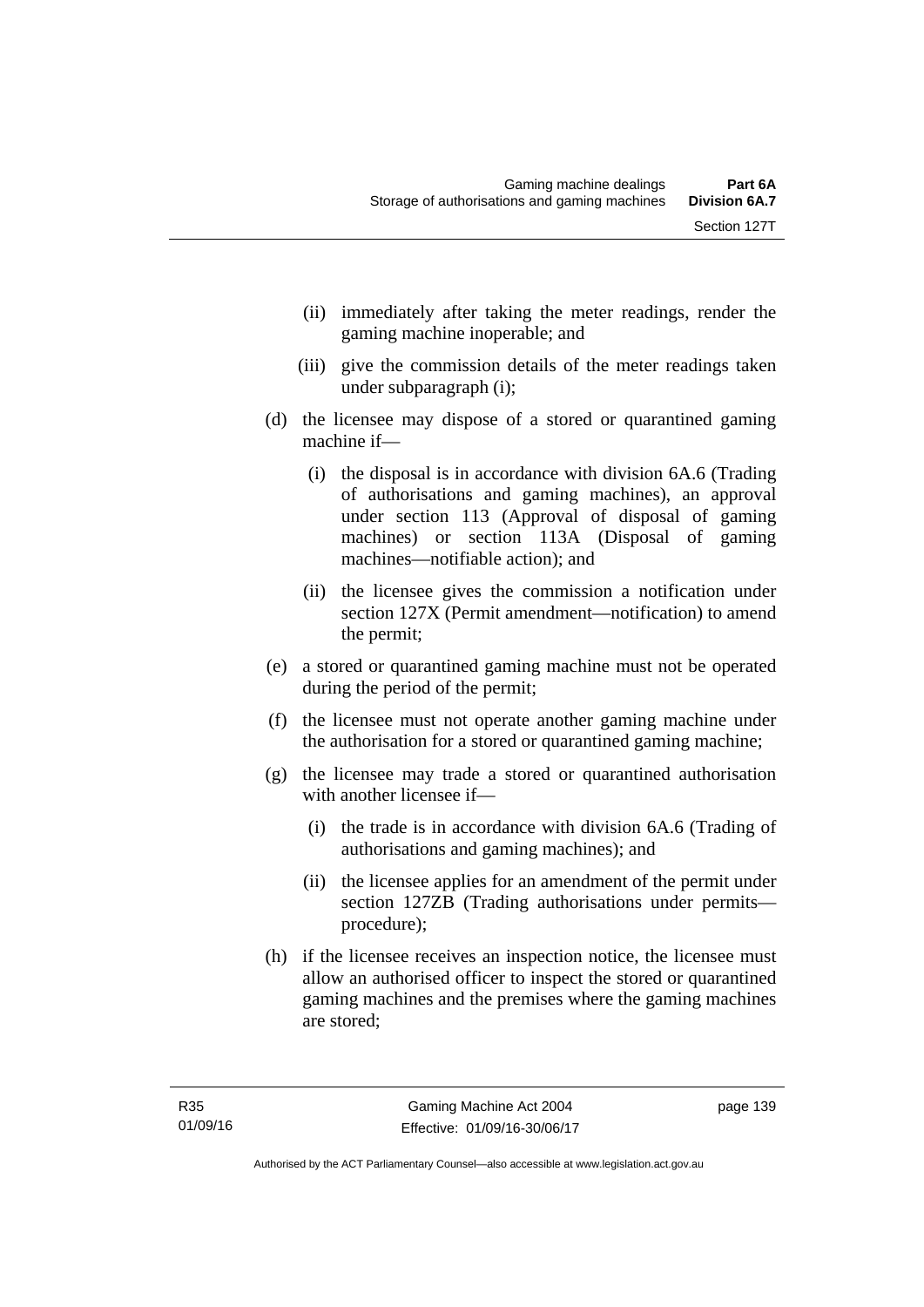- (i) for a storage permit issued for an interim purpose—the licensee must dispose of the gaming machine stored under the storage permit before the storage permit ends;
- (j) for a quarantine permit for an authorisation with no associated gaming machine—the licensee must not acquire a gaming machine under the quarantined authorisation during the period of the permit.
- (2) A permit is subject to any other condition—
	- (a) determined by the commission under the storage rules; or
	- (b) imposed by the commission when the permit is issued, renewed or amended, if it is necessary to ensure the safeguarding of gaming machines generally; or
	- (c) prescribed by regulation.
	- *Note 1* A reference to an Act includes a reference to the statutory instruments made or in force under the Act, including any regulation (see [Legislation Act,](http://www.legislation.act.gov.au/a/2001-14) s 104).
	- *Note 2* A permit may be amended under s 127Y or s 127Z.

### **127U Permit—term**

- (1) A permit comes into force on the day stated in the permit.
- (2) The commission must not issue—
	- (a) a storage permit for a general purpose for longer than 1 year; or
	- (b) a storage permit for an interim purpose for longer than 3 months.
	- *Note 1* See s 127Q for the period for which a quarantine permit may be issued.
	- *Note 2* The commission may extend the period of a quarantine permit (see s 127R).
	- *Note 3* The commission may extend the period of a storage permit for a general purpose (see s 127W).

R35 01/09/16

Authorised by the ACT Parliamentary Counsel—also accessible at www.legislation.act.gov.au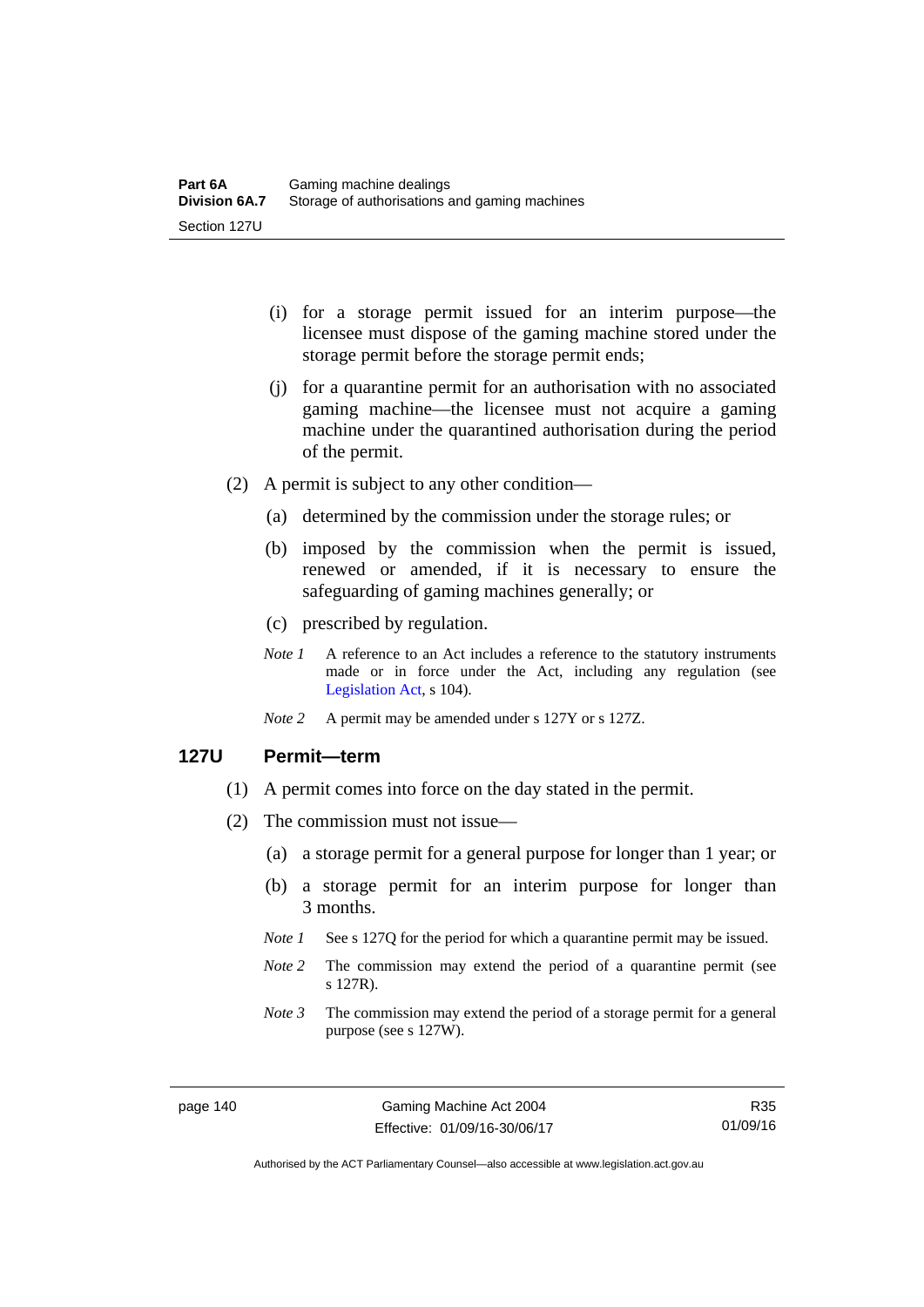(3) A permit expires on the day stated in the permit.

## **127V Storage permit—application for extension**

- (1) A licensee who holds a storage permit for a general purpose may apply to the commission to extend the term of the storage permit.
- (2) The application must—
	- (a) be in writing signed by the licensee; and
	- (b) state why the licensee is seeking the extension.
	- *Note 1* If a form is approved under the [Control Act,](http://www.legislation.act.gov.au/a/1999-46/default.asp) s 53D for an application, the form must be used.

*Note* 2 A fee may be determined under s 177 for an application.

 (3) If a licensee applies to extend the term of a storage permit, the storage permit remains in force until the application is decided.

### **127W Storage permit—extension decision**

- (1) This section applies if the commission receives an application under section 127V to extend the term of a storage permit for a general purpose.
- (2) The commission may—
	- (a) extend the term of the storage permit; or
	- (b) refuse to extend the term of the storage permit.
- (3) The commission must refuse to extend the term of the storage permit if, when the application is made, the storage permit has been in force for 3 years.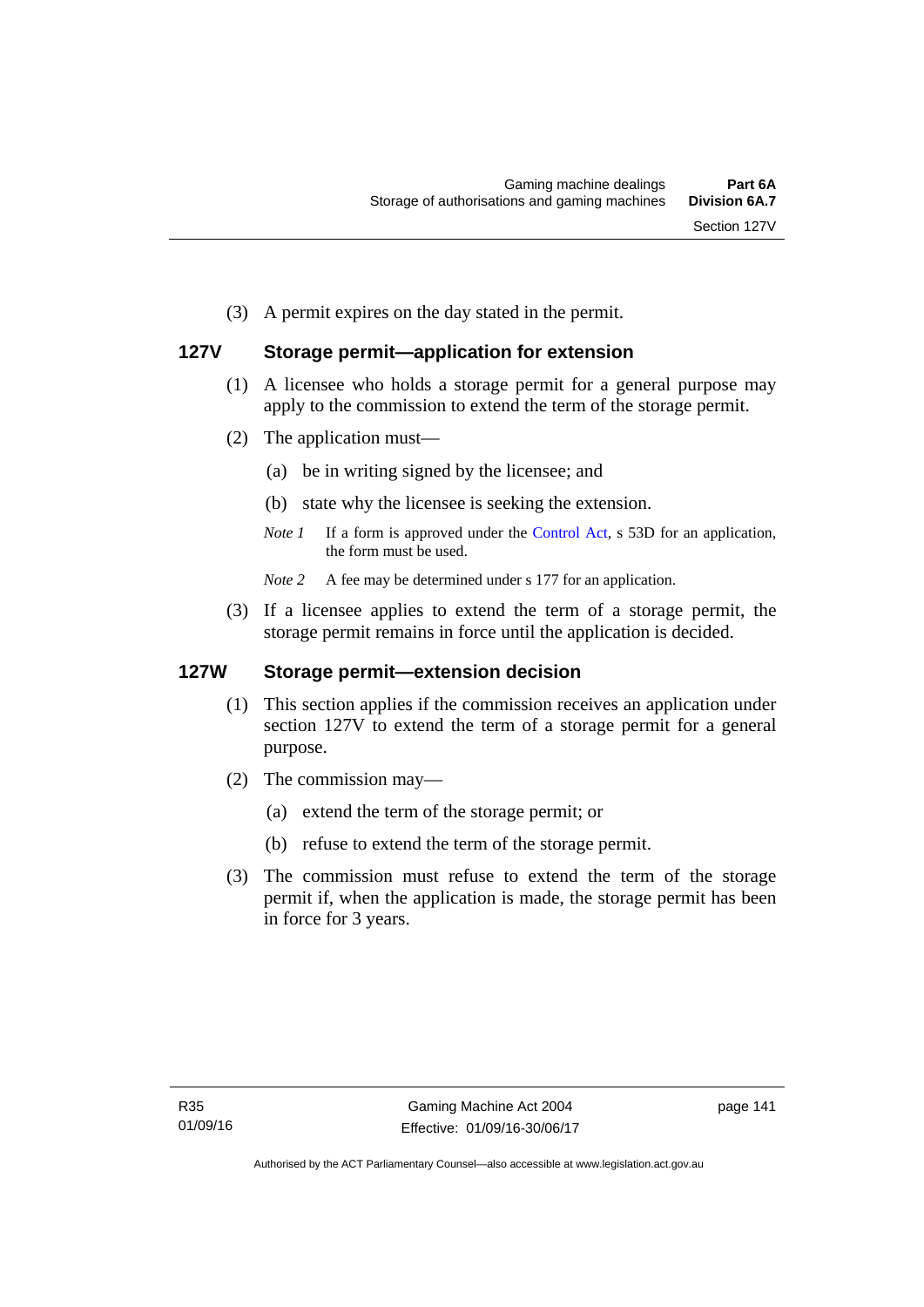- (4) If the commission refuses to extend the term of the permit, the commission must tell the applicant, in writing, the reasons for the decision.
	- *Note* For what must be included in a statement of reasons, see the [Legislation Act,](http://www.legislation.act.gov.au/a/2001-14) s 179.
- (5) The commission may extend the term of the storage permit for a period not longer than 12 months.

## **Subdivision 6A.7.6 Permits—amendment**

### **127X Permit amendment—notification**

- (1) This section applies if a licensee who holds a permit proposes to—
	- (a) dispose of a stored or quarantined gaming machine under division 6A.6 (Trading of authorisations and gaming machines) or an approval under section 113 (Approval of disposal of gaming machines) (a *proposed disposal*); or
		- *Note* Proposed disposal under s 113A must also be notified to the commission (see s 113A (2)).
	- (b) remove a stored gaming machine from storage under the permit (a *proposed removal*) so that it may be operated at the authorised premises.
- (2) The licensee must notify the commission about the proposed disposal or proposed removal.
	- *Note 1* A proposed disposal or proposed removal is a notifiable action (see pt 13A and sch 2).
	- *Note 2* The licensee is not required to provide a social impact assessment for the proposed removal.
	- *Note 3* A failure to comply with s (2) is a ground for disciplinary action (see s 57 (1) (c)).

Authorised by the ACT Parliamentary Counsel—also accessible at www.legislation.act.gov.au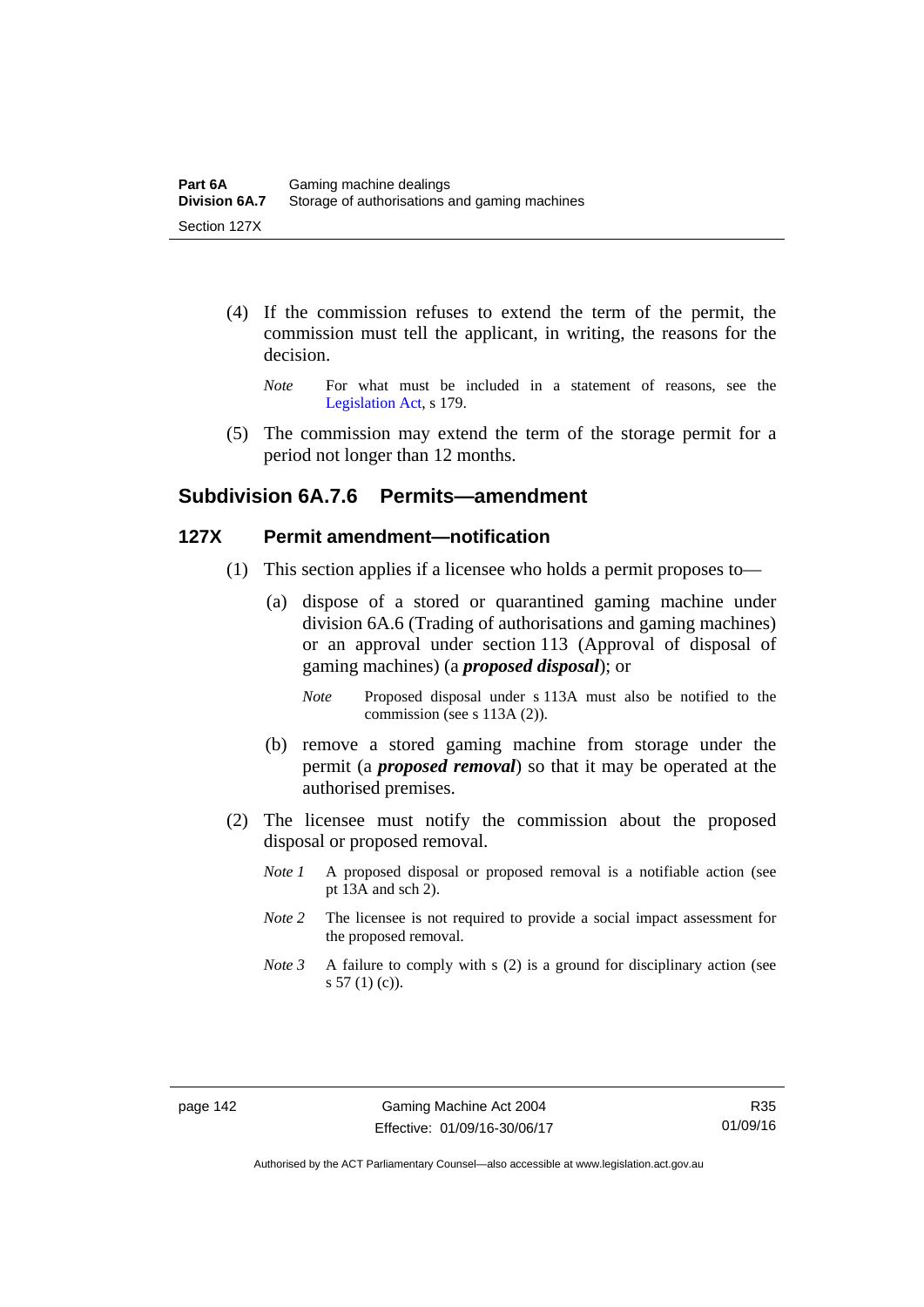## **127Y Permit amendment—decision**

The commission may amend a permit if the commission receives, within the time required under section 173D (Notifiable actions)—

- (a) notification about a proposed disposal or proposed removal of a gaming machine under—
	- (i) section 113A (Disposal of gaming machines—notifiable action); or
	- (ii) section 127X; and
- (b) any further information requested under section 173D.

## **127Z Permit amendment—commission's own initiative**

The commission may amend a permit on its own initiative to correct a mistake, error or omission on the permit.

## **127ZA Permit amendment—reissue of permit**

If the commission amends a permit under this division, the commission must give the licensee a new permit.

# **Subdivision 6A.7.7 Permits—trading authorisations under permits**

## **127ZB Trading authorisations under permits—procedure**

- (1) This section applies if a disposing licensee who holds a permit trades a stored or quarantined authorisation to an acquiring licensee under division 6A.6 (Trading of authorisations and gaming machines).
- (2) The disposing licensee must give the commission—
	- (a) details of the acquiring licensee; and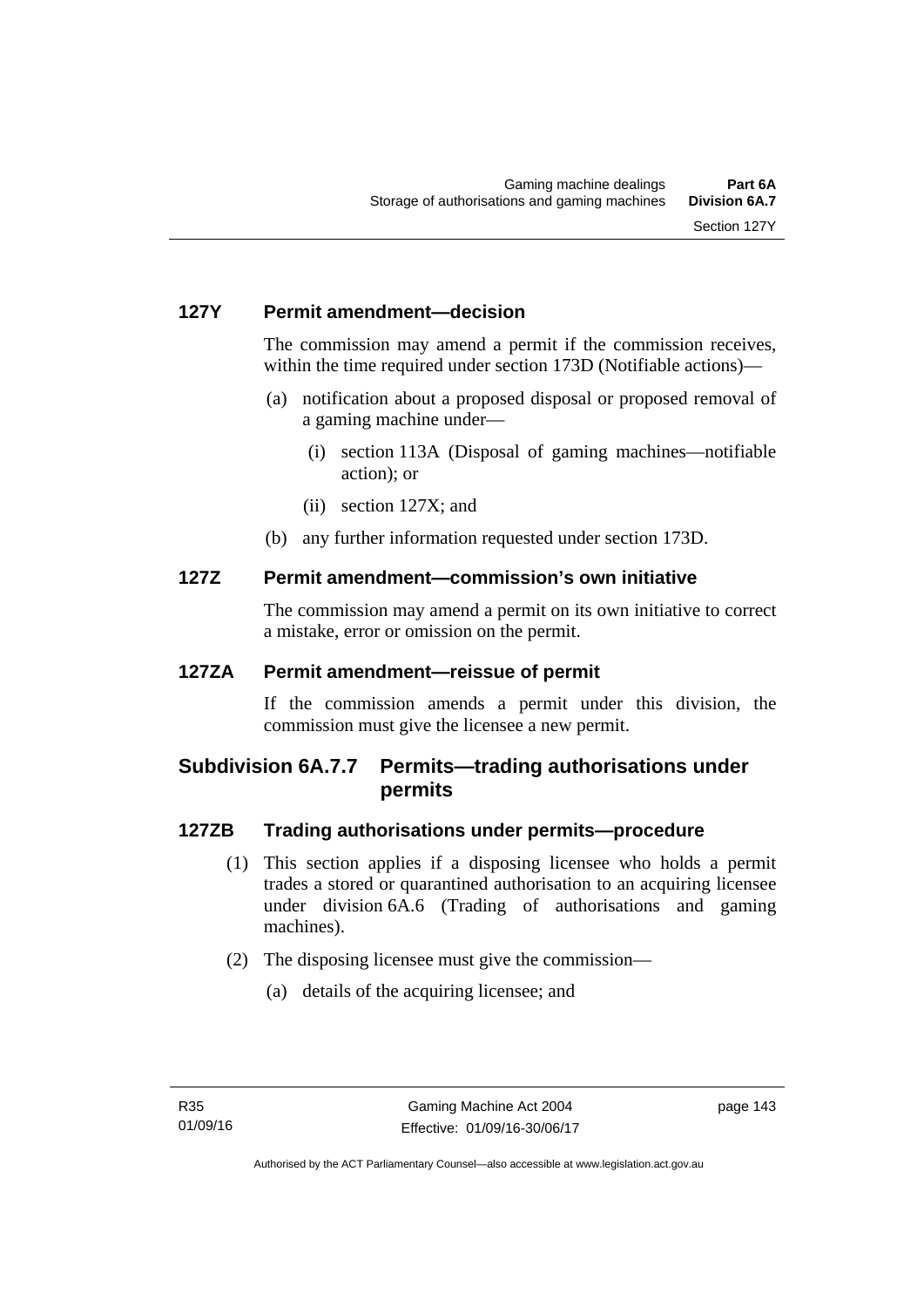- (b) written notice to amend the disposing licensee's permit to remove references to the stored or quarantined authorisation; and
- (c) for a storage permit for a general purpose, or a quarantine permit for an authorisation and its associated gaming machine—written notice to—
	- (i) amend the disposing licensee's permit to remove references to the gaming machine associated with the authorisation; and
	- (ii) if the gaming machine is not being sold to the acquiring licensee—issue to the disposing licensee a storage permit for an interim purpose for the gaming machine.
- *Note 1* The trading of a stored or quarantined authorisation is a notifiable action (see pt 13A and sch 2).
- *Note* 2 If a form is approved under the [Control Act,](http://www.legislation.act.gov.au/a/1999-46/default.asp) s 53D for this provision, the form must be used.
- *Note 3* A fee may be determined under s 177 for this provision.
- *Note 4* A failure to comply with this section is a ground for disciplinary action (see s 57 (1) (c)).

## **127ZC Trading authorisations under permits—decision on application by disposing licensee**

- (1) This section applies if the commission receives written notice from a disposing licensee under section 127ZB (2) for a storage permit for an interim purpose for a gaming machine to be disposed of under the trade mentioned in that section.
- (2) The commission must issue the storage permit to the disposing licensee.

Authorised by the ACT Parliamentary Counsel—also accessible at www.legislation.act.gov.au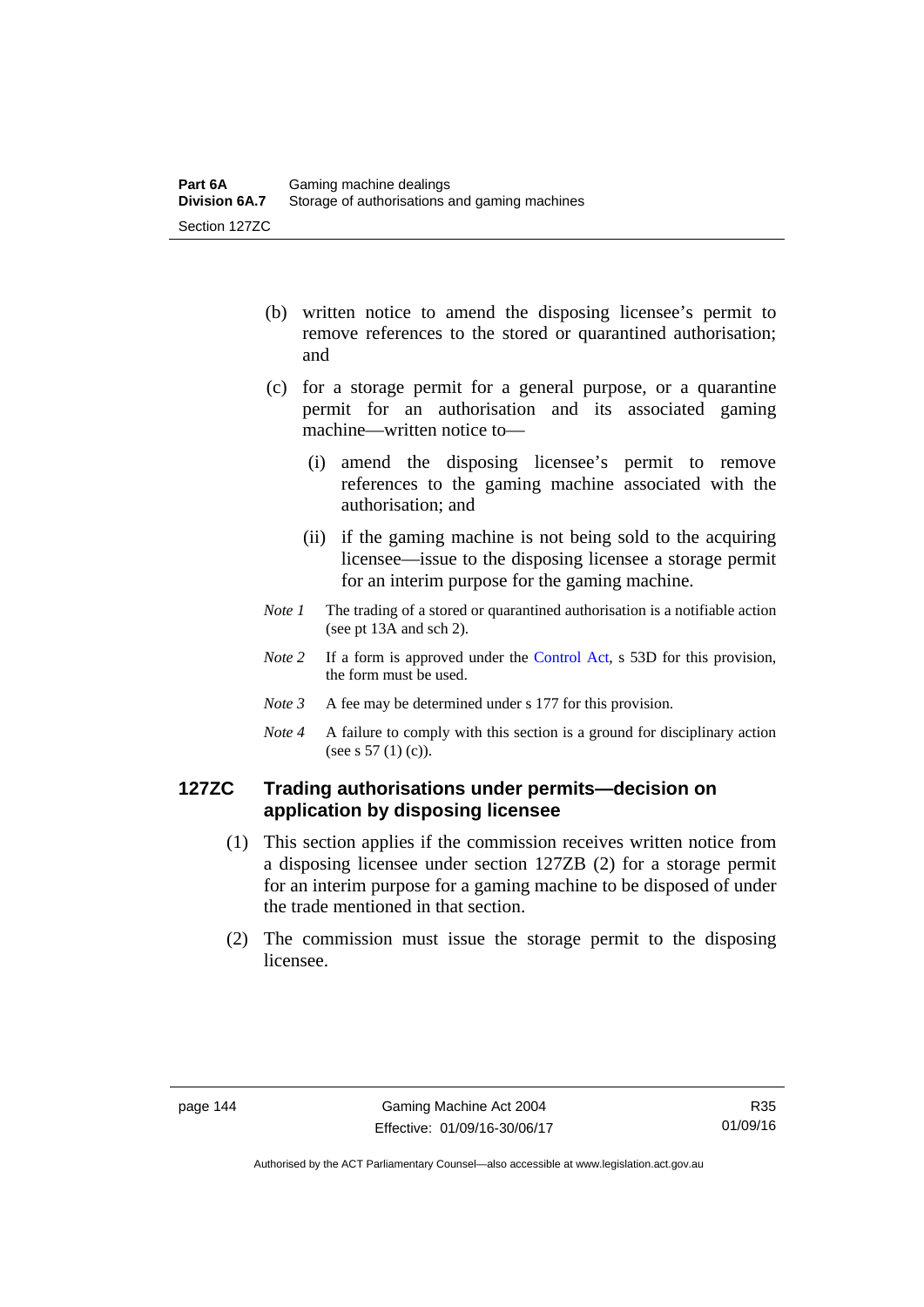- (3) The storage permit must be—
	- (a) in the form mentioned in section 127S (Permit—form); and
	- (b) subject to the conditions mentioned in section 127T (Permit conditions); and
	- (c) for a period not longer than 3 months.

## **127ZD Trading authorisations under permits—issue of quarantine permit to acquiring licensee**

- (1) This section applies if the commission receives written notice under section 127ZB (2) about a disposing licensee trading a quarantined authorisation.
- (2) The commission must issue to the acquiring licensee a quarantine permit for—
	- (a) the authorisation; and
	- (b) if a gaming machine associated with the authorisation is also being traded—the gaming machine.
- (3) The term of the quarantine permit must be equal to the time remaining on the disposing licensee's quarantine permit for the authorisation.

## **Subdivision 6A.7.8 Permits—miscellaneous**

## **127ZE Gaming machines and authorisations under permits inspection**

- (1) The commission may, by written notice (an *inspection notice*) given to a licensee who holds a permit, require the licensee to, within a stated reasonable time, allow an authorised officer to inspect—
	- (a) the permit; and
	- (b) any gaming machine under the permit; and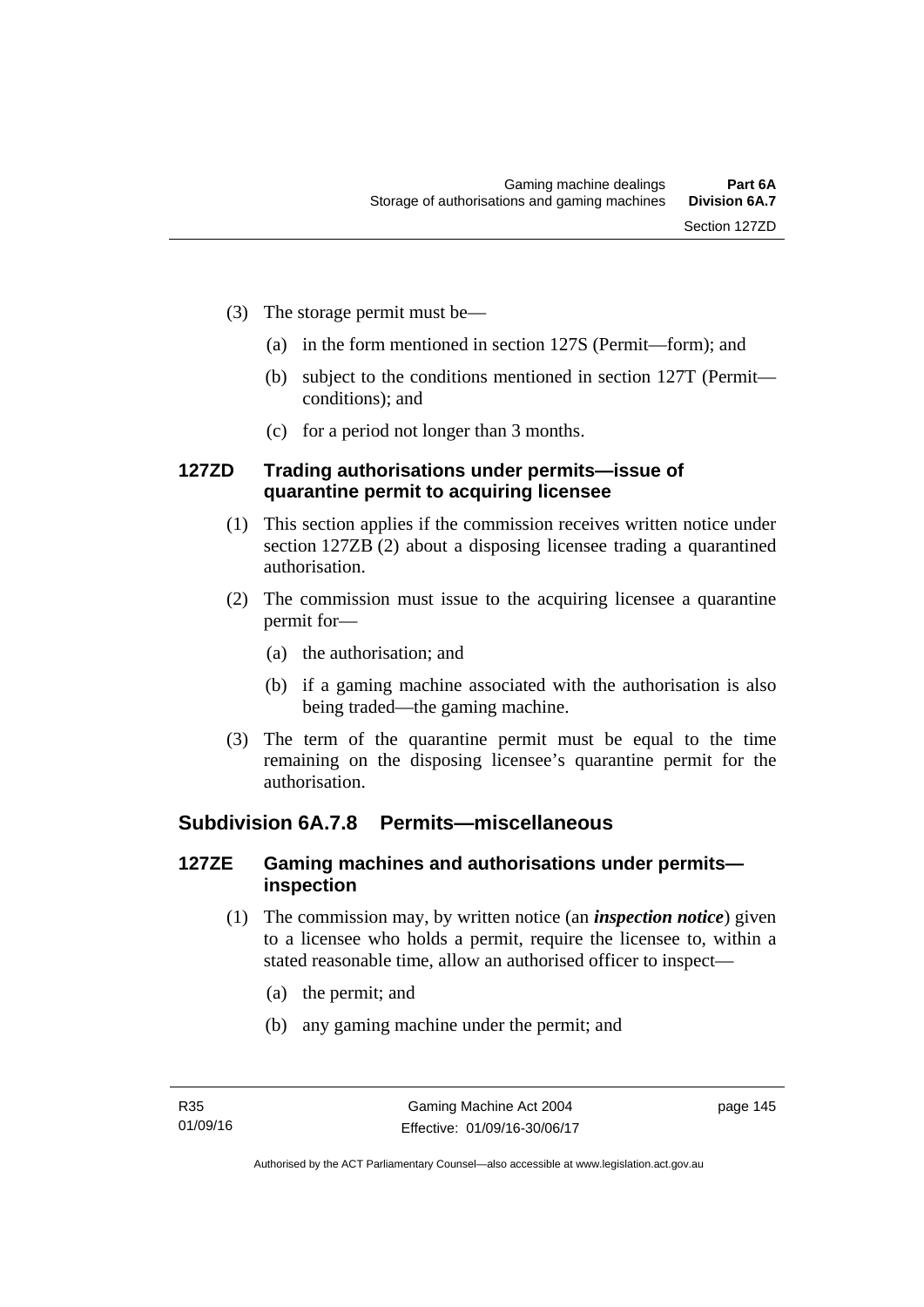(c) the premises where any gaming machine is stored under the permit.

*Note* A fee may be determined under s 177 for this provision.

- (2) The inspection notice must include a statement that—
	- (a) a failure to comply with the notice may be a ground for disciplinary action; and
	- (b) the commission may exercise its powers under the [Control Act](http://www.legislation.act.gov.au/a/1999-46/default.asp) to undertake an inspection.
	- *Note* The commission's powers of inspection under this section are in addition to the commission's powers of inspection under the [Control](http://www.legislation.act.gov.au/a/1999-46/default.asp)  [Act](http://www.legislation.act.gov.au/a/1999-46/default.asp) (see [Control Act](http://www.legislation.act.gov.au/a/1999-46/default.asp), pt 4).

## **127ZF Storage of gaming machines and authorisations—rules**

- (1) The commission may determine rules about the following in relation to the storage of gaming machines and authorisations under a permit:
	- (a) the class of gaming machine to which the rules apply;
	- (b) the type of premises where gaming machines must be stored;
	- (c) the circumstances in which premises may be used for storing gaming machines for 2 or more licensees;
	- (d) the minimum standard for security arrangements and safeguards for storing gaming machines under a permit;
	- (e) who may have access to a gaming machine stored under a permit;
	- (f) who is to be responsible for the storage of gaming machines under a permit;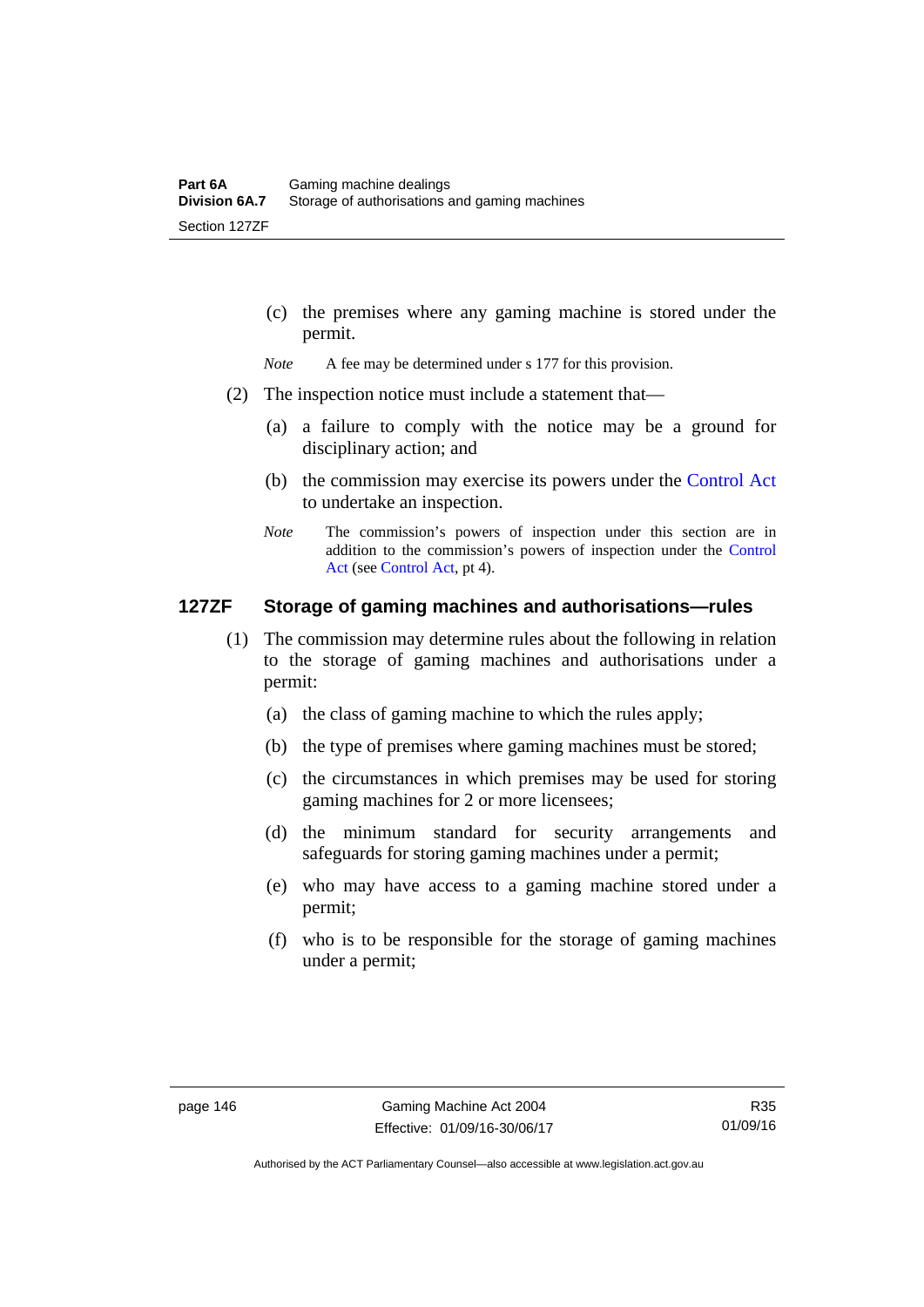- (g) the records that must be kept for gaming machines and authorisations under a permit;
- (h) the procedures for enabling the commission to inspect premises where gaming machines are stored.
- (2) A determination is a disallowable instrument.
	- *Note* A disallowable instrument must be notified, and presented to the Legislative Assembly, under the [Legislation Act.](http://www.legislation.act.gov.au/a/2001-14)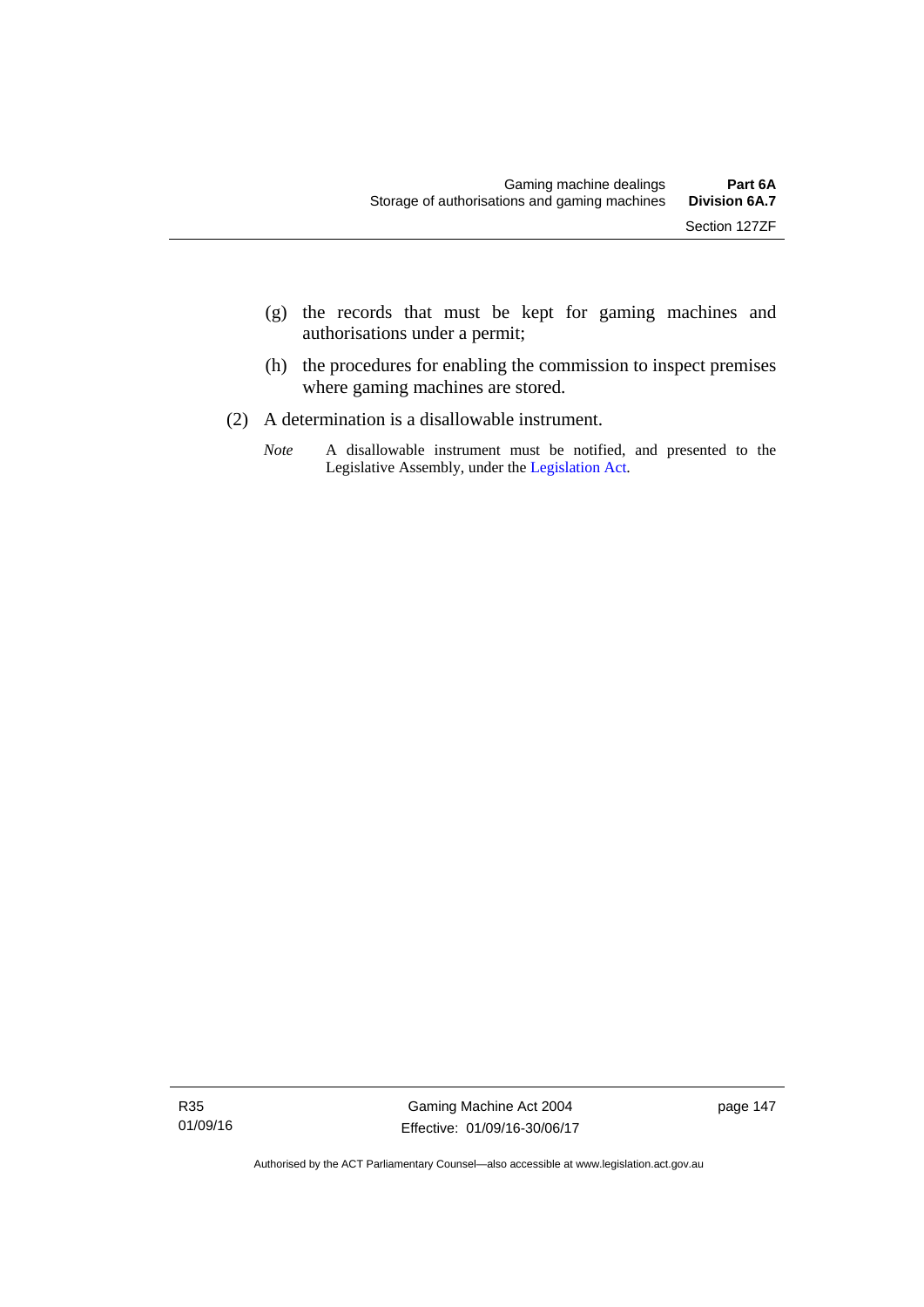# **Part 7 Regulation of gaming machines generally**

### **128 Machine access generally**

- (1) A person commits an offence if—
	- (a) the person maintains an authorised gaming machine on authorised premises; and
	- (b) the person is not an approved supplier or approved technician.

Maximum penalty: 50 penalty units.

(2) An offence against this section is a strict liability offence.

### **129 Interference with gaming machines**

(1) A person commits an offence if the person recklessly interferes with the operation of a gaming machine.

Maximum penalty: 100 penalty units, imprisonment for 1 year or both.

 (2) A person commits an offence if the person inserts into a gaming machine anything other than a coin, note or token of the kind stated on the gaming machine.

Maximum penalty: 100 penalty units, imprisonment for 1 year or both.

 (3) A person commits an offence if the person does anything intended to interfere with a gaming machine in a way that causes the machine to yield a reward less than or greater than the percentage payout under the licence in relation to that machine.

Maximum penalty: 100 penalty units, imprisonment for 1 year or both.

Authorised by the ACT Parliamentary Counsel—also accessible at www.legislation.act.gov.au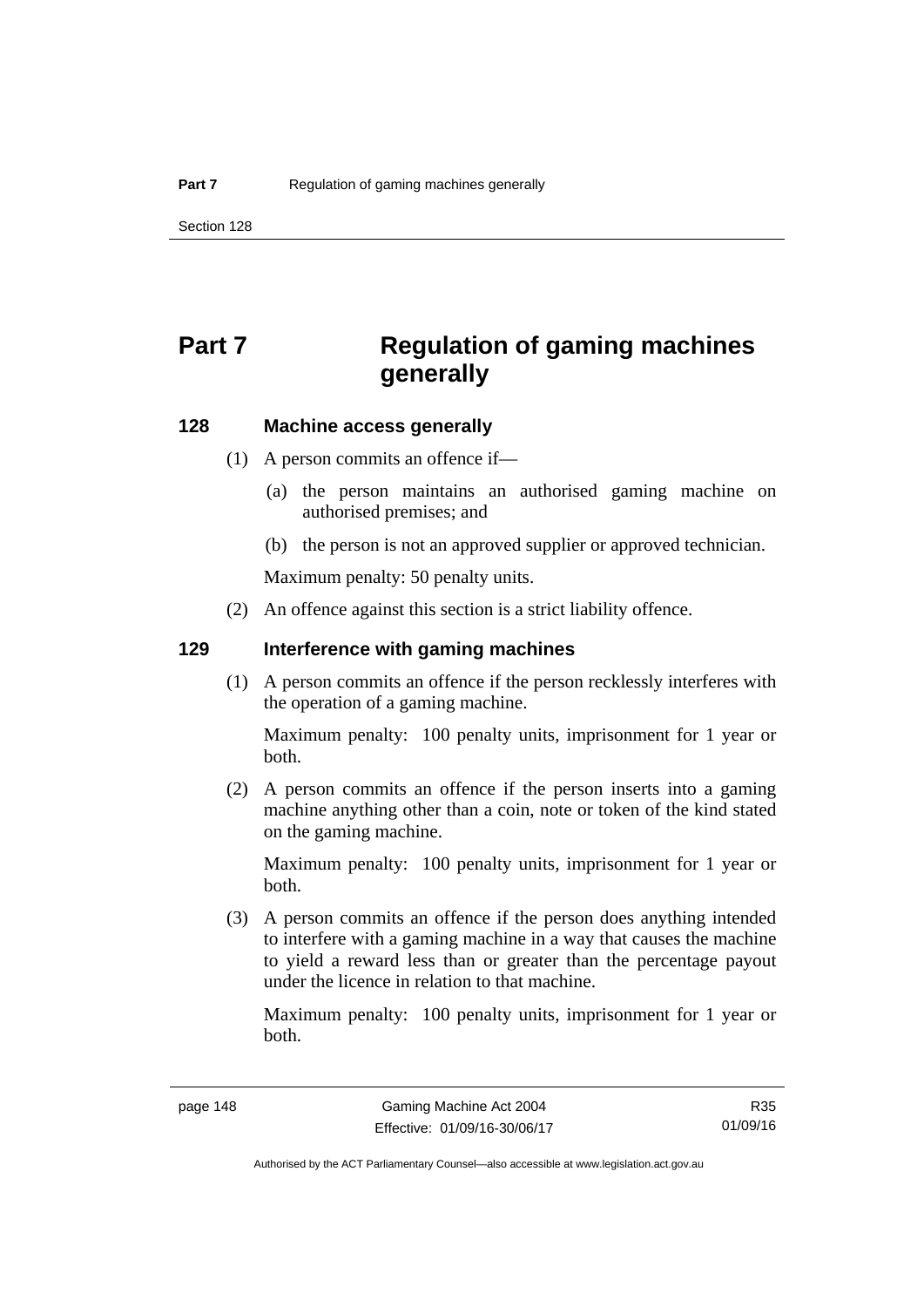(4) A person commits an offence if the person does anything intended to render a gaming machine, either temporarily or otherwise, incapable of forming a winning combination.

Maximum penalty: 100 penalty units, imprisonment for 1 year or both.

 (5) Subsection (1) does not apply in relation to anything done honestly for the maintenance of a gaming machine by an approved supplier, approved technician or authorised officer.

### **130 Opening computer cabinets**

- (1) A person commits an offence if the person—
	- (a) opens the computer cabinet in a gaming machine; and
	- (b) is not an approved supplier, approved technician or authorised officer.

Maximum penalty: 50 penalty units.

(2) An offence against this section is a strict liability offence.

### **131 Rendering gaming machines inoperable on authorisation ceasing to be in force**

If an authorisation certificate for authorised premises ceases to be in force, the commission must ensure that each gaming machine on the authorised premises is inoperable—

- (a) if the authorisation certificate ceased to be in force under section 64 (2) (Cancellation of authorisation certificate because of cancellation etc of general and on licences) or because the certificate expired—until the gaming machines are removed from the authorised premises; or
	- *Note* Section 64 (2) provides that a person's authorisation certificate for premises is cancelled if the person's general or on licence for the premises is not renewed.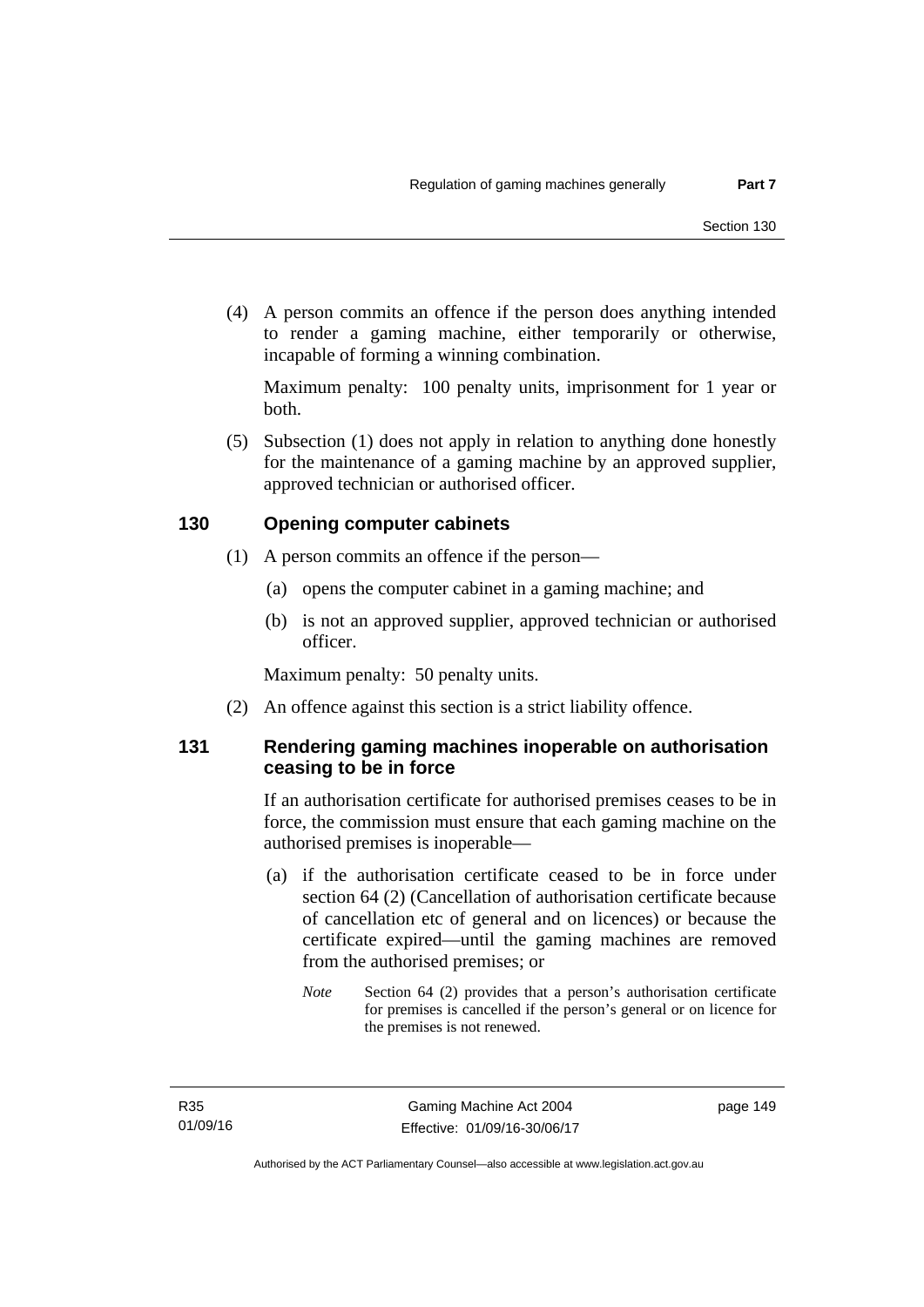Section 132

- (b) if the authorisation certificate for the premises is suspended during the suspension; or
- (c) if the authorisation certificate for the premises has been cancelled—until the first of the following happens:
	- (i) the gaming machines are removed from the authorised premises;
	- (ii) the decision of the commission to cancel the authorisation certificate is set aside on an application for review of the decision; or
- (d) if the authorisation certificate for the premises ceased to be in force under section 64 (3)—until the first of the following happens:
	- (i) the gaming machines are removed from the premises;
	- (ii) the authorisation certificate is taken to be in force again under section 64 (4).
	- *Note* Section 64 (3) provides that a person's authorisation certificate for premises is cancelled if the person's general or on licence for the premises is cancelled.

### **132 Removal of gaming machines from premises**

- (1) This section applies to a person who held a licence or authorisation certificate that has ceased to be in force, other than a person whose licence or authorisation certificate is suspended.
- (2) The person commits an offence if, at the end of the required period, a gaming machine that was allowed to be operated under the authorisation certificate is on the premises for which the certificate was issued.

Maximum penalty: 50 penalty units.

Authorised by the ACT Parliamentary Counsel—also accessible at www.legislation.act.gov.au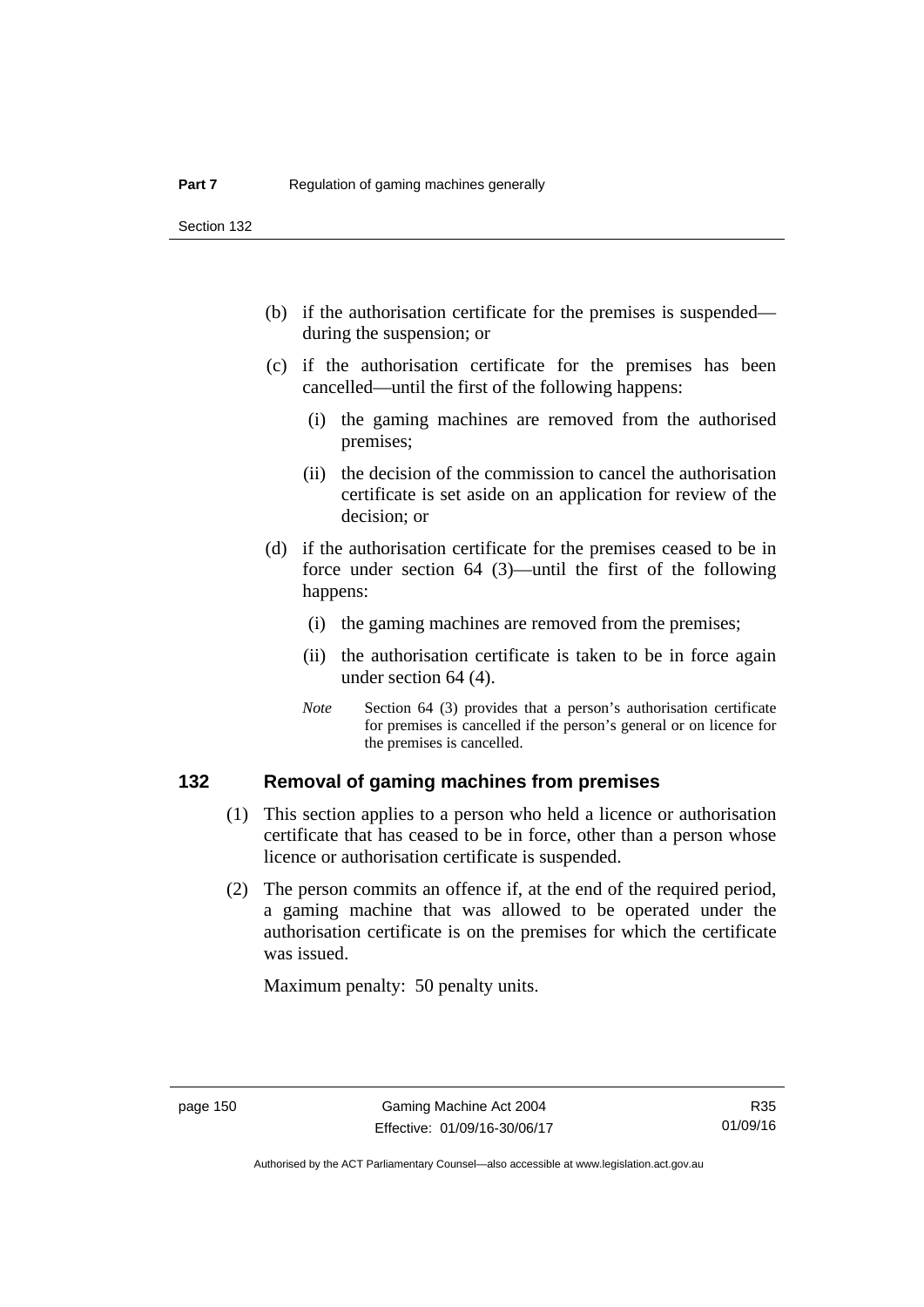(3) In this section:

*relevant decision* means the decision of the commission (if any) because of which the licence or authorisation certificate ceased to be in force.

### *required period* means—

- (a) 2 weeks after the day—
	- (i) the licence or authorisation certificate ceases to be in force; or
	- (ii) if an application for review of the relevant decision may be made but is not made—the time for applying for review of the decision ends; or
	- (iii) if an application is made to review the relevant decision the application is withdrawn, dismissed or decided; or
- (b) any further period the commission, whether before or after the end of the period, in writing, approves.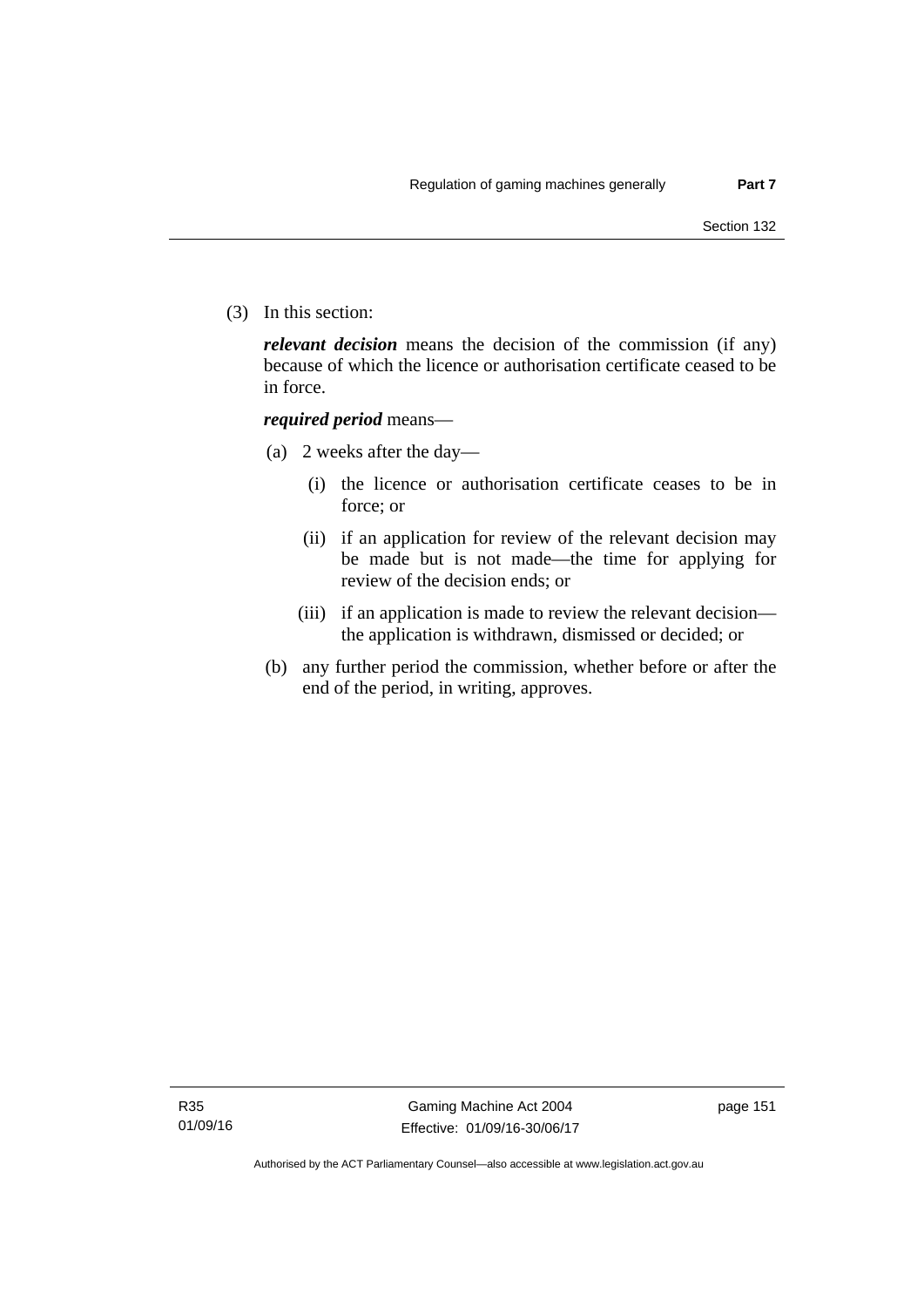# **Part 8 Linked-jackpot arrangements**

### **133 Operation of linked-jackpot arrangements**

A person commits an offence if—

- (a) the person operates a linked-jackpot arrangement between gaming machines; and
- (b) the arrangement is not approved under section 134 or by a multi-user permit.

Maximum penalty: 50 penalty units, imprisonment for 6 months or both.

### **134 Single-user approval for linked-jackpot arrangements**

- (1) A licensee may apply in writing to the commission for approval to operate a linked-jackpot arrangement between gaming machines operated under an authorisation certificate held by the licensee.
	- *Note 1* If a form is approved under the [Control Act,](http://www.legislation.act.gov.au/a/1999-46) s 53D for an application, the form must be used.

*Note 2* A fee may be determined under s 177 for this provision.

- (2) The application must include details of each event by reference to which linked jackpots are to be payable under the proposed arrangement.
- (3) The commission must approve the linked-jackpot arrangement if—
	- (a) each gaming machine proposed to be linked under the proposed arrangement—
		- (i) is operated under a single authorisation certificate held by the applicant; and
		- (ii) is the same class; and

Authorised by the ACT Parliamentary Counsel—also accessible at www.legislation.act.gov.au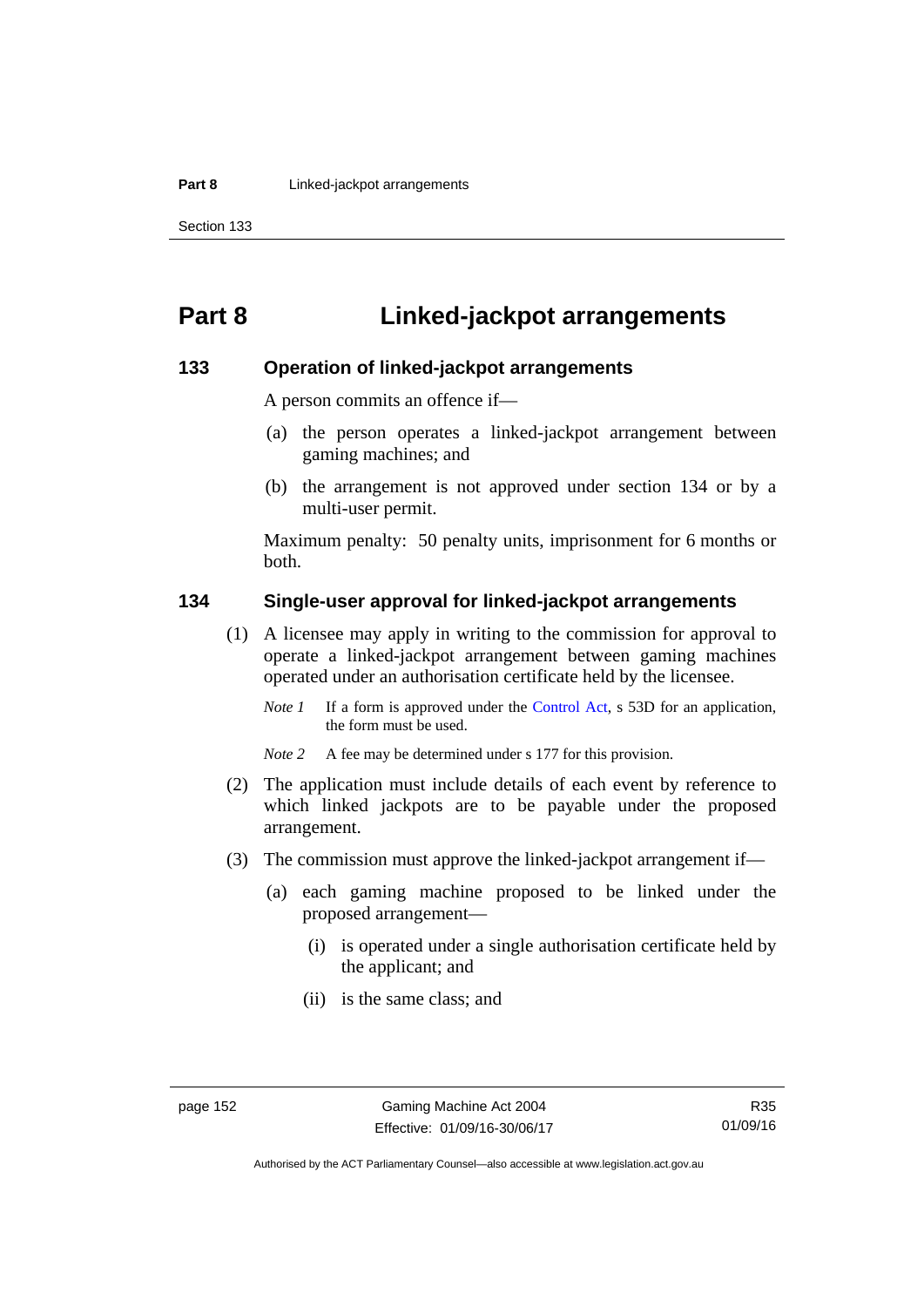- (iii) offers the same chance of winning linked jackpots as each other gaming machine in the arrangement, if played with the same stakes; and
- (b) the financial and operational aspects of the proposed arrangement are in accordance with the regulation; and
- (c) the commission is satisfied, on reasonable grounds, that the proposed arrangement is satisfactory, having regard to the interests of the people playing the machines in the proposed linked-jackpot arrangement.
- (4) It is a condition of an approval under this section that—
	- (a) each gaming machine in the linked-jackpot arrangement displays at all times a sign stating clearly—
		- (i) that the gaming machine is part of a linked-jackpot arrangement with other gaming machines on the authorised premises; and
		- (ii) the percentage of the turnover of the gaming machine set aside for the payment of linked jackpots; and
	- (b) linked jackpots be payable for the approved arrangement by reference to the event or events set out in the application for approval for the arrangement.

## **135 Issue of multi-user permits**

- (1) A person (including a person other than a licensee) may apply in writing to the commission for a permit (a *multi-user permit*) to operate a linked-jackpot arrangement between gaming machines operated under 2 or more authorisation certificates.
	- *Note 1* If a form is approved under the [Control Act,](http://www.legislation.act.gov.au/a/1999-46) s 53D for an application, the form must be used.
	- *Note* 2 A fee may be determined under s 177 for this provision.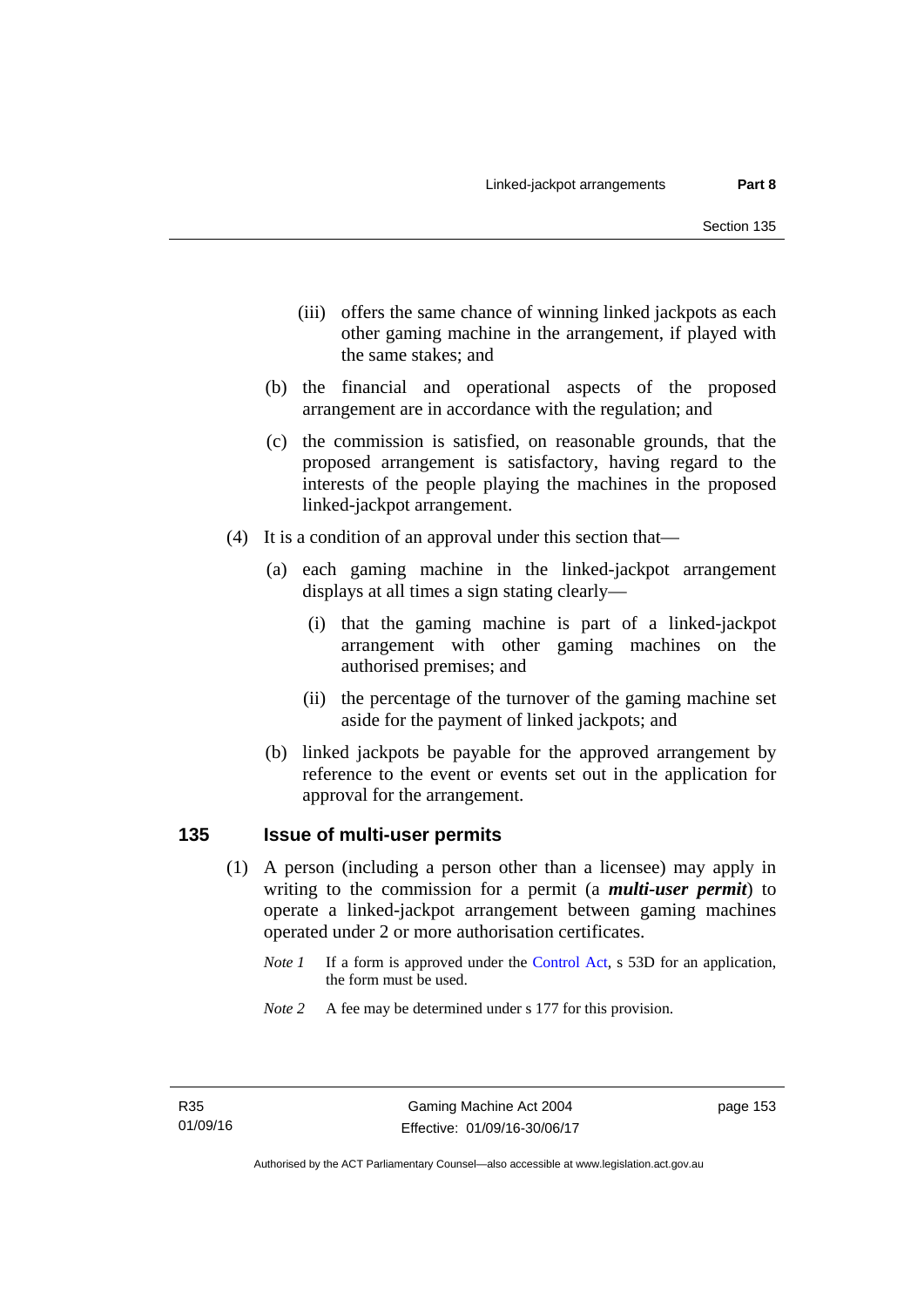Section 135

- (2) The application must include details of the event or events by reference to which linked jackpots are to be payable under the proposed arrangement.
- (3) The commission must issue the multi-user permit if—
	- (a) the commission is satisfied, on reasonable grounds, that the applicant is an eligible person; and
	- (b) each licensee consents to the arrangement; and
	- (c) each gaming machine proposed to be linked under the proposed arrangement—
		- (i) is the same class; and
		- (ii) offers the same chance of winning linked jackpots as each other gaming machine in the arrangement, if played with the same stakes; and
	- (d) the financial and operational aspects of the proposed arrangement is in accordance with the regulation; and
	- (e) the commission is satisfied, on reasonable grounds, that the proposed arrangement is satisfactory, having regard to the interests of the people playing the gaming machines in the proposed arrangement.
- (4) A multi-user permit must state—
	- (a) the full name and address of the permit-holder; and
	- (b) the gaming machines in the linked-jackpot arrangement for which the permit is issued, and the authorised premises where they are situated; and
	- (c) the conditions to which the permit is subject.

Authorised by the ACT Parliamentary Counsel—also accessible at www.legislation.act.gov.au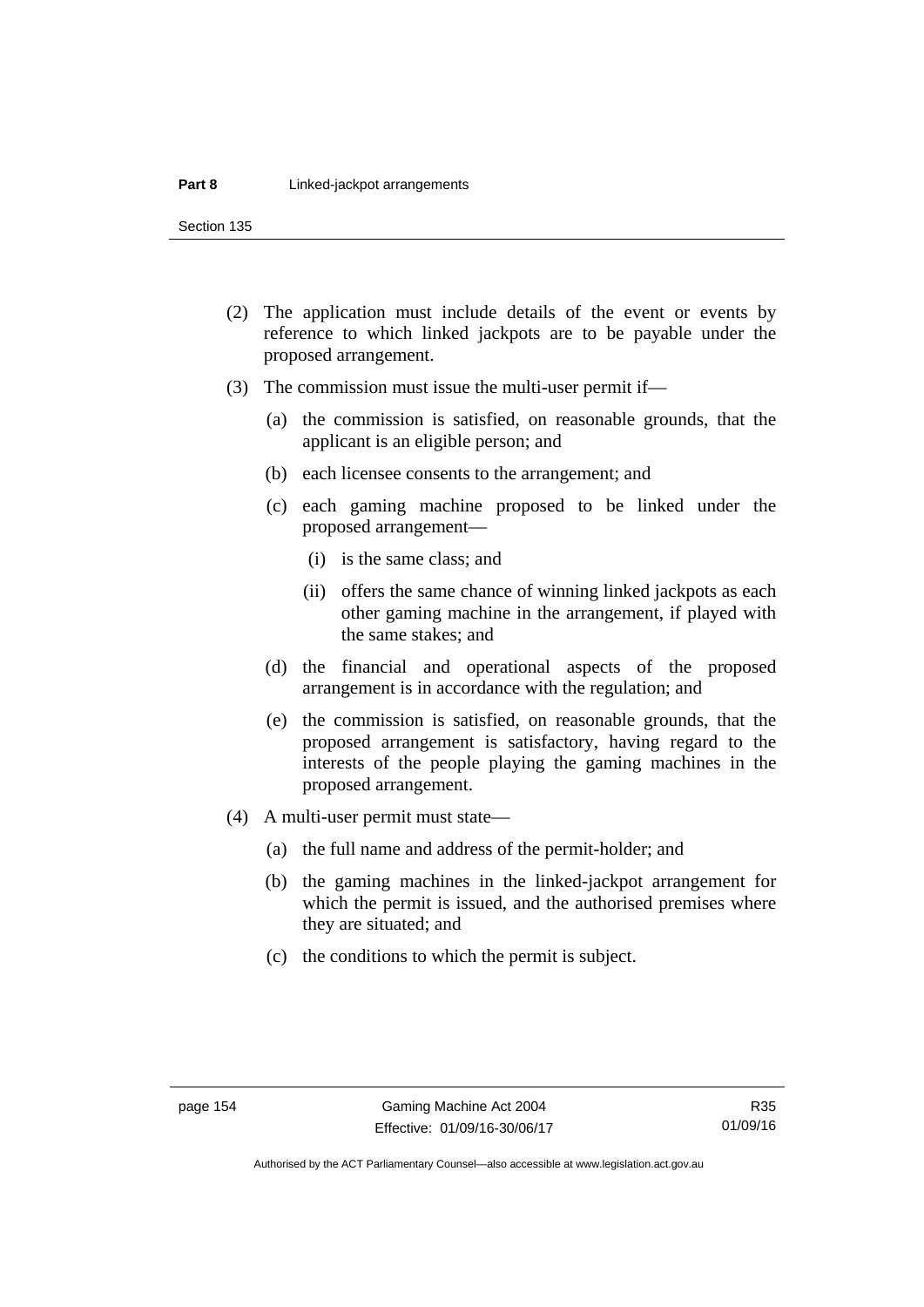### **136 Conditions on multi-user permits**

- (1) A multi-user permit is subject to the following conditions:
	- (a) each gaming machine in a linked-jackpot arrangement under the permit displays at all times a sign stating clearly—
		- (i) that the gaming machine is part of a linked-jackpot arrangement with gaming machines on different authorised premises; and
		- (ii) the percentage of the turnover of the gaming machine set aside for the payment of linked jackpots;
	- (b) linked jackpots are payable under the arrangement by reference to the event or events set out in the application for the permit for the arrangement;
	- (c) the financial and operational aspects of the arrangement must not be amended without the commission's approval under section 138;
	- (d) if the permit-holder is a corporation—the permit-holder must give written notice to the commission stating any of the following changes in relation to the corporation within 1 week after the day of the change:
		- (i) a person becoming an influential person for the corporation;
		- (ii) a substantial change in the relationship of an influential person to the corporation;
		- (iii) a person ceasing to be an influential person for the corporation.
- (2) The commission may put any other reasonable condition on a multiuser permit that the commission considers appropriate, having regard to the interests of the people playing the gaming machines in each linked-jackpot arrangement under the permit.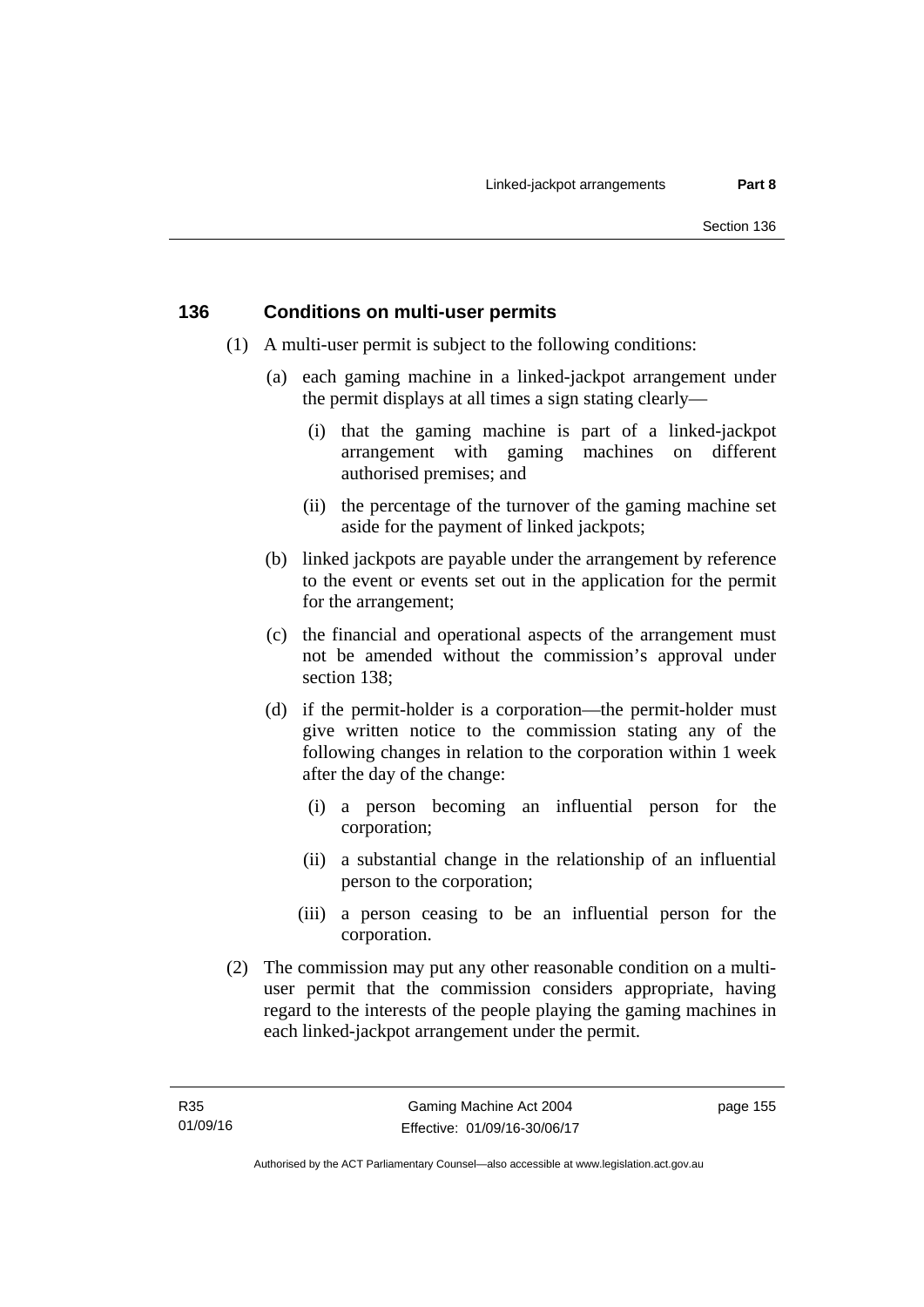Section 137

### **137 Term of multi-user permits**

A multi-user permit is for the period (of up to 3 years) stated in the permit.

### **138 Amendment of multi-user permits in interest of users**

- (1) The commission may amend a condition of a multi-user permit on its own initiative if satisfied that it is appropriate to amend the condition, having regard to the interests of the people playing the gaming machines in the linked-jackpot arrangement under the permit.
- (2) The amendment takes effect on the date stated in the notice of the decision on the amendment given to the permit-holder by the commission.

## **139 Amendment of multi-user permit on request**

- (1) This section applies if a multi-user permit-holder applies in writing to the commission for an amendment of the permit to—
	- (a) reduce the number of gaming machines in a linked-jackpot arrangement, or terminate a linked-jackpot arrangement; or
	- (b) increase the number of gaming machines in a linked-jackpot arrangement under the permit; or
	- (c) include a new linked-jackpot arrangement under the permit; or
	- (d) include gaming machines on other authorised premises in a linked-jackpot arrangement; or
	- (e) amend a condition on the permit.
	- *Note* A fee may be determined under s 177 for this provision.
- (2) The commission must amend the multi-user permit, or refuse to amend the permit.

Authorised by the ACT Parliamentary Counsel—also accessible at www.legislation.act.gov.au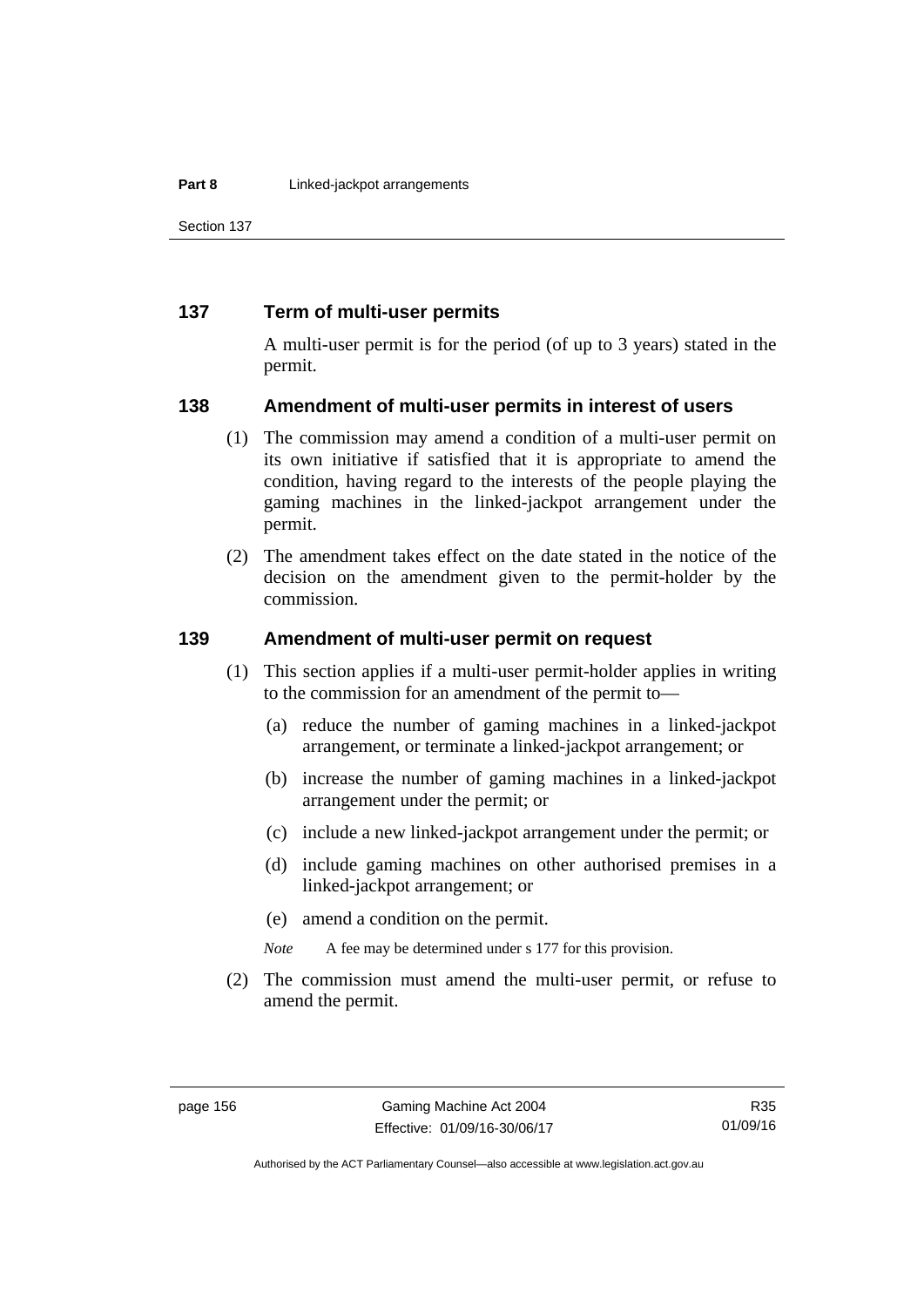- (3) The commission must not amend the multi-user permit unless satisfied—
	- (a) if an additional gaming machine is proposed to be included in a linked-jackpot arrangement—that the additional machine—
		- (i) is the same class as the other gaming machines in the arrangement; and
		- (ii) offers the same chance of winning linked jackpots as each other gaming machine in the arrangement, if played with the same stakes; and
	- (b) if a new linked-jackpot arrangement is proposed to be included under a permit—that each gaming machine to be linked—
		- (i) is the same class; and
		- (ii) offers the same chance of winning linked jackpots as each other gaming machine in the arrangement, if played with the same stakes; and
	- (c) if gaming machines on other authorised premises are proposed to be included in a linked-jackpot arrangement (whether or not the arrangement is an existing arrangement)—that the financial and operational aspects of the arrangement are in accordance with the regulation; and
	- (d) that the proposed amendment is satisfactory, having regard to the interests of the people playing the gaming machines in each proposed linked-jackpot arrangement.
- (4) The amendment takes effect on the date stated in the notice of the decision on the amendment given to the permit-holder by the commission.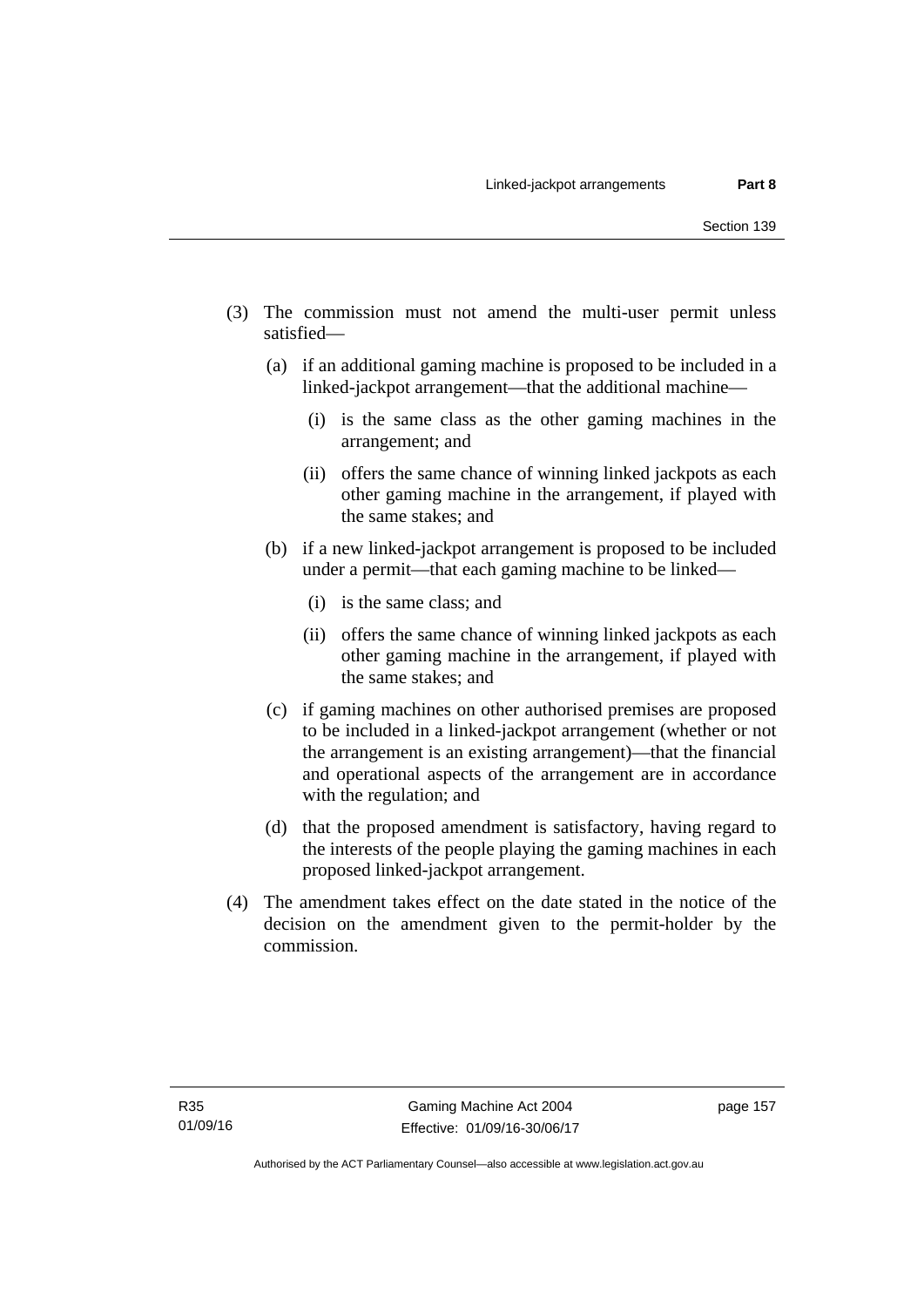Section 140

### **140 Amendment of financial and operational aspects of multiuser permits**

- (1) This section applies if a multi-user permit-holder applies in writing to the commission for an amendment of a financial or operational aspect of a linked-jackpot arrangement under a multi-user permit.
- (2) The commission must amend the multi-user permit, or refuse to amend the permit.
- (3) The commission must amend the multi-user permit in accordance with the application if—
	- (a) the financial and operational aspects of the arrangement, as proposed to be amended, are in accordance with the regulation; and
	- (b) the commission is satisfied that the proposed amendment is satisfactory, having regard to the interests of the people playing the gaming machines in the arrangement.

## **141 Transfer of multi-user permits**

- (1) The holder of a multi-user permit and a person (the *proposed permit-holder*) to whom the permit is proposed to be transferred may apply jointly in writing to the commission for transfer of the permit.
- (2) The commission must transfer the permit to the proposed permitholder if satisfied on reasonable grounds that the proposed permitholder is an eligible person.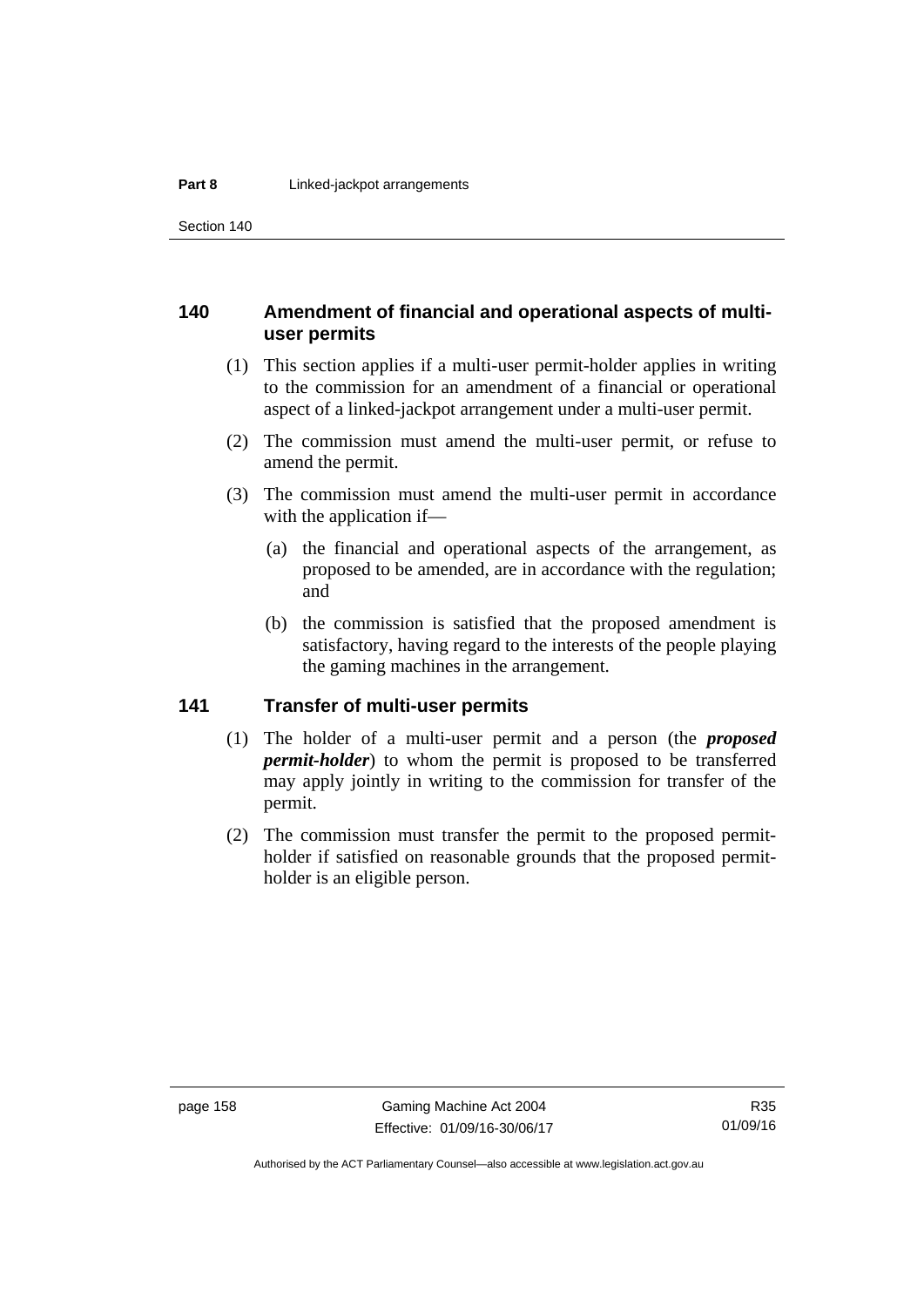## **142 Surrender of multi-user permits**

- (1) This section applies to a multi-user permit-holder if the permitholder does not owe the Territory an amount under this Act.
- (2) The multi-user permit-holder may surrender the permit by—
	- (a) giving the commission a written notice stating that the permitholder surrenders the permit; and
	- (b) returning the permit to the commission.
- (3) The surrender of the multi-user permit takes effect 4 weeks after the day the notice under subsection (2) (a) is given to the commission or, if the notice states a later date of effect, that date.

## **143 Unclaimed jackpots**

- (1) This section applies if an amount won under a linked-jackpot arrangement approved under section 134 for a licensee or permitted under section 135 is not claimed within 1 year after the day it is won.
- (2) The amount is forfeited to the Territory.
- (3) After the amount is forfeited, the winner of the amount—
	- (a) is not entitled to recover the amount from the licensee or permit-holder; and
	- (b) is entitled to recover the amount from the Territory within 6 years after the day the person wins the amount; and
	- (c) is not entitled to recover interest on the amount from the Territory.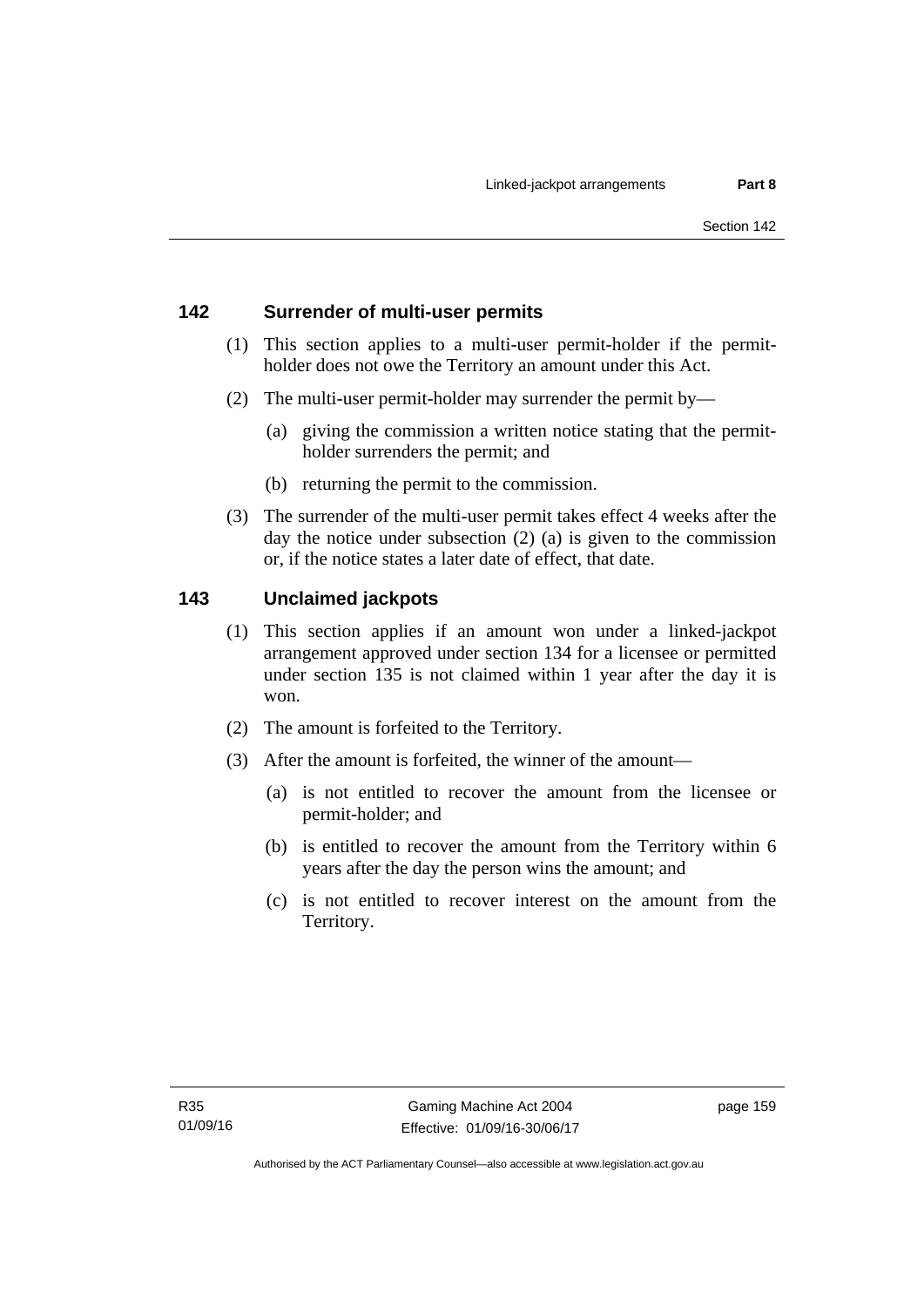### **144 Undisbursed jackpots**

 (1) This section applies if an amount available for allocation as a prize in a linked-jackpot arrangement approved under section 134 or a multi-user permit has not been won, and cannot be won because the approval or permit for the arrangement has been cancelled or surrendered.

*Note* A permit may be cancelled under pt 4 (see s 62).

- (2) The commission may approve an arrangement for the redistribution of the amount as a prize, or an addition to another jackpot, if satisfied that the arrangement is fair.
- (3) However, the amount is a debt owing to the Territory if—
	- (a) the person who held the approval or permit has stopped operating gaming machines; or
	- (b) an approval under subsection (2) has not been given for an arrangement 4 weeks after the day the approval under section 134 or permit is cancelled or surrendered.
- (4) The commission must extend the 4-week period mentioned in subsection (3) (b) if satisfied that the extension is needed for a good reason.
	- *Note* The commission may extend the period even if it has ended (see [Legislation Act,](http://www.legislation.act.gov.au/a/2001-14) s 151C).

R35 01/09/16

Authorised by the ACT Parliamentary Counsel—also accessible at www.legislation.act.gov.au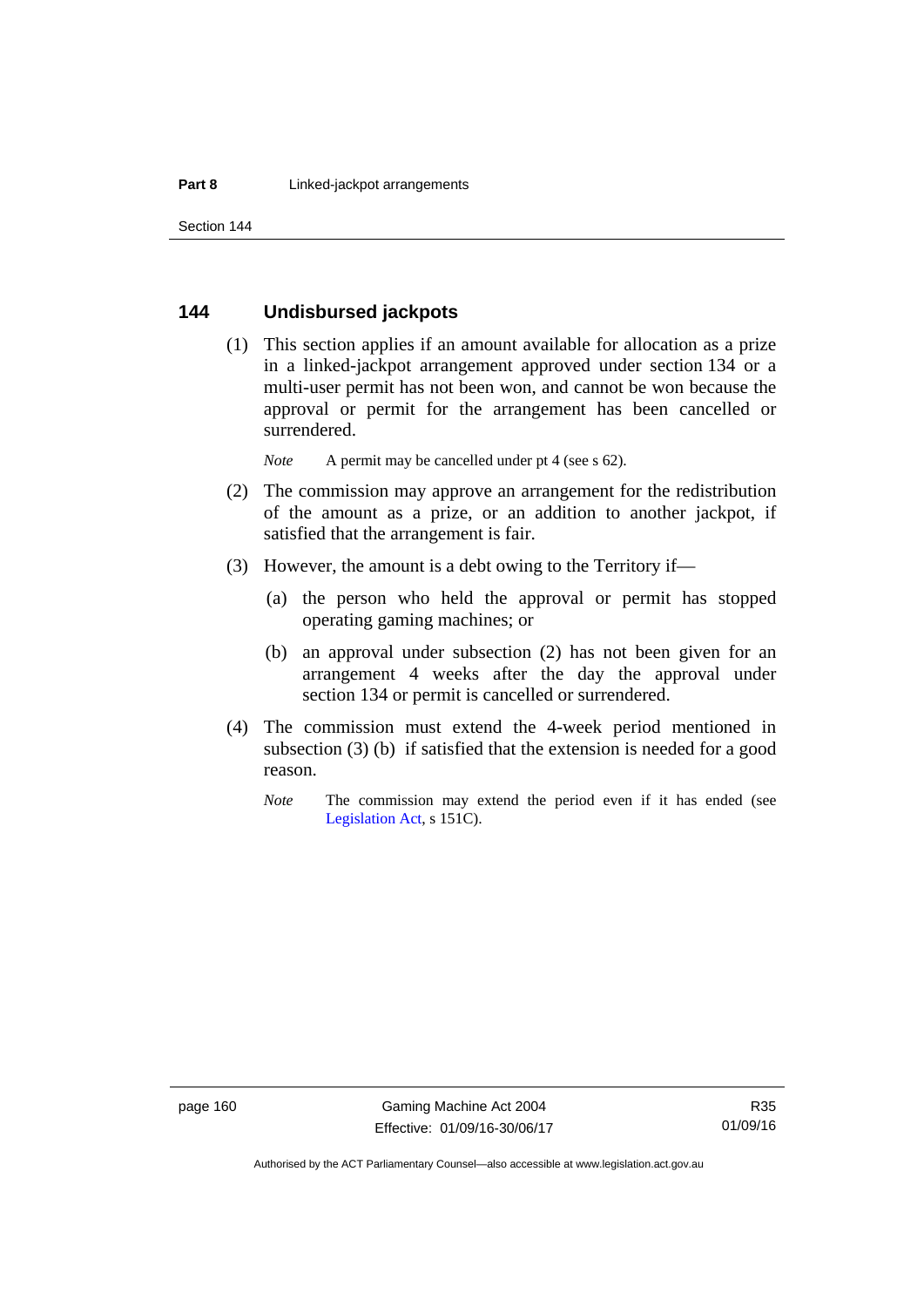# **Part 9 Club administration**

### **144A Definitions—pt 9**

In this part:

*associated organisation declaration* means a declaration under section 147 (Associated organisations—declaration) that an entity is an associated organisation for a club.

*warning notice*, for an associated organisation—see section 147B (1).

## **145 Eligible objects**

- (1) An object of a club is an *eligible object* if—
	- (a) it furthers or promotes—
		- (i) recreation; or
		- (ii) social, religious, political, literary, scientific, artistic, sporting or athletic purposes; or
		- (iii) cultural or educational purposes; or
	- (b) it is approved by the commission; or
	- (c) it is substantially the same as an object mentioned in paragraph (a) or (b).
- (2) An approval under subsection (1) (b) is a disallowable instrument.
	- *Note* A disallowable instrument must be notified, and presented to the Legislative Assembly, under the [Legislation Act.](http://www.legislation.act.gov.au/a/2001-14)

### **146 Eligible clubs**

A club is an *eligible club* if—

(a) the club is incorporated in the ACT; and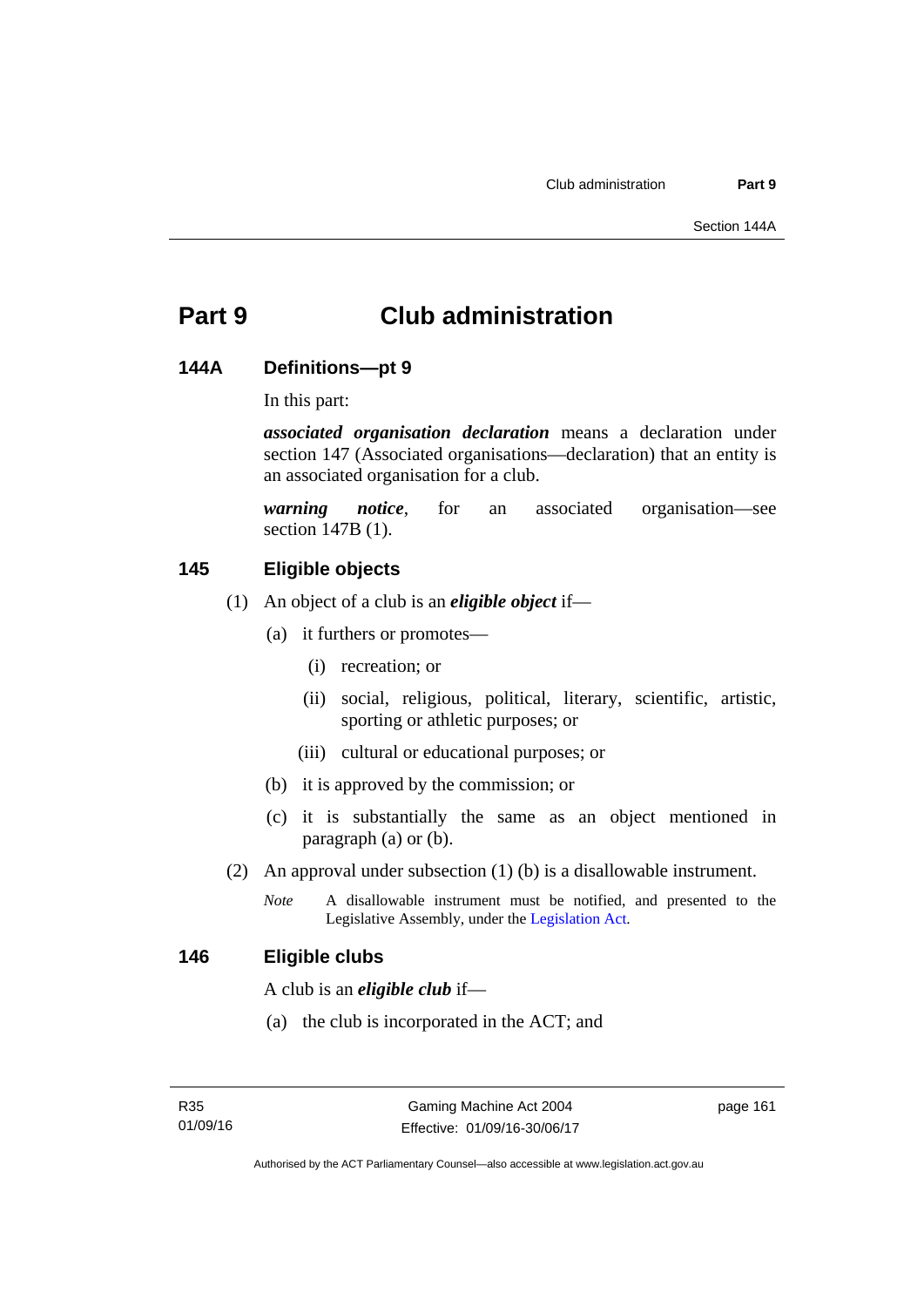- (b) the club's statement of objects—
	- (i) includes eligible objects; and
	- (ii) indicates that the eligible objects together make up the main part of its objects; and
- (c) the club is conducted mainly to achieve eligible objects; and
- (d) the rules of the club—
	- (i) are in accordance with the regulation; and
	- (ii) are consistent with the licence and authorisation certificate conditions under part 3; and
	- (iii) do not prohibit the playing of games of chance for money on the club premises; and
- (e) the club has at least 300 voting members; and
- (f) the number of life members of the club is not more than 5% of the number of voting members of the club; and
- (g) the premises occupied by the club, and the facilities and property of the club, are kept and maintained for the benefit of members generally.

### **147 Associated organisations—declaration**

- (1) The commission may, in writing, declare that an entity is an associated organisation for a club.
- (2) However, the commission may make a declaration (an *associated organisation declaration*) for an entity only if satisfied that—
	- (a) it is associated with the club; and
	- (b) it is not carried on for profit or gain to its members or anyone else; and
	- (c) it does not have the power to remove a director from the club's board; and

R35 01/09/16

Authorised by the ACT Parliamentary Counsel—also accessible at www.legislation.act.gov.au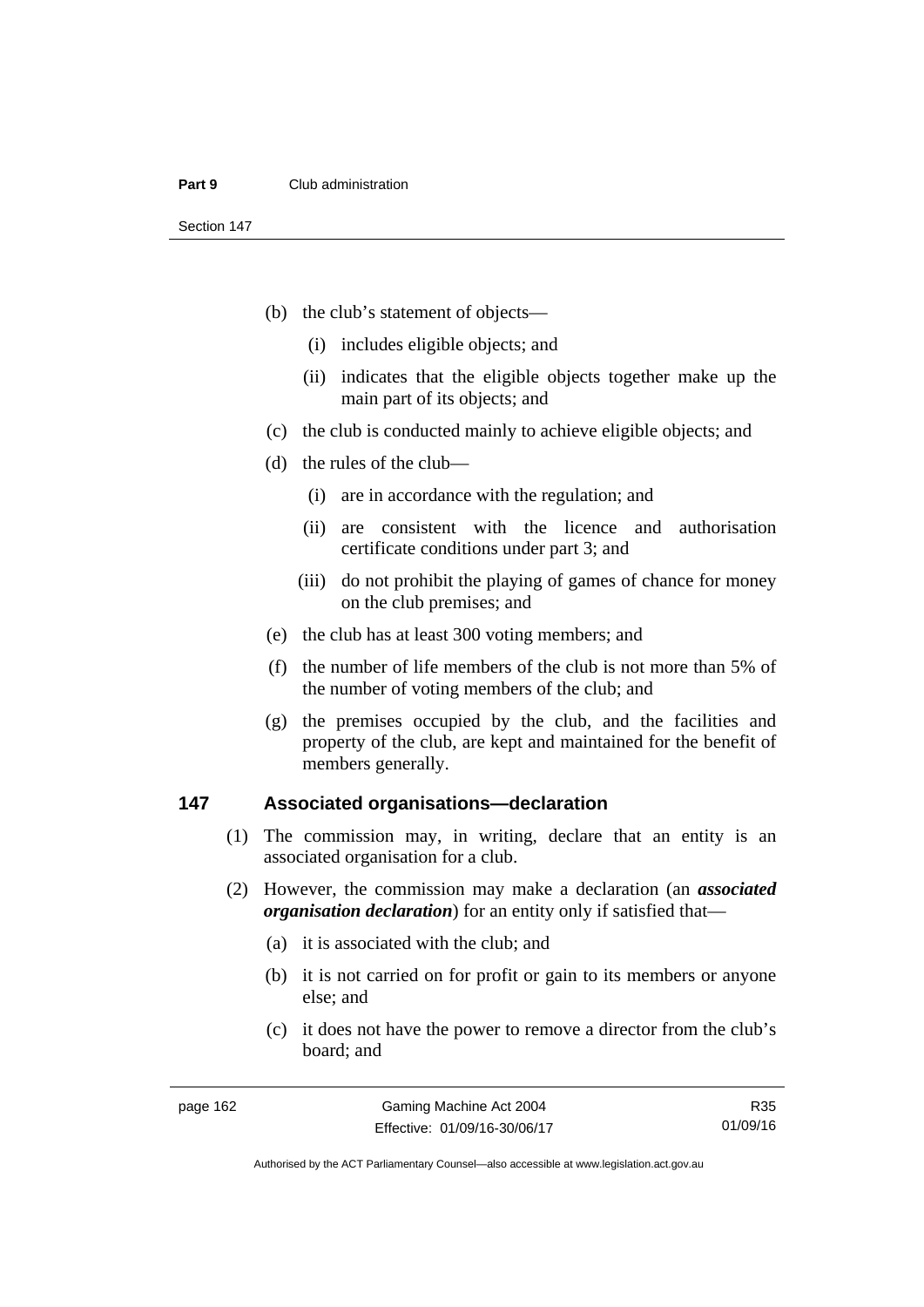- (d) it is incorporated or a registered party; and
- (e) its statement of objects—
	- (i) includes eligible objects; and
	- (ii) indicates that the eligible objects together make up the main part of its objects; and
- (f) it is conducted mainly to achieve eligible objects; and
- (g) declaration of the entity as an associated organisation—
	- (i) would not cause the club to stop being conducted mainly to achieve eligible objects; and
	- (ii) would help the club to achieve its eligible objects.
- (3) In this section—
	- (a) a reference to the *statement of objects* of an entity incorporated under the [Corporations Act](http://www.comlaw.gov.au/Series/C2004A00818) is a reference to its memorandum; and
	- (b) a reference to an *eligible object* of an entity that is not a club is a reference to an object that would be an eligible object if the entity were a club.

### **147A Associated organisation declaration—condition**

It is a condition of an associated organisation declaration that the entity declared to be an associated organisation for a club—

- (a) continually meets each requirement for the declaration; and
	- *Note* For the requirements for the declaration of an entity as an associated organisation for a club—see s 147 (2).
- (b) continues not to do anything that would, if the commission were considering whether to declare the entity as an associated organisation for a club, cause the commission to refuse to make the declaration; and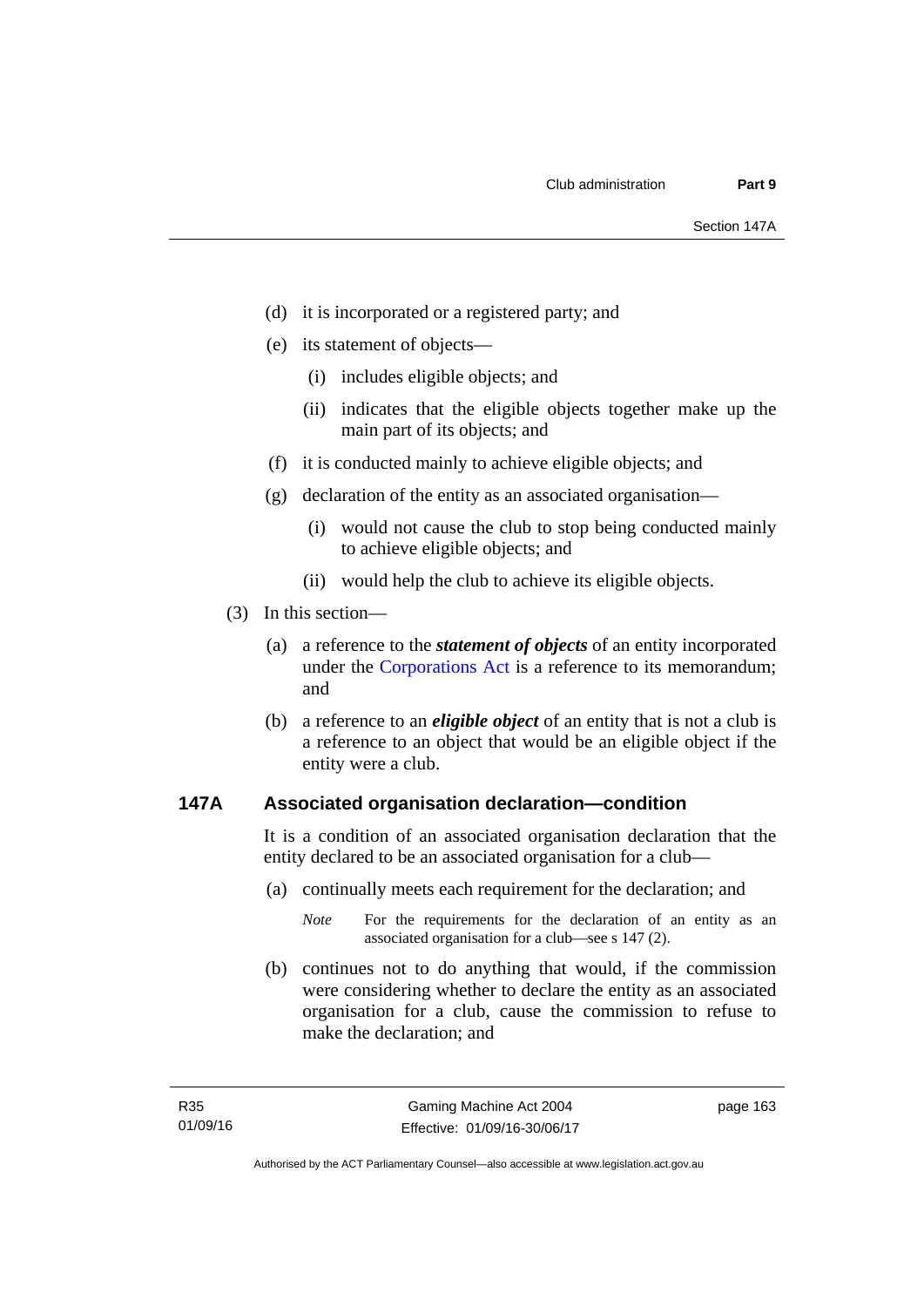#### **Part 9** Club administration

Section 147B

- (c) does not attempt to remove a director (including do anything a purpose of which is to remove a director) from the club's board.
- *Note 1* The [Control Act,](http://www.legislation.act.gov.au/a/1999-46) s 22 provides that the commission may, for a purpose related to the administration or enforcement of a gaming law, require a person to give or produce to the commission the things mentioned in that section.
- *Note 2* The [Control Act](http://www.legislation.act.gov.au/a/1999-46), s 23 provides that an authorised officer may enter and inspect the premises of an associated organisation at any reasonable time to do the things mentioned in that section.

### **147B Associated organisation—warning notice**

- (1) If the commission is satisfied on reasonable grounds that an entity declared to be an associated organisation for a club has stopped meeting a requirement for the associated organisation declaration, the commission may give the entity a notice (a *warning notice*).
- (2) A warning notice given to the entity must—
	- (a) state that the commission is not satisfied that the entity is meeting a requirement for the associated organisation declaration; and
	- (b) tell the entity that the entity may, within 3 weeks after the day the entity is given the notice (or a longer period stated in the notice), give a written response to the commission about the notice.

## **147C Associated organisation declaration—suspension or repeal**

- (1) This section applies if—
	- (a) an associated organisation has been given a warning notice; and

Authorised by the ACT Parliamentary Counsel—also accessible at www.legislation.act.gov.au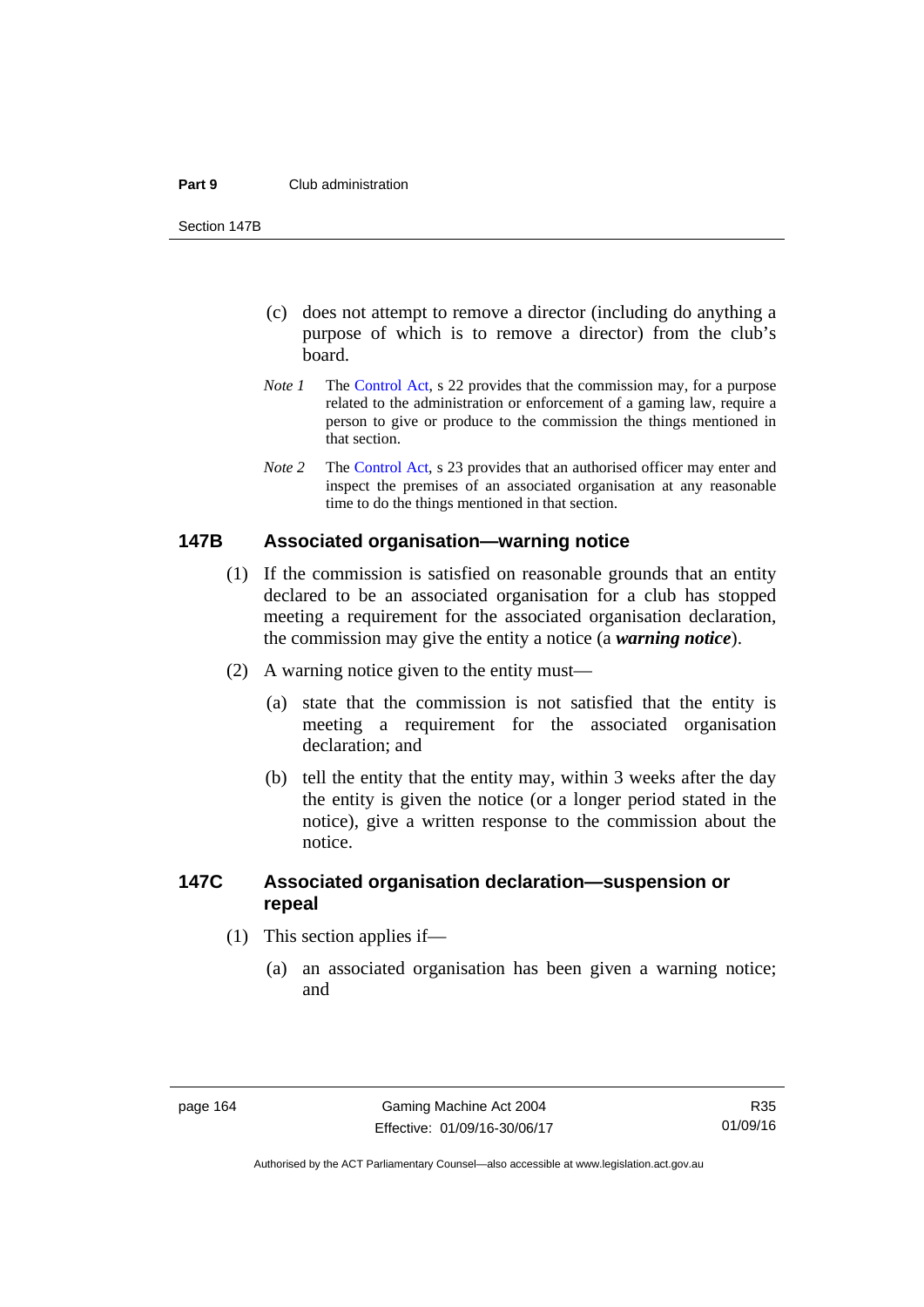- (b) after considering any responses given within the period stated in the warning notice, the commission is satisfied on reasonable grounds that the associated organisation has stopped meeting a requirement for the associated organisation declaration applying to the organisation.
- (2) The commission may—
	- (a) suspend the declaration; or
	- (b) repeal the declaration.
- (3) If the commission suspends or repeals the declaration, the suspension or repeal takes effect—
	- (a) when the entity receives written notice of the suspension or repeal; or
	- (b) on a later stated date.
- (4) If the commission suspends the declaration, the suspension ends—
	- (a) on a date stated in the written notice of the suspension; or
	- (b) when an event stated in the written notice happens.

## **147D Club elections—election of board directors**

- (1) This section applies if a club holds an election of directors to the club's board.
- (2) The club must ensure that at least 25% of the directors are elected by the voting members of the club.

## **148 Club elections—record-keeping**

(1) This section applies if a club has an election of members to the club's management committee or board, or another position in the club.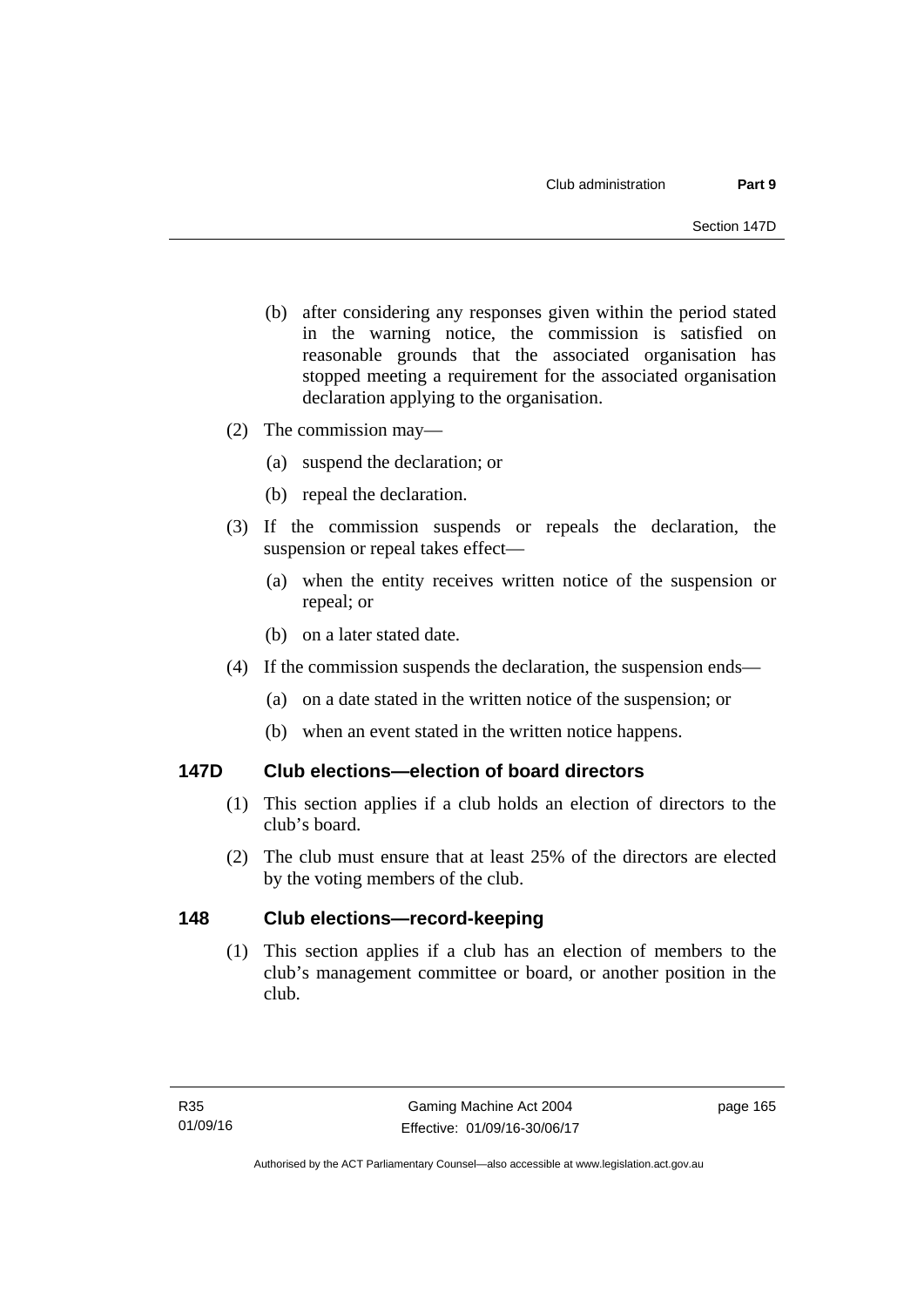#### **Part 9** Club administration

Section 148A

 (2) The club commits an offence if the club does not, for the relevant period, keep records in relation to the election.

Maximum penalty: 20 penalty units.

(3) In this section:

*club* means a club for which a licence is in force.

*election* of someone to a position includes re-election of the person.

*relevant period* means 2 years after the day of the election.

#### **148A Club directors—acting in good faith**

A director of a club must exercise the director's powers and discharge the director's duties—

- (a) in good faith in the best interests of the club; and
- (b) for a proper purpose.

## **148B Club constitution—consistency with gaming laws**

- (1) This section applies if the commission believes on reasonable grounds that—
	- (a) a provision of a club's constitution is inconsistent with a gaming law; or
	- (b) a function under a provision of a club's constitution would, if exercised, be inconsistent with a provision of a gaming law.
- (2) The commission must, in writing, direct the club to amend the constitution to remove the inconsistency.
- (3) A club must comply with a direction under subsection (2) within the reasonable time stated in the direction.
- (4) In this section:

*club* means a club for which a licence is in force.

R35 01/09/16

Authorised by the ACT Parliamentary Counsel—also accessible at www.legislation.act.gov.au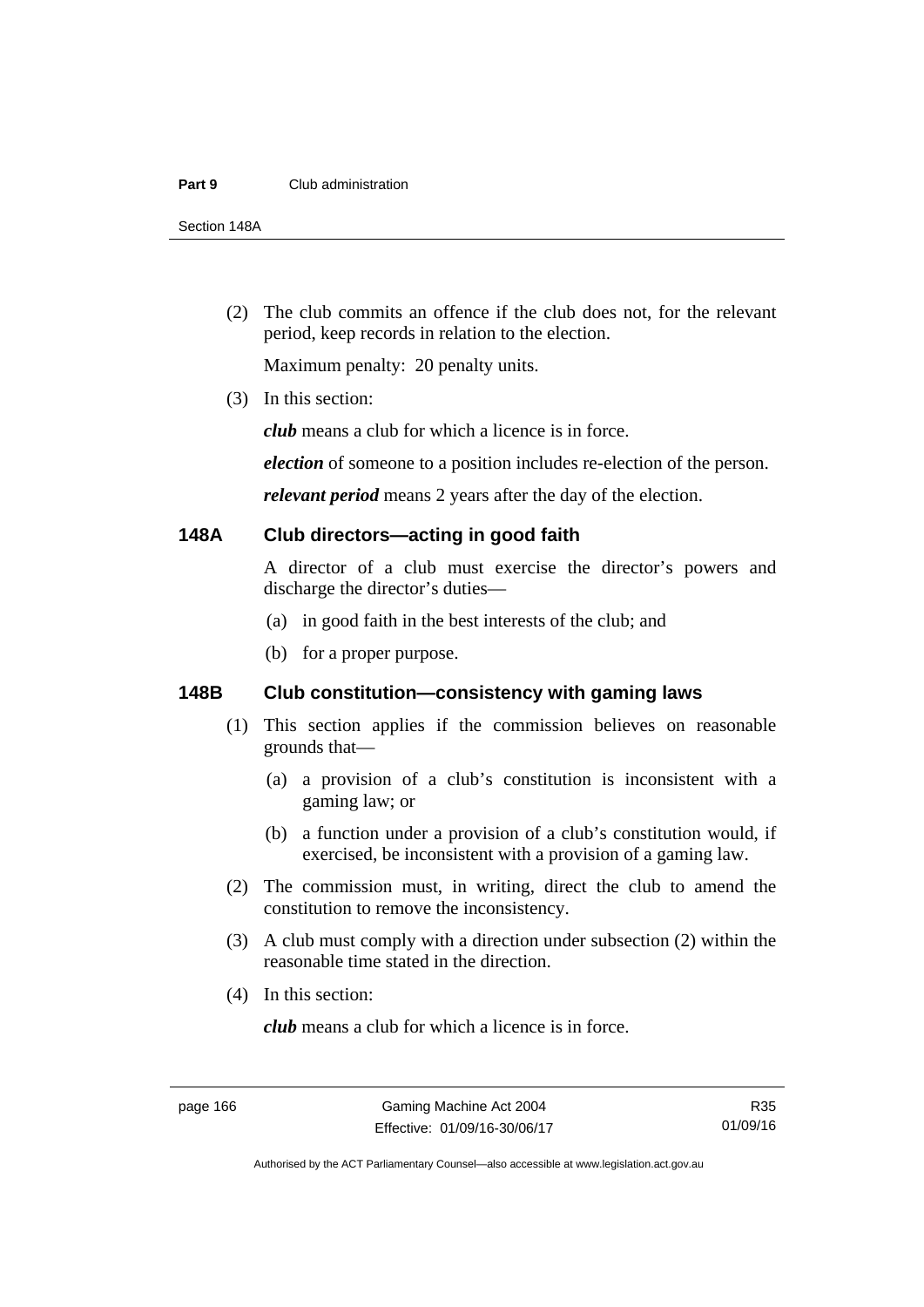# **149 Power to require information about status of eligible clubs**

- (1) This section applies if the commission believes, on reasonable grounds, that a club—
	- (a) is no longer an eligible club; or
	- (b) may no longer be an eligible club.
- (2) The commission may, in writing, require the club to give the commission, within a stated period, information or documents relating to the club or an associated organisation for the club.
- (3) A club must comply with a requirement under subsection (2).
- (4) In this section:

*club* means a club for which a licence is in force.

# **150 Disclosure of gifts by executive officer**

A person commits an offence if—

- (a) the person is an executive officer of a club; and
- (b) the person receives a gift while exercising a function as executive officer; and
- (c) the person does not tell the management committee or the board about the gift.

Maximum penalty: 20 penalty units.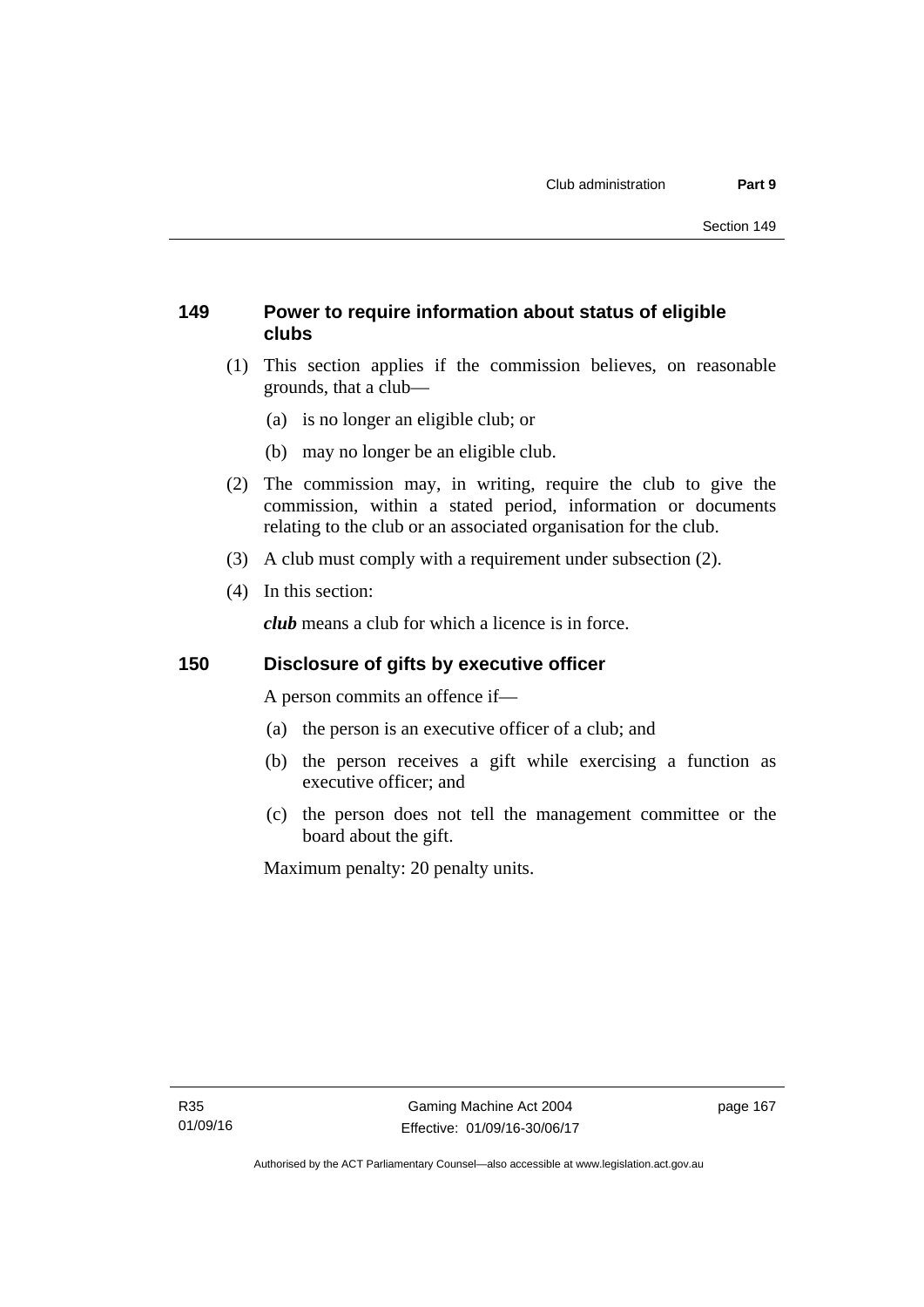Section 151

# **Part 10 Promoting responsible practices at authorised premises**

#### **151 Warning notices**

- (1) The commission may determine—
	- (a) the form and minimum dimensions of a notice (a *warning notice*); and
	- (b) the text of a warning notice.

#### **Examples of what may be included in warning notice**

- 1 risks associated with gambling
- 2 counselling or other support services available for addictive or excessive gambling
- 3 the provisions of this part about children
- *Note* An example is part of the Act, is not exhaustive and may extend, but does not limit, the meaning of the provision in which it appears (see [Legislation Act,](http://www.legislation.act.gov.au/a/2001-14) s 126 and s 132).
- (2) If the commission makes a determination under subsection (1), a licensee must ensure that a warning notice complying with the determination is displayed in a prominent position—
	- (a) on each gaming machine installed on the authorised premises; and
	- (b) at or near each entrance to each gaming area within the authorised premises.
- (3) A licensee commits an offence if the licensee contravenes a requirement of subsection (2).

Maximum penalty: 5 penalty units.

Authorised by the ACT Parliamentary Counsel—also accessible at www.legislation.act.gov.au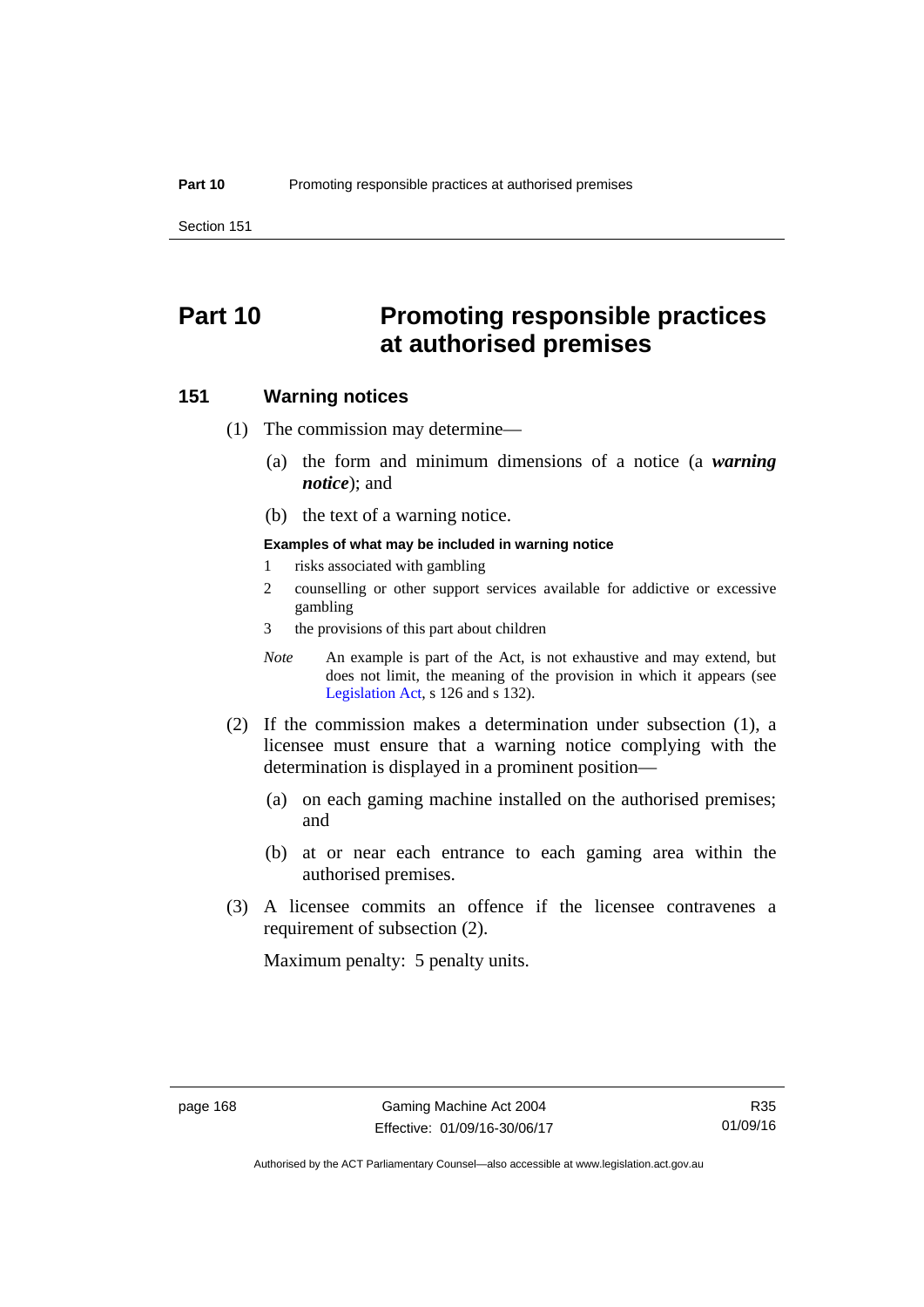- (4) An offence against subsection (3) is a strict liability offence.
- (5) A determination under subsection (1) is a disallowable instrument.
	- *Note* A disallowable instrument must be notified, and presented to the Legislative Assembly, under the [Legislation Act.](http://www.legislation.act.gov.au/a/2001-14)
- (6) Unless the determination is disallowed by the Legislative Assembly, the determination commences—
	- (a) 2 weeks after the last day when it could have been disallowed; or
	- (b) if the determination provides for a later commencement—on that later commencement.

### **152 External signs**

(1) A licensee commits an offence if the licensee displays an external sign advertising gaming machines or promoting a gambling activity on the licensee's authorised premises.

Maximum penalty: 50 penalty units.

- (2) An offence against subsection (1) is a strict liability offence.
- (3) In this section:

*advertising*, a gaming machine, includes having an image of, or text mentioning, a gaming machine on a sign advertising or promoting an activity, whether or not the activity is related to a gambling activity.

*external sign*, for authorised premises, means a sign that can be seen from outside the authorised premises, but does not include—

- (a) an advertisement on television (other than closed-circuit television) or on the internet; or
- (b) a sign consisting mainly of a registered business name; or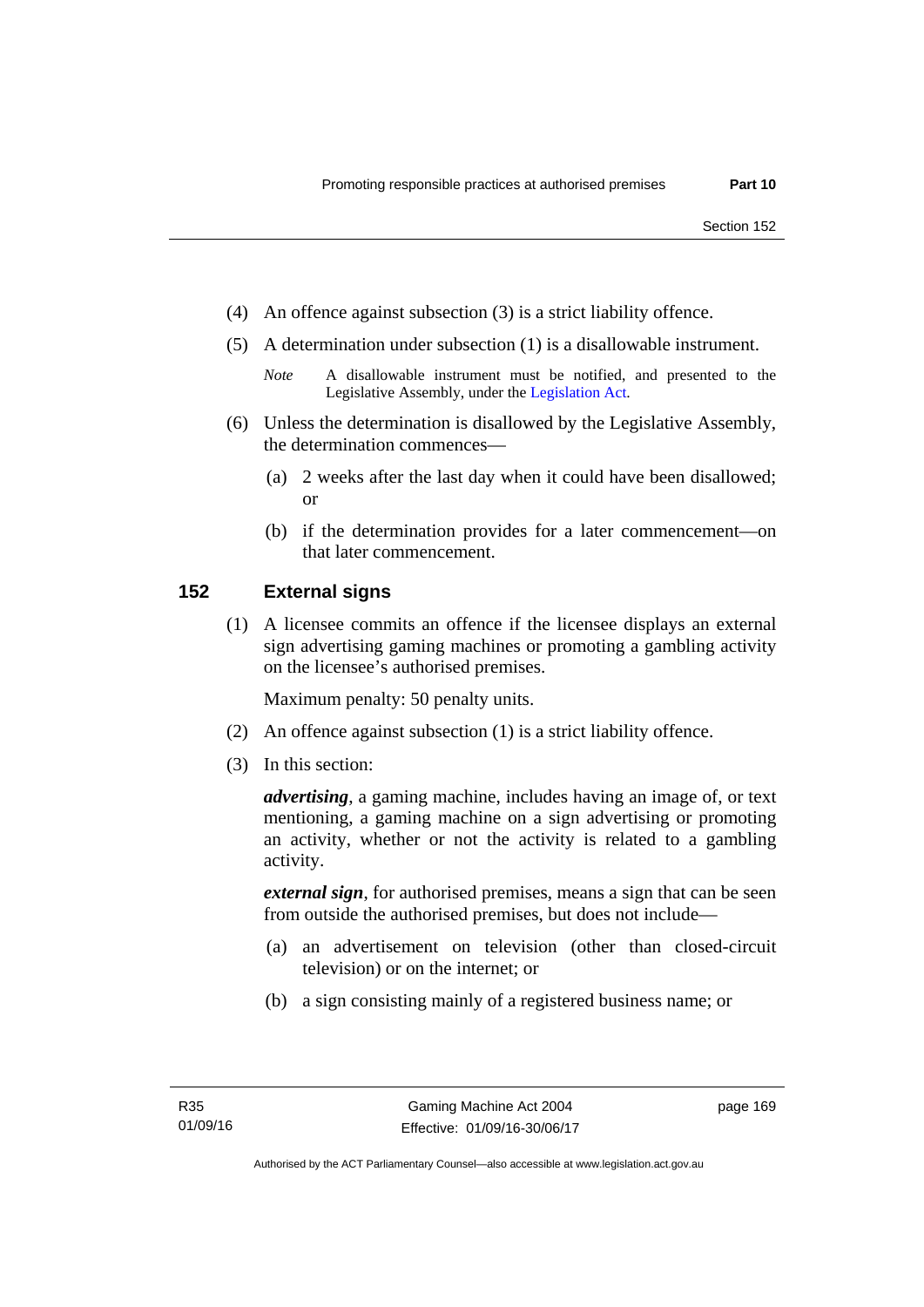Section 152A

 (c) a sign consisting mainly of a business logo that does not advertise gaming machines or promote a gambling activity.

#### **Example**

a written, electronic or physical display, picture or symbol

*Note* An example is part of the Act, is not exhaustive and may extend, but does not limit, the meaning of the provision in which it appears (see [Legislation Act,](http://www.legislation.act.gov.au/a/2001-14) s 126 and s 132).

#### *gambling activity*—

- (a) means an activity that requires approval under a gaming law; but
- (b) does not include an exempt lottery under the *[Lotteries](http://www.legislation.act.gov.au/a/1964-13)  [Act 1964](http://www.legislation.act.gov.au/a/1964-13)*, section 6 or a lottery approved under that Act, section 7.

*registered business name* means a business name registered under the *[Business Names Registration Act 2011](http://www.comlaw.gov.au/Series/C2011A00126)* (Cwlth)*.*

#### **152A External visibility of gaming machines**

(1) A licensee commits an offence if a gaming machine, or any peripheral equipment for a gaming machine, can be seen from outside the licensee's authorised premises.

Maximum penalty: 50 penalty units.

(2) An offence against subsection (1) is a strict liability offence.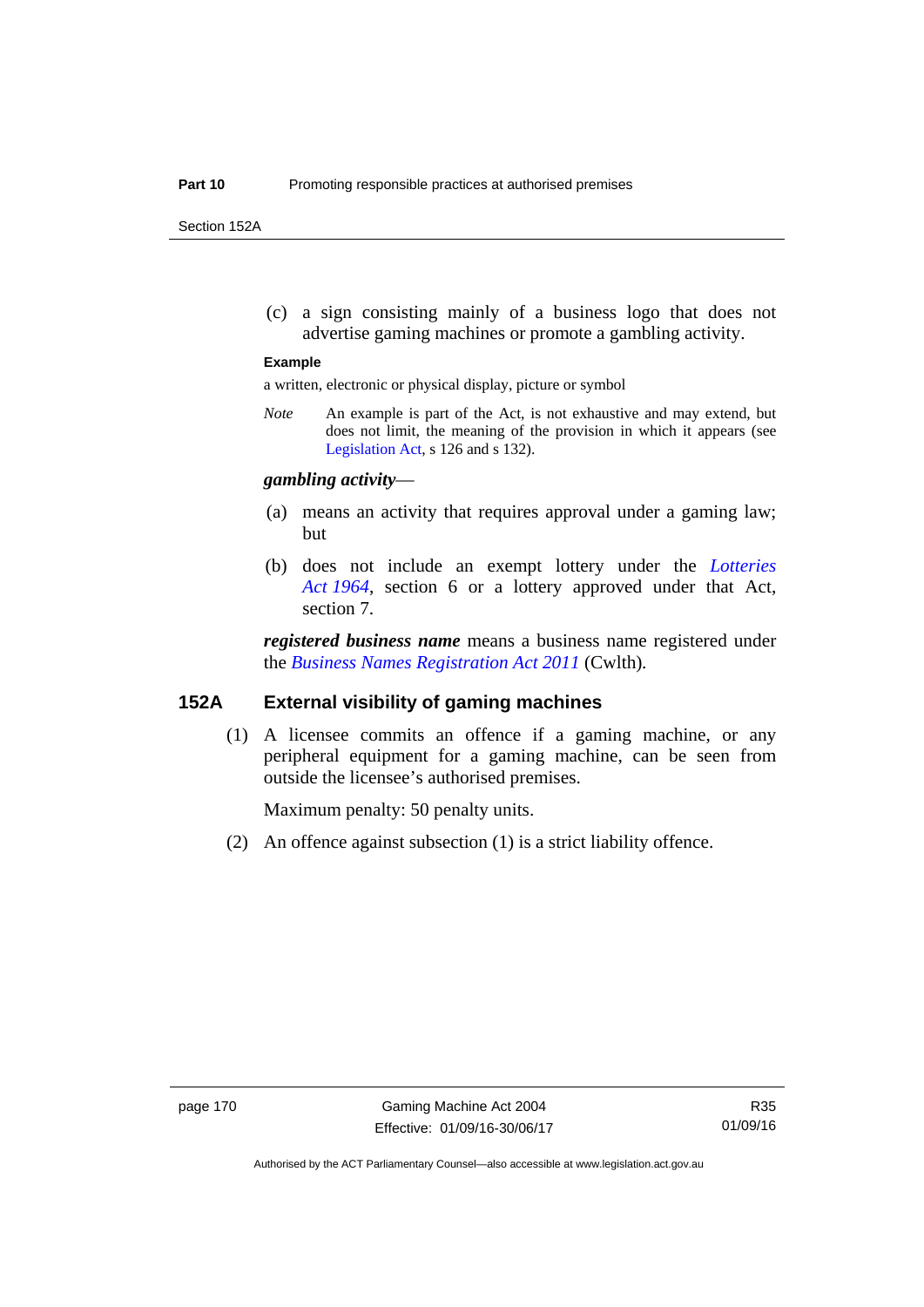## **153 Cash facilities**

 (1) A licensee commits an offence if the licensee provides, or allows the provision of, a cash facility in a gaming area within the licensee's authorised premises.

Maximum penalty: 50 penalty units, imprisonment for 6 months or both.

 (2) If the commission is satisfied that there is not adequate physical separation between a gaming area of authorised premises and a cash facility on the premises, the commission may give the licensee a written direction to separate the parts of the premises.

#### **Example**

by installing barriers

- *Note* An example is part of the Act, is not exhaustive and may extend, but does not limit, the meaning of the provision in which it appears (see [Legislation Act,](http://www.legislation.act.gov.au/a/2001-14) s 126 and s 132).
- (3) A licensee must comply with a direction under subsection (2).
- (4) In this section:

## *cash facility*—

- (a) means—
	- (i) an automatic teller machine; or
	- (ii) an EFTPOS facility; or
	- (iii) any other facility for gaining access to cash or credit; but
- (b) does not include a facility where cash is exchanged for other denominations of cash, tokens, tickets or cards for the purpose of playing machines.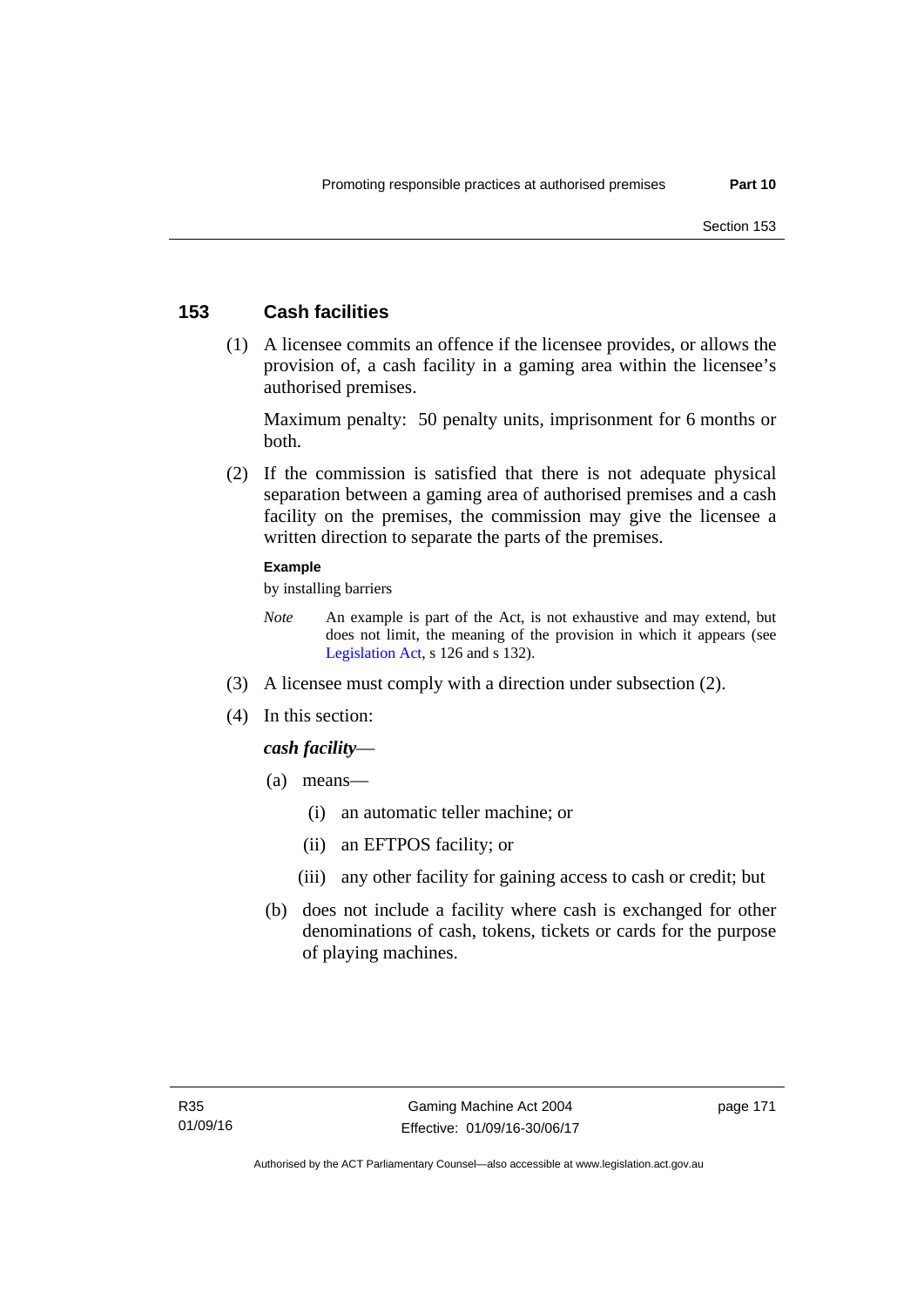### **153A Offence—ATM allowing withdrawals exceeding \$250**

- (1) A licensee commits an offence if—
	- (a) there is an automatic teller machine at the licensee's authorised premises; and
	- (b) the automatic teller machine allows a person to withdraw more than a total of \$250 from all automatic teller machines at the authorised premises, using a single debit card or credit card, on a gaming day.

Maximum penalty: 50 penalty units.

- (2) This section does not apply to—
	- (a) a portable ATM that is located temporarily at the Canberra Racing Club on a day on which a race is to be conducted; or
	- (b) authorised premises if the licence authorises the operation of 20 or less gaming machines on the premises; or
	- (c) authorised premises if the licence authorises the operation of only class B gaming machines.
- (3) An offence against this section is a strict liability offence.
- (4) In this section:

*at the licensee's authorised premises* includes in or on an exterior wall of the authorised premises.

*gaming day* means—

 (a) the period from when the authorised premises opens to the public on a day until it next closes; but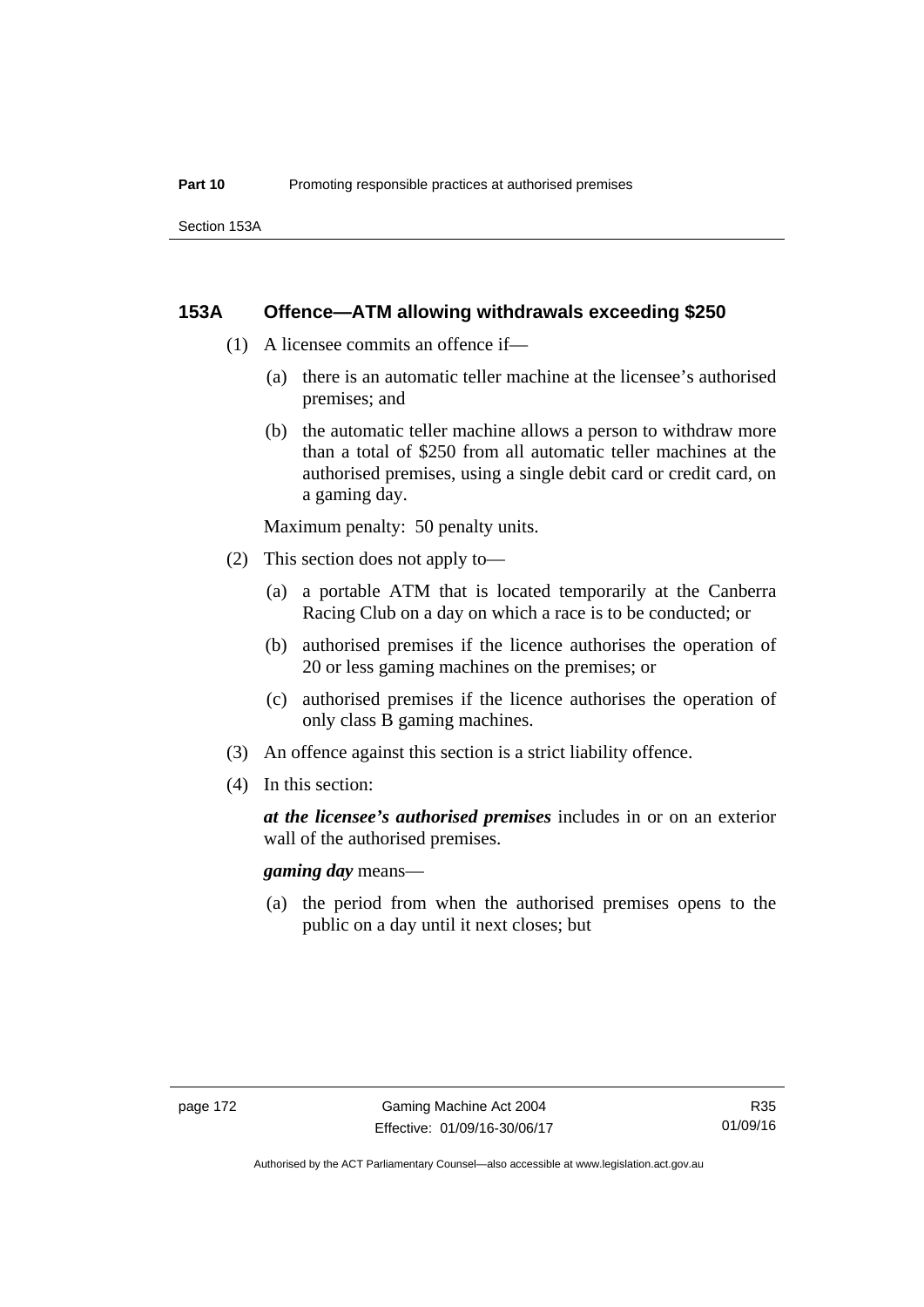- (b) if the authorised premises are open to the public for longer than 24 hours continuously—
	- (i) each 24-hour period for which it is open to the public; and
	- (ii) if the last period before it closes is less than 24 hours that period.

## **154 Lending or extending credit**

- (1) A person commits an offence if—
	- (a) the person is a licensee or licensee's employee; and
	- (b) the person—
		- (i) lends or offers to lend money to a person who is in, or appears to be about to enter, the licensee's authorised premises or part of them; or
		- (ii) extends or offers to extend credit to a person to allow the person to play a gaming machine on the authorised premises.

Maximum penalty: 50 penalty units, imprisonment for 6 months or both.

(2) In this section:

*credit* includes accepting postdated cheques, blank cheques and credit and debit cards.

## **155 Children must not enter gaming area**

(1) A licensee commits an offence if the licensee allows a child to enter or remain in a gaming area.

Maximum penalty: 50 penalty units.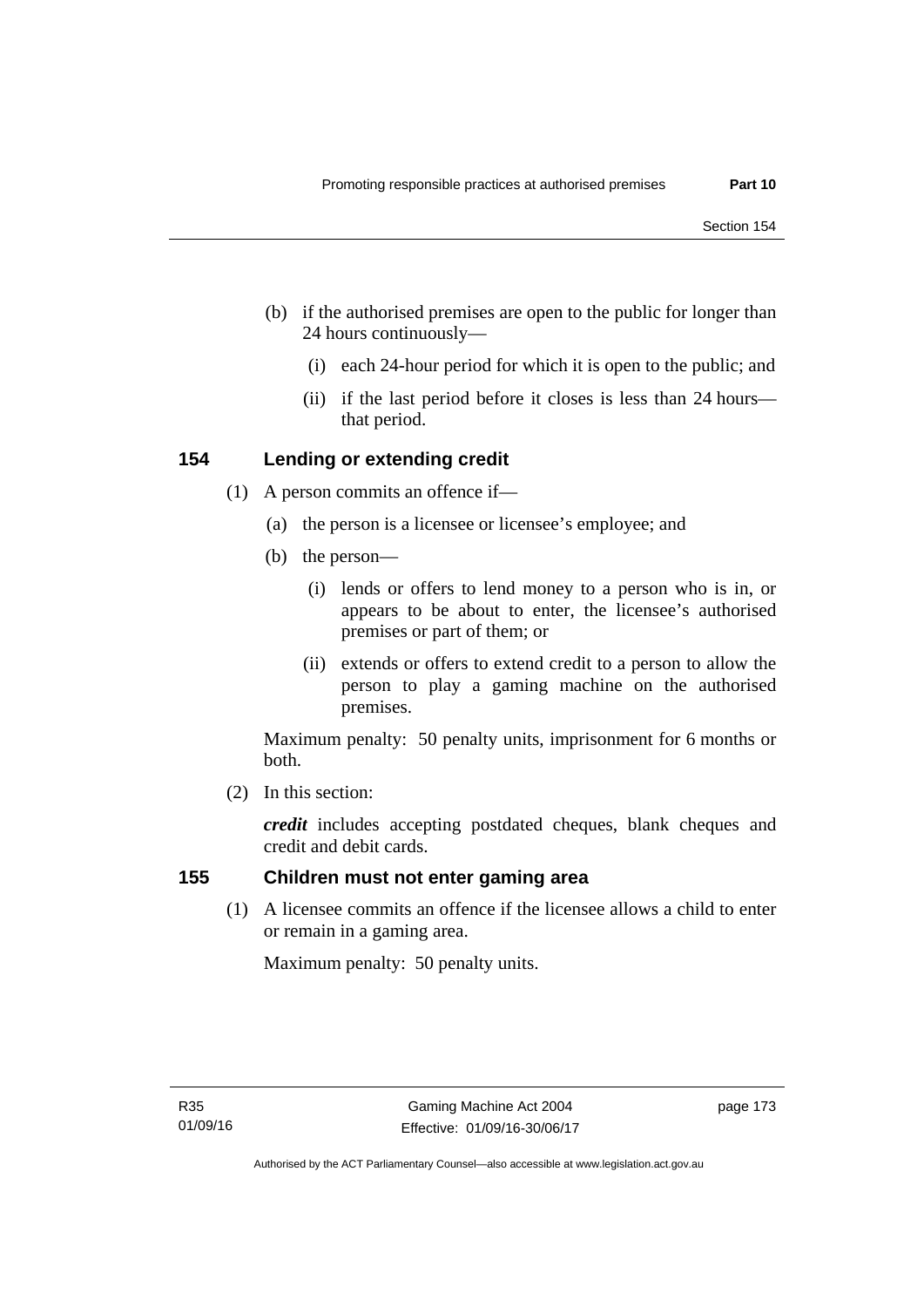Section 156

 (2) An employee of a licensee commits an offence if the employee allows a child to enter or remain in a gaming area.

Maximum penalty: 50 penalty units.

(3) An offence against this section is a strict liability offence.

## **156 Children must not play gaming machines**

(1) A licensee commits an offence if the licensee allows a child to play a gaming machine.

Maximum penalty: 50 penalty units.

(2) An offence against this section is a strict liability offence.

## **157 Using false identification**

- (1) A person commits an offence if the person uses someone else's identification or a form of identification that is forged—
	- (a) to obtain entry to or remain in a gaming area on authorised premises; or
	- (b) to play a gaming machine.

Maximum penalty: 10 penalty units.

(2) An offence against this section is a strict liability offence.

Authorised by the ACT Parliamentary Counsel—also accessible at www.legislation.act.gov.au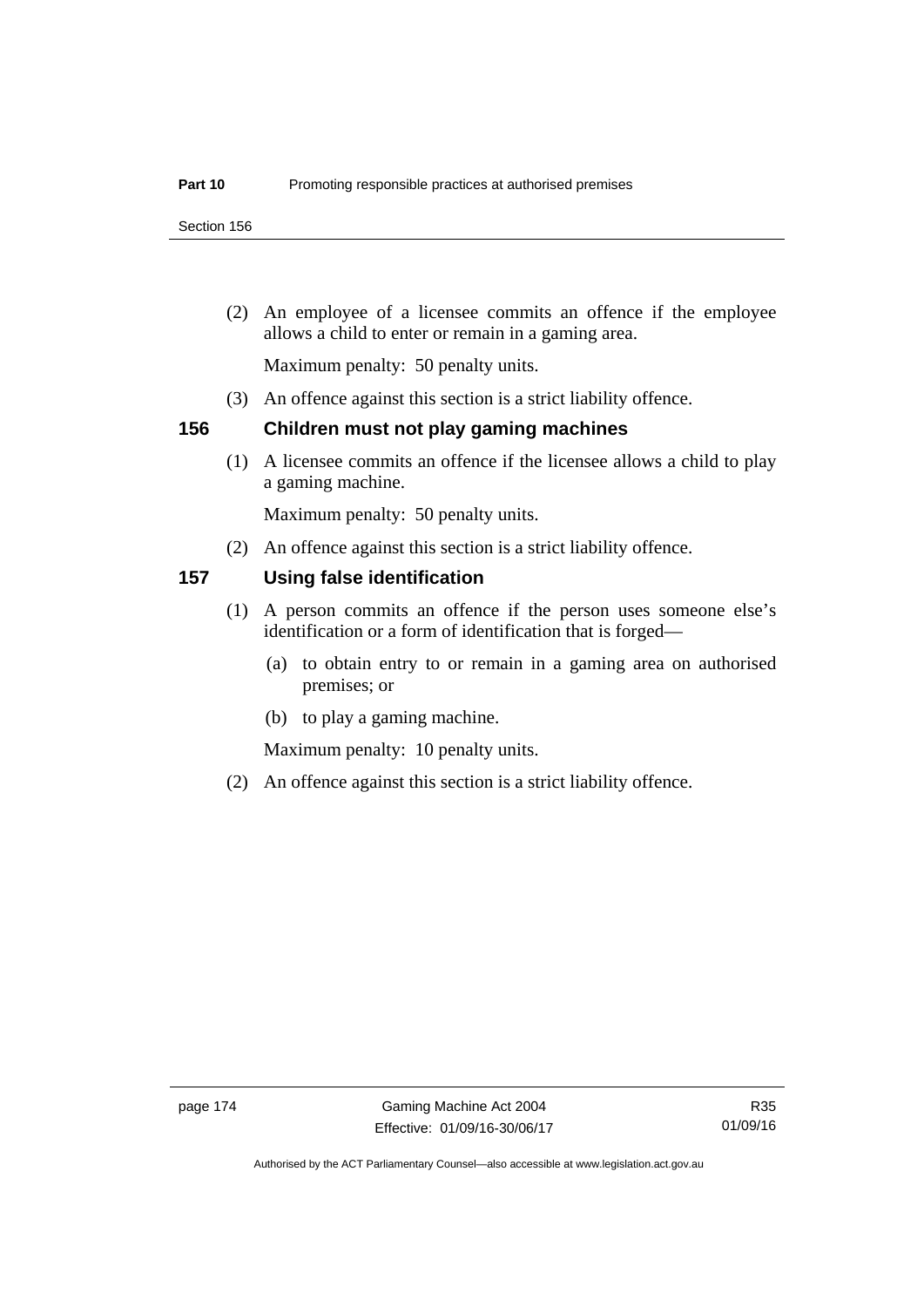| Finance | Part 11              |
|---------|----------------------|
| General | <b>Division 11.1</b> |
|         | Section 158          |

# **Part 11 Finance**

# **Division 11.1 General**

## **158 Audit of financial statements etc**

- (1) A licensee must, as soon as practicable (but not later than 6 months) after the end of each financial year—
	- (a) if the licensee's gross revenue for the year is at least \$200 000—
		- (i) ensure that the licensee's financial statements for the year are audited by a qualified accountant; and
		- (ii) ensure that the audited financial statements identify the licensee's gross revenue during the year; and
	- (b) if the licensee's gross revenue for the year is less than \$200 000—
		- (i) prepare an income and expenditure statement for the year that identifies the licensee's gross revenue during the year; and
		- (ii) certify that the statement is true; and
	- (c) give the commission a copy of the audited financial statements or certified income and expenditure statement.
	- *Note Gross revenue*—see the dictionary.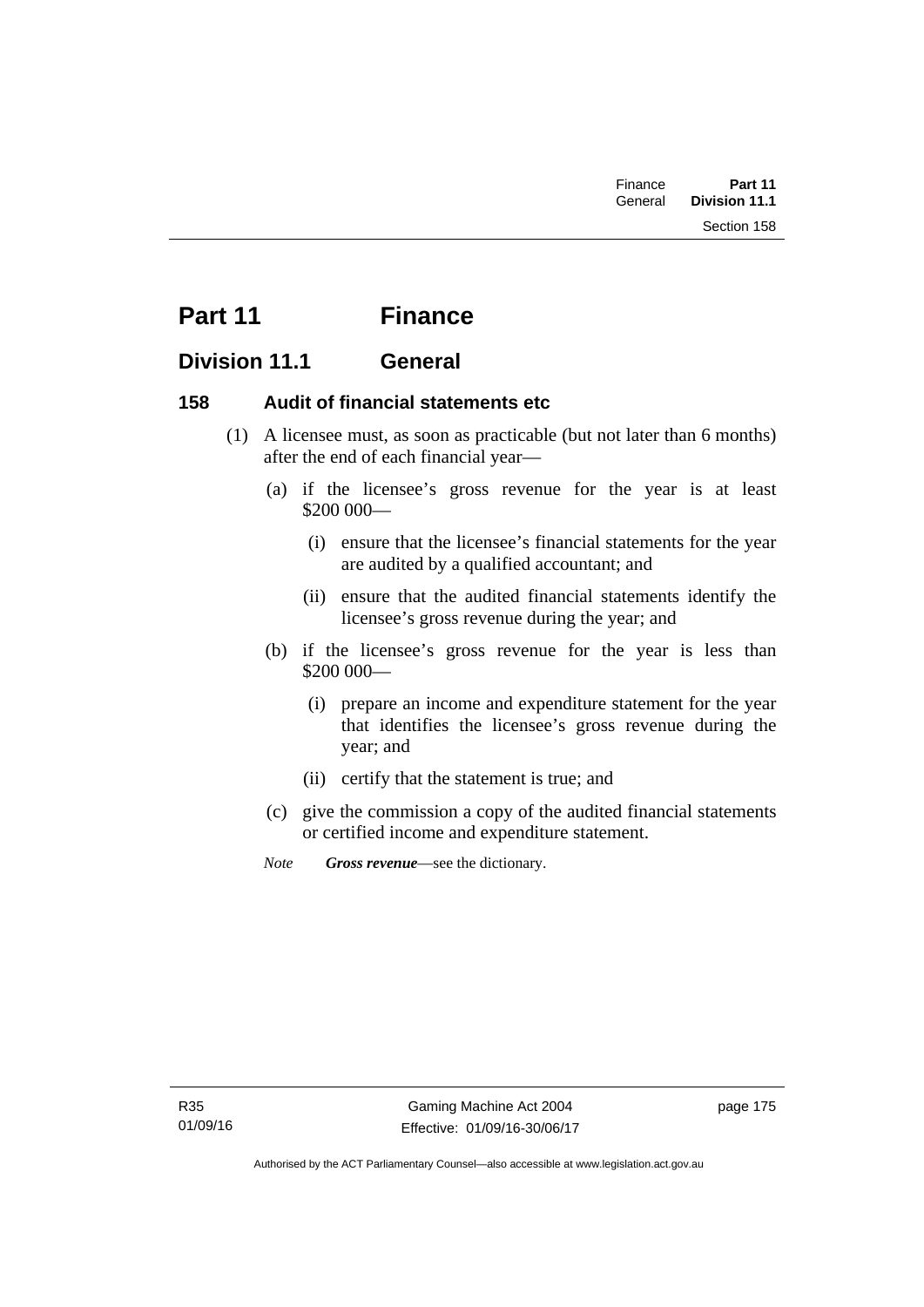- (2) The audited financial statements or certified income and expenditure statement must be accompanied by—
	- (a) if the licensee is a club—a report stating the number of club members at the end of the relevant financial year and, if different classes of members exist, the number of members in each class; and

#### **Examples—classes of member**

life member, social member, voting member

- *Note 1 Member*, of a club, does not include a temporary member (see dict).
- *Note 2* An example is part of the Act, is not exhaustive and may extend, but does not limit, the meaning of the provision in which it appears (see [Legislation Act,](http://www.legislation.act.gov.au/a/2001-14) s 126 and s 132).
- (b) any other details the commission requires in writing.
- (3) In this section:

#### *qualified accountant* means—

- (a) a member of the Institute of Chartered Accountants in Australia, the Institute of Public Accountants or the Australian Society of Certified Practising Accountants; or
- (b) a person registered as a registered company auditor under the [Corporations Act.](http://www.comlaw.gov.au/Series/C2004A00818)

### **159 Gaming machine tax**

- (1) Gaming machine tax is payable on the gross revenue in relation to the operation of gaming machines each month, whether or not the operation is lawful.
- (2) The rate at which gaming machine tax is payable in relation to a month is the prescribed percentage for the month.

R35 01/09/16

Authorised by the ACT Parliamentary Counsel—also accessible at www.legislation.act.gov.au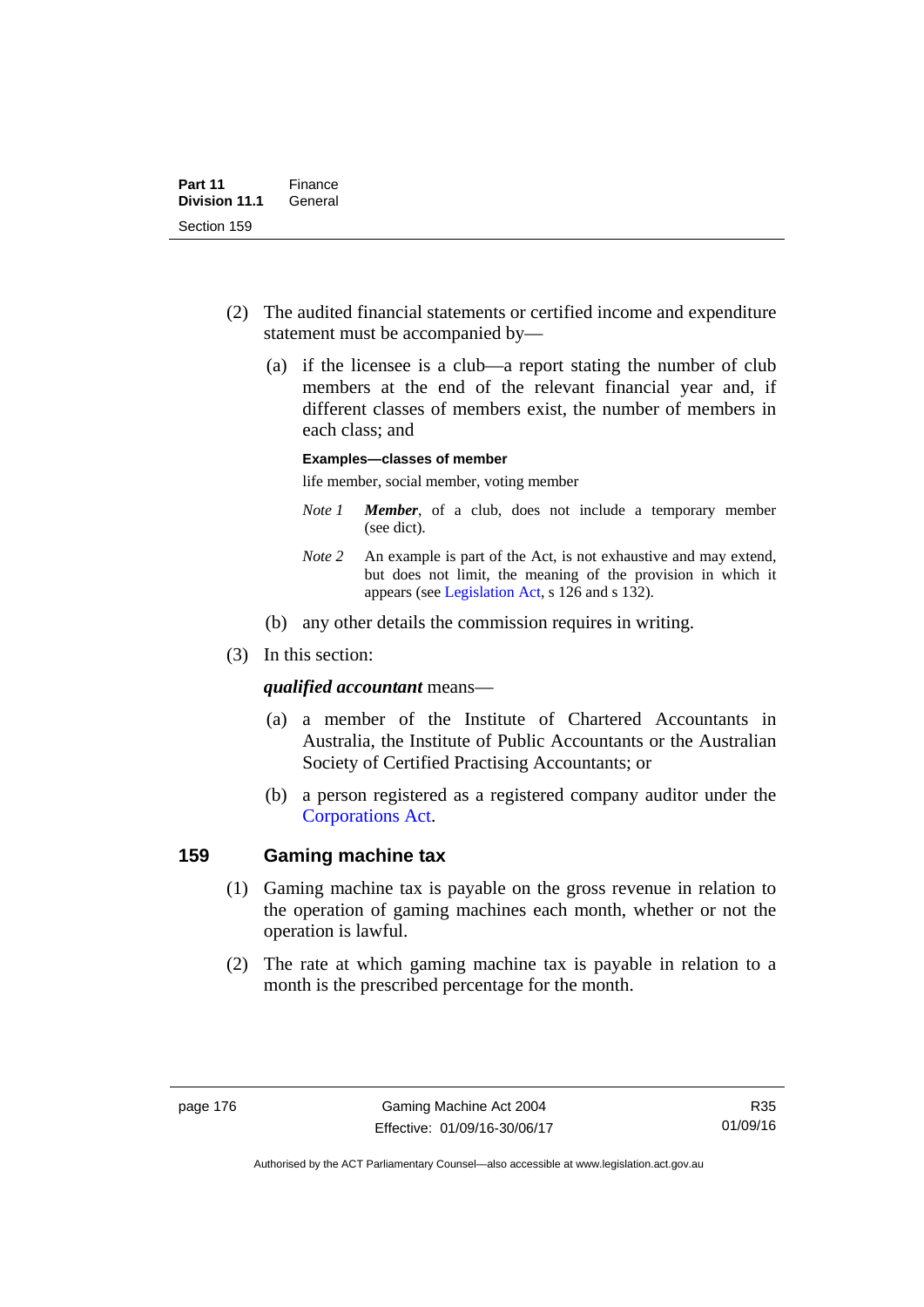| Finance | Part 11              |
|---------|----------------------|
| General | <b>Division 11.1</b> |
|         | Section 161          |

(3) In this section:

*prescribed percentage*, for a month, means—

- (a) in relation to a licensee that is a club—
	- (i) for the part of the gross revenue of the club for the month that is \$25 000 or less—nil; and
	- (ii) for the part of the gross revenue of the club for the month that is more than \$25,000 but less than \$50,000—17%; and
	- (iii) for the part of the gross revenue of the club for the month that is \$50 000 or more but less than \$625 000—21%; and
	- (iv) for the part of the gross revenue of the club for the month that is \$625 000 or more—23%; or
- (b) in relation to a licensee that is a not a club—25.9%; or
- (c) in any other case—100%.

# **161 Payment of gaming machine tax**

- (1) Gaming machine tax in relation to the operation of a gaming machine must be paid by—
	- (a) in relation to a gaming machine operated lawfully—the licensee; or
	- (b) in relation to a gaming machine operated unlawfully—
		- (i) the person receiving the gross revenue; or
		- (ii) the occupier of the premises where the gaming machine is operated.
- (2) If subsection (1) (b) applies, the person receiving the gross revenue from the operation of the relevant gaming machine and the occupier of the premises where the machine is operated are jointly and severally liable to pay tax under subsection (1).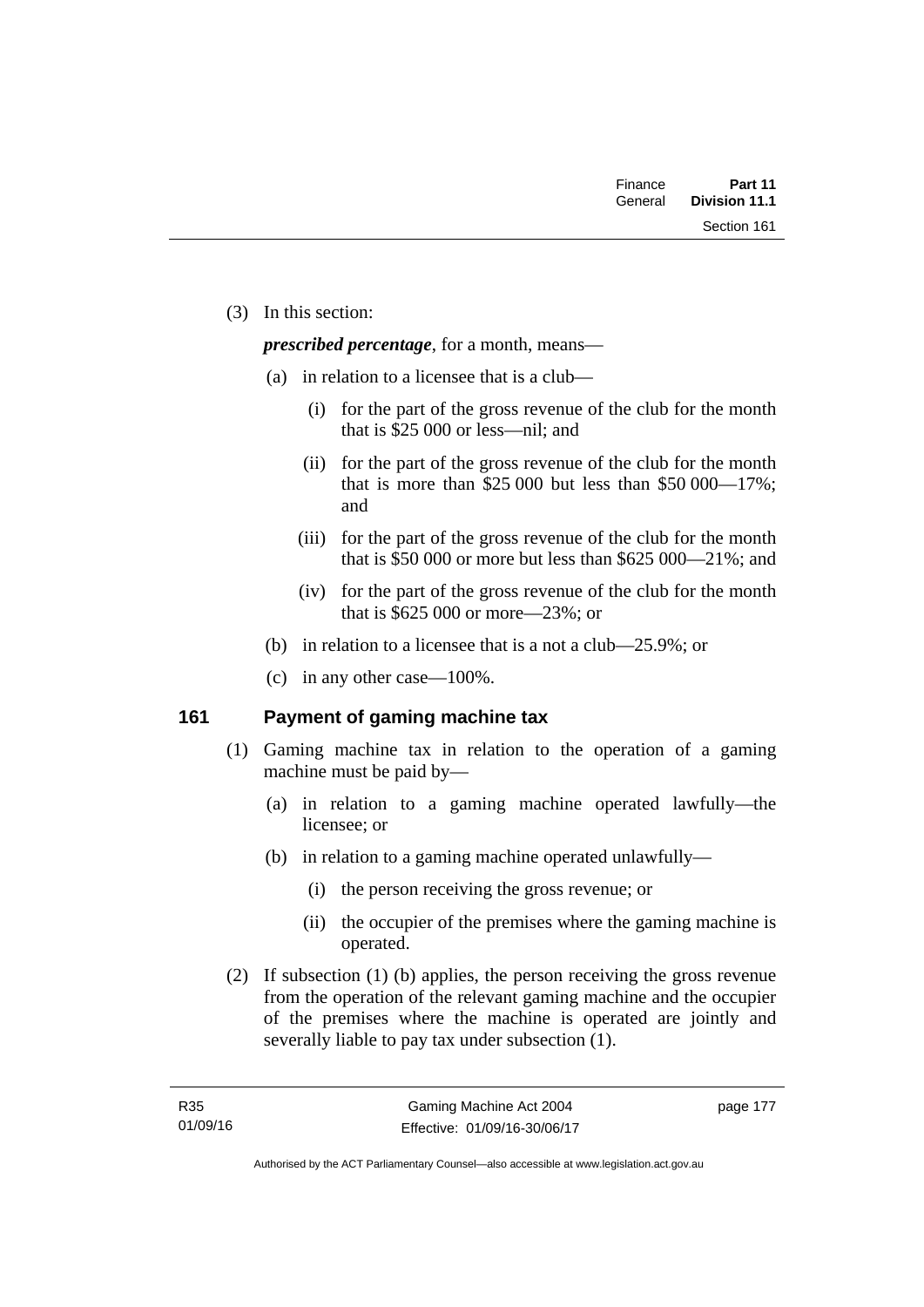(3) Gaming machine tax in relation to the operation of a gaming machine during a month is payable on the 7th day after the end of the month.

## **162 Gaming machine tax returns**

- (1) Within 1 week after the end of a month, a licensee must give the commission a return relating to the gross revenue in relation to the operation of gaming machines during that month under all authorisation certificates held by the licensee.
- (2) A return must be in writing.
	- *Note* If a form is approved under the [Control Act,](http://www.legislation.act.gov.au/a/1999-46) s 53D for a return, the form must be used.

# **163 Payment of gaming machine tax following transfer**

- (1) If a licence is transferred, the person (the *transferor*) from whom the licence is transferred must pay the commission the prescribed amount within 1 week after the date of transfer.
- (2) In this section:

*licensed period* means the period beginning on the 1st day of the month when the transfer happens and ending on the date of transfer.

*prescribed amount* means the amount of gaming machine tax that would be payable in relation to the licensed period if the transferor did not transfer the licence.

# **Division 11.2 Problem gambling assistance fund**

# **163A Required payment to problem gambling assistance fund**

 (1) A licensee is liable to pay the required percentage of the licensee's gross revenue for each month to the problem gambling assistance fund.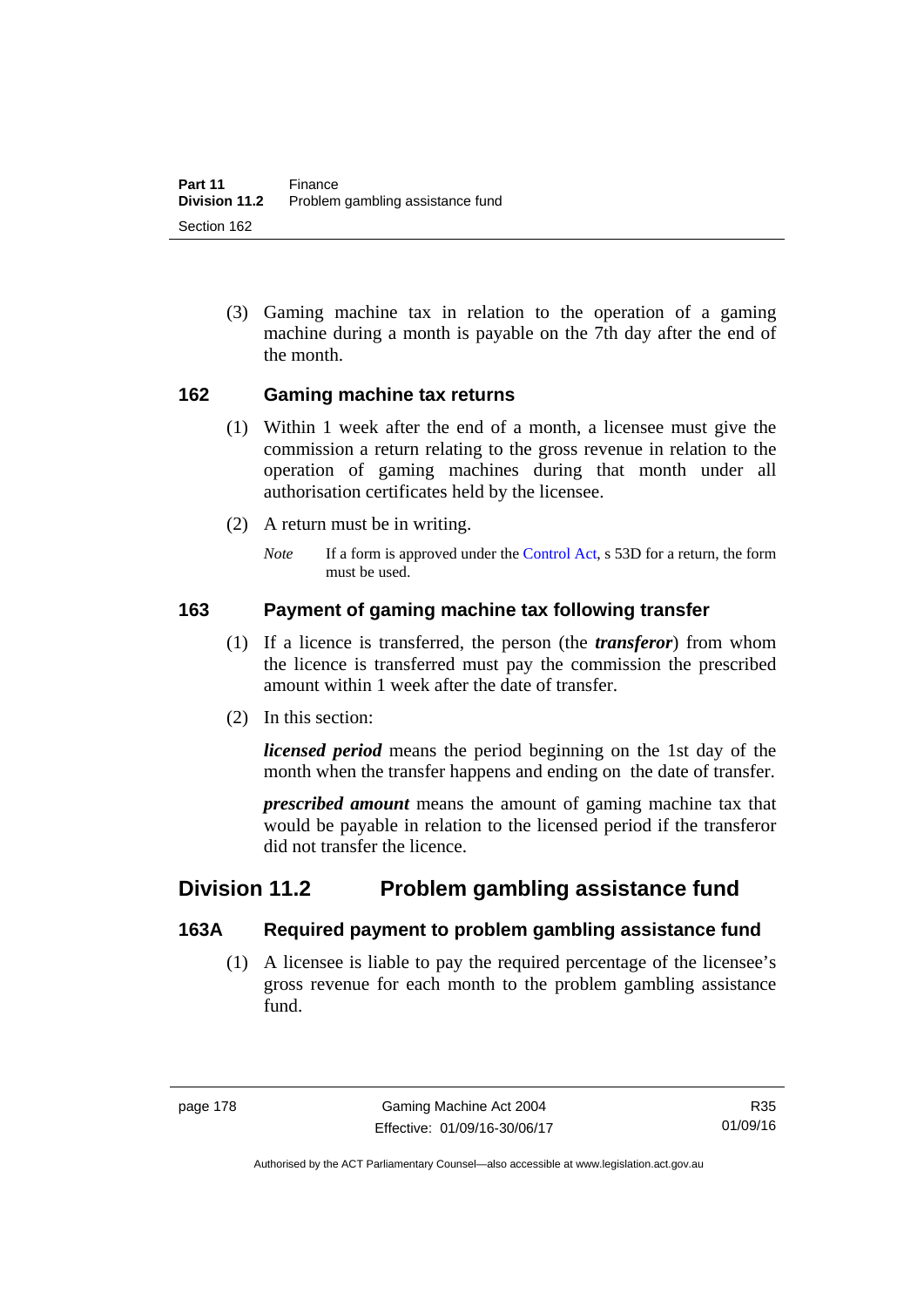- (2) The *required percentage* is—
	- (a) 0.6%; or
	- (b) if the Minister determines a different percentage under subsection (3)—that percentage.
- (3) The Minister may determine a percentage for subsection (2) (b).
- (4) A determination is a disallowable instrument.
	- *Note* A disallowable instrument must be notified, and presented to the Legislative Assembly, under the [Legislation Act.](http://www.legislation.act.gov.au/a/2001-14)
- (5) The amount required to be paid for a month is payable on the 7th day after the end of the month.
	- *Note* A licensee must give the commission a monthly return relating to the licensee's gross revenue (see s 162).
- (6) Subsection (5) is subject to section 163AA.

# **163AA Problem gambling assistance fund—annual payment option**

- (1) Before 1 May each year, the commission must assess each licensee's liability to pay the required percentage under section 163A (the *licensee's liability*) for the period beginning on 1 July in the previous year and ending on 31 March in the year the assessment is made (the *assessment period*).
- (2) If the commission assesses that a licensee's liability is an average of less than \$300 for each month of the assessment period, the commission may give the licensee written notice that the licensee is eligible to pay the licensee's liability in the following financial year (the *next financial year*) as an annual payment payable at the end of the next financial year.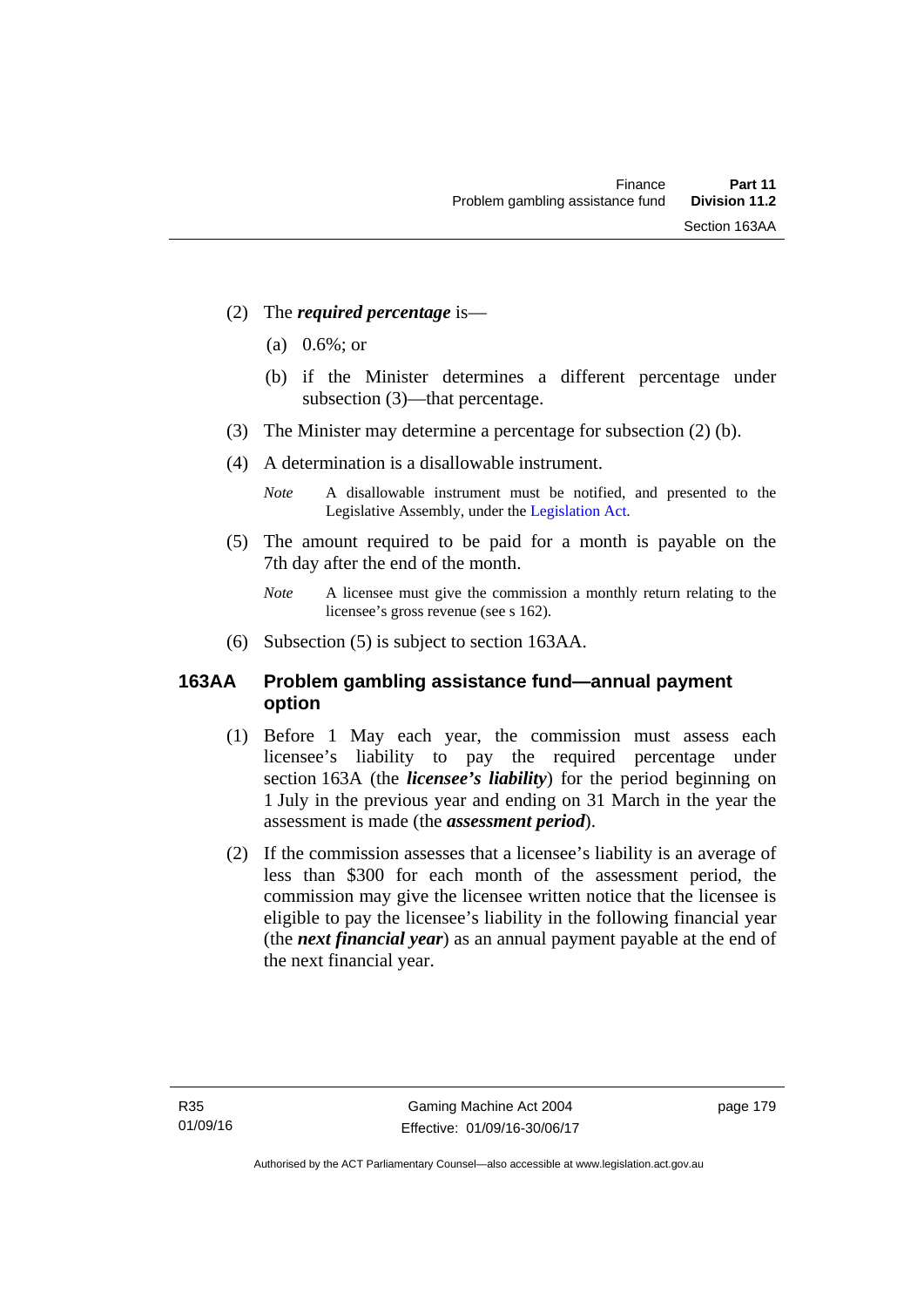- (3) A licensee (a *participating licensee*) may elect, as an alternative to making monthly payments under section 163A (5), to make an annual payment to the problem gambling assistance fund for the next financial year.
- (4) The election must be made by giving the commission written notice before the commencement of the next financial year.
- (5) If a participating licensee makes an election under subsection (3) for a financial year, the licensee may not make a payment under section 163A (5) for any month during that financial year.
- (6) At the end of each financial year, the commission must give each participating licensee written notice of a reconciliation of the licensee's liability for the financial year.
- (7) The participating licensee must pay the licensee's liability for the financial year within 7 days after receiving notice of the reconciliation.

## **163B Problem gambling assistance fund**

- (1) The commission must open and maintain a banking account (the *problem gambling assistance fund*).
- (2) A payment out of the fund may be made only for a purpose the commission is satisfied will assist in—
	- (a) alleviating problem gambling; or
	- (b) alleviating the disadvantages that arise from problem gambling; or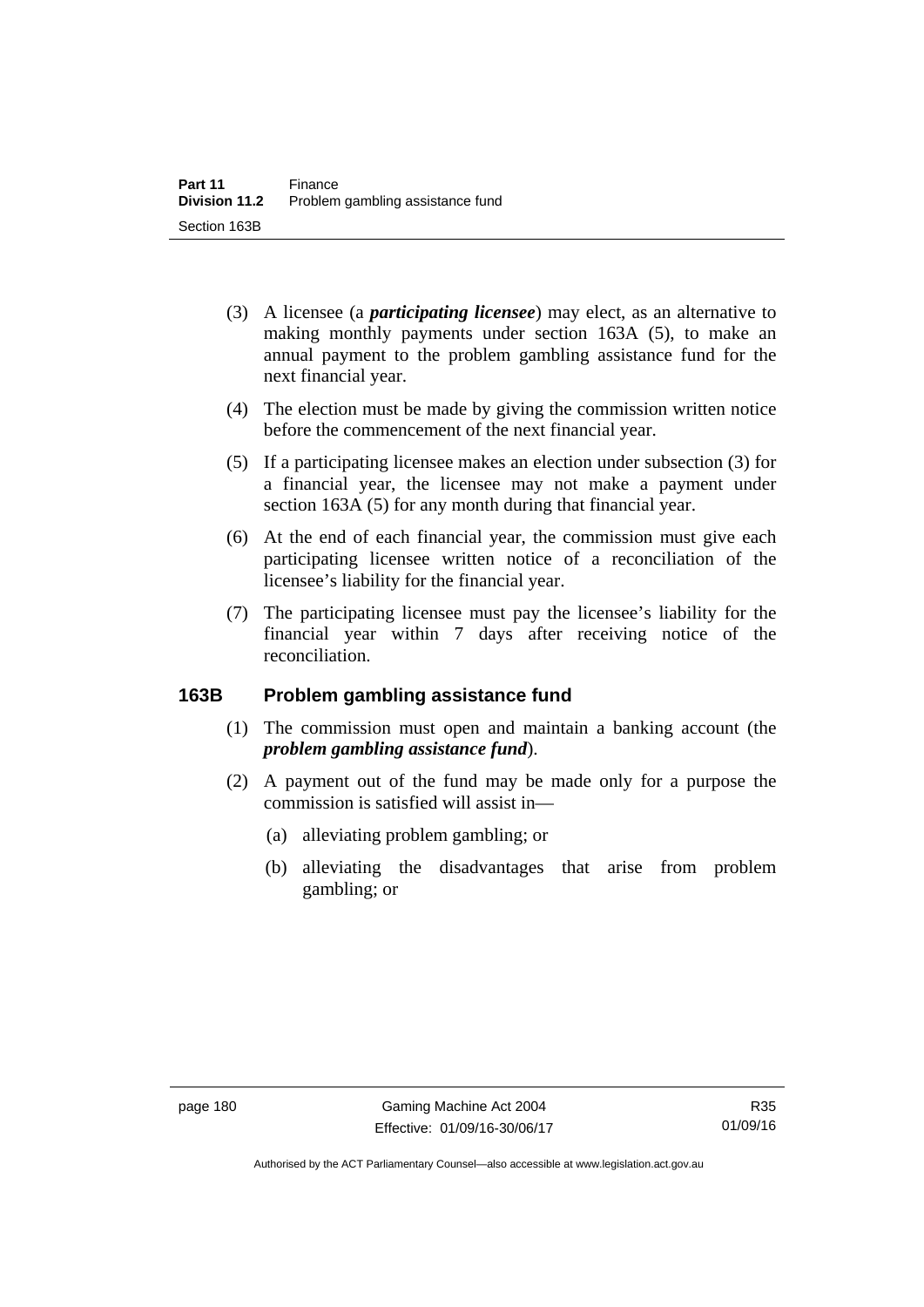#### (c) providing or ascertaining information about problem gambling.

#### **Examples**

- 1 counselling for problem gamblers
- 2 education and awareness about harms caused by excessive gambling
- 3 assisting problem gamblers to exclude themselves from gambling venues
- 4 self-help information about problem gambling
- 5 research about problem gambling
- *Note* An example is part of the Act, is not exhaustive and may extend, but does not limit, the meaning of the provision in which it appears (see [Legislation Act,](http://www.legislation.act.gov.au/a/2001-14) s 126 and s 132).
- (3) In this section:

*banking account* means an account with an authorised deposit-taking institution that is, or is substantially the same as, a bank account.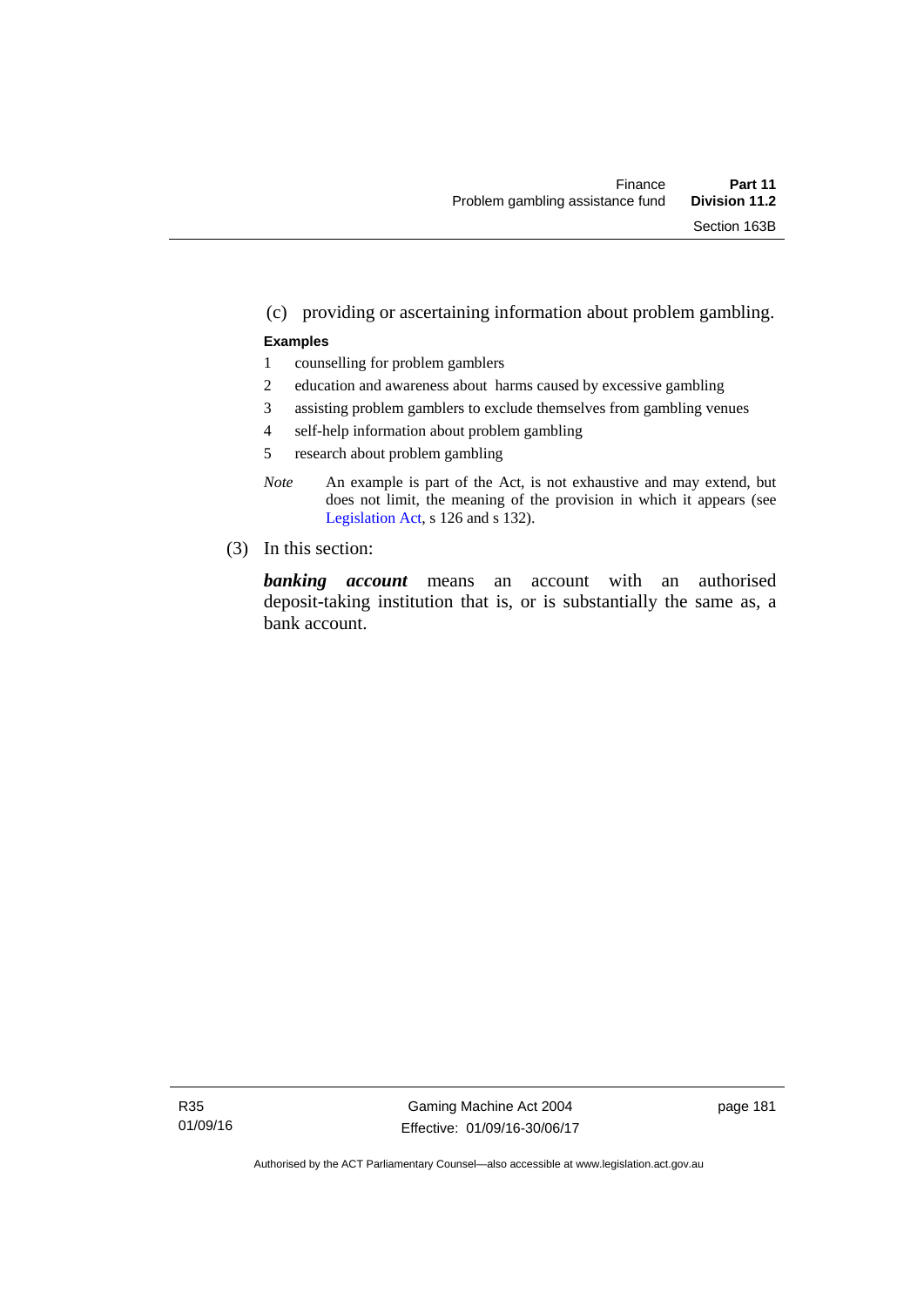#### **Part 12 Community contributions**

Section 164

# **Part 12 Community contributions**

#### **164 Approval of community contributions**

- (1) The commission may approve contributions made by a licensee to a stated entity for a stated purpose as community contributions if satisfied the contributions will have the effect of—
	- (a) contributing to or supporting the development of the community; or
	- (b) raising the standard of living of the community or part of the community.

#### **Examples of areas of contributions**

- 1 charitable and social welfare
- 2 sport and recreation
- 3 non-profit activities
- 4 community infrastructure
- *Note* An example is part of the Act, is not exhaustive and may extend, but does not limit, the meaning of the provision in which it appears (see [Legislation Act,](http://www.legislation.act.gov.au/a/2001-14) s 126 and s 132).
- (2) A regulation may make provision in relation to contributions, including—
	- (a) guidelines for approving contributions as community contributions; and
	- (b) how contributions may be claimed.

#### **Example**

A capital payment may be claimed proportionately over a number of years.

(3) In this section:

*associated entity*—see the *[Electoral Act 1992](http://www.legislation.act.gov.au/a/1992-71)*, section 198.

*community* includes a community outside the ACT.

Authorised by the ACT Parliamentary Counsel—also accessible at www.legislation.act.gov.au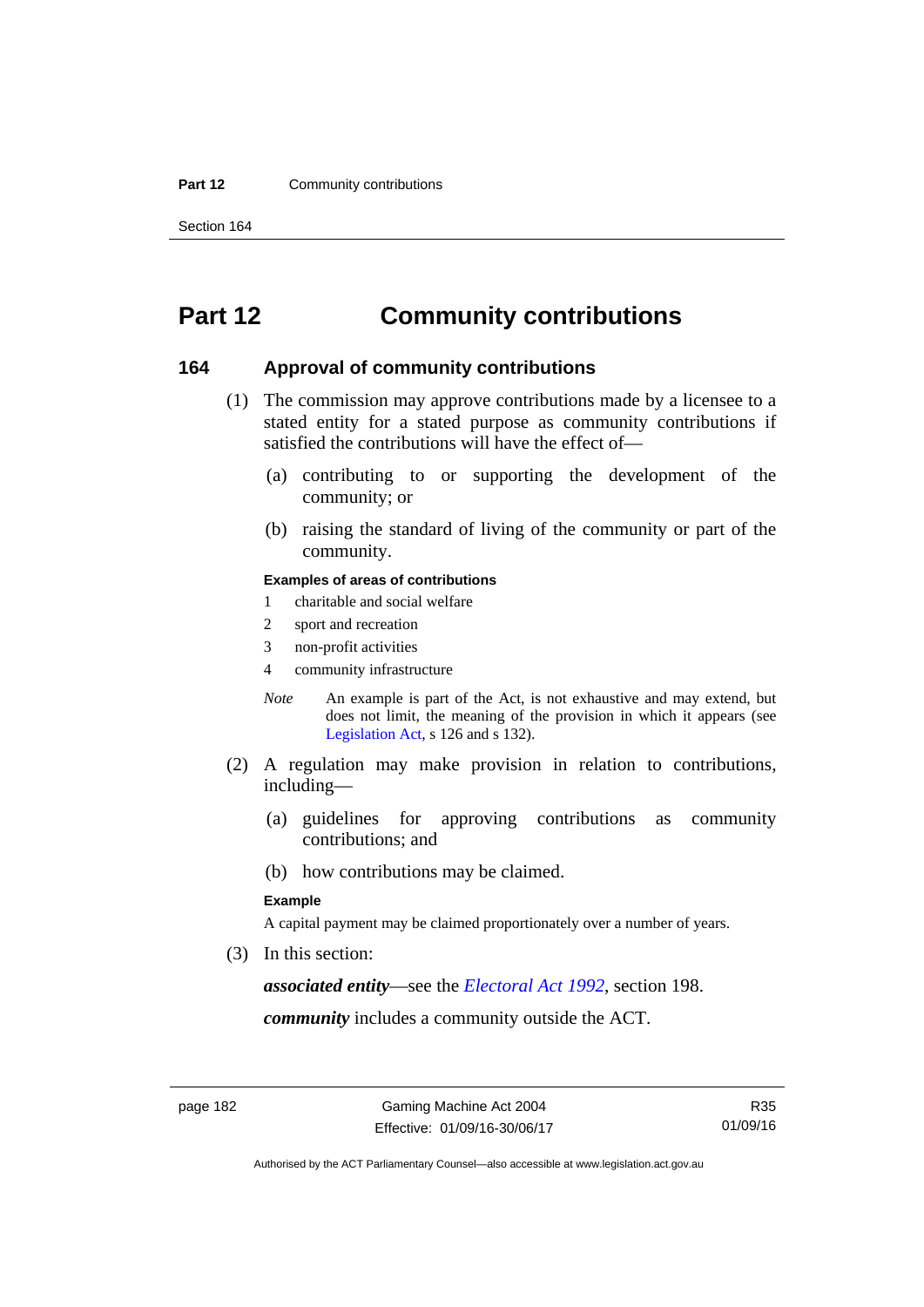*contribution*, by a licensee—

- (a) includes the value of a contribution made in kind by the licensee; but
- (b) does not include the following:
	- (i) expenditure on commercial activities, or, if the licensee is a club, on the social or entertainment activities of the club for its members;
	- (ii) expenditure intended to promote the licensee's activities;
	- (iii) expenditure in relation to gambling (for example, the purchase of gaming machines);
	- (iv) capital payments for assets owned, controlled or being acquired by the licensee or an associated organisation that are not available to be used by the public;
	- (v) capital payments or other expenditure on assets owned, controlled or being acquired by the licensee, if the assets are not in the ACT;
	- (vi) notional provisions (for example, long service and annual leave), other than depreciation;
	- (vii) depreciation in relation to a capital payment mentioned in paragraph (iv) or (v);
	- (viii) depreciation in relation to a capital payment that is an approved contribution;
		- (ix) a capital payment if depreciation in relation to the payment is an approved contribution;
		- (x) a contribution made out of donations collected by the licensee, or out of the proceeds of any special fundraising activity conducted by the licensee;
		- (xi) a contribution to a business association, registered party, associated entity or trade union;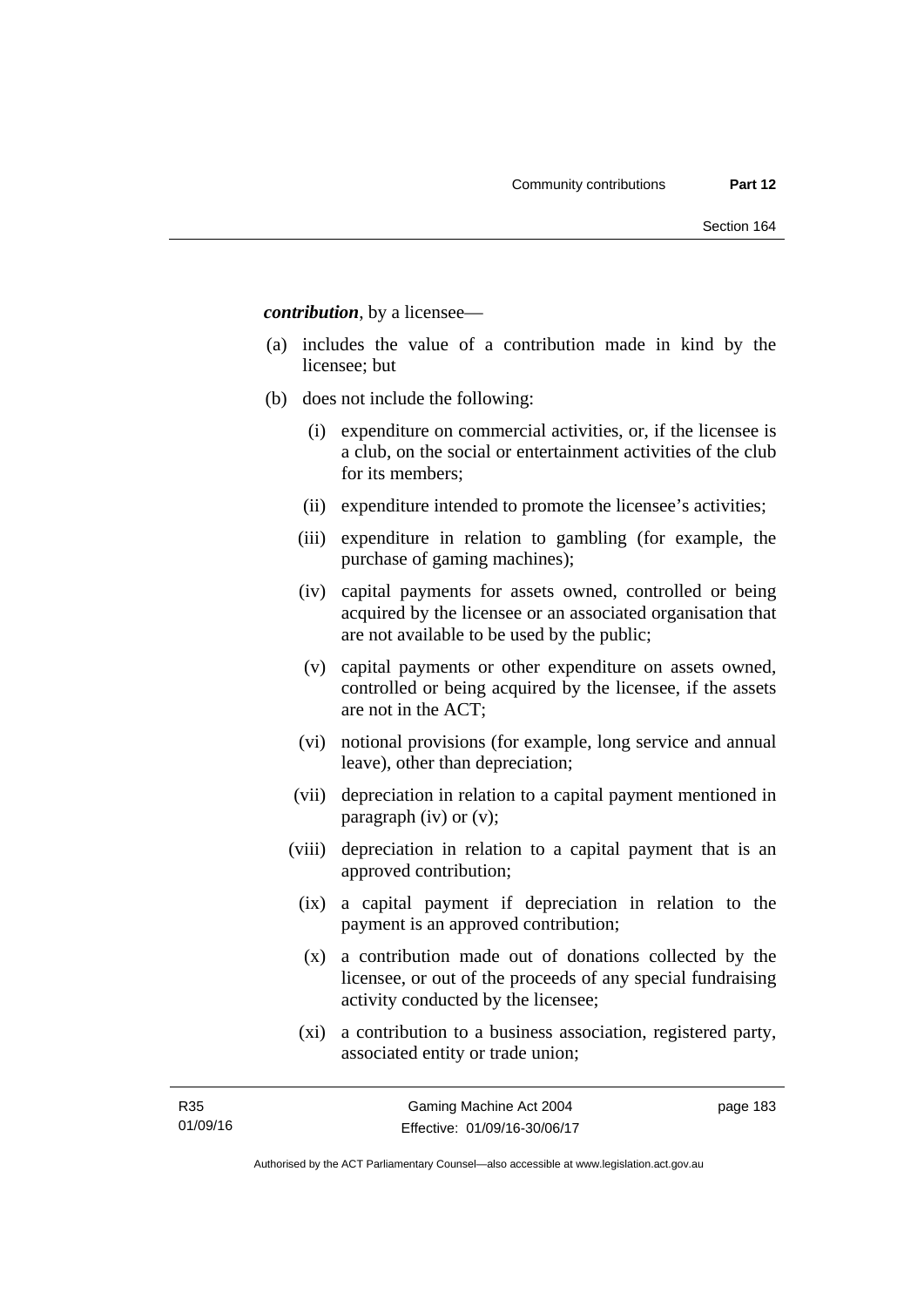#### **Part 12 Community contributions**

Section 165

- (xii) if a contribution is made on a condition—the value to the licensee of that condition being fulfilled;
- (xiii) if an asset is otherwise a contribution—the value of any income earned from the asset (for example, entry or hiring fees);
- (xiv) a contribution made to another licensee under a reciprocal arrangement or agreement;
- (xv) the cost of borrowing funds to acquire an asset;
- (xvi) the payment of a tax, fee or levy, other than a payment required under section 163A (1) (Required payment to problem gambling assistance fund).

## **165 Records of contributions**

- (1) A licensee must record each community contribution made by the licensee, stating—
	- (a) the entity to which, and the purpose for which, each contribution was made; and
	- (b) the amount or value of the contribution and the date when, or period over which, it was made.

Maximum penalty: 20 penalty units.

- (2) To remove any doubt, a record must relate to single authorised premises.
- (3) An offence against this section is a strict liability offence.

Authorised by the ACT Parliamentary Counsel—also accessible at www.legislation.act.gov.au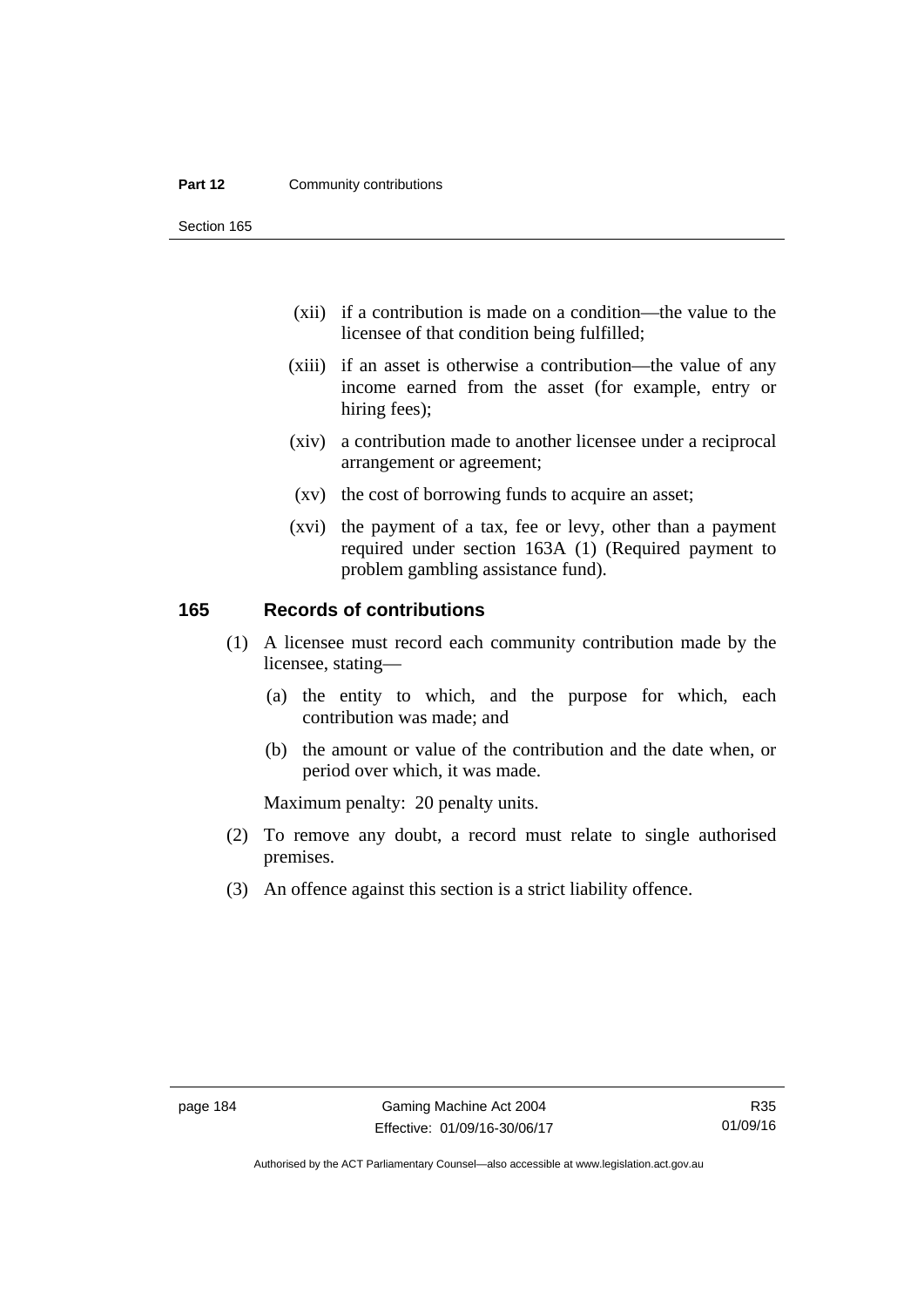### **166 Report about records and finances**

 (1) Within 1 month after the end of a financial year, a licensee must give the commission a copy of the records kept under section 165 that relate to the financial year, together with a financial report for the financial year.

Maximum penalty: 20 penalty units.

(2) In this section:

*financial report* means a report about the following:

- (a) the gross revenue of the licensee;
- (b) if the licensee is a club—the net revenue of the licensee;
- (c) the total value of community contributions;
- (d) the total value of contributions to registered parties and associated entities.
- *Note* If a form is approved under the [Control Act](http://www.legislation.act.gov.au/a/1999-46), s 53D for a financial report, the form must be used.

## **167 Commission must report to Minister**

Within 4 months after the end of the financial year, the commission must give the Minister a report—

- (a) summarising the extent of compliance by licensees with section 165 and section 166 for the financial year; and
- (b) analysing the extent to which revenue received by licensees was being used to make community contributions during the financial year.

## **168 Minister must present commission's report**

The Minister must present a report given to the Minister under section 167 to the Legislative Assembly within 6 sitting days after the day the Minister receives the report.

page 185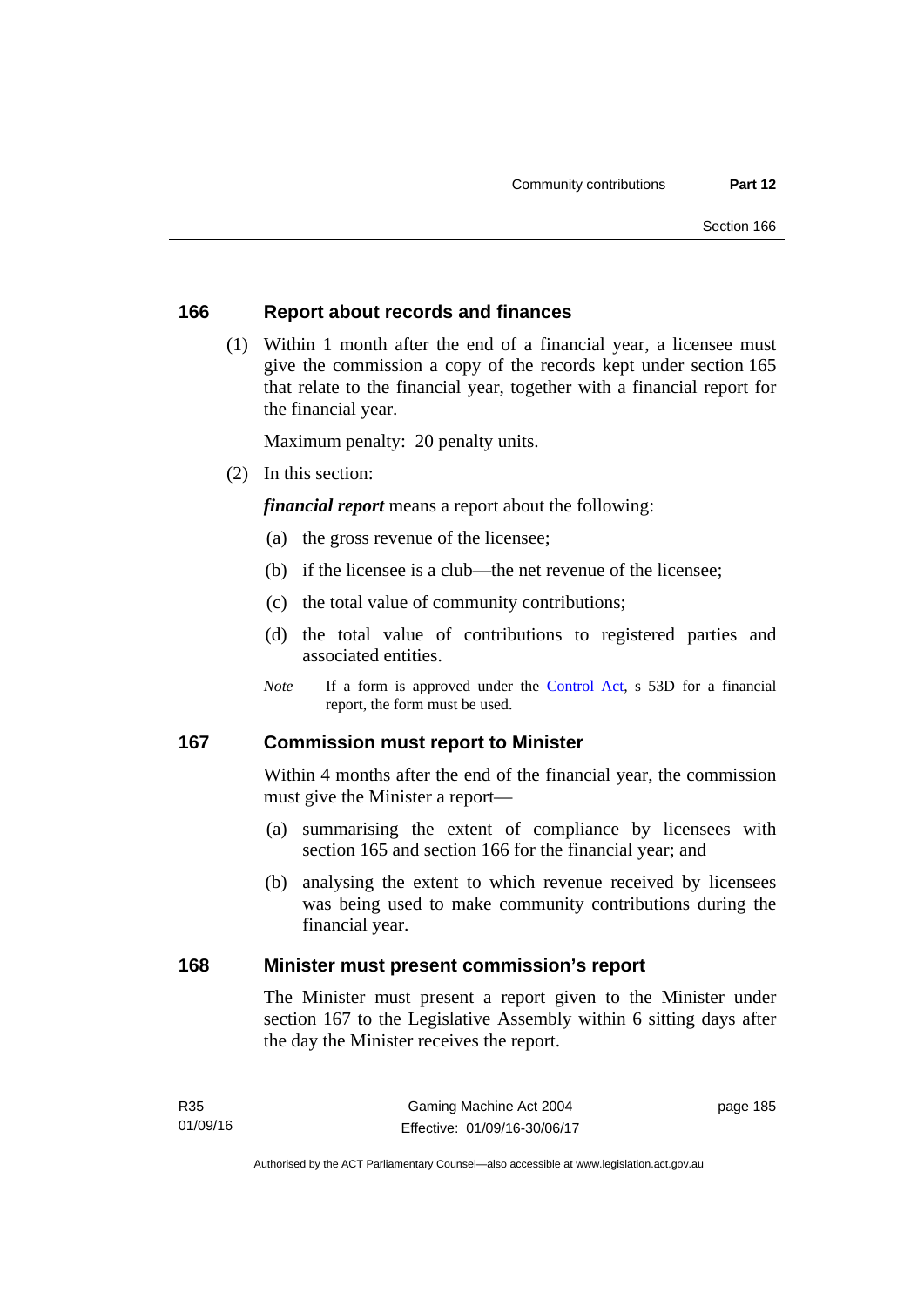#### **Part 12 Community contributions**

Section 169

### **169 Required community contributions**

- (1) For a licensee that is a club, the *required community contribution* for a financial year is the required percentage of the club's net revenue for the financial year.
- (2) In subsection (1):

*required percentage*, for a club, means—

- (a) 8%; or
- (b) if the Minister determines a different percentage under subsection (3) for the club—that percentage.
- (3) The Minister may determine a lower required percentage for a club if satisfied, on application by the club, that—
	- (a) the gross revenue of the club for a financial year is, or is likely to be, less than \$200 000; and
	- (b) if the required percentage for the club were 8%, the application of subsection (1) to the club would so seriously affect the club's viability that it would not be just and equitable in the circumstances for that subsection to apply to the club.
- (4) A determination under subsection (3) is a disallowable instrument.
	- *Note* A disallowable instrument must be notified, and presented to the Legislative Assembly, under the [Legislation Act.](http://www.legislation.act.gov.au/a/2001-14)

#### **170 Corporations with gaming machines at multiple clubs**

- (1) This section applies if a corporation—
	- (a) is a class C licensee; and
	- (b) operates multiple clubs; and
	- (c) holds authorisation certificates for gaming machines at multiple clubs.

Authorised by the ACT Parliamentary Counsel—also accessible at www.legislation.act.gov.au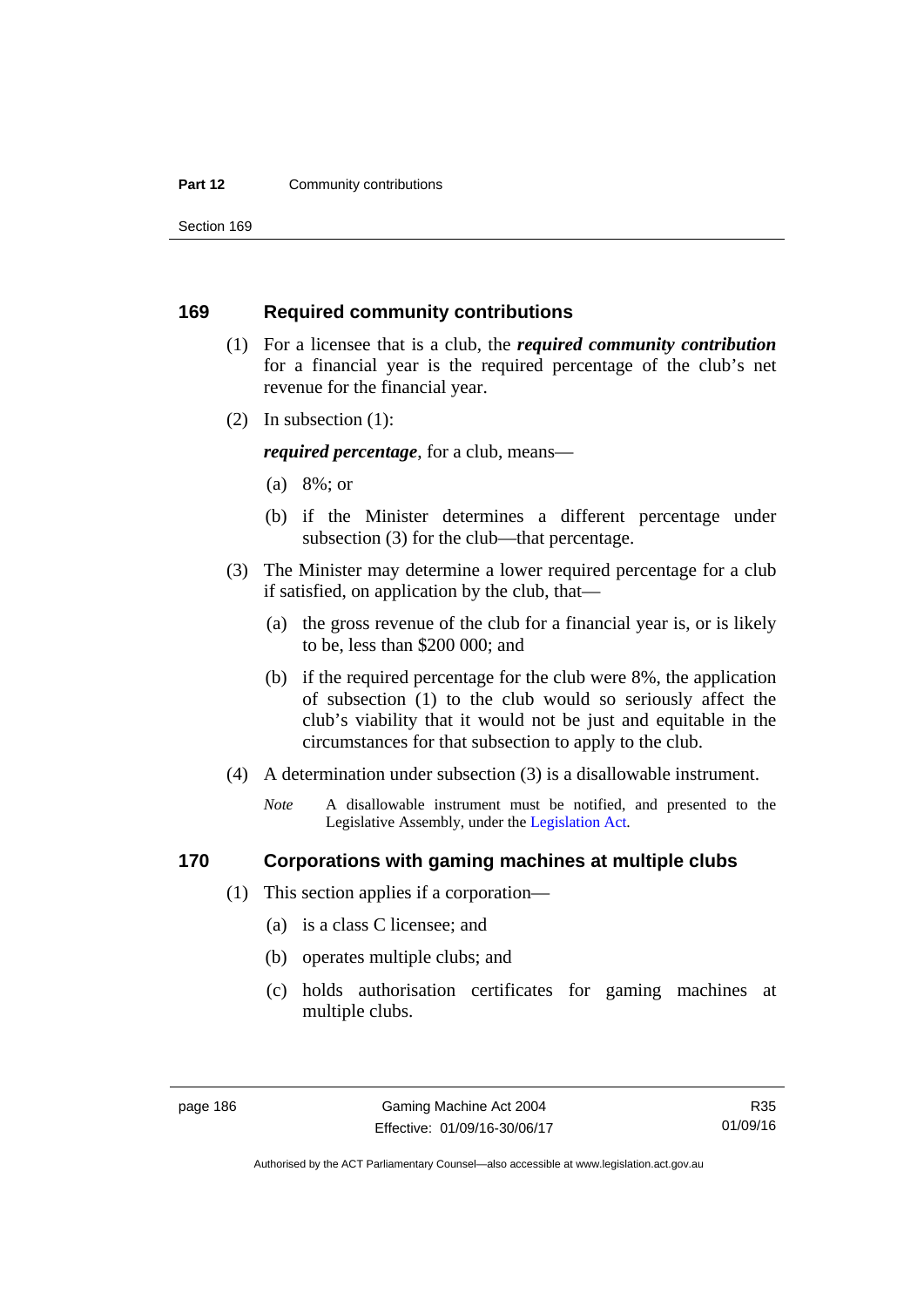(2) In working out the community contributions for each club, common expenditure on behalf of the multiple clubs must be allocated between the clubs in proportion to the number of gaming machines operated at each club.

## **171 Women's sport community contributions**

- (1) For every \$3 of women's sport community contributions that a licensee contributes to an entity under section 164 (1), the licensee's required community contributions must be worked out as if the licensee had contributed \$4.
- (2) In this section:

*women's sport community contributions* means community contributions that the commission is satisfied will benefit or enhance women's sport conducted in the ACT, or with participants mainly based in the ACT.

# **171A Problem gambling community contributions**

- (1) For every \$3 of problem gambling community contributions that a licensee contributes to an entity under section 164 (1), the licensee's required community contributions must be worked out as if the licensee had contributed \$4.
- (2) This section does not apply to a payment required under section 163A (1) (Required payment to problem gambling assistance fund).
- (3) In this section:

*problem gambling community contributions* means community contributions that the commission is satisfied will assist in—

(a) alleviating problem gambling; or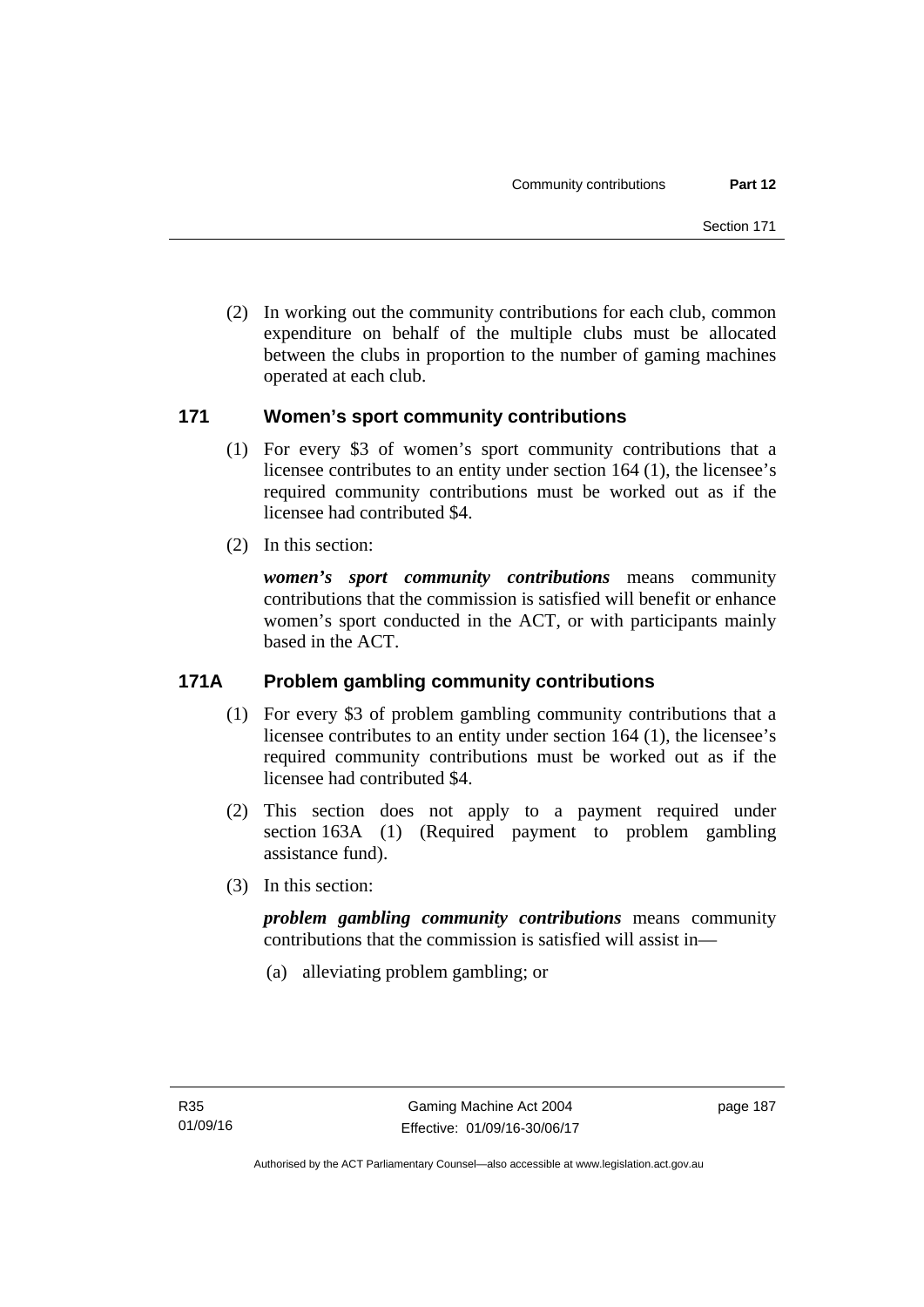#### **Part 12 Community contributions**

Section 172

- (b) alleviating the disadvantages that arise from problem gambling; or
- (c) providing information about problem gambling.

### **172 Community contribution shortfall tax**

- (1) Tax (the *community contribution shortfall tax*) is imposed on a community contribution shortfall of a licensee that is a club at the rate of 100%.
- (2) The licensee must pay the community contribution shortfall tax.
- (3) Community contribution shortfall tax is payable 30 days after the day the licensee receives an assessment under the [Control Act](http://www.legislation.act.gov.au/a/1999-46), part 6.
- (4) If an amount of community contribution shortfall tax is paid, the commission must transfer the amount to the grants program fund or, if another fund is prescribed by regulation, that fund.
- (5) In this section:

*community contribution shortfall*, for a licensee that is a club in relation to a financial year, means the amount (if any) by which the club's community contributions fall short of its required community contribution.

page 188 Gaming Machine Act 2004 Effective: 01/09/16-30/06/17

Authorised by the ACT Parliamentary Counsel—also accessible at www.legislation.act.gov.au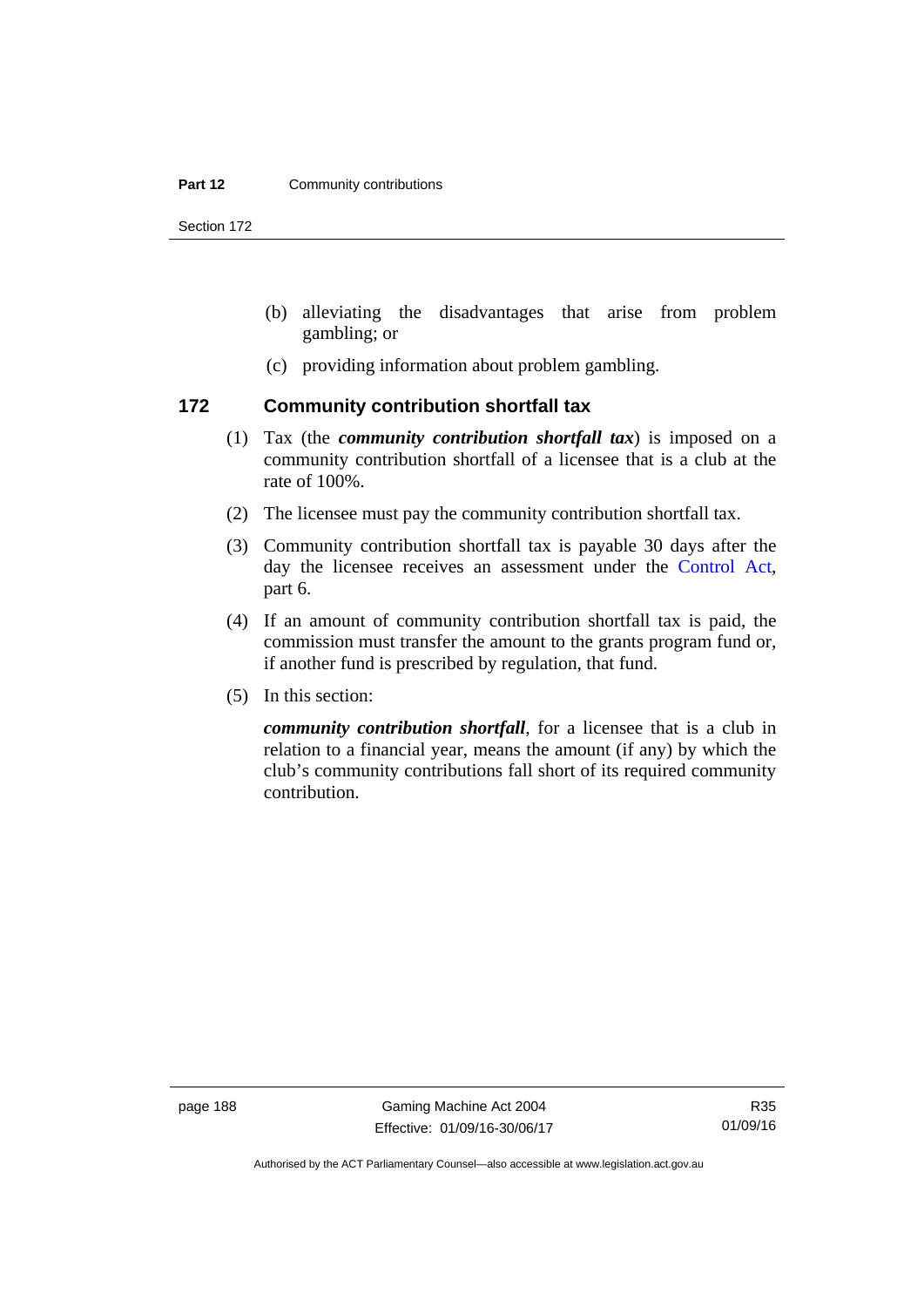# **Part 13 Notification and review of decisions**

# **173 Meaning of** *reviewable decision***—pt 13**

In this part:

*reviewable decision* means a decision mentioned in schedule 1, column 3 under a provision of this Act mentioned in column 2 in relation to the decision.

# **173A Reviewable decision notices**

If the commission makes a reviewable decision, the commission must give a reviewable decision notice to each entity mentioned in schedule 1, column 4 in relation to the decision.

- *Note 1* The commission must also take reasonable steps to give a reviewable decision notice to any other person whose interests are affected by the decision (see *[ACT Civil and Administrative Tribunal Act 2008](http://www.legislation.act.gov.au/a/2008-35)*, s 67A).
- *Note 2* The requirements for reviewable decision notices are prescribed under the *[ACT Civil and Administrative Tribunal Act 2008](http://www.legislation.act.gov.au/a/2008-35)*.

#### **173B Applications for review**

The following may apply to the ACAT for review of a reviewable decision:

- (a) an entity mentioned in schedule 1, column 4 in relation to the decision;
- (b) any other person whose interests are affected by the decision.
- *Note* If a form is approved under the *[ACT Civil and Administrative Tribunal](http://www.legislation.act.gov.au/a/2008-35)  [Act 2008](http://www.legislation.act.gov.au/a/2008-35)* for the application, the form must be used.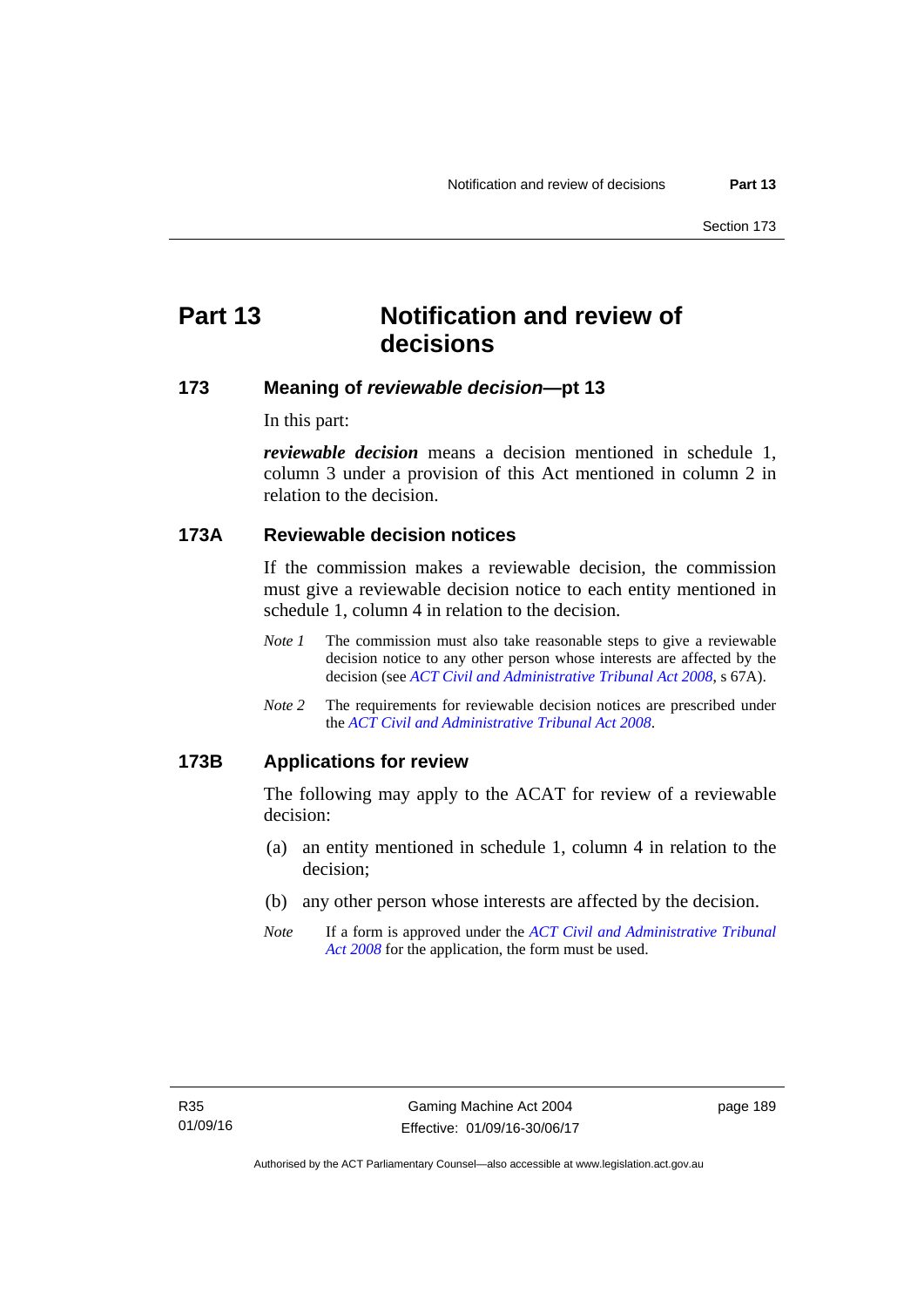**Part 13A** Notifiable actions

Section 173C

# **Part 13A Notifiable actions**

### **173C Meaning of** *notifiable action*

In this Act:

*notifiable action* means an action mentioned in schedule 2, column 3 under a provision of this Act mentioned in column 2 in relation to the action.

### **173D Notifiable actions**

- (1) This section applies if a licensee notifies the commission about a notifiable action.
- (2) The notification must—
	- (a) be in writing; and
	- (b) be given to the commission at least the prescribed number of days before the day the licensee undertakes the notifiable action; and
		- *Note* For how documents may be given, see the [Legislation Act,](http://www.legislation.act.gov.au/a/2001-14) pt 19.5.
	- (c) include anything else required by regulation.
	- *Note 1* It is an offence to make a false or misleading statement, give false or misleading information or produce a false or misleading document (see [Criminal Code](http://www.legislation.act.gov.au/a/2002-51), pt 3.4).
	- *Note 2* If a form is approved under the [Control Act,](http://www.legislation.act.gov.au/a/1999-46/default.asp) s 53D for this provision, the form must be used.
	- *Note 3* A fee may be determined under s 177 for this provision.

Authorised by the ACT Parliamentary Counsel—also accessible at www.legislation.act.gov.au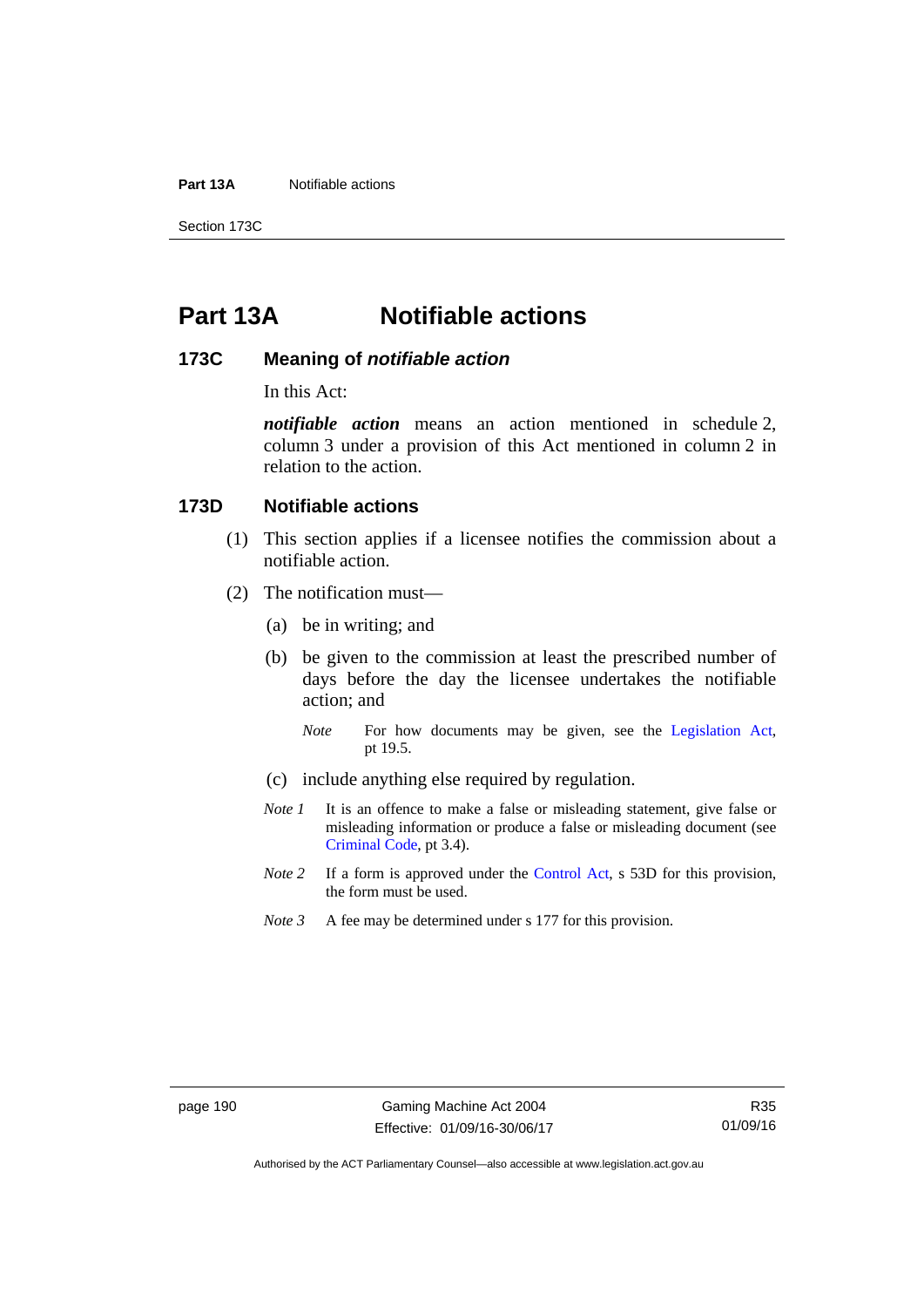- *Note* 4 It is a condition of a licence that the licensee give the commission written notice of the details of a gaming machine installed on authorised premises within 3 days after the day the gaming machine is installed or the commission gives the licensee a notice under s 124 (see s 45). It is also a condition of a licence that the licensee not allow the gaming machine to be operated on the authorised premises until the notice under s 45 has been given to the commission (see s 46).
- (3) On receiving a notification, the commission may, by notice, ask the following people for additional information about the notifiable action:
	- (a) the person giving the notification;
	- (b) if the notifiable action relates to the trading of a gaming machine under division 6A.6 (Trading of authorisations and gaming machines)—
		- (i) the disposing licensee; and
		- (ii) the acquiring licensee.

*Note* For how documents may be given, see the [Legislation Act,](http://www.legislation.act.gov.au/a/2001-14) pt 19.5.

- (4) If the commission gives a notice under subsection (3), the notice must state a reasonable time within which the information must be given.
	- *Note* A failure to comply with this section is a ground for disciplinary action (see s 57 (1) (c)).
- (5) In this Act:

#### *prescribed number of days* means—

- (a) 10 business days; or
- (b) if a regulation prescribes a different number of days—that number of days.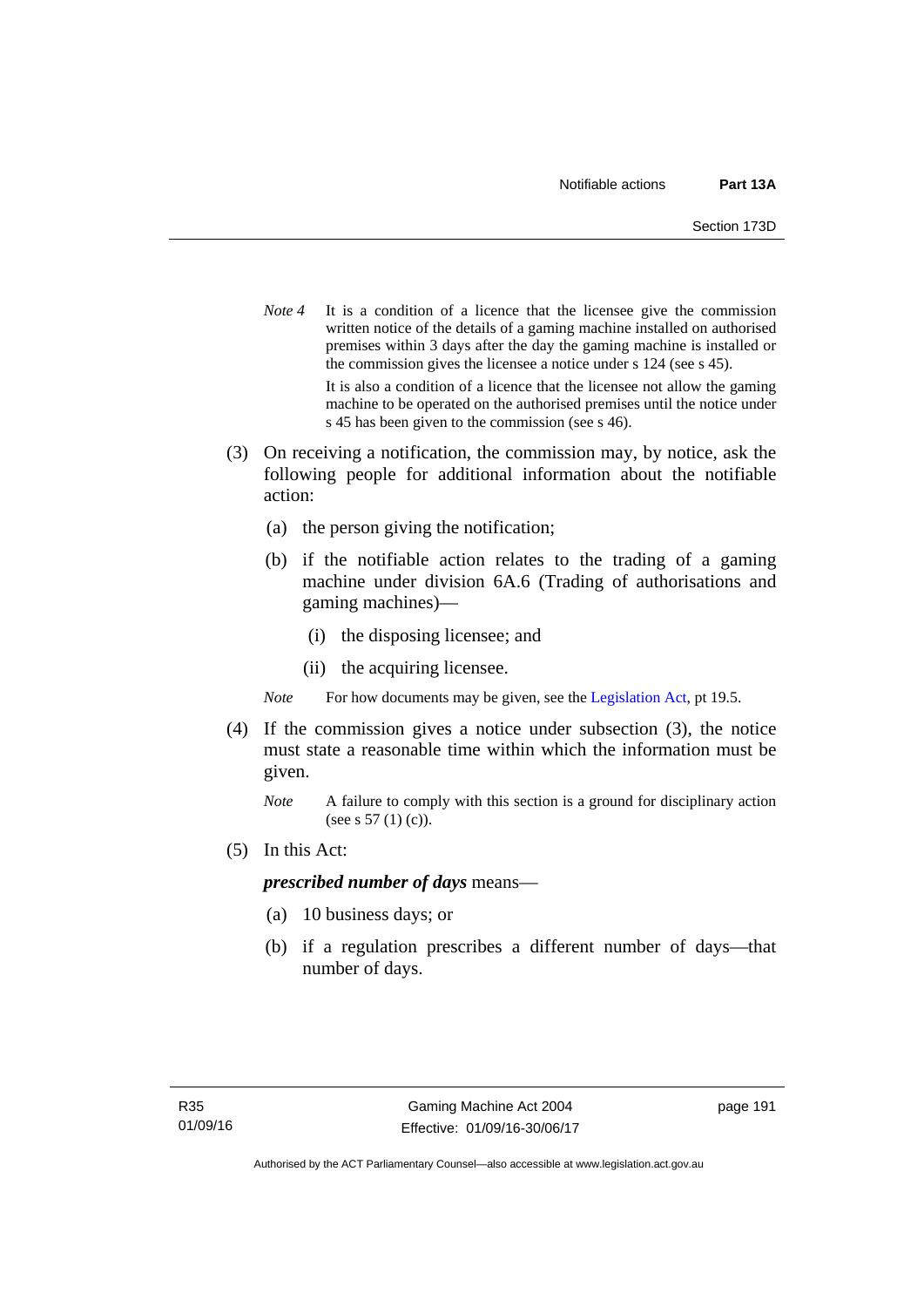#### **Part 13A** Notifiable actions

Section 173E

### **173E Notifiable actions—date of effect**

A notifiable action takes effect—

 (a) the prescribed number of days after the day the commission receives a notification about the notifiable action; or

*Note Prescribed number of days*—see s 173D (5).

- (b) if the commission allows the notifiable action to take place on an earlier day—that day; or
- (c) if the commission gives a notice under section 173D (3) requesting additional information in relation to the notification—when the commission has notified the licensee that it is satisfied in relation to the additional information.
- *Note* For working out periods of time generally, see the [Legislation Act,](http://www.legislation.act.gov.au/a/2001-14) s 151.

### **173F Notifiable actions—amendment or cancellation**

- (1) This section applies if a licensee—
	- (a) gives the commission a notification about a notifiable action; and
	- (b) wants to amend or cancel the notification.
- (2) The licensee must give the commission written notice of the amendment or cancellation before the notifiable action takes effect.
	- *Note 1* It is an offence to make a false or misleading statement, give false or misleading information or produce a false or misleading document (see [Criminal Code](http://www.legislation.act.gov.au/a/2002-51), pt 3.4).
	- *Note 2* For how documents may be given, see the [Legislation Act,](http://www.legislation.act.gov.au/a/2001-14) pt 19.5.
	- *Note 3* If a form is approved under the [Control Act,](http://www.legislation.act.gov.au/a/1999-46/default.asp) s 53D for this provision, the form must be used.
	- *Note 4* A fee may be determined under s 177 for this provision.

R35 01/09/16

Authorised by the ACT Parliamentary Counsel—also accessible at www.legislation.act.gov.au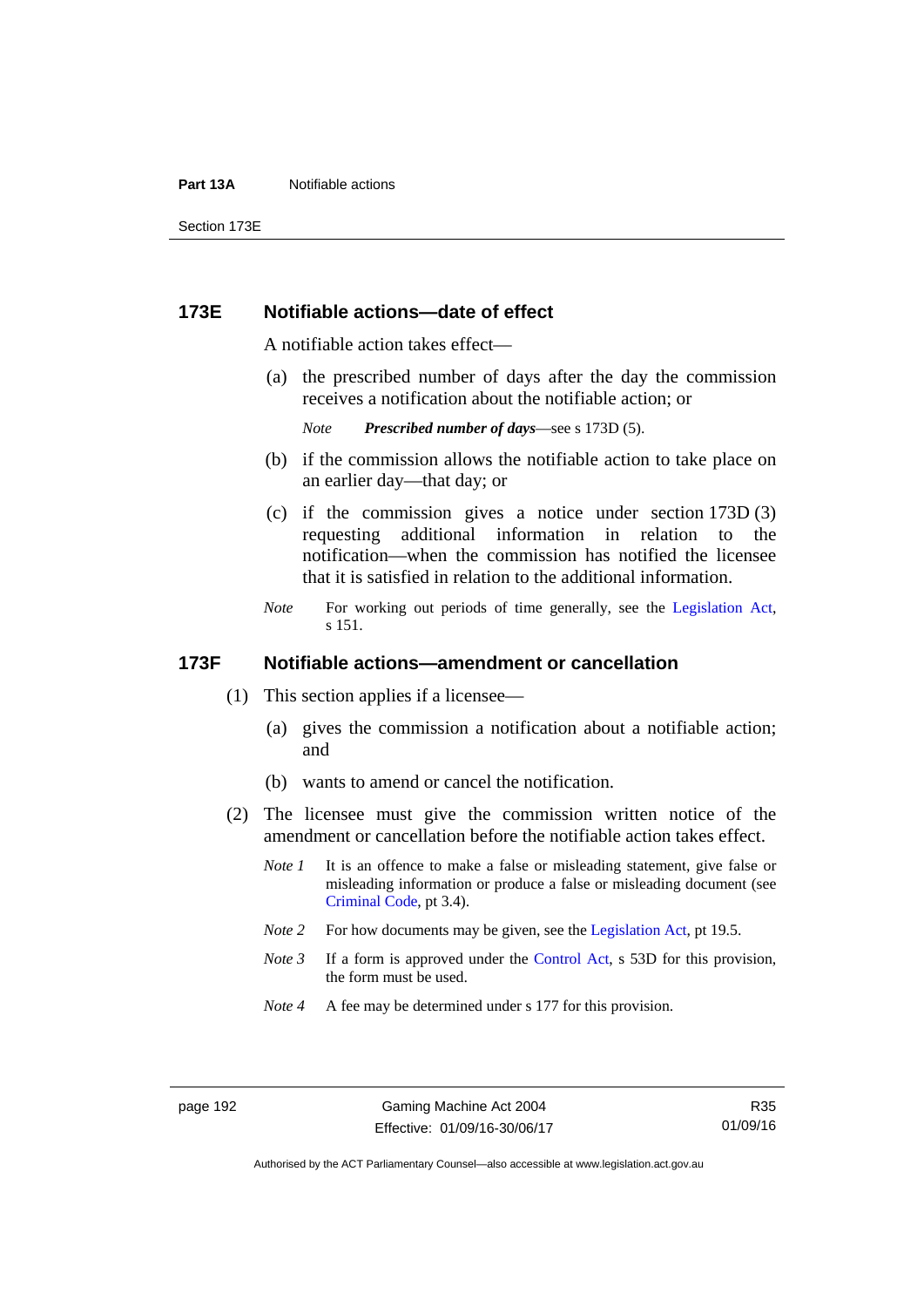- (3) An amendment takes effect 10 business days after the day the commission receives written notice of the amendment.
- (4) A cancellation takes effect when the commission receives written notice of the cancellation.

## **173G Notifiable actions under s 37F**

- (1) This section applies to a notifiable action under section 37F (Surrender of licences, authorisation certificates and authorisations).
- (2) The notification for the notifiable action must also include the following information in relation to a gaming machine to be stored under a storage permit:
	- (a) the place where the gaming machine is to be stored;
	- (b) the gaming machine's serial number.
	- *Note* For the issue of a storage permit, see s 127P.
- (3) On the date the notifiable action takes effect under section 173E (Notifiable actions—date of effect), the licensee must—
	- (a) take meter readings from the gaming machine; and
	- (b) render the gaming machine inoperable; and
	- (c) give the commission the details of the meter readings.

## **173H Notifiable actions under div 6A.6—disposal of gaming machines**

- (1) This section applies to a notifiable action that includes the disposal of a gaming machine under division 6A.6 (Trading of authorisations and gaming machines).
- (2) The notification for the notifiable action must also include the following information:
	- (a) the name of the licensee disposing of the gaming machine (the *disposing licensee*);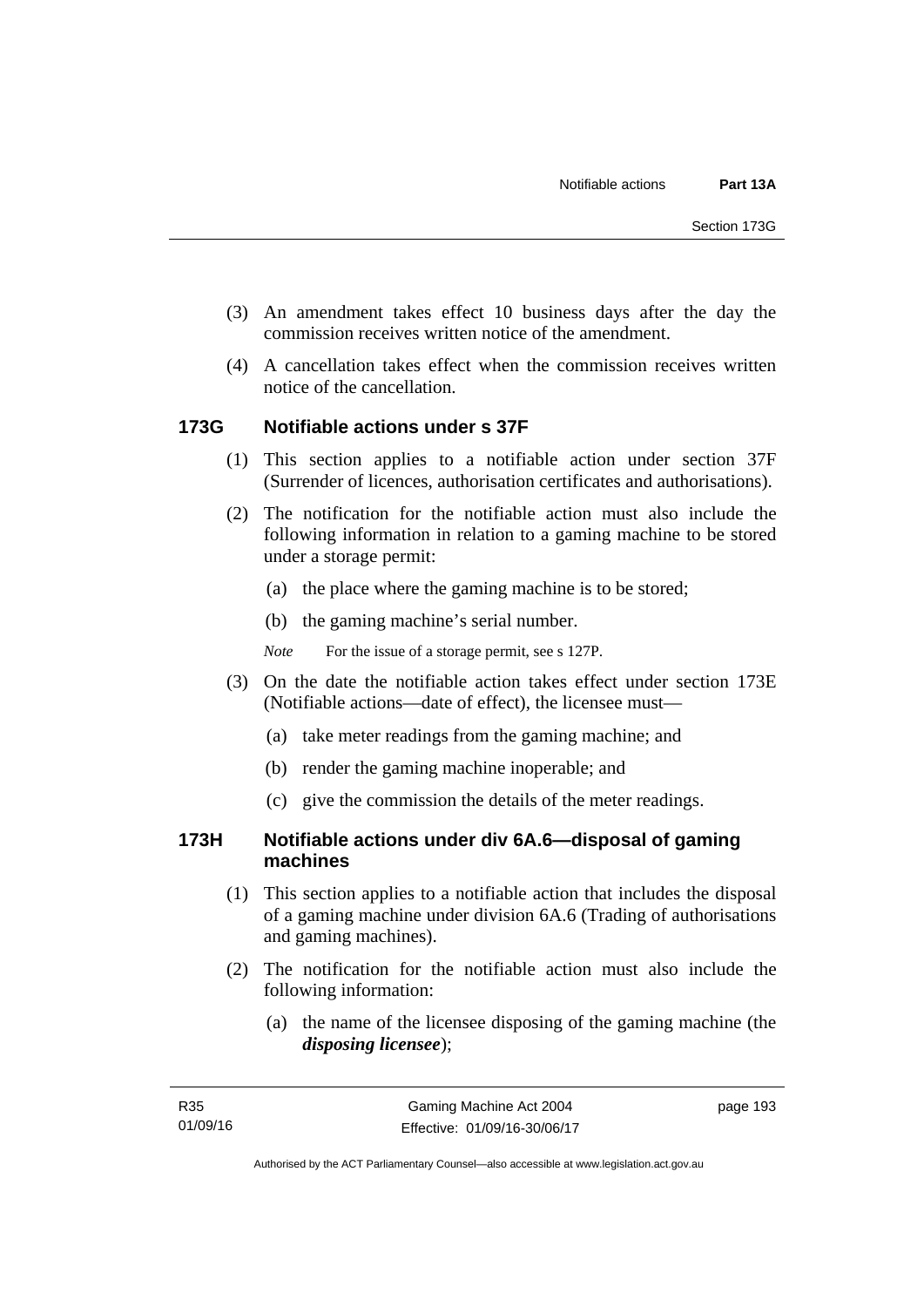#### **Part 13A** Notifiable actions

Section 173H

- (b) the date and licence number of the disposing licensee's licence;
- (c) the authorisation number of the disposing licensee's authorisation for the gaming machine;
- (d) the date the disposal is intended to happen;
- (e) the following details of the gaming machine:
	- (i) the class of gaming machine;
	- (ii) the serial number;
	- (iii) the game installed on the gaming machine;
- (f) if a class B gaming machine is to be disposed of by sale to another person—
	- (i) information identifying the person who is to acquire the gaming machine; and
	- (ii) if the gaming machine is to be sold or operated in a local jurisdiction—evidence that the person who is to acquire the gaming machine is authorised to have the gaming machine under a law of the local jurisdiction;
- (g) if a class B gaming machine is to be disposed of by returning it to an approved supplier—information identifying the supplier;
- (h) if a gaming machine is to be disposed of by destroying it—
	- (i) information about how the gaming machine is to be destroyed; and
	- (ii) information identifying who is to destroy the gaming machine; and
	- (iii) the date and time the gaming machine is proposed to be destroyed; and
	- (iv) information identifying who will represent the disposing licensee at the gaming machine's destruction.

R35 01/09/16

Authorised by the ACT Parliamentary Counsel—also accessible at www.legislation.act.gov.au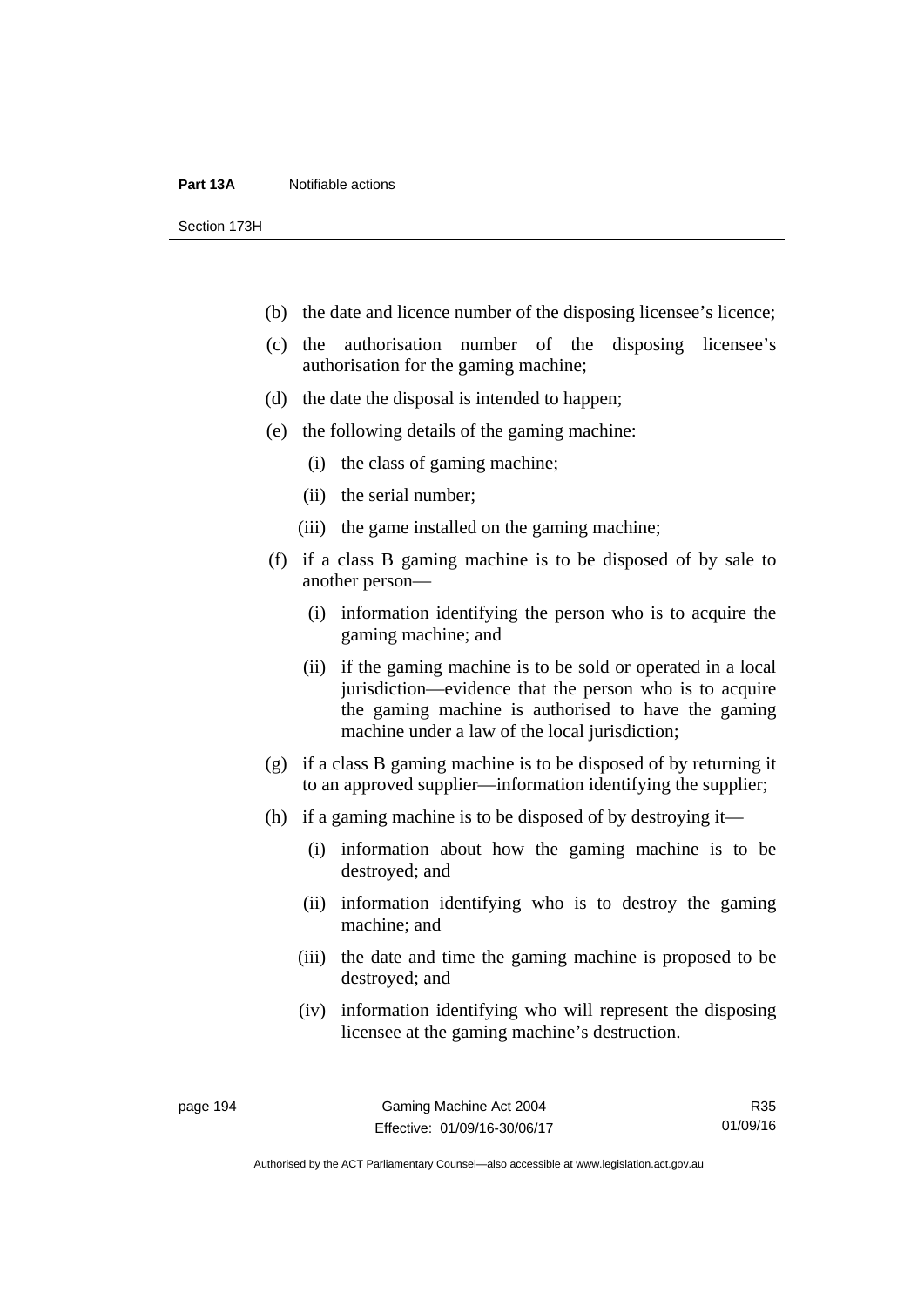- (3) If the disposal of the gaming machine does not happen on the date mentioned in subsection (2) (d), the notifiable action is taken to have occurred on a date agreed between the commission and the disposing licensee.
- (4) On the date the notifiable action takes effect under section 173E (Notifiable actions—date of effect), the disposing licensee must—
	- (a) take meter readings from the gaming machine; and
	- (b) render the gaming machine inoperable; and
	- (c) give the commission the details of the meter readings.

# **173I Notifiable actions under div 6A.6—trading of class B authorisations**

- (1) This section applies if a class B licensee gives the commission notice of a notifiable action that includes the disposal of a class B authorisation to a class C licensee under division 6A.6 (Trading of authorisations and gaming machines).
- (2) On receiving notice of the notifiable action, the commission must—
	- (a) if the class B authorisations are acquired by a class C licensee—amend the class C licensee's authorisation schedule to include the details of the acquired authorisations; and
	- (b) either—
		- (i) if all class B authorisations under the class B licensee's authorisation certificate are disposed of—cancel the licence and authorisation certificate; or
		- (ii) in any other case—amend the authorisation schedule to remove the authorisations.
	- *Note* For the acquisition of class B authorisations as part of the purchase of a disposing licensee's business, see div 2B.4.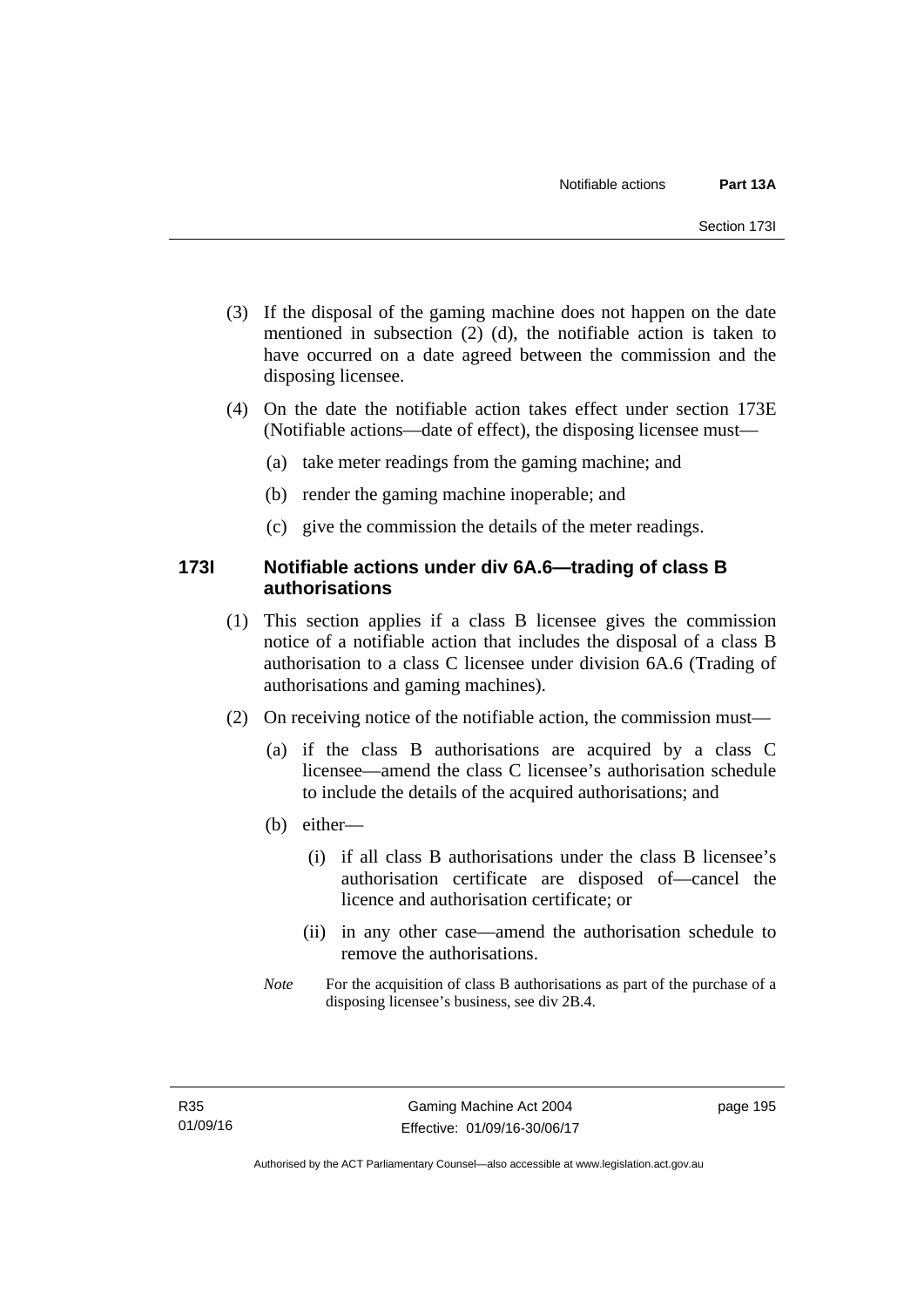#### **Part 14** Miscellaneous

Section 174

# **Part 14 Miscellaneous**

#### **174 Acts and omissions of representatives**

(1) In this section:

*person* means an individual.

*Note* See the [Criminal Code,](http://www.legislation.act.gov.au/a/2002-51) pt 2.5 for provisions about corporate criminal responsibility.

*representative*, of a person, means an employee or agent of the person.

*state of mind*, of a person, includes—

- (a) the person's knowledge, intention, opinion, belief or purpose; and
- (b) the person's reasons for the intention, opinion, belief or purpose.
- (2) This section applies to a prosecution for any offence against this Act.
- (3) If it is relevant to prove a person's state of mind about an act or omission, it is enough to show—
	- (a) the act was done or omission made by a representative of the person within the scope of the representative's actual or apparent authority; and
	- (b) the representative had the state of mind.
- (4) An act done or omitted to be done on behalf of a person by a representative of the person within the scope of the representative's actual or apparent authority is also taken to have been done or omitted to be done by the person.
- (5) However, subsection (4) does not apply if the person establishes that reasonable precautions were taken and appropriate diligence was exercised to avoid the act or omission.

R35 01/09/16

Authorised by the ACT Parliamentary Counsel—also accessible at www.legislation.act.gov.au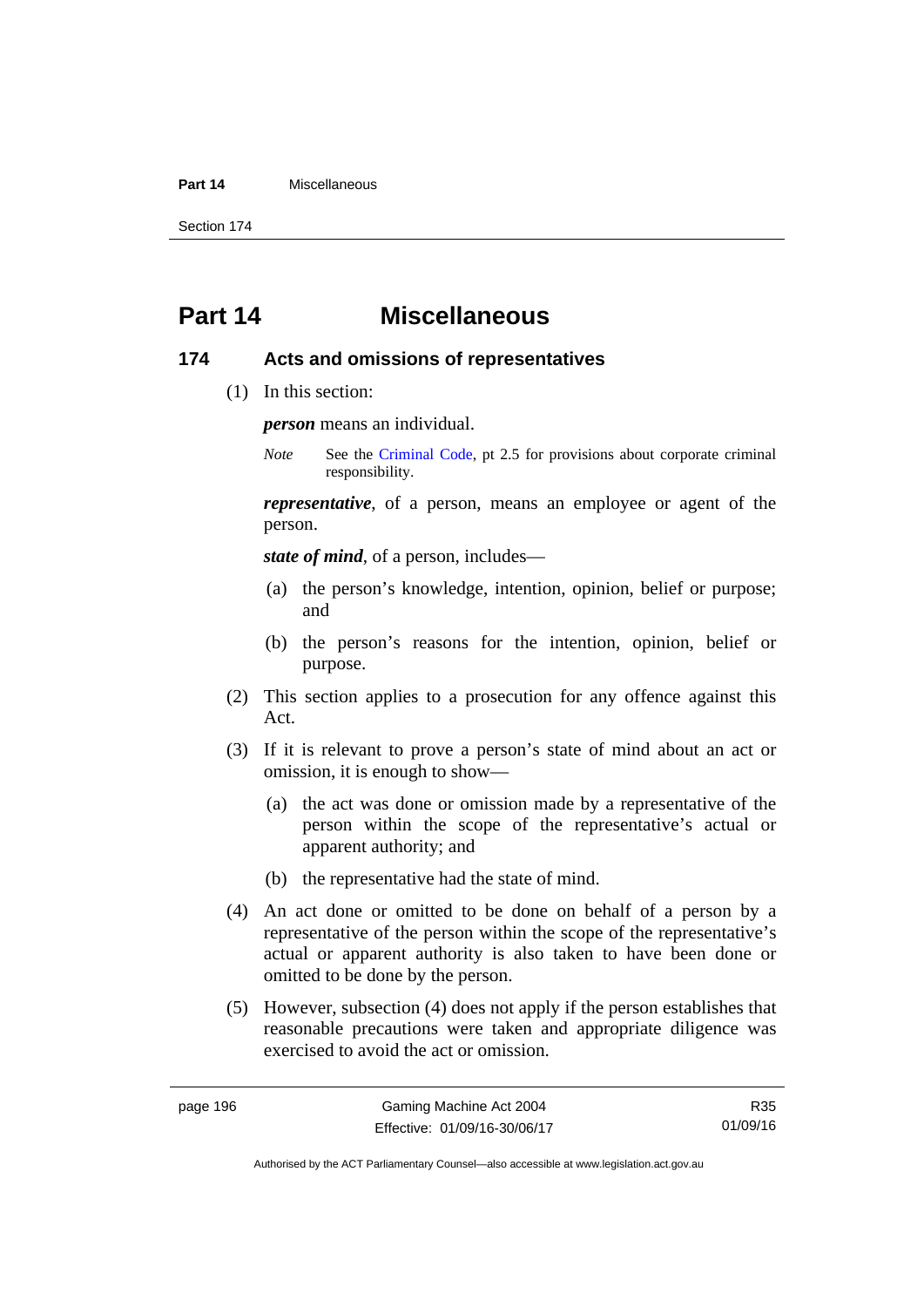(6) A person who is convicted of an offence cannot be punished by imprisonment for the offence if the person would not have been convicted of the offence without subsection (3) or (4).

# **174A Licences and authorisations not personal property—PPS Act**

- (1) For the [PPS Act,](http://www.comlaw.gov.au/Series/C2009A00130) section 10, definition of *personal property*, paragraph (b), a licence or authorisation certificate is not personal property.
- (2) In this section:

*PPS Act* means the *[Personal Property Securities Act 2009](http://www.comlaw.gov.au/Series/C2009A00130)* (Cwlth).

# **175 Canberra Airport**

- (1) A licence must not be issued in relation to premises at Canberra Airport.
- (2) An authorisation certificate must not be given for the operation of a gaming machine at the Canberra Airport.
- (3) In this section:

*Canberra Airport* means block 3, sections 17 and 28, division of Pialligo in the district of Majura, and blocks 587, 594, 595, 614 and 660 in that district.

# **176 Evidentiary certificates**

In a prosecution for an offence against this Act, a certificate issued by the commission stating that the person named in the certificate was or was not the holder of a licence or authorisation certificate on the date, or during the period, stated in the certificate is evidence of the matters so stated.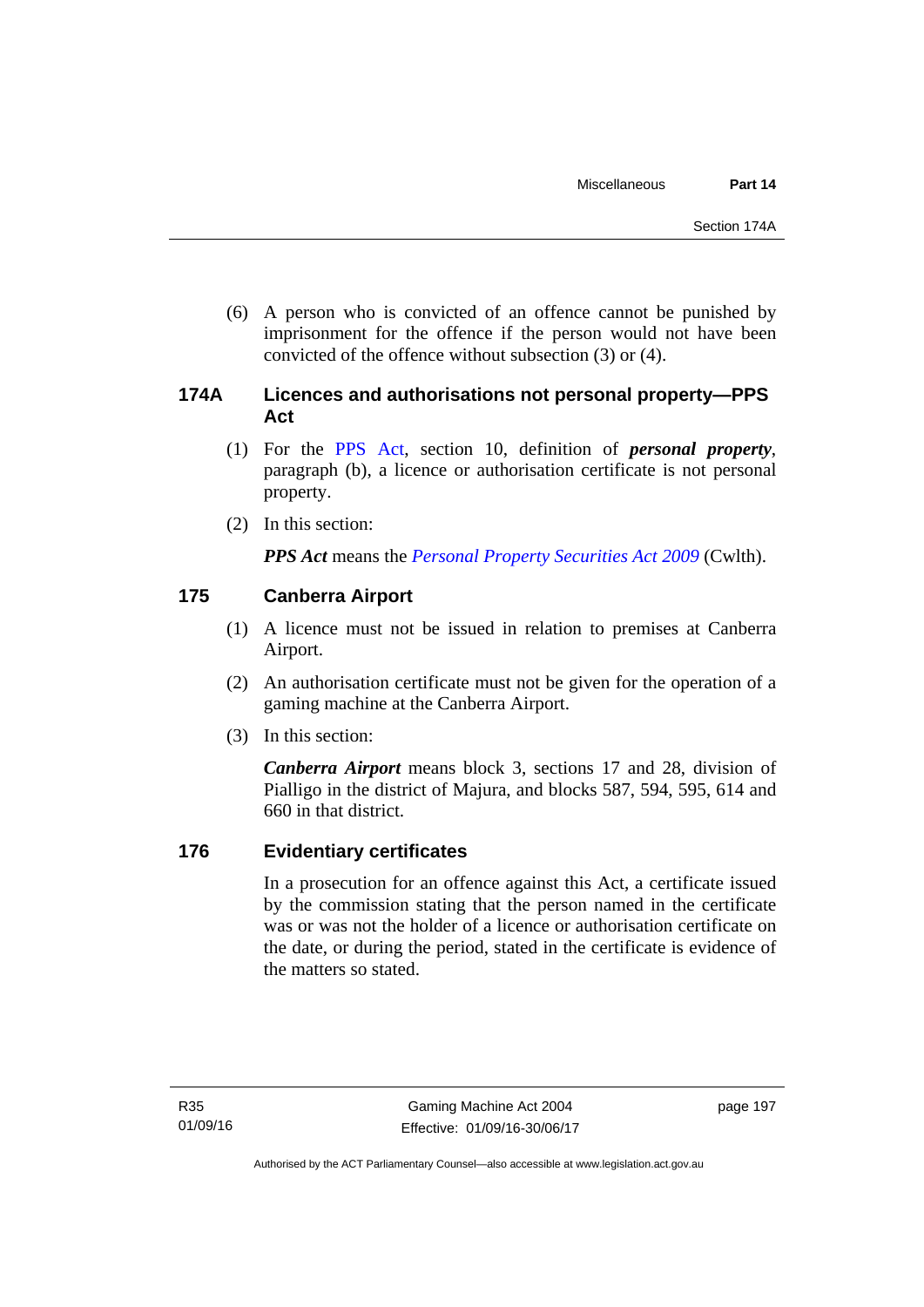#### **Part 14** Miscellaneous

Section 177

### **177 Determination of fees**

- (1) The Minister may determine fees for this Act.
	- *Note* The [Legislation Act](http://www.legislation.act.gov.au/a/2001-14) contains provisions about the making of determinations and regulations relating to fees (see pt 6.3).
- (2) A determination is a disallowable instrument.
	- *Note* A disallowable instrument must be notified, and presented to the Legislative Assembly, under the [Legislation Act.](http://www.legislation.act.gov.au/a/2001-14)

#### **178 Regulation-making power**

- (1) The Executive may make regulations for this Act.
	- *Note* **Regulations** must be notified, and presented to the Legislative Assembly, under the [Legislation Act](http://www.legislation.act.gov.au/a/2001-14).
- (2) A regulation may make provision in relation to the following:
	- (a) the operation (including the restriction of the operation) of peripheral equipment for gaming machines;
	- (b) the minimum payout for gaming machines.
- (3) A regulation may create offences for contraventions of the regulations and fix maximum penalties of not more than 10 penalty units for the offences.

page 198 Gaming Machine Act 2004 Effective: 01/09/16-30/06/17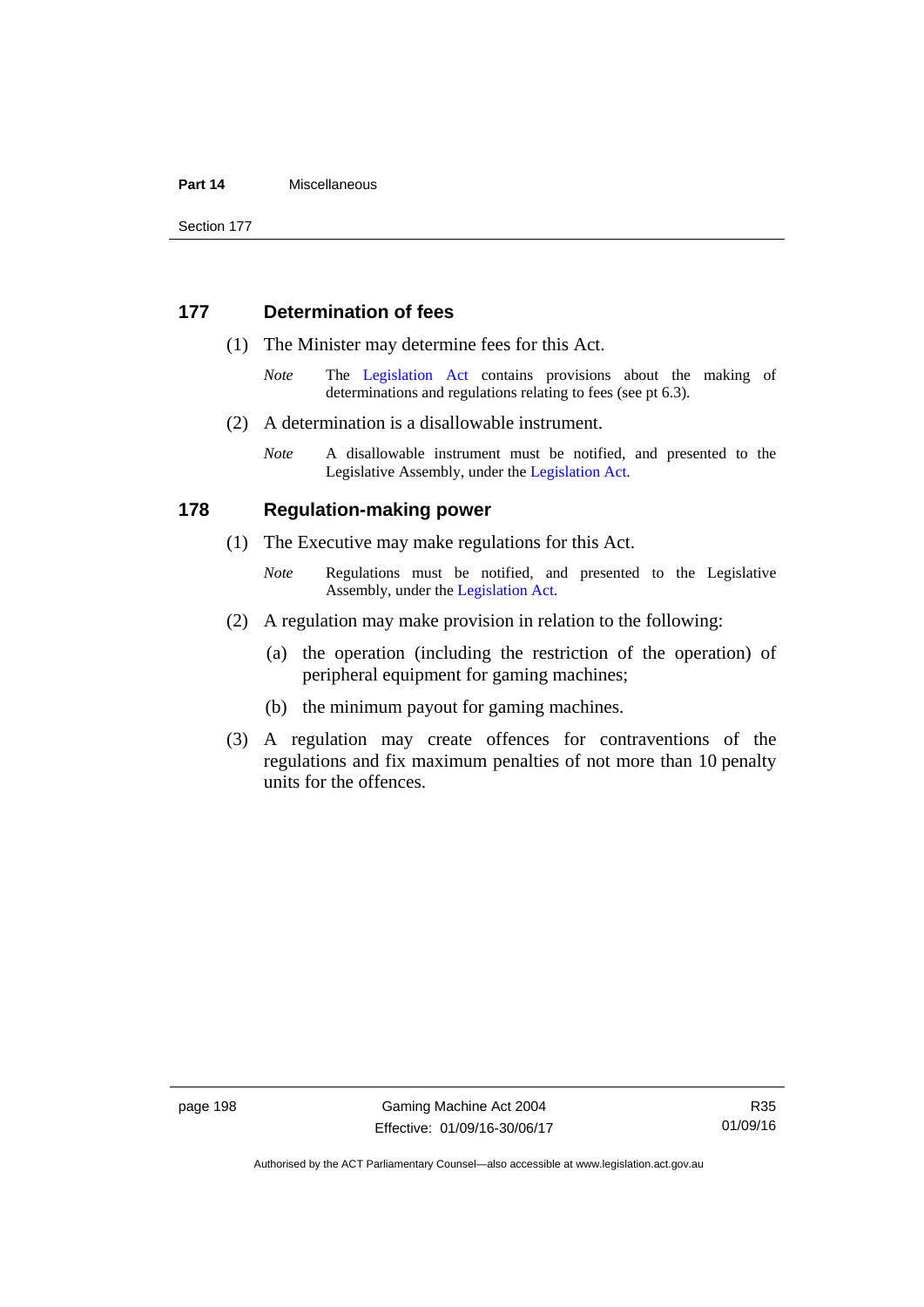# **179 Review of amendments made by Gaming Machine (Reform) Amendment Act 2015**

- (1) The Minister must, before the commencement of the *[Gaming](http://www.legislation.act.gov.au/a/2015-21/default.asp)  [Machine \(Reform\) Amendment Act 2015](http://www.legislation.act.gov.au/a/2015-21/default.asp)*, schedule 1 (Other amendments—compulsory surrender)—
	- (a) review the operation of section 127F (Trading authorisations forfeiture requirement) and subdivision 6A.7.3 (Quarantine permits); and
	- (b) present a report of the review to the Legislative Assembly.
- (2) This section expires 5 years after the day it commences.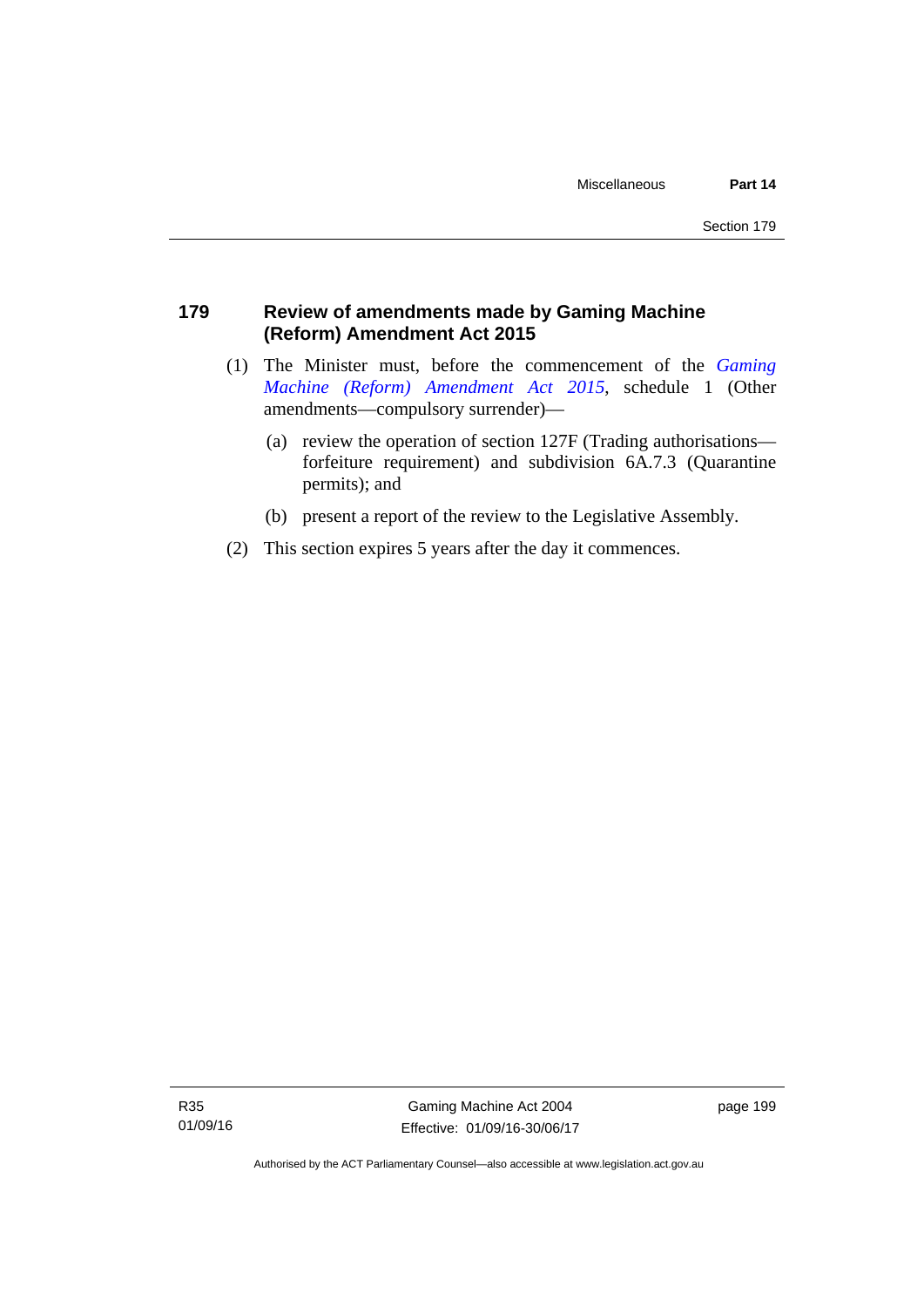Section 300

# **Part 20 Transitional—Gaming Machine (Reform) Amendment Act 2015**

#### **300 Definitions—pt 20**

In this part:

*commencement day* means the day the *[Gaming Machine \(Reform\)](http://www.legislation.act.gov.au/a/2015-21/default.asp)  [Amendment Act 2015](http://www.legislation.act.gov.au/a/2015-21/default.asp)*, section 4 commences.

*old licence* means a licence—

- (a) issued under section 12 (Issue of licences) as in force before the commencement day; and
- (b) in force immediately before the commencement day.

*old licence application* means an application for a licence made under section 10A (Initial licence applications—eligibility) as in force before the commencement day.

#### **301 Old licences—class B gaming machines**

- (1) This section applies to an old licence that allows the operation of a class B gaming machine.
- (2) The old licence is, on the commencement day, taken to be a licence issued under section 29 (Class B licence and authorisation certificate—decision on application)—
	- (a) in the same terms as the old licence; and
	- (b) subject to the same conditions as the old licence.
- (3) As soon as practicable after the commencement day—
	- (a) the licensee for the old licence must return it to the commission; and

R35 01/09/16

Authorised by the ACT Parliamentary Counsel—also accessible at www.legislation.act.gov.au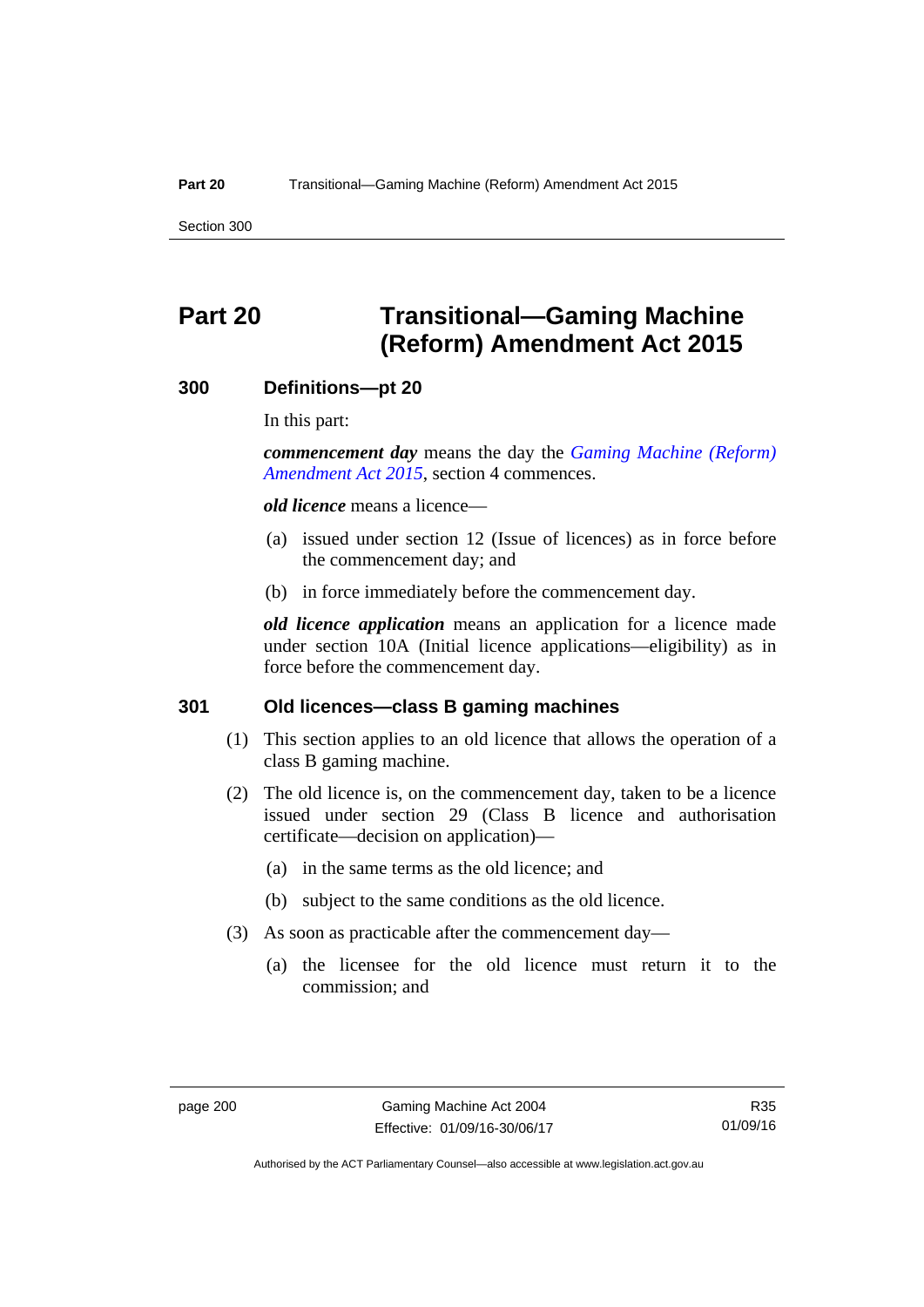- (b) the commission must issue the licensee with—
	- (i) a licence for class B gaming machines; and
	- (ii) an authorisation certificate for each premises for which the licensee held the old licence; and
	- (iii) an authorisation schedule including details of gaming machines held under the old licence.
- (4) The number of authorisations for gaming machines stated in the authorisation certificate issued for premises under subsection  $(3)$  (b) (ii) must be the number of gaming machines allowed under the old licence for the premises.

## **302 Old licences—class C gaming machines**

- (1) This section applies to an old licence that allows the operation of a class C gaming machine.
- (2) The old licence is, on the commencement day, taken to be a licence issued under section 17 (Class C licence—decision on application)—
	- (a) in the same terms as the old licence; and
	- (b) subject to the same conditions as the old licence.
- (3) As soon as practicable after the commencement day—
	- (a) the licensee for the old licence must return it to the commission; and
	- (b) the commission must issue the licensee with—
		- (i) a licence for class C gaming machines; and
		- (ii) an authorisation certificate for each premises for which the licensee held the old licence; and
		- (iii) an authorisation schedule including details of gaming machines held under the old licence.

page 201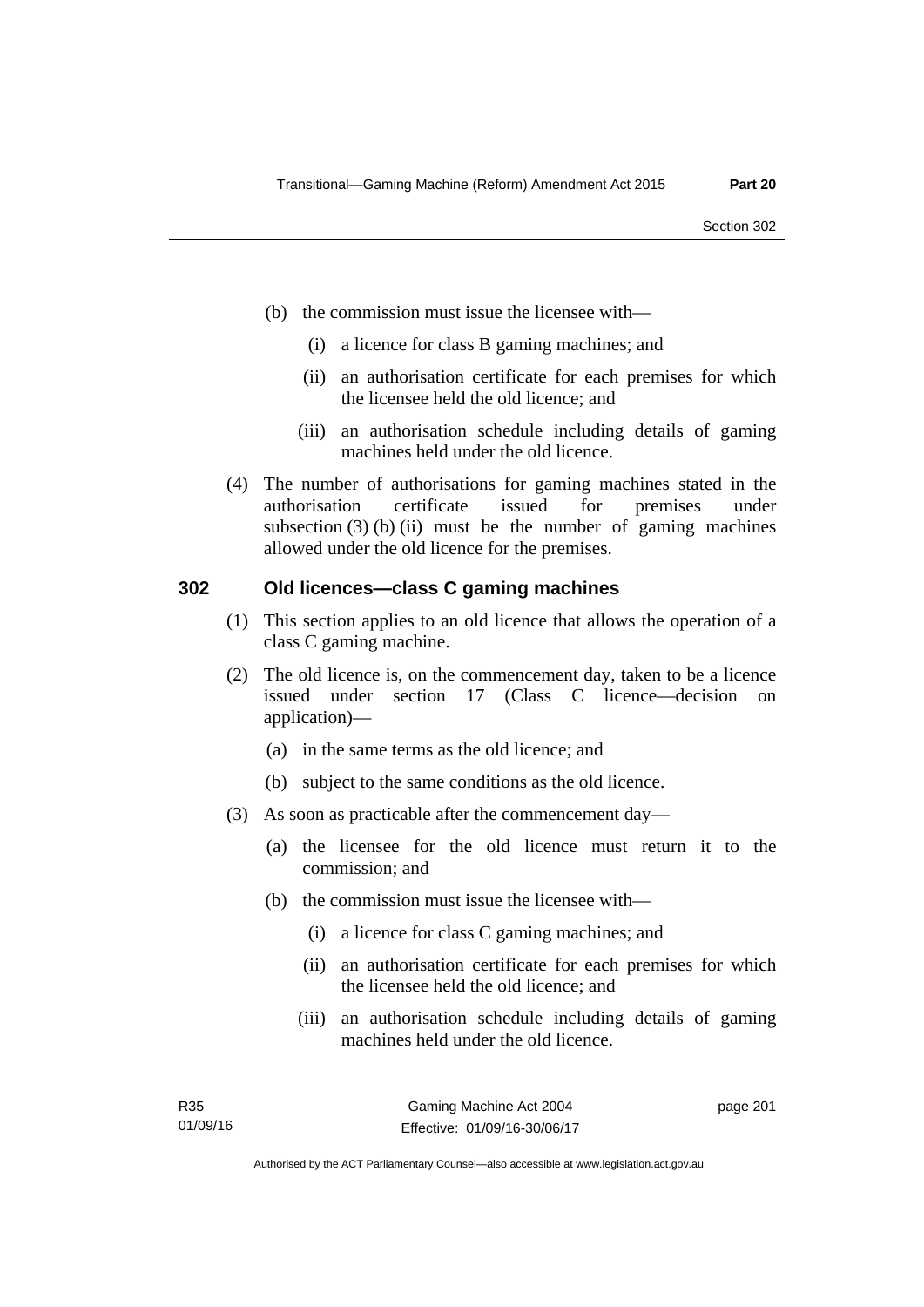Section 303

 (4) The maximum number of authorisations for gaming machines stated in the authorisation certificate issued for premises under subsection  $(3)$  (b) (ii) must be the number of gaming machines allowed under the old licence for the premises.

# **303 Class B gaming machines—application**

- (1) This section applies if—
	- (a) before the commencement day—
		- (i) a person applied for a licence for class B gaming machines under section 10A (Initial licence applications—eligibility) as in force before the commencement day; and
		- (ii) the application related to a business being purchased from the holder of a class B licence; and
		- (iii) the business was operated under a general licence or on licence; and
	- (b) immediately before the commencement day, the commission had not finally decided the application.
- (2) The application is, on the commencement day, taken to be a class B licence and authorisation certificate application under section 28 (Licences and authorisation certificate for class B gaming machines—restricted application).

## **304 Class C gaming machines—application**

- (1) This section applies if—
	- (a) before the commencement day a person applied for a licence for class C gaming machines under section 10A (Initial licence applications—eligibility) as in force before the commencement day; and

Authorised by the ACT Parliamentary Counsel—also accessible at www.legislation.act.gov.au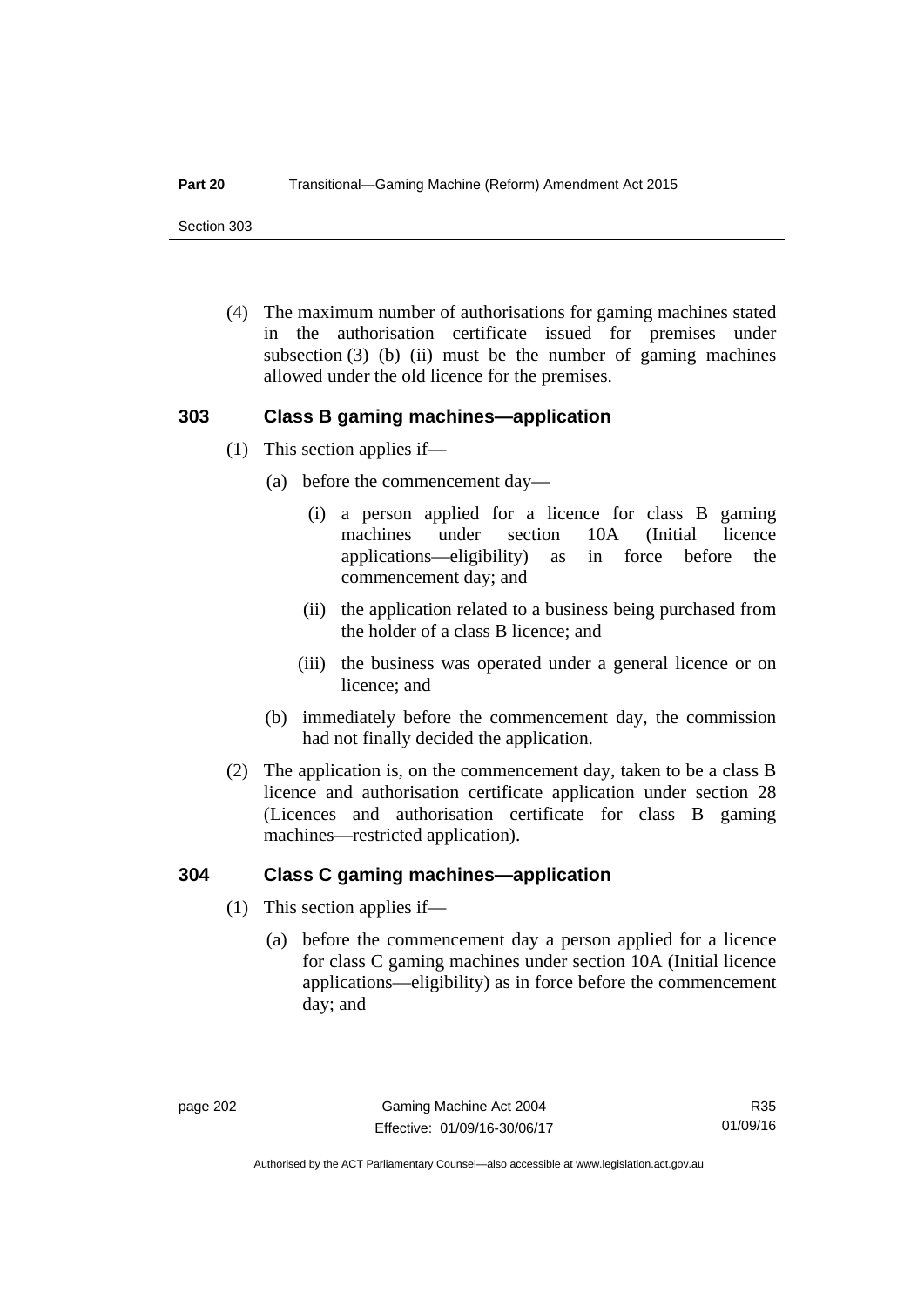- (b) immediately before the commencement day, the commission had not finally decided the application.
- (2) The application is, on the commencement day, taken to be a class C licence application under section 15 (Licence for class C gaming machines—application) and an authorisation certificate application under section 21 (Authorisation certificate for class C gaming machines—application).

# **305 Large-scale machine relocation amendment application**

- (1) This section applies if—
	- (a) before the commencement day, a licensee applied for a large-scale machine relocation amendment of an old licence under section 22 (1) (f) (Licence amendment—applications); and
	- (b) immediately before the commencement day, the commission had not finally decided the application.
- (2) The application is, on the commencement day, taken to be an application under section 33 (1) (c) (Authorisation certificate amendment—application).

# **306 In-principle approval application**

- (1) This section applies if—
	- (a) before the commencement day, a licensee applied for an in-principle approval for a licence under section 38D (1) (In-principle approval—applications); and
	- (b) immediately before the commencement day, the commission had not finally decided the application.
- (2) The application is, on the commencement day, taken to be an application under section 38B (1) (In-principle authorisation certificate—application) for an in-principle authorisation certificate.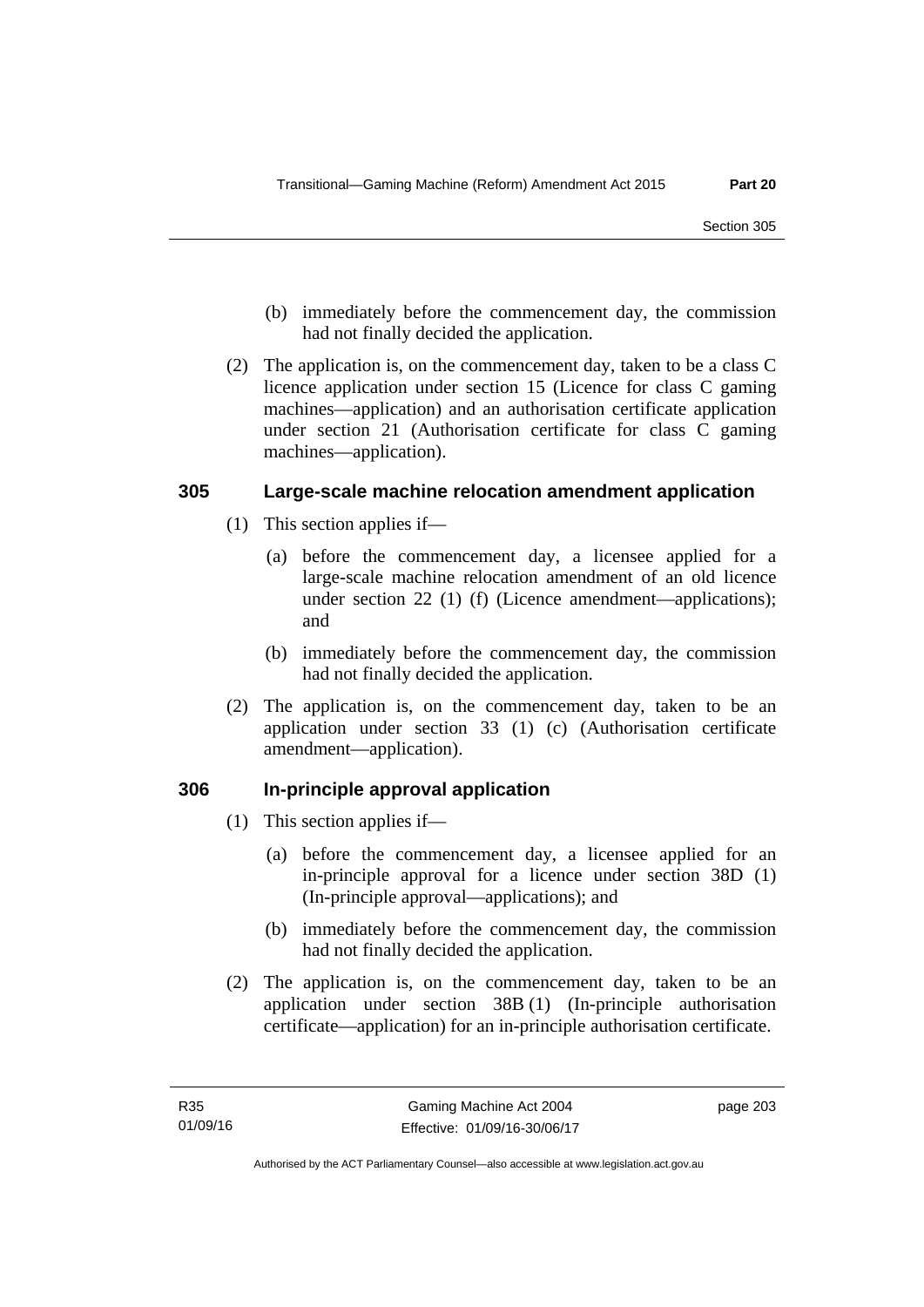# **307 Application to transfer in-principle approval**

- (1) This section applies if—
	- (a) before the commencement day, a licensee applied to transfer an in-principle approval for a licence to someone else under section 38O (1) (In-principle approval—application to transfer); and
	- (b) immediately before the commencement day, the commission had not finally decided the application.
- (2) The application is, on the commencement day, taken to be an application under section 38H (1) (In-principle authorisation certificate—application to transfer).

# **308 Application for extension of in-principle approval**

- (1) This section applies if—
	- (a) before the commencement day, a licensee applied to extend an in-principle approval under section 38Q (1) (In-principle approval—application for extension); and
	- (b) immediately before the commencement day, the commission had not finally decided the application.
- (2) The application is, on the commencement day, taken to be an application under section 38J (1) (In-principle authorisation certificate—application for extension).

## **309 Application to convert in-principle approval to licence**

- (1) This section applies if—
	- (a) before the commencement day, a licensee applied to have an in-principle approval for a licence converted into a licence under section 38T (1) (Conversion of in-principle approval to licence or amendment—application for extension); and

R35 01/09/16

Authorised by the ACT Parliamentary Counsel—also accessible at www.legislation.act.gov.au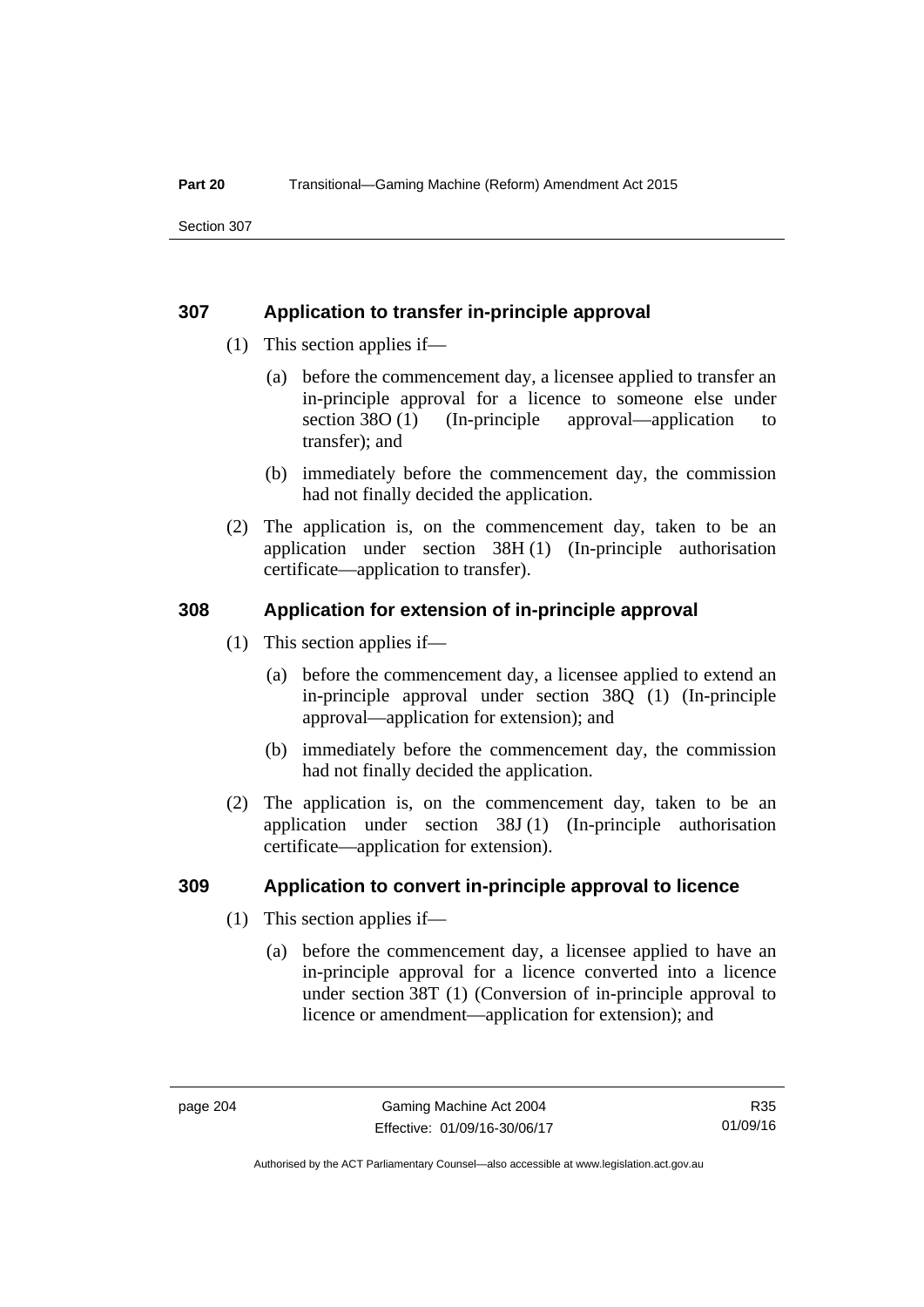- (b) immediately before the commencement day, the commission had not finally decided the application.
- (2) The application is, on the commencement day, taken to be an application under section 38M (1) (Conversion of in-principle authorisation certificate to authorisation certificate—application) to have an in-principle authorisation certificate converted to an authorisation certificate.

# **309A Application to convert in-principle approval to new venue amendment**

- (1) This section applies if—
	- (a) before the commencement day, a licensee held an in-principle approval for a new venue amendment under section 38I (In-principle approval decision—new venue amendment); and
	- (b) immediately before the commencement day, the licensee had not applied to have the in-principle approval converted into a new venue amendment.
- (2) The in-principle approval is, on the commencement day, taken to be an in-principle authorisation certificate and the maximum number of authorisations stated in the in-principle authorisation certificate is taken to be the same as the number of gaming machines stated in the in-principle approval.
- (3) If, on application by the licensee under section 38M (Conversion of in-principle authorisation certificate to authorisation certificate application), the commission converts the in-principle authorisation certificate to an authorisation certificate (the *converted authorisation certificate*), the commission must reduce the maximum number of authorisations the licensee holds under other authorisation certificates by the number allowed under the converted authorisation certificate.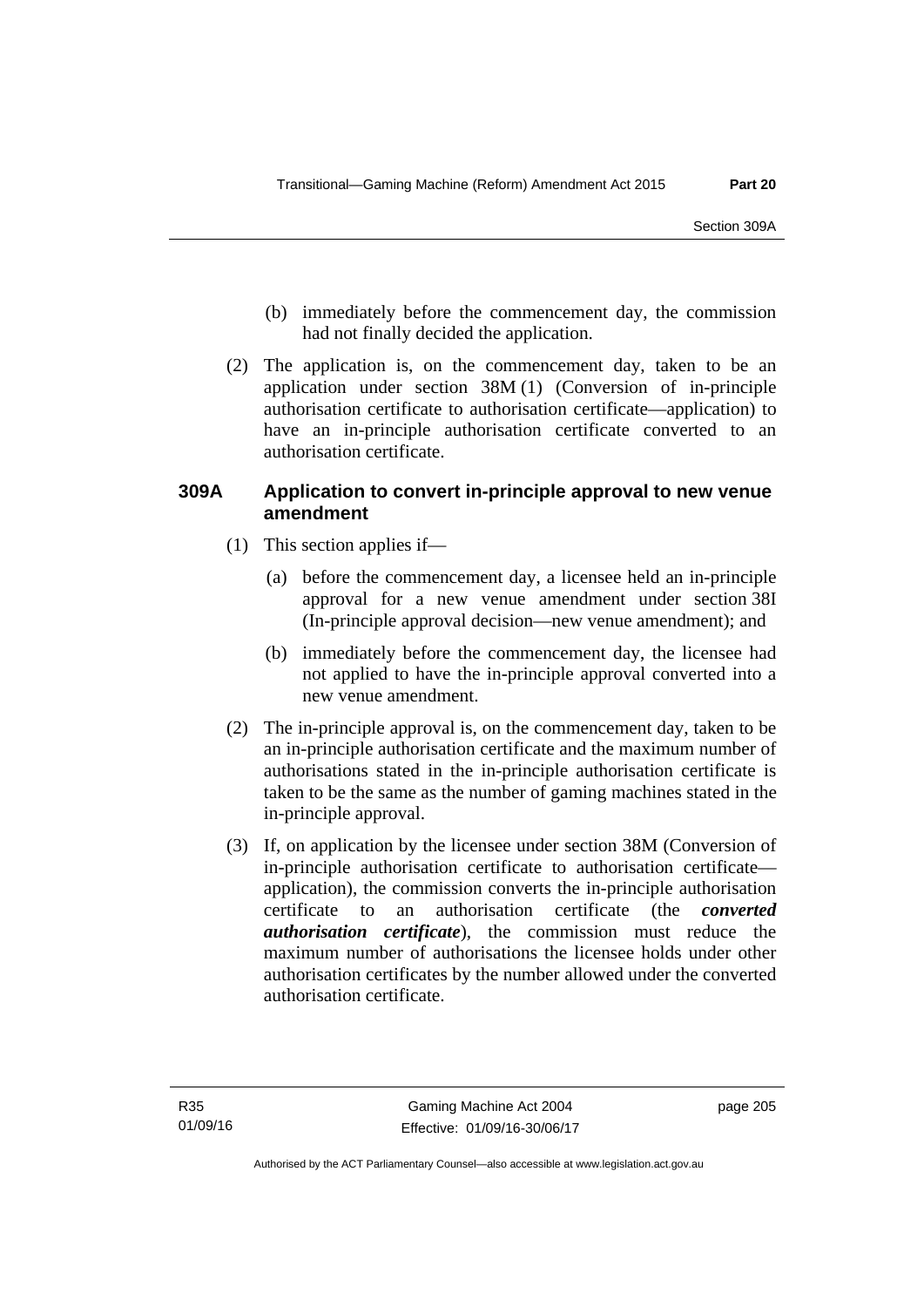Section 309B

## **309B Temporary storage amendment application**

- (1) This section applies if—
	- (a) before the commencement day, the commission amended a licence under section 26 (Licence amendment decision temporary storage amendment) for a stated period; and
	- (b) immediately before the commencement day, the period of the amendment had not ended.
- (2) The commission must, as soon as practicable after the commencement day, issue the licensee with a storage permit for a general purpose for the period that remains on the amendment up to a maximum of 12 months.

# **310 Transitional regulations**

- (1) A regulation may prescribe transitional matters necessary or convenient to be prescribed because of the enactment of the *[Gaming](http://www.legislation.act.gov.au/a/2015-21/default.asp)  [Machine \(Reform\) Amendment Act 2015](http://www.legislation.act.gov.au/a/2015-21/default.asp)*.
- (2) A regulation may modify this part (including in relation to another territory law) to make provision in relation to anything that, in the Executive's opinion, is not, or is not adequately or appropriately, dealt with in this part.
- (3) A regulation under subsection (2) has effect despite anything elsewhere in this Act or another territory law.

# **311 Expiry—pt 20**

This part expires 4 years after the commencement day.

*Note* Transitional provisions are kept in the Act for a limited time. A transitional provision is repealed on its expiry but continues to have effect after its repeal (see [Legislation Act,](http://www.legislation.act.gov.au/a/2001-14) s 88).

Authorised by the ACT Parliamentary Counsel—also accessible at www.legislation.act.gov.au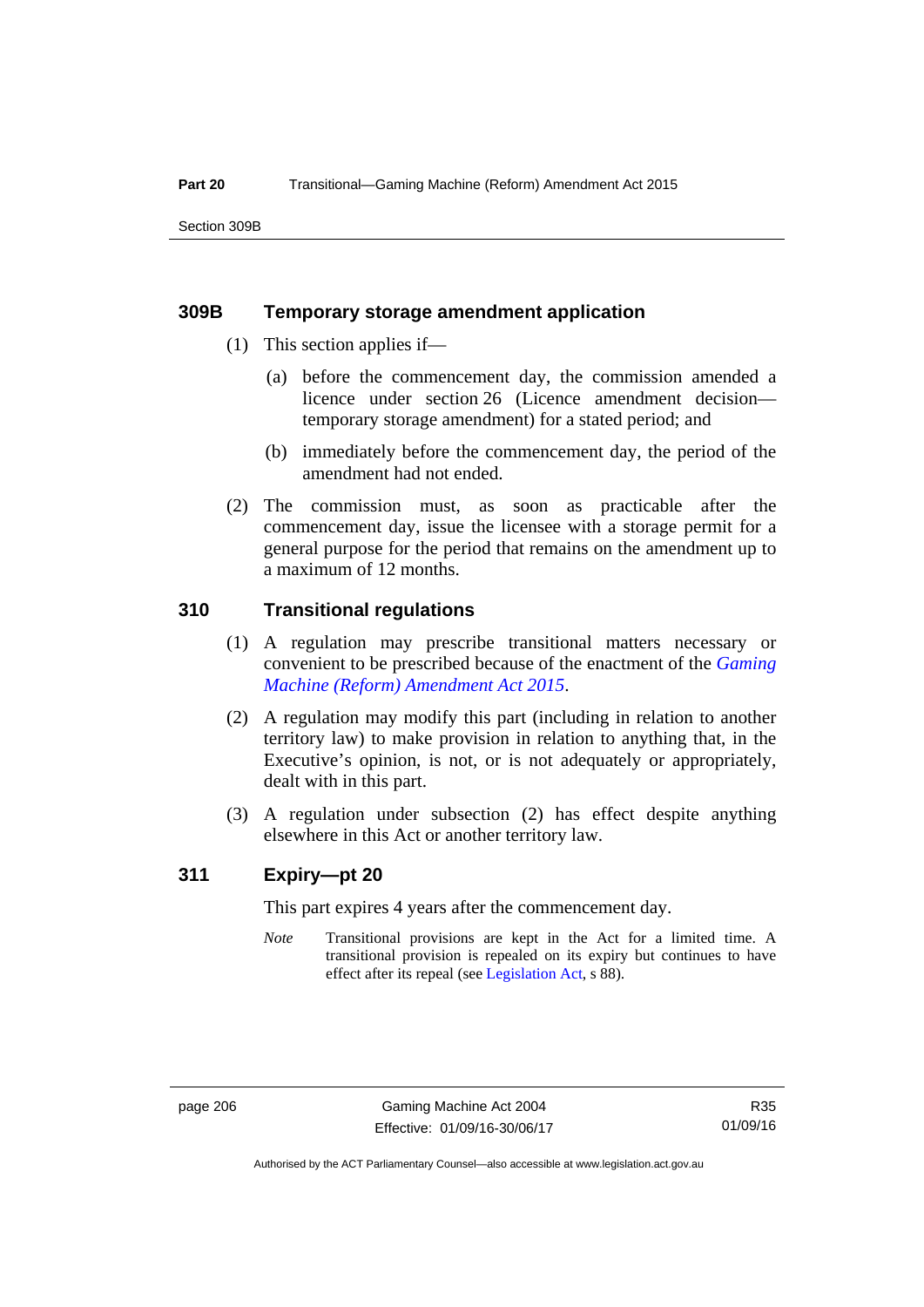# **Schedule 1 Reviewable decisions**

(see pt 13)

| column 1       | column 2 | column 3                                                                                                                             | column 4                                   |
|----------------|----------|--------------------------------------------------------------------------------------------------------------------------------------|--------------------------------------------|
| item           | section  | decision                                                                                                                             | entity                                     |
| 1              | 9(2)     | refuse to consider application not<br>properly completed                                                                             | applicant                                  |
| $\overline{2}$ | 9(4)     | refuse to consider application if<br>additional information not given<br>within stated time                                          | applicant                                  |
| 3              | 18       | refuse to issue licence                                                                                                              | applicant for licence                      |
| $\overline{4}$ | 23(4)    | issue authorisation certificate for<br>maximum number of<br>authorisations for gaming<br>machines different from that<br>applied for | applicant for authorisation<br>certificate |
| 5              | 24       | refuse to issue authorisation<br>certificate                                                                                         | applicant for authorisation<br>certificate |
| 6              | 29(3)    | refuse to issue class B licence                                                                                                      | applicant for licence                      |
| 7              | 29(3)    | refuse to issue authorisation<br>certificate for class B licensee                                                                    | applicant for authorisation<br>certificate |
| 8              | 32(2)(b) | refuse to amend licence to allow<br>minor licence amendment                                                                          | licensee                                   |
| 9              | 35(2)(b) | refuse to amend authorisation<br>certificate to allow licensee to<br>change part of a gaming area                                    | licensee                                   |
| 10             | 36(2)(b) | refuse to amend authorisation<br>certificate to allow relocation of<br>gaming machine operations to<br>new premises                  | licensee                                   |

Gaming Machine Act 2004 Effective: 01/09/16-30/06/17 page 207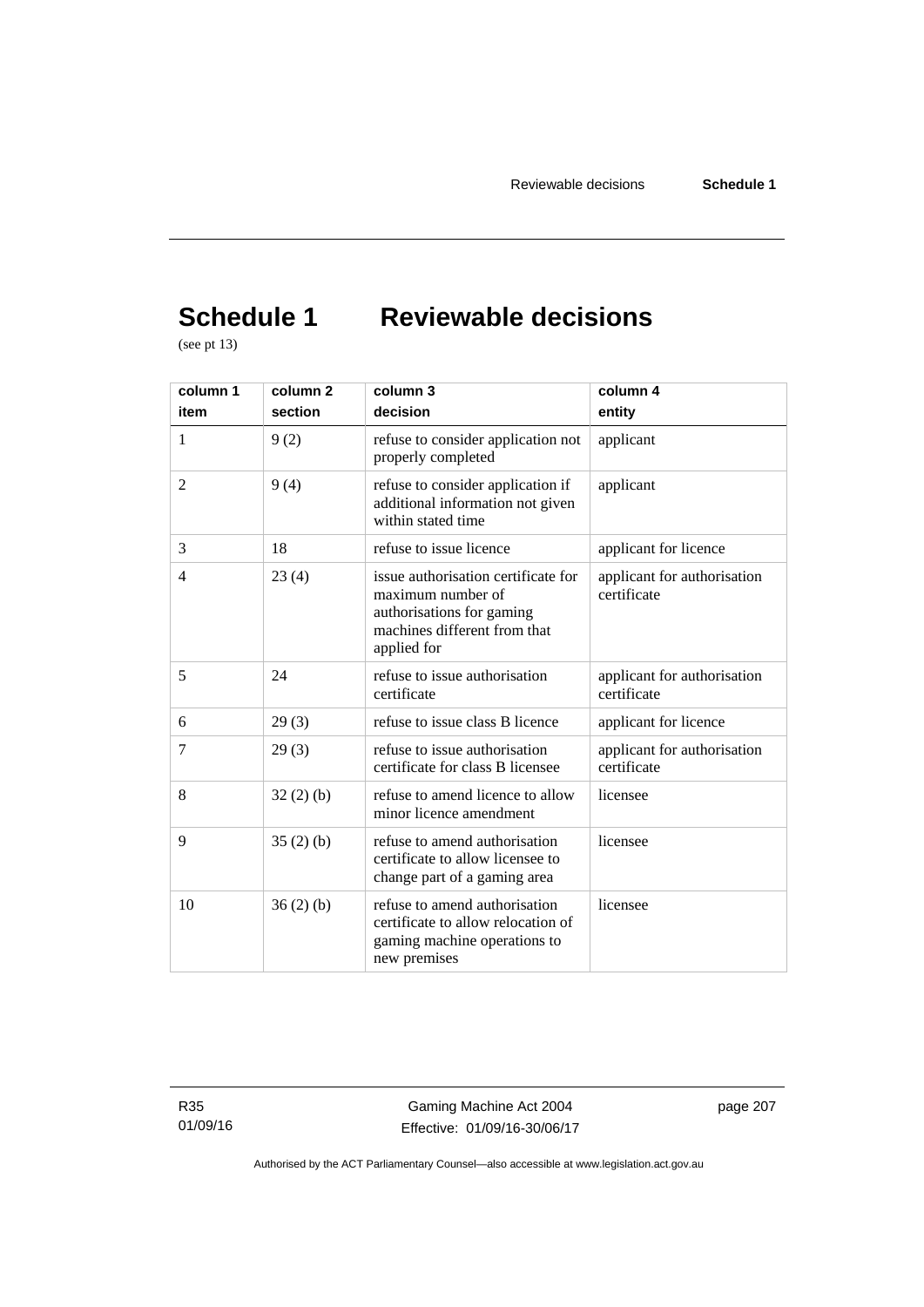## **Schedule 1** Reviewable decisions

| column 1<br>item | column 2<br>section | column 3<br>decision                                                                                                                                                      | column 4<br>entity                                      |
|------------------|---------------------|---------------------------------------------------------------------------------------------------------------------------------------------------------------------------|---------------------------------------------------------|
| 11               | 36(6)               | amend authorisation certificate<br>to allow lower maximum number<br>of authorisations for gaming<br>machines than the number<br>applied for-premises in another<br>suburb | licensee                                                |
| 12               | 36(8)               | amend authorisation certificate<br>to allow lower maximum number<br>of authorisations for gaming<br>machines than the number<br>applied for-premises in same<br>suburb    | licensee                                                |
| 13               | $37(2)$ (b)         | refuse to amend authorisation<br>certificate to increase maximum<br>number of authorisations for<br>class C gaming machines under<br>the certificate                      | licensee                                                |
| 14               | 38D(2)(b)           | refuse to issue in-principle<br>authorisation certificate                                                                                                                 | applicant for in-principle<br>authorisation certificate |
| 15               | $38I(2)$ (b)        | refuse to transfer in-principle<br>authorisation certificate                                                                                                              | approval-holder                                         |
| 16               | $38K(2)$ (b)        | refuse to extend in-principle<br>authorisation certificate                                                                                                                | approval-holder                                         |
| 17               | $38N(2)$ (b)        | refuse to convert in-principle<br>authorisation certificate to<br>authorisation certificate                                                                               | approval-holder                                         |
| 18               | 40                  | give licensee direction                                                                                                                                                   | licensee directed                                       |
| 19               | 62                  | take disciplinary action                                                                                                                                                  | licensee                                                |
| 20               | 62A(2)              | give licensee direction                                                                                                                                                   | licensee directed                                       |
| 21               | 72                  | refuse to approve supplier                                                                                                                                                | applicant for approval                                  |
| 22               | 73A(3)(a)           | cancel supplier's approval                                                                                                                                                | supplier                                                |
| 23               | 73A(3)(b)           | suspend supplier's approval                                                                                                                                               | supplier                                                |

page 208 Gaming Machine Act 2004 Effective: 01/09/16-30/06/17

R35 01/09/16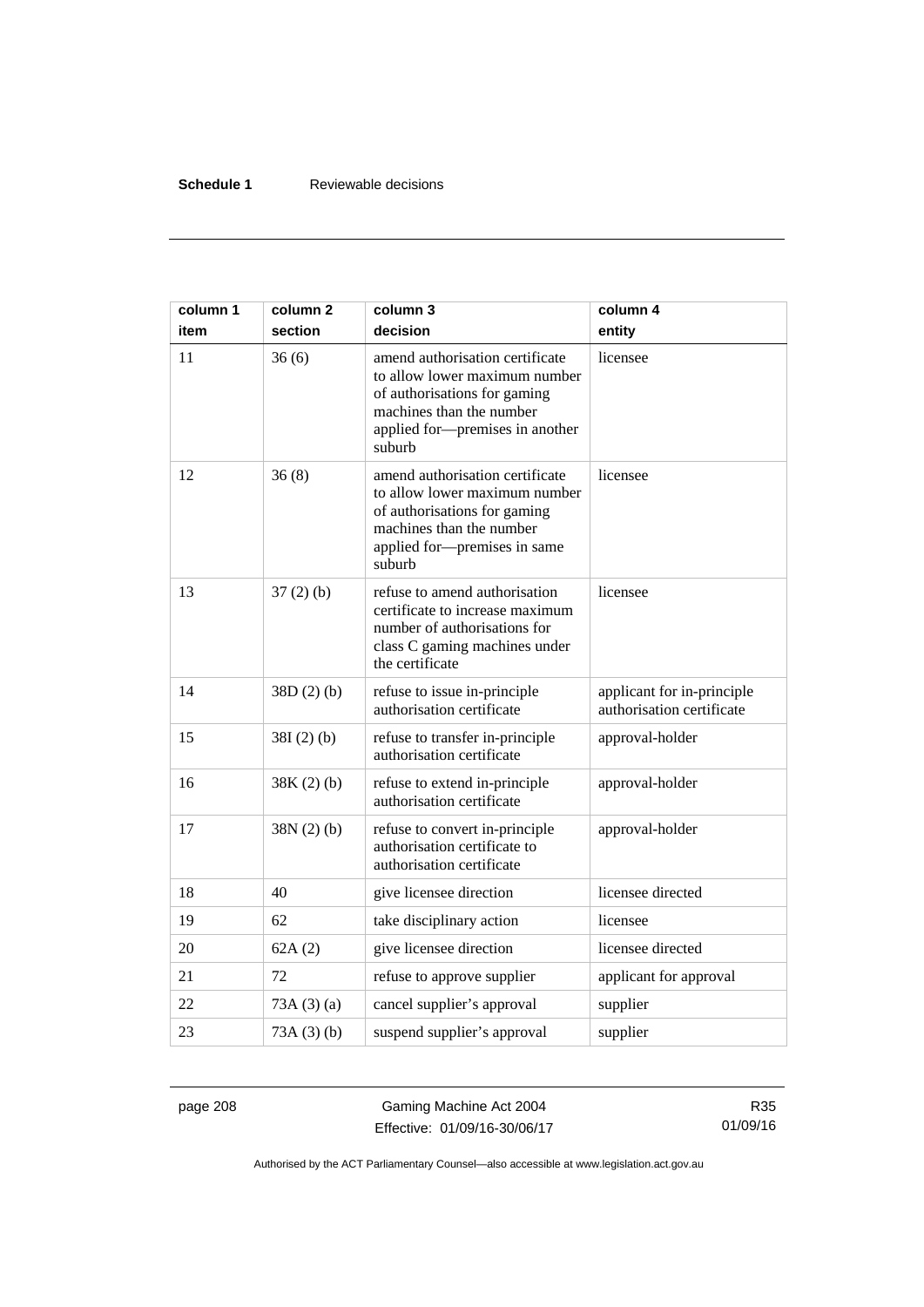| column 1<br>item | column <sub>2</sub><br>section | column 3<br>decision                                                                                        | column 4                          |
|------------------|--------------------------------|-------------------------------------------------------------------------------------------------------------|-----------------------------------|
|                  |                                |                                                                                                             | entity                            |
| 24               | 73A(3)(c)                      | reprimand supplier                                                                                          | supplier                          |
| 25               | 75                             | refuse to approve technician                                                                                | applicant for approval            |
| 26               | 78                             | refuse to approve transfer of<br>technician's approval                                                      | applicant for transfer            |
| 27               | 79(3)(a)                       | cancel technician's approval                                                                                | technician                        |
| 28               | 79(3)(b)                       | suspend technician's approval                                                                               | technician                        |
| 29               | 79 $(3)(c)$                    | reprimand technician                                                                                        | technician                        |
| 30               | 84                             | refuse to renew approved<br>technician's approval                                                           | applicant for renewal             |
| 31               | 108                            | refuse to approve repossession of<br>gaming machine                                                         | applicant for approval            |
| 32               | 109(2)                         | approve repossession of gaming<br>machine subject to condition                                              | applicant for approval            |
| 33               | 113C(1)                        | give licensee direction about<br>manner of disposal of gaming<br>machine                                    | licensee directed                 |
| 34               | 127P(2)                        | refuse to issue storage permit                                                                              | licensee                          |
| 35               | $127W(2)$ (b)                  | refuse to extend storage permit                                                                             | licensee                          |
| 36               | 127ZE(1)                       | require licensee to allow<br>authorised officer to inspect<br>stored gaming machine and<br>storage premises | licensee                          |
| 37               | 134                            | refuse to approve linked-jackpot<br>arrangement                                                             | applicant for approval            |
| 38               | 135                            | refuse to issue multi-user permit                                                                           | applicant for permit              |
| 39               | 135                            | issue multi-user permit subject to<br>condition, other than condition<br>imposed by Act                     | applicant for permit              |
| 40               | 138                            | amend multi-user permit                                                                                     | entity that has permit<br>amended |

R35 01/09/16

Gaming Machine Act 2004 Effective: 01/09/16-30/06/17 page 209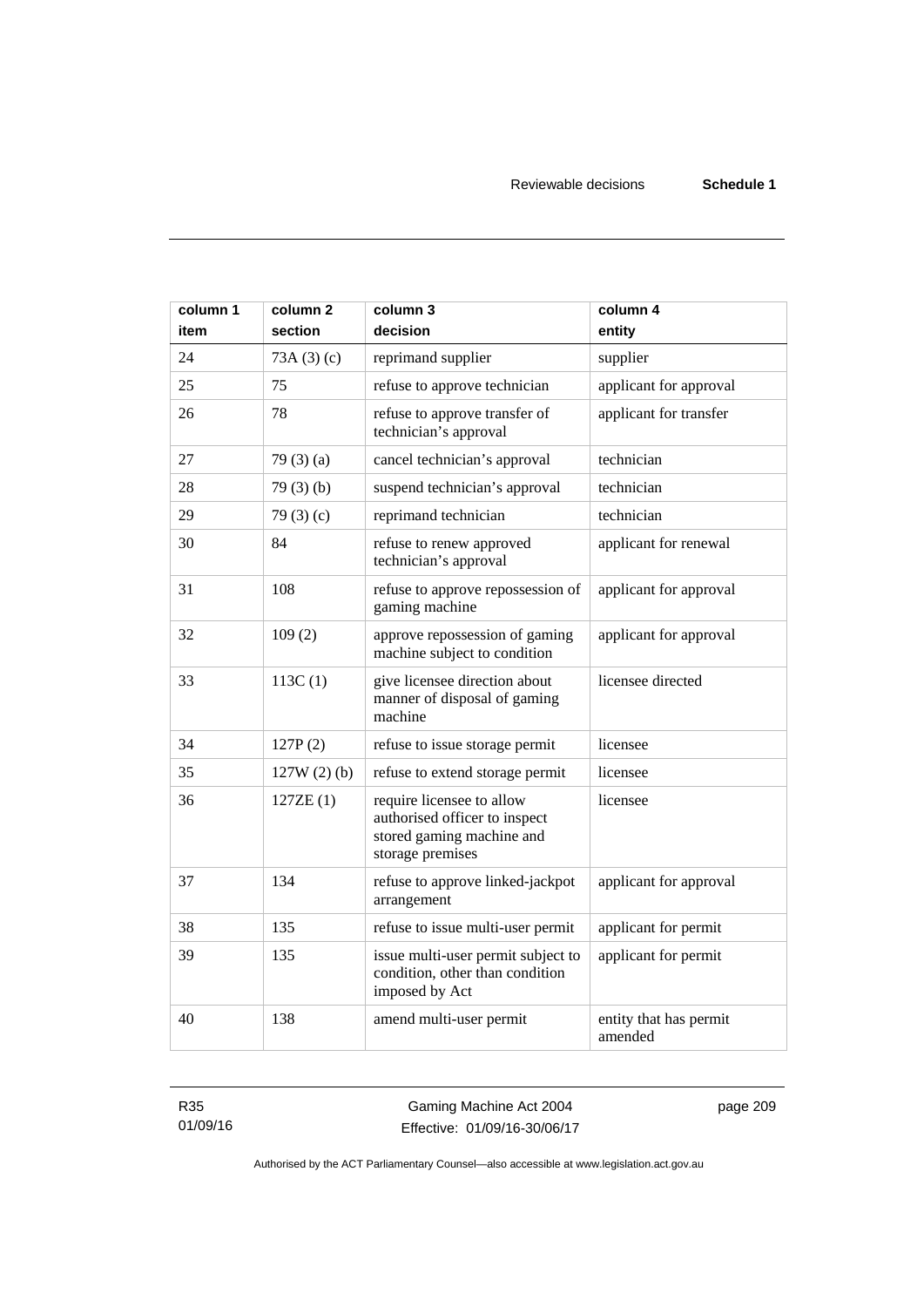## **Schedule 1** Reviewable decisions

| column 1<br>item | column <sub>2</sub><br>section | column 3<br>decision                                                                                 | column 4<br>entity          |
|------------------|--------------------------------|------------------------------------------------------------------------------------------------------|-----------------------------|
| 41               | 139                            | refuse to amend multi-user<br>permit                                                                 | applicant for amendment     |
| 42               | 140                            | refuse to approve amendment of<br>financial and operational aspects<br>of linked-jackpot arrangement | applicant for amendment     |
| 43               | 141                            | refuse to transfer multi-user<br>permit                                                              | applicant for transfer      |
| 44               | 147                            | refuse to approve entity                                                                             | applicant for approval      |
| 45               | 147C $(2)$ $(a)$               | suspend declaration of associated<br>organisation                                                    | entity given warning notice |
| 46               | 147C $(2)$ $(b)$               | repeal declaration of associated<br>organisation                                                     | entity given warning notice |
| 47               | 148B(2)                        | give direction to amend club's<br>constitution                                                       | club given direction        |
| 48               | 153(2)                         | give direction about separate<br>parts of authorised premises                                        | licensee given direction    |
| 49               | 164                            | refuse to approve contributions<br>as community contributions                                        | applicant for approval      |

page 210 Gaming Machine Act 2004 Effective: 01/09/16-30/06/17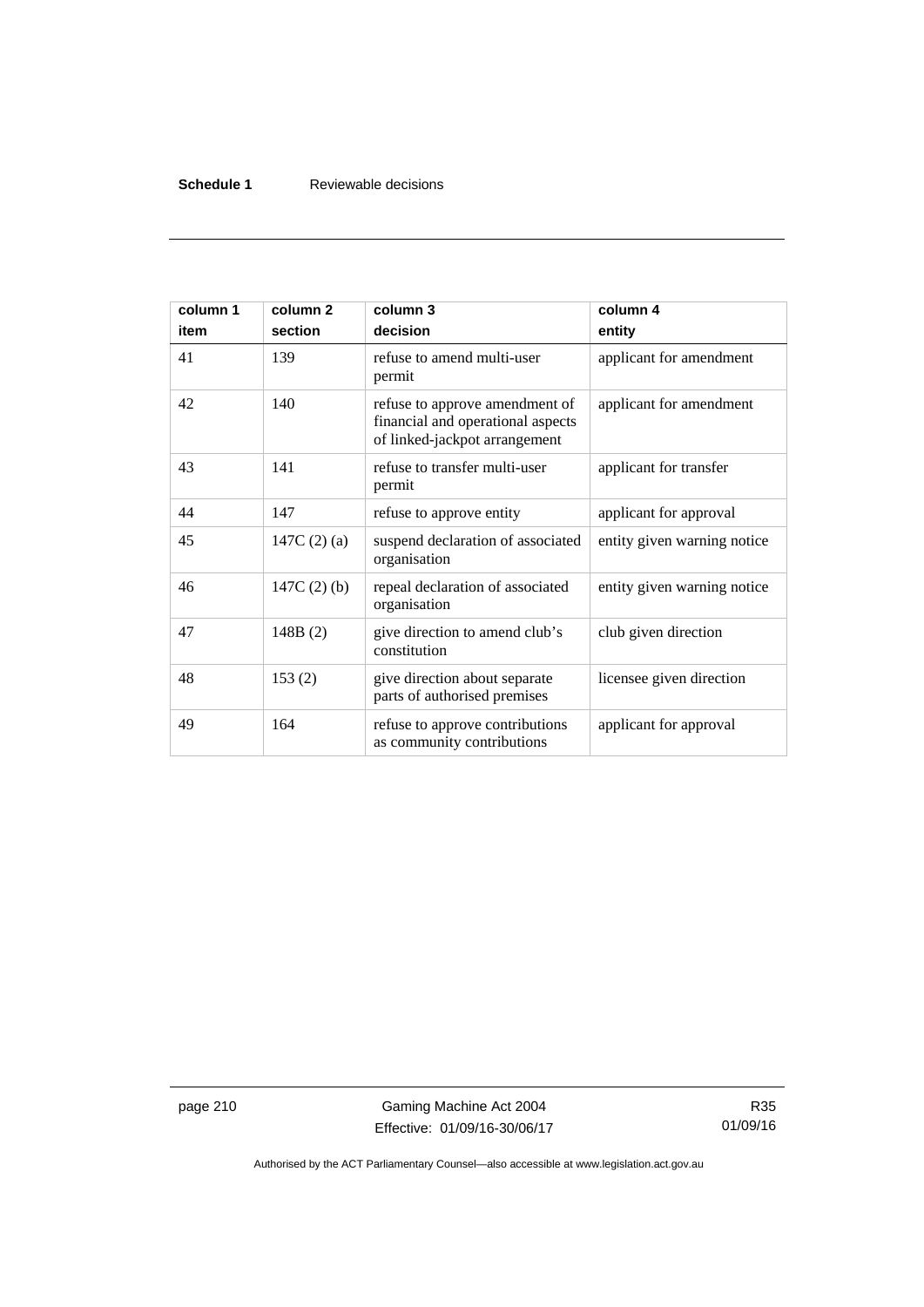# **Schedule 2 Notifiable actions**

(see s 173C)

| column 1       | column 2  | column 3                                                                                                                                                         |
|----------------|-----------|------------------------------------------------------------------------------------------------------------------------------------------------------------------|
| item           | section   | notifiable action                                                                                                                                                |
| 1              | 37A       | amendment of authorisation certificate to increase<br>the maximum number of authorisations for gaming<br>machines under the certificate during trading<br>period |
| $\mathfrak{D}$ | 37B       | amendment of authorisation certificate to include<br>reference to a technical change to a gaming<br>machine                                                      |
| 3              | 37E       | transfer of authorisation certificate to another<br>licensee                                                                                                     |
| $\overline{4}$ | 37F       | surrender of licence, authorisation certificate or<br>authorisation                                                                                              |
| 5              | 99        | acquisition of authorisation or gaming machine                                                                                                                   |
| 6              | 113A      | disposal of gaming machine                                                                                                                                       |
| 7              | 127C(2)   | disposal of class B authorisation to class C<br>licensee                                                                                                         |
| 8              | 127X      | proposed disposal or proposed removal of gaming<br>machine in storage                                                                                            |
| 9              | 127ZB (2) | trading of authorisation in storage                                                                                                                              |

R35 01/09/16 page 211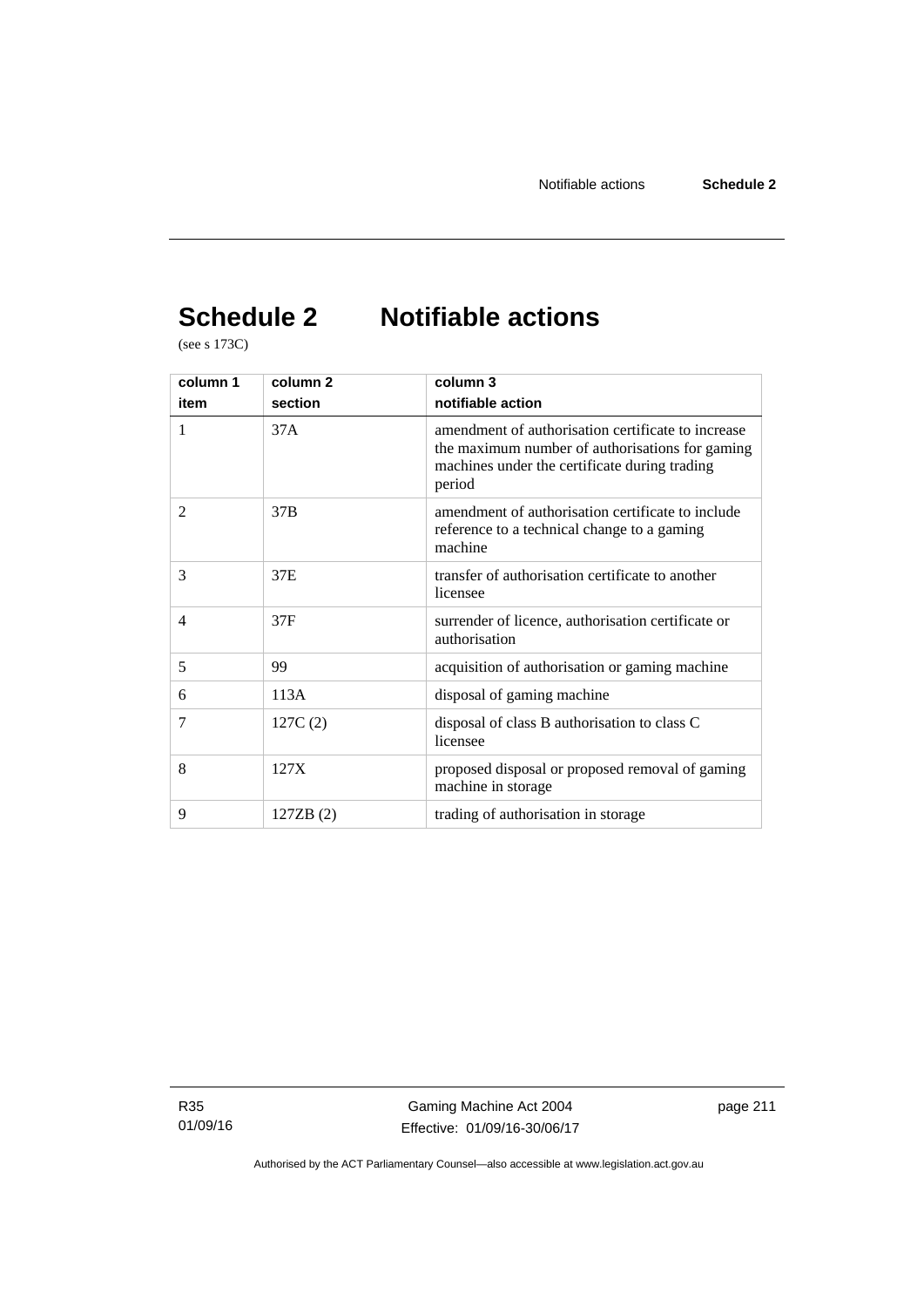**Dictionary** 

# **Dictionary**

(see s 3)

*Note 1* The [Legislation Act](http://www.legislation.act.gov.au/a/2001-14) contains definitions and other provisions relevant to this Act.

*Note 2* In particular, the [Legislation Act,](http://www.legislation.act.gov.au/a/2001-14) dict, pt 1, defines the following terms:

- ACAT
- ACT
- adult
- appoint
- business day
- child
- contravene
- Corporations Act
- Criminal Code
- daily newspaper
- disallowable instrument (see s 9)
- Executive
- fail
- found guilty
- gambling and racing commission
- individual
- law, of the Territory
- Legislation Act
- may (see s 146)
- must (see s 146)
- penalty unit (see s 133)
- prescribed
- public notice
- regulation
- reviewable decision notice
- State
- the Territory

page 212 Gaming Machine Act 2004 Effective: 01/09/16-30/06/17

R35 01/09/16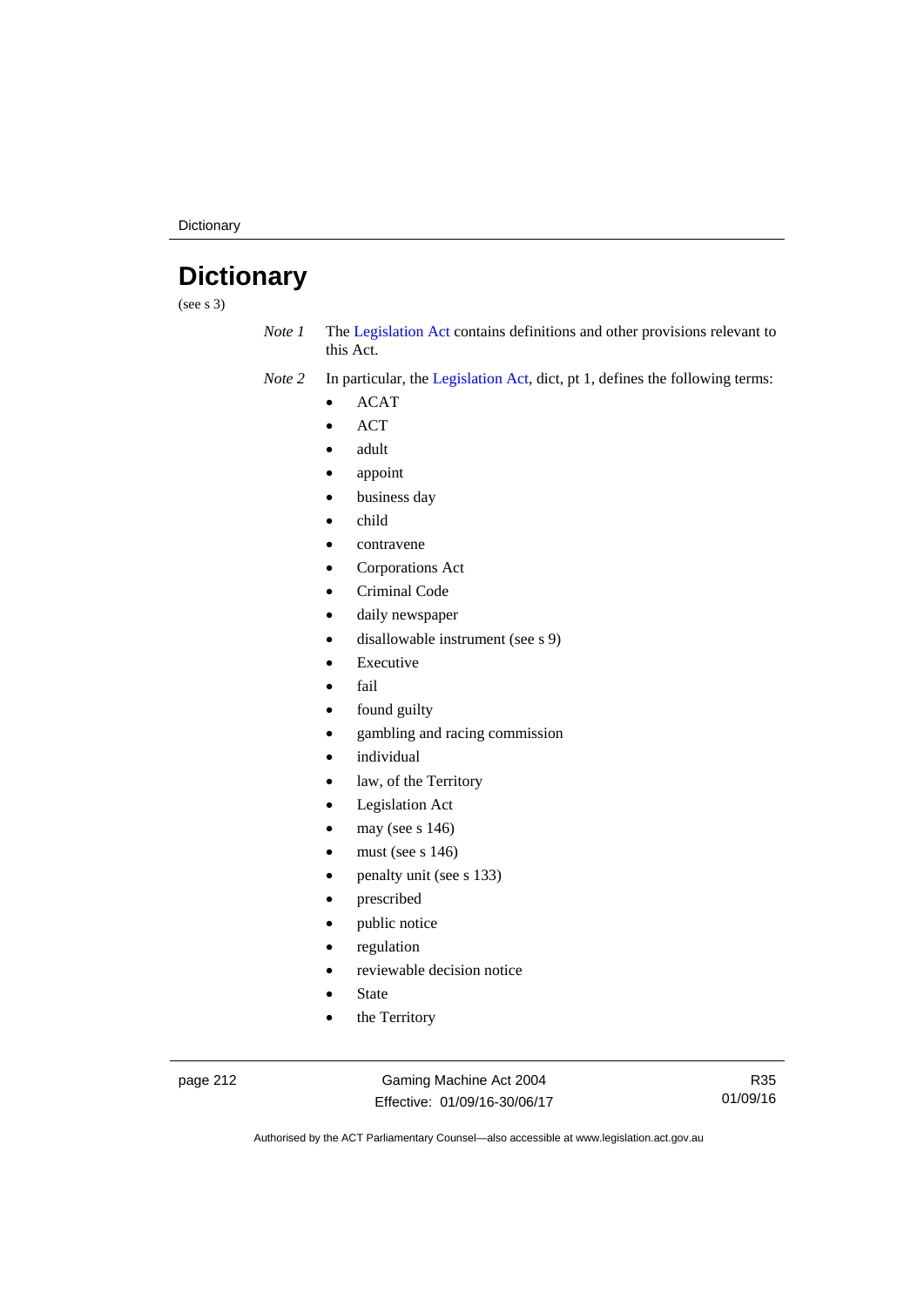• under.

*acquire* a gaming machine, means take possession of the gaming machine for the purpose of using it for gaming.

*approval*, for division 6A.2 (Repossession of gaming machines) see section 105A.

*approval certificate*, for an approved technician—see section 80 (2) (a).

*approval-holder*—see section 38A.

*approved supplier* means a person approved under section 72 as a supplier.

*approved technician* means an individual approved under section 75 or section 76 as a technician.

*associated organisation*, for a club, means an entity declared to be an associated organisation under section 147 (1).

*associated organisation declaration*, for part 9 (Club administration)—see section 144A.

*association number*, for a licensee that is an associated incorporation, means the association number on the licensee's certificate of incorporation under the *[Associations Incorporation](http://www.legislation.act.gov.au/a/1991-46)  [Act 1991](http://www.legislation.act.gov.au/a/1991-46)*.

*authorisation* means an authorisation under an authorisation certificate to operate a gaming machine at the premises stated in the authorisation certificate.

*authorisation certificate amendment application*, for part 2B (Licences and authorisations)—see section 33 (1).

*authorisation certificate application*, for class C gaming machines, for part 2B (Licences and authorisations)—see section 21 (1).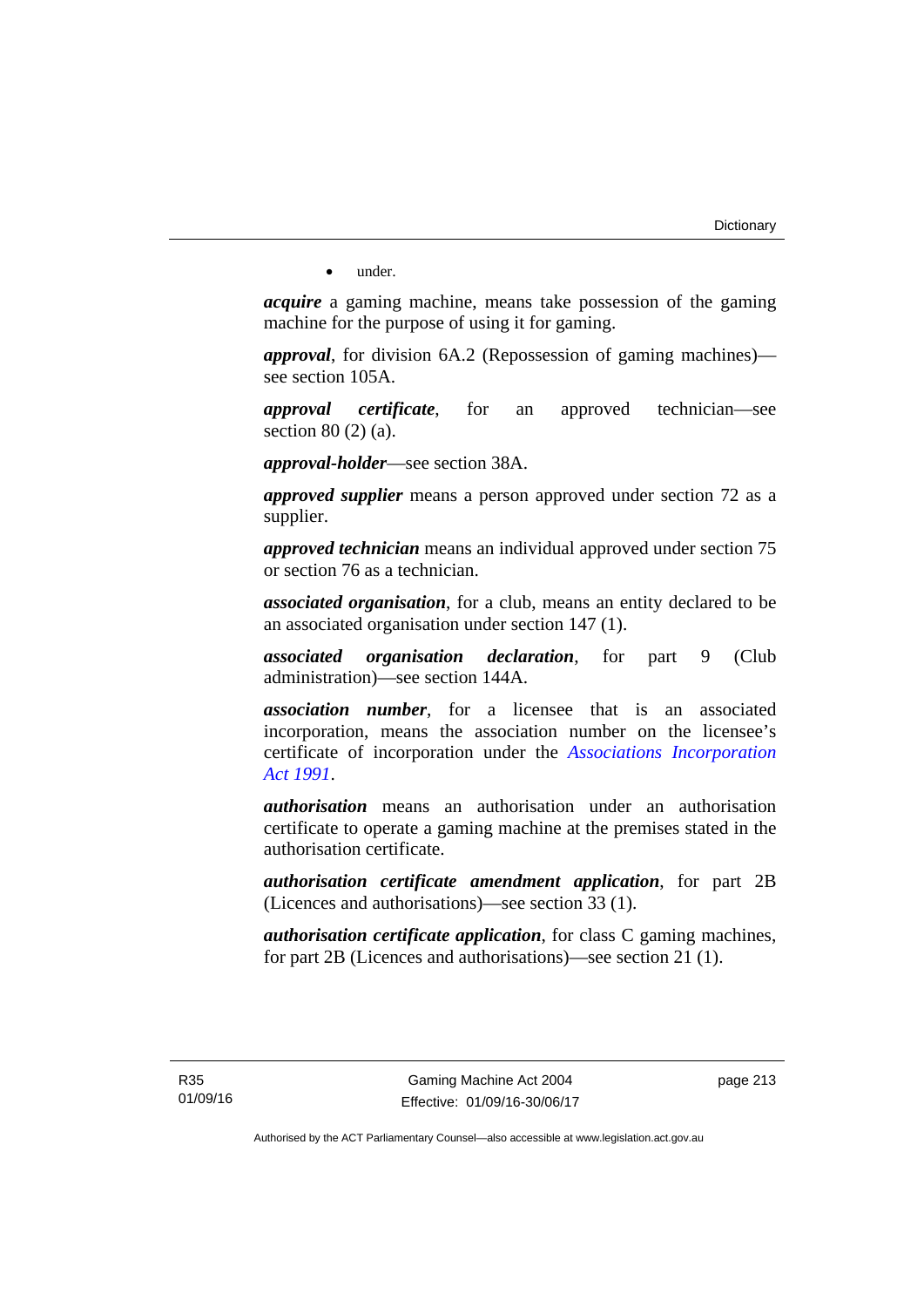## *authorisation certificate number*—

- (a) for an authorisation certificate under a class B licence—see section 30 (3) (e); and
- (b) for an authorisation certificate under a class C licence—see section 27 (1) (c).

## *authorisation number*—

- (a) for an authorisation under a class B licence—see section 30 (3) (j) (ii); and
- (b) for an authorisation under a class C licence—see section 27 (1) (h) (ii).

## *authorisation schedule*—

- (a) for an authorisation certificate under a class B licence—see section 30 $(3)$  $(i)$ ; and
- (b) for an authorisation certificate under a class C licence—see section 27 (1) (h).

*authorised officer* means an authorised officer under the Control Act, section 20.

*authorised premises* means premises for which an authorisation certificate is in force.

*cancelled*, for part 4 (Disciplinary action)—see section 56.

*centralised monitoring system* (or *CMS*)—see section 66.

## *class B gaming machine—*

- (a) means a gaming machine consisting of the game of draw poker, or a game derived from draw poker, that requires player interaction or intervention as part of the fundamental game operation; but
- (b) does not include a gaming machine prescribed by regulation.

R35 01/09/16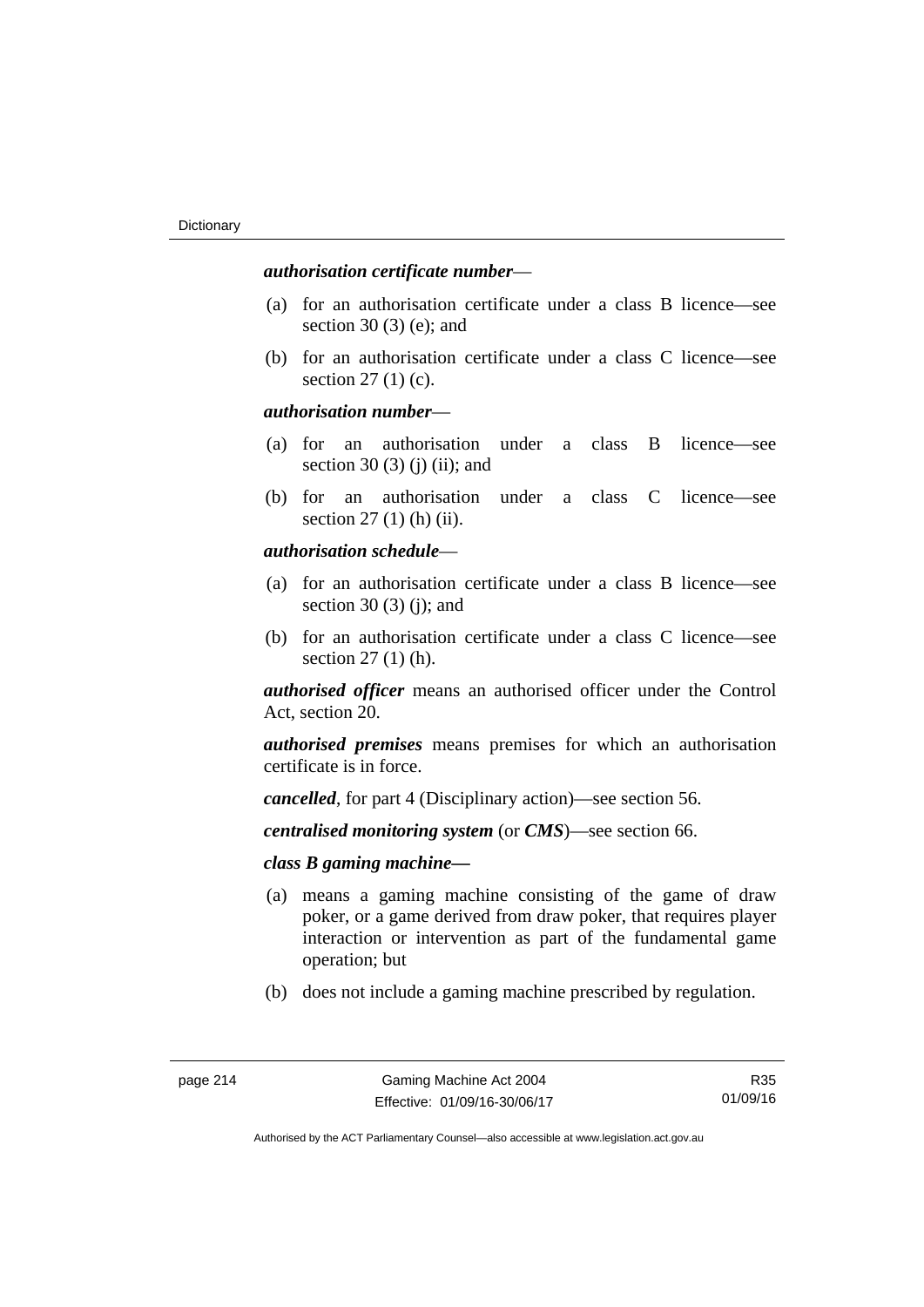*class B licence*, for part 2B (Licences and authorisations)—see section 11.

*class B licence and authorisation certificate application*, for part 2B (Licences and authorisations)—see section 28 (1).

*class B licensee*, for division 6A.6 (Trading of authorisations and gaming machines)—see section 127B.

# *class C gaming machine—*

- (a) means a gaming machine that consists of a game other than the following games or games derived from them:
	- (i) roulette;
	- (ii) blackjack;
	- (iii) sic bo;
	- (iv) craps;
	- (v) pai gow;
	- (vi) baccarat;
	- (vii) two-up;
	- (viii) money wheel;
		- (ix) draw poker; but
- (b) does not include a gaming machine prescribed by regulation.

*class C licence*, for part 2B (Licences and authorisations)—see section 11.

*class C licence application*, for part 2B (Licences and authorisations)—see section 15.

page 215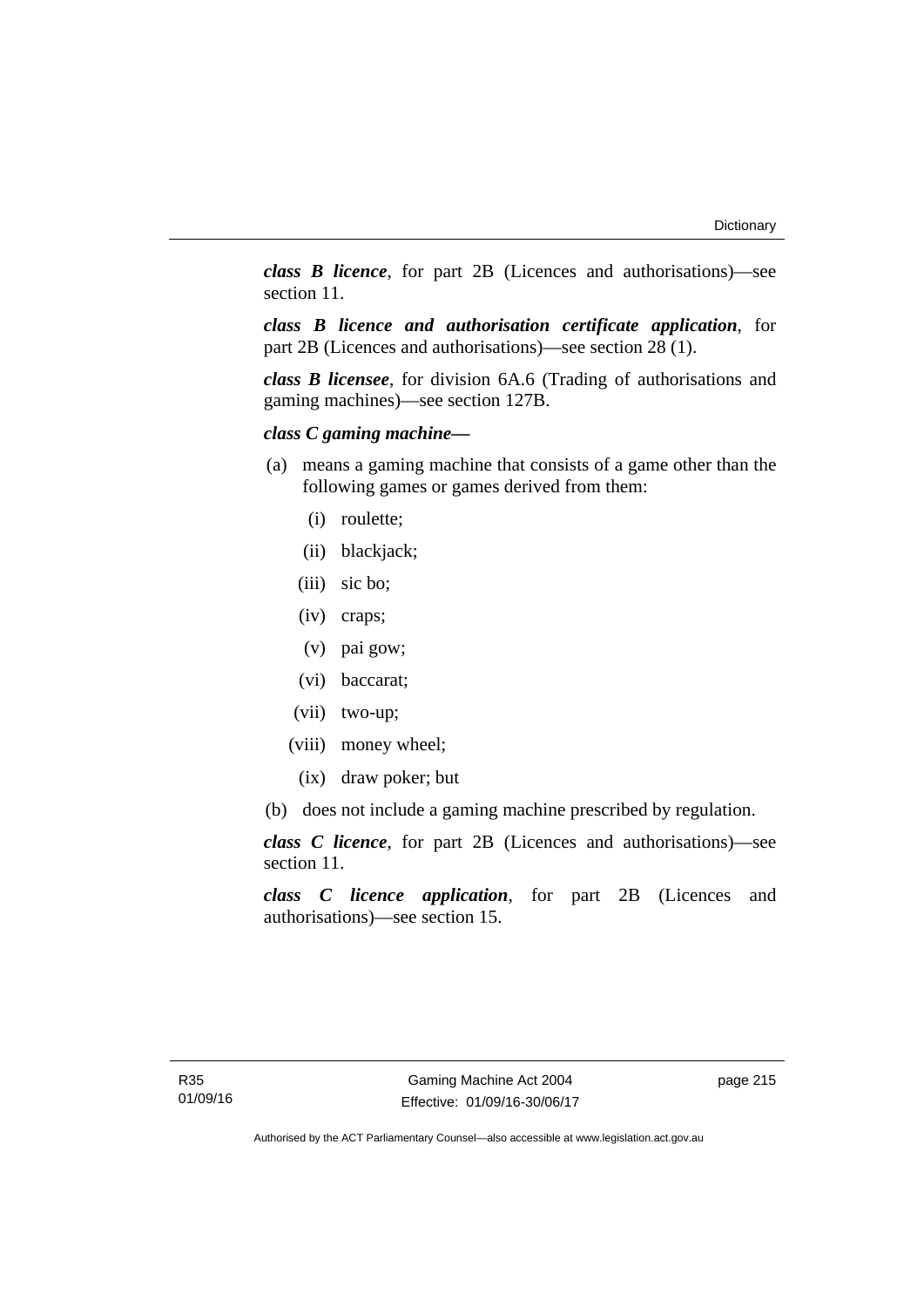*class C licensee*, for division 6A.6 (Trading of authorisations and gaming machines)—see section 127B.

*club* means a corporation or associated incorporation established for the benefit of members to achieve eligible objects.

*CMS*—see *centralised monitoring system*.

*commission* means the gambling and racing commission.

*community contribution* means a contribution made by a licensee that is approved as a community contribution under section 164.

*community contribution shortfall tax*—see section 172 (1).

*computer cabinet* means the sealable part of a gaming machine that contains the game storage medium and the random access memory.

*computer cabinet access register*—see section 71 (1).

*constitution* means—

- (a) for a club that is a company—the memorandum, and any articles of association, of the company; or
- (b) for a club that is an incorporated association—the statement of objects and the rules of the association.

*contribution* means any money, benefit, valuable consideration or security.

*Control Act* means the *[Gambling and Racing Control Act 1999](http://www.legislation.act.gov.au/a/1999-46)*.

*control procedures*, for an entity, means the procedures under section 97.

*corporation* includes a club.

*Note Corporation*—see the [Legislation Act,](http://www.legislation.act.gov.au/a/2001-14) dictionary, pt 1.

*disciplinary action*, for part 4 (Disciplinary action)—see section 58.

*disciplinary notice*, for part 4 (Disciplinary action)—see section 61.

R35 01/09/16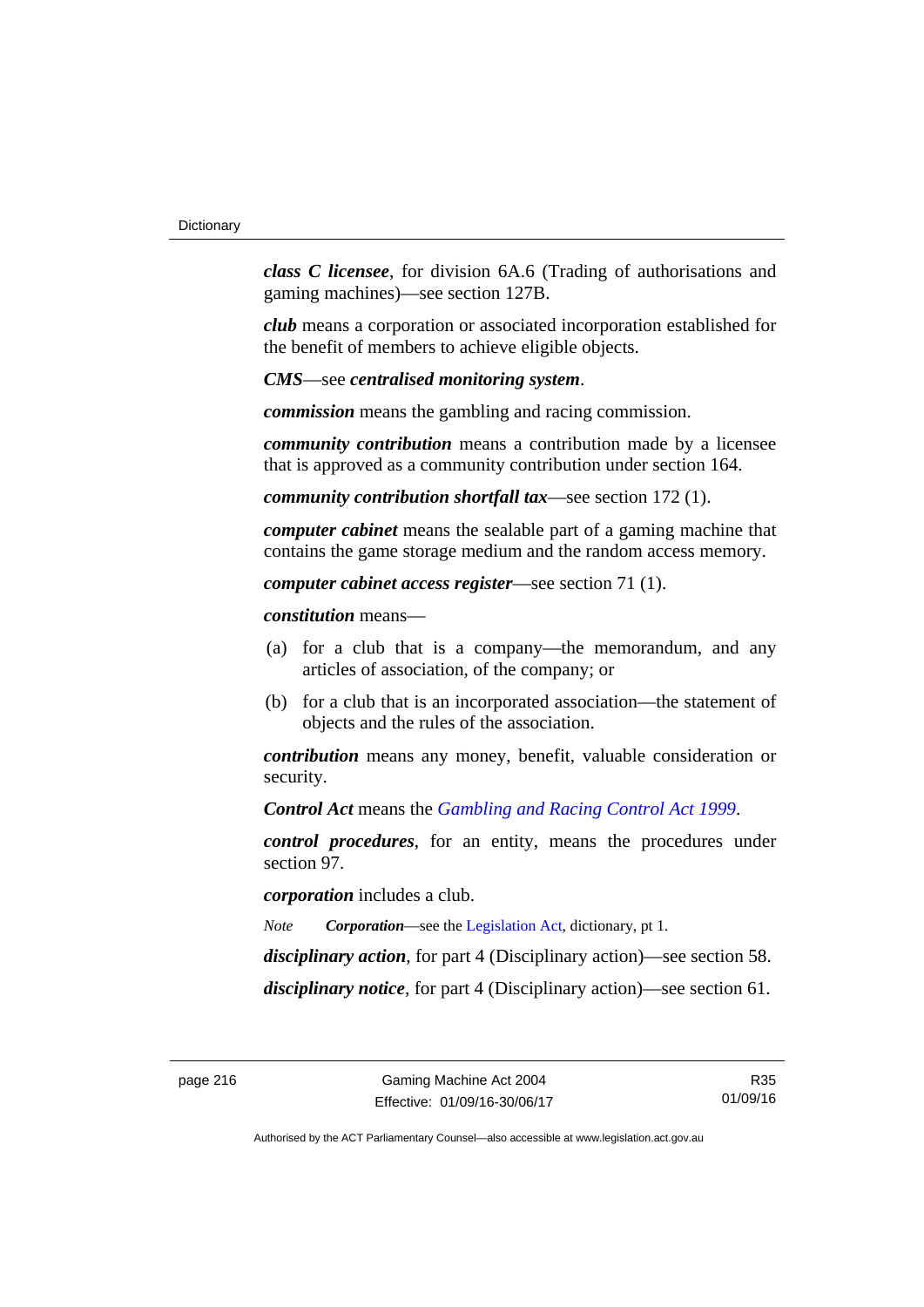*dispose of* a gaming machine includes the following:

- (a) lease or hire the gaming machine to a person;
- (b) destroy the gaming machine;
- (c) make the gaming machine inoperable.

*eligible club*—see section 146.

*eligible object*—see section 145.

*eligible person*—

- (a) for an individual—see section 6; and
- (b) for a corporation—see section 7.

*employ* includes engage.

*executive officer*, of a corporation, means a person, however described and whether or not the person is a director of the corporation, who is concerned with, or takes part in, the corporation's management.

*external administrator*, for a licensee, for division 6A.2 (Repossession of gaming machines)—see section 105A.

*final*, for part 4 (Disciplinary action)—see section 56.

*game*, in relation to a gaming machine, means a play, or a series of plays, initiated by the application of a single stake registered on the gaming machine.

*gaming area*—

- (a) for an authorisation certificate under a class B licence—see section  $30(3)$  (h); and
- (b) for an authorisation certificate under a class C licence—see section 27 (1) (f).

*gaming area amendment*, for part 2B (Licences and authorisations)—see section 33 (1) (a).

page 217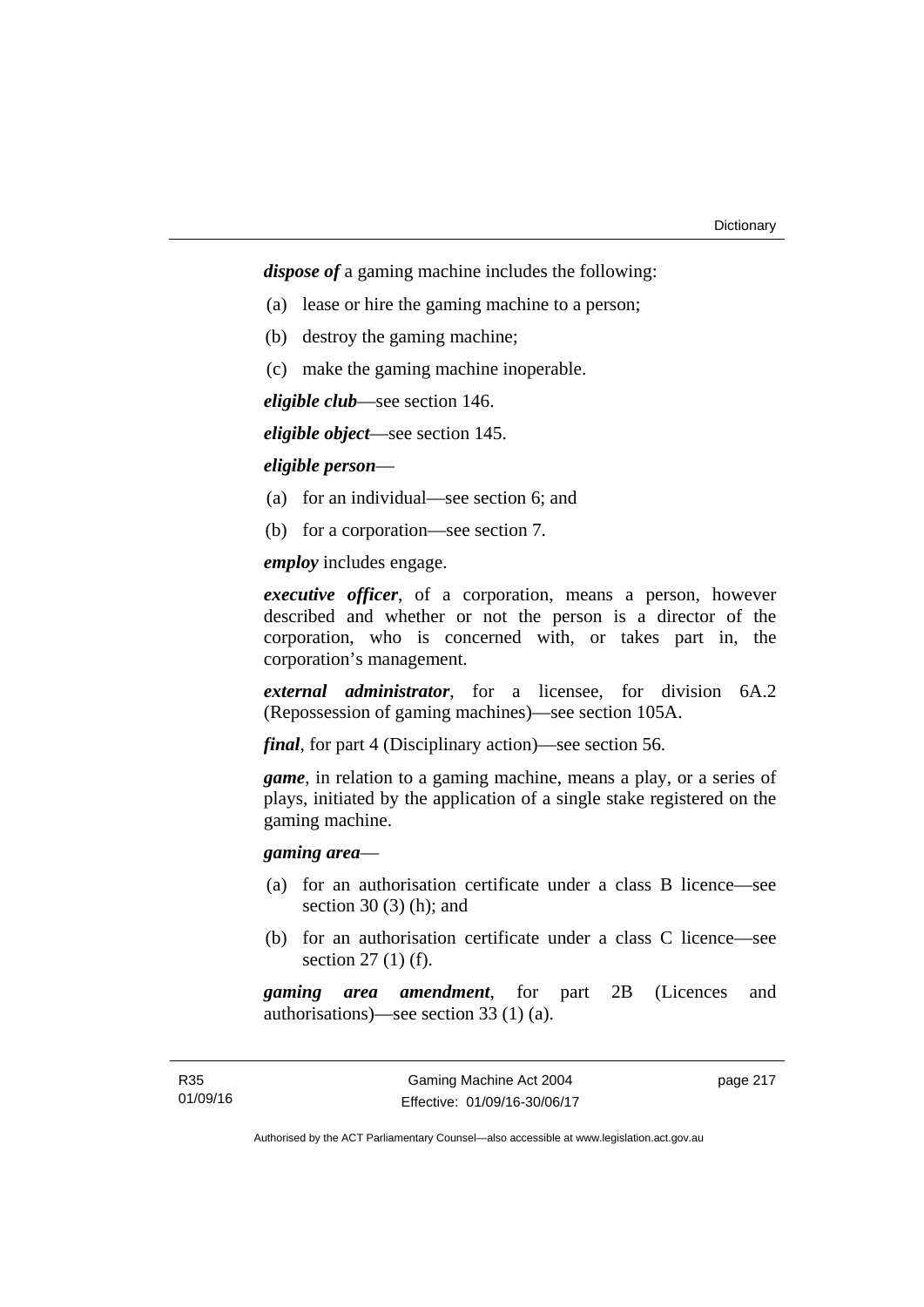*gaming law—*see the [Control Act](http://www.legislation.act.gov.au/a/1999-46/default.asp), dictionary.

#### *gaming machine*—

- (a) means a machine—
	- (i) designed for playing a game of chance, or of mixed chance and skill; and
	- (ii) designed to be played completely or partly by—
		- (A) the insertion of 1 or more coins, notes or tokens; or
		- (B) the application of a monetary credit registered on the machine or elsewhere; and
	- (iii) that offers, or that appears to offer, people a chance to win monetary or other valuable consideration by playing the machine; but
- (b) does not include a device prescribed by regulation.

*gaming machine tax* means the tax imposed by section 159.

*gaming rules*, for an entity, means the rules mentioned in section 22 (2) (c).

*general licence*—see the *[Liquor Act 2010](http://www.legislation.act.gov.au/a/2010-35)*, section 17.

*general purpose*, for a storage permit, for division 6A.7 (Storage of authorisations and gaming machines)—see section 127N (a).

*gross revenue*, of a licensee or person, means all revenue derived by the licensee or person from the operation of gaming machines, other than—

- (a) the amount of winnings for playing the gaming machines paid or payable under the gaming machines' indicated prize scales (excluding linked jackpots); and
- (b) any amount set aside under a linked-jackpot arrangement for the payment of linked jackpots.

R35 01/09/16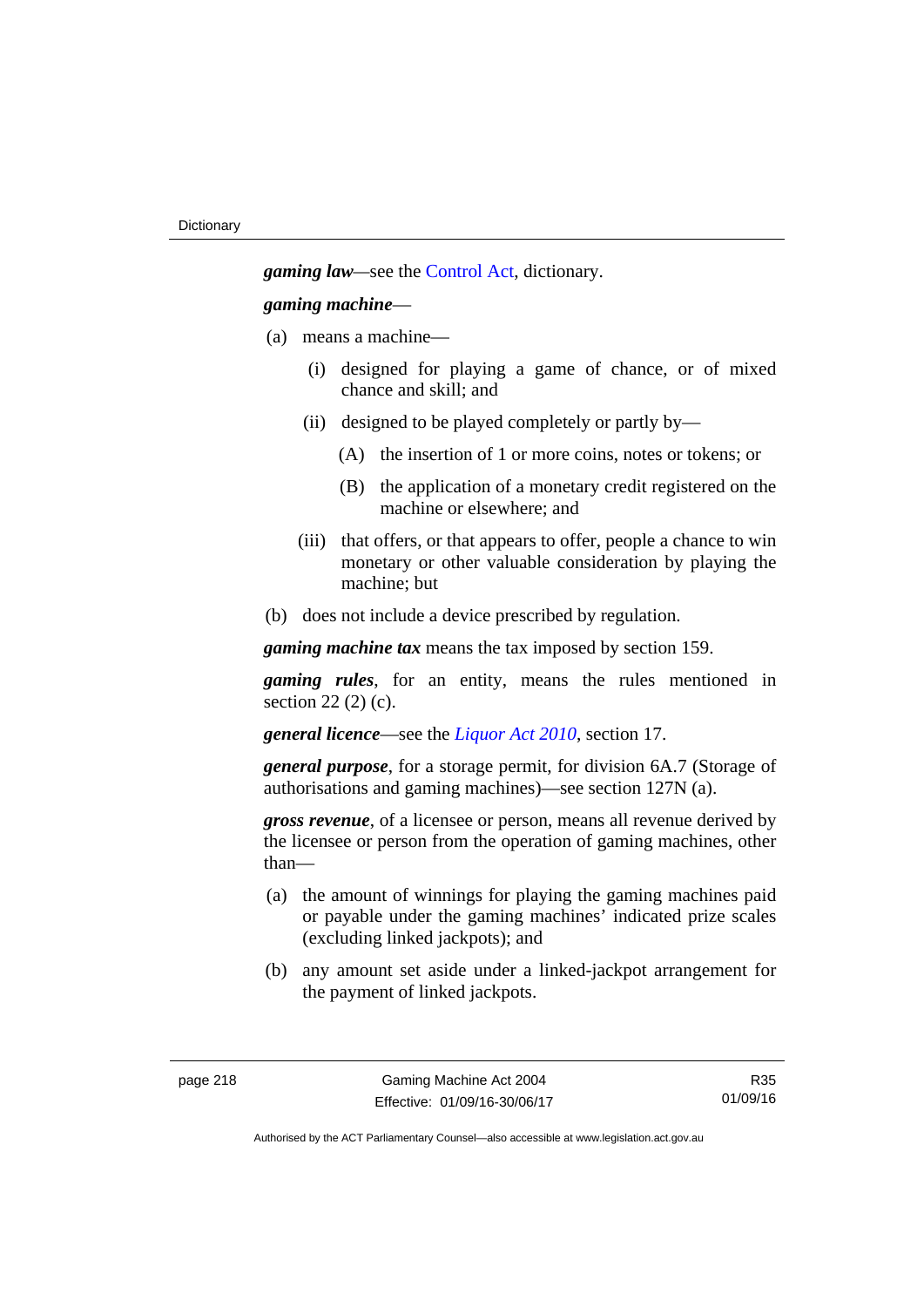*ground for disciplinary action* against a licensee, for part 4 (Disciplinary action)—see section 57.

*incoming licensee*, for division 2B.6 (Transfer and surrender of licences and authorisation certificates)—see section 37E (1).

*incorporated association* means an association incorporated under the *[Associations Incorporation Act 1991](http://www.legislation.act.gov.au/a/1991-46)*.

*increase maximum amendment*, for part 2B (Licences and authorisations)**—**see section 33 (1) (c).

*influential person*, for a corporation—see section 8.

*in-principle authorisation certificate*—see section 38A.

*inspection notice*, for division 6A.7 (Storage of authorisations and gaming machines)—see section 127ZE (1).

*interim purpose*, for a storage permit, for division 6A.7 (Storage of authorisations and gaming machines)—see section 127N (b).

*jackpot*, in relation to a gaming machine, means the combination of letters, numbers, symbols or representations as part of a game on the gaming machine that pays the maximum winnings payable on the gaming machine for any 1 combination.

## *licence*—

- (a) means a licence issued under—
	- (i) section 29 for class B gaming machines; or
	- (ii) section 17 for class C gaming machines; and
- (b) for part 4 (Disciplinary action)—see section 56; and
- (c) in relation to a person approved to operate a linked-jackpot arrangement under section 134—means the approval; and

page 219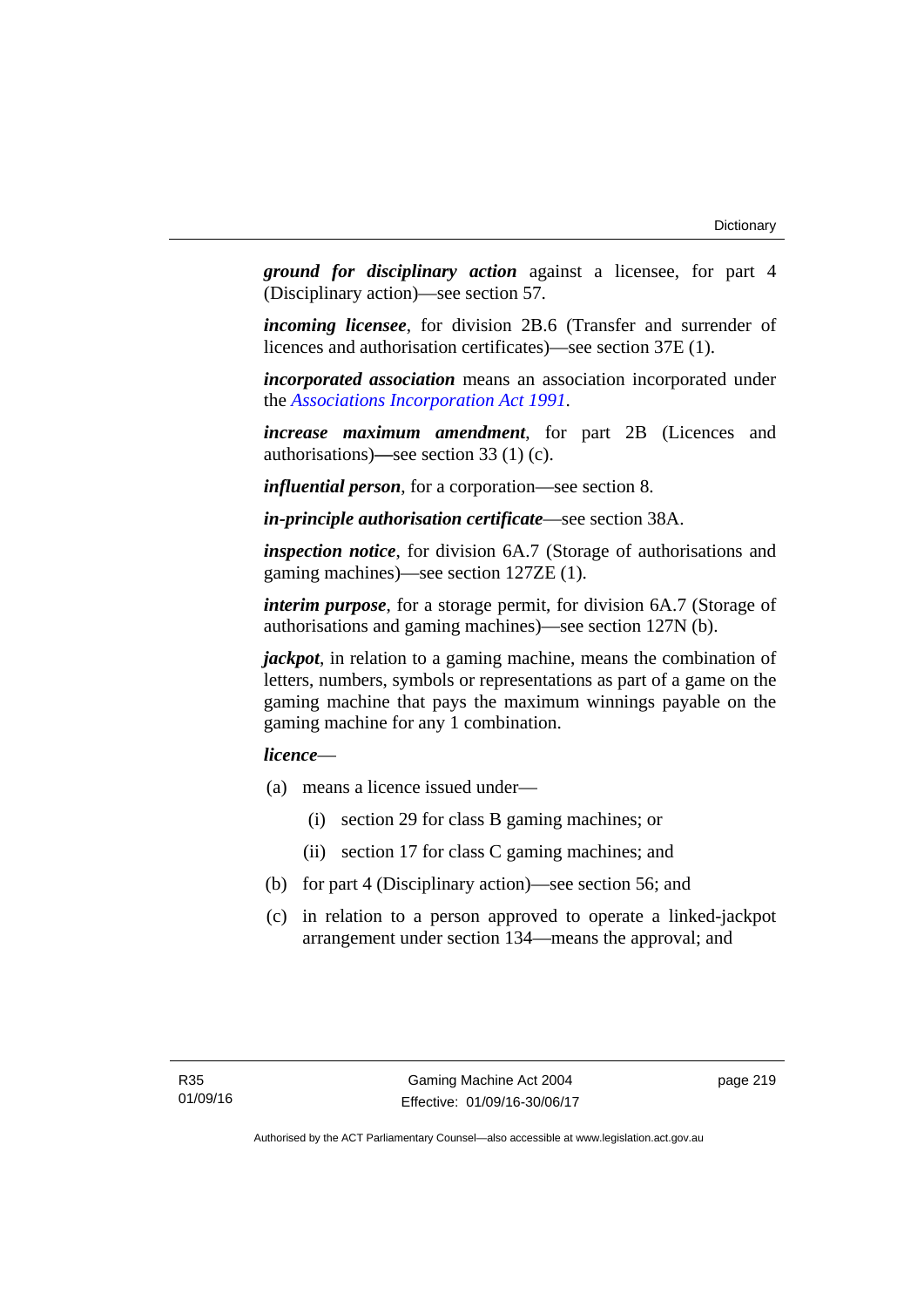- (d) in relation to a permit-holder under part 8 (Linked-jackpot arrangements)—means a multi-user permit.
- *Note Licensee* has a meaning corresponding to the meaning of *licence* (see [Legislation Act,](http://www.legislation.act.gov.au/a/2001-14) s 157).

## *licence number*—

- (a) of a class B licence—see section 30 (2) (b) (vii); and
- (b) of a class C licence—see section  $20(1)$  (b) (vi).

*licensee's name*, in relation to a class C licensee, means the name of the licensee's legal entity.

*life member*, of a club, means a person who is elected to membership of the club for life under the rules of the club.

*linked jackpot* means winnings under a linked-jackpot arrangement operated under an approval or permit under part 8.

*linked-jackpot arrangement* means an arrangement under which 2 or more gaming machines are linked to a device that—

- (a) from time to time, records the amount payable as winnings under the arrangement; and
- (b) for the purpose of recording the amount mentioned in paragraph (a), receives messages from each gaming machine to which it is linked; and
- (c) cannot affect the percentage payout of, or transmit a message to, a gaming machine to which it is linked.

*local jurisdiction* means a State or New Zealand.

*maintain* a gaming machine includes repair, adjust or alter the gaming machine.

*maximum number*, of authorisations, means the maximum number of authorisations for gaming machines that a licensee may have under an authorisation certificate.

R35 01/09/16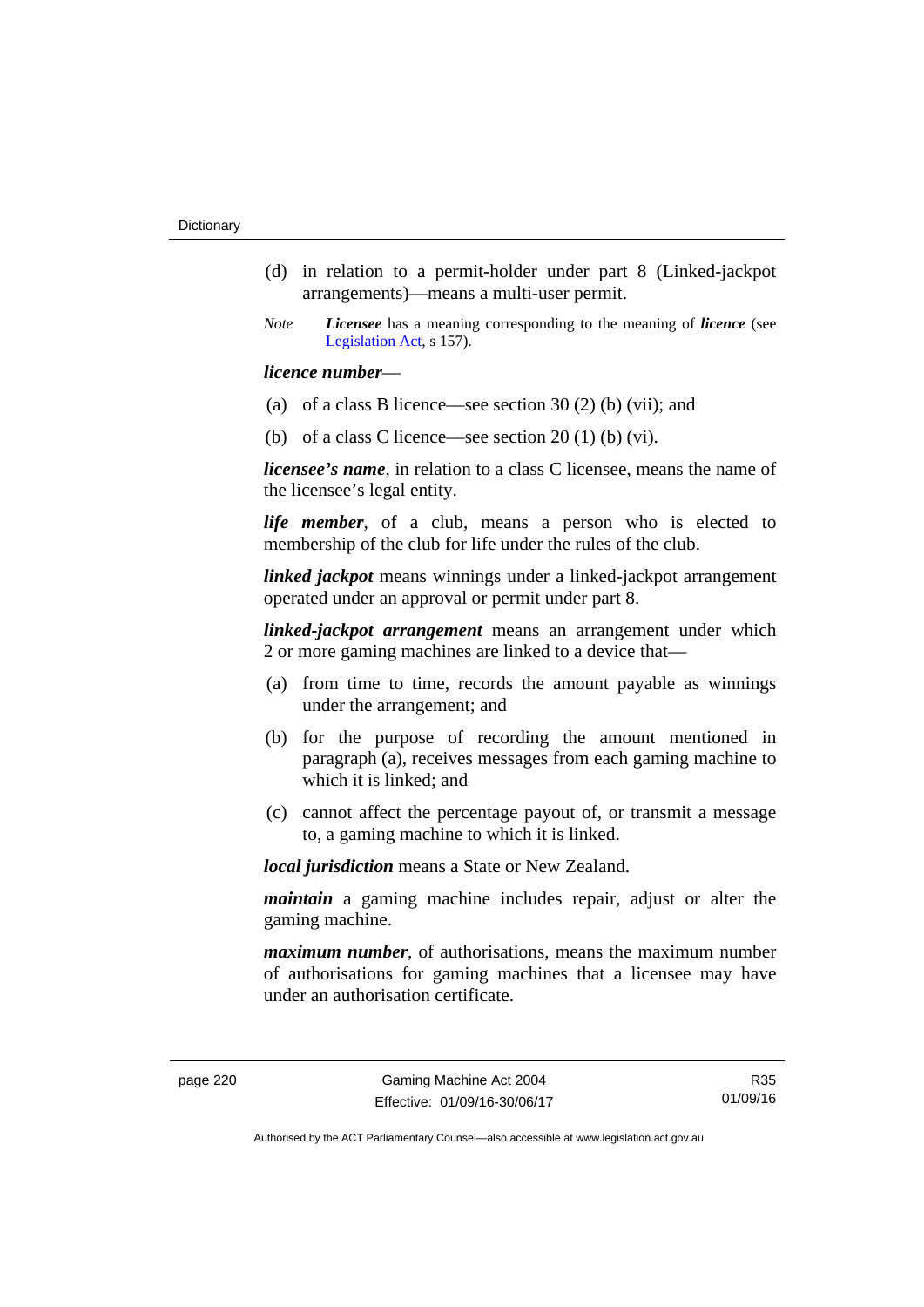*member*, of a club—

- (a) means—
	- (i) a member who, under the rules of the club, is required to pay fees; or
	- (ii) a life member; but
- (b) does not include a temporary member.

*minor licence amendment application*, for part 2B (Licences and authorisations)—see section 31 (1).

*multi-user permit*—see section 135.

*net revenue*, of a licensee that is a club, means gross revenue derived by the licensee, less—

- (a) any amount of gaming machine tax payable on that revenue; and
- (b) 24% of the gross revenue.

*notifiable action*—see section 173C.

## *officer* of a club—

- (a) means—
	- (i) any office-holder of the club (however described), including the secretary, treasurer, executive officer or public officer; or
	- (ii) anyone else concerned in or who takes part in the management of the club's affairs; but
- (b) does not include a patron or the holder of another honorary office of the club if the office does not give its holder a right to take part in the management of the club's affairs.

*on licence*—see the *[Liquor Act 2010](http://www.legislation.act.gov.au/a/2010-35)*, section 18.

*Note* The *[Liquor Act 2010](http://www.legislation.act.gov.au/a/2010-35)*, div 2.2 deals with subclasses of on licences.

page 221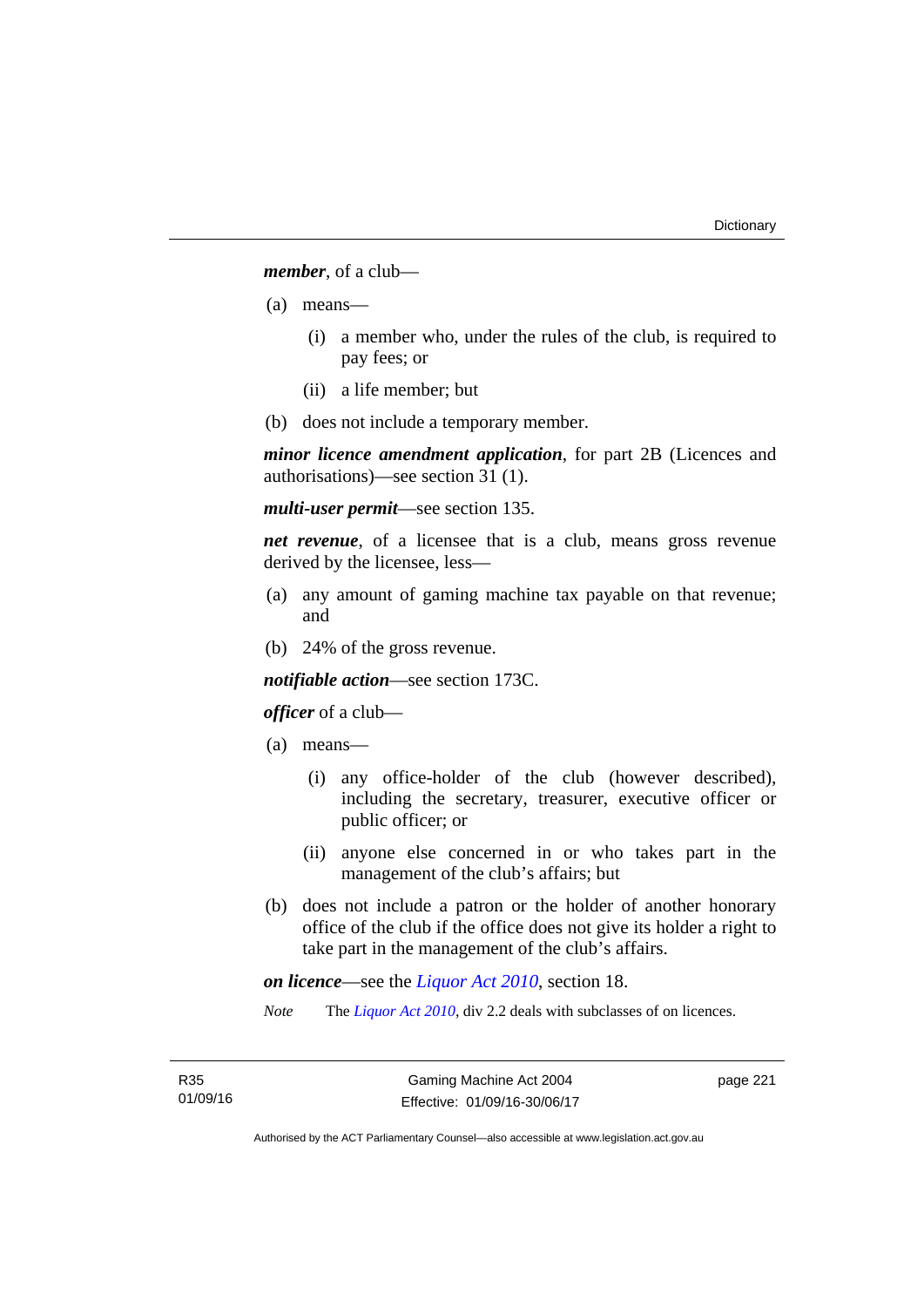*outgoing licensee*, for division 2B.6 (Transfer and surrender of licences and authorisation certificates)—see section 37E (1).

*percentage payout*, for a gaming machine, means the percentage payout allowed for the gaming machine under the authorisation.

*peripheral equipment*, for a gaming machine—see section 68.

*permit*, for division 6A.7 (Storage of authorisations and gaming machines)—see section 127M.

*permit-holder* means the holder of a multi-user permit.

*premises relocation amendment*, for part 2B (Licences and authorisations)—see section 33 (1) (b).

*prescribed number of days*, in relation to a notifiable action—see section 173D (5).

*problem gambling assistance fund*—see section 163B.

*properly completed*, for an application—see section 9 (1).

*proposed gaming area*, in relation to an authorisation certificate application for a class C licence—see section 22 (2) (b) (ii).

*quarantined authorisation*, for division 6A.7 (Storage of authorisations and gaming machines)—see section 127M.

*quarantined gaming machine*, for division 6A.7 (Storage of authorisations and gaming machines)—see section 127M.

*quarantine period*, for a gaming machine and authorisation to which a quarantine permit applies, for division 6A.7 (Storage of authorisations and gaming machines)—see section 127M.

*quarantine permit*, for division 6A.7 (Storage of authorisations and gaming machines)—see section 127Q.

*registered party*—see the *[Electoral Act 1992](http://www.legislation.act.gov.au/a/1992-71)*, dictionary.

*repossession***,** of a gaming machine, includes taking possession of the gaming machine under a default provision in a financial agreement.

R35 01/09/16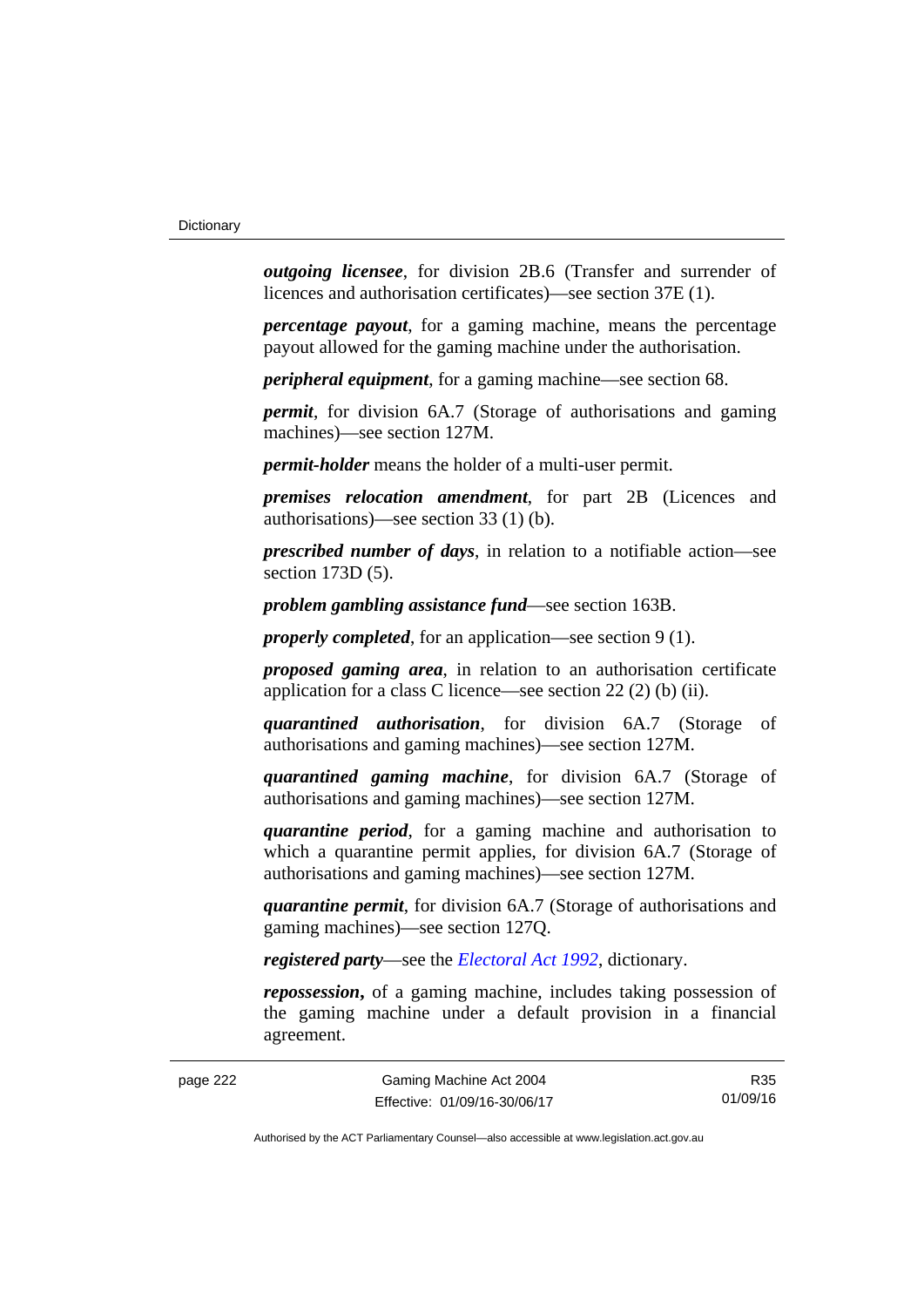*required community contribution*, for a licensee that is a club—see section 169 (1).

*required documents*, for an authorisation certificate application for class C gaming machines—see section 22 (2).

*reviewable decision*, for part 13 (Notification and review of decisions)—see section 173.

*secretary*, in relation to a club, includes a person concerned in the management of the club.

*short-term approval*, for a technician—see section 76 (3).

*signed-in guest*, for a club—see section 54A.

*social impact assessment*, for an authorisation certificate application, authorisation certificate amendment application, or application for an in-principle certificate of approval—see section 12 (1).

*statement of objects* of a club, means—

- (a) for a company—the memorandum of the company; or
- (b) for an incorporated association—the statement of objects of the association.

*storage period*, for a gaming machine or authorisation to which a storage permit applies, for division 6A.7 (Storage of authorisations and gaming machines)—see section 127M.

*storage permit*—see section 127L.

*storage rules*, for division 6A.7 (Storage of authorisations and gaming machines)—see section 127M.

*stored authorisation*, for division 6A.7 (Storage of authorisations and gaming machines)—see section 127M.

*stored gaming machine*, for division 6A.7 (Storage of authorisations and gaming machines)—see section 127M.

*tax law*—see the *[Taxation Administration Act 1999](http://www.legislation.act.gov.au/a/1999-4)*, section 4.

page 223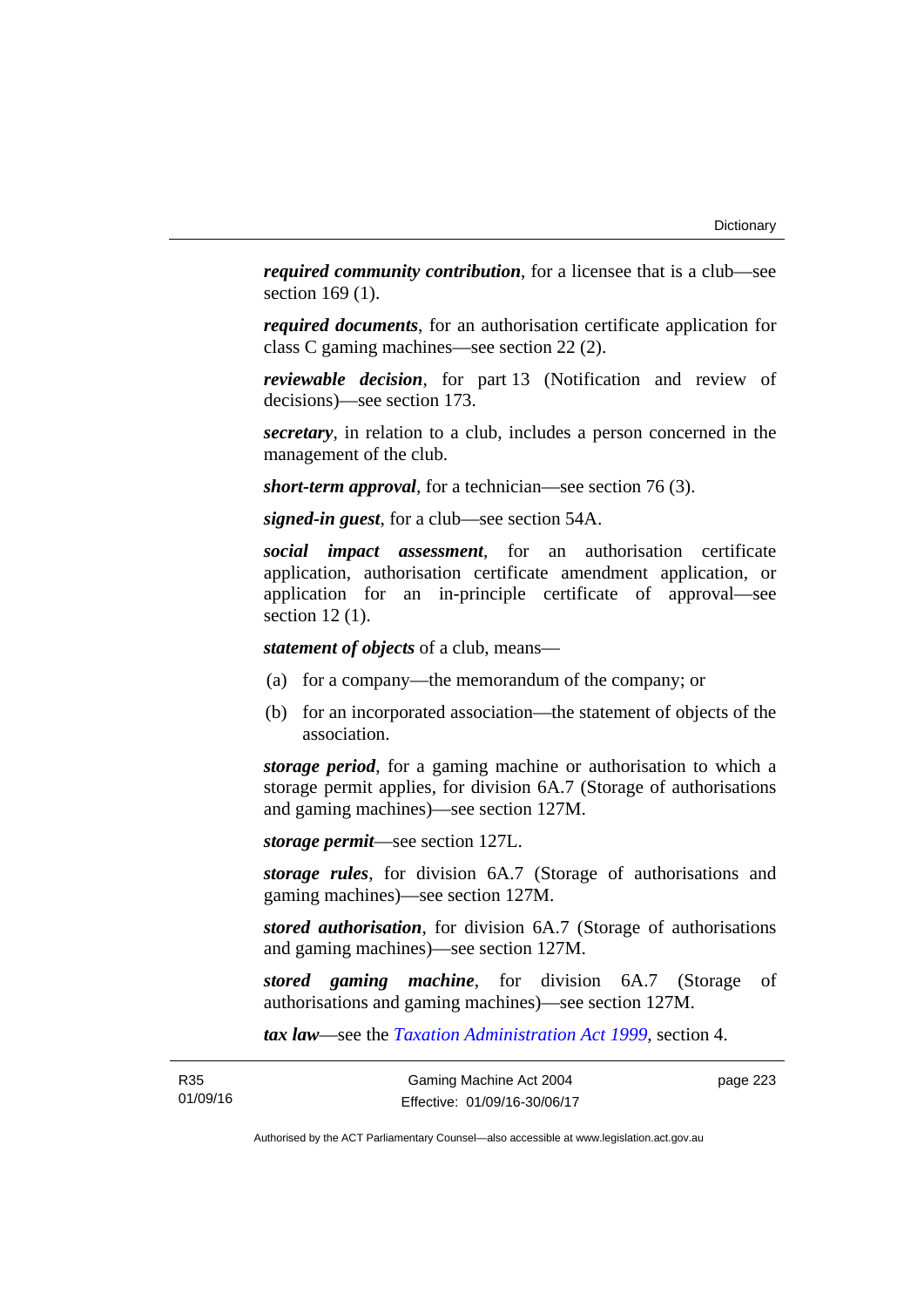*technical amendment*—see section 37B (1). *technical evaluation* means a technical evaluation under section 69.

*temporary member*, of a club—see section 54A.

*warning notice*, for an associated organisation, for part 9 (Club administration)—see section 147B.

page 224 Gaming Machine Act 2004 Effective: 01/09/16-30/06/17

R35 01/09/16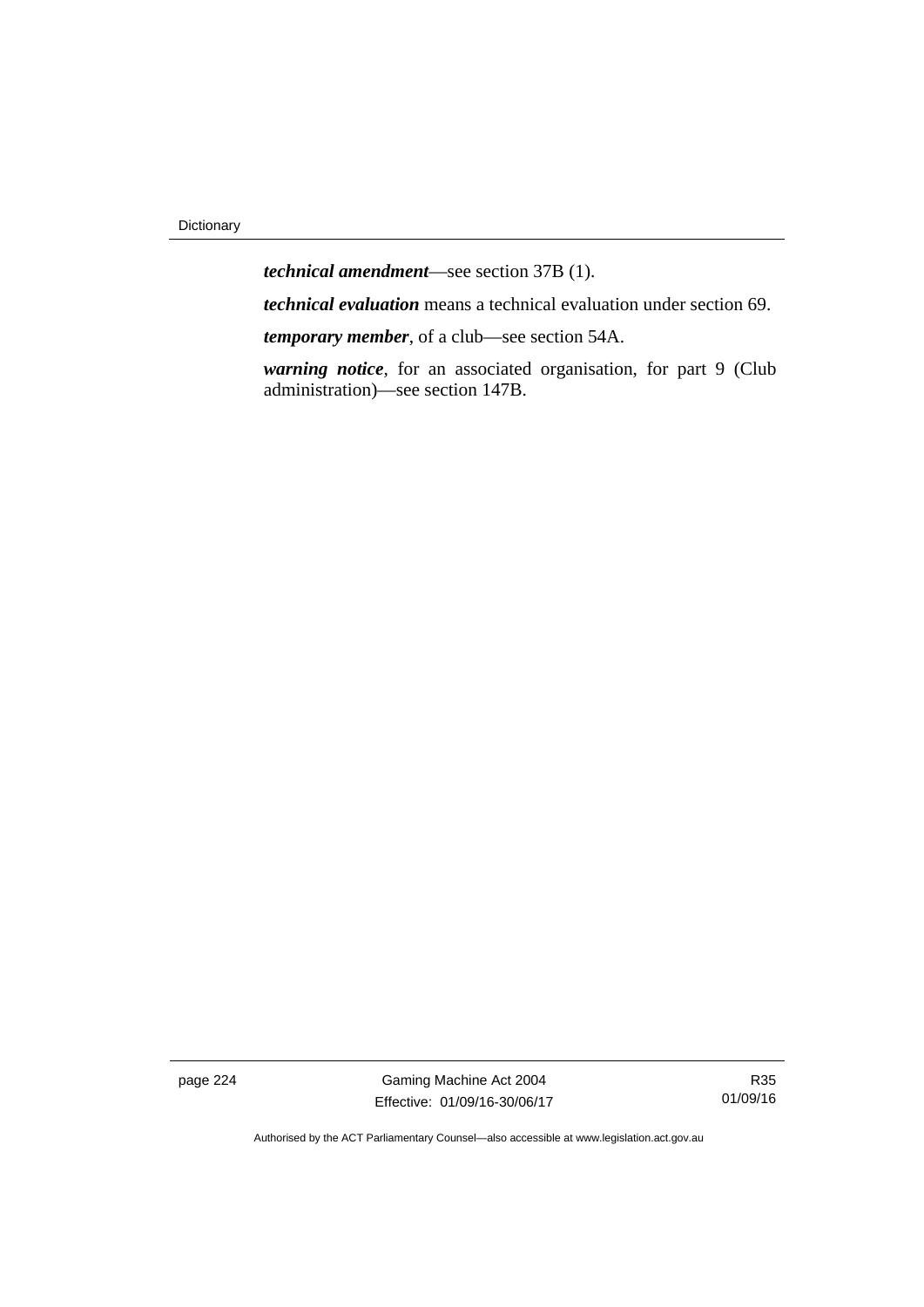# **Endnotes**

# **1 About the endnotes**

Amending and modifying laws are annotated in the legislation history and the amendment history. Current modifications are not included in the republished law but are set out in the endnotes.

Not all editorial amendments made under the *[Legislation Act 2001](http://www.legislation.act.gov.au/a/2001-14)*, part 11.3 are annotated in the amendment history. Full details of any amendments can be obtained from the Parliamentary Counsel's Office.

Uncommenced amending laws are not included in the republished law. The details of these laws are underlined in the legislation history. Uncommenced expiries are underlined in the legislation history and amendment history.

If all the provisions of the law have been renumbered, a table of renumbered provisions gives details of previous and current numbering.

The endnotes also include a table of earlier republications.

| $A = Act$                                    | NI = Notifiable instrument                  |
|----------------------------------------------|---------------------------------------------|
| $AF =$ Approved form                         | $o = order$                                 |
| $am = amended$                               | $om = omitted/repealed$                     |
| $amdt = amendment$                           | $ord = ordinance$                           |
| $AR = Assembly resolution$                   | $orig = original$                           |
| $ch = chapter$                               | par = paragraph/subparagraph                |
| $CN =$ Commencement notice                   | $pres = present$                            |
| $def = definition$                           | $prev = previous$                           |
| $DI = Disallowable instrument$               | $(\text{prev}) = \text{previously}$         |
| $dict = dictionary$                          | $pt = part$                                 |
| $disallowed = disallowed by the Legislative$ | $r = rule/subrule$                          |
| Assembly                                     | $reloc = relocated$                         |
| $div = division$                             | $renum = renumbered$                        |
| $exp = expires/expired$                      | $R[X]$ = Republication No                   |
| $Gaz = gazette$                              | $RI = reissue$                              |
| $hdg = heading$                              | $s = section/subsection$                    |
| $IA = Interpretation Act 1967$               | $sch = schedule$                            |
| ins = inserted/added                         | $sdiv = subdivision$                        |
| $LA =$ Legislation Act 2001                  | $SL = Subordinate$ law                      |
| $LR =$ legislation register                  | $sub =$ substituted                         |
| $LRA =$ Legislation (Republication) Act 1996 | $underlining = whole or part not commenced$ |
| $mod = modified/modification$                | or to be expired                            |
|                                              |                                             |

## **2 Abbreviation key**

R35 01/09/16

Gaming Machine Act 2004 Effective: 01/09/16-30/06/17 page 225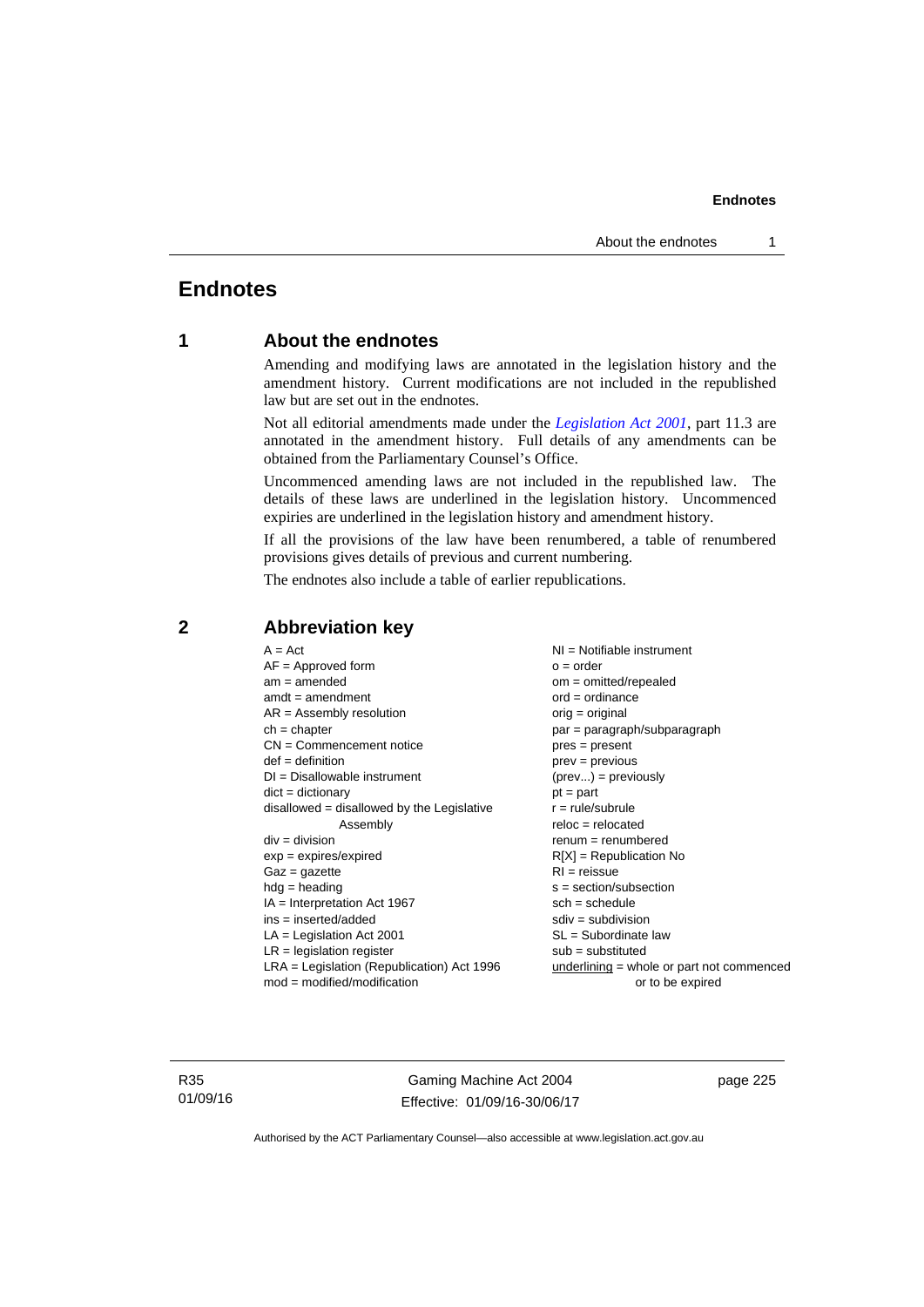3 Legislation history

# **3 Legislation history**

## **Gaming Machine Act 2004 A2004-34**

notified LR 9 July 2004 s 1, s 2 commenced 9 July 2004 (LA s 75 (1)) remainder commenced 1 November 2004 (s 2 and [CN2004-14](http://www.legislation.act.gov.au/cn/2004-14/default.asp))

as amended by

#### **[Gaming Machine Amendment Act 2005](http://www.legislation.act.gov.au/a/2005-17) A2005-17**

notified LR 13 April 2005 s 1, s 2 commenced 13 April 2005 (LA s 75 (1)) remainder commenced 14 April 2005 (s 2)

### **[Gaming Machine Amendment Act 2005 \(No 2\)](http://www.legislation.act.gov.au/a/2005-26) A2005-26**

notified LR 28 June 2005 s 1, s 2 commenced 28 June 2005 (LA s 75 (1)) s 8 commenced 1 July 2007 (s 2 (2)) remainder commenced 1 July 2005 (s 2 (1))

#### **[Casino Control Act 2006](http://www.legislation.act.gov.au/a/2006-2) A2006-2 sch 1 pt 1.3**

notified LR 22 February 2006 s 1, s 2 commenced 22 February 2006 (LA s 75 (1)) sch 1 pt 1.3 commenced 1 May 2006 (s 2 and [CN2006-6](http://www.legislation.act.gov.au/cn/2006-6/default.asp))

#### **[Gaming Machine Amendment Act 2007](http://www.legislation.act.gov.au/a/2007-14) A2007-14**

notified LR 31 May 2007 s 1, s 2 commenced 31 May 2007 (LA s 75 (1)) remainder commenced 1 June 2007 (s 2)

#### **[Gaming Machine Amendment Act 2007 \(No 2\)](http://www.legislation.act.gov.au/a/2007-40) A2007-40**

notified LR 4 December 2007 s 1, s 2 commenced 4 December 2007 (LA s 75 (1)) s 17 commenced 4 June 2008 (s 2 (2)) remainder commenced 5 December 2007 (s 2 (1))

## **[Statute Law Amendment Act 2008](http://www.legislation.act.gov.au/a/2008-28) A2008-28 sch 3 pt 3.29**

notified LR 12 August 2008 s 1, s 2 commenced 12 August 2008 (LA s 75 (1)) sch 3 pt 3.29 commenced 26 August 2008 (s 2)

page 226 Gaming Machine Act 2004 Effective: 01/09/16-30/06/17

R35 01/09/16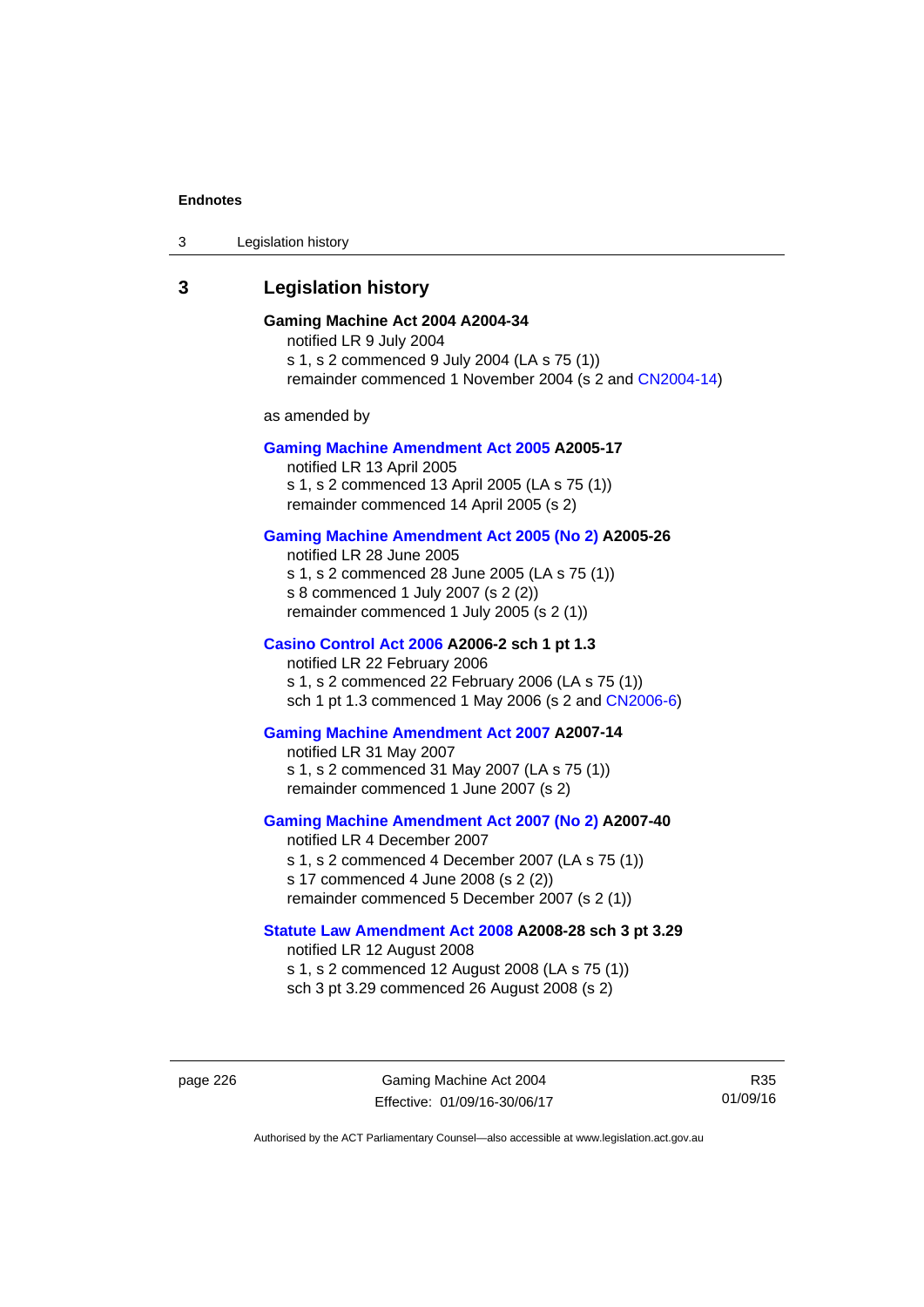| Legislation history |  |
|---------------------|--|
|---------------------|--|

## **[ACT Civil and Administrative Tribunal Legislation Amendment](http://www.legislation.act.gov.au/a/2008-37)  [Act 2008 \(No 2\)](http://www.legislation.act.gov.au/a/2008-37) A2008-37 sch 1 pt 1.47**

notified LR 4 September 2008

s 1, s 2 commenced 4 September 2008 (LA s 75 (1))

sch 1 pt 1.47 commenced 2 February 2009 (s 2 (1) and see [ACT Civil](http://www.legislation.act.gov.au/a/2008-35) 

[and Administrative Tribunal Act 2008](http://www.legislation.act.gov.au/a/2008-35) A2008-35, s 2 (1) and [CN2009-2](http://www.legislation.act.gov.au/cn/2009-2/default.asp))

#### **[Statute Law Amendment Act 2009 \(No 2\)](http://www.legislation.act.gov.au/a/2009-49) A2009-49 sch 1 pt 1.6**

notified LR 26 November 2009

s 1, s 2 commenced 26 November 2009 (LA s 75 (1))

sch 1 pt 1.6 commenced 17 December 2009 (s 2)

# **[Liquor \(Consequential Amendments\) Act 2010](http://www.legislation.act.gov.au/a/2010-43) A2010-43 sch 1 pt 1.12**

notified LR 8 November 2010

s 1, s 2 commenced 8 November 2010 (LA s 75 (1)) sch 1 pt 1.12 commenced 1 December 2010 (s 2 (4) and see Liquor [Act 2010](http://www.legislation.act.gov.au/a/2010-35) A2010-35, s 2 (3) (as am by [A2010-43](http://www.legislation.act.gov.au/a/2010-43) amdt 1.19) and [CN2010-14](http://www.legislation.act.gov.au/cn/2010-14/default.asp))

#### **[Gaming Machine \(Problem Gambling Assistance\) Amendment](http://www.legislation.act.gov.au/a/2010-52)  [Act 2010](http://www.legislation.act.gov.au/a/2010-52) A2010-52**

notified LR 15 December 2010 s 1, s 2 commenced 15 December 2010 (LA s 75 (1)) remainder commenced 1 July 2011 (s 2)

## **[Statute Law Amendment Act 2011](http://www.legislation.act.gov.au/a/2011-3) A2011-3 sch 1 pt 1.3, sch 3 pt 3.21**

notified LR 22 February 2011 s 1, s 2 commenced 22 February 2011 (LA s 75 (1)) sch 1 pt 1.3, sch 3 pt 3.21 commenced 1 March 2011 (s 2)

# **[Gaming Machine \(Club Governance\) Amendment Act 2011](http://www.legislation.act.gov.au/a/2011-24) A2011-24**

**pt 2** 

notified LR 7 July 2011 s 1, s 2 commenced 1 July 2011 (LA s 75 (2)) ss 9-11, s 21, s 26 commenced 1 July 2012 (s 2 (2)) pt 2 remainder taken to have commenced 1 July 2011 (s 2 (1))

## **[Justice and Community Safety Legislation Amendment Act 2011](http://www.legislation.act.gov.au/a/2011-27)  [\(No 2\)](http://www.legislation.act.gov.au/a/2011-27) A2011-27 sch 1 pt 1.5**

notified LR 30 August 2011

s 1, s 2 taken to have commenced 29 July 2008 (LA s 75 (2)) sch 1 pt 1.5 commenced 13 September 2011 (s 2 (1))

R35 01/09/16 page 227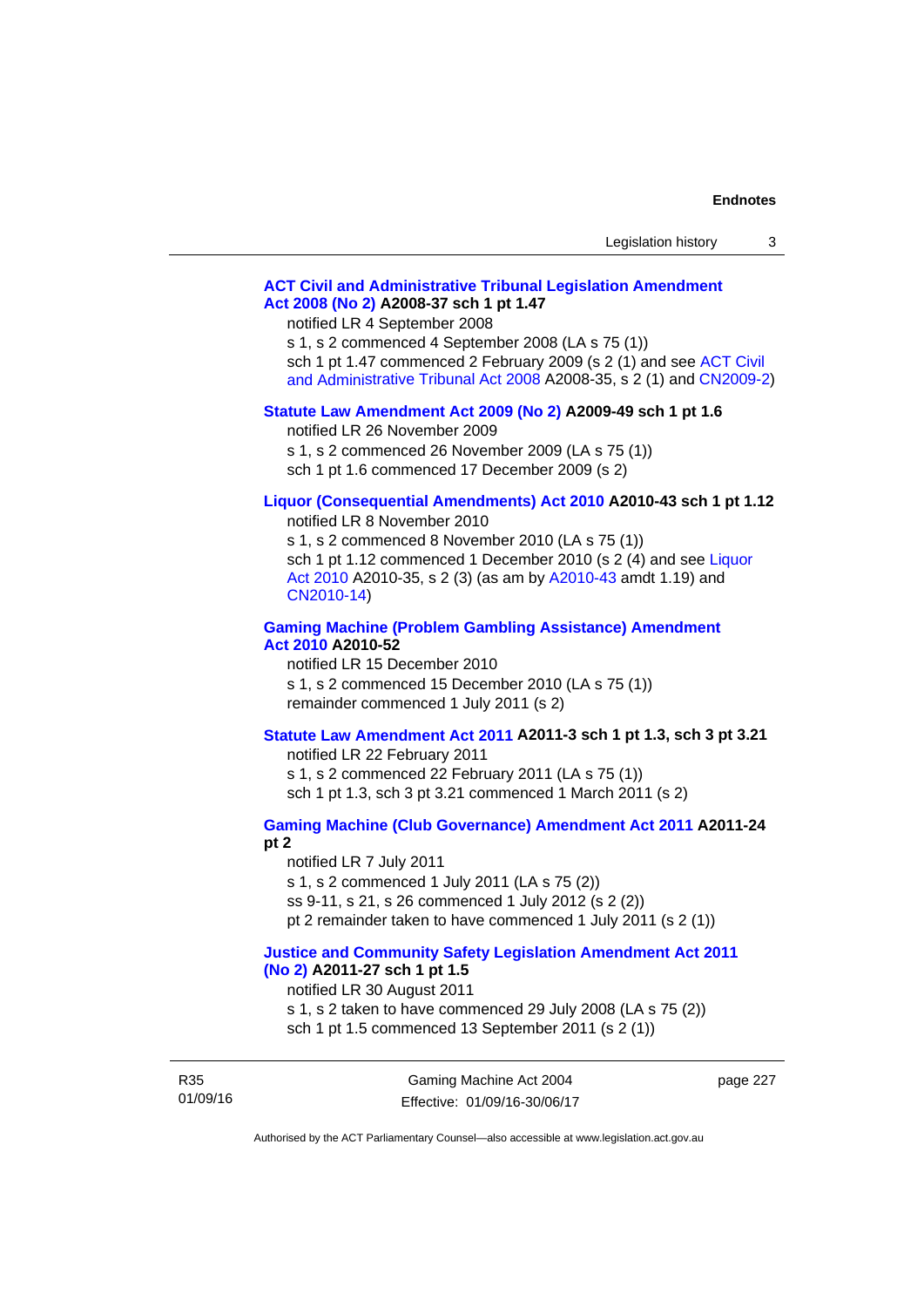| $\sqrt{2}$<br>- 3 | Legislation history |  |
|-------------------|---------------------|--|
|-------------------|---------------------|--|

## **[Business Names Registration \(Transition to Commonwealth\)](http://www.legislation.act.gov.au/a/2012-2)  [Act 2012](http://www.legislation.act.gov.au/a/2012-2) A2012-2 sch 2 pt 2.3**

notified LR 28 February 2012

s 1, s 2 commenced 28 February 2012 (LA s 75 (1))

sch 2 pt 2.3 commenced 28 May 2012 (s 2 (2))

#### **[Gaming Machine Amendment Act 2012](http://www.legislation.act.gov.au/a/2012-42) A2012-42 pt 2 (as am by [A2013-29](http://www.legislation.act.gov.au/a/2013-29) s 4)**

notified LR 6 September 2012

s 1, s 2 commenced 6 September 2012 (LA s 75 (1))

s 28, s 29 commenced 1 February 2014 (s 2 (2) (as am by [A2013-29](http://www.legislation.act.gov.au/a/2013-29) s 4))

pt 2 remainder commenced 1 January 2013 (s 2 (1))

## **[Gaming Machine Amendment Act 2012 \(No 2\)](http://www.legislation.act.gov.au/a/2012-50/default.asp) A2012-50**

notified LR 5 December 2012

s 1, s 2 commenced 5 December 2012 (LA s 75 (1))

s 3 commenced 6 December 2012 (s 2 (1))

s 4 commenced 1 January 2013 (s 2 (2))

s 5 commenced 1 February 2014 (s 2 (3) and see [Gaming Machine](http://www.legislation.act.gov.au/a/2012-42)  [Amendment Act 2012](http://www.legislation.act.gov.au/a/2012-42) A2012-42 s 2 (2) (as am by [A2013-29](http://www.legislation.act.gov.au/a/2013-29) s 4))

#### **[Gaming Machine Amendment Act 2013](http://www.legislation.act.gov.au/a/2013-9) A2013-9**

notified LR 27 March 2013

s 1, s 2 commenced 27 March 2013 (LA s 75 (1)) remainder commenced 28 March 2013 (s 2)

## **[Statute Law Amendment Act 2013](http://www.legislation.act.gov.au/a/2013-19) A2013-19 sch 3 pt 3.23**

notified LR 24 May 2013 s 1, s 2 commenced 24 May 2013 (LA s 75 (1)) sch 3 pt 3.23 commenced 14 June 2013 (s 2)

#### **[Gaming Machine Amendment Act 2013 \(No 2\)](http://www.legislation.act.gov.au/a/2013-29) A2013-29**

notified LR 21 August 2013 s 1, s 2 commenced 21 August 2013 (LA s 75 (1)) remainder commenced 22 August 2013 (s 2) *Note* This Act only amends the Gaming Machine Amendment

[Act 2012](http://www.legislation.act.gov.au/a/2012-42) A2012-42.

page 228 Gaming Machine Act 2004 Effective: 01/09/16-30/06/17

R35 01/09/16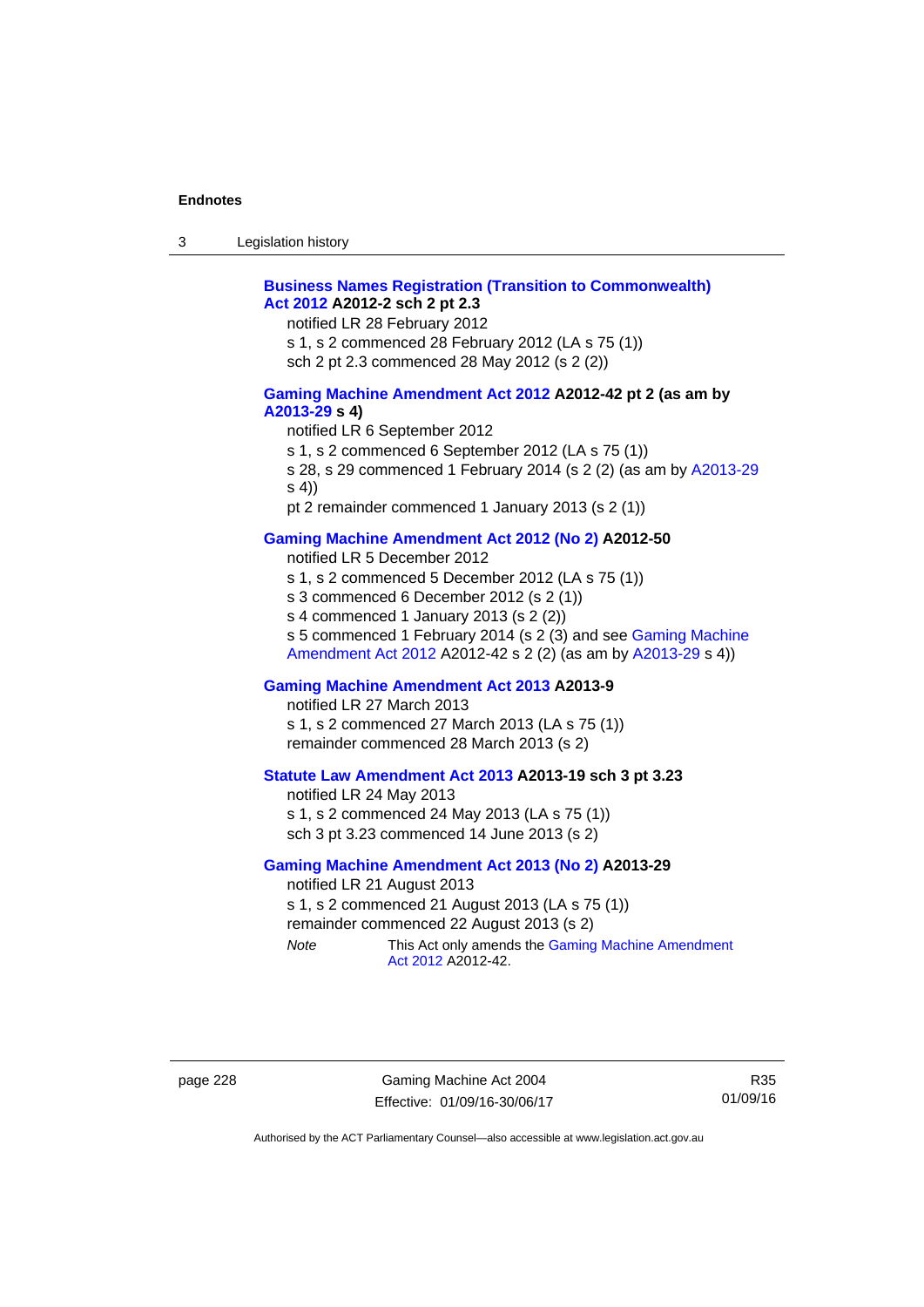## **[Gaming Machine \(Red Tape Reduction\) Amendment Act 2014](http://www.legislation.act.gov.au/a/2014-5) A2014-5**

notified LR 27 March 2014 s 1, s 2 commenced 27 March 2014 (LA s 75 (1)) remainder commenced 28 March 2014 (s 2)

#### **[Red Tape Reduction Legislation Amendment Act 2014](http://www.legislation.act.gov.au/a/2014-47) A2014-47 pt 4**

notified LR 6 November 2014

s 1, s 2 commenced 6 November 2014 (LA s 75 (1)) pt 4 commenced 7 November 2014 (s 2)

#### **[Gaming Machine \(Red Tape Reduction\) Amendment Act 2014 \(No 2\)](http://www.legislation.act.gov.au/a/2014-56) A2014-56**

notified LR 4 December 2014

s 1, s 2 commenced 4 December 2014 (LA s 75 (1))

s 18, s 19 commenced 1 March 2015 (s 2 (2))

remainder commenced 5 December 2014 (s 2)

# **[Annual Reports \(Government Agencies\) Amendment Act 2015](http://www.legislation.act.gov.au/a/2015-16)**

# **A2015-16 sch 1 pt 1.13**

notified LR 27 May 2015 s 1, s 2 commenced 27 May 2015 (LA s 75 (1)) sch 1 pt 1.13 commenced 3 June 2015 (s 2)

#### **[Gaming Machine \(Reform\) Amendment Act 2015](http://www.legislation.act.gov.au/a/2015-21/default.asp) A2015-21**

notified LR 15 June 2015

s 1, s 2 commenced 15 June 2015 (LA s 75 (1))

s 3 commenced 1 July 2015 (LA s 75AA)

s 81 commenced 1 July 2015 (s 2 and [CN2015-10\)](http://www.legislation.act.gov.au/cn/2015-10/default.asp)

ss 4-80 and ss 82-93 commenced 31 August 2015 (s 2 and [CN2015-18](http://www.legislation.act.gov.au/cn/2015-18/default.asp))

sch 1 awaiting commencement (s 2)

*Note* default commencement of schedule 1 under s 2 (4): 31 August 2018

Gaming Machine Act 2004 Effective: 01/09/16-30/06/17 page 229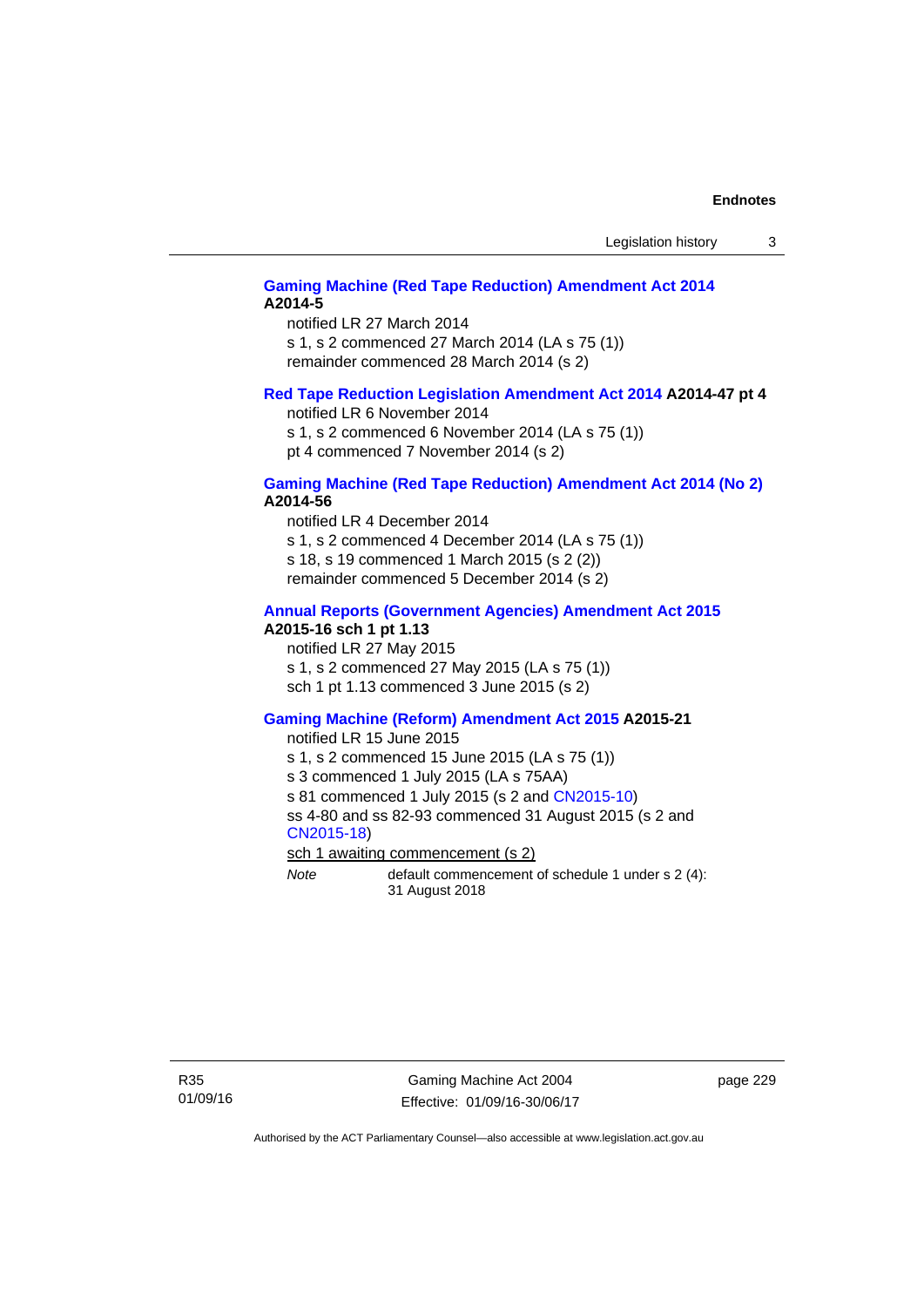3 Legislation history

as modified by

#### **[Gaming Machine Regulation 2004](http://www.legislation.act.gov.au/sl/2004-30/default.asp) SL2004-30 (as am by [SL2015-27](http://www.legislation.act.gov.au/sl/2015-27/default.asp) s 29, s 30)**

notified LR 30 July 2004

s 1, s 2 commenced 30 July 2004 (LA s 75 (1))

remainder commenced 1 November 2004 (s 2 and see [Gaming](http://www.legislation.act.gov.au/a/2004-34)  [Machine Act 2004](http://www.legislation.act.gov.au/a/2004-34) A2004-34, s 2 and [CN2004-14](http://www.legislation.act.gov.au/cn/2004-14/default.asp))

### **[Gaming Legislation Amendment Regulation 2015 \(No 1\)](http://www.legislation.act.gov.au/sl/2015-27/default.asp) SL2015-27 s 29, s 30**

notified LR 24 August 2015

s 1, s 2 commenced 24 August 2015 (LA s 75 (1))

s 29, s 30 commenced 31 August 2015 (s 2 and see [Gaming Machine](http://www.legislation.act.gov.au/a/2015-21/default.asp)  [\(Reform\) Amendment Act 2015](http://www.legislation.act.gov.au/a/2015-21/default.asp) A2015-21, s 2 and [CN2015-18\)](http://www.legislation.act.gov.au/cn/2015-18/default.asp)

*Note* This regulation only amends the [Gaming Machine Regulation](http://www.legislation.act.gov.au/sl/2004-30/default.asp)  [2004](http://www.legislation.act.gov.au/sl/2004-30/default.asp) SL2004-30.

as amended by

## **[Red Tape Reduction Legislation Amendment Act 2015](http://www.legislation.act.gov.au/a/2015-33/default.asp) A2015-33 sch 1 pt 1.30**

notified LR 30 September 2015

s 1, s 2 commenced 30 September 2015 (LA s 75 (1))

sch 1 pt 1.30 commenced 14 October 2015 (s 2)

## **[Statute Law Amendment Act 2015 \(No 2\)](http://www.legislation.act.gov.au/a/2015-50) A2015-50 sch 3 pt 3.19**

notified LR 25 November 2015 s 1, s 2 commenced 25 November 2015 (LA s 75 (1)) sch 3 pt 3.19 commenced 9 December 2015 (s 2)

#### **[Red Tape Reduction Legislation Amendment Act 2016](http://www.legislation.act.gov.au/a/2016-18) A2016-18 sch 3 pt 3.25, sch 4 pt 4.5**

notified LR 13 April 2016 s 1, s 2 commenced 13 April 2016 (LA s 75 (1)) sch 3 pt 3.25, sch 4 pt 4.5 commenced 27 April 2016 (s 2)

page 230 Gaming Machine Act 2004 Effective: 01/09/16-30/06/17

R35 01/09/16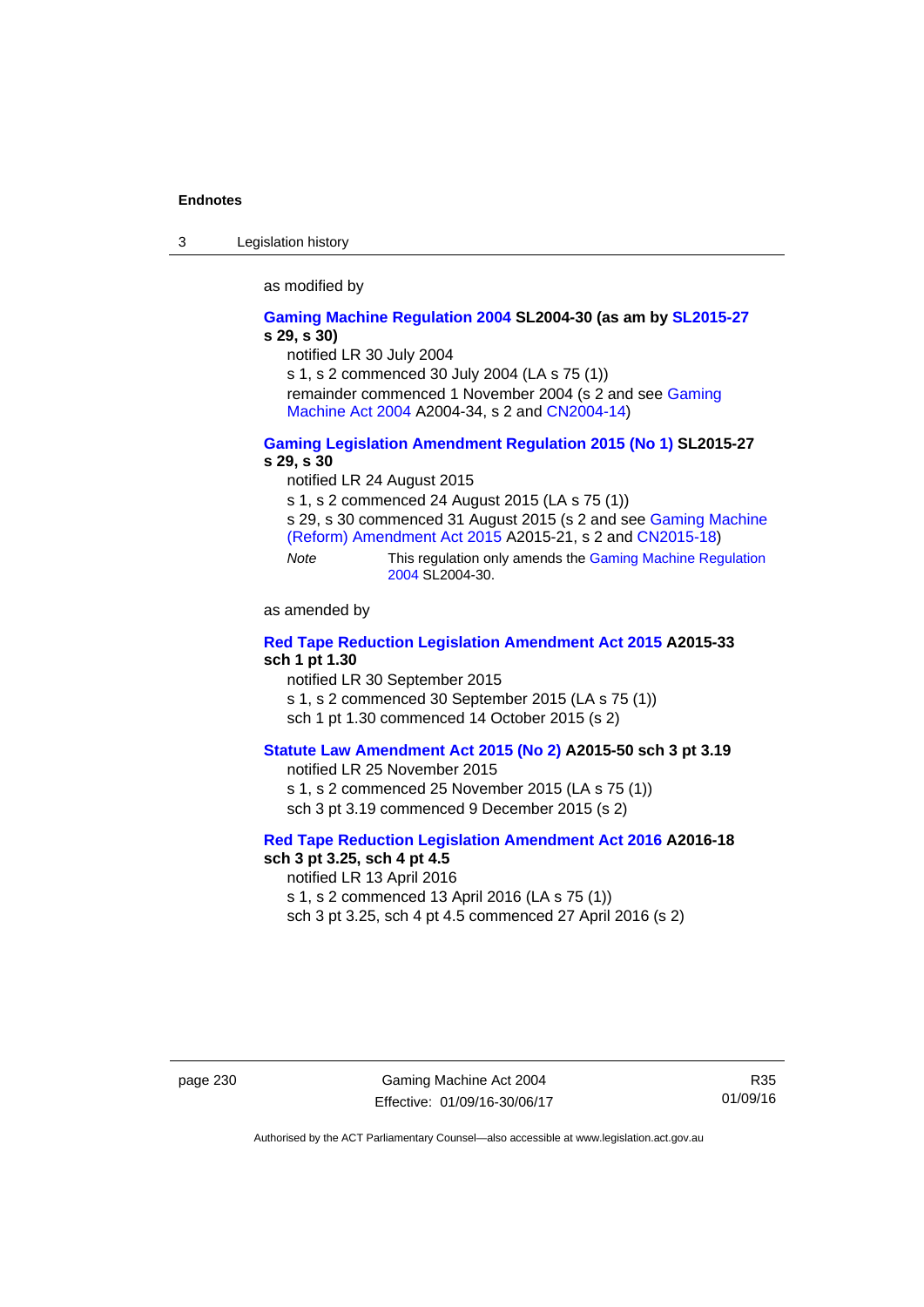Legislation history 3

# **[Gaming and Racing \(Red Tape Reduction\) Legislation Amendment](http://www.legislation.act.gov.au/a/2016-45/default.asp)  [Act 2016](http://www.legislation.act.gov.au/a/2016-45/default.asp) A2016-45 pt 2, sch 1**

notified LR 19 August 2016

s 1, s 2 commenced 19 August 2016 (LA s 75 (1)) sch 1 commences immediately after the commencement of Gaming

[Machine \(Reform\) Amendment Act 2015](http://www.legislation.act.gov.au/a/2015-21/default.asp) A2015-21, sch 1 (s 2 (2))

pt 2 commenced 1 September 2016 (s 2 (1))

R35 01/09/16

Gaming Machine Act 2004 Effective: 01/09/16-30/06/17 page 231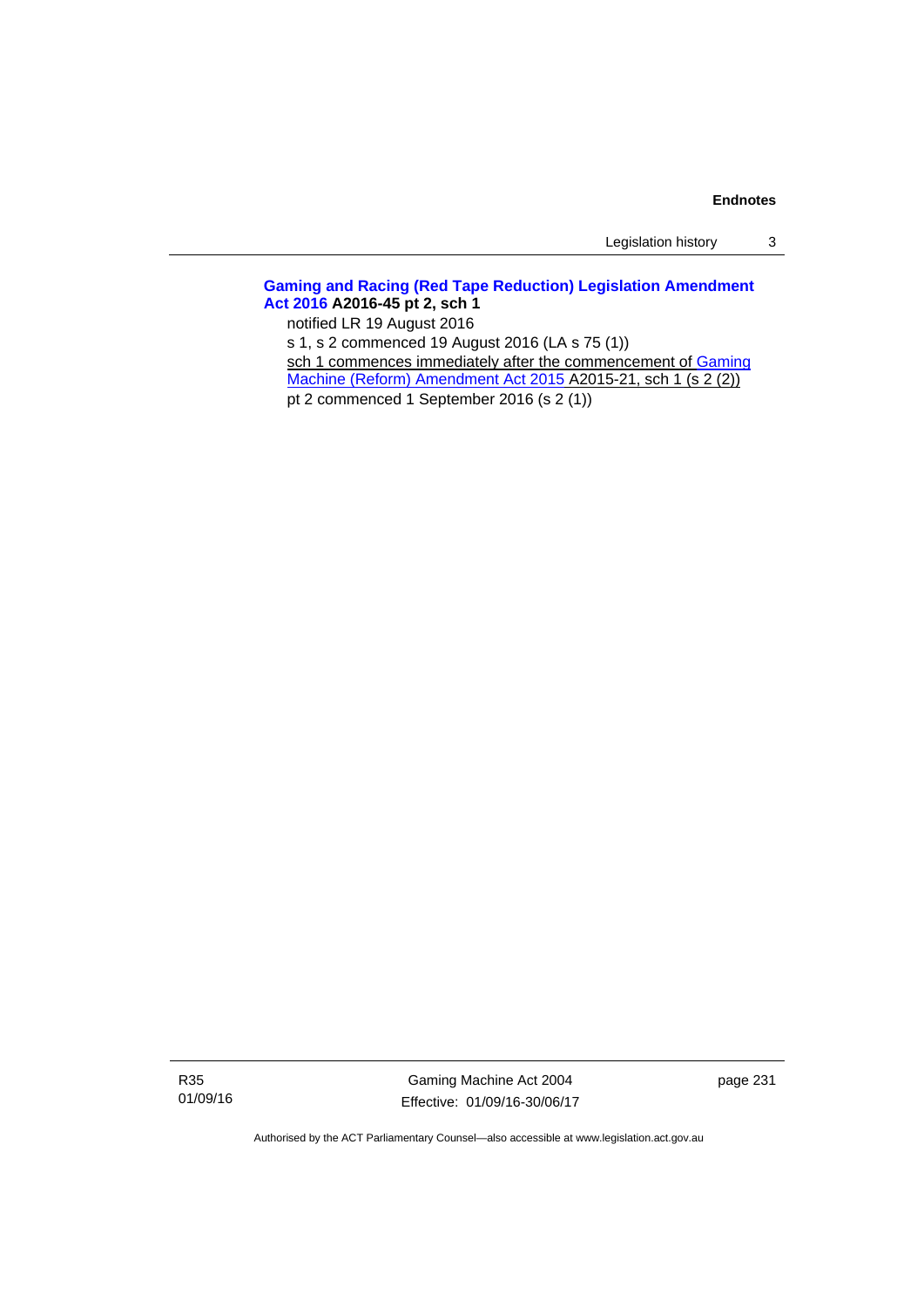4 Amendment history

# **4 Amendment history**

**Commencement**  s 2 om LA s 89 (4) **Dictionary**  s 3 am [A2013-19](http://www.legislation.act.gov.au/a/2013-19) amdt 3.171 **Important concepts**  pt 2 hdg sub [A2015-21](http://www.legislation.act.gov.au/a/2015-21) s 4 **Definitions and important concepts**  div 2.1 hdg om [A2015-21](http://www.legislation.act.gov.au/a/2015-21) s 4 **Issue of licences**  div 2.2 hdg om [A2015-21](http://www.legislation.act.gov.au/a/2015-21) s 4 **Social impact assessments**  div 2.3 hdg om [A2015-21](http://www.legislation.act.gov.au/a/2015-21) s 4 **Eligible people**  om [A2015-21](http://www.legislation.act.gov.au/a/2015-21) s 4 **Licence amendments**  div 2.5 hdg om [A2015-21](http://www.legislation.act.gov.au/a/2015-21) s 4 **Transfer and surrender of licences**  div 2.6 hdg om [A2015-21](http://www.legislation.act.gov.au/a/2015-21) s 4 **Restriction on gaming machine numbers**  div 2.7 hdg om [A2015-21](http://www.legislation.act.gov.au/a/2015-21) s 4 **Gaming machine licences**<br>div 2.8 hdg om A20 om [A2015-21](http://www.legislation.act.gov.au/a/2015-21) s 4 **Eligibility of individuals**  s 6 sub [A2015-21](http://www.legislation.act.gov.au/a/2015-21) s 4 **Eligibility of corporations**  s 7 sub [A2015-21](http://www.legislation.act.gov.au/a/2015-21) s 4 **Meaning of** *influential person* s 8 sub [A2015-21](http://www.legislation.act.gov.au/a/2015-21) s 4 **Proper completion—applications under Act**  s 9 sub [A2015-21](http://www.legislation.act.gov.au/a/2015-21) s 4 **Gaming machine authorisation numbers**  pt 2A hdg ins [A2012-42](http://www.legislation.act.gov.au/a/2012-42) s 23 sub [A2015-21](http://www.legislation.act.gov.au/a/2015-21) s 4

page 232 Gaming Machine Act 2004 Effective: 01/09/16-30/06/17

R35 01/09/16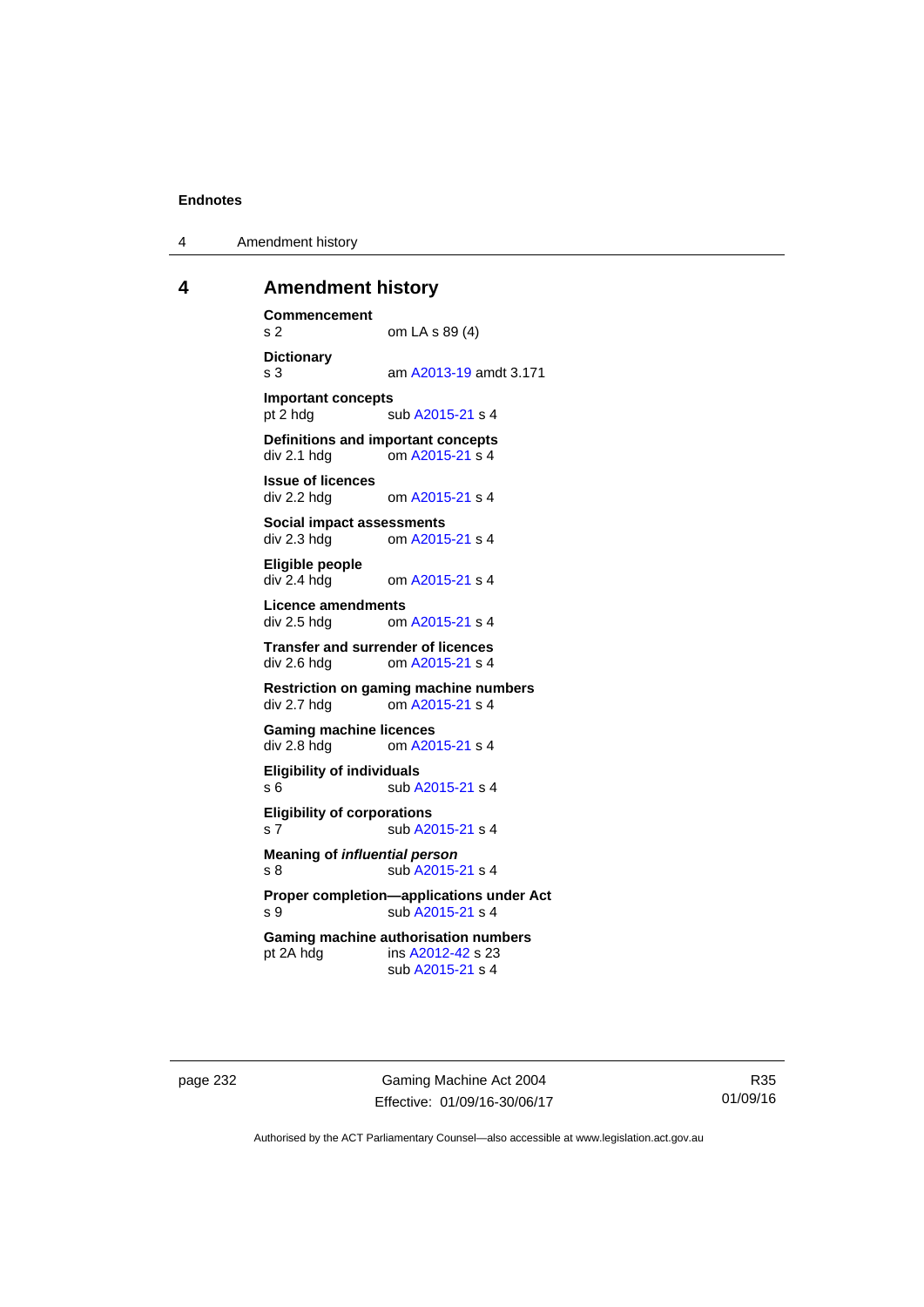## **Preliminary**  ins [A2012-42](http://www.legislation.act.gov.au/a/2012-42) s 23 om [A2015-21](http://www.legislation.act.gov.au/a/2015-21) s 4 also ins [A2012-42](http://www.legislation.act.gov.au/a/2012-42) s 23 renum as div 2A.2 hdg **Applications for in-principle approvals**  div 2A.2 hdg (prev div 2A.1 hdg) ins [A2012-42](http://www.legislation.act.gov.au/a/2012-42) s 23 renum as div 2A.2 hdg R20 LA om [A2015-21](http://www.legislation.act.gov.au/a/2015-21) s 4 also ins [A2012-42](http://www.legislation.act.gov.au/a/2012-42) s 23 renum as div 2A.3 hdg **Issue of in-principle approvals**  div 2A.3 hdg (prev div 2A.2 hdg) ins [A2012-42](http://www.legislation.act.gov.au/a/2012-42) s 23 renum as div 2A.3 hdg R20 LA om [A2015-21](http://www.legislation.act.gov.au/a/2015-21) s 4 also ins [A2012-42](http://www.legislation.act.gov.au/a/2012-42) s 23 renum as div 2A.4 hdg **Amendment, transfer, extension and surrender of in-principle approvals div 2A.4 hdg (prev div 2A.3 hdg) ins A2012-42 s 23** (prev div 2A.3 hdg) ins  $A2012-42$  s 23 renum as div 2A.4 hdg R20 LA om [A2015-21](http://www.legislation.act.gov.au/a/2015-21) s 4 also ins [A2012-42](http://www.legislation.act.gov.au/a/2012-42) s 23 renum as div 2A.5 hdg **Amendment, transfer, extension and surrender of in-principle approvals div 2A.5 hdd (prev div 2A.4 hdd) ins A2012-42 s 23** (prev div 2A.4 hdg) ins  $A2012-42$  s 23 renum as div 2A.5 hdg R20 LA om [A2015-21](http://www.legislation.act.gov.au/a/2015-21) s 4 **Maximum number of authorisations for gaming machines allowed in ACT**  s 10 am [A2007-40](http://www.legislation.act.gov.au/a/2007-40) s 4; [A2012-42](http://www.legislation.act.gov.au/a/2012-42) s 4 sub [A2015-21](http://www.legislation.act.gov.au/a/2015-21) s 4 **Initial licence applications—eligibility**  s 10A ins [A2012-42](http://www.legislation.act.gov.au/a/2012-42) s 5 om [A2015-21](http://www.legislation.act.gov.au/a/2015-21) s 4 **Licences and authorisations**  pt 2B hdg ins [A2015-21](http://www.legislation.act.gov.au/a/2015-21) s 4 **Definitions and important concepts**  div 2B.1 hdg ins [A2015-21](http://www.legislation.act.gov.au/a/2015-21) s 4

Gaming Machine Act 2004 Effective: 01/09/16-30/06/17 page 233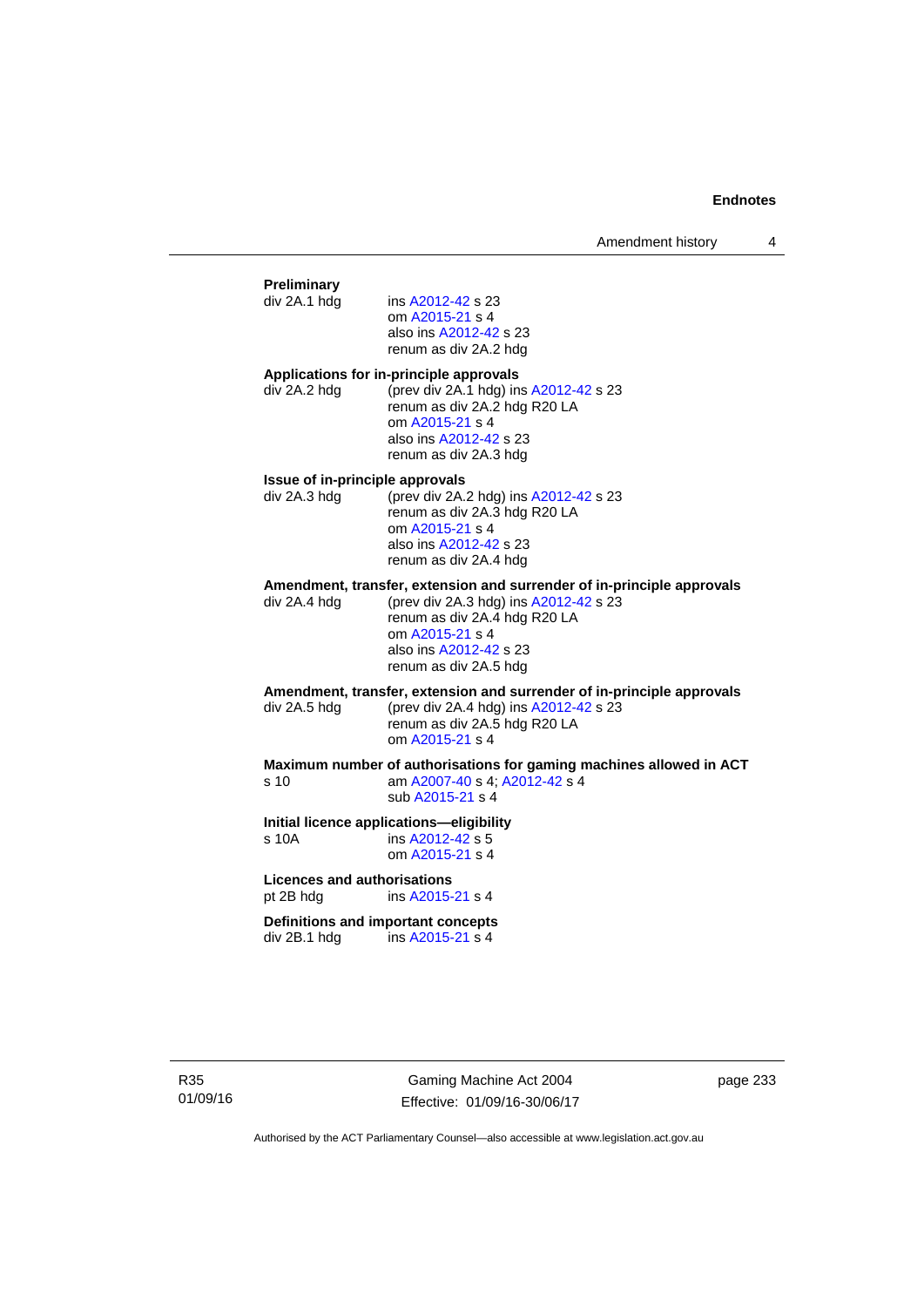4 Amendment history

**Definitions—pt 2B**  s 11 hdg sub [A2012-42](http://www.legislation.act.gov.au/a/2012-42) s 6 s 11 am [A2014-56](http://www.legislation.act.gov.au/a/2014-56) s 4 sub [A2015-21](http://www.legislation.act.gov.au/a/2015-21) s 4 def *authorisation certificate amendment application* ins [A2015-21](http://www.legislation.act.gov.au/a/2015-21) s 4 def *authorisation certificate application* ins [A2015-21](http://www.legislation.act.gov.au/a/2015-21) s 4 def *class B licence* ins [A2015-21](http://www.legislation.act.gov.au/a/2015-21) s 4 def *class B licence and authorisation certificate application* ins [A2015-21](http://www.legislation.act.gov.au/a/2015-21) s 4 def *class C licence* ins [A2015-21](http://www.legislation.act.gov.au/a/2015-21) s 4 def *class C licence application* ins [A2015-21](http://www.legislation.act.gov.au/a/2015-21) s 4 def *gaming area amendment* ins [A2015-21](http://www.legislation.act.gov.au/a/2015-21) s 4 def *increase maximum amendment* ins [A2015-21](http://www.legislation.act.gov.au/a/2015-21) s 4 def *minor licence amendment application* ins [A2015-21](http://www.legislation.act.gov.au/a/2015-21) s 4 def *premises relocation amendment* ins [A2015-21](http://www.legislation.act.gov.au/a/2015-21) s 4 **Meaning of** *social impact assessment*<br>s 12 am  $\frac{\text{A2012-42}}{\text{s}}$  7, s 8 am [A2012-42](http://www.legislation.act.gov.au/a/2012-42) s 7, s 8 sub [A2015-21](http://www.legislation.act.gov.au/a/2015-21) s 4 **Social impact assessment—publication**  s 13 am [A2014-56](http://www.legislation.act.gov.au/a/2014-56) s 5 sub [A2015-21](http://www.legislation.act.gov.au/a/2015-21) s 4 am [A2015-33](http://www.legislation.act.gov.au/a/2015-33) amdts 1.92-1.96 **Applications to be dealt with in order of receipt etc**  s 14 am [A2005-17](http://www.legislation.act.gov.au/a/2005-17) s 4, s 5; [A2011-24](http://www.legislation.act.gov.au/a/2011-24) s 4 sub [A2015-21](http://www.legislation.act.gov.au/a/2015-21) s 4 **Class C licences—application and issue**  div 2B.2 hdg ins [A2015-21](http://www.legislation.act.gov.au/a/2015-21) s 4 **Licence for class C gaming machines—application**  s 15 am [A2005-17](http://www.legislation.act.gov.au/a/2005-17) s 6 sub [A2015-21](http://www.legislation.act.gov.au/a/2015-21) s 4 **Class C licence application—contents**  s 16 sub [A2015-21](http://www.legislation.act.gov.au/a/2015-21) s 4 am [A2016-45](http://www.legislation.act.gov.au/a/2016-45) s 4 **Class C licence—decision on application**  am [A2007-40](http://www.legislation.act.gov.au/a/2007-40) s 5; [A2012-42](http://www.legislation.act.gov.au/a/2012-42) ss 9-13 sub [A2015-21](http://www.legislation.act.gov.au/a/2015-21) s 4 **Class C licence application—grounds for refusal**  s 18 am [A2012-42](http://www.legislation.act.gov.au/a/2012-42) s 14 sub [A2015-21](http://www.legislation.act.gov.au/a/2015-21) s 4

page 234 Gaming Machine Act 2004 Effective: 01/09/16-30/06/17

R35 01/09/16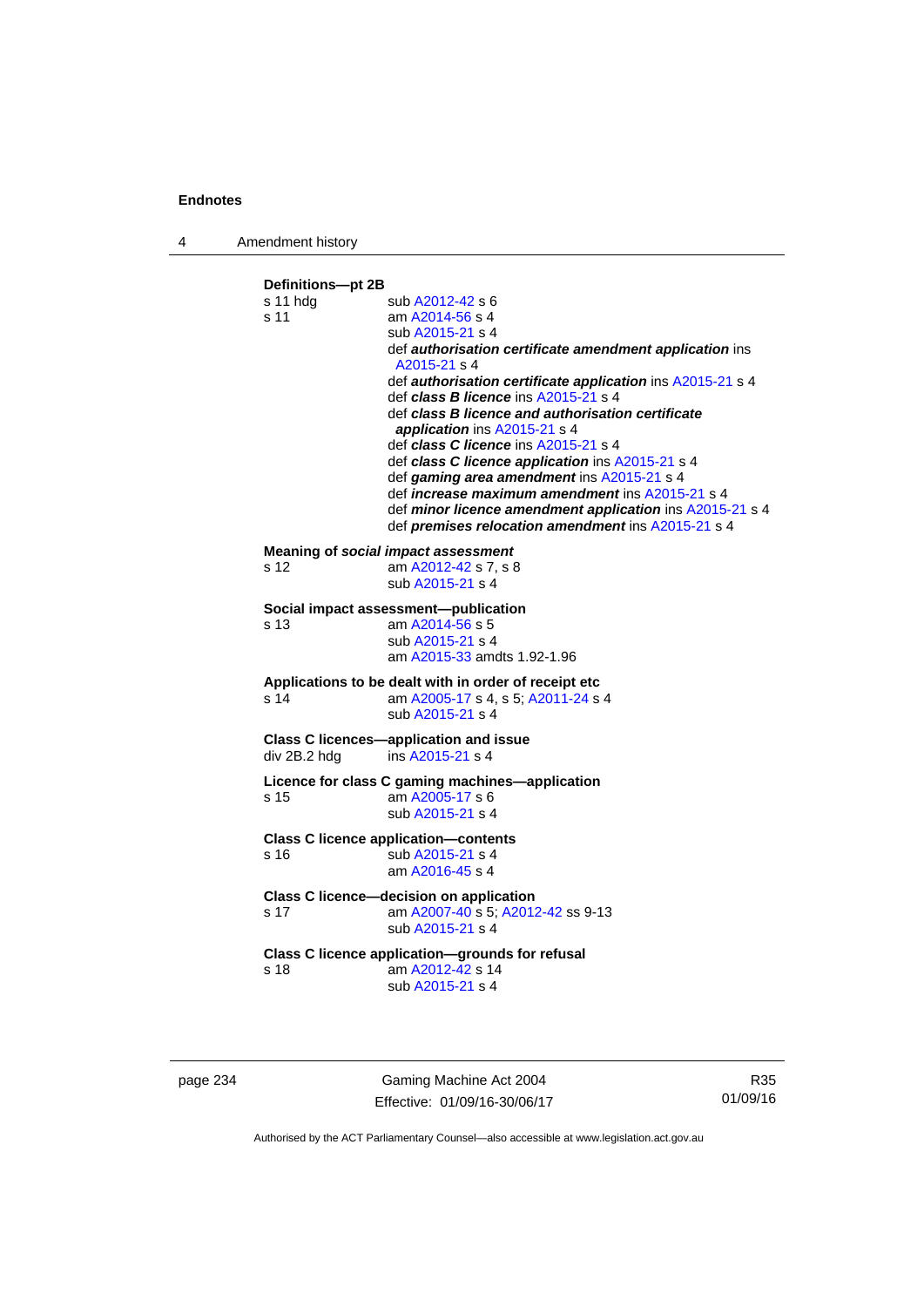**Class C licence—conditions**  s 19 am [A2012-42](http://www.legislation.act.gov.au/a/2012-42) s 15, s 16; ss renum R20 LA sub [A2015-21](http://www.legislation.act.gov.au/a/2015-21) s 4 **Class C licence—form**  s 20 am [A2007-14](http://www.legislation.act.gov.au/a/2007-14) s 4; [A2007-40](http://www.legislation.act.gov.au/a/2007-40) s 6; [A2008-28](http://www.legislation.act.gov.au/a/2008-28) amdt 3.94; [A2011-3](http://www.legislation.act.gov.au/a/2011-3) amdt 1.6; [A2012-42](http://www.legislation.act.gov.au/a/2012-42) s 17; [A2014-56](http://www.legislation.act.gov.au/a/2014-56) s 6 sub [A2015-21](http://www.legislation.act.gov.au/a/2015-21) s 4 **Authorisation certificates for class C gaming machines—application and issue**  div 2B.3 hdg ins [A2015-21](http://www.legislation.act.gov.au/a/2015-21) s 4 **Authorisation certificate for class C gaming machines—application**  s 21 am [A2007-14](http://www.legislation.act.gov.au/a/2007-14) s 5; [A2007-40](http://www.legislation.act.gov.au/a/2007-40) s 7; [A2011-24](http://www.legislation.act.gov.au/a/2011-24) s 5, s 6 sub [A2015-21](http://www.legislation.act.gov.au/a/2015-21) s 4 **Authorisation certificate for class C gaming machines—contents of application**  s 22 am [A2005-17](http://www.legislation.act.gov.au/a/2005-17) s 7; [A2012-50](http://www.legislation.act.gov.au/a/2012-50/default.asp) s 4 sub [A2012-42](http://www.legislation.act.gov.au/a/2012-42) s 18 am [A2014-56](http://www.legislation.act.gov.au/a/2014-56) s 7; ss renum R27 LA sub [A2015-21](http://www.legislation.act.gov.au/a/2015-21) s 4 **Authorisation certificate for class C gaming machines—decision on application**  sub [A2012-42](http://www.legislation.act.gov.au/a/2012-42) s 18; [A2015-21](http://www.legislation.act.gov.au/a/2015-21) s 4 am [A2016-45](http://www.legislation.act.gov.au/a/2016-45) s 5 **Authorisation certificate application for class C gaming machines—grounds for refusal**  am [A2007-40](http://www.legislation.act.gov.au/a/2007-40) s 8, s 9 sub [A2012-42](http://www.legislation.act.gov.au/a/2012-42) s 18; [A2015-21](http://www.legislation.act.gov.au/a/2015-21) s 4 **Issue of authorisation certificate for class C gaming machines—number of gaming machines to be operated**  s 25 sub [A2012-42](http://www.legislation.act.gov.au/a/2012-42) s 18 am [A2014-56](http://www.legislation.act.gov.au/a/2014-56) s 8 sub [A2015-21](http://www.legislation.act.gov.au/a/2015-21) s 4 **Authorisation certificate for class C gaming machines—conditions**  s 26 sub [A2012-42](http://www.legislation.act.gov.au/a/2012-42) s 18; [A2015-21](http://www.legislation.act.gov.au/a/2015-21) s 4 **Licence amendment decision—venue relocation amendment**  s 26A ins [A2012-42](http://www.legislation.act.gov.au/a/2012-42) s 18 om [A2015-21](http://www.legislation.act.gov.au/a/2015-21) s 4 **Licence amendment decision—small-scale machine relocation amendment**  s 26B ins [A2012-42](http://www.legislation.act.gov.au/a/2012-42) s 18 om [A2015-21](http://www.legislation.act.gov.au/a/2015-21) s 4

R35 01/09/16

Gaming Machine Act 2004 Effective: 01/09/16-30/06/17 page 235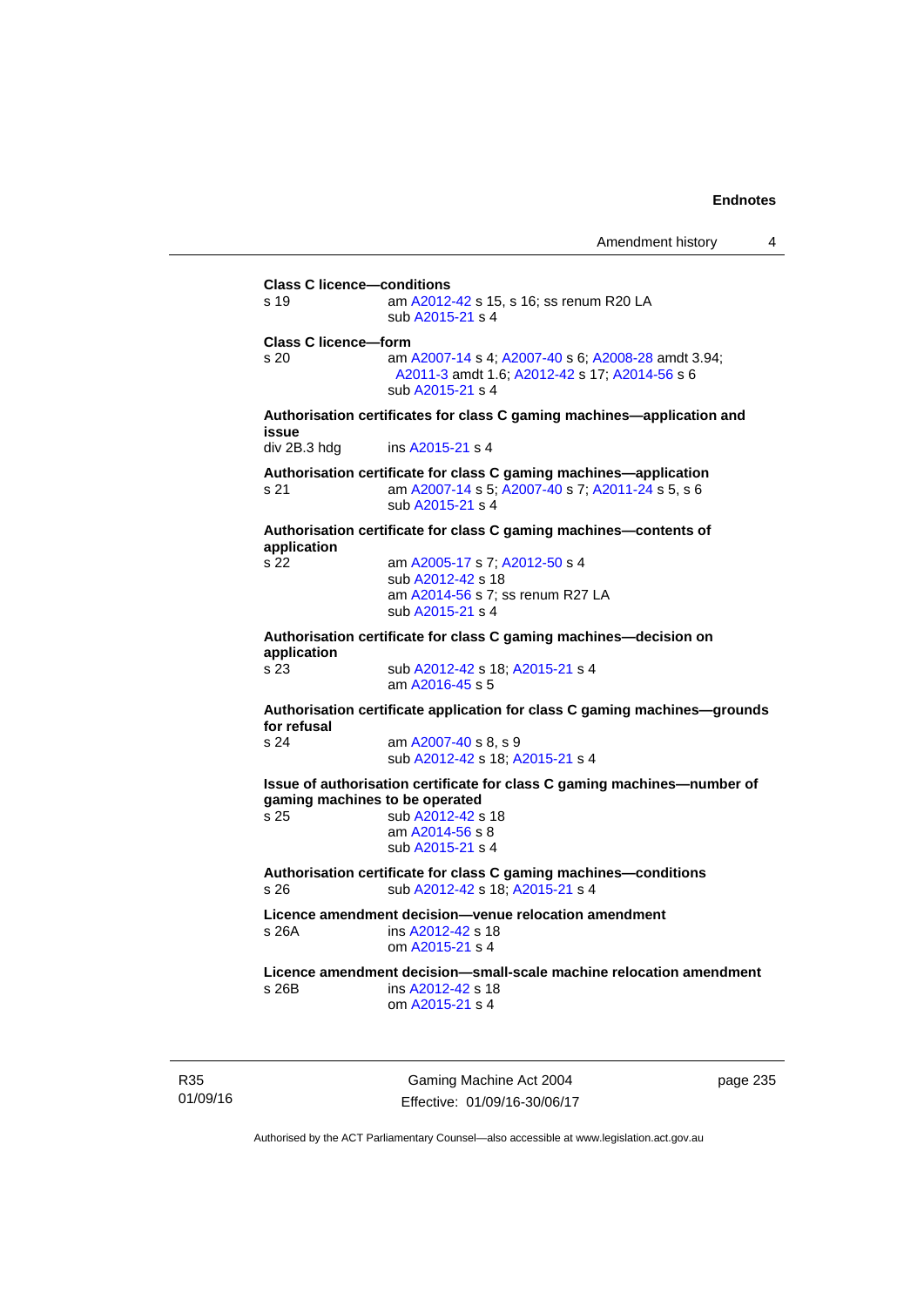4 Amendment history

**Licence amendment decision—large-scale machine relocation amendment**  s 26C ins [A2012-42](http://www.legislation.act.gov.au/a/2012-42) s 18 om [A2015-21](http://www.legislation.act.gov.au/a/2015-21) s 4 **Licence amendment decision—new venue amendment**  s 26D ins [A2012-42](http://www.legislation.act.gov.au/a/2012-42) s 18 om [A2015-21](http://www.legislation.act.gov.au/a/2015-21) s 4 **Licence amendment decision—technical amendment**  s 26E ins [A2012-42](http://www.legislation.act.gov.au/a/2012-42) s 18 om [A2015-21](http://www.legislation.act.gov.au/a/2015-21) s 4 **Authorisation certificate for class C gaming machines—form**  s 27 sub [A2015-21](http://www.legislation.act.gov.au/a/2015-21) s 4 **Licences and authorisation certificates—class B gaming machines**  div 2B.4 hdg ins [A2015-21](http://www.legislation.act.gov.au/a/2015-21) s 4 **Licence and authorisation certificate for class B gaming machines restricted application**  s 28 am [A2012-42](http://www.legislation.act.gov.au/a/2012-42) s 19 sub [A2015-21](http://www.legislation.act.gov.au/a/2015-21) s 4 **Class B licence and authorisation certificate—decision on application**  s 29 am [A2012-42](http://www.legislation.act.gov.au/a/2012-42) s 20 sub [A2015-21](http://www.legislation.act.gov.au/a/2015-21) s 4 **Class B licence and authorisation certificate—conditions and form**  s 30 sub [A2015-21](http://www.legislation.act.gov.au/a/2015-21) s 4 **Licences and authorisation certificates—amendments**  div 2B.5 hdg ins [A2015-21](http://www.legislation.act.gov.au/a/2015-21) s 4 **Licence amendment—application**  s 31 sub [A2015-21](http://www.legislation.act.gov.au/a/2015-21) s 4 **Licence amendment decision—minor amendment**  s 32 am [A2005-17](http://www.legislation.act.gov.au/a/2005-17) ss 8-10; ss renum [A2005-17](http://www.legislation.act.gov.au/a/2005-17) s 11; [A2007-40](http://www.legislation.act.gov.au/a/2007-40) s 10; [A2012-42](http://www.legislation.act.gov.au/a/2012-42) s 21; [A2014-56](http://www.legislation.act.gov.au/a/2014-56) s 9 sub [A2015-21](http://www.legislation.act.gov.au/a/2015-21) s 4 **Authorisation certificate amendment—application**  s 33 am [A2014-56](http://www.legislation.act.gov.au/a/2014-56) s 10 sub [A2015-21](http://www.legislation.act.gov.au/a/2015-21) s 4 **Authorisation certificate amendment—contents of application**  s 34 sub [A2015-21](http://www.legislation.act.gov.au/a/2015-21) s 4 **Intention to reduce maximum number of gaming machines to 4 000, then maintain per capita ratio**  s 34A ins [A2012-42](http://www.legislation.act.gov.au/a/2012-42) s 22 om [A2015-21](http://www.legislation.act.gov.au/a/2015-21) s 4

page 236 Gaming Machine Act 2004 Effective: 01/09/16-30/06/17

R35 01/09/16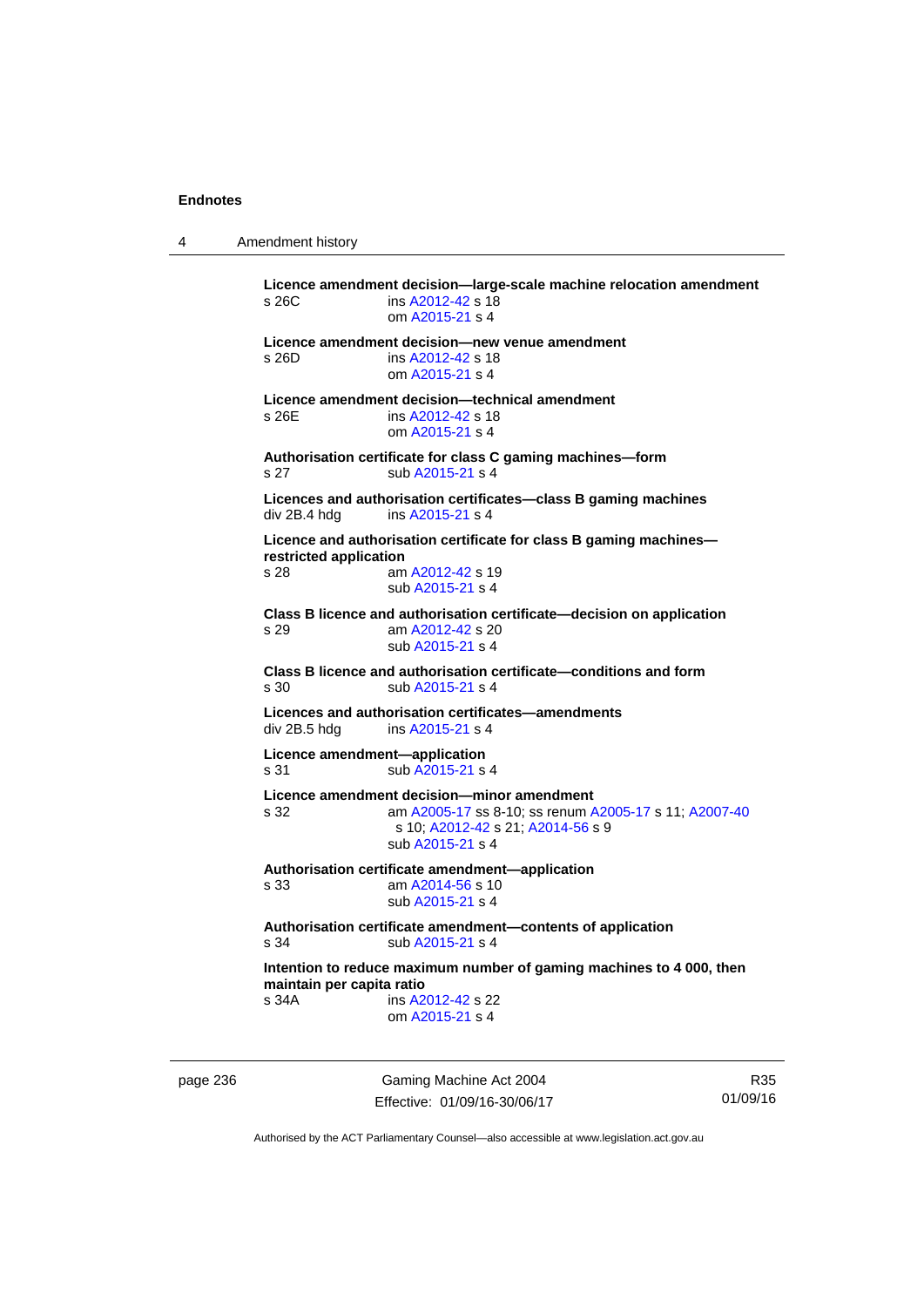**Authorisation certificate amendment decision—gaming area amendment**  s 35 am [A2011-3](http://www.legislation.act.gov.au/a/2011-3) amdt 3.210 sub [A2012-42](http://www.legislation.act.gov.au/a/2012-42) s 22; [A2015-21](http://www.legislation.act.gov.au/a/2015-21) s 4 **Authorisation certificate amendment decision—premises relocation amendment**  s 36 sub [A2012-42](http://www.legislation.act.gov.au/a/2012-42) s 22; [A2015-21](http://www.legislation.act.gov.au/a/2015-21) s 4 **Meaning of** *pool of available gaming machines* s 36A **ins [A2012-42](http://www.legislation.act.gov.au/a/2012-42) s 22**  om [A2015-21](http://www.legislation.act.gov.au/a/2015-21) s 4 **Authorisation certificate amendment decision—increase maximum amendment**  sub [A2015-21](http://www.legislation.act.gov.au/a/2015-21) s 4 am [A2016-45](http://www.legislation.act.gov.au/a/2016-45) s 6 **Authorisation certificate amendment—increase maximum to not more than relevant number**  s 37A ins [A2015-21](http://www.legislation.act.gov.au/a/2015-21) s 4 exp on the commencement of [Gaming Machine \(Reform\)](http://www.legislation.act.gov.au/a/2015-21/default.asp)  [Amendment Act 2015](http://www.legislation.act.gov.au/a/2015-21/default.asp) A2015-21, sch 1 (s 37A (5)) **Authorisation certificate amendment—technical amendment**  ins [A2015-21](http://www.legislation.act.gov.au/a/2015-21) s 4 **Amendment of licence, authorisation certificate etc—commission's own initiative**  s 37C ins [A2015-21](http://www.legislation.act.gov.au/a/2015-21) s 4 **Re-issue of amended licence, authorisation certificate etc**  s 37D ins [A2015-21](http://www.legislation.act.gov.au/a/2015-21) s 4 **Transfer and surrender of licences and authorisation certificates**  ins [A2015-21](http://www.legislation.act.gov.au/a/2015-21) s 4 **Transferring an authorisation certificate**  s 37E ins [A2015-21](http://www.legislation.act.gov.au/a/2015-21) s 4 **Surrender of licences, authorisation certificates and authorisations**   $ins$  [A2015-21](http://www.legislation.act.gov.au/a/2015-21) s 4 **Offence—failure to dispose of gaming machines**  s 37G ins [A2015-21](http://www.legislation.act.gov.au/a/2015-21) s 4 **Licences, authorisation certificates and authorisations—register and replacement copies**  ins [A2015-21](http://www.legislation.act.gov.au/a/2015-21) s 4 **Licences and authorisation certificates—register**  s 37H ins [A2015-21](http://www.legislation.act.gov.au/a/2015-21) s 4 am [A2016-45](http://www.legislation.act.gov.au/a/2016-45) s 7

R35 01/09/16

Gaming Machine Act 2004 Effective: 01/09/16-30/06/17 page 237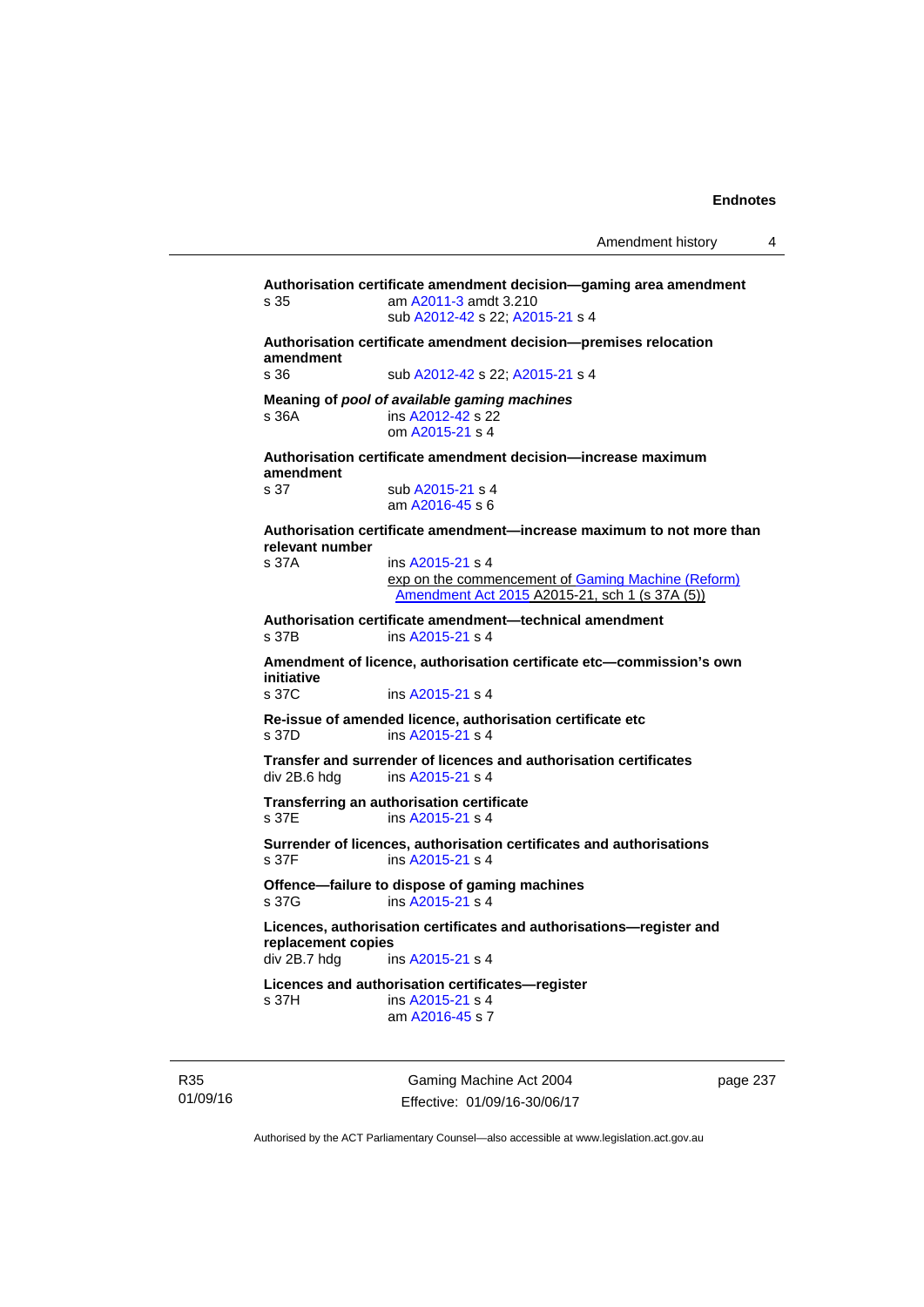| Amendment history |  |
|-------------------|--|
|-------------------|--|

**Licences, authorisation certificates and authorisation schedules replacement copies**  s 37I ins [A2015-21](http://www.legislation.act.gov.au/a/2015-21) s 4 am [A2016-18](http://www.legislation.act.gov.au/a/2016-18/default.asp) amdts 3.109-3.111 **In-principle authorisation certificates**  pt 2C hdg ins [A2015-21](http://www.legislation.act.gov.au/a/2015-21) s 4 **Preliminary**  div 2C.1 hdg ins [A2015-21](http://www.legislation.act.gov.au/a/2015-21) s 4 **Object—pt 2C**  s 38 sub [A2015-21](http://www.legislation.act.gov.au/a/2015-21) s 4 **Definitions for Act**  ins [A2012-42](http://www.legislation.act.gov.au/a/2012-42) s 23 sub [A2015-21](http://www.legislation.act.gov.au/a/2015-21) s 4 def *approval-holder* ins [A2015-21](http://www.legislation.act.gov.au/a/2015-21) s 4 def *in-principle authorisation certificate* ins [A2015-21](http://www.legislation.act.gov.au/a/2015-21) s 4 **In-principle authorisation certificate—application**<br>div 2C.2 hdg ins A2015-21 s 4 ins  $A2015-21$  s 4 **In-principle authorisation certificate—application**  s 38B ins [A2012-42](http://www.legislation.act.gov.au/a/2012-42) s 23 sub [A2015-21](http://www.legislation.act.gov.au/a/2015-21) s 4 def *approval-holder* ins [A2012-42](http://www.legislation.act.gov.au/a/2012-42) s 23 om [A2015-21](http://www.legislation.act.gov.au/a/2015-21) s 4 def *in-principle approval* ins [A2012-42](http://www.legislation.act.gov.au/a/2012-42) s 23 om [A2015-21](http://www.legislation.act.gov.au/a/2015-21) s 4 **In-principle authorisation certificate application—contents**  s 38C ins [A2012-42](http://www.legislation.act.gov.au/a/2012-42) s 23 sub [A2015-21](http://www.legislation.act.gov.au/a/2015-21) s 4 **In-principle authorisation certificate—issue**  ins  $A2015-21$  s 4 **In-principle authorisation certificate—decision on application**  s 38D ins [A2012-42](http://www.legislation.act.gov.au/a/2012-42) s 23 sub [A2015-21](http://www.legislation.act.gov.au/a/2015-21) s 4 **In-principle authorisation certificate—form**  s 38E ins [A2012-42](http://www.legislation.act.gov.au/a/2012-42) s 23 am [A2013-19](http://www.legislation.act.gov.au/a/2013-19) amdt 3.172 sub [A2015-21](http://www.legislation.act.gov.au/a/2015-21) s 4 **In-principle authorisation certificate—conditions**  ins [A2012-42](http://www.legislation.act.gov.au/a/2012-42) s 23 sub [A2015-21](http://www.legislation.act.gov.au/a/2015-21) s 4

page 238 Gaming Machine Act 2004 Effective: 01/09/16-30/06/17

R35 01/09/16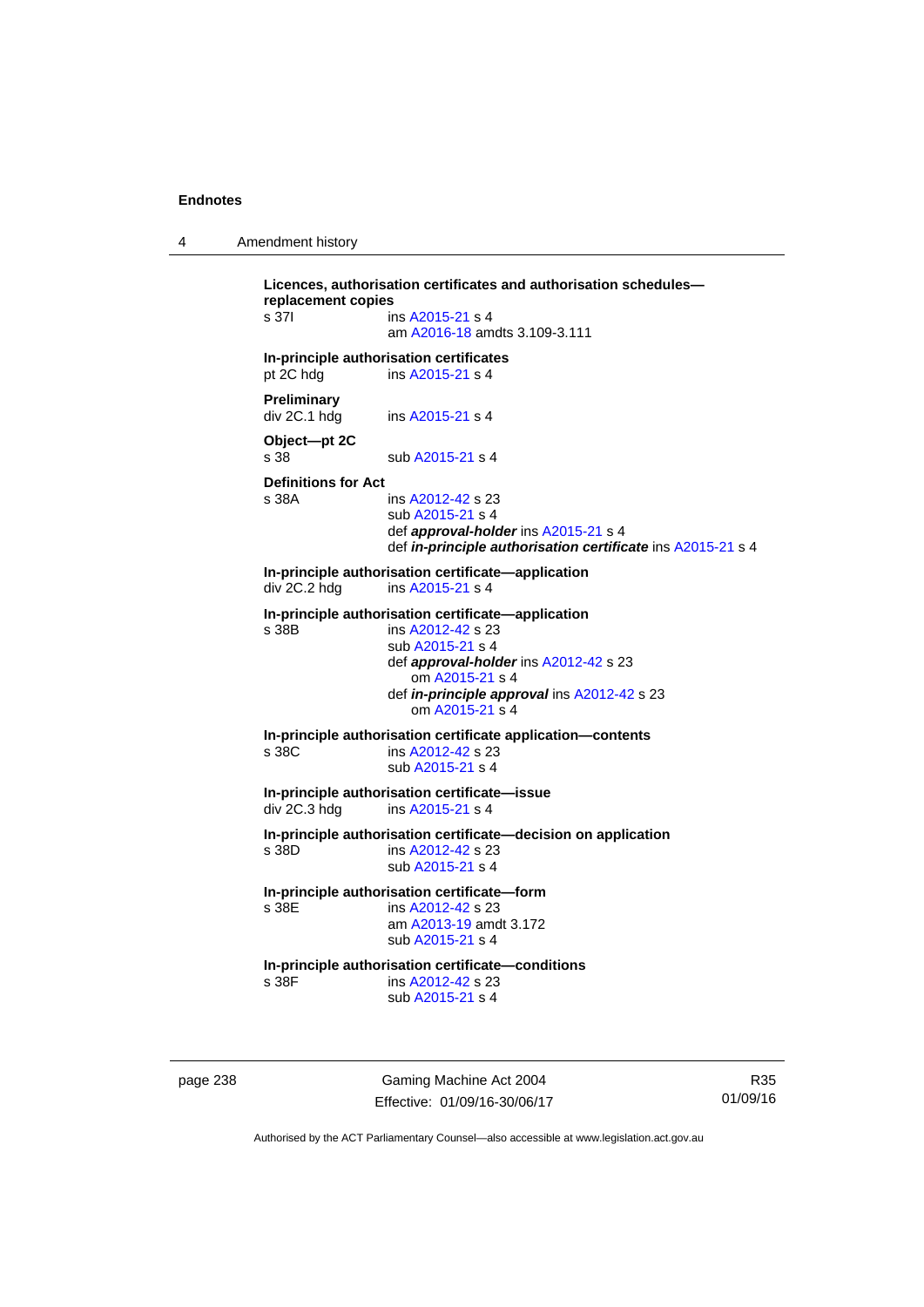**In-principle authorisation certificate—term**  ins [A2012-42](http://www.legislation.act.gov.au/a/2012-42) s 23 sub [A2015-21](http://www.legislation.act.gov.au/a/2015-21) s 4 **In-principle authorisation certificate—transfer**  ins [A2015-21](http://www.legislation.act.gov.au/a/2015-21) s 4 **In-principle authorisation certificate—application to transfer**  s 38H ins [A2012-42](http://www.legislation.act.gov.au/a/2012-42) s 23 sub [A2015-21](http://www.legislation.act.gov.au/a/2015-21) s 4 **In-principle authorisation certificate—transfer decision**  s 38I ins [A2012-42](http://www.legislation.act.gov.au/a/2012-42) s 23 am [A2013-19](http://www.legislation.act.gov.au/a/2013-19) amdt 3.173 sub [A2015-21](http://www.legislation.act.gov.au/a/2015-21) s 4 **In-principle authorisation certificate—application for extension**  s 38J ins [A2012-42](http://www.legislation.act.gov.au/a/2012-42) s 23 sub [A2015-21](http://www.legislation.act.gov.au/a/2015-21) s 4 **In-principle authorisation certificate—extension decision**  ins [A2012-42](http://www.legislation.act.gov.au/a/2012-42) s 23 sub [A2015-21](http://www.legislation.act.gov.au/a/2015-21) s 4 **In-principle authorisation certificate—surrender**  s 38L ins [A2012-42](http://www.legislation.act.gov.au/a/2012-42) s 23 sub [A2015-21](http://www.legislation.act.gov.au/a/2015-21) s 4 **In-principle authorisation certificates—conversion**  ins [A2015-21](http://www.legislation.act.gov.au/a/2015-21) s 4 **Conversion of in-principle authorisation certificate to authorisation certificate—application**  s 38M ins [A2012-42](http://www.legislation.act.gov.au/a/2012-42) s 23 sub [A2015-21](http://www.legislation.act.gov.au/a/2015-21) s 4 **Conversion of in-principle authorisation certificate to authorisation certificate—decision**  s 38N ins [A2012-42](http://www.legislation.act.gov.au/a/2012-42) s 23 sub [A2015-21](http://www.legislation.act.gov.au/a/2015-21) s 4 **Consequences of conversion—other in-principle authorisation certificates for the land or premises expire**  ins [A2012-42](http://www.legislation.act.gov.au/a/2012-42) s 23 sub [A2015-21](http://www.legislation.act.gov.au/a/2015-21) s 4 **In-principle approval—transfer decision**  s 38P ins [A2012-42](http://www.legislation.act.gov.au/a/2012-42) s 23 om [A2015-21](http://www.legislation.act.gov.au/a/2015-21) s 4

R35 01/09/16

Gaming Machine Act 2004 Effective: 01/09/16-30/06/17 page 239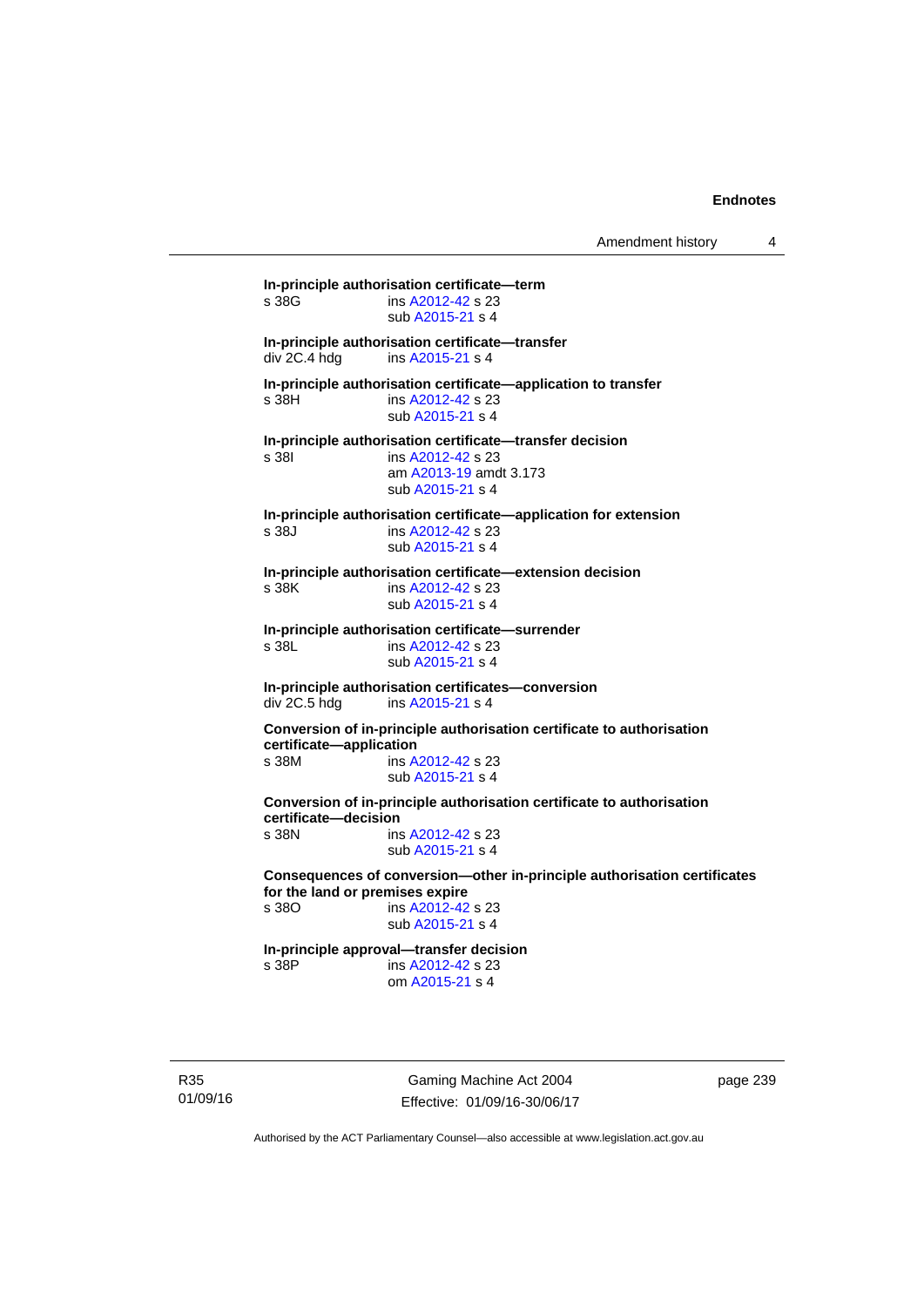4 Amendment history

**In-principle approval—application for extension**  s 38Q ins [A2012-42](http://www.legislation.act.gov.au/a/2012-42) s 23 om [A2015-21](http://www.legislation.act.gov.au/a/2015-21) s 4 **In-principle approval—extension decision**  s 38R ins [A2012-42](http://www.legislation.act.gov.au/a/2012-42) s 23 om [A2015-21](http://www.legislation.act.gov.au/a/2015-21) s 4 **In-principle approval—surrender**  s 38S ins [A2012-42](http://www.legislation.act.gov.au/a/2012-42) s 23 om [A2015-21](http://www.legislation.act.gov.au/a/2015-21) s 4 **Conversion of in-principle approval to licence or amendment—application**  s 38T ins [A2012-42](http://www.legislation.act.gov.au/a/2012-42) s 23 om [A2015-21](http://www.legislation.act.gov.au/a/2015-21) s 4 **Conversion of in-principle approval to licence—decision**  s 38U ins [A2012-42](http://www.legislation.act.gov.au/a/2012-42) s 23 om [A2015-21](http://www.legislation.act.gov.au/a/2015-21) s 4 **Conversion of in-principle approval into venue relocation amendment decision**  s 38V ins [A2012-42](http://www.legislation.act.gov.au/a/2012-42) s 23 om [A2015-21](http://www.legislation.act.gov.au/a/2015-21) s 4 **Conversion of in-principle approval into new venue amendment—decision**  s 38W ins [A2012-42](http://www.legislation.act.gov.au/a/2012-42) s 23 om [A2015-21](http://www.legislation.act.gov.au/a/2015-21) s 4 **Conversion—other in-principle approvals for the land or premises expire**  s 38X ins [A2012-42](http://www.legislation.act.gov.au/a/2012-42) s 23 am [A2013-19](http://www.legislation.act.gov.au/a/2013-19) amdt 3.174 om [A2015-21](http://www.legislation.act.gov.au/a/2015-21) s 4 **Licences and authorisation certificates—conditions**  pt 3 hdg sub [A2015-21](http://www.legislation.act.gov.au/a/2015-21) s 5 **Offence—failure to comply with condition**  s 39 hdg sub [A2015-21](http://www.legislation.act.gov.au/a/2015-21) s 6 s 39 **am [A2015-21](http://www.legislation.act.gov.au/a/2015-21)** ss 7-9; ss renum R31 LA **General licence and authorisation certificate conditions**  div 3.2 hdg sub [A2015-21](http://www.legislation.act.gov.au/a/2015-21) s 10 **Compliance with requirements for issue of licence and authorisation certificate**  s 39A ins [A2005-26](http://www.legislation.act.gov.au/a/2005-26) s 4 sub [A2015-21](http://www.legislation.act.gov.au/a/2015-21) s 11

page 240 Gaming Machine Act 2004 Effective: 01/09/16-30/06/17

R35 01/09/16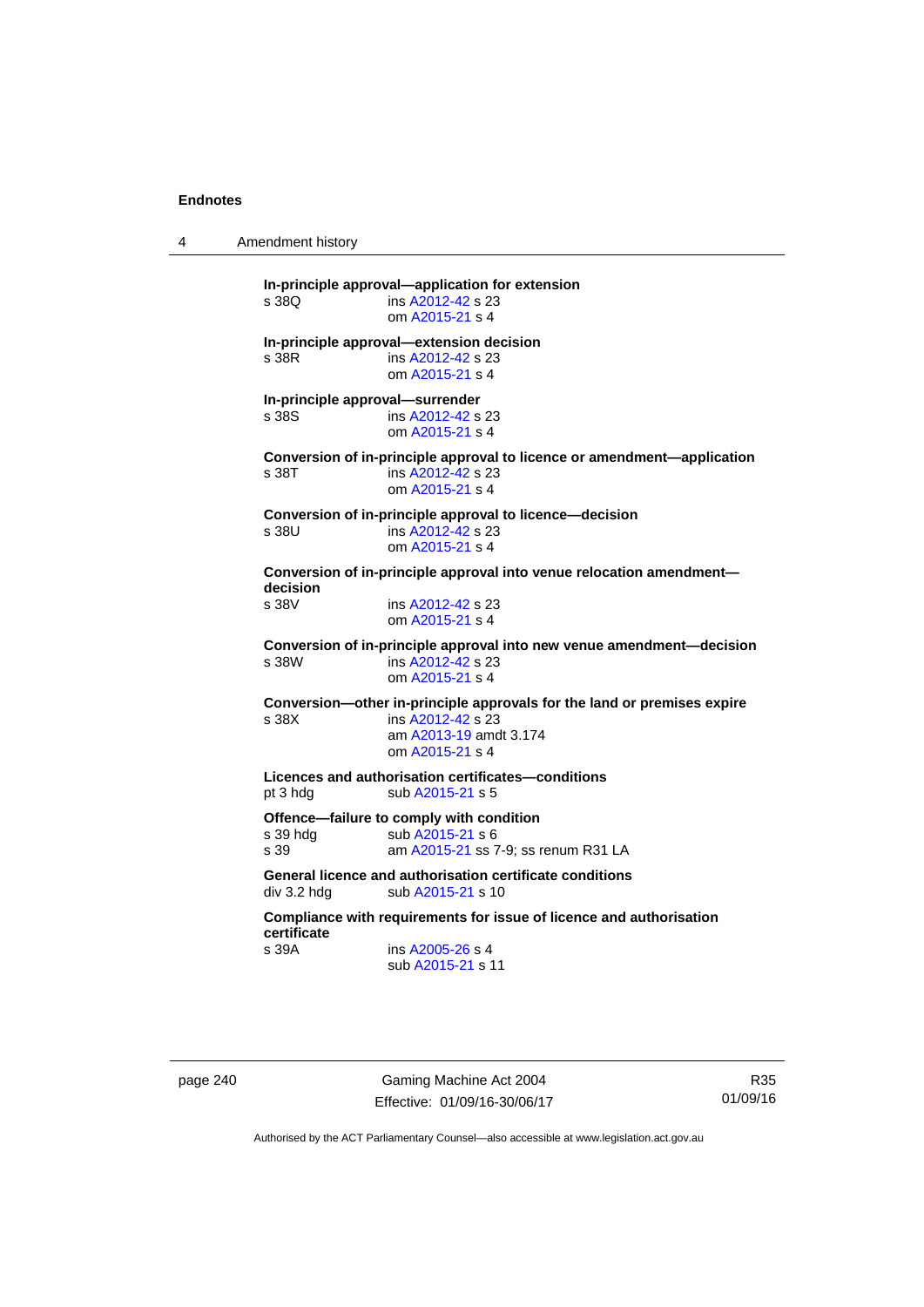```
Licence and authorisation certificate to be kept at premises 
A2014-47 s 7
                 sub A2015-21 s 12 
                 am A2016-18 amdt 3.112
                 sub A2016-45 s 8 
Licence and authorisation certificate to be available on request 
A2015-21 A2016-45 s 8
Assistance with reviews 
s 42A ins A2015-21 s 12 
Rules and control procedures for operation of gaming machines and 
peripheral equipment 
                A2015-21 s 92
Installation in accordance with Act 
s 44 am A2015-21 s 92 
Installation certificate 
 A2015-21 s 92, s 93
                sub A2016-45 s 9 
Operation after installation 
s 46 am A2015-21 s 92 
Operation subject to correct percentage payout 
s 47 am A2015-21 s 13 
Approved statement to be displayed 
s 48 am A2015-21 s 14 
                 sub A2016-45 s 10 
Licensee to use gaming machines 
s 51 am A2012-42 s 24 
                 om A2015-21 s 15 
Accounts relating to gaming machines 
s 52 am A2015-21 s 92 
Conditions about inequitable benefits 
s 53 am A2011-24 s 7, s 8 
Condition about club's constitution—consistency with gaming laws 
                A2011-24 s 9
Condition about club's constitution—amendment if inconsistent with gaming 
laws 
s 53B ins A2011-24 s 9
                 am A2014-56 s 11 
Annual report of clubs 
s 54 am A2011-24 s 10, s 11; pars renum R19 LA
```
R35 01/09/16

Gaming Machine Act 2004 Effective: 01/09/16-30/06/17 page 241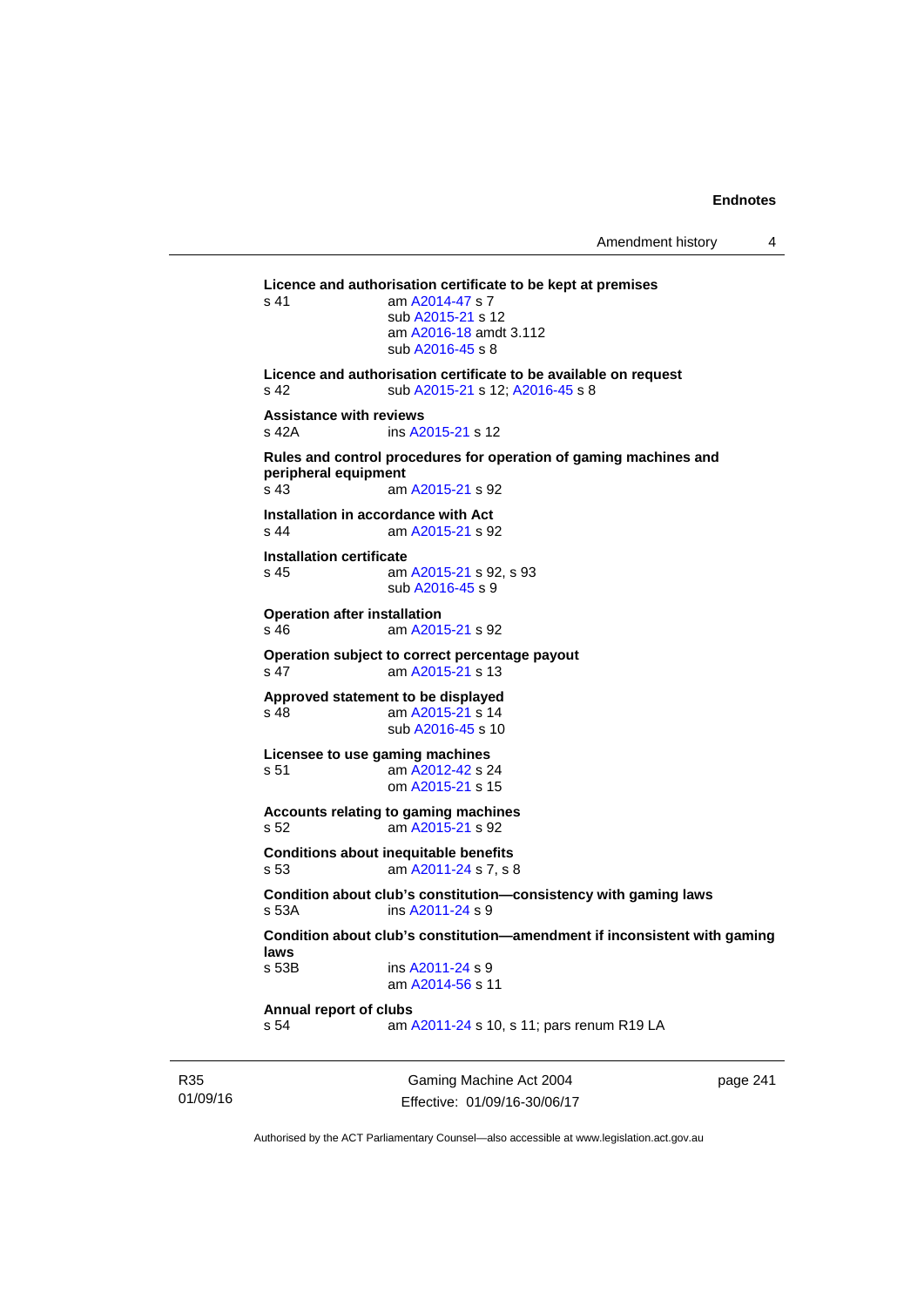```
4 Amendment history 
           Conditions about guests and temporary membership 
           s 54A ins A2016-45 s 11 
           Other conditions of club licences 
           s 55  A2005-26A2011-24 s 12; pars renum R16 (RI) LA;
                              A2016-45 s 12 
           Definitions for pt 4 
           s 56 hdg sub A2015-21 s 16<br>s 56 def cancelled ins \frac{\beta}{2}def cancelledA2015-21 s 17
                              def final ins A2015-21 s 17 
                              def licence am A2012-42 s 25; pars renum R20 LA 
                                 sub A2015-21 s 18 
                              def licensee sub A2012-42 s 26 
                                 om A2015-21 s 18 
           Grounds for disciplinary action 
           s 57 am A2005-17 s 12; ss renum A2005-17 s 13; A2006-2
                              amdts 1.13-1.15; pars renum A2006-2 amdt 1.16; A2012-42
                              s 27; ss renum R20 LA; A2015-21 s 19; ss renum R31 LA 
           Disciplinary action 
           s 58 am A2015-21 ss 20-23; ss renum R31 LA 
           Commission may take disciplinary action against licensee 
           s 62 am A2015-21 s 24; ss renum R31 LA
           Disciplinary action in relation to trading authorisations and gaming 
           machines—directions 
           s 62A ins A2015-21 s 25 
           Suspension of licence and authorisation certificate because of suspension 
           of general and on licences<br>s 63 hdg sub A20
                             A2015-21 s 26
           s 63 sub A2010-43 amdt 1.15 
                              am A2015-21 s 27 
           Cancellation of authorisation certificate because of cancellation etc of 
           general and on licences 
           A2015-21 s 28
           A2010-43 amdt 1.16
                              am A2015-21 s 29, s 30 
           Return of licence and authorisation certificate on cancellation 
           A2015-21 s 31<br>s 65 am A2015-21 ss 32
                              A2015-21 ss 32-34
           Cancellation of licences and authorisation certificates—disposal of gaming 
           machines 
           s 65A ins A2015-21 s 35
```
page 242 Gaming Machine Act 2004 Effective: 01/09/16-30/06/17

R35 01/09/16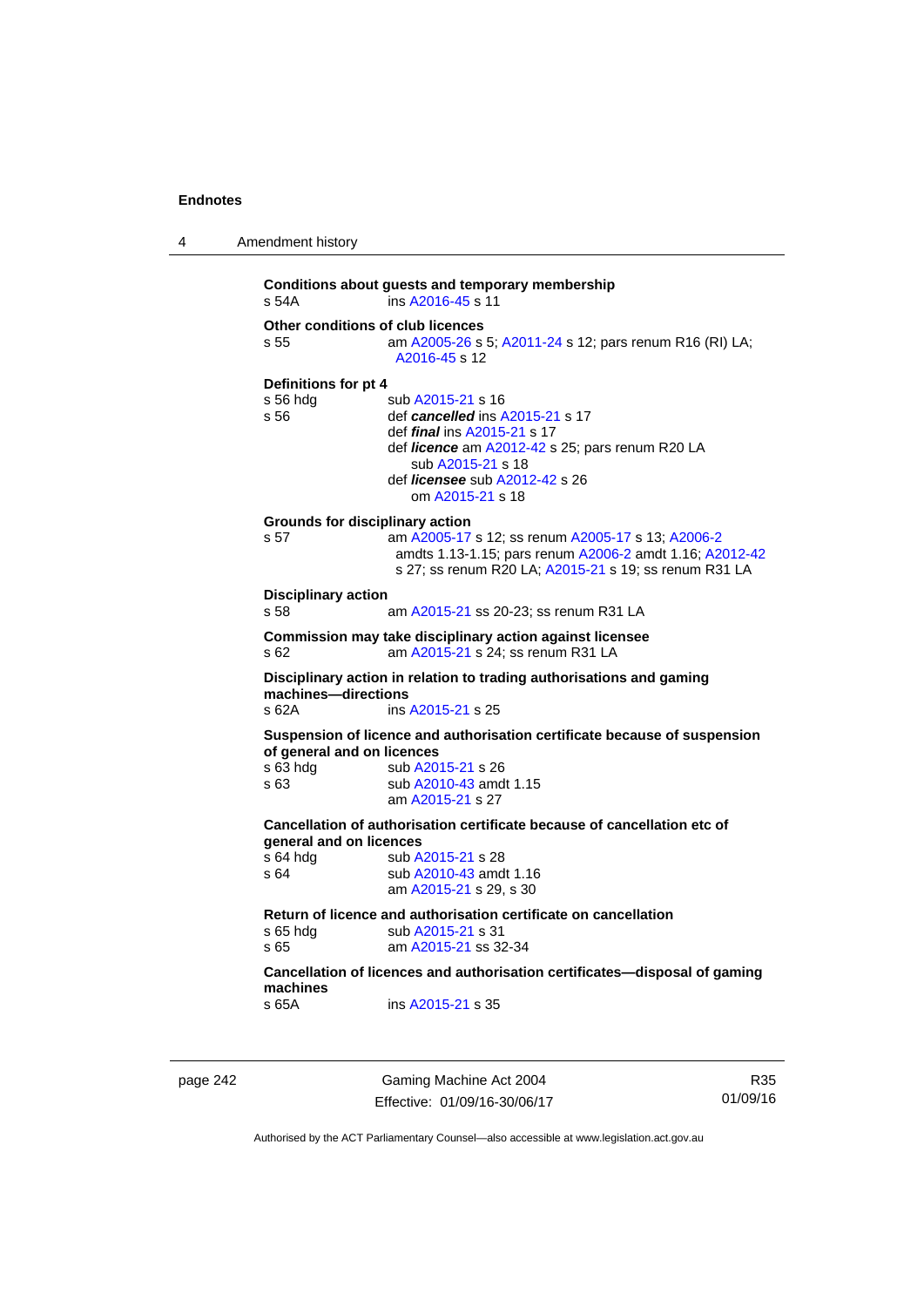**Meaning of** *centralised monitoring system* s 66 am [A2011-3](http://www.legislation.act.gov.au/a/2011-3) amdt 3.211; [A2013-19](http://www.legislation.act.gov.au/a/2013-19) amdt 3.175 **Regulations about CMS**  am [A2015-21](http://www.legislation.act.gov.au/a/2015-21) s 93 **Approval of gaming machines, peripherals, suppliers and technicians**  pt 6 hdg sub [A2014-56](http://www.legislation.act.gov.au/a/2014-56) s 12 **Approval of gaming machines and peripheral equipment**  s 69 am [A2007-40](http://www.legislation.act.gov.au/a/2007-40) s 11; [A2011-3](http://www.legislation.act.gov.au/a/2011-3) amdt 3.212; [A2013-9](http://www.legislation.act.gov.au/a/2013-9) s 4, s 5; ss renum R21 LA **Cancellation or suspension of gaming machine and peripheral equipment approval**  am [A2011-3](http://www.legislation.act.gov.au/a/2011-3) amdt 3.213; [A2015-21](http://www.legislation.act.gov.au/a/2015-21) s 93 **Computer cabinet access register**  s 71 sub [A2014-56](http://www.legislation.act.gov.au/a/2014-56) s 13 am [A2015-21](http://www.legislation.act.gov.au/a/2015-21) s 36, s 92, s 93 **Application and approval as supplier**  s 72 am [A2007-40](http://www.legislation.act.gov.au/a/2007-40) s 12 **Cancellation etc of supplier's approval**  s 73A ins [A2007-40](http://www.legislation.act.gov.au/a/2007-40) s 13 **Approval of technicians**  s 75 am [A2007-40](http://www.legislation.act.gov.au/a/2007-40) s 14; [A2014-56](http://www.legislation.act.gov.au/a/2014-56) s 14 **Cancellation etc of technician's approval**  s 79 am [A2005-17](http://www.legislation.act.gov.au/a/2005-17) s 14; ss renum [A2005-17](http://www.legislation.act.gov.au/a/2005-17) s 15 **Approved attendants**  div 6.4 hdg om [A2014-56](http://www.legislation.act.gov.au/a/2014-56) s 15 **Gaming machine dealings**  div 6.5 hdg renum as div 6A.1 hdg **Repossession of gaming machines**  renum as div 6A.2 hdg **Disposal of gaming machines**  div 6.7 hdg renum as div 6A.3 hdg **Seizure of gaming machines**<br>div 6.8 hdg renum as d renum as div 6A.4 hdg **Installation and operation of gaming machines**  div 6.9 hdg renum as div 6A.5 hdg **Trading of authorisations and gaming machines**  renum as div 6A.6 hdg

R35 01/09/16

Gaming Machine Act 2004 Effective: 01/09/16-30/06/17 page 243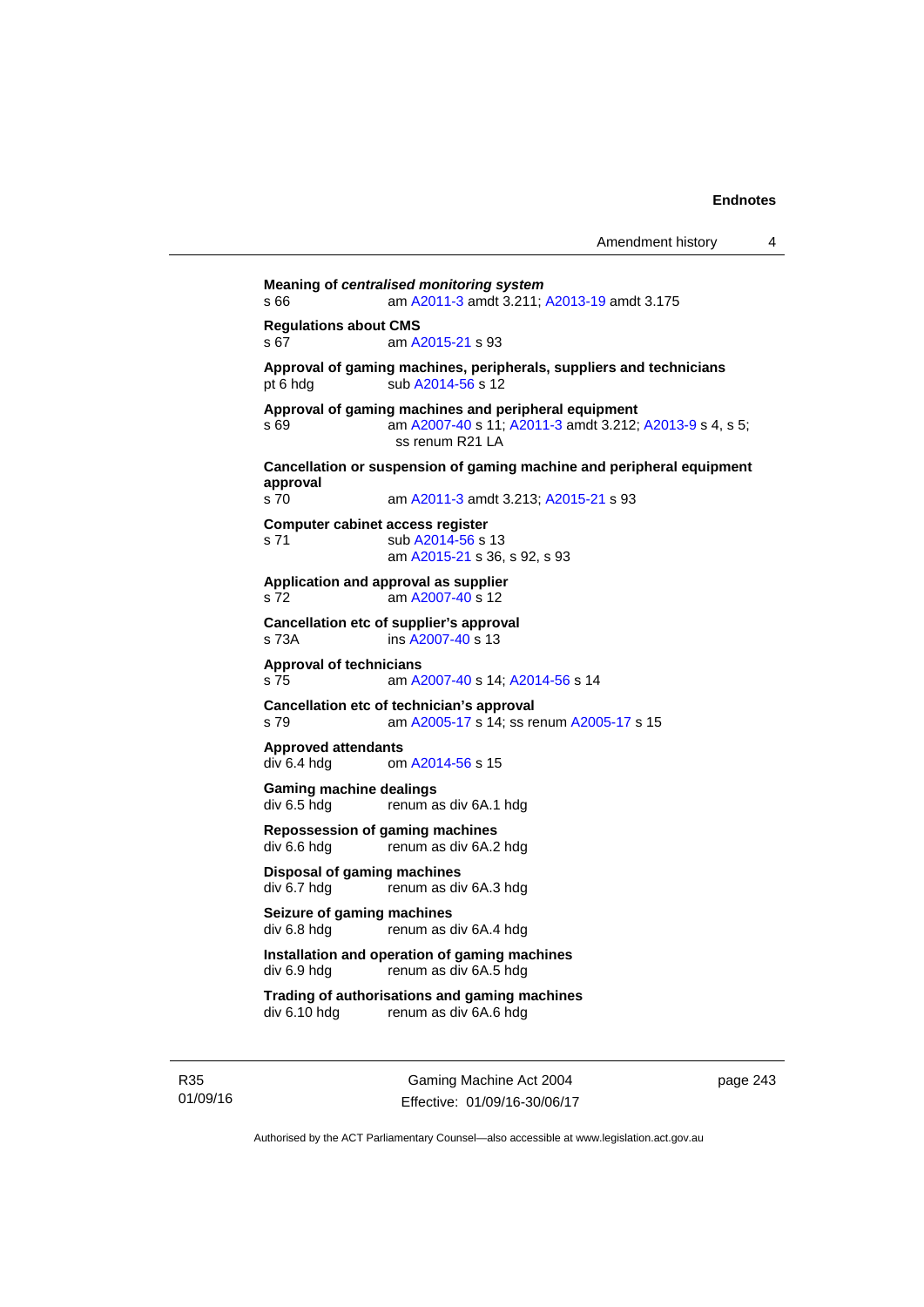4 Amendment history

**Preliminary** 

|                                       | sdiv 6.10.1 hdg renum as sdiv 6A.6.1 hdg                                                             |
|---------------------------------------|------------------------------------------------------------------------------------------------------|
| <b>Trading class B authorisations</b> | sdiv 6.10.2 hdg renum as sdiv 6A.6.2 hdg                                                             |
|                                       | Trading class C authorisations and gaming machines<br>sdiv 6.10.3 hdg renum as sdiv 6A.6.3 hdg       |
|                                       | Trading authorisations and gaming machines—miscellaneous<br>sdiv 6.10.4 hdg renum as sdiv 6A.6.4 hdg |
|                                       | Storage of authorisations and gaming machines<br>div 6.11 hdg renum as div 6A.7 hdg                  |
| <b>Interpretation</b>                 | sdiv 6.11.1 hdg renum as sdiv 6A.7.1 hdg                                                             |
|                                       | Storage permits-application and decision<br>sdiv 6.11.2 hdg renum as sdiv 6A.7.2 hdg                 |
| <b>Quarantine permits</b>             | sdiv 6.11.3 hdg renum as sdiv 6A.7.3 hdg                                                             |
| <b>Permits-form</b>                   |                                                                                                      |

sdiv 6.11.4 hdg renum as sdiv 6A.7.4 hdg

**Permits—conditions**  sdiv 6.11.5 hdg renum as sdiv 6A.7.5 hdg

**Permits—amendment**  sdiv 6.11.6 hdg renum as sdiv 6A.7.6 hdg

**Permits—trading authorisations under permits**  sdiv 6.11.7 hdg renum as sdiv 6A.7.7 hdg

**Permits—miscellaneous**  sdiv 6.11.8 hdg renum as sdiv 6A.7.8 hdg

**Gaming machine dealings**  pt 6A hdg ins [A2015-21](http://www.legislation.act.gov.au/a/2015-21) s 37

**Gaming machine dealings**<br>div 6A.1 hdg (prev div (prev div 6.5 hdg) renum as div  $6A.1$  hdg  $A2015-21$  s 56

**Application for approval as attendant**  s 85 om [A2014-56](http://www.legislation.act.gov.au/a/2014-56) s 15

**Approval of attendants**  s 86 am [A2007-40](http://www.legislation.act.gov.au/a/2007-40) s 15 om [A2014-56](http://www.legislation.act.gov.au/a/2014-56) s 15

**Short-term approval of attendants**  s 87 om [A2014-56](http://www.legislation.act.gov.au/a/2014-56) s 15

page 244 Gaming Machine Act 2004 Effective: 01/09/16-30/06/17

R35 01/09/16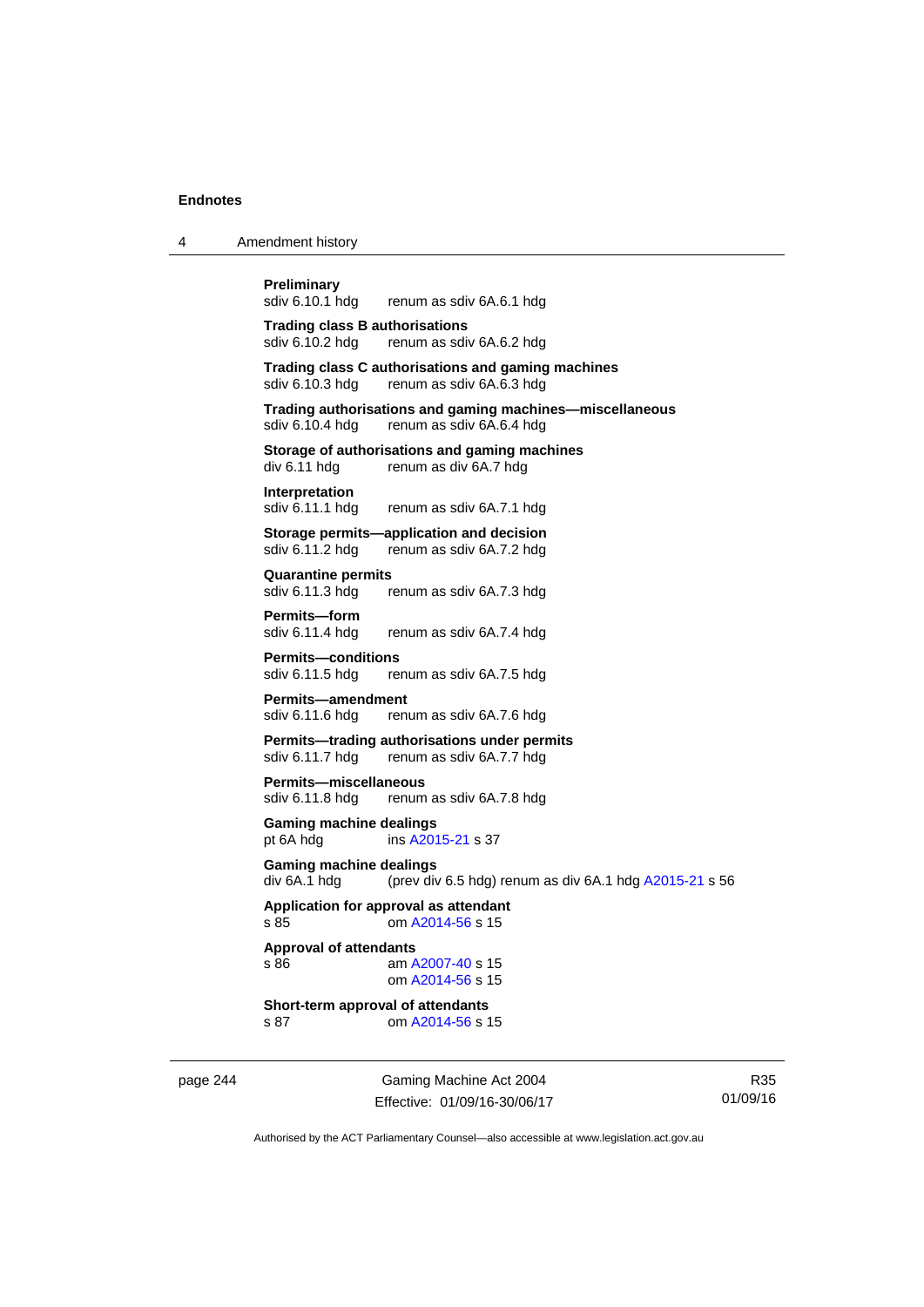```
Ending short-term approvals 
s 88 om A2014-56 s 15 
Transfer etc of attendant's approval 
s 89 om A2014-56 s 15 
Suspension of attendant's approval for short-term unemployment 
s 90 om A2014-56 s 15 
Cancellation etc of attendant's approval 
s 91 A2005-17 A2005-17 s 17
                 om A2014-56 s 15 
Certificates for approved attendants 
s 92 om A2014-56 s 15 
Giving copy of certificate about approved attendant 
s 93 om A2014-56 s 15 
Notice by licensee if attendant no longer employed 
s 94 om A2014-56 s 15 
Return of approval certificates for approved attendants 
s 95 om A2014-56 s 15 
Renewal of attendant's approval 
s 96 om A2014-56 s 15 
Acquisition of gaming machines and peripheral equipment—general 
s 98 sub A2015-21 s 38 
Acquisition of authorisations and gaming machines—notification 
A2015-21 s 38
Acquisition of gaming machines—amendment of authorisation schedule etc 
s 100 am A2014-5 s 4 
                 sub A2015-21 s 38 
                (3), (5) exp on the commencement of Gaming Machine 
                 (Reform) Amendment Act 2015 A2015-21 sch 1 (s 100 (5))
Application and approval of financial arrangements 
s 101 om A2014-5 s 5 
Decision on application for approval of financial arrangements 
s 102 om A2014-5 s 5 
Possession and operation of gaming machines 
s 103 am A2015-21 s 39, s 40, s 93 
Offence—operating unauthorised, stored or quarantined gaming machines s 104 hdg sub A2016-45 s 13
               A2016-45 s 13
A2015-21 s 41
                am A2016-45 s 14
```
R35 01/09/16

Gaming Machine Act 2004 Effective: 01/09/16-30/06/17 page 245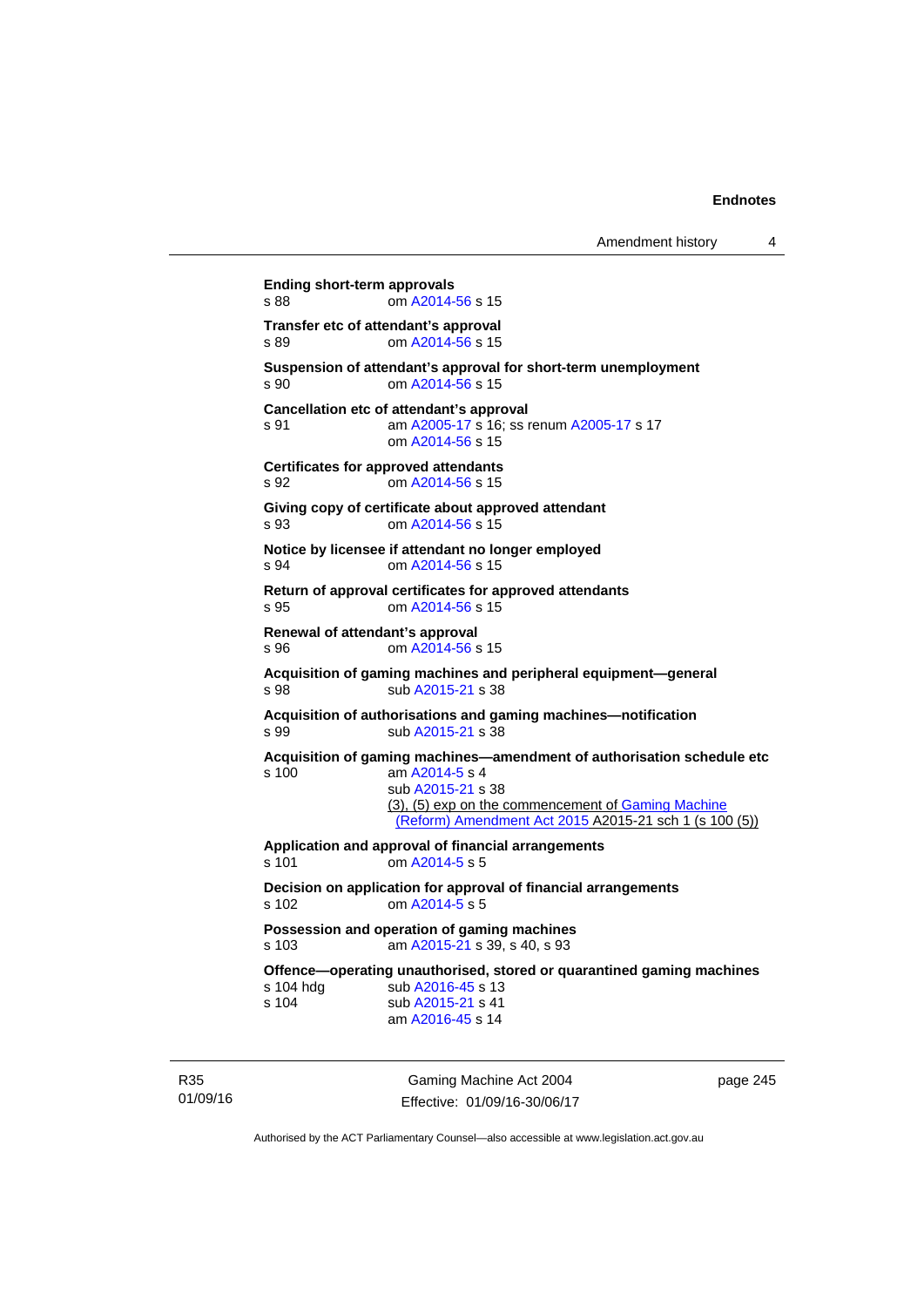4 Amendment history

```
Operation of gaming machines other than in accordance with authorisations 
A2015-21 s 42
s 105 am A2015-21 s 43, s 92 
Repossession of gaming machines 
div 6A.2 hdg (prev div 6.6 hdg) renum as div 6A.2 hdg A2015-21 s 56 
Definitions—div 6A.2 
s 105A ins A2015-21 s 44 
                 def approval ins A2015-21 s 44 
                 def external administrator ins A2015-21 s 44 
Approval for repossession—application 
A2015-21 s 45
Approval of repossession of gaming machines 
s 108 am A2015-21 s 93 
Conditions on approval to repossess gaming machine 
s 109 am A2015-21 s 93 
Repossessed gaming machines—amendment of authorisation schedule 
s 109A ins A2015-21 s 46 
Appointment of external administrator 
 A2015-21 s 47
Disposal of gaming machines 
div 6A.3 hdg (prev div 6.7 hdg) renum as div 6A.3 hdg A2015-21 s 56 
Unapproved disposal of gaming machines 
A2015-21 s 48
Application for approval for disposal of gaming machines 
s 112 am A2015-21 s 49, s 50, s 93 
Approval of disposal of gaming machines 
s 113 am A2015-21 s 51, 93
Disposal of gaming machines—notifiable action 
s 113A ins A2015-21 s 52 
Destruction of gaming machines—commission's attendance 
s 113B ins A2015-21 s 52 
                 am A2016-45 s 15; ss renum R35 LA
Disposal of gaming machines—direction about manner of disposal 
s 113C ins A2015-21 s 52 
Offence—failure to dispose of gaming machine within required time 
s 113D ins A2015-21 s 52 
Seizure of gaming machines<br>div 6A.4 hdg (prev div 6
                (prev div 6.8 hdg) renum as div 6A.4 hdg A2015-21 s 56
```
page 246 Gaming Machine Act 2004 Effective: 01/09/16-30/06/17

R35 01/09/16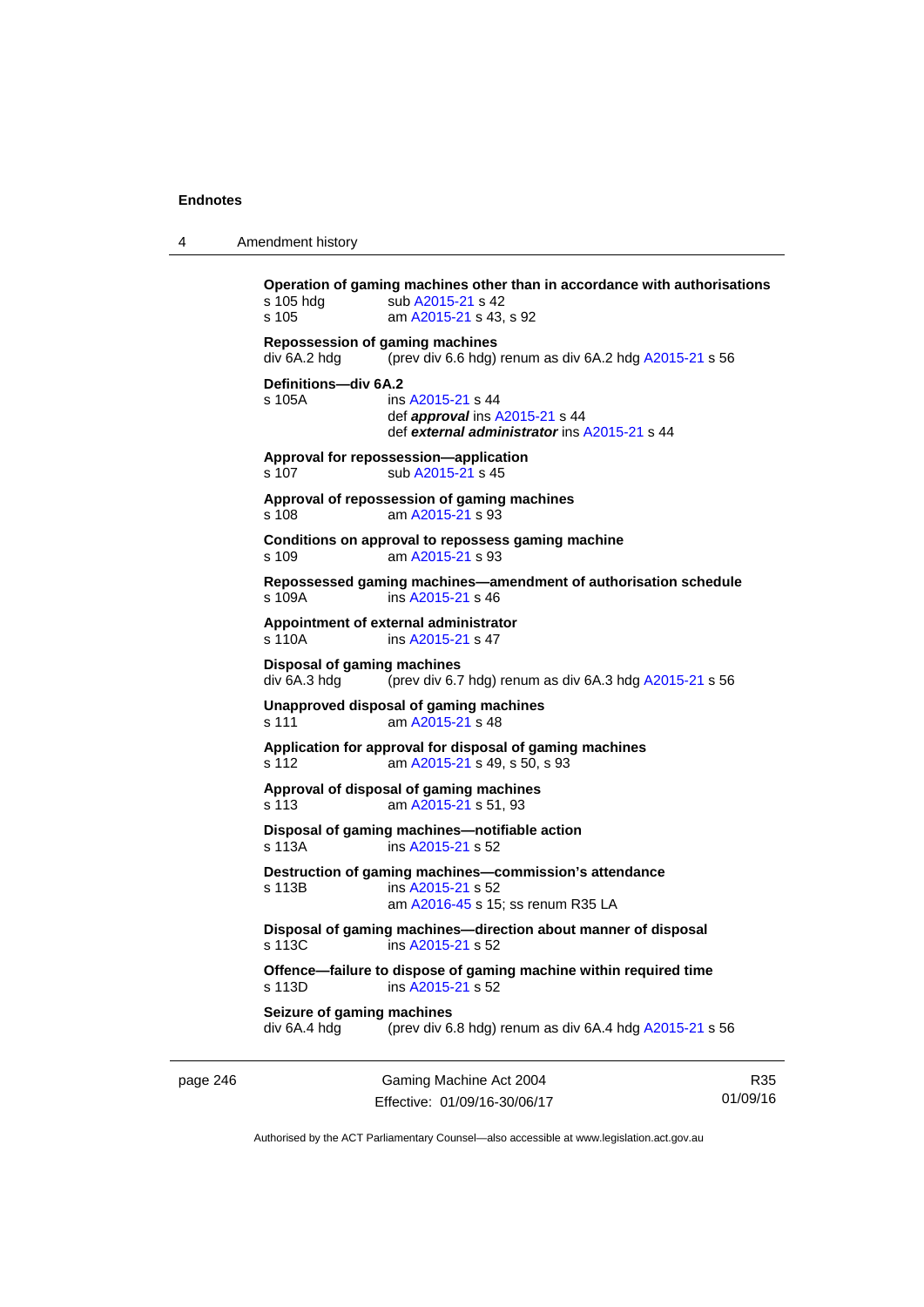**Installation and operation of gaming machines**  div 6A.5 hdg (prev div 6.9 hdg) renum as div 6A.5 hdg [A2015-21](http://www.legislation.act.gov.au/a/2015-21) s 56 **Installation to be in accordance with approval of commission**  s 120 am [A2015-21](http://www.legislation.act.gov.au/a/2015-21) s 92 **Offence to install gaming machines**  s 121 am [A2015-21](http://www.legislation.act.gov.au/a/2015-21) s 92 **Certificate about meter readings**  s 122 am [A2015-21](http://www.legislation.act.gov.au/a/2015-21) s 92 **Sealing computer cabinet**  s 123 am [A2014-56](http://www.legislation.act.gov.au/a/2014-56) s 16; [A2015-21](http://www.legislation.act.gov.au/a/2015-21) s 92 **Commission may require information**  s 124 am [A2015-21](http://www.legislation.act.gov.au/a/2015-21) s 92 **Operation to be subject to correct percentage payout**  s 125 am [A2015-21](http://www.legislation.act.gov.au/a/2015-21) s 53, s 54 **Approval of statement for display on gaming machines**  s 126 am [A2011-3](http://www.legislation.act.gov.au/a/2011-3) amdt 3.214 sub [A2016-45](http://www.legislation.act.gov.au/a/2016-45) s 16 **Trading of authorisations and gaming machines**  div 6A.6 hdg (prev div 6.10 hdg) ins [A2015-21](http://www.legislation.act.gov.au/a/2015-21) s 55 renum as div 6A.6 hdg [A2015-21](http://www.legislation.act.gov.au/a/2015-21) s 56 **Preliminary**<br>sdiv 6A.6.1 hdg (prev sdiv 6.10.1 hdg) ins  $A2015-21$  s 55 renum as sdiv 6A.6.1 hdg [A2015-21](http://www.legislation.act.gov.au/a/2015-21) s 56 **Objects—div 6A.6**  s 127A ins [A2015-21](http://www.legislation.act.gov.au/a/2015-21) s 55 **Definitions—div 6A.6**  s 127B ins [A2015-21](http://www.legislation.act.gov.au/a/2015-21) s 55 def *class B licensee* ins [A2015-21](http://www.legislation.act.gov.au/a/2015-21) s 55 def *class C licensee* ins [A2015-21](http://www.legislation.act.gov.au/a/2015-21) s 55 **Trading class B authorisations**  sdiv 6A.6.2 hdg (prev sdiv 6.10.2 hdg) ins [A2015-21](http://www.legislation.act.gov.au/a/2015-21) s 55 renum as sdiv 6A.6.2 hdg [A2015-21](http://www.legislation.act.gov.au/a/2015-21) s 56 **Selling class B authorisations**  s 127C ins [A2015-21](http://www.legislation.act.gov.au/a/2015-21) s 55 (7), (8) exp on the commencement of [Gaming Machine](http://www.legislation.act.gov.au/a/2015-21/default.asp)  [\(Reform\) Amendment Act 2015](http://www.legislation.act.gov.au/a/2015-21/default.asp) A2015-21, sch 1 (s 127C (8)) **Offence—selling class B gaming machines**  s 127D ins [A2015-21](http://www.legislation.act.gov.au/a/2015-21) s 55

R35 01/09/16

Gaming Machine Act 2004 Effective: 01/09/16-30/06/17 page 247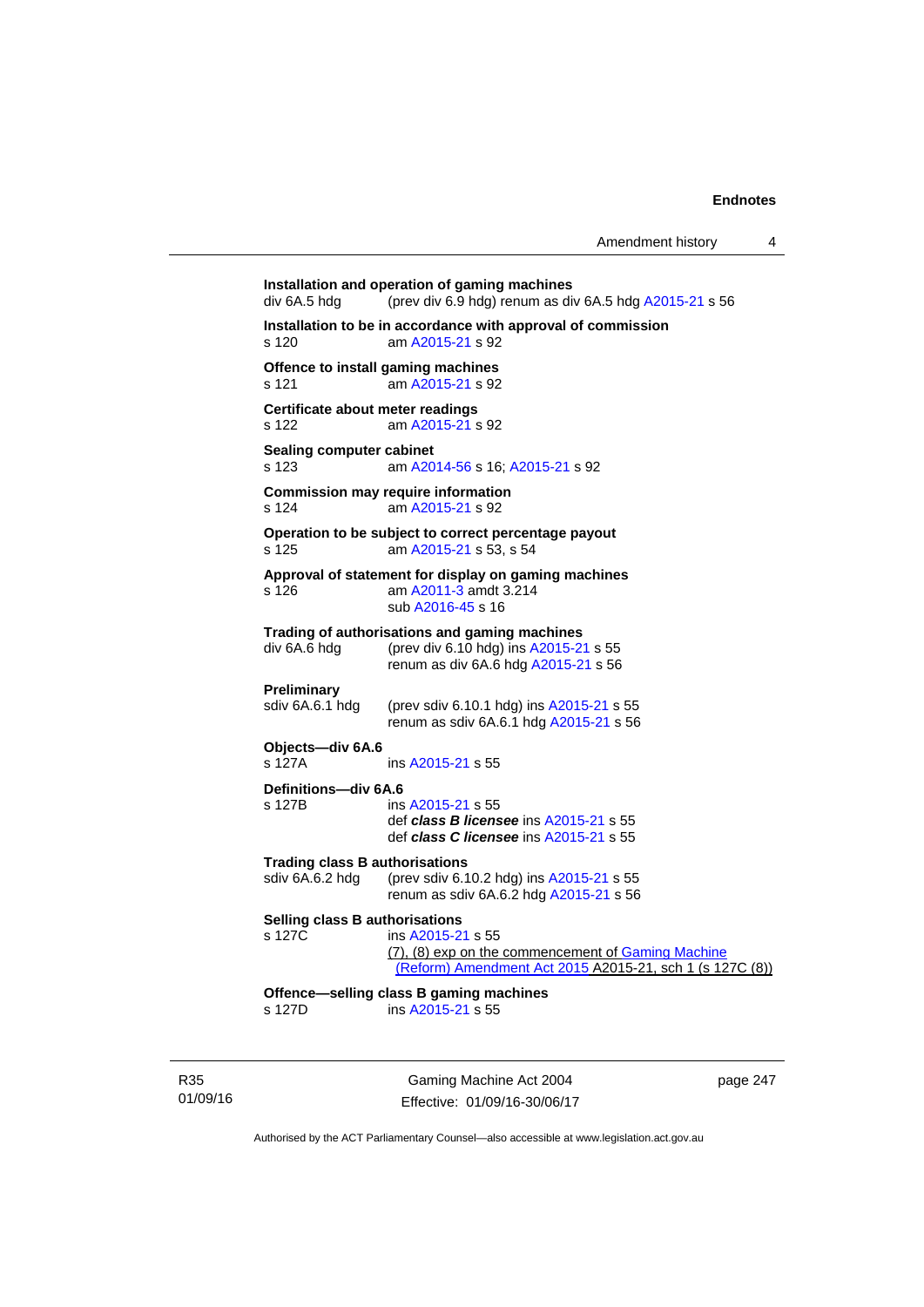| 4 | Amendment history |
|---|-------------------|
|---|-------------------|

| Trading class C authorisations and gaming machines<br>(prev sdiv 6.10.3 hdg) ins A2015-21 s 55<br>sdiv 6A.6.3 hdg<br>renum as sdiv 6A.6.3 hdg A2015-21 s 56 |                                                                                                                                                                                                                                                                                                     |  |  |  |
|-------------------------------------------------------------------------------------------------------------------------------------------------------------|-----------------------------------------------------------------------------------------------------------------------------------------------------------------------------------------------------------------------------------------------------------------------------------------------------|--|--|--|
| s 127E                                                                                                                                                      | Trading class C authorisations and gaming machines<br>ins A2015-21 s 55<br>(4), (5) exp on the commencement of Gaming Machine<br>(Reform) Amendment Act 2015 A2015-21, sch 1 (s 127E (5))                                                                                                           |  |  |  |
| s 127F                                                                                                                                                      | Trading authorisations--forfeiture requirement<br>ins A2015-21 s 55<br>exp on the commencement of Gaming Machine (Reform)<br>Amendment Act 2015 A2015-21, sch 1 (s 127F (6))                                                                                                                        |  |  |  |
| s 127G                                                                                                                                                      | Offence-acquiring authorisations and gaming machines<br>ins A2015-21 s 55                                                                                                                                                                                                                           |  |  |  |
| Selling class C gaming machines<br>s 127H                                                                                                                   | ins A2015-21 s 55                                                                                                                                                                                                                                                                                   |  |  |  |
| Selling class C authorisations<br>s 1271                                                                                                                    | ins A2015-21 s 55                                                                                                                                                                                                                                                                                   |  |  |  |
| sdiv 6A.6.4 hdq                                                                                                                                             | Trading authorisations and gaming machines-miscellaneous<br>(prev sdiv 6.10.4 hdg) ins A2015-21 s 55<br>renum as sdiv 6A.6.4 hdg A2015-21 s 56                                                                                                                                                      |  |  |  |
| s 127J                                                                                                                                                      | Trading authorisations-disposal of gaming machines<br>ins A2015-21 s 55                                                                                                                                                                                                                             |  |  |  |
| 127K                                                                                                                                                        | Trading authorisations and gaming machines-regulations<br>ins A2015-21 s 55                                                                                                                                                                                                                         |  |  |  |
| div 6A.7 hdg                                                                                                                                                | Storage of authorisations and gaming machines<br>(prev div 6.11 hdg) ins A2015-21 s 55<br>renum as div 6A.7 hdg A2015-21 s 56                                                                                                                                                                       |  |  |  |
| Interpretation<br>sdiv 6A.7.1 hdg                                                                                                                           | (prev sdiv 6.11.1 hdg) ins A2015-21 s 55<br>renum as sdiv 6A.7.1 hdg A2015-21 s 56                                                                                                                                                                                                                  |  |  |  |
| Meaning of storage permit-Act<br>s 127L                                                                                                                     | ins A2015-21 s 55                                                                                                                                                                                                                                                                                   |  |  |  |
| Definitions-div 6A.7<br>s 127M                                                                                                                              | ins A2015-21 s 55<br>def general purpose ins A2015-21 s 55<br>def <i>inspection notice</i> ins A2015-21 s 55<br>def <i>interim purpose</i> ins A2015-21 s 55<br>def permit ins A2015-21 s 55<br>def quarantined authorisation ins A2015-21 s 55<br>def quarantined gaming machine ins A2015-21 s 55 |  |  |  |

page 248 Gaming Machine Act 2004 Effective: 01/09/16-30/06/17

R35 01/09/16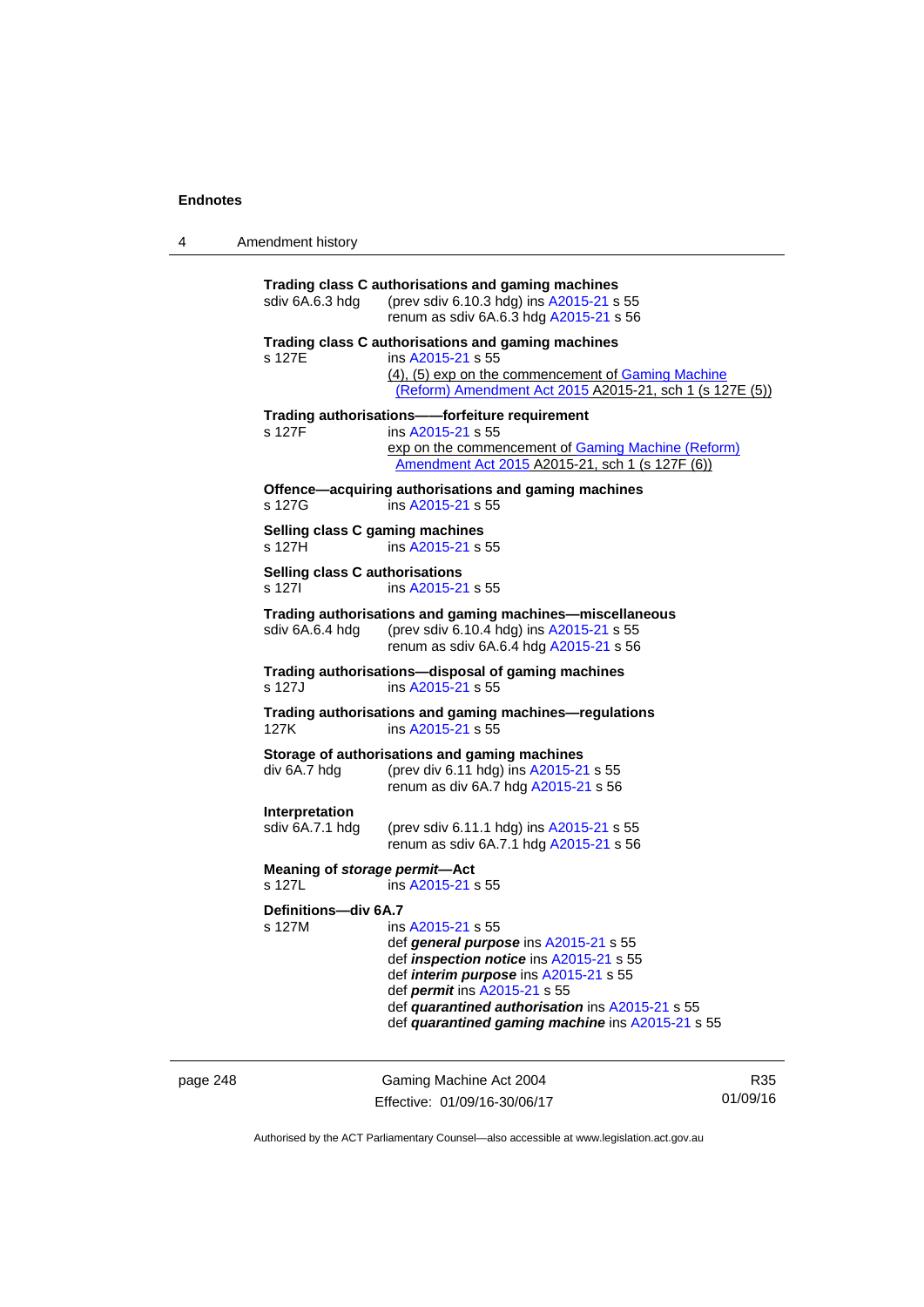| Amendment history |  |
|-------------------|--|
|                   |  |

```
Gaming Machine Act 2004 
                 def quarantine period ins A2015-21 s 55 
                 def quarantine permit ins A2015-21 s 55 
                 def storage period ins A2015-21 s 55 
                 def storage rules ins A2015-21 s 55 
                 def stored authorisation ins A2015-21 s 55 
                 def stored gaming machine ins A2015-21 s 55 
Storage permits—application and decision 
A2015-21 s 55
                renum as sdiv 6A.7.2 hdg A2015-21 s 56 
Storage permits—purpose 
s 127N ins A2015-21 s 55 
Storage permit—application 
s 127O ins A2015-21 s 55 
Storage permit—decision on application 
s 127P ins A2015-21 s 55 
Quarantine permits 
                A2015-21 s 55
                renum as sdiv 6A.7.3 hdg A2015-21 s 56 
Quarantine permits—notification and issue 
s 127Q ins A2015-21 s 55 
                 am A2016-45 s 17 
Quarantine permits—extension 
s 127R ins A2015-21 s 55 
Permits—form 
sdiv 6A.7.4 hdg (prev sdiv 6.11.4 hdg) ins A2015-21 s 55 
                renum as sdiv 6A.7.4 hdg A2015-21 s 56 
Permit—form
s 127S ins A2015-21 s 55 
                 am A2015-50 amdt 3.110
                 sub A2016-45 s 18 
Permits—conditions<br>sdiv 6A.7.5 hdg (p
                A2015-21 s 55
                renum as sdiv 6A.7.5 hdg A2015-21 s 56 
Permit—conditions 
 A2015-21 s 55
                 am A2016-45 s 19 
Permit—term 
s 127U ins A2015-21 s 55 
Storage permit—application for extension 
s 127V ins A2015-21 s 55
```
page 249

Authorised by the ACT Parliamentary Counsel—also accessible at www.legislation.act.gov.au

Effective: 01/09/16-30/06/17

R35 01/09/16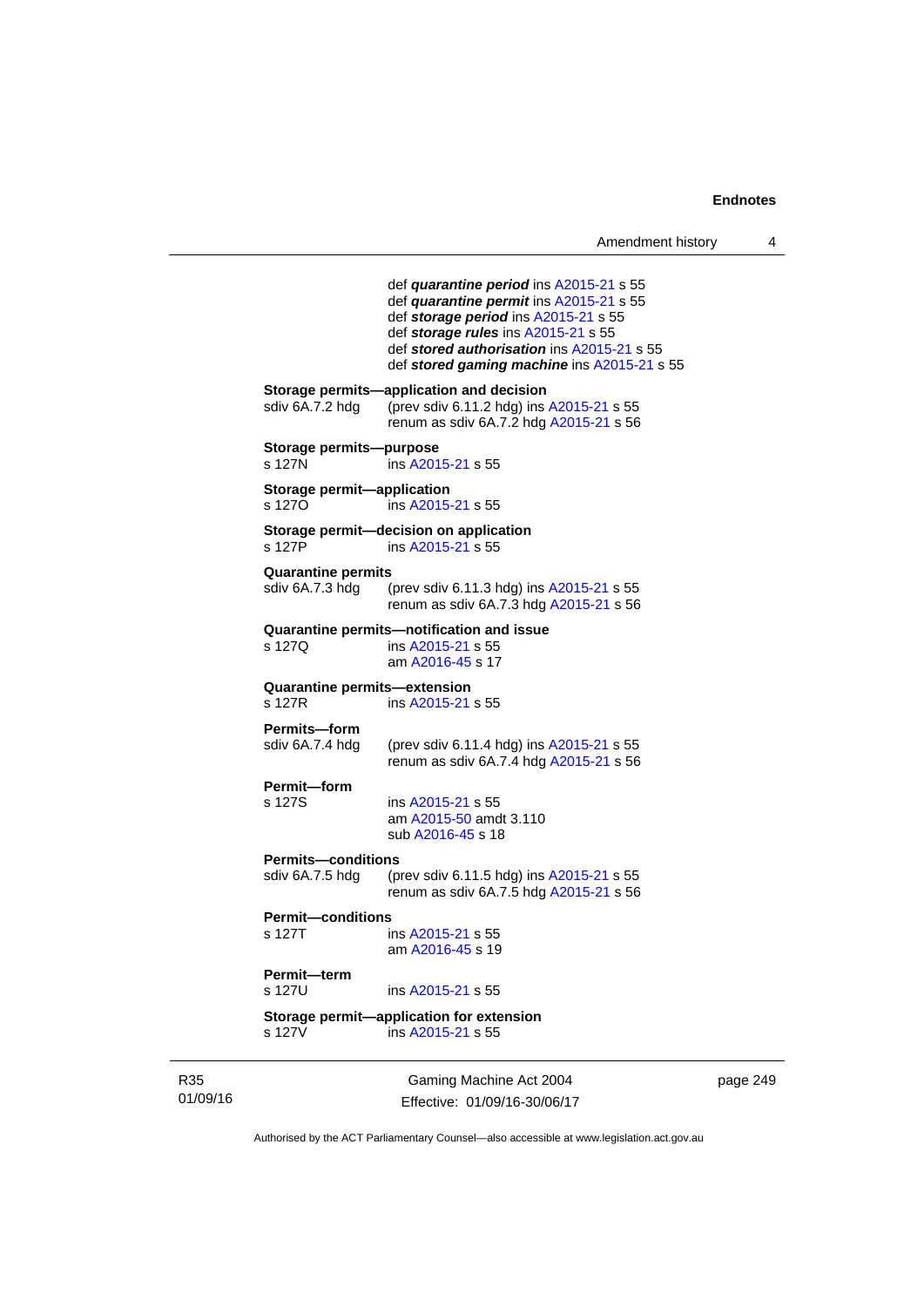4 Amendment history

```
page 250 Gaming Machine Act 2004 
                          Effective: 01/09/16-30/06/17 
          Authorised by the ACT Parliamentary Counsel—also accessible at www.legislation.act.gov.au 
           Storage permit—extension decision 
           s 127W ins A2015-21 s 55 
           Permits—amendment 
           sdiv 6A.7.6 hdg (prev sdiv 6.11.6 hdg) ins A2015-21 s 55 
                           renum as sdiv 6A.7.6 hdg A2015-21 s 56 
           Permit amendment—notification 
           s 127X ins A2015-21 s 55 
                            am A2016-45 s 20 
           Permit amendment—decision 
           s 127Y ins A2015-21 s 55 
                            sub A2016-45 s 21 
           Permit amendment—commission's own initiative 
            A2015-21 s 55
           Permit amendment—reissue of permit 
           s 127ZA ins A2015-21 s 55 
           Permits—trading authorisations under permits 
           A2015-21 s 55
                           renum as sdiv 6A.7.7 hdg A2015-21 s 56 
           Trading authorisations under permits—procedure 
                           A2015-21 s 55
                            am A2016-45 s 22 
           Trading authorisations under permits—decision on application by disposing 
           licensee 
           s 127ZC ins A2015-21 s 55 
           Trading authorisations under permits—issue of quarantine permit to 
           acquiring licensee 
                            A2015-21 s 55
                            sub A2016-45 s 23 
           Permits—miscellaneous 
           sdiv 6A.7.8 hdg (prev sdiv 6.11.8 hdg) ins A2015-21 s 55 
                           renum as sdiv 6A.7.8 hdg A2015-21 s 56 
           Gaming machines and authorisations under permits—inspection 
           A2015-21 s 55
                            am A2016-45 s 24 
           Storage of gaming machines and authorisations—rules 
                            A2015-21 s 55
           Machine access generally 
           s 128 am A2014-56 s 17; ss renum R27 LA; A2015-21 s 92
```
R35 01/09/16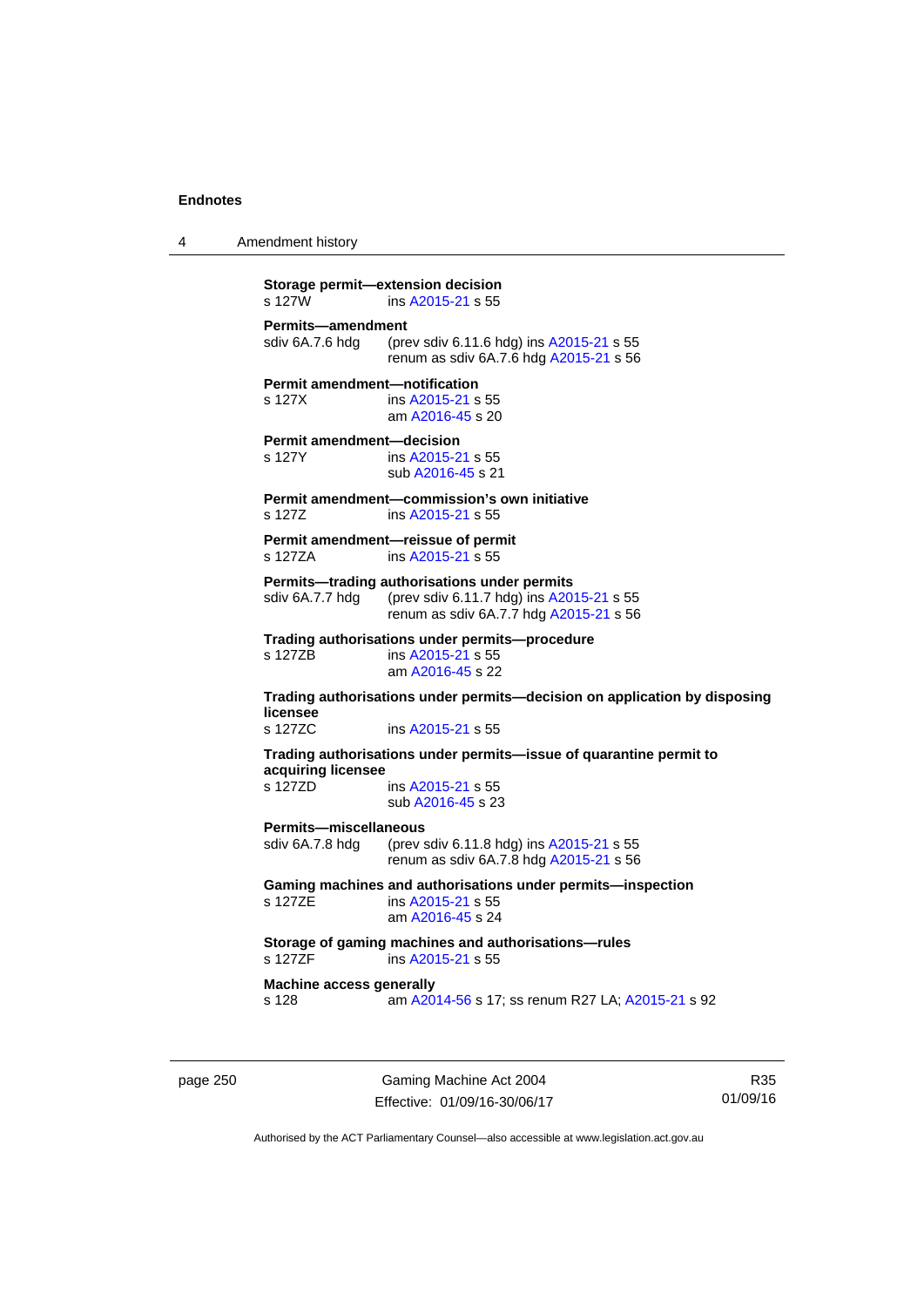Amendment history 4

**Rendering gaming machines inoperable on authorisation ceasing to be in force**  s 131 sub [A2015-21](http://www.legislation.act.gov.au/a/2015-21) s 57 **Removal of gaming machines from premises**  s 132 am [A2015-21](http://www.legislation.act.gov.au/a/2015-21) ss 58-61 **Operation of linked-jackpot arrangements**  s 133 am [A2015-21](http://www.legislation.act.gov.au/a/2015-21) s 62 **Single-user approval for linked-jackpot arrangements**  sub [A2015-21](http://www.legislation.act.gov.au/a/2015-21) s 63 s 134 am [A2015-21](http://www.legislation.act.gov.au/a/2015-21) ss 64-68, s 92, s 93 **Issue of multi-user permits**  s 135 am [A2015-21](http://www.legislation.act.gov.au/a/2015-21) s 69, s 92, s 93 **Conditions on multi-user permits**  s 136 am [A2015-21](http://www.legislation.act.gov.au/a/2015-21) s 92, s 93 **Amendment of multi-user permits in interest of users**  s 138 am [A2015-21](http://www.legislation.act.gov.au/a/2015-21) s 93 **Amendment of multi-user permit on request**  s 139 am [A2015-21](http://www.legislation.act.gov.au/a/2015-21) s 92, s 93 **Amendment of financial and operational aspects of multi-user permits**  s 140 am [A2015-21](http://www.legislation.act.gov.au/a/2015-21) s 93 **Unclaimed jackpots**  s 143 am [A2015-21](http://www.legislation.act.gov.au/a/2015-21) s 70, s 71 **Undisbursed jackpots**  s 144 am [A2014-5](http://www.legislation.act.gov.au/a/2014-5) ss 6-8; [A2015-21](http://www.legislation.act.gov.au/a/2015-21) ss 72-74 **Definitions—pt 9**  ins [A2011-24](http://www.legislation.act.gov.au/a/2011-24) s 13 def *associated organisation declaration* ins [A2011-24](http://www.legislation.act.gov.au/a/2011-24) s 13 def *warning notice* ins [A2011-24](http://www.legislation.act.gov.au/a/2011-24) s 13 **Eligible objects**  s 145 am [A2011-3](http://www.legislation.act.gov.au/a/2011-3) amdt 3.215 **Eligible clubs**  s 146 am [A2005-26](http://www.legislation.act.gov.au/a/2005-26) s 6; [A2015-21](http://www.legislation.act.gov.au/a/2015-21) s 75 **Associated organisations—declaration**  s 147 hdg sub [A2011-24](http://www.legislation.act.gov.au/a/2011-24) s 14 s 147 am [A2005-17](http://www.legislation.act.gov.au/a/2005-17) s 18, s 19; [A2011-24](http://www.legislation.act.gov.au/a/2011-24) ss 15-17; pars renum R16 (RI) LA **Associated organisation declaration—condition**  s 147A ins [A2011-24](http://www.legislation.act.gov.au/a/2011-24) s 18

R35 01/09/16

Gaming Machine Act 2004 Effective: 01/09/16-30/06/17 page 251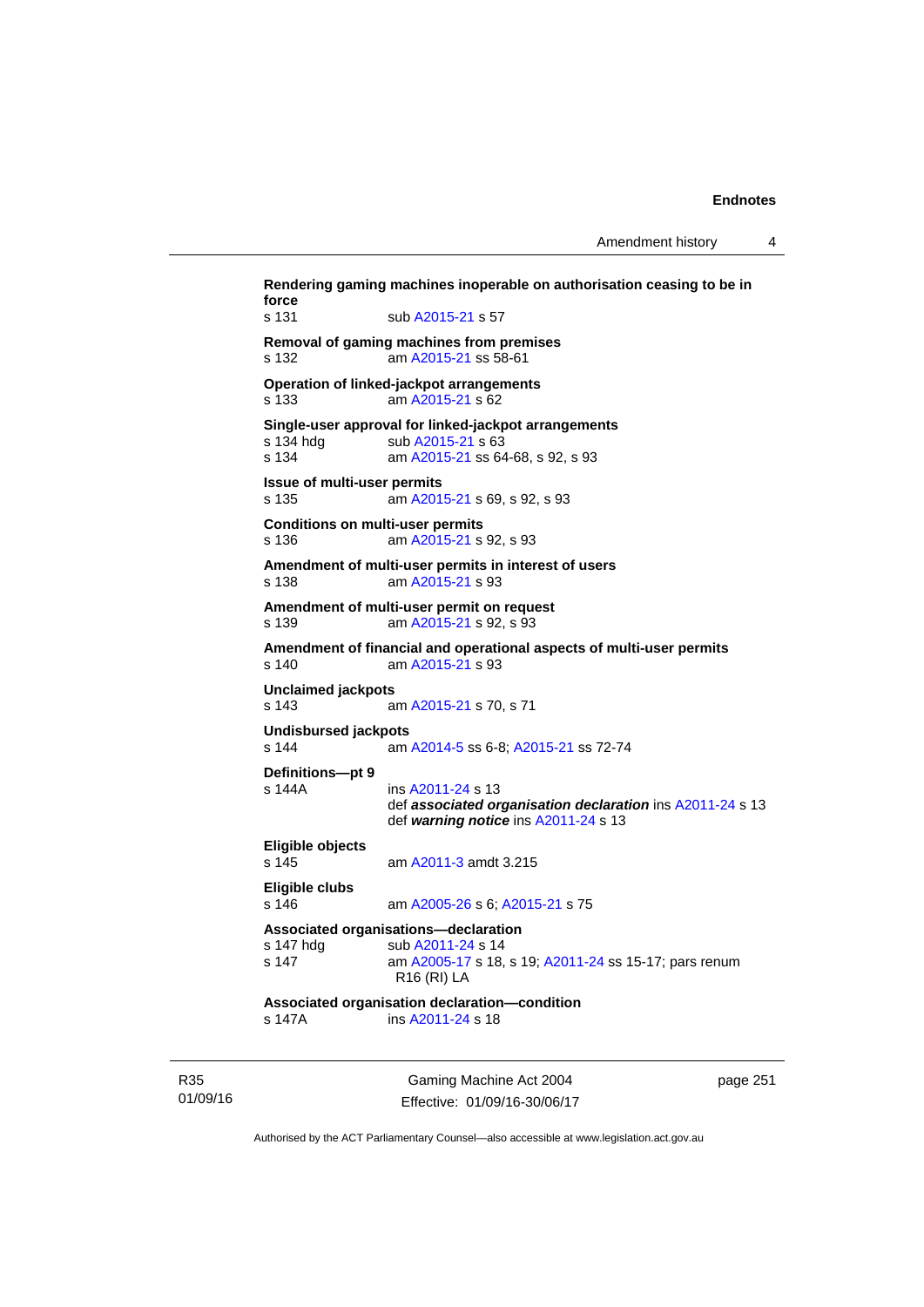4 Amendment history

**Associated organisation—warning notice**  s 147B ins [A2011-24](http://www.legislation.act.gov.au/a/2011-24) s 18 **Associated organisation declaration—suspension or repeal**  ins [A2011-24](http://www.legislation.act.gov.au/a/2011-24) s 18 **Club elections—election of board directors**  s 147D ins [A2011-24](http://www.legislation.act.gov.au/a/2011-24) s 18 **Club elections—record-keeping**  s 148 hdg sub [A2011-24](http://www.legislation.act.gov.au/a/2011-24) s 19<br>s 148 am A2015-21 s 76 am [A2015-21](http://www.legislation.act.gov.au/a/2015-21) s 76 **Club directors—acting in good faith**  s 148A ins [A2011-24](http://www.legislation.act.gov.au/a/2011-24) s 20 **Club constitution—consistency with gaming laws**  s 148B ins [A2011-24](http://www.legislation.act.gov.au/a/2011-24) s 21 am [A2015-21](http://www.legislation.act.gov.au/a/2015-21) s 77 **Power to require information about status of eligible clubs**  s 149 am [A2015-21](http://www.legislation.act.gov.au/a/2015-21) s 78 **Promoting responsible practices at authorised premises**  pt 10 hdg sub [A2012-42](http://www.legislation.act.gov.au/a/2012-42) s 28 am [A2015-21](http://www.legislation.act.gov.au/a/2015-21) s 92 **Warning notices**  s 151 am [A2011-3](http://www.legislation.act.gov.au/a/2011-3) amdt 3.216; [A2015-21](http://www.legislation.act.gov.au/a/2015-21) s 92 **External signs**  s 152 sub [A2007-40](http://www.legislation.act.gov.au/a/2007-40) s 16 am [A2012-2](http://www.legislation.act.gov.au/a/2012-2) amdt 2.5; [A2015-21](http://www.legislation.act.gov.au/a/2015-21) s 92; [A2016-18](http://www.legislation.act.gov.au/a/2016-18/default.asp) amdt 4.6, amdt 4.7 **External visibility of gaming machines**  s 152A ins [A2007-40](http://www.legislation.act.gov.au/a/2007-40) s 17 am [A2015-21](http://www.legislation.act.gov.au/a/2015-21) s 92 **Cash facilities**  s 153 am [A2015-21](http://www.legislation.act.gov.au/a/2015-21) s 92 **Offence—ATM allowing withdrawals exceeding \$250**  s 153A ins [A2012-42](http://www.legislation.act.gov.au/a/2012-42) s 29 am [A2012-50](http://www.legislation.act.gov.au/a/2012-50/default.asp) s 5; [A2015-21](http://www.legislation.act.gov.au/a/2015-21) s 79, s 80, s 92 **Lending or extending credit**  s 154 am [A2015-21](http://www.legislation.act.gov.au/a/2015-21) s 92 **Using false identification**<br>s 157 am A20 am [A2015-21](http://www.legislation.act.gov.au/a/2015-21) s 92

page 252 Gaming Machine Act 2004 Effective: 01/09/16-30/06/17

R35 01/09/16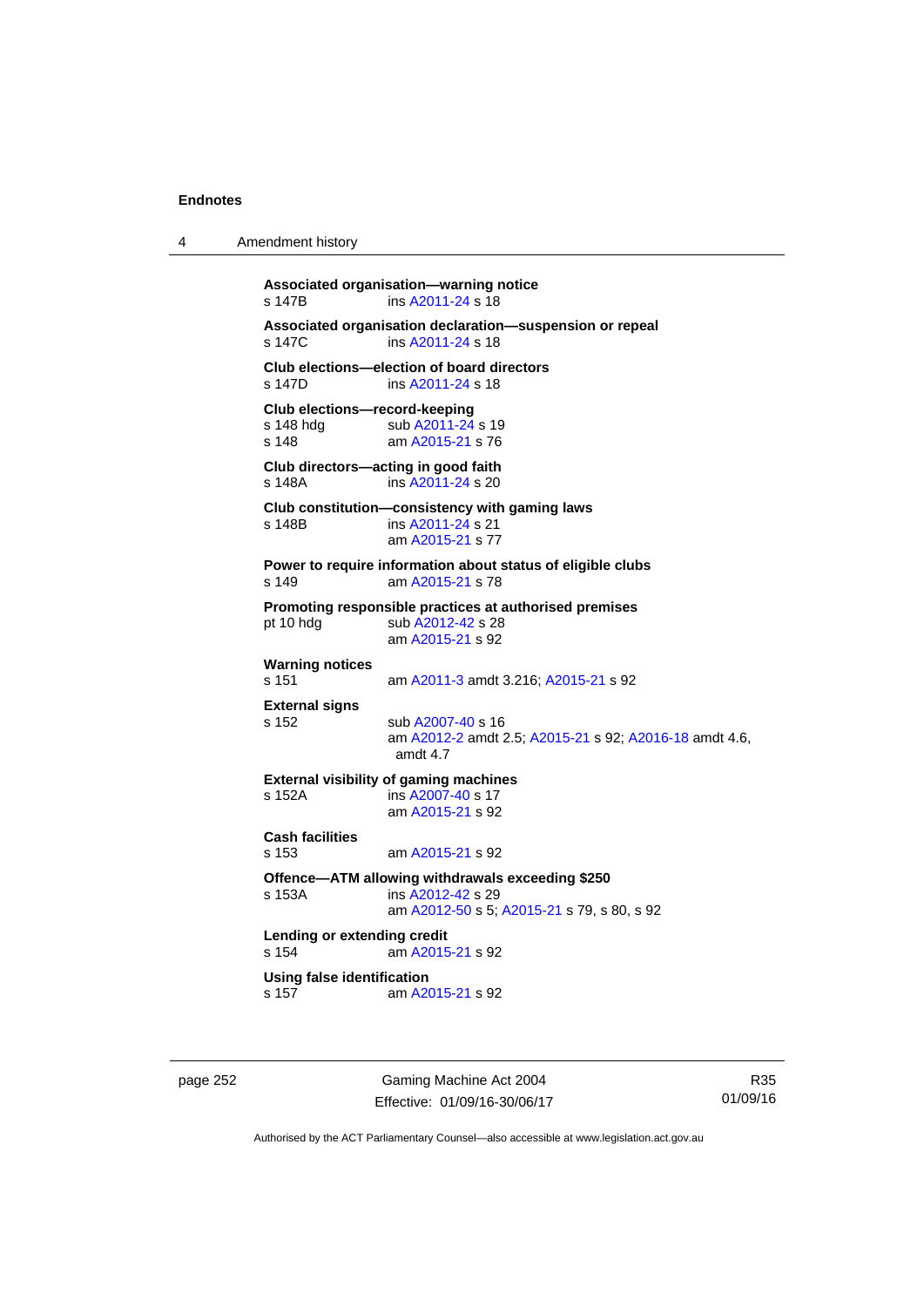Amendment history 4

**Audit of financial statements etc**  s 158 sub [A2009-49](http://www.legislation.act.gov.au/a/2009-49) amdt 1.14 am [A2013-19](http://www.legislation.act.gov.au/a/2013-19) amdt 3.176; [A2016-45](http://www.legislation.act.gov.au/a/2016-45) s 25 **Gaming machine tax**  s 159 am [A2005-26](http://www.legislation.act.gov.au/a/2005-26) s 7, s 8; [A2015-21](http://www.legislation.act.gov.au/a/2015-21/default.asp) s 81; [A2015-50](http://www.legislation.act.gov.au/a/2015-50) amdt 3.111 **Tax adjustment in relation to GST for clubs**  s 160 am [A2005-26](http://www.legislation.act.gov.au/a/2005-26) s 9 exp 1 February 2006 (s 160 (6)) **Payment of gaming machine tax**  s 161 am [A2015-21](http://www.legislation.act.gov.au/a/2015-21) s 93 **Gaming machine tax returns**  s 162 am [A2011-3](http://www.legislation.act.gov.au/a/2011-3) amdt 3.217; [A2015-21](http://www.legislation.act.gov.au/a/2015-21) s 82 **Problem gambling assistance fund**   $div 11.2$  hdg ins  $A2010 - 52$  s 4 **Required payment to problem gambling assistance fund**  s 163A ins [A2010-52](http://www.legislation.act.gov.au/a/2010-52) s 4 am [A2014-56](http://www.legislation.act.gov.au/a/2014-56/default.asp) s 18 **Problem gambling assistance fund—annual payment option**  s 163AA ins [A2014-56](http://www.legislation.act.gov.au/a/2014-56/default.asp) s 19 **Problem gambling assistance fund**  s 163B ins [A2010-52](http://www.legislation.act.gov.au/a/2010-52) s 4 **Annual reporting about problem gambling assistance fund**  s 163C ins [A2010-52](http://www.legislation.act.gov.au/a/2010-52) s 4 am [A2014-56](http://www.legislation.act.gov.au/a/2014-56) s 20; pars renum R27 LA om [A2015-16](http://www.legislation.act.gov.au/a/2015-16) amdt 1.17 **Approval of community contributions**  s 164 am [A2007-40](http://www.legislation.act.gov.au/a/2007-40) s 18; [A2011-24](http://www.legislation.act.gov.au/a/2011-24) s 22; [A2013-19](http://www.legislation.act.gov.au/a/2013-19) amdt 3.177 **Records of contributions**  s 165 am [A2015-21](http://www.legislation.act.gov.au/a/2015-21) s 92 **Required community contributions**  s 169 am [A2011-3](http://www.legislation.act.gov.au/a/2011-3) amdt 3.218; [A2011-24](http://www.legislation.act.gov.au/a/2011-24) s 23 **Corporations with gaming machines at multiple clubs**  s 170 sub [A2016-45](http://www.legislation.act.gov.au/a/2016-45) s 26 **Problem gambling community contributions**  s 171A ins [A2007-40](http://www.legislation.act.gov.au/a/2007-40) s 19 am [A2011-24](http://www.legislation.act.gov.au/a/2011-24) s 24; ss renum R16 (RI) LA **Notification and review of decisions**  pt 13 hdg sub [A2008-37](http://www.legislation.act.gov.au/a/2008-37) amdt 1.212

R35 01/09/16

Gaming Machine Act 2004 Effective: 01/09/16-30/06/17 page 253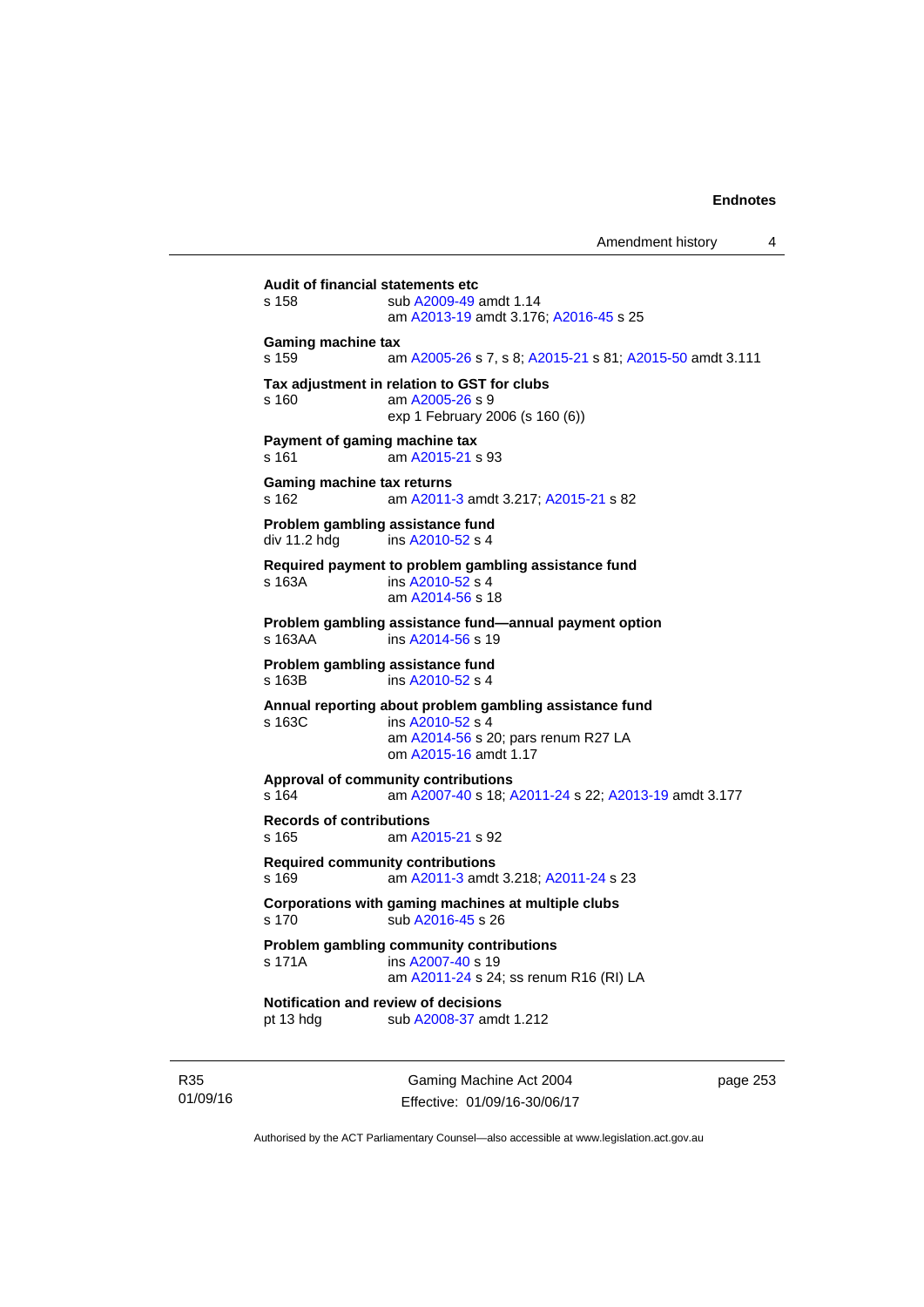4 Amendment history

```
page 254 Gaming Machine Act 2004 
          Meaning of reviewable decision—pt 13 
          s 173 sub A2008-37 amdt 1.212 
          Reviewable decision notices 
          s 173A ins A2008-37 amdt 1.212 
          Applications for review 
          s 173B ins A2008-37 amdt 1.212 
          Notifiable actions 
          pt 13A hdg ins A2015-21 s 83 
          Meaning of notifiable action
          A2015-21 s 83
          Notifiable actions 
                          A2015-21 s 83
          Notifiable actions—date of effect 
          s 173E ins A2015-21 s 83 
          Notifiable actions—amendment or cancellation 
          s 173F ins A2015-21 s 83 
          Notifiable actions under s 37F 
          s 173G ins A2015-21 s 83 
          Notifiable actions under div 6.10—disposal of gaming machines 
          s 173H ins A2015-21 s 83 
          Notifiable actions under div 6.10—trading of class B authorisations 
          s 173I ins A2015-21 s 83 
          Miscellaneous 
          pt 14 hdg exp 1 November 2005 (s 189) 
                           ins A2008-37 amdt 1.212 
          Licences and authorisations not personal property—PPS Act 
          s 174A ins A2015-21 s 84 
          Canberra Airport 
          s 175 am A2015-21 s 85 
          Evidentiary certificates 
          s 176 am A2015-21 s 86 
          Determination of fees 
          s 177  A2011-3 amdt 3.219
          Review of amendments made by Gaming Machine (Reform) Amendment Act 
          2015 
          s 179 om LA s 89 (3) 
                           ins A2015-21 s 87 
                          exp 31 August 2020 (s 179 (2))
```
Effective: 01/09/16-30/06/17

R35 01/09/16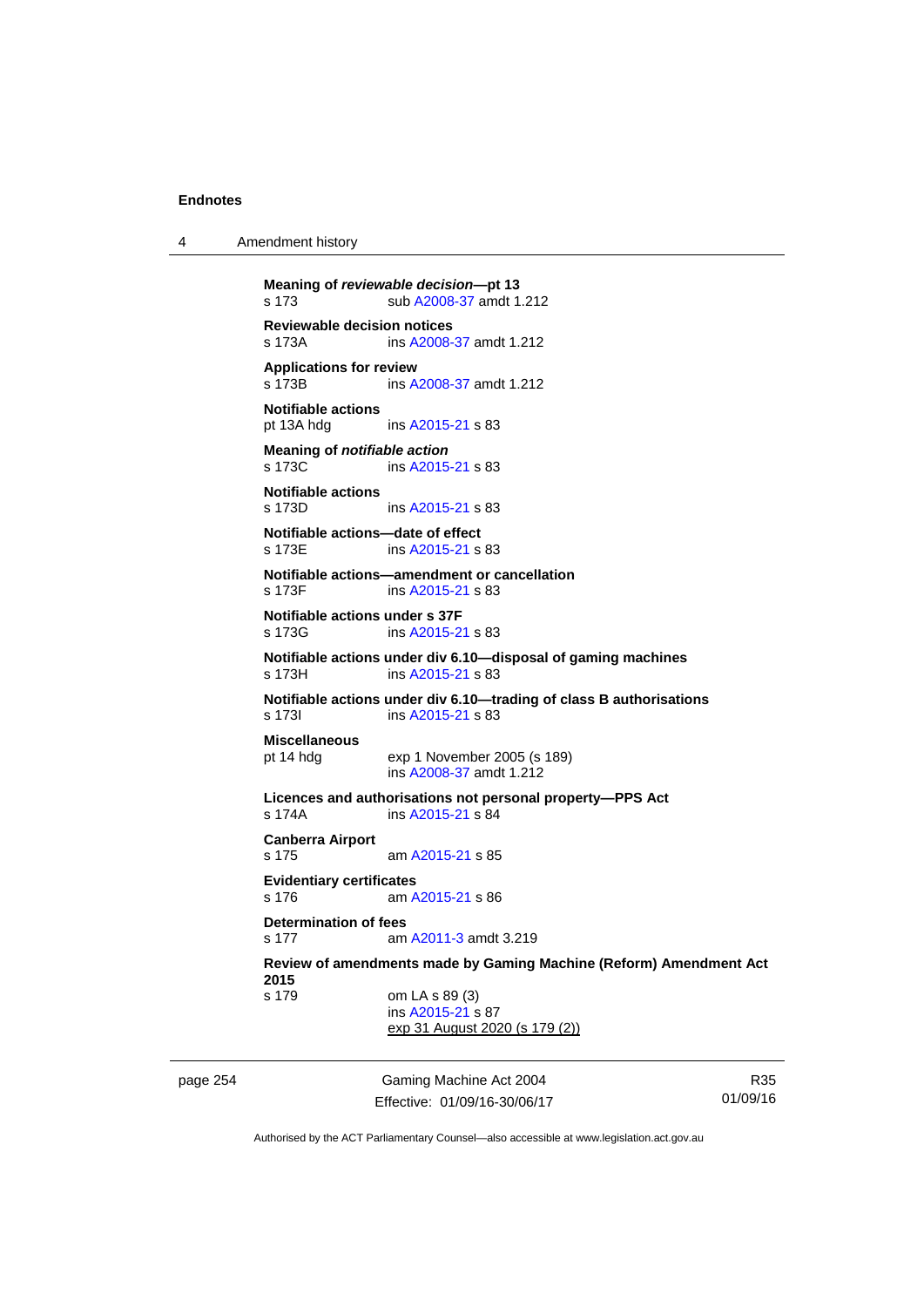```
Definitions for pt 14 
s 180 exp 1 November 2005 (s 189) 
Licences 
                 exp 1 November 2005 (s 189)
Clubs 
                 exp 1 November 2005 (s 189)
Rules and control procedures 
s 183 exp 1 November 2005 (s 189) 
Disciplinary proceedings under former gaming Act 
s 184 exp 1 November 2005 (s 189)
Approvals under former gaming Act 
s 185 exp 1 November 2005 (s 189) 
Linked-jackpot arrangements 
s 186 exp 1 November 2005 (s 189) 
Clubs not required to be corporations for s 146 
s 187 exp 1 November 2005 (s 189) 
Clubs with too many life members for s 146 
s 188 exp 1 November 2005 (s 189) 
Expiry of pt 14 
s 189 exp 1 November 2005 (s 189) 
Transitional—Gaming Machine (Reform) Amendment Act 2015 
pt 20 hdg ins A2015-21 s 88 
                 exp 31 August 2019 (s 311)
Definitions—pt 20 
                 A2015-21 s 88
                 exp 31 August 2019 (s 311)
                  def commencement day ins A2015-21 s 55 
                    exp 31 August 2019 (s 311)
                  def old licence ins A2015-21 s 55 
                    exp 31 August 2019 (s 311)
                  def old licence application ins A2015-21 s 55 
                    exp 31 August 2019 (s 311)
Old licences—class B gaming machines 
s 301 ins A2015-21 s 88 
                 exp 31 August 2019 (s 311)
Old licences—class C gaming machines 
s 302 ins A2015-21 s 88 
                 exp 31 August 2019 (s 311)
```
R35 01/09/16

Gaming Machine Act 2004 Effective: 01/09/16-30/06/17 page 255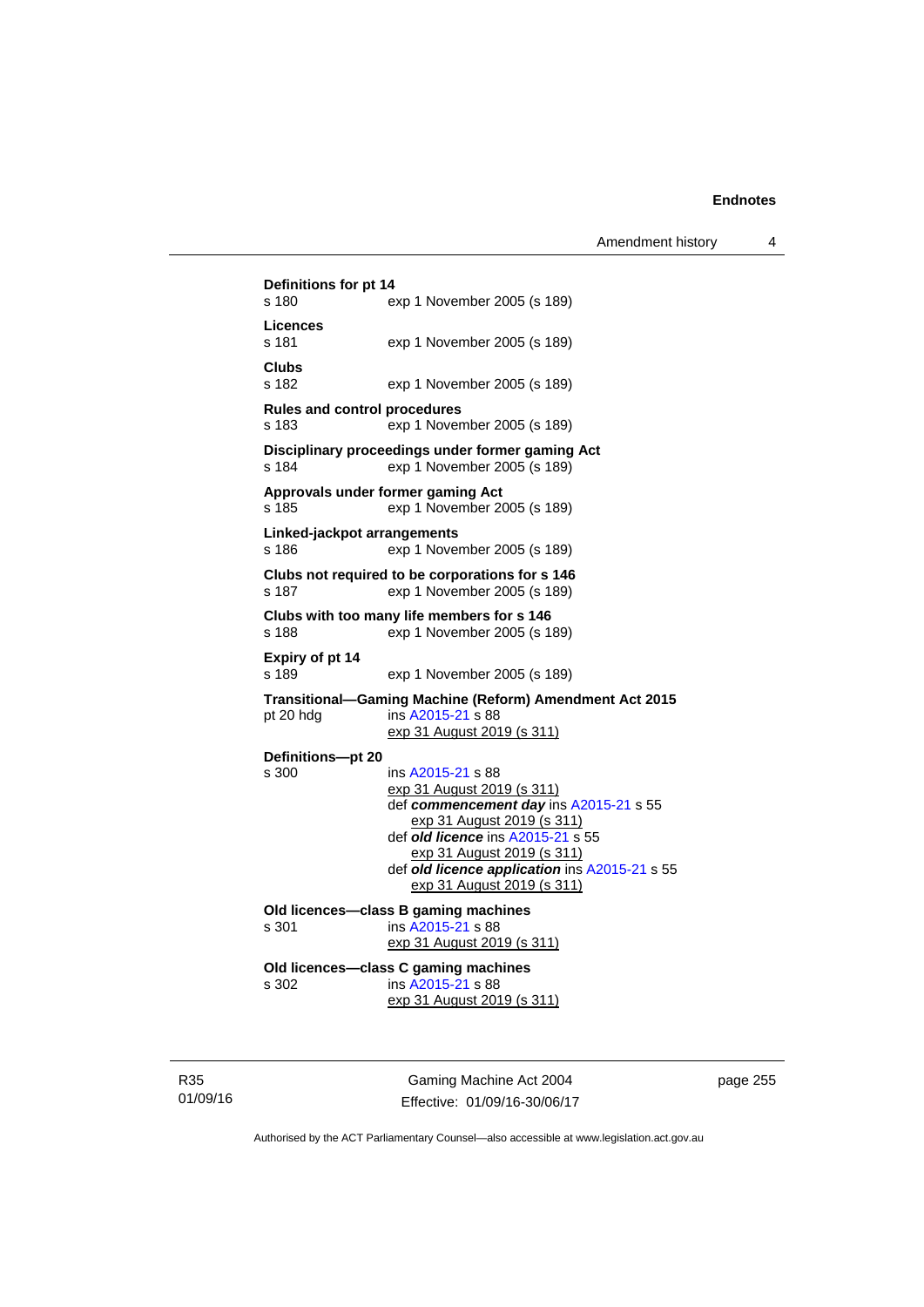4 Amendment history

|                                                                                                                  | s 303                                      | <b>Class B gaming machines-application</b><br>ins A2015-21 s 88<br><u>exp 31 August 2019 (s 311)</u>                                                                                                                                                        |  |  |  |
|------------------------------------------------------------------------------------------------------------------|--------------------------------------------|-------------------------------------------------------------------------------------------------------------------------------------------------------------------------------------------------------------------------------------------------------------|--|--|--|
|                                                                                                                  | s 304                                      | <b>Class C gaming machines-application</b><br>ins A2015-21 s 88<br>exp 31 August 2019 (s 311)                                                                                                                                                               |  |  |  |
| Large-scale machine relocation amendment application<br>ins A2015-21 s 88<br>s 305<br>exp 31 August 2019 (s 311) |                                            |                                                                                                                                                                                                                                                             |  |  |  |
|                                                                                                                  | In-principle approval application<br>s 306 | ins A2015-21 s 88<br>exp 31 August 2019 (s 311)                                                                                                                                                                                                             |  |  |  |
|                                                                                                                  | s 307                                      | Application to transfer in-principle approval<br>ins A2015-21 s 88<br>exp 31 August 2019 (s 311)                                                                                                                                                            |  |  |  |
|                                                                                                                  | s 308                                      | Application for extension of in-principle approval<br>ins A2015-21 s 88<br>exp 31 August 2019 (s 311)                                                                                                                                                       |  |  |  |
|                                                                                                                  | s 309                                      | Application to convert in-principle approval to licence<br>ins A2015-21 s 88<br>exp 31 August 2019 (s 311)                                                                                                                                                  |  |  |  |
|                                                                                                                  | s 309A                                     | Application to convert in-principle approval to new venue amendment<br>ins as mod SL2004-30 mod 1.1 (as ins by SL2015-27 s 30)<br>mod lapsed 1 September 2016 (SL2004-30 mod 1.1 om by<br>A2016-45 s 33)<br>ins A2016-45 s 27<br>exp 31 August 2019 (s 311) |  |  |  |
|                                                                                                                  | s 309B                                     | Temporary storage amendment application<br>ins as mod SL2004-30 mod 1.1 (as ins by SL2015-27 s 30)<br>mod lapsed 1 September 2016 (SL2004-30 mod 1.1 om by<br>A2016-45 s 33)<br>ins A2016-45 s 27<br>exp 31 August 2019 (s 311)                             |  |  |  |
|                                                                                                                  | <b>Transitional regulations</b>            |                                                                                                                                                                                                                                                             |  |  |  |
|                                                                                                                  | s 310                                      | ins A2015-21 s 88<br>exp 31 August 2019 (s 311)                                                                                                                                                                                                             |  |  |  |
|                                                                                                                  | Expiry-pt 20<br>s 311                      | ins A2015-21 s 88<br><u>exp 31 August 2019 (s 311)</u>                                                                                                                                                                                                      |  |  |  |

page 256 Gaming Machine Act 2004 Effective: 01/09/16-30/06/17

R35 01/09/16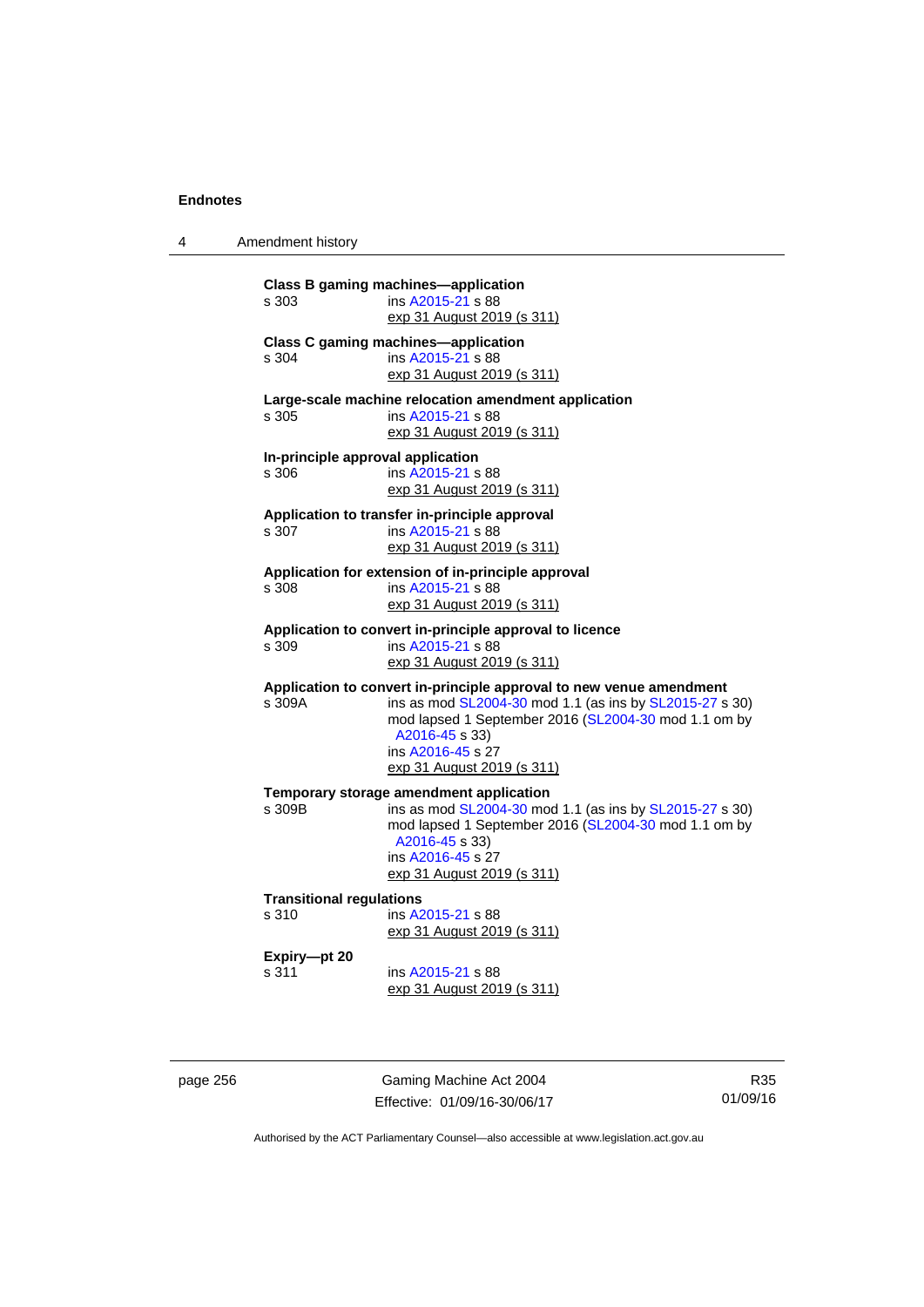## **Reviewable decisions**  sch 1 am [A2007-40](http://www.legislation.act.gov.au/a/2007-40) s 20; items renum R9 LA sub [A2008-37](http://www.legislation.act.gov.au/a/2008-37) amdt 1.213 am [A2011-24](http://www.legislation.act.gov.au/a/2011-24) s 25; items renum R16 (RI) LA; [A2011-24](http://www.legislation.act.gov.au/a/2011-24) s 26; items renum R19 LA; [A2012-42](http://www.legislation.act.gov.au/a/2012-42) s 30, s 31; items renum R20 LA; [A2014-5](http://www.legislation.act.gov.au/a/2014-5) s 9; items renum R25 LA; [A2014-56](http://www.legislation.act.gov.au/a/2014-56) s 21; items renum R27 LA sub [A2015-21](http://www.legislation.act.gov.au/a/2015-21) s 89 **Notifiable actions**  sch 2 om LA s 89 (3) ins [A2015-21](http://www.legislation.act.gov.au/a/2015-21) s 90 **Dictionary**  dict am [A2008-37](http://www.legislation.act.gov.au/a/2008-37) amdt 1.214; amdt 1.215 sub [A2015-21](http://www.legislation.act.gov.au/a/2015-21) s 91 am [A2015-33](http://www.legislation.act.gov.au/a/2015-33) amdt 1.97 def *acquire* sub [A2015-21](http://www.legislation.act.gov.au/a/2015-21) s 91 def *acquisition approval application* om [A2013-19](http://www.legislation.act.gov.au/a/2013-19) amdt 3.178 def *approval* ins [A2015-21](http://www.legislation.act.gov.au/a/2015-21) s 91 def *approval certificate* sub [A2014-56](http://www.legislation.act.gov.au/a/2014-56) s 22; [A2015-21](http://www.legislation.act.gov.au/a/2015-21) s 91 def *approval-holder* ins [A2012-42](http://www.legislation.act.gov.au/a/2012-42) s 32 sub [A2015-21](http://www.legislation.act.gov.au/a/2015-21) s 91 def *approved attendant* om [A2014-56](http://www.legislation.act.gov.au/a/2014-56) s 23 def *approved gaming machine* om [A2013-19](http://www.legislation.act.gov.au/a/2013-19) amdt 3.179 def *approved supplier* sub [A2015-21](http://www.legislation.act.gov.au/a/2015-21) s 91 def *approved technician* sub [A2015-21](http://www.legislation.act.gov.au/a/2015-21) s 91 def *associated entity* om [A2013-19](http://www.legislation.act.gov.au/a/2013-19) amdt 3.180 def *associated organisation* sub [A2015-21](http://www.legislation.act.gov.au/a/2015-21) s 91 def *associated organisation declaration* ins [A2011-24](http://www.legislation.act.gov.au/a/2011-24) s 27 sub [A2015-21](http://www.legislation.act.gov.au/a/2015-21) s 91 def *association number* ins [A2015-21](http://www.legislation.act.gov.au/a/2015-21) s 91 def *authorisation* ins [A2015-21](http://www.legislation.act.gov.au/a/2015-21) s 91 def *authorisation certificate amendment application* ins [A2015-21](http://www.legislation.act.gov.au/a/2015-21) s 91 def *authorisation certificate application* ins [A2015-21](http://www.legislation.act.gov.au/a/2015-21) s 91 def *authorisation certificate number* ins [A2015-21](http://www.legislation.act.gov.au/a/2015-21) s 91 def *authorisation number* ins [A2015-21](http://www.legislation.act.gov.au/a/2015-21) s 91 def *authorisation schedule* ins [A2015-21](http://www.legislation.act.gov.au/a/2015-21) s 91 def *authorised officer* sub [A2015-21](http://www.legislation.act.gov.au/a/2015-21) s 91 def *authorised premises* ins [A2015-21](http://www.legislation.act.gov.au/a/2015-21) s 91 def *cancelled* ins [A2015-21](http://www.legislation.act.gov.au/a/2015-21) s 91 def *centralised monitoring system* sub [A2015-21](http://www.legislation.act.gov.au/a/2015-21) s 91 def *certificate of suitability* om [A2015-21](http://www.legislation.act.gov.au/a/2015-21) s 91 def *charitable organisation* om [A2013-19](http://www.legislation.act.gov.au/a/2013-19) amdt 3.181 def *class B gaming machine* sub [A2015-21](http://www.legislation.act.gov.au/a/2015-21) s 91 def *class B licence* ins [A2015-21](http://www.legislation.act.gov.au/a/2015-21) s 91

R35 01/09/16

Gaming Machine Act 2004 Effective: 01/09/16-30/06/17 page 257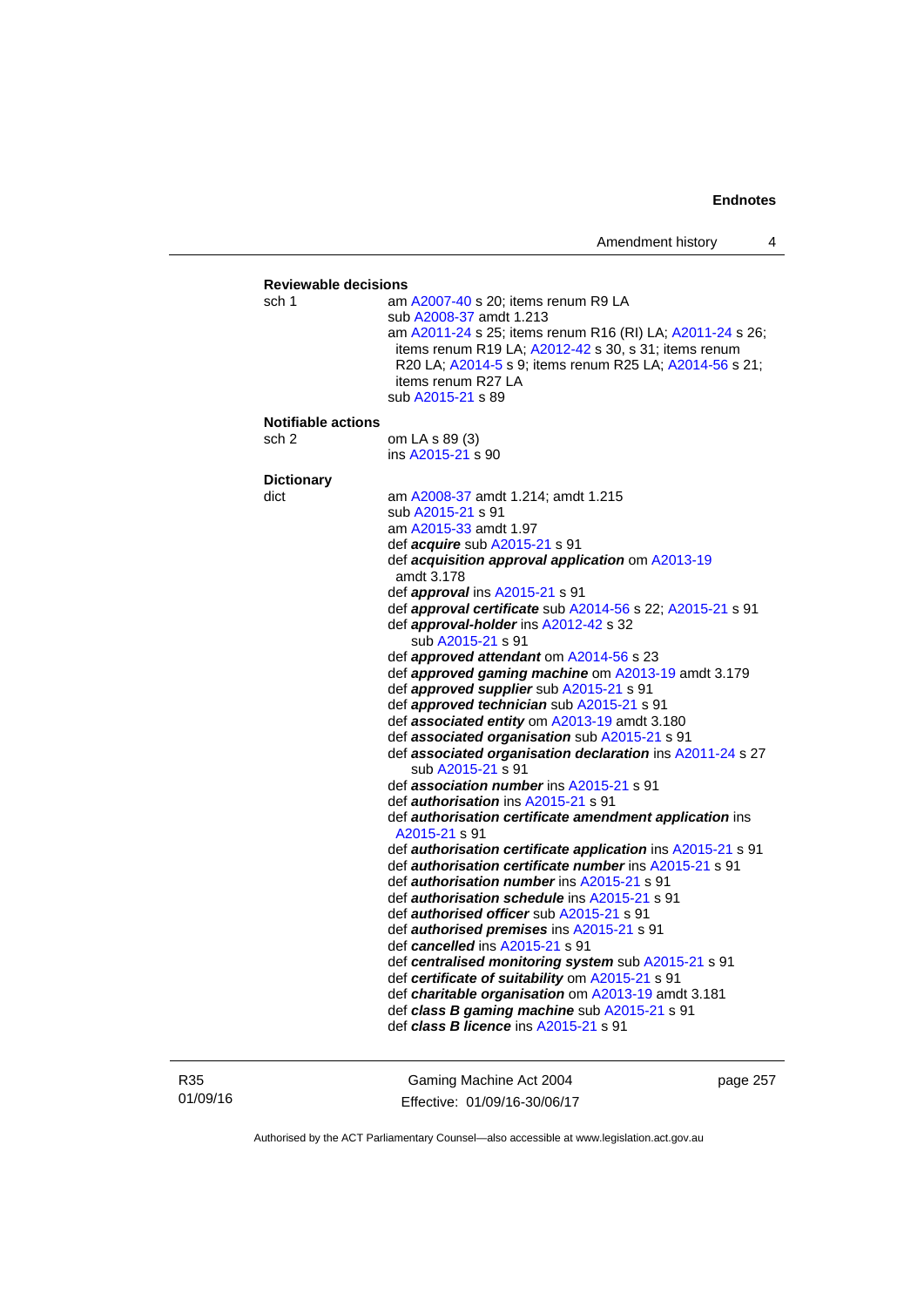4 Amendment history

 def *class B licence and authorisation certificate application* ins [A2015-21](http://www.legislation.act.gov.au/a/2015-21) s 91 def *class B licensee* ins [A2015-21](http://www.legislation.act.gov.au/a/2015-21) s 91 def *class C gaming machine* sub [A2015-21](http://www.legislation.act.gov.au/a/2015-21) s 91 def *class C licence* ins [A2015-21](http://www.legislation.act.gov.au/a/2015-21) s 91 def *class C licence application* ins [A2015-21](http://www.legislation.act.gov.au/a/2015-21) s 91 def *class C licensee* ins [A2015-21](http://www.legislation.act.gov.au/a/2015-21) s 91 def *club* sub [A2015-21](http://www.legislation.act.gov.au/a/2015-21) s 91 def *CMS* sub [A2015-21](http://www.legislation.act.gov.au/a/2015-21) s 91 def *commission* sub [A2005-26](http://www.legislation.act.gov.au/a/2005-26) s 10; [A2015-21](http://www.legislation.act.gov.au/a/2015-21) s 91 def *community contribution* sub [A2015-21](http://www.legislation.act.gov.au/a/2015-21) s 91 def *community contribution shortfall tax* sub [A2015-21](http://www.legislation.act.gov.au/a/2015-21) s 91 def *computer cabinet* sub [A2015-21](http://www.legislation.act.gov.au/a/2015-21) s 91 def *computer cabinet access register* ins [A2014-56](http://www.legislation.act.gov.au/a/2014-56) s 24 sub [A2015-21](http://www.legislation.act.gov.au/a/2015-21) s 91 def *constitution* sub [A2015-21](http://www.legislation.act.gov.au/a/2015-21) s 91 def *contribution* sub [A2015-21](http://www.legislation.act.gov.au/a/2015-21) s 91 def *Control Act* sub [A2015-21](http://www.legislation.act.gov.au/a/2015-21) s 91 def *control procedures* sub [A2015-21](http://www.legislation.act.gov.au/a/2015-21) s 91 def *corporation* sub [A2015-21](http://www.legislation.act.gov.au/a/2015-21) s 91 def *current licensee* om [A2015-21](http://www.legislation.act.gov.au/a/2015-21) s 91 def *decrease machines amendment* ins [A2012-42](http://www.legislation.act.gov.au/a/2012-42) s 33 om [A2015-21](http://www.legislation.act.gov.au/a/2015-21) s 91 def *disciplinary action* sub [A2013-19](http://www.legislation.act.gov.au/a/2013-19) amdt 3.182; [A2015-21](http://www.legislation.act.gov.au/a/2015-21) s 91 def *disciplinary notice* sub [A2013-19](http://www.legislation.act.gov.au/a/2013-19) amdt 3.182; [A2015-21](http://www.legislation.act.gov.au/a/2015-21) s 91 def *dispose of* sub [A2015-21](http://www.legislation.act.gov.au/a/2015-21) s 91 def *eligible club* sub [A2015-21](http://www.legislation.act.gov.au/a/2015-21) s 91 def *eligible object* sub [A2015-21](http://www.legislation.act.gov.au/a/2015-21) s 91 def *eligible person* sub [A2015-21](http://www.legislation.act.gov.au/a/2015-21) s 91 def *employ* sub [A2015-21](http://www.legislation.act.gov.au/a/2015-21) s 91 def *executive officer* sub [A2015-21](http://www.legislation.act.gov.au/a/2015-21) s 91 def *external administrator* ins [A2015-21](http://www.legislation.act.gov.au/a/2015-21) s 91 def *final* ins [A2015-21](http://www.legislation.act.gov.au/a/2015-21) s 91 def *financial arrangement* am [A2013-19](http://www.legislation.act.gov.au/a/2013-19) amdt 3.183 om [A2014-5](http://www.legislation.act.gov.au/a/2014-5) s 10 def *game* sub [A2015-21](http://www.legislation.act.gov.au/a/2015-21) s 91 def *gaming area* sub [A2012-42](http://www.legislation.act.gov.au/a/2012-42) s 34; [A2015-21](http://www.legislation.act.gov.au/a/2015-21) s 91 def *gaming area amendment* ins [A2015-21](http://www.legislation.act.gov.au/a/2015-21) s 91 def *gaming law* ins [A2011-24](http://www.legislation.act.gov.au/a/2011-24) s 27 sub [A2015-21](http://www.legislation.act.gov.au/a/2015-21) s 91 def *gaming machine* pars renum R13 LA sub [A2015-21](http://www.legislation.act.gov.au/a/2015-21) s 91 def *gaming machine tax* sub [A2015-21](http://www.legislation.act.gov.au/a/2015-21) s 91 def *gaming rules* ins [A2015-21](http://www.legislation.act.gov.au/a/2015-21) s 91 def *general licence* sub [A2010-43](http://www.legislation.act.gov.au/a/2010-43) amdt 1.17; [A2015-21](http://www.legislation.act.gov.au/a/2015-21) s 91

page 258 Gaming Machine Act 2004 Effective: 01/09/16-30/06/17

R35 01/09/16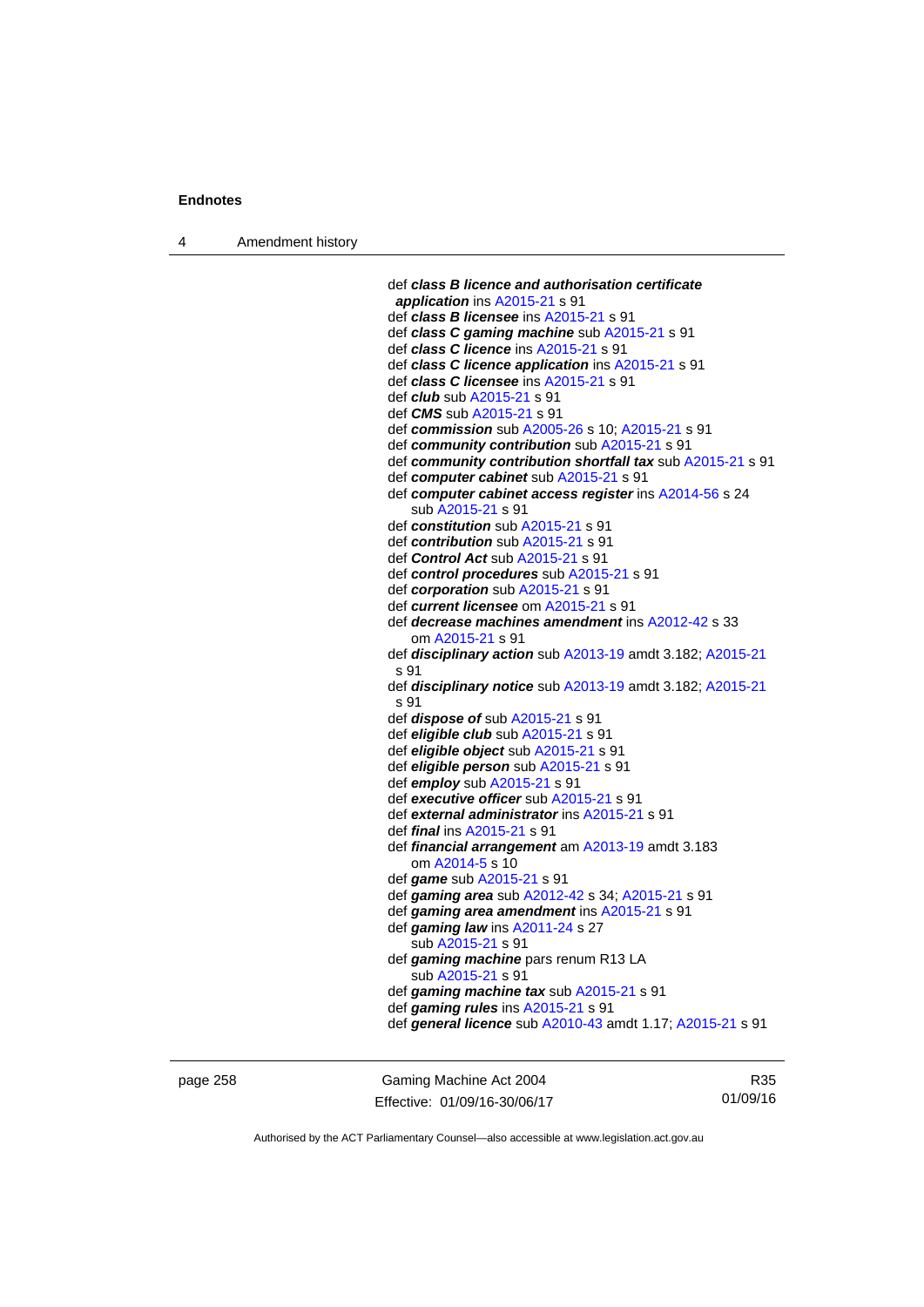```
 def general purpose ins A2015-21 s 91 
 def gross revenue sub A2015-21 s 91 
 def ground for disciplinary action sub A2013-19
 amdt 3.184; A2015-21 s 91 
 def incoming licensee ins A2015-21 s 91 
 def incorporated association sub A2015-21 s 91 
 def increase maximum amendment ins A2015-21 s 91 
 def influential person sub A2015-21 s 91 
 def initial licence application sub A2013-19 amdt 3.185 
    om A2015-21 s 91 
 def in-principle approval ins A2012-42 s 35 
    om A2015-21 s 91 
 def in-principle authorisation certificate ins A2015-21 s 91 
 def inquiry om A2013-19 amdt 3.186 
 def inspection notice ins A2015-21 s 91 
 def interim purpose ins A2015-21 s 91 
 def jackpot sub A2015-21 s 91 
 def large-scale machine relocation amendment ins 
 A2012-42 s 35 
    om A2015-21 s 91 
 def licence am A2013-19 amdt 3.187; pars renum R22 LA 
    sub A2015-21 s 91 
 def licence amendment application sub A2013-19
 amdt 3.188
    om A2015-21 s 91 
 def licence amendment application om A2015-21 s 91 
 def licence number ins A2015-21 s 91 
 def licensed premises om A2015-21 s 91 
 def licensee om A2015-21 s 91 
 def licensee's name ins A2015-21 s 91 
 def life member sub A2015-21 s 91 
 def linked jackpot sub A2015-21 s 91 
 def linked-jackpot arrangement sub A2015-21 s 91 
 def local jurisdiction sub A2015-21 s 91 
 def machine access register om A2014-56 s 25 
 def maintain sub A2015-21 s 91 
 def maximum number ins A2015-21 s 91 
 def member sub A2015-21 s 91; A2016-45 s 28 
 def minor licence amendment application ins A2015-21
s 91 
 def multi-user permit sub A2015-21 s 91 
 def net revenue am A2005-26 s 11 
    sub A2015-21 s 91 
 def new venue amendment ins A2012-42 s 35 
    om A2015-21 s 91 
 def notifiable action ins A2015-21 s 91 
 def officer sub A2015-21 s 91
```
R35 01/09/16

Gaming Machine Act 2004 Effective: 01/09/16-30/06/17 page 259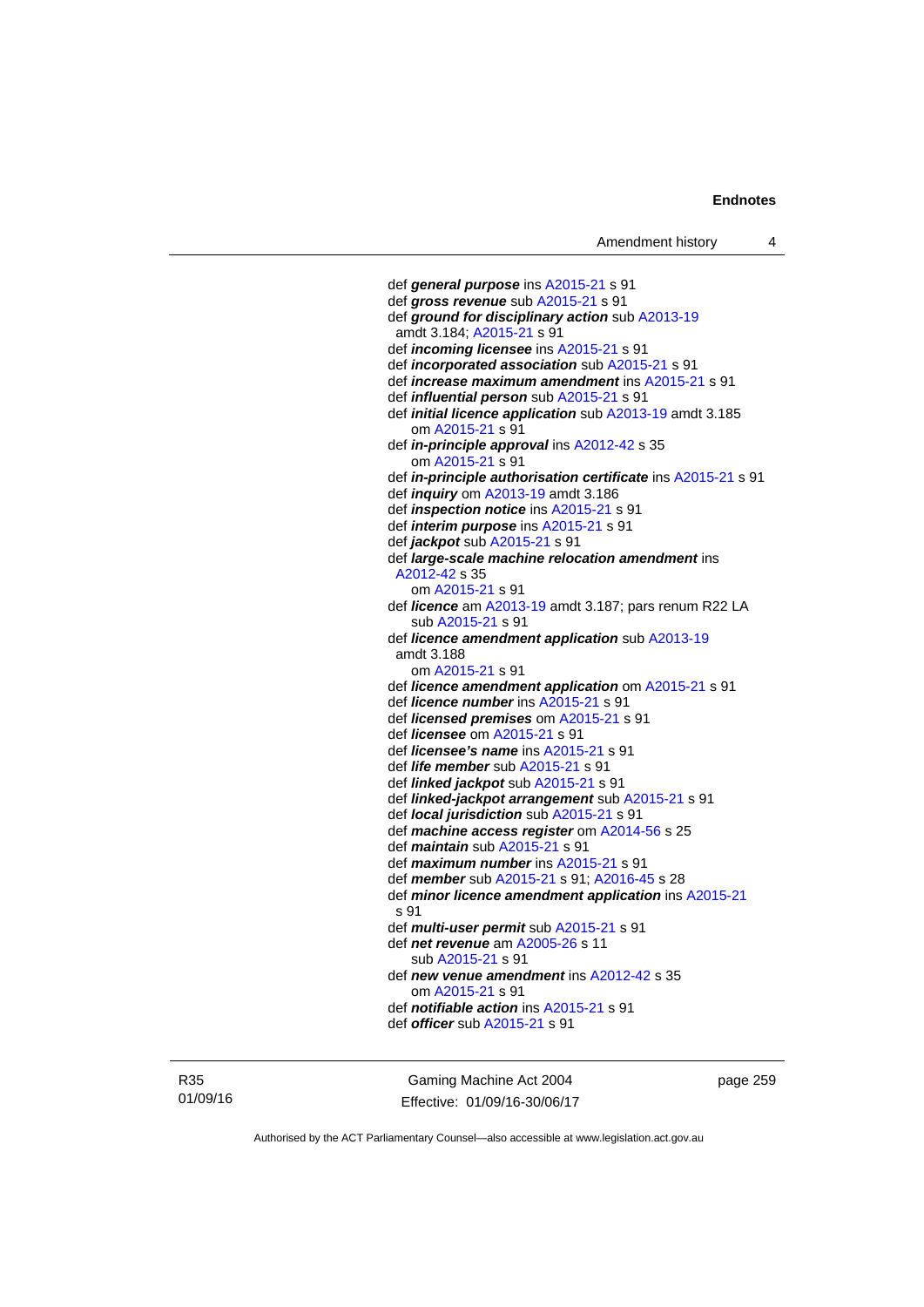4 Amendment history

 def *on licence* sub [A2010-43](http://www.legislation.act.gov.au/a/2010-43) amdt 1.18; [A2015-21](http://www.legislation.act.gov.au/a/2015-21) s 91 def *operator* om [A2013-19](http://www.legislation.act.gov.au/a/2013-19) amdt 3.189 def *outgoing licensee* ins [A2015-21](http://www.legislation.act.gov.au/a/2015-21) s 91 def *percentage payout* sub [A2015-21](http://www.legislation.act.gov.au/a/2015-21) s 91 def *peripheral equipment* sub [A2015-21](http://www.legislation.act.gov.au/a/2015-21) s 91 def *permit* ins [A2015-21](http://www.legislation.act.gov.au/a/2015-21) s 91 def *permit-holder* sub [A2015-21](http://www.legislation.act.gov.au/a/2015-21) s 91 def *pool of available gaming machines* (or *pool*) ins [A2012-42](http://www.legislation.act.gov.au/a/2012-42) s 35 om [A2015-21](http://www.legislation.act.gov.au/a/2015-21) s 91 def *premises relocation amendment* ins [A2015-21](http://www.legislation.act.gov.au/a/2015-21) s 91 def *prescribed number of days* ins [A2015-21](http://www.legislation.act.gov.au/a/2015-21) s 91 def *problem gambling assistance fund* ins [A2010-52](http://www.legislation.act.gov.au/a/2010-52) s 5 sub [A2015-21](http://www.legislation.act.gov.au/a/2015-21) s 91 def *properly completed* ins [A2015-21](http://www.legislation.act.gov.au/a/2015-21) s 91 def *proposed gaming area* am [A2012-42](http://www.legislation.act.gov.au/a/2012-42) s 36 sub [A2015-21](http://www.legislation.act.gov.au/a/2015-21) s 91 def *prospective licensee* om [A2015-21](http://www.legislation.act.gov.au/a/2015-21) s 91 def *qualified accountant* am [A2011-27](http://www.legislation.act.gov.au/a/2011-27) amdt 1.10 om [A2013-19](http://www.legislation.act.gov.au/a/2013-19) amdt 3.190 def *quarantined authorisation* ins [A2015-21](http://www.legislation.act.gov.au/a/2015-21) s 91 def *quarantined gaming machine* ins [A2015-21](http://www.legislation.act.gov.au/a/2015-21) s 91 def *quarantine period* ins [A2015-21](http://www.legislation.act.gov.au/a/2015-21) s 91 def *quarantine permit* ins [A2015-21](http://www.legislation.act.gov.au/a/2015-21) s 91 def *registered party* sub [A2015-21](http://www.legislation.act.gov.au/a/2015-21) s 91 def *relevant premises* om [A2013-19](http://www.legislation.act.gov.au/a/2013-19) amdt 3.191 def *repossession* sub [A2015-21](http://www.legislation.act.gov.au/a/2015-21) s 91 def *required community contribution* sub [A2015-21](http://www.legislation.act.gov.au/a/2015-21) s 91 def *required documents* ins [A2015-21](http://www.legislation.act.gov.au/a/2015-21) s 91 def *reviewable decision* ins [A2008-37](http://www.legislation.act.gov.au/a/2008-37) amdt 1.216 sub [A2015-21](http://www.legislation.act.gov.au/a/2015-21) s 91 def *rules* om [A2015-21](http://www.legislation.act.gov.au/a/2015-21) s 91 def *secretary* sub [A2015-21](http://www.legislation.act.gov.au/a/2015-21) s 91 def *short-term approval* sub [A2014-56](http://www.legislation.act.gov.au/a/2014-56) s 26; [A2015-21](http://www.legislation.act.gov.au/a/2015-21) s 91 def *signed-in guest* ins [A2016-45](http://www.legislation.act.gov.au/a/2016-45) s 29 def *small-scale machine relocation amendment* ins [A2012-42](http://www.legislation.act.gov.au/a/2012-42) s 35 om [A2015-21](http://www.legislation.act.gov.au/a/2015-21) s 91 def *social impact assessment* sub [A2015-21](http://www.legislation.act.gov.au/a/2015-21) s 91 def *statement of objects* sub [A2015-21](http://www.legislation.act.gov.au/a/2015-21) s 91 def *storage period* ins [A2015-21](http://www.legislation.act.gov.au/a/2015-21) s 91 def *storage permit* ins [A2015-21](http://www.legislation.act.gov.au/a/2015-21) s 91 def *storage rules* ins [A2015-21](http://www.legislation.act.gov.au/a/2015-21) s 91 def *stored authorisation* ins [A2015-21](http://www.legislation.act.gov.au/a/2015-21) s 91 def *stored gaming machine* ins [A2015-21](http://www.legislation.act.gov.au/a/2015-21) s 91 def *structural change amendment* ins [A2012-42](http://www.legislation.act.gov.au/a/2012-42) s 35 om [A2015-21](http://www.legislation.act.gov.au/a/2015-21) s 91

page 260 Gaming Machine Act 2004 Effective: 01/09/16-30/06/17

R35 01/09/16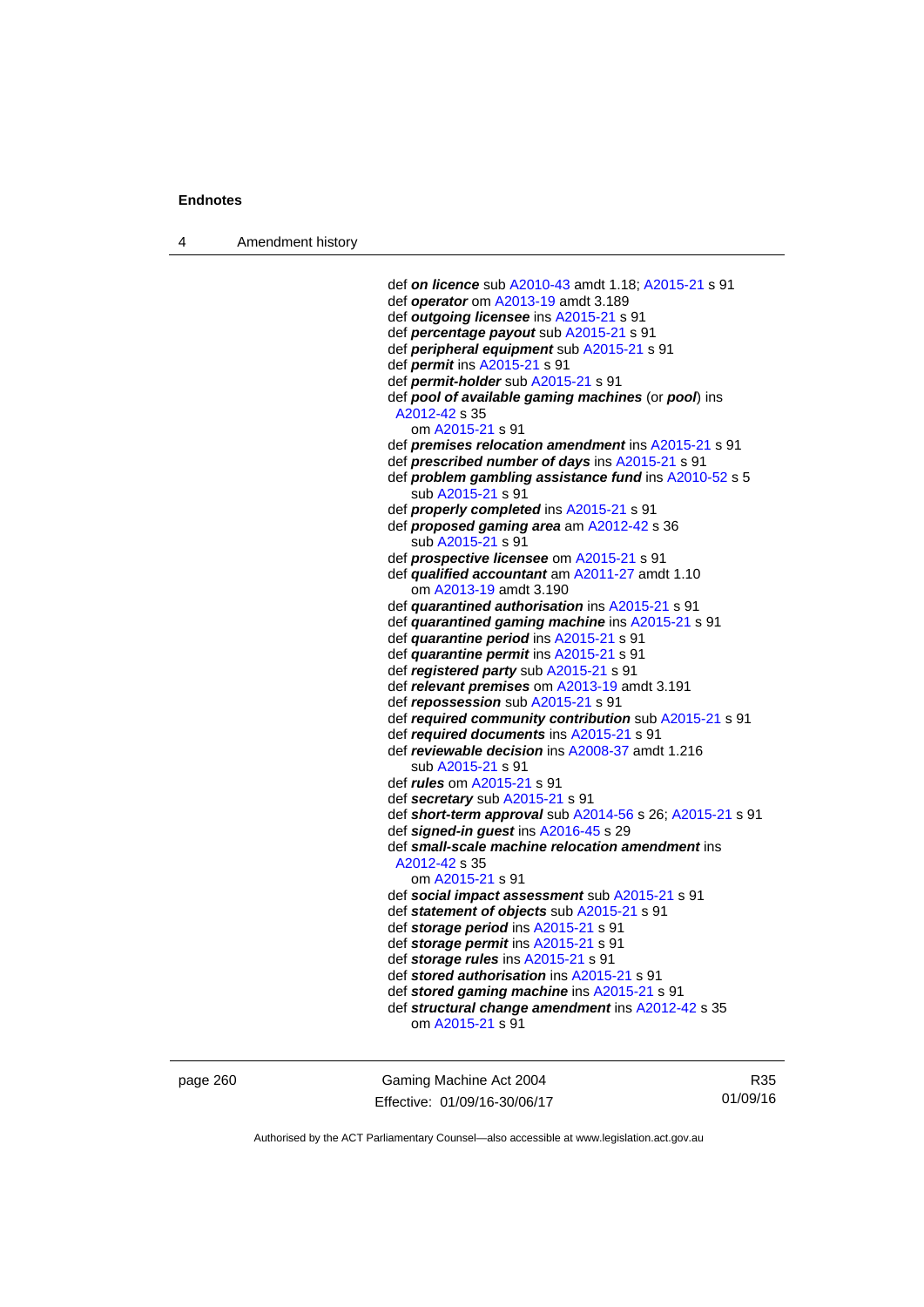| Amendment history |  |
|-------------------|--|
|-------------------|--|

 def *tax law* ins [A2015-21](http://www.legislation.act.gov.au/a/2015-21) s 91 def *technical amendment* ins [A2012-42](http://www.legislation.act.gov.au/a/2012-42) s 35 sub [A2015-21](http://www.legislation.act.gov.au/a/2015-21) s 91 def *technical evaluation* sub [A2015-21](http://www.legislation.act.gov.au/a/2015-21) s 91 def *temporary member* ins [A2016-45](http://www.legislation.act.gov.au/a/2016-45) s 29 def *temporary storage amendment* ins [A2012-42](http://www.legislation.act.gov.au/a/2012-42) s 35 om [A2015-21](http://www.legislation.act.gov.au/a/2015-21) s 91 def *venue relocation amendment* ins [A2012-42](http://www.legislation.act.gov.au/a/2012-42) s 35 om [A2015-21](http://www.legislation.act.gov.au/a/2015-21) s 91 def *warning notice* ins [A2011-24](http://www.legislation.act.gov.au/a/2011-24) s 27 sub [A2013-19](http://www.legislation.act.gov.au/a/2013-19) amdt 3.192; [A2015-21](http://www.legislation.act.gov.au/a/2015-21) s 91

R35 01/09/16

Gaming Machine Act 2004 Effective: 01/09/16-30/06/17 page 261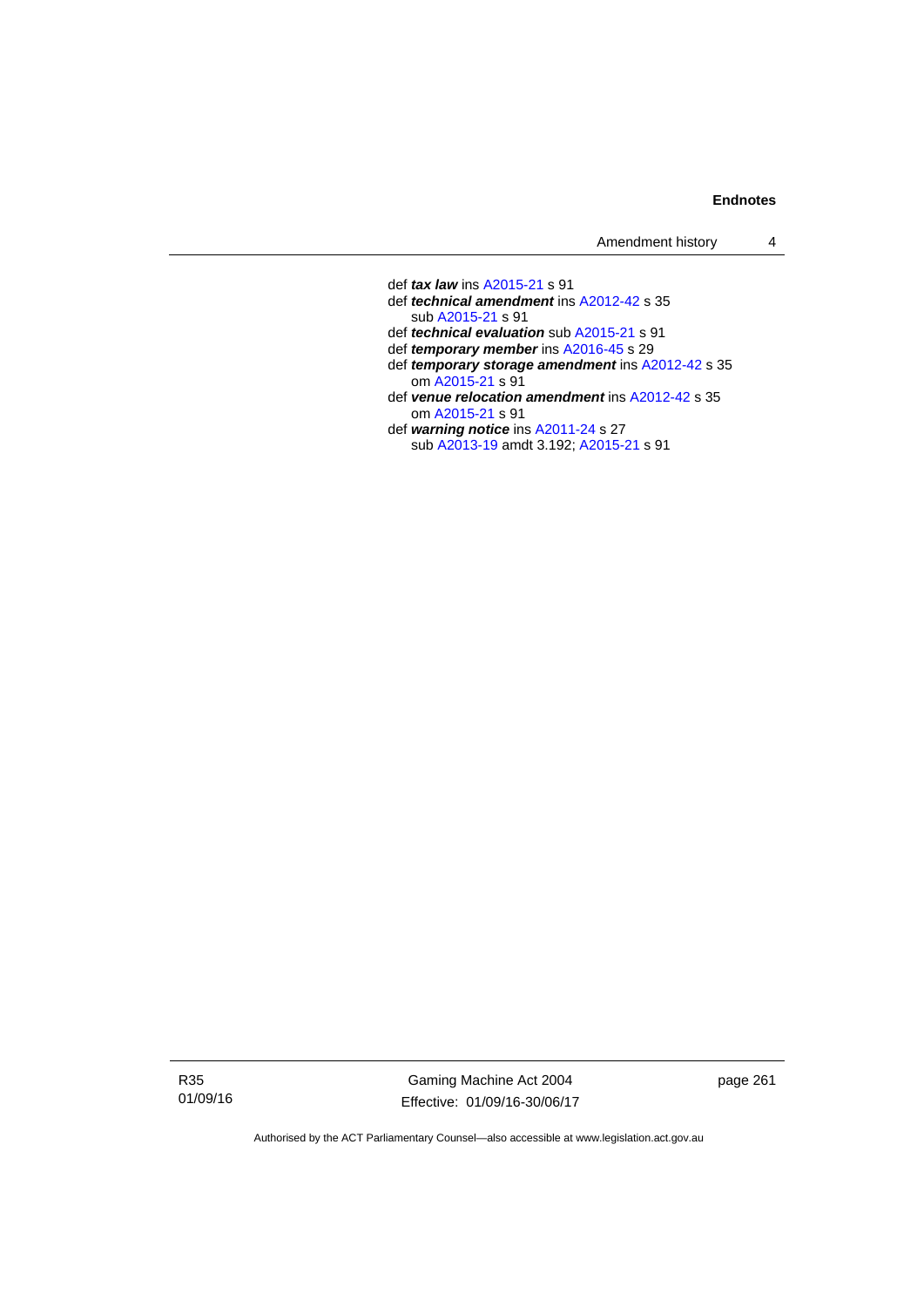5 Earlier republications

# **5 Earlier republications**

Some earlier republications were not numbered. The number in column 1 refers to the publication order.

Since 12 September 2001 every authorised republication has been published in electronic pdf format on the ACT legislation register. A selection of authorised republications have also been published in printed format. These republications are marked with an asterisk (\*) in column 1. Electronic and printed versions of an authorised republication are identical.

| <b>Republication</b><br>No and date | <b>Effective</b>           | Last<br>amendment<br>made by | <b>Republication</b><br>for |
|-------------------------------------|----------------------------|------------------------------|-----------------------------|
| R <sub>1</sub><br>1 Nov 2004        | 1 Nov 2004-<br>13 Apr 2005 | not amended                  | new Act                     |
| R <sub>2</sub>                      | 14 Apr 2005-               | A2005-17                     | amendments by               |
| 14 Apr 2005                         | 30 June 2005               |                              | A2005-17                    |
| R <sub>3</sub>                      | 1 July 2005-               | A2005-26                     | amendments by               |
| 1 July 2005                         | 1 Nov 2005                 |                              | A2005-26                    |
| R4                                  | 2 Nov 2005-                | A2005-26                     | commenced                   |
| 2 Nov 2005                          | 1 Feb 2006                 |                              | expiry                      |
| R <sub>5</sub>                      | 2 Feb 2006-                | A2005-26                     | commenced                   |
| 2 Feb 2006                          | 30 Apr 2006                |                              | expiry                      |
| R <sub>6</sub>                      | 1 May 2006-                | A2006-2                      | amendments by               |
| 1 May 2006                          | 31 May 2007                |                              | A2006-2                     |
| R7                                  | 1 June 2007-               | A2007-14                     | amendments by               |
| 1 June 2007                         | 30 June 2007               |                              | A2007-14                    |
| R <sub>8</sub>                      | 1 July 2007-               | A2007-14                     | amendments by               |
| 1 July 2007                         | 4 Dec 2007                 |                              | A2005-26                    |
| R9                                  | 5 Dec 2007-                | A2007-40                     | amendments by               |
| 5 Dec 2007                          | 3 June 2008                |                              | A2007-40                    |
| R <sub>10</sub>                     | 4 June 2008-               | A2007-40                     | amendments by               |
| 4 June 2008                         | 25 Aug 2008                |                              | A2007-40                    |
| R <sub>11</sub>                     | 26 Aug 2008-               | A2008-28                     | amendments by               |
| 26 Aug 2008                         | 1 Feb 2009                 |                              | A2008-28                    |
| R <sub>12</sub>                     | 2 Feb 2009-                | A2008-37                     | amendments by               |
| 2 Feb 2009                          | 16 Dec 2009                |                              | A2008-37                    |

page 262 Gaming Machine Act 2004 Effective: 01/09/16-30/06/17

R35 01/09/16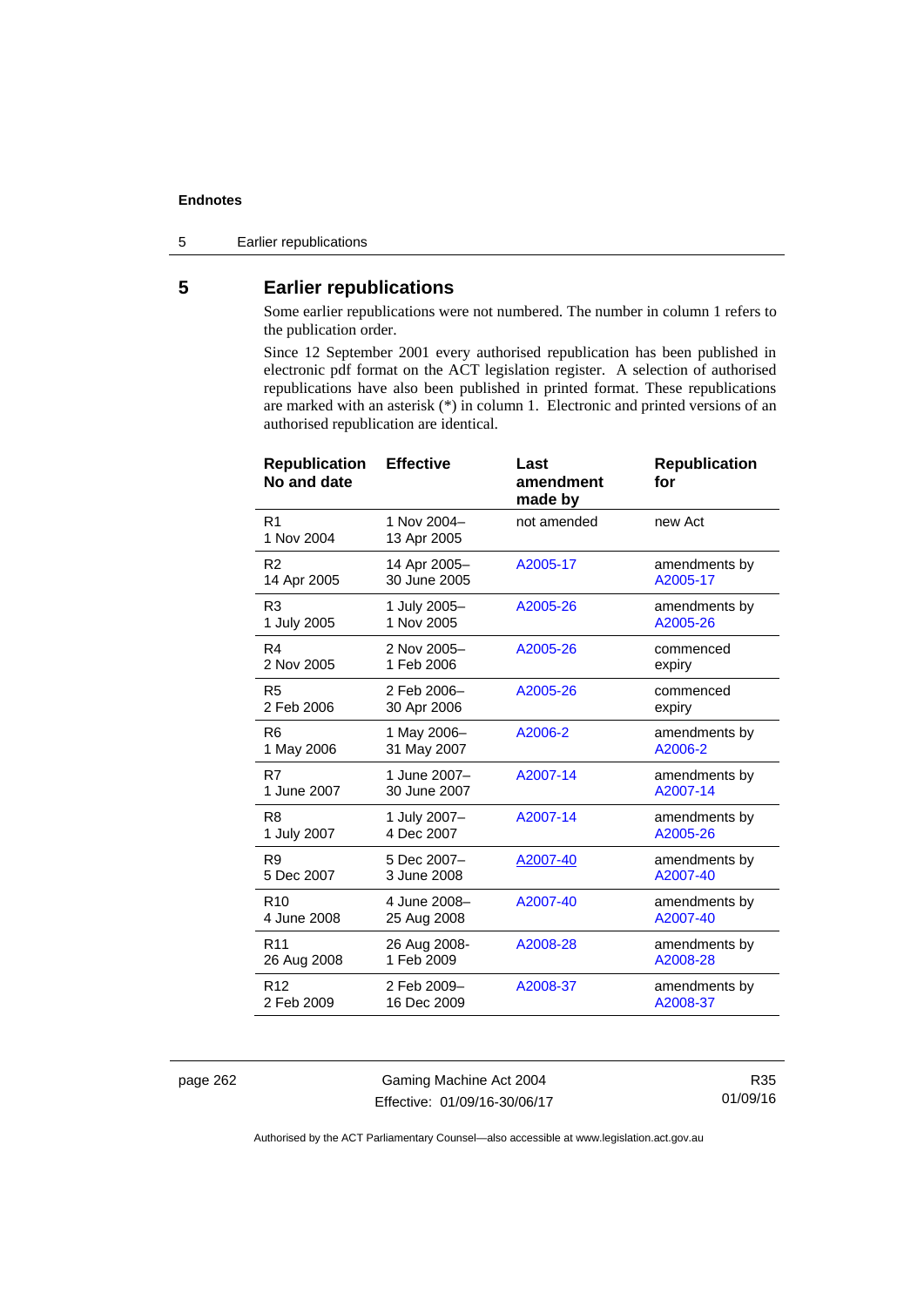## Earlier republications 5

| <b>Republication</b><br>No and date | <b>Effective</b>             | Last<br>amendment<br>made by | <b>Republication</b><br>for                                                  |
|-------------------------------------|------------------------------|------------------------------|------------------------------------------------------------------------------|
| R <sub>13</sub>                     | 17 Dec 2009-                 | A2009-49                     | amendments by                                                                |
| 17 Dec 2009                         | 30 Nov 2010                  |                              | A2009-49                                                                     |
| R <sub>14</sub>                     | 1 Dec 2010-                  | A2010-43                     | amendments by                                                                |
| 1 Dec 2010                          | 28 Feb 2011                  |                              | A2010-43                                                                     |
| R <sub>15</sub>                     | 1 Mar 2011-                  | A2011-3                      | amendments by                                                                |
| 1 Mar 2011                          | 30 June 2011                 |                              | A2011-3                                                                      |
| R <sub>16</sub>                     | 1 July 2011-                 | A2011-3                      | amendments by                                                                |
| 1 July 2011                         | 12 Sept 2011                 |                              | A2010-52                                                                     |
| R <sub>16</sub> (RI)<br>7 July 2011 | 1 July 2011-<br>12 Sept 2011 | A2011-3                      | reissued for<br>retrospective<br>amendments by<br>A2011-24                   |
| R <sub>17</sub>                     | 13 Sept 2011-                | A2011-27                     | amendments by                                                                |
| 13 Sept 2011                        | 27 May 2012                  |                              | A2011-27                                                                     |
| R <sub>18</sub>                     | 28 May 2012-                 | A2012-2                      | amendments by                                                                |
| 28 May 2012                         | 30 June 2012                 |                              | A2012-2                                                                      |
| R <sub>19</sub>                     | 1 July 2012-                 | A2012-2                      | amendments by                                                                |
| 1 July 2012                         | 31 Dec 2012                  |                              | A2011-24                                                                     |
| R <sub>20</sub><br>1 Jan 2013       | 1 Jan 2013-<br>27 Mar 2013   | A2012-50                     | amendments by<br>A2012-42 and<br>A2012-50                                    |
| R <sub>21</sub>                     | 28 Mar 2013-                 | A2013-9                      | amendment by                                                                 |
| 28 Mar 2013                         | 13 June 2013                 |                              | A2013-9                                                                      |
| R <sub>22</sub>                     | 14 June 2013-                | A2013-19                     | amendments by                                                                |
| 14 June 2013                        | 21 Aug 2013                  |                              | A2013-19                                                                     |
| R <sub>23</sub><br>22 Aug 2013      | 22 Aug 2013-<br>31 Jan 2014  | A2013-29                     | republication for<br>updated endnotes<br>as amended by<br>A2013-29           |
| R <sub>24</sub><br>1 Feb 2014       | 1 Feb 2014-<br>27 March 2014 | A2013-29                     | amendments by<br>A2012-42<br>(as amended by<br>A2013-29 s 4) and<br>A2012-50 |

R35 01/09/16

Gaming Machine Act 2004 Effective: 01/09/16-30/06/17 page 263